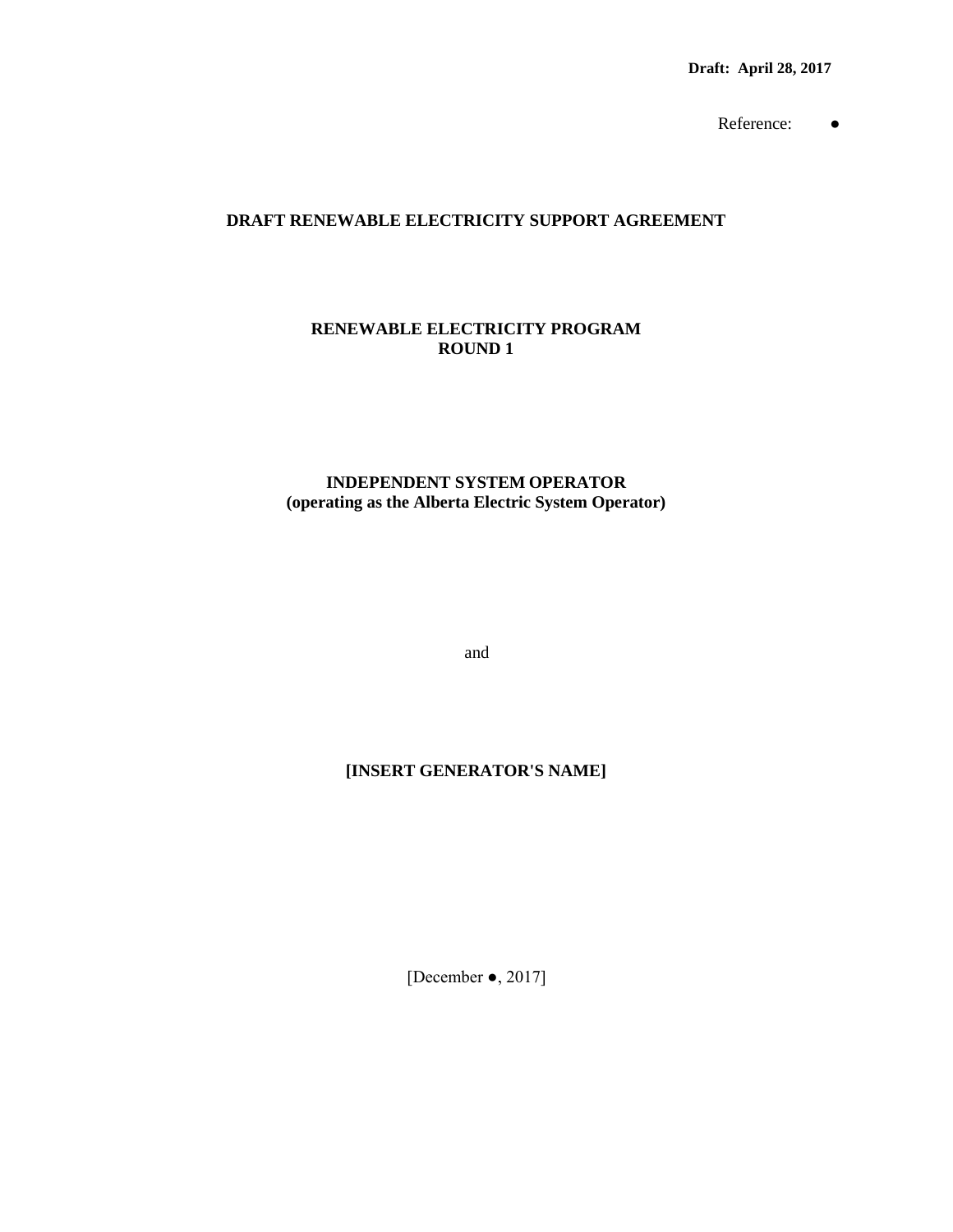# **Table of Contents**

| 1.1  |  |
|------|--|
| 1.2  |  |
| 1.3  |  |
| 1.4  |  |
| 1.5  |  |
| 1.6  |  |
| 1.7  |  |
| 1.8  |  |
| 1.9  |  |
| 1.10 |  |
| 1.11 |  |
| 1.12 |  |
| 1.13 |  |
|      |  |
| 2.1  |  |
| 2.2  |  |
| 2.3  |  |
| 2.4  |  |
| 2.5  |  |
| 2.6  |  |
| 2.7  |  |
|      |  |
| 3.1  |  |
| 3.2  |  |
|      |  |
| 4.1  |  |
| 4.2  |  |
| 4.3  |  |
| 4.4  |  |
|      |  |
| 5.1  |  |
| 5.2  |  |
|      |  |
| 6.1  |  |
| 6.2  |  |
| 6.3  |  |
|      |  |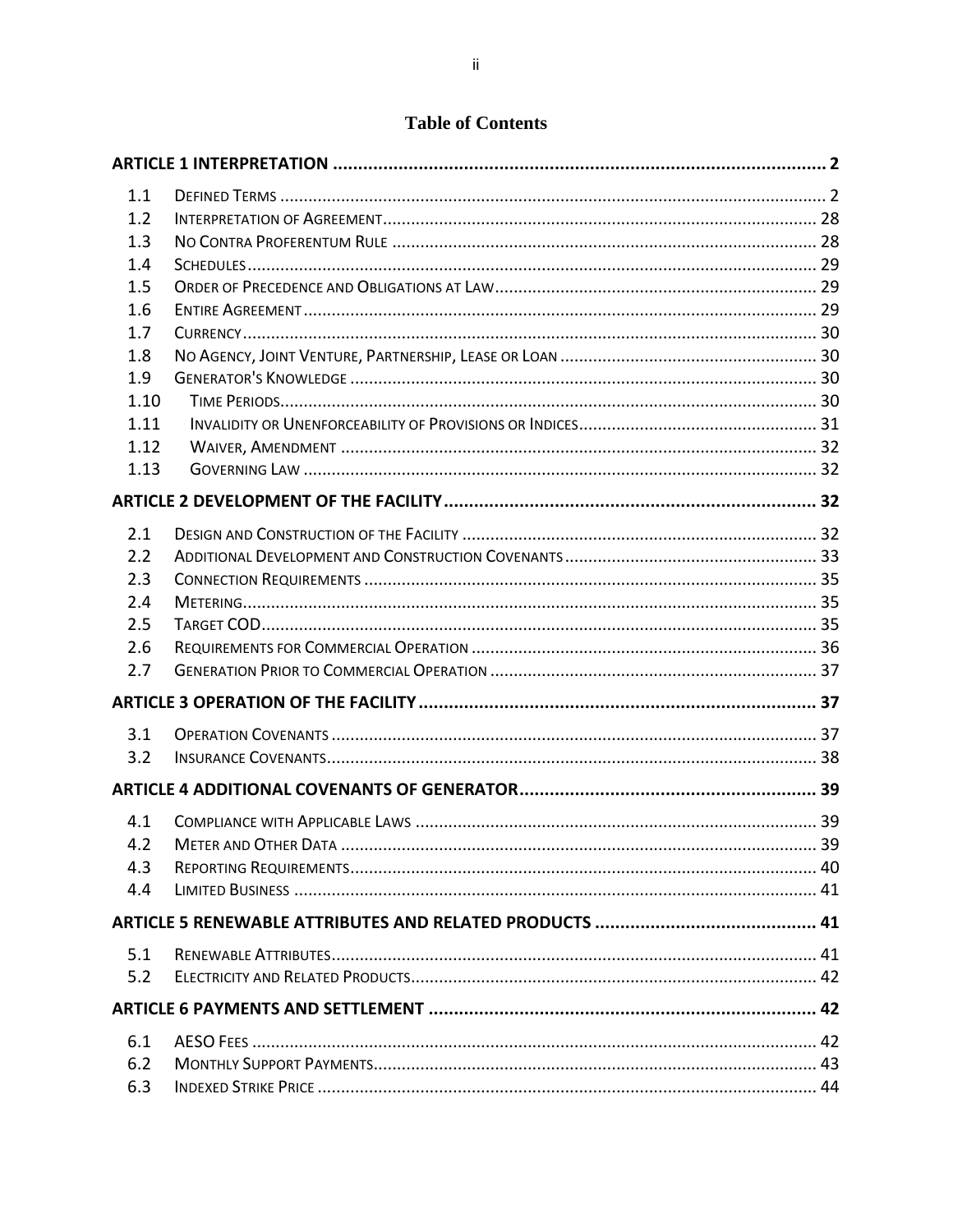| 6.4          |                                                                        |  |
|--------------|------------------------------------------------------------------------|--|
| 6.5          |                                                                        |  |
| 6.6          |                                                                        |  |
| 6.7          |                                                                        |  |
| 6.8          |                                                                        |  |
| 6.9          |                                                                        |  |
| 6.10         |                                                                        |  |
| 6.11         |                                                                        |  |
|              |                                                                        |  |
| 7.1          |                                                                        |  |
| 7.2          |                                                                        |  |
| 7.3          |                                                                        |  |
| 7.4          |                                                                        |  |
| 7.5          |                                                                        |  |
| 7.6          |                                                                        |  |
|              |                                                                        |  |
| 8.1          |                                                                        |  |
| 8.2          |                                                                        |  |
| 8.3          |                                                                        |  |
| 8.4          |                                                                        |  |
|              |                                                                        |  |
|              |                                                                        |  |
|              |                                                                        |  |
| 9.1          |                                                                        |  |
| 9.2          |                                                                        |  |
| 9.3          |                                                                        |  |
|              |                                                                        |  |
| 10.1         |                                                                        |  |
| 10.2         |                                                                        |  |
| 10.3         | CONDITIONS PRECEDENT TO AESO'S MONTHLY SUPPORT PAYMENT OBLIGATIONS  57 |  |
|              |                                                                        |  |
| 11.1         |                                                                        |  |
| 11.2         |                                                                        |  |
| 11.3         |                                                                        |  |
|              |                                                                        |  |
| 12.1         |                                                                        |  |
| 12.2         |                                                                        |  |
|              |                                                                        |  |
|              |                                                                        |  |
| 13.1<br>13.2 |                                                                        |  |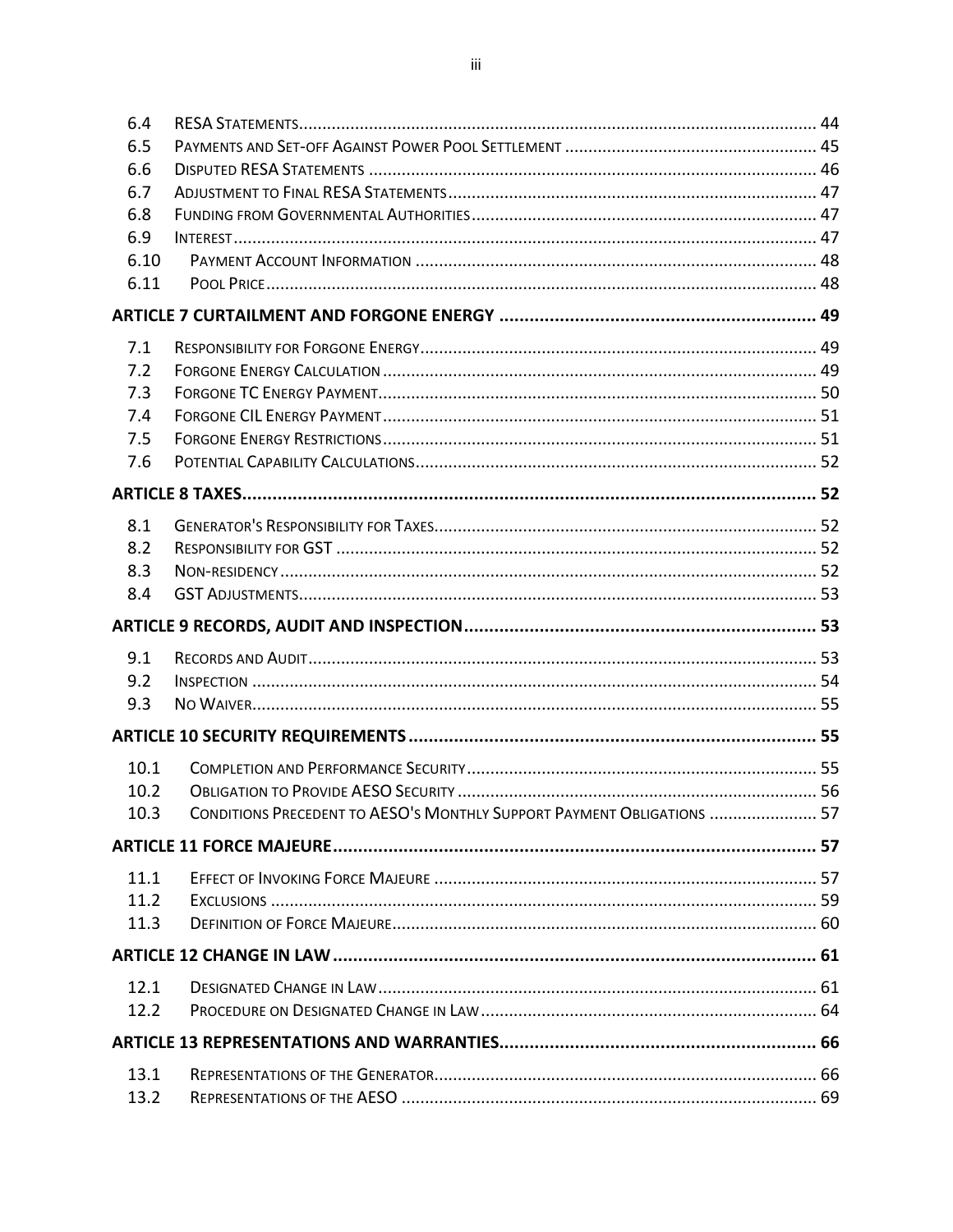| 14.1 |  |
|------|--|
| 14.2 |  |
| 14.3 |  |
| 14.4 |  |
|      |  |
| 15.1 |  |
|      |  |
| 16.1 |  |
| 16.2 |  |
| 16.3 |  |
| 16.4 |  |
| 16.5 |  |
| 16.6 |  |
|      |  |
| 17.1 |  |
| 17.2 |  |
| 17.3 |  |
|      |  |
|      |  |
| 18.1 |  |
| 18.2 |  |
| 18.3 |  |
| 18.4 |  |
| 18.5 |  |
| 18.6 |  |
| 18.7 |  |
| 18.8 |  |
| 18.9 |  |
|      |  |
| 19.1 |  |
| 19.2 |  |
| 19.3 |  |
| 19.4 |  |
| 19.5 |  |
|      |  |
| 20.1 |  |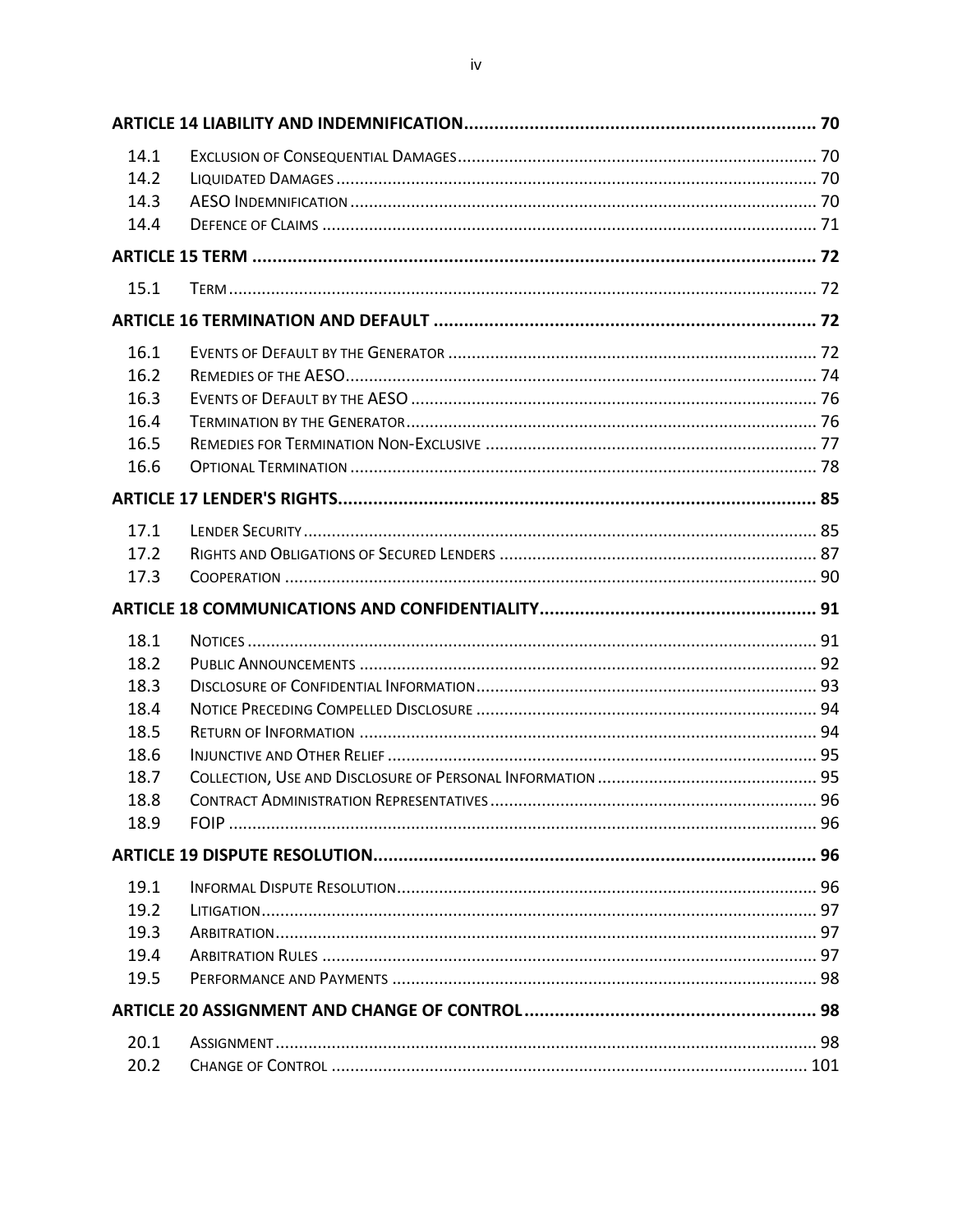| 21.1 |  |  |
|------|--|--|
| 21.2 |  |  |
| 21.3 |  |  |
| 21.4 |  |  |
| 21.5 |  |  |
| 21.6 |  |  |
| 21.7 |  |  |
| 21.8 |  |  |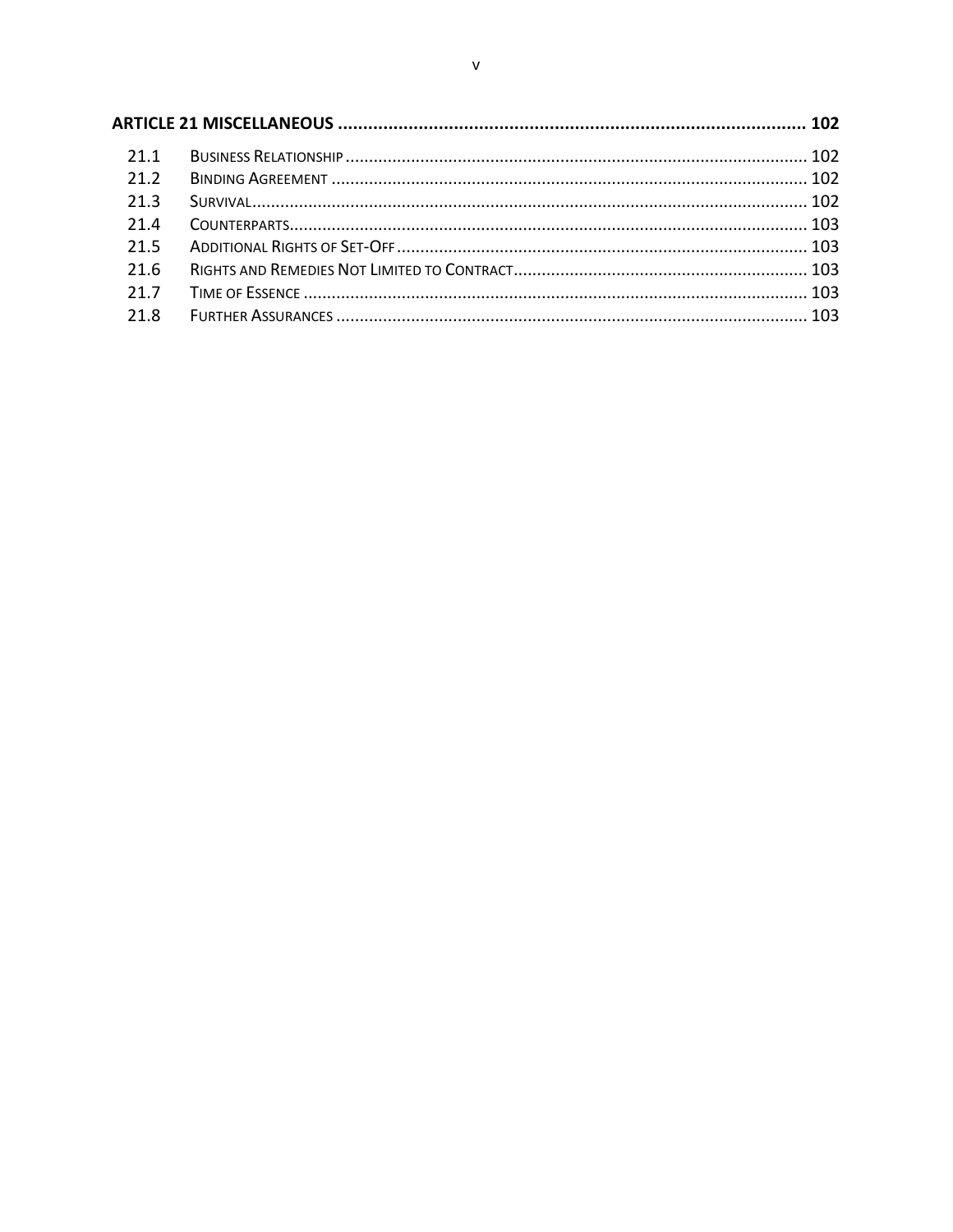### **DRAFT RENEWABLE ELECTRICITY SUPPORT AGREEMENT**

### **RENEWABLE ELECTRICITY PROGRAM ROUND 1**

made this  $\bullet$  day of  $\bullet$ , 2017

BETWEEN:

**INDEPENDENT SYSTEM OPERATOR**, operating as the Alberta Electric System Operator, a statutory corporation formed under the laws of the Province of Alberta (the "**AESO**")

AND:

## **[INSERT GENERATOR'S NAME]**, a **[insert type of entity]**, formed under the laws of the **[Province of ●]** (the "**Generator**")

### **RECITALS:**

**WHEREAS** the Generator submitted a Proposal with respect to the Project in response to the REP Round 1 RFP and the Proposal was selected by theAESO;

**AND WHEREAS** the Generator and the AESO wish to execute this Agreement in order to formalize the long-term contractual arrangements pursuant to which the Generator will develop, finance, build, own, operate, and maintain the Project, sell Renewable Electricity into the Power Pool, and transfer and assign all Renewable Attributes from the Project to the AESO, all on the terms and conditions set out herein;

**NOW THEREFORE**, in consideration of the mutual agreements set forth herein and other good and valuable consideration, the receipt and sufficiency of which are hereby acknowledged, and intending to be legally bound, the Parties agree asfollows: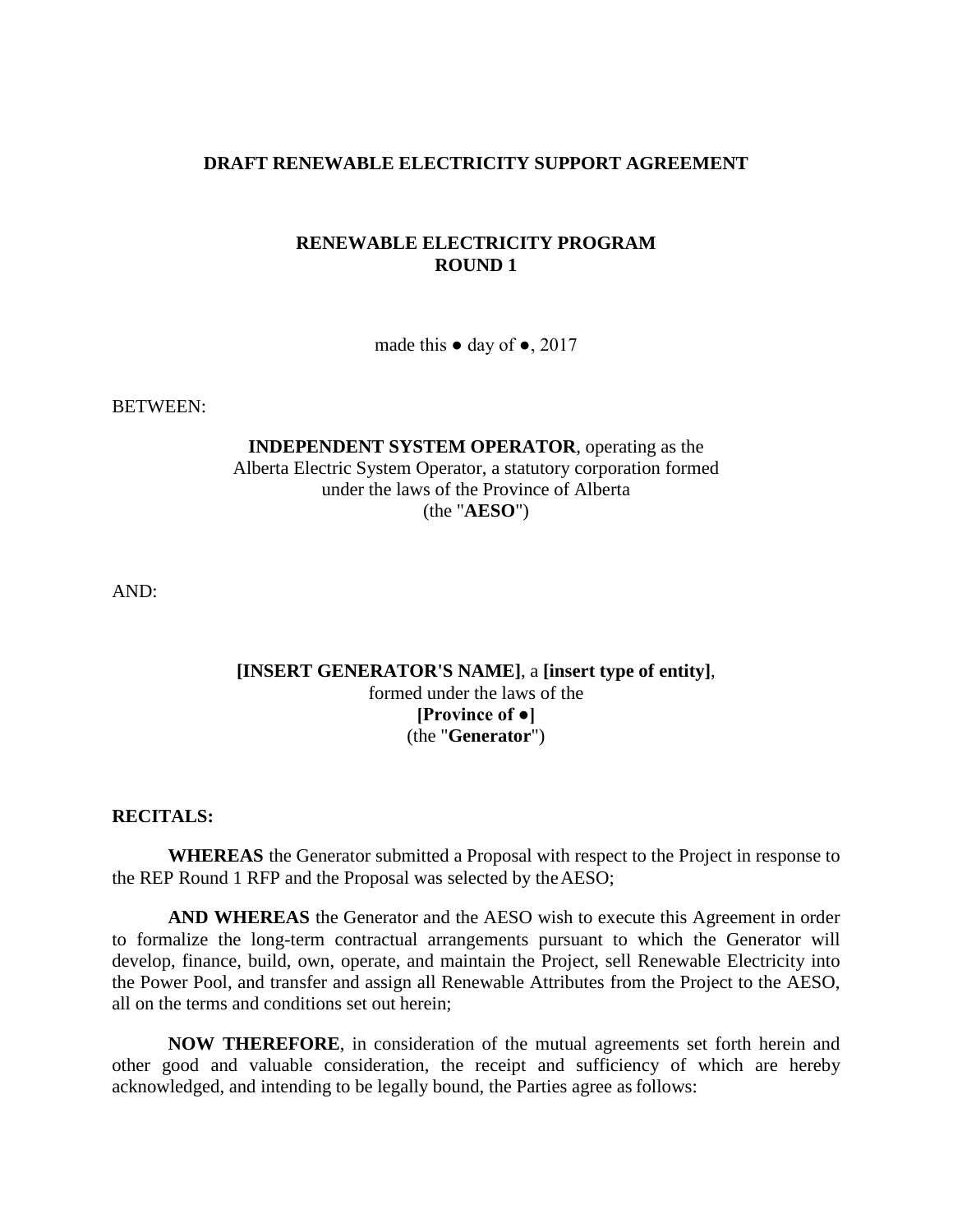### **ARTICLE 1 INTERPRETATION**

### <span id="page-6-1"></span><span id="page-6-0"></span>**1.1 Defined Terms**

Except as otherwise set forth herein, the capitalized terms used in this Agreement, including in the recitals hereto, shall have the following meanings:

"**Act**" means the *Renewable Electricity Act* (Alberta);

"**Acknowledgment and Consent**" means one or more acknowledgments and consents in the Prescribed Form, whereby the contracting party under an agreement, right, franchise, licence or permit between such contracting party and the Generator (or to which the Generator has the benefit) acknowledges and consents to such agreement, right, franchise, licence or permit being subject to the Fixed and Floating Charge Debenture;

"**Administration Fee"** has the meaning given to it in Section 6.1(b);

"**AESO**" means the Independent System Operator, operating as the Alberta Electric System Operator, established under the EUA, being the Party described in the opening paragraph of this Agreement, and includes its successors and assigns;

"**AESO Event of Default**" has the meaning given to it in Section 16.3;

"**AESO Operating Policies and Procedures**" means the operating policies and procedures of the AESO which establish the technical standards and operating policies and procedures for the safe, reliable and economic operation of the Alberta Interconnected Electric System;

"**AESO Recognized Lender"** means any Secured Lender which has executed a Lender Consent with the Generator and the AESO and which is in compliance with Section 17.1(d);

"**AESO Related Party**" means the AESO and each of its members, officers, directors, employees, contractors (other than Generator), subcontractors (other than Subcontractors), consultants, auditors, advisors (including financial and legal advisors), agents and representatives, and the advisors, agents and representatives of such Persons; and the Government of Alberta and its respective officials, employees, contractors, consultants, auditors, advisors (including financial and legal advisors), agents and representatives;

"**AESO Security**" means, collectively, the Fixed and Floating Charge Debenture, and any other security granted in favour of the AESO with respect to all or any part of the Generator's Interest or the Assets which is created pursuant to the AESO Security Documents;

"**AESO Security Documents**" means, collectively: (a) the Fixed and Floating Charge Debenture, (b) the Acknowledgment and Consent, and (c) any other agreement or instrument containing a charge, mortgage, pledge, security interest, assignment, sublease, deed of trust or similar instrument with respect to all or any part of the Generator's Interest; which is provided by the Generator to the AESO from time to time pursuant to Section 10.2 as security for any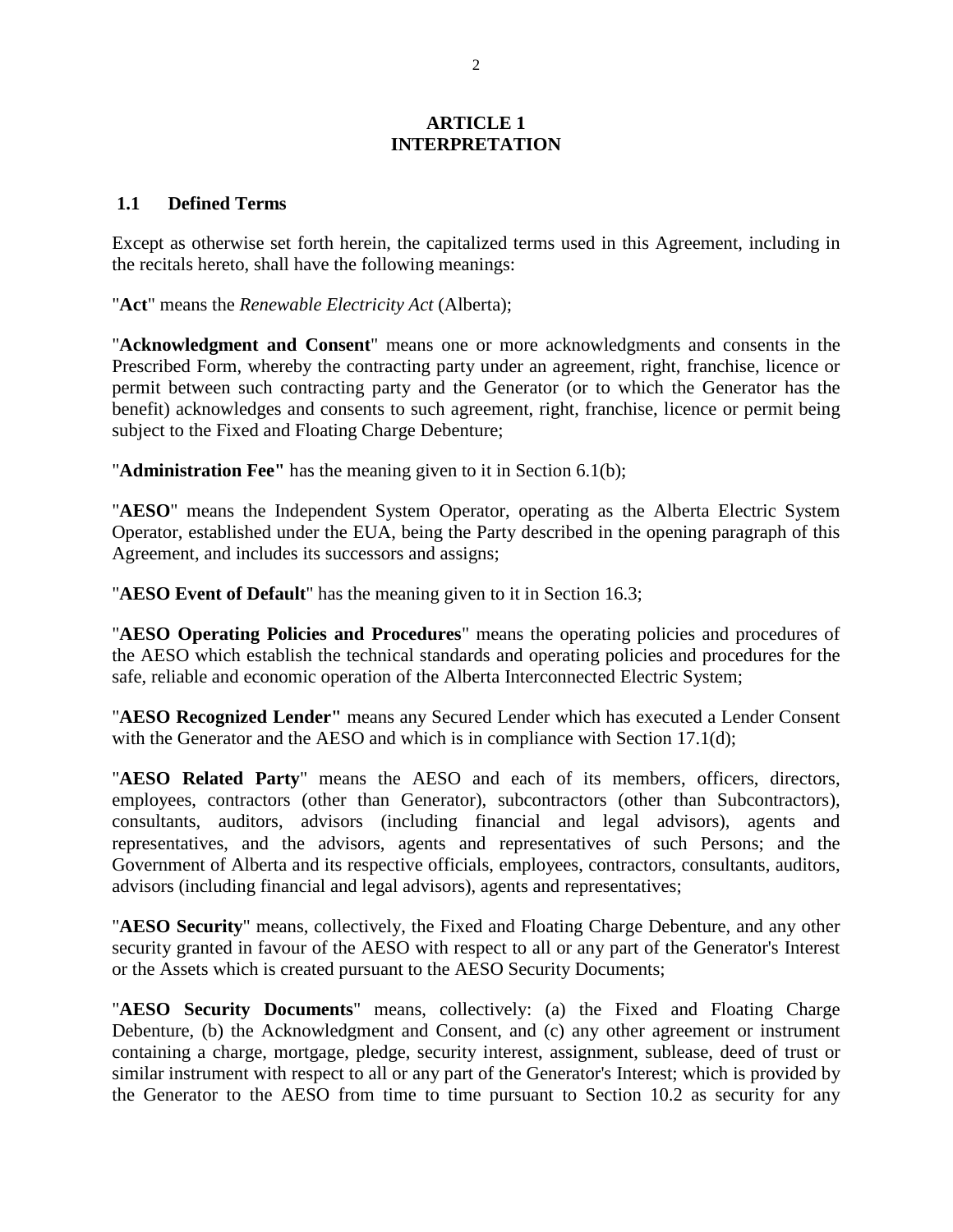indebtedness, liability or obligation of the Generator, together with any amendment, change, supplement, restatement, extension, renewal or modification thereof, and including any documents incidental thereto or necessary to effect to the registration thereof;

"**AESO Statement**" has the meaning given to it in Section 17.2(g);

"**AESO Website**" means [www.aeso.ca;](http://www.aeso.ca/)

"**Affiliate**" means, with respect to any Person, any other Person, directly or indirectly, controlling or controlled by, or under direct or indirect common control with, such Person, and for purposes of this definition, "control" (including with correlative meanings, the terms "controlling", "controlled by" and "under common control with"), as applied to any Person, means the possession, directly or indirectly, of the power to either (i) elect or appoint a majority of the directors of that Person, or (ii) direct or cause the direction of the management or policies of that Person, whether through the ownership of securities or partnership or other ownership interests, by contract or otherwise;

"**Agreement**" means this Renewable Electricity Support Agreement, including the Schedules attached hereto, as it may be amended, restated or replaced from time to time;

"**AIES**" means Alberta's "Interconnected Electric System" as defined in the EUA;

"**Alberta Governmental Authority**" means: (i) the Government of Alberta; (ii) the Legislative Assembly of Alberta; (iii) any organization, commission, board, tribunal, or agency of the Government of Alberta (including the AESO); or (iv) any Alberta Court;

"**Ancillary Services**" means "ancillary services" as defined in the EUA;

"**Annual Forgone TC Energy**" means the cumulative total amount of Forgone TC Energy determined at a specific time in a calendar year from the beginning of such calendar year to such specific time; and for greater certainty, the "Annual Forgone TC Energy" as at January 1 of a particular calendar year shall be equal to 0 MWh, and the "Annual Forgone TC Energy" at any time on a particular date in a calendar year shall be equal to all of the Forgone TC Energy in such calendar year up to and including such time on such date;

"**Annual Forgone TC Energy<sub>m</sub>**" means for any calendar month "m", the Annual Forgone TC Energy for such calendar month "m", determined from the beginning of the calendar year until the end of such calendar month "m";

"**Annual Forgone TC Energy<sub>m-1</sub>**" means for any calendar month immediately preceding calendar month "m", the Annual Forgone TC Energy for the calendar month "m-1", determined from the beginning of the calendar year to the end of the calendar month "m-1";

"**Annual Forgone TC Energy Threshold**" has the meaning given to it in Section 7.1;

"**Appeal**" has the meaning given to it in Section 11.2(f);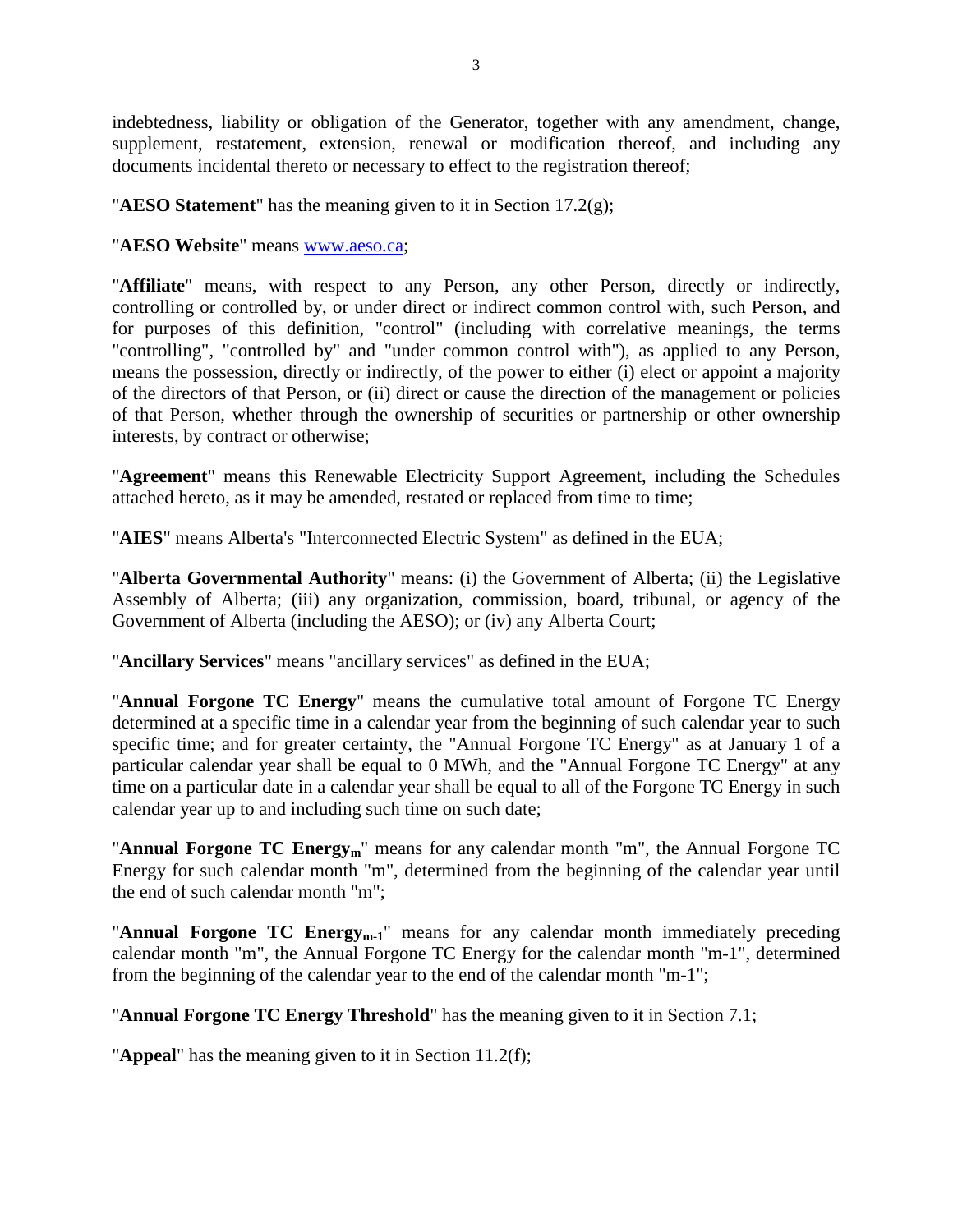"**Applicable Law**" means all federal, provincial, local and municipal statutes, laws, by-laws, ordinances, rules, orders, regulations, codes, orders in council, policies and other instruments having the effect of imposing a legal requirement, in effect from time to time and made or issued by any Governmental Authority having jurisdiction over the Parties, the obligations of the Parties hereunder, the Project or any of them; and specifically including:

- (a) any applicable orders, decisions, codes, judgments, injunctions, decrees, awards and writs of any Court, tribunal, arbitrator, Governmental Authority or other Person having jurisdiction;
- (b) any applicable rulings and conditions of any Governmental Approval; and
- (c) the Authoritative Documents, the TFO Tariff, and the DFO Tariff;

"**Approved Connection Proposal**" means a Connection Proposal which has been approved by the AESO or the applicable DFO, as the case may be;

"**Arbitration**" has the meaning given such term in Section 19.4(a);

"**Arbitrators**" has the meaning given such term in Section 19.4(a);

"**Arm's Length**" means, with respect to two or more Persons, that such Persons are not related to each other within the meaning of subsections  $251(2)$ ,  $(3)$ ,  $(3.1)$ ,  $(3.2)$ ,  $(4)$ ,  $(5)$  and  $(6)$  of the ITA or that such Persons, as a matter of fact, deal with each other at a particular time at arm's length;

"**Assets**" means all of the assets in respect of the Facility and/or the Project, whether real or personal and whether tangible or intangible, including without limitation all contracts and agreements, this Agreement, all Governmental Approvals, the Permit and Licence (Power Plant), the Generator's interest in the Site, all interests in land under option agreements, utility rights of way, leases and other instruments and such other assets as are further set forth and described in the Fixed and Floating Charge Debenture;

"**Authoritative Documents**" means the ISO Rules (including the AESO Operating Policies and Procedures, applicable reliability and technical standards, the Functional Specification relating to the Project, as well as any manuals or interpretive bulletins issued by the System Operator from time to time that are binding on the Generator) and the ISO Tariff;

"**Available Capability**" has the meaning given the term "available capability" in the ISO Glossary;

"**Available Capacity**" means, at any time, the capacity of the Facility, expressed in MW, which is available to Deliver Electricity in compliance with Good Electric Industry Practice and Applicable Law;

"**Bank Act**" means the Bank Act, SC 1991, c 46 (Canada), as amended from time to time;

"**Biomass Facility**" means a Facility that generates Renewable Electricity from Sustainable Biomass;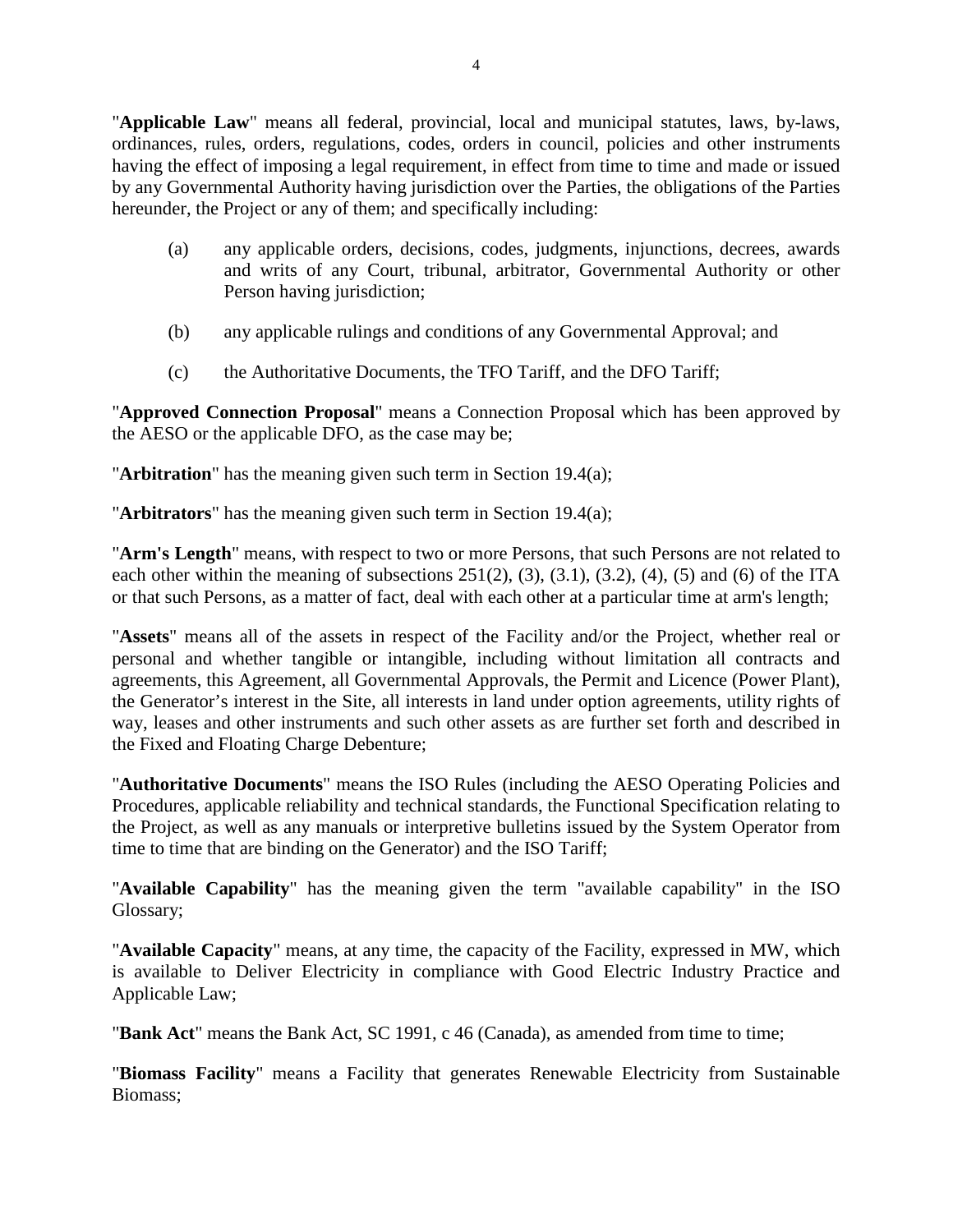"**Business Day**" has the meaning given the term "business day" in the ISO Glossary;

"**Capacity Products**" means any products related to the capacity of a Facility to generate and deliver Electricity at a given time;

"**Change in Law Constraint**" means any restriction or limitation on the operation of the Facility which is imposed by or which results from any occurrence of a Designated Change in Law which results in less Renewable Electricity being generated and delivered by the Facility than would otherwise be generated and delivered absent such restriction or limitation;

"**Change in Law Constraint Limit**" means, for any period during which there is a Change in Law Constraint, the Generation Limit for the Facility which applies during such period;

"**Claim**" means a claim or cause of action in contract, in tort, under any Applicable Law or otherwise;

"**COD Longstop Date**" means June 1, 2021, which date shall not be subject to adjustment except pursuant to Sections  $11.1(g)$  and  $12.1(b)$ ;

"**Commencement of Construction**" has the meaning given to it in Section 2.2(d);

"**Commencement of Construction Longstop Date**" means December 1, 2019, which date shall not be subject to adjustment except pursuant to Sections  $11.1(g)$  and  $12.1(b)$ ;

"**Commercial Operation**" has the meaning given to it in Section 2.6(a);

"**Commercial Operation Date**" means the date on which Commercial Operation is first attained;

"**Commercially Reasonable Efforts**" when used in connection with an obligation of a Party under this Agreement, means taking, in good faith and with due diligence and in accordance with prudent industry practices, reasonable steps to enable such Party to achieve the objective and fulfill the obligation at the earliest reasonable time, including doing all that a reasonable and prudent generator or independent system operator, as the case may be, would do in comparable circumstances and expending funds and assuming liabilities which are reasonable in nature and amount in the context of the obligation being performed, in each case, having regard to the importance of the obligation to the successful performance of this Agreement;

"**Commission**" has the meaning given such term in the EUA;

"**Completion and Performance Security**" has the meaning given to it in Section 10.1(a);

"**Confidential Information**" means:

(a) all information that has been identified as confidential and which is furnished or disclosed by the Disclosing Party and its Related Parties to the Receiving Party and its Related Parties in connection with this Agreement, whether before or after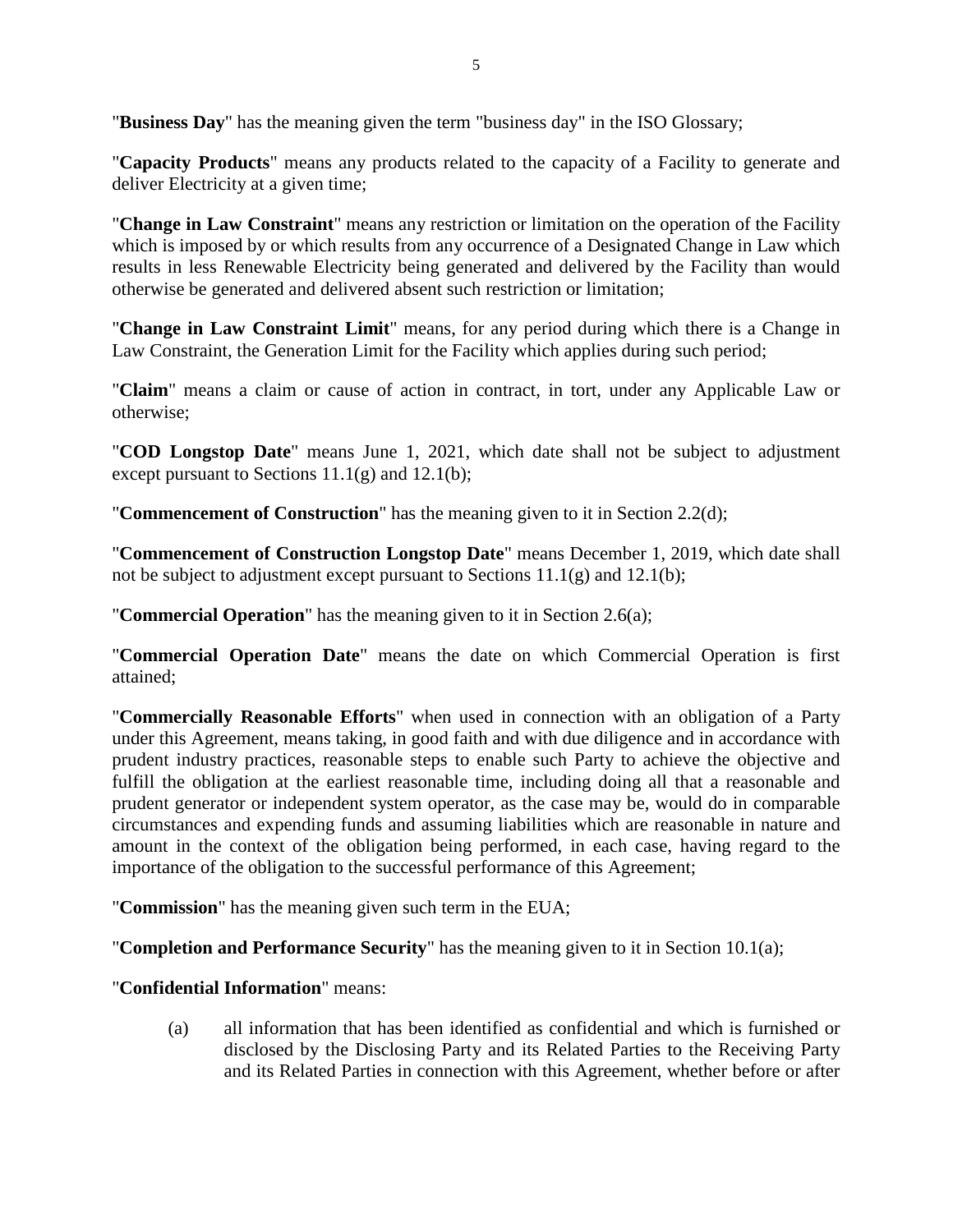its execution, including all new information derived at any time from any such confidential information, but excluding:

- (i) publicly-available information, unless made public by the Receiving Party or its Related Parties in a manner not permitted by this Agreement;
- (ii) information already known to the Receiving Party prior to being furnished by the Disclosing Party;
- (iii) information disclosed to the Receiving Party from a source other than the Disclosing Party or its Related Parties, if such source is not subject to any agreement with the Disclosing Party prohibiting such disclosure to the Receiving Party; and
- (iv) information that is independently developed by the Receiving Party; and
- (b) Mutually Confidential Information;

"**Confidentiality Undertaking**" has the meaning given to it in Section 18.3(c);

"**Connection Agreement**" means the agreement or agreements required to be entered into by the applicable DFO or TFO and the Generator with respect to the interconnection of the Facility to a Distribution Facility or Transmission Facility in accordance with the DFO Tariff or TFO Tariff, as applicable, and which governs the terms and conditions of such interconnection, including the payment of Connection Costs;

"**Connection Costs**" means all costs relating to the design, engineering, procurement, construction, installation, modification, and commissioning of any Connection Facilities;

"**Connection Facilities**" means any Transmission Facility or Distribution Facility assets which are required to be designed, engineered, procured, constructed, installed, modified, or commissioned for purposes of connecting the existing AIES to the Connection Point for the Project, all as contemplated in the Approved Connection Proposal;

"**Connection Point**" means for any Facility which is connected to a Transmission Facility, the "point of connection" (as such term is defined in the ISO Glossary) for the Facility and for any Facility which is connected to a Distribution Facility, the point at which Electricity is transferred from the high voltage side of the Facility to such Distribution Facility;

"**Connection Proposal**" means a Transmission Connection Proposal or Distribution Connection Proposal, as applicable;

"**Construction Commitment Agreement**" means any "customer contribution agreement" or other agreements which the Generator enters into with the DFO or TFO, as the case may be, with respect to the Generator's obligation to contribute all or any portion of the Connection Costs incurred by the DFO or TFO, as the case may be;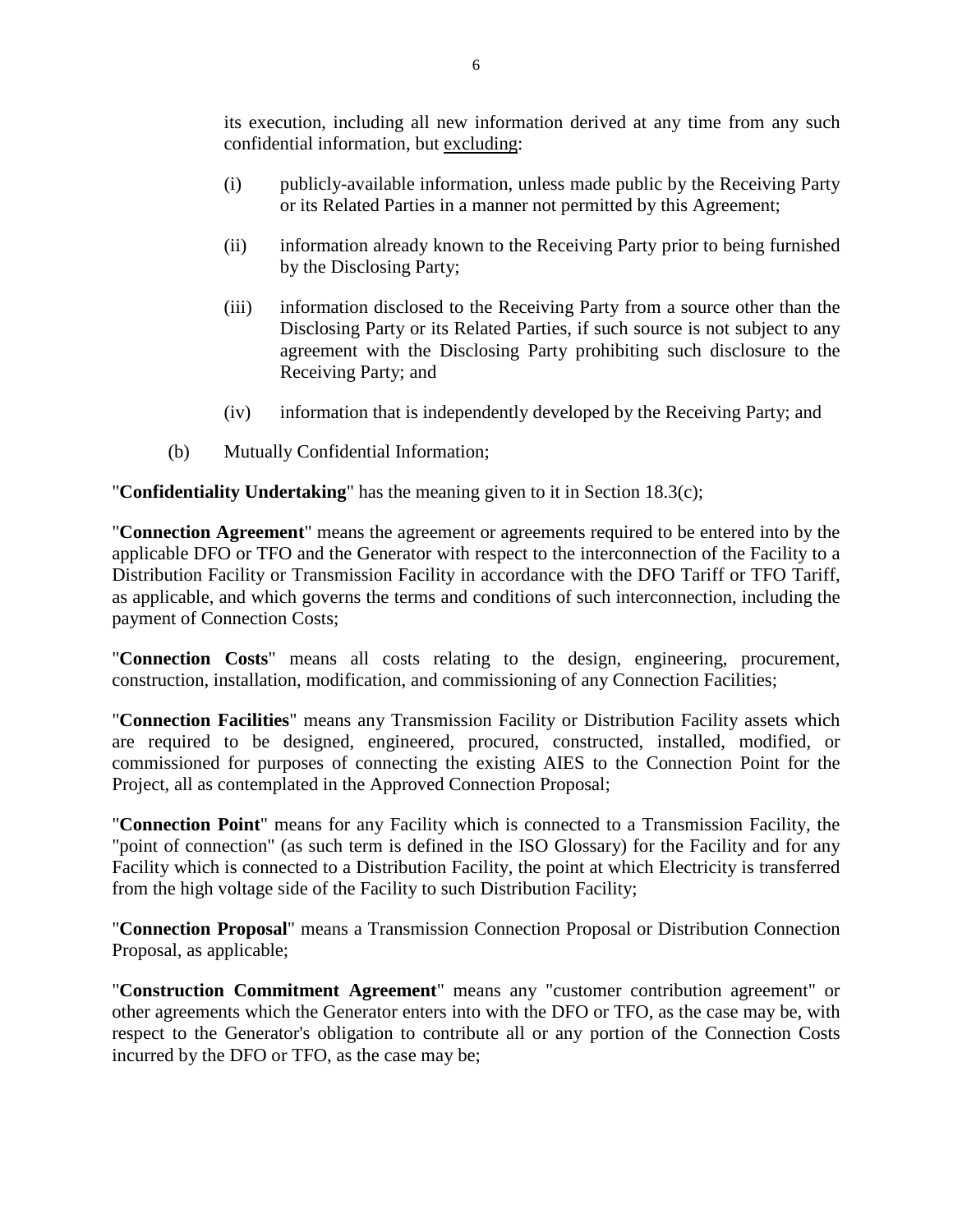"**Consumer Price Index**" or "**CPI**" means, for any period, the Consumer Price Index for Alberta, all items (not seasonally adjusted, 2002=100) as published in Statistics Canada Catalogue No. 62-001-X, which is applicable to such period;

"**Contract Capacity**" means the nameplate capacity of the Facility, expressed in MW, as set out in Schedule 1, and subject to amendment pursuant to Section 2.1(c);

"**Contract Date**" means the date first set forth above;

"**Contract Representative**" has the meaning given to it in Section 18.8;

"**Control**" means, with respect to any Person at any time, (i) holding, whether directly or indirectly, as owner or other beneficiary, other than solely as the beneficiary of an unrealized security interest, securities or ownership interests of that Person carrying votes or ownership interests sufficient to elect or appoint 50% or more of the individuals who are responsible for the supervision or management of that Person, or (ii) the exercise of de facto control of that Person, whether direct or indirect, and whether through the ownership of securities or ownership interests, by contract or trust or otherwise;

"**Cost Recovery Period**" means that period of time commencing at 00:00 hours on the Commercial Operation Date, and ending at 24:00 hours on the day before the third (3rd) anniversary of the Commercial Operation Date;

"**Court**" means a court of law of competent jurisdiction;

"**Critical Path Item**" means any development or construction activity in respect of the Project which is scheduled to be performed at a particular time, the performance of which cannot reasonably be rescheduled by Generator to a later date without having a material impact on the project schedule and without, in all likelihood, delaying the occurrence of Commercial Operation of the Facility;

"**DBRS**" means DBRS Limited or its successors;

"**Decommissioning**" means, in respect of a Project or Facility, the decommissioning of the Site, including the treatment or removal of contaminated soil, deconstruction of equipment, buildings and storage tanks in order to restore the Site to substantially the state in which it had been prior to the execution of this Agreement in respect of such Project or Facility;

"**Decommissioning Costs**" means all costs reasonably and properly incurred in Decommissioning in accordance with Applicable Law or if no such laws are applicable then in accordance with Good Electric Industry Practice;

"**Delivered**" means delivered to the Connection Point and successfully transferred from the Facility to the AIES, and "**Deliver**" and "**Delivering**" have the corresponding meanings;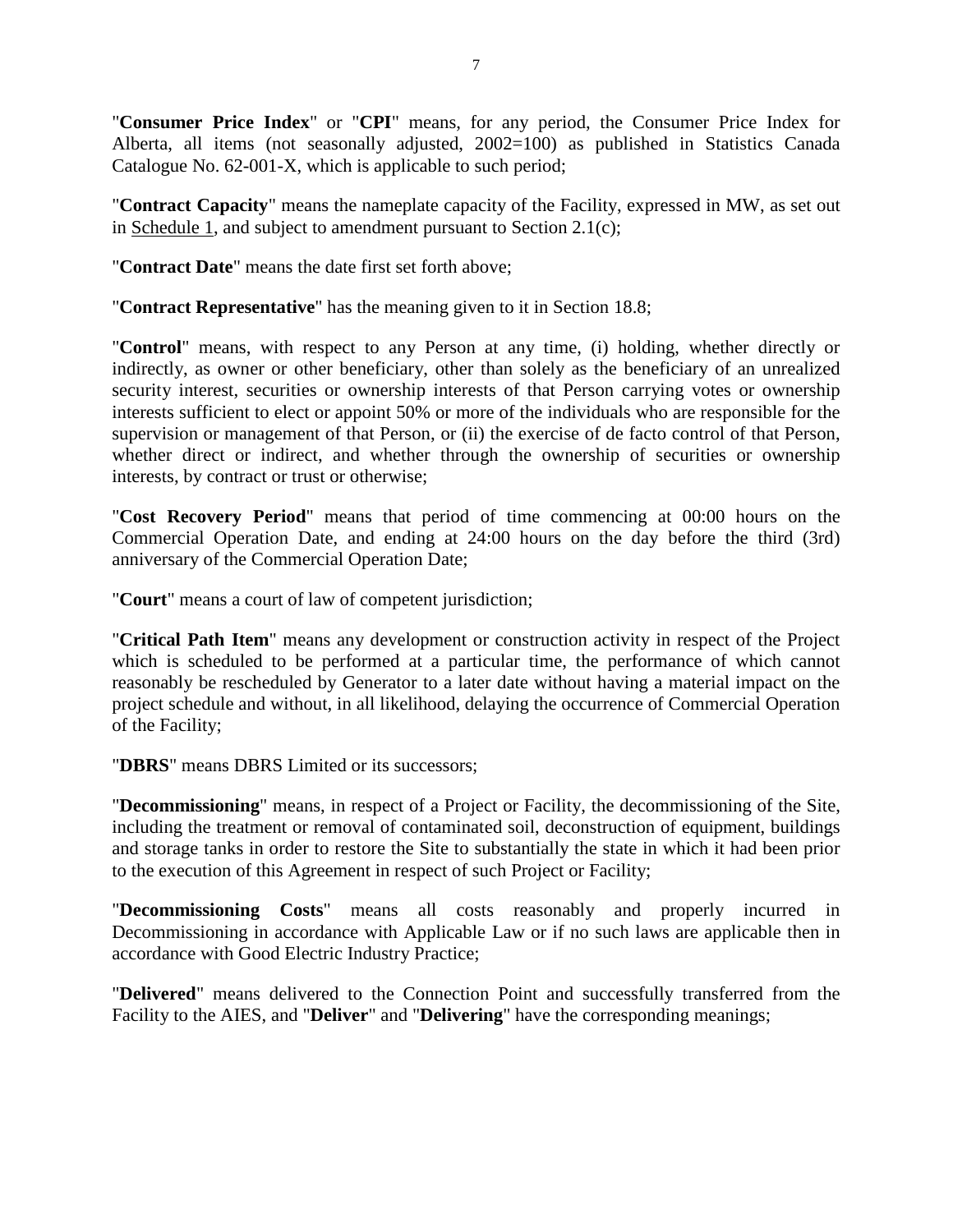"**Designated Change in Law**" means the adoption, enactment, promulgation, modification, amendment, or revocation of any of the following:

- (a) any Applicable Law made or issued by any Alberta Governmental Authority and directed specifically at any of the following:
	- (i) REP Round 1, or any REP in general;
	- (ii) the Generator or Other Generators;
	- (iii) the rules, regulations, terms or conditions which specifically govern Electricity generating facilities (whether or not renewable);
	- (iv) this Agreement, any "renewable electricity support agreement" (as such term is defined in the Act), or the subject matter of any such agreement;
	- (v) occupational health and safety, or the environment, and which is applicable to the development, construction or operation of the Facility;
- (b) any ISO Rule;
- (c) any interpretation, reinterpretation or administrative position relating to any of the Applicable Laws referred to in paragraphs (a) and (b) above of any Alberta Governmental Authority; or
- (d) any provincial sales tax, or any other tax, levy, duty, charge or other similar amount made or issued by any Alberta Governmental Authority, other than taxes on income or capital, which is applied to any good or service consumed, used or supplied, or to be consumed, used or supplied, exclusively by Generator or Subcontractors in the course of carrying out the Project, to the extent that Generator is unable to recover or be credited with input tax credits, refunds, rebates or exemptions for taxes payable by Generator under such sales tax;

provided that none of the following shall, in any event, constitute a Designated Change in Law:

(e) any adoption, enactment, promulgation, modification, amendment, or revocation of any Applicable Law (including Generator's Governmental Approvals) made or issued by an Alberta Governmental Authority which in any way relates to: greenhouse gas emissions (and restrictions and reporting thereon), emission performance credits, emission offsets, carbon offsets, carbon-pricing, or carbonrelated taxes, levies or fees, or other carbon-related charges or payments, including without limitation the *Climate Change and Emissions Management Act* (Alberta) and its regulations, the *Climate Leadership Implementation Act* (Alberta) and its regulations, the *Oil Sands Emissions Limit Act* (Alberta) and its regulations, and the *Environment and Sustainable Resource Development Grant Regulation* (Alberta);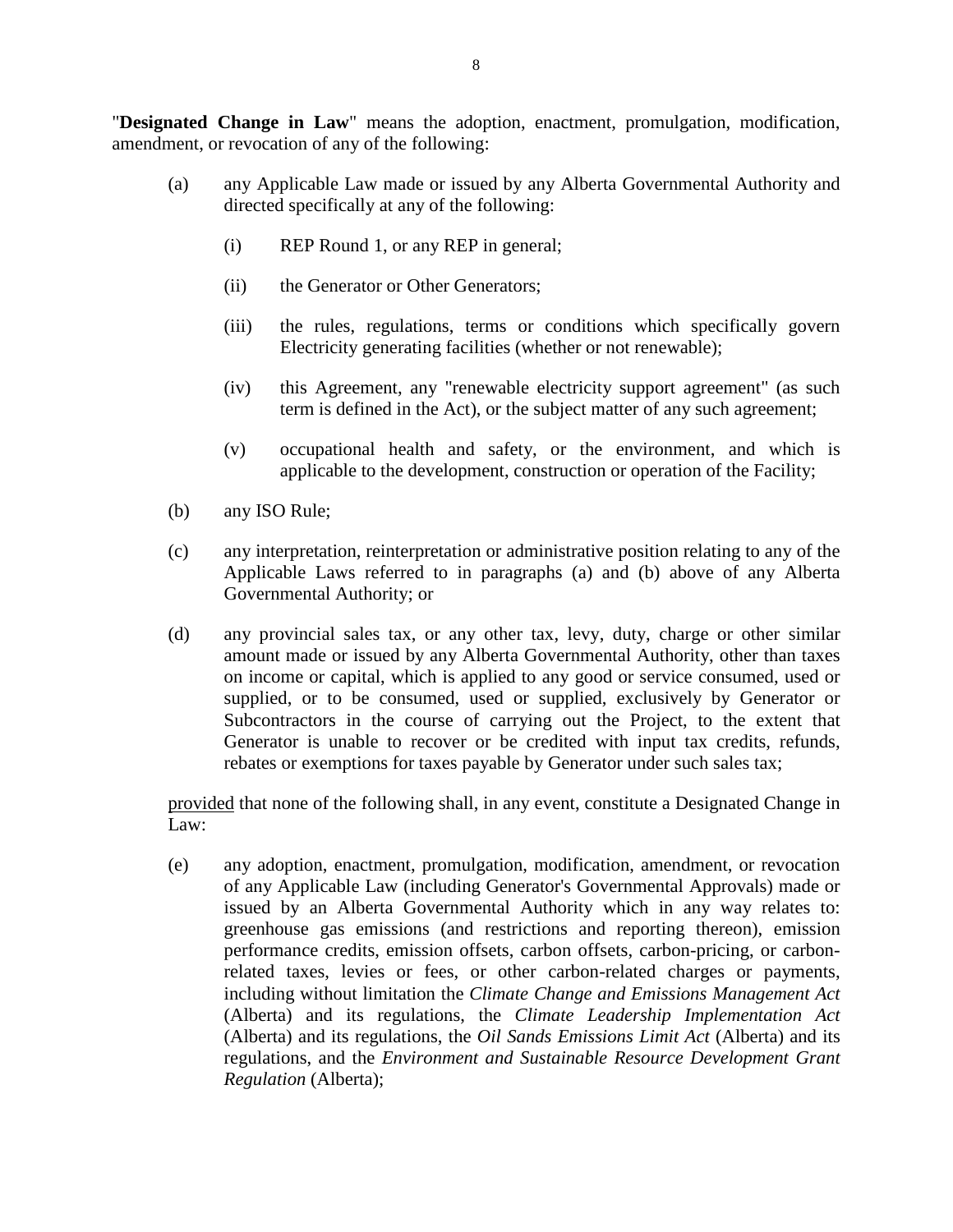- (f) any adoption, enactment, promulgation, modification, amendment, or revocation of any Applicable Law made or issued by an Alberta Governmental Authority that was reasonably anticipated by a substantial portion of Electricity generation or construction industry participants in Alberta as of the Proposal Date (as evidenced by the public availability, in advance of the Proposal Date, of any related documents issued by any Alberta Governmental Authority or the AESO that clearly proposes such adoption, enactment, promulgation, modification, amendment or revocation, along with details which are reasonably sufficient to enable the Generator to assess the impact thereof) including any of the Proposed ISO Rules; or
- (g) any adoption, enactment, promulgation, modification, amendment, or revocation of any Applicable Law made or issued by an Alberta Governmental Authority that is in response to any act or omission on the part of the Generator that is contrary to Applicable Law (other than an act or omission rendered illegal by virtue of such action or an action that is expressly permitted under this Agreement);

"**DFO**" means the owner or operator of a Distribution Facility;

"**DFO Tariff**" means, with respect to any DFO, the tariff approved by the Commission pursuant to the EUA in relation to such DFO's Distribution Facility;

"**Difference Payment**" means, for any Settlement Interval, an amount payable from the AESO to the Generator, or from the Generator to the AESO, as the case may be, on account of the difference between the Strike Price and the Pool Price, determined in accordance with Section 6.2:

"**Disclosing Party**" means with respect to Confidential Information, the Party and/or its Related Parties providing or disclosing such Confidential Information and may be the AESO or the Generator, as applicable; provided, however, that where such Confidential Information is Mutually Confidential Information, both the AESO and the Generator shall be deemed to be the Disclosing Party;

"**Dispute**" has the meaning given such term in Section 19.1;

"**Distribution**" means, whether in cash or in kind, any:

- (a) dividend, payment, repayment, or other distribution or return in respect of the Equity Capital;
- (b) reduction of capital, redemption or purchase of Equity Capital or any other reorganization or variation to the Equity Capital;
- (c) payment, loan, contractual arrangement or transfer of assets or rights to the extent (in each case) it was put in place after Financial Close and was neither in the ordinary course of business nor on reasonable commercial terms; or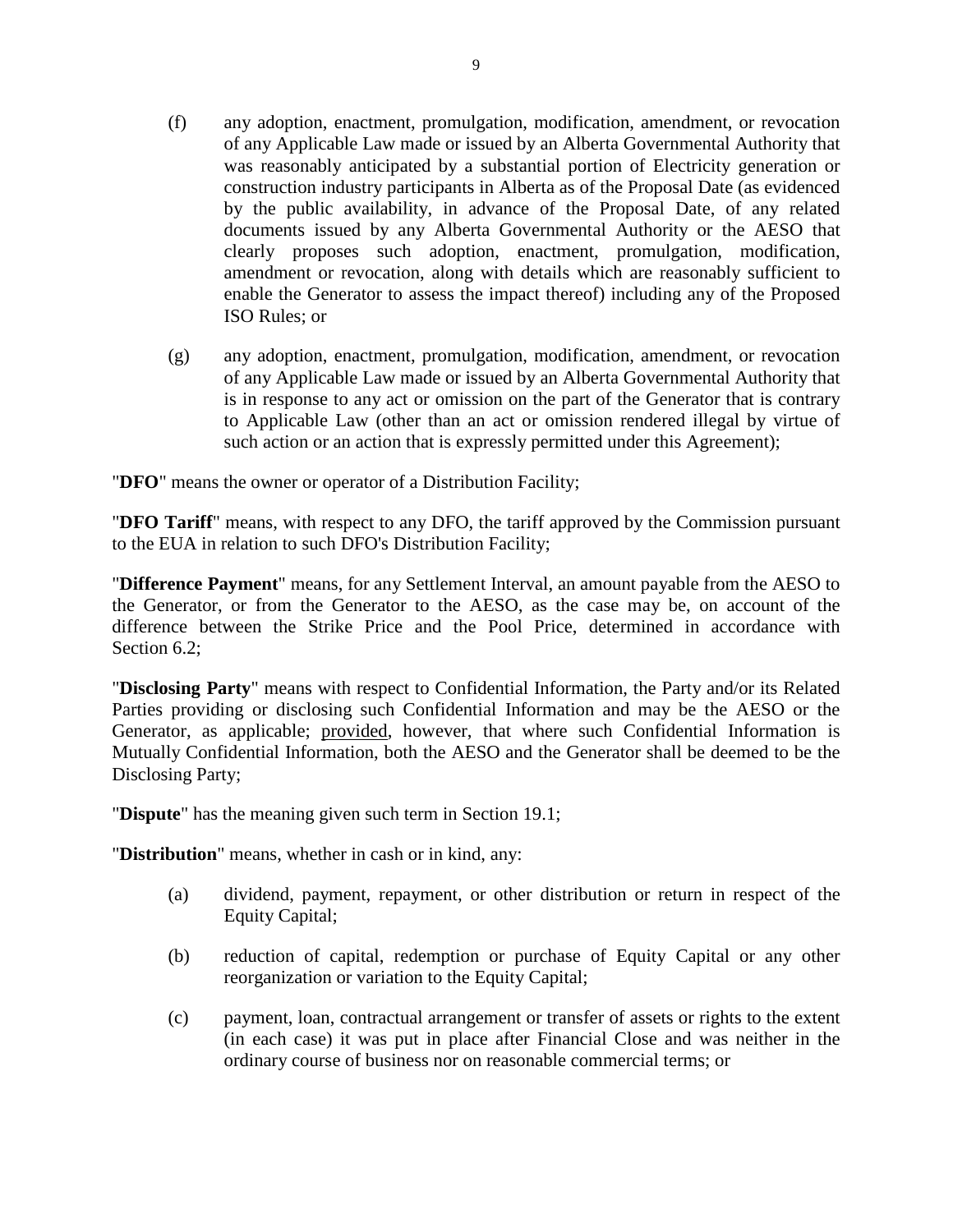(d) the provision of any other benefit which is not made in the ordinary course of business nor on reasonable commercial terms,

and where any such Distribution is not in cash, the equivalent cash value of such Distribution shall be calculated;

"**Distribution Connection Proposal**" means any application, request or proposal by the Generator to a DFO for connecting the Facility to a Distribution Facility, including all facility design documents, detailed studies, transmission studies, technical studies, land and environmental impact assessments, and other documents, reports, studies or assessments which may be required;

"**Distribution Facility**" has the meaning given to the term "electric distribution system" in the EUA;

## "**Earliest Support Payment Date**" means April 1, 2018;

"**Economic Interest**" means, with respect to any Person other than a Natural Person, the right to receive or the opportunity to participate in any payments arising out of or return from, and an exposure to a loss or a risk of loss by, the business activities of such Person, by means, directly or indirectly, of an equity interest in a corporation, limited partnership interest in a limited partnership, partnership interest in a partnership, or, in the sole and absolute discretion of the AESO, other similar ownership interest;

"**Electricity**" means electric energy, measured in MWh;

"**Eligibility Criteria**" has the meaning given such term in the REP Round 1 RFQ;

"**Employee Termination Payments**" means (without double counting) termination payments which are required under (i) contracts of employment or other agreements or arrangements entered into by the Generator or a Person which is an Affiliate of the Generator or a Sponsor, or (ii) Applicable Law to be made to employees of the Generator or a Person which is an Affiliate of the Generator or a Sponsor as a direct result of terminating this Agreement (provided that the Generator or such other Person shall take commercially reasonable steps to mitigate its loss) and provided that, in calculating such amount, no account shall be taken of any liabilities and obligations of the Generator or of a Person which is an Affiliate of the Generator or a Sponsor arising out of:

- (a) contracts of employment or other agreements or arrangements entered into by the Generator or a Person which is an Affiliate of the Generator or a Sponsor to the extent that such contracts of employment, agreements or arrangements were not specifically entered into in connection with the Project; or
- (b) contracts of employment or other agreements or arrangements entered into by the Generator or a Person which is an Affiliate of the Generator or a Sponsor other than in the ordinary course of business and on commercial Arm's Length terms, except to the extent that amounts would have arisen if such contracts or other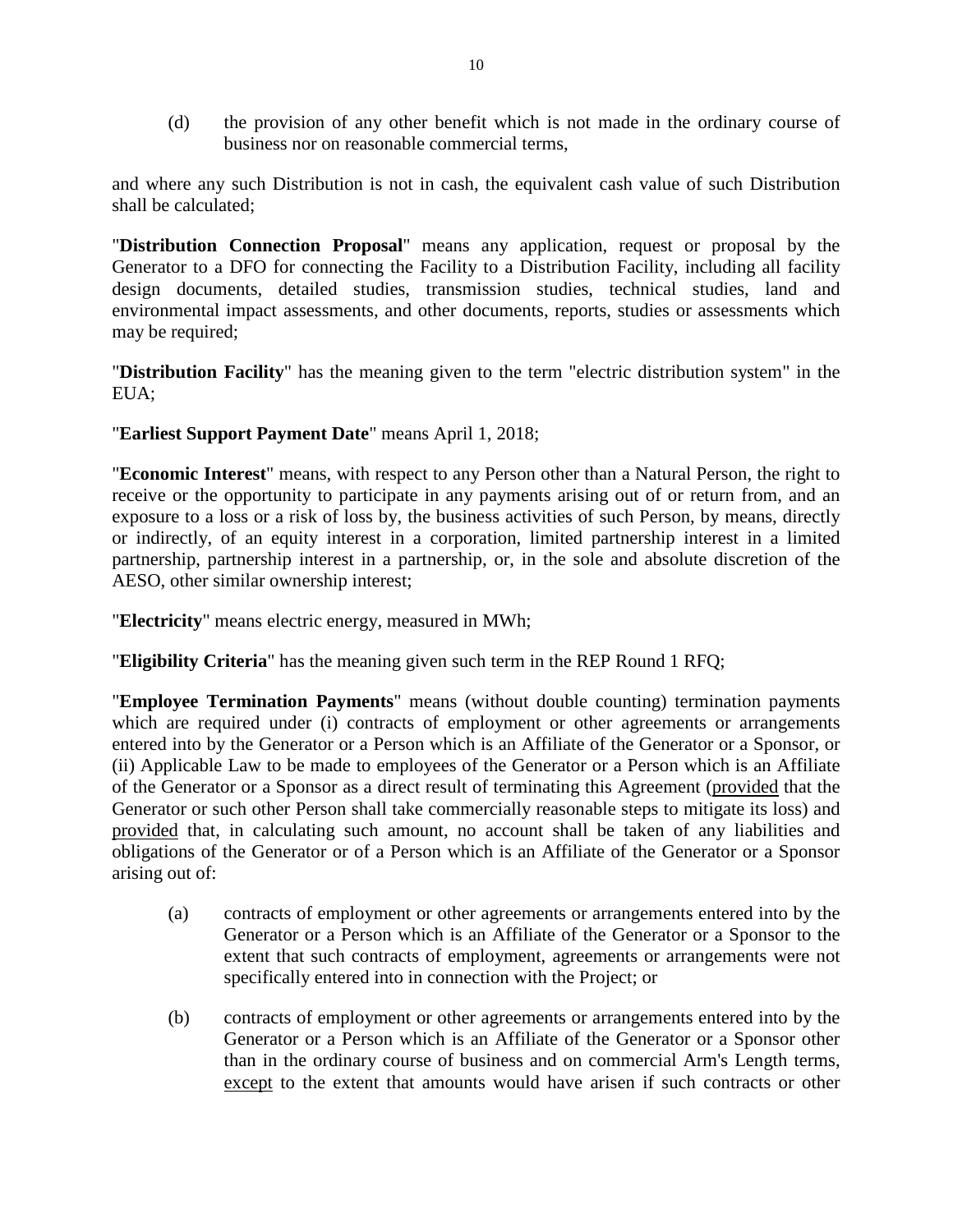agreements or arrangements had been entered into in the ordinary course of business and on commercial Arm's Length terms;

"**Environmental Incident**" means any happening or occurrence (which without limiting the generality thereof includes any release, discharge, leak or spill of a substance contrary to Applicable Law);

"**Equity Capital**" means the aggregate (without double counting) of all subscribed or contributed capital for shares or units of ownership interest in the Generator, Sponsor loans and other contributed capital or equity funding of the Generator that, in each case, was directly and exclusively paid, loaned or contributed to, or received or utilized by, the Generator for the purpose of financing the Project and, for greater certainty, including Connection Costs, but excluding any amounts advanced to the Generator or its Affiliate under the Lending Agreements (or proceeds thereof);

"**Equity IRR**" means the projected after-tax internal average annual rate of return on Equity Capital as shown in the Financial Model in connection with the Project over the full term of this Agreement, taking into account the aggregate of all the Sponsors' investments and of all Distributions made and projected to be made;

"**EUA**" means the *Electric Utilities Act* (Alberta);

"**Event of Default**" means a Generator Event of Default or a AESO Event of Default;

"**Existing Renewable Facility**" means a Renewable Facility with commercially operational Generating Equipment which is connected to the AIES or to facilities owned by an industrial customer, and for greater certainty a Renewable Facility will be deemed to have commercially operational Generating Equipment if, at any time, it has generated Renewable Electricity and received Power Pool revenues in the previous one hundred eighty (180) days;

"**Expansion**" means the addition of Generating Equipment to an Existing Renewable Facility which:

- (a) is not intended to replace any Generating Equipment that operates at the Existing Renewable Facility or has operated at the Existing Renewable Facility at any time since September 1, 2016;
- (b) generates Electricity output in addition to the Electricity output of other Generating Equipment that operates or operated at the Existing Renewable Facility;
- (c) does not include any of the Electricity generating capacity available from the Existing Renewable Facility;
- (d) has separate revenue class meters that conform with the requirements of this Agreement (including Section 2.4) and are dedicated to measuring the electrical output of the added Generating Equipment and that are accessible to the AESO; and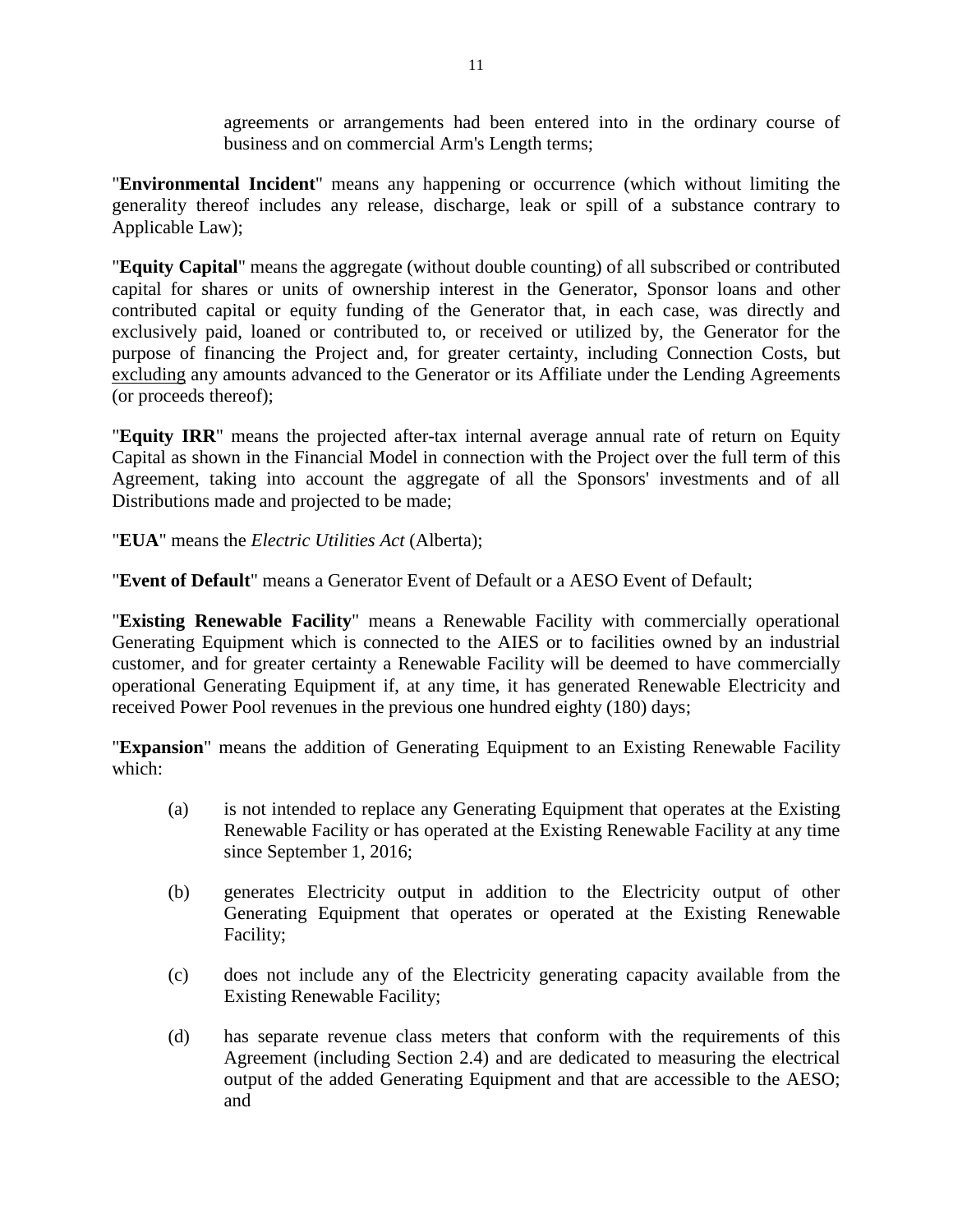(e) has a design life equal to or greater than the Term;

"**Facility**" means the Renewable Facility to be developed, financed, built, owned, operated and maintained by the Generator, as described in Schedule 1, which includes:

- (a) in the case of a New Build, all Generating Equipment, together with all other equipment and facilities which are necessary to Deliver all Electricity relating to the Contract Capacity to the Connection Point; and
- (b) in the case of an Expansion, the additional Generating Equipment which is included in the Expansion, together with all other equipment and facilities of the Existing Renewable Facility which are necessary to Deliver all Electricity relating to the Contract Capacity of the Expansion to the Connection Point;

"**Facility Amendment**" has the meaning given to it in Section 2.1(b);

"**Fair Market Value**" means the fair market value of rights or assets as mutually agreed by the Parties, each acting reasonably; provided however, that if the Parties fail to agree as to such value within ten (10) Business Days of the date of the Optional Termination Invoice Date, the fair market value shall be determined by a Senior Conference, failing which, ten (10) Business Days following the date of such Senior Conference, the Parties shall refer the matter to a nationally recognized valuator mutually appointed by the Parties and 50% of the valuator's reasonable fees shall be paid by each of the AESO and the Generator;

"**Financial Close**" means the first date, following the Generator's receipt of the AESO's confirmation in writing that all Key Development Milestones have been met in accordance with Section 2.2(d), that a borrowing is unconditionally available under any of the Lending Agreements in respect of the Project (subject only to typical and customary draw or advance conditions);

"**Financial Model**" means the audited computer spreadsheet model in respect of the Project incorporating statements of Generator's cashflows including all expenditures, revenues, financing (including Senior Debt, Junior Debt, Equity Capital and Equity IRR) and taxation of the Project operations (including construction) together with the profit and loss accounts and balance sheets for the Project throughout the Term accompanied by details of all assumptions, calculations and methodology used in their completion and any other documentation necessary or desirable to operate the model or to substantiate the inputs to the model, and prepared in accordance with accepted industry methodologies and based on reasonable assumptions, all as determined by the AESO acting reasonably; which model: (a) must, if the Project is being financed pursuant to Lending Agreement(s), be the same model as is provided to any or all of the Senior Lenders or the Junior Lenders; and (b) may, if the Financial Model delivered pursuant to Section 2.2(c) is delivered prior to Financial Close, be updated on Financial Close by delivery to AESO by the end of the Business Day following Financial Close of an updated Financial Model with only such changes as required to reflect final debt amounts and debt pricing under the Lending Agreement(s);

"**Fitch IBCA**" means Fitch IBCA, Duff & Phelps, a division of Fitch Inc., or its successors;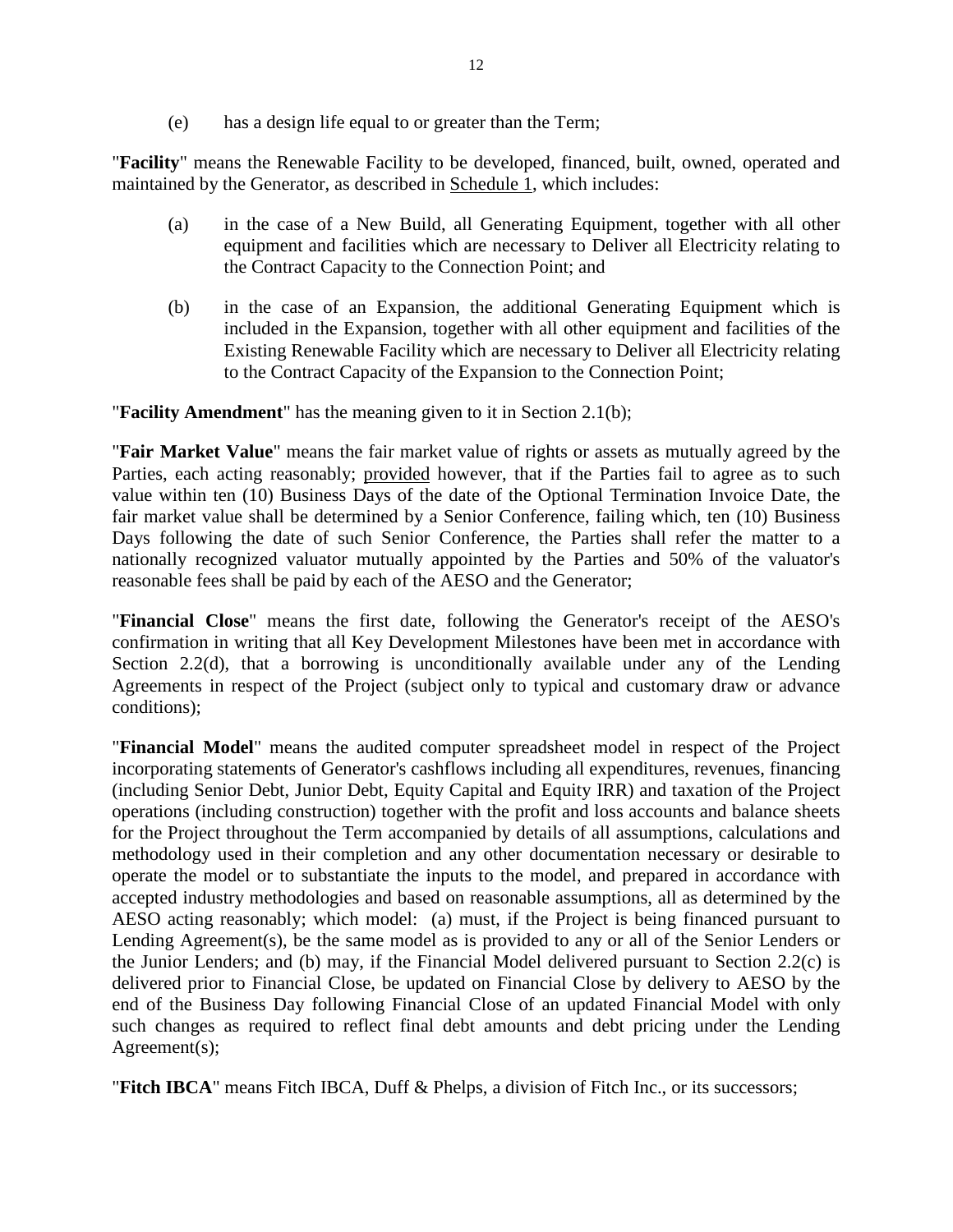"**Fixed and Floating Charge Debenture**" means one or more fixed and floating charge demand debentures, in the form set forth in Schedule 3 in all material respects, pursuant to which the Generator grants, assigns, mortgages and charges all of the registered, legal and beneficial right, title and interest in and to the Assets in favour of the AESO;

"**FMS Information**" has the meaning given to such term in Schedule 5;

"**FMS Procedures**" has the meaning given to it in Schedule 5;

"**FOIP**" means the *Freedom of Information and Protection of Privacy Act* (Alberta);

"**Force Majeure**" has the meaning given to it in Section 11.3;

"**Forgone CIL Energy**" means the notional amount of Renewable Electricity, expressed in MWhs, that would have been generated and Delivered by the Facility when it is synchronized to the AIES but for the existence of a Change in Law Constraint; which amount shall be determined in accordance with Section 7.2;

"**Forgone Energy**" means any Forgone CIL Energy or any Forgone TC Energy;

"**Forgone Energy Settlement Interval**" means any Settlement Interval in respect of which:

- (a) a Transmission Constraint Directive or Change in Law Constraint Limit is in effect for all or any portion of such Settlement Interval; and
- (b) the Potential Energy (Adjusted) for such Settlement Interval exceeds the Generation Limit Energy for such Settlement Interval;

"**Forgone TC Energy**" means the notional amount of Renewable Electricity, expressed in MWhs, that would have been generated and Delivered by the Facility when it is synchronized to the AIES but for the issuance of a Transmission Constraint Directive; which amount shall be determined in accordance with Section 7.2;

"**Functional Specification**" means the functional specification issued by the AESO with respect to the functional requirements for connecting the Facility to the AIES, including in respect of the Connection Facilities in relation to the Project;

"**Generating Equipment**" means equipment used by a Facility in the generation of Electricity, such as wind turbines, solar (PV) modules, hydroelectric turbines, biomass-fired boilers and generating sets for the combustion of landfill gas, but does not include transformers or other equipment used to transform or transmit such Electricity;

"**Generation Limit**" means, for any period, the maximum level at which the Facility is permitted to generate, expressed in MWs, which is established for such period: (a) in the case of any transmission constraint, pursuant to a Transmission Constraint Directive, and (b) in the case of any Change in Law Constraint, pursuant to Applicable Law; provided, that if there is both a Transmission Constraint Directive and a Change in Law Constraint at the same time, the "Generation Limit" shall be the lower of the applicable maximum levels;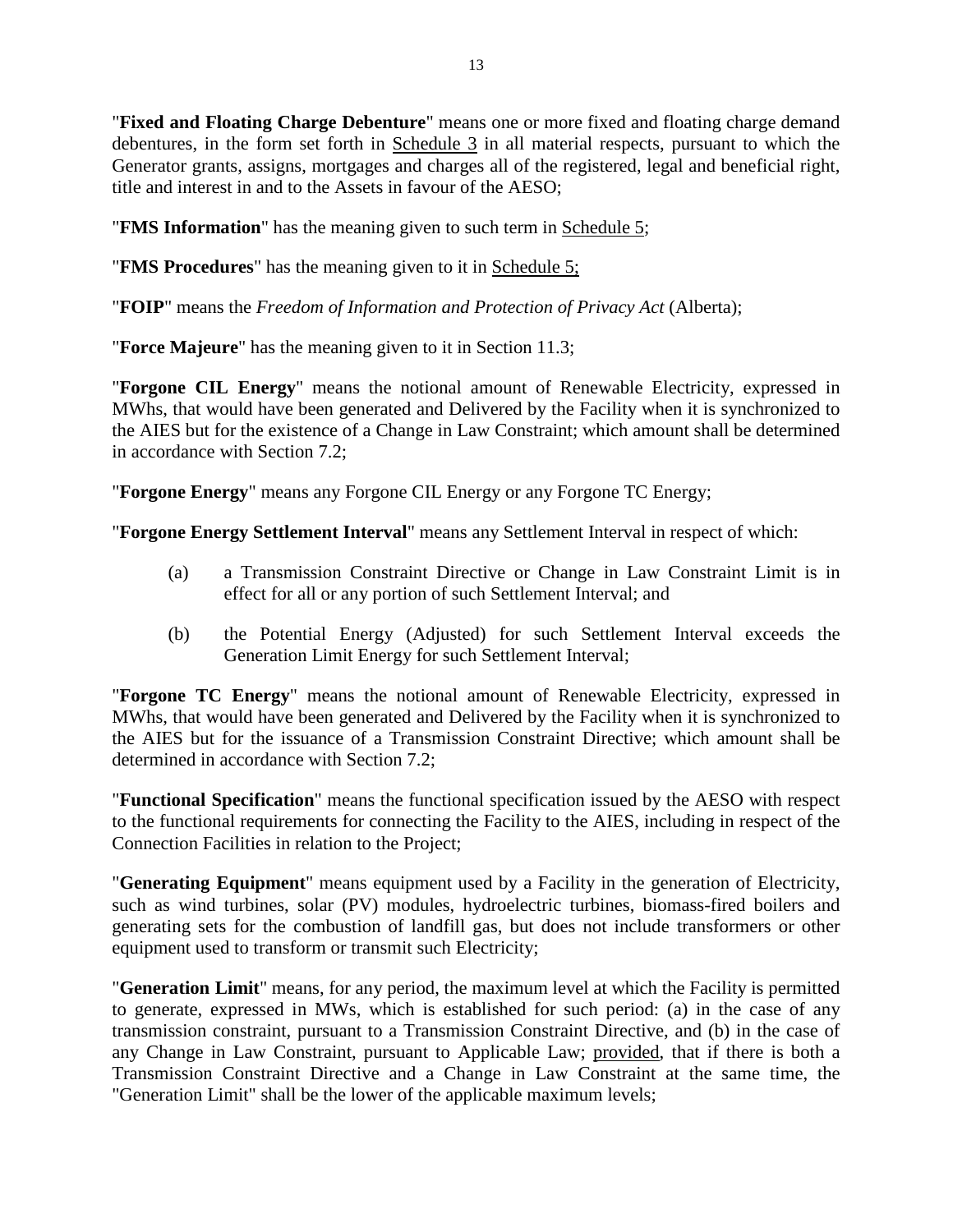"**Generation Limit Energy**" means, for any Settlement Interval during which one or more Generation Limits are in effect, the amount of Renewable Electricity, expressed in MWhs, which the Facility is permitted to generate during such Settlement Interval, which amount shall be equal to the sum of:

- (a) for each Generation Limit in effect during such Settlement Interval, the Generation Limit multiplied by the number of minutes in such Settlement Interval during which such Generation Limit is in effect and divided by the number of minutes in a Settlement Interval; and
- (b) for that portion of such Settlement Interval during which no Generation Limit is in effect, the Potential Energy (Adjusted) for such Settlement Interval multiplied by the number of minutes in such portion of such Settlement Interval and divided by the number of minutes in a Settlement Interval;

"**Generator**" means the Person identified as the Generator in the opening paragraph of this Agreement, and includes, as applicable, any successor thereto resulting from any merger, arrangement or other reorganization or any continuance under the laws of another jurisdiction or permitted assignee;

"**Generator Event of Default**" has the meaning given to it in Section 16.1;

"**Generator Related Party**" means Generator, each Sponsor, each Affiliate of Generator, each Subcontractor and each of its and their officers, directors, employees, contractors, Subcontractors, auditors, consultants, advisors (including economic and legal advisors), agents and representatives; and the advisors, agents and representatives of such Persons;

"**Generator's Interest**" means the right, title and interest of the Generator in or to the Facility and this Agreement, or any benefit or advantage of any of the foregoing;

"**Geothermal Facility**" means a Facility that generates Renewable Electricity from heat from the earth;

"**Good Electric Industry Practice**" has the meaning given the term "good electric industry practice" in the ISO Glossary;

"**Government of Alberta**" means Her Majesty the Queen in right of Alberta;

"**Governmental Approvals**" means approvals, authorizations, consents, permits, grants, licences, privileges, waivers, decisions, statements, concessions, franchises, rights, certificates of approval, environmental compliance approvals, orders, judgments, rulings, directives, ordinances, decrees, registrations, filings or similar instruments or endorsements issued or granted by law or by any Governmental Authority or other Person, including the Permit and Licence (Power Plant);

"**Governmental Authority**" means any federal, provincial, regional, municipal or local government, parliament or legislature, or any regulatory authority, agency, organization, tribunal, commission, board, department or political or other subdivision of any such government,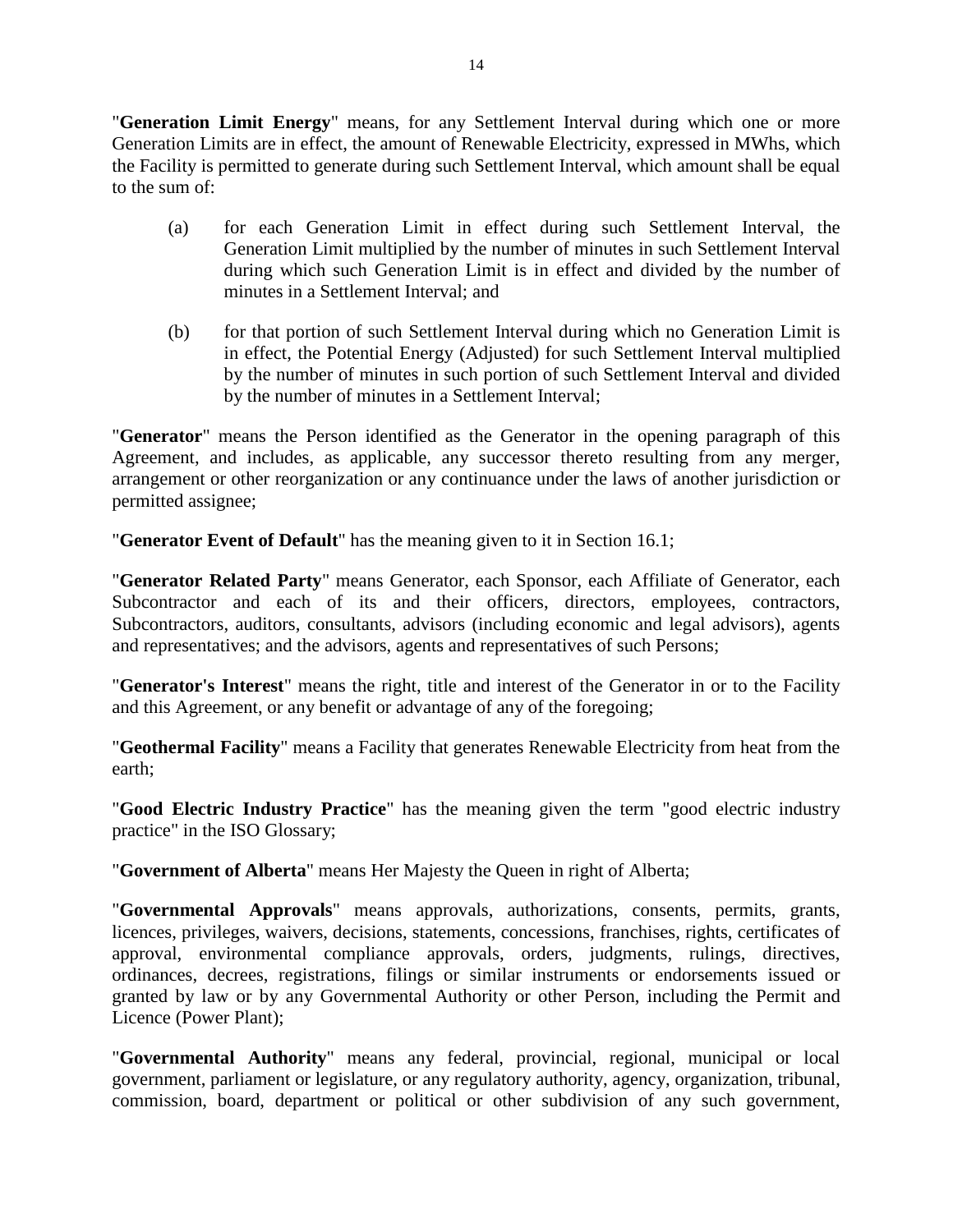parliament or legislature, or any Court or other law, regulation or rule-making entity, having jurisdiction in the relevant circumstances, including the Commission, the System Operator; and any Person acting under the authority of any Governmental Authority;

"**GST**" means the goods and services tax provided for in Part IX of the *Excise Tax Act* (Canada);

"**Hedge Providers**" means the counterparties to the Generator or its Affiliate under the Hedging Agreements;

"**Hedging Agreements**" means interest rate hedging agreements intended to protect or mitigate against interest rate fluctuations in relation to Senior Debt or Junior Debt and currency hedging agreements intended to protect or mitigate against currency exchange fluctuations in relation to contracts for the supply of goods or services required for the Project in a currency other than Canadian currency;

"**Hydro Facility**" means a Facility that generates Renewable Electricity from Moving Water;

"**IE Certificate**" means a certificate addressed to the AESO from an Independent Engineer, retained by the Generator and at the Generator's sole expense, that complies with the requirements of Section 2.6(a)(iii);

"**Implementation Fee**" has the meaning given to it in Section 6.1(a);

"**Incentive Program**" means a program administered by a Governmental Authority in respect of which the payments or funding are provided based on kW, kWh, MW, or MWh, but are not provided in exchange for the transfer of title to Renewable Attributes;

"**Indemnifiable Loss**" has the meaning given to it in Section 14.3;

"**Indemnitees**" has the meaning given to it in Section 14.3;

"**Independent Engineer**" is an engineer that is: (i) a Professional Engineer duly qualified and licenced to practice engineering in the Province of Alberta; and (ii) employed by an independent engineering firm which: holds a Permit to Practice issued by the Association of Professional Engineers and Geoscientists of Alberta, is not an Affiliate of the Generator, and does not have a vested interest in the design, engineering, procurement, construction, metering and/or testing of the Project;

"**Insolvency Legislation**" means the *Bankruptcy and Insolvency Act* (Canada), the *Winding Up and Restructuring Act* (Canada), the *Companies' Creditors Arrangement Act* (Canada) and analogous legislation in effect in the provinces and territories of Canada and the bankruptcy, insolvency, creditor protection or similar laws of any other jurisdiction (regardless of the jurisdiction of such application or competence of such law), as they may be amended from time to time;

"**ISO Glossary**" means the AESO's *Consolidated Authoritative Document Glossary*, which contains the defined terms and related definitions which are used within the ISO Rules, the ISO Tariff, and certain other AESO documents;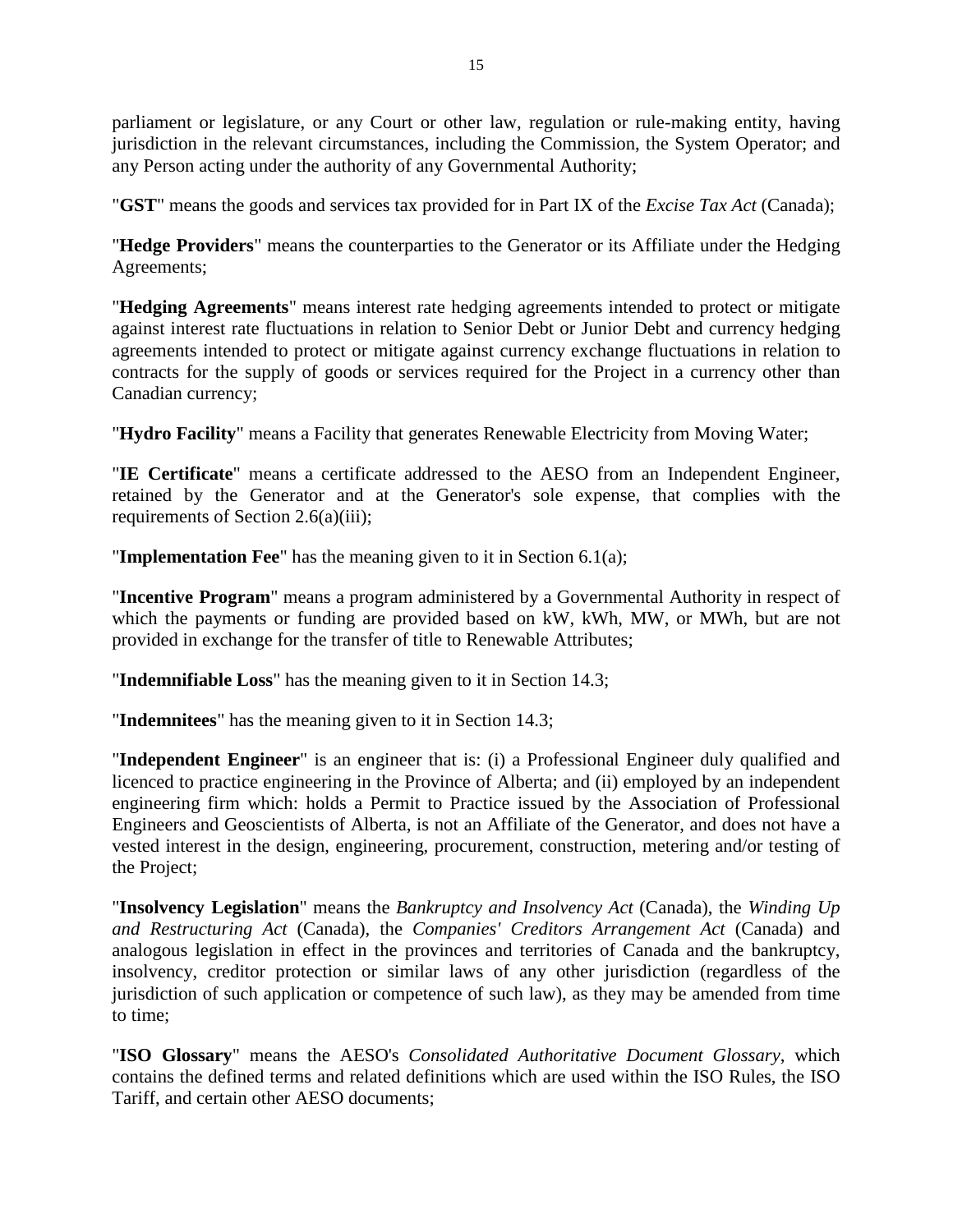"**ISO Rules**" has the meaning given the term "ISO rules" in Section 1(2)(d) of the EUA;

"**ISO Tariff**" has the meaning given the term "ISO tariff" in the ISO Glossary;

"**ITA**" means the *Income Tax Act* (Canada) and all regulations promulgated thereunder, each as amended from time to time;

"**Joint Arbitration Panel**" has the meaning given such term in Section 2.1(e) of <u>Schedule 6</u>;

"**Junior Debt**" means, at any time, junior indebtedness funded under the Lending Agreements by the Junior Lenders which: (i) is used or provided for use directly and exclusively for purposes of financing the Project; (ii) is subordinated and postponed to the Senior Debt; (iii) has a fixed return without equity participation, step-up rights or rights to share in the Generator's excess cash flow; and (iv) has a coupon equal to or less than 150% of the coupon payable to the Senior Lenders; provided, however, that any junior indebtedness with a coupon which exceeds such threshold may be included, but the coupon for such junior indebtedness shall be deemed to be equal to such threshold for purposes of calculating the Junior Debt Amount and any Junior Debt Makewhole;

"**Junior Debt Amount**" means, at any time, the then outstanding principal amount of Junior Debt, together with all interest accrued thereon and unpaid at that time, provided that at any time where any portion of the interest payable to the Junior Lenders is subject to one or more Hedging Agreements, accrued interest in respect of such portion of the interest payable to the Junior Lenders shall be calculated based on the fixed rate payable by Generator or its Affiliate under the Hedging Agreements without regard to whether such fixed rate is payable directly to a Junior Lender or to the Hedge Providers under such Hedging Agreements and all references to interest payable to the Junior Lenders under this Agreement shall be construed accordingly; and for greater certainty, the Junior Debt Amount excludes the Junior Debt Makewhole;

"**Junior Debt Makewhole**" means, at any time, any amount (other than the Junior Debt Amount) then due and payable to the Junior Lenders under the Lending Agreements, including any "make whole" payments, or Hedging Agreement (or interest rate) termination or breakage payments (less any applicable termination or breakage benefits) and all other fees, costs and expenses reasonably and properly incurred which the Generator or its Affiliate is obligated to pay to the Junior Lenders pursuant to the Lending Agreements, but excluding any prepayment premiums, bonuses or penalties;

"**Junior Lenders**" means the lenders and Hedge Providers (and any administrative agent, collateral agent, trustee or person in a similar capacity for such lenders or Hedge Providers) named or otherwise identified as the junior lenders or Hedge Providers in the Lending Agreements and excludes any Affiliate of Generator or Sponsor and other Persons not at Arm's Length to Generator or any Sponsor;

"**Key Development Milestone**" has the meaning given to it in Section 2.2(b);

"**kW**" means kilowatt;

"**kWh**" means kilowatt hour;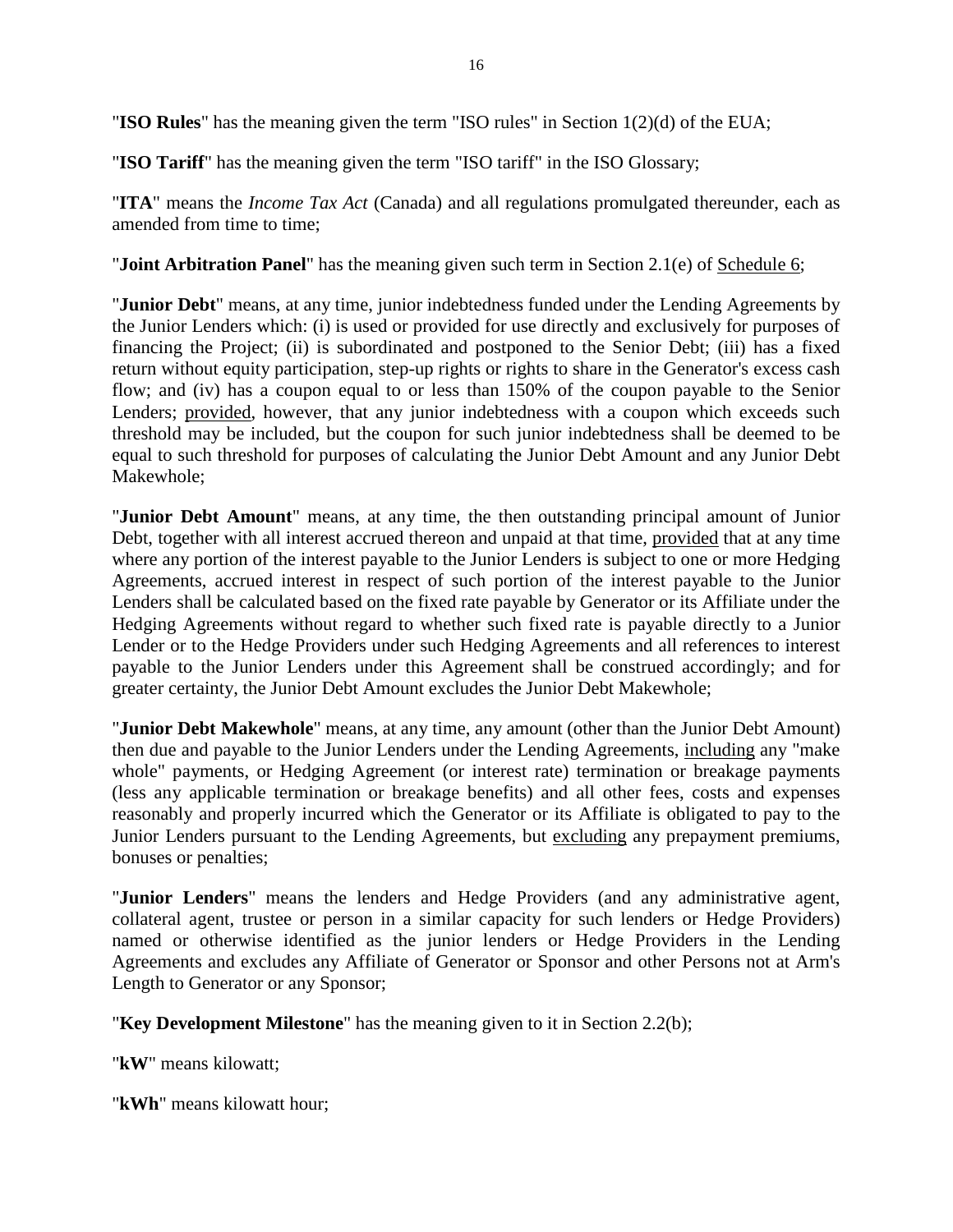"**Landowner Losses**" means any amount reasonably and properly payable by the Generator to a landowner under the terms of the relevant lease, licence, or other land agreement entered into between the Generator and a landowner in respect of the Project as a direct result of an Optional Termination (including any reasonable commercial breakage fee), provided that such amount shall be reduced to the extent that the Generator or any landowner fails to take commercially reasonable steps to mitigate such amount; and provided further that no account shall be taken of any liabilities and obligations of the Generator to any landowner arising out of:

- (a) any loss of overhead or profit of such landowner relating to any period after, or costs incurred after, the Termination Date (save to the extent the same are properly included in any reasonable commercial breakage fee);
- (b) agreements or arrangements entered into by the Generator or any landowner to the extent that such agreements or arrangements were not specifically entered into in connection with those parties' obligations in relation to the Project; or
- (c) agreements or arrangements entered into by the Generator or any landowner other than in the ordinary course of business and on commercial Arm's Length terms, except to the extent of any amounts that would have arisen if such agreements or arrangements had been entered into in the ordinary course of business and on commercial Arm's Length terms;

"**Lender**" means each and all Persons which are counterparties to the Generator under Lending Agreements;

"**Lender Consent**" means a Secured Lender consent and acknowledgement agreement in the form set forth in Schedule 4 in all material respects;

"**Lending Agreements**" means any or all of the agreements or instruments to be entered into by Generator or any of its Affiliates relating to the debt financing of the Project, including, for greater certainty, loan or credit agreements, trust or note indentures, the Secured Lender's Security Agreements and any Hedging Agreements, if any, and any agreements or instruments to be entered into by Generator or any of its Affiliates relating to the rescheduling of their indebtedness in respect of the financing of the Project or the refinancing of the Project;

"**Material Adverse Effect**" means any change (or changes taken together) in, or effect on, the affected Party that materially and adversely affects the ability of such Party to perform its obligations hereunder;

"**Metered Energy**" means, for any Settlement Interval, the quantity of "metered energy" (as such term is defined in the ISO Glossary in respect of the ISO Rules) for the Facility, as set forth in the relevant Power Pool Statement for such Settlement Interval;

"**Minister**" has the meaning given such term in the Act;

"**Ministry of Energy**" or "**MOE**" means the Ministry of Energy of the Province of Alberta, or its successor;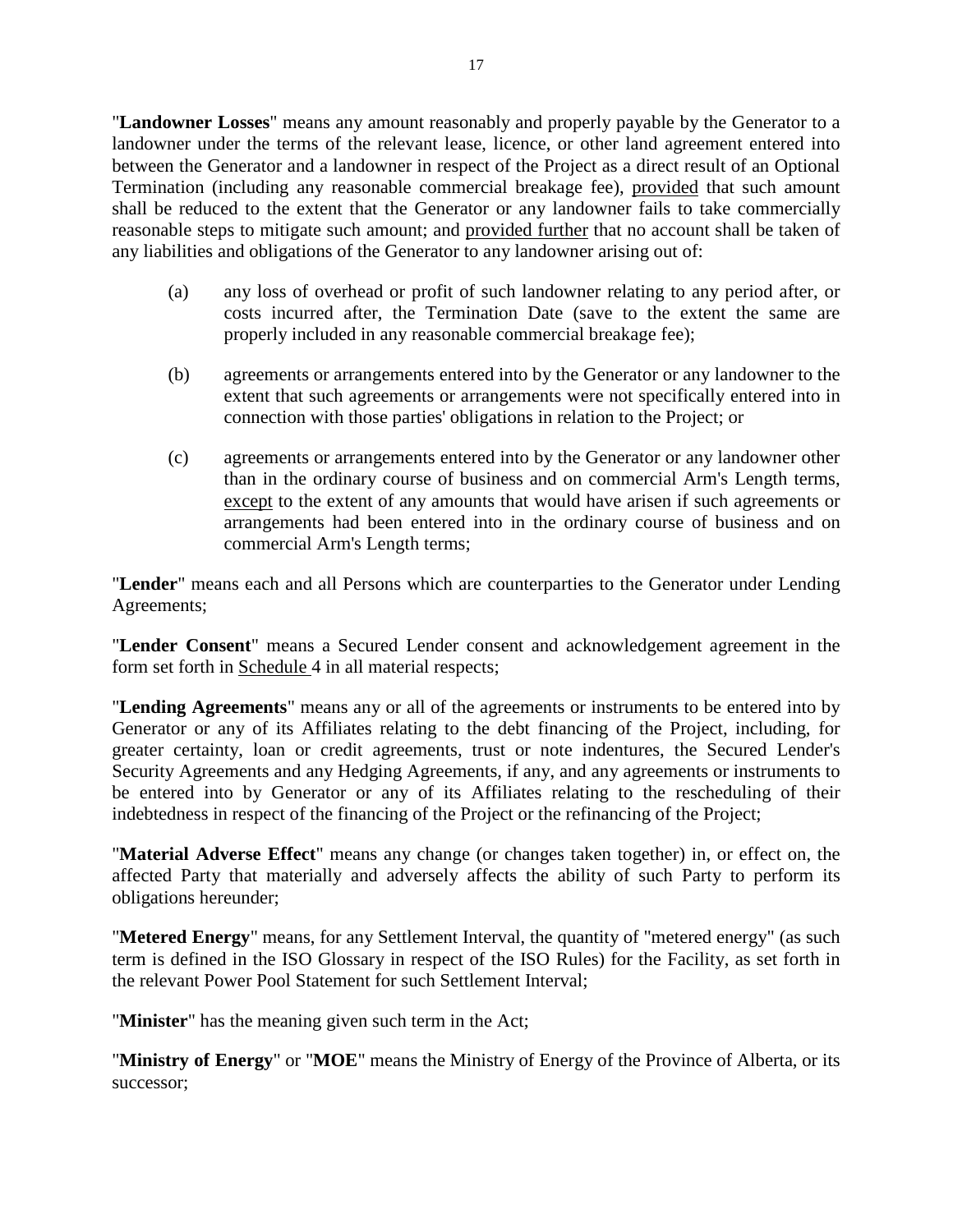"**Monthly Forgone CIL Energy Payment**" has the meaning given to it in Section 7.4(b);

"**Monthly Forgone TC Energy**" has the meaning given to it in Section 7.3(a);

"**Monthly Forgone TC Energy Payment**" has the meaning given to it in Section 7.3(b);

"**Monthly Support Payment**" means, for any Settlement Period during the Term, the amount payable from the AESO to the Generator, or from the Generator to the AESO, as the case may be, in respect of the performance of each Party's respective obligations hereunder, which amount shall be determined in accordance with Section 6.2;

"**Moody's**" means Moody's Investors Service, Inc. or its successor;

"**Moving Water**" means moving water, which for clarity expressly excludes steam;

"**Mutually Confidential Information**" means information contained in any Prescribed Form, which information shall be deemed to be Confidential Information of both the AESO and the Generator;

"**MW**" means megawatt;

"**MWh**" means megawatt hour;

"**Natural Person**" means a natural person, but does not include a natural person in his or her capacity as trustee, executor, administrator or other legal representative;

"**New Agreement**" means a new agreement substantially in the form of this Agreement, which is to be entered into with a Secured Lender who is at Arm's Length with the Generator or a Person identified by such Secured Lender following termination of this Agreement, as set out in Section  $17.2(g)$ ;

"**New Build**" means the construction of a new Renewable Facility that is not an Expansion, which may include the construction of a Renewable Facility on the site of a previously operating renewable or non-renewable generating facility if: (a) no Electricity has been generated on such site with the use of any Renewable Fuel at any time since September 1, 2016, (b) all Generating Equipment is new, (c) all other equipment, facilities and physical infrastructure is new or substantially new, except transmission facilities and site infrastructure such as roads and utilities services, and (d) such Renewable Facility has a design life equal to or greater than the Term;

"**Optional Termination**" has the meaning given to it in Section 16.6;

"**Optional Termination Amount**" has the meaning given to it in Section 16.6(b);

"**Optional Termination Amount Holdback Amount**" has the meaning given to it in Section 16.6(d);

"**Optional Termination Amount Payment Date**" has the meaning given to it in Section 16.6(d):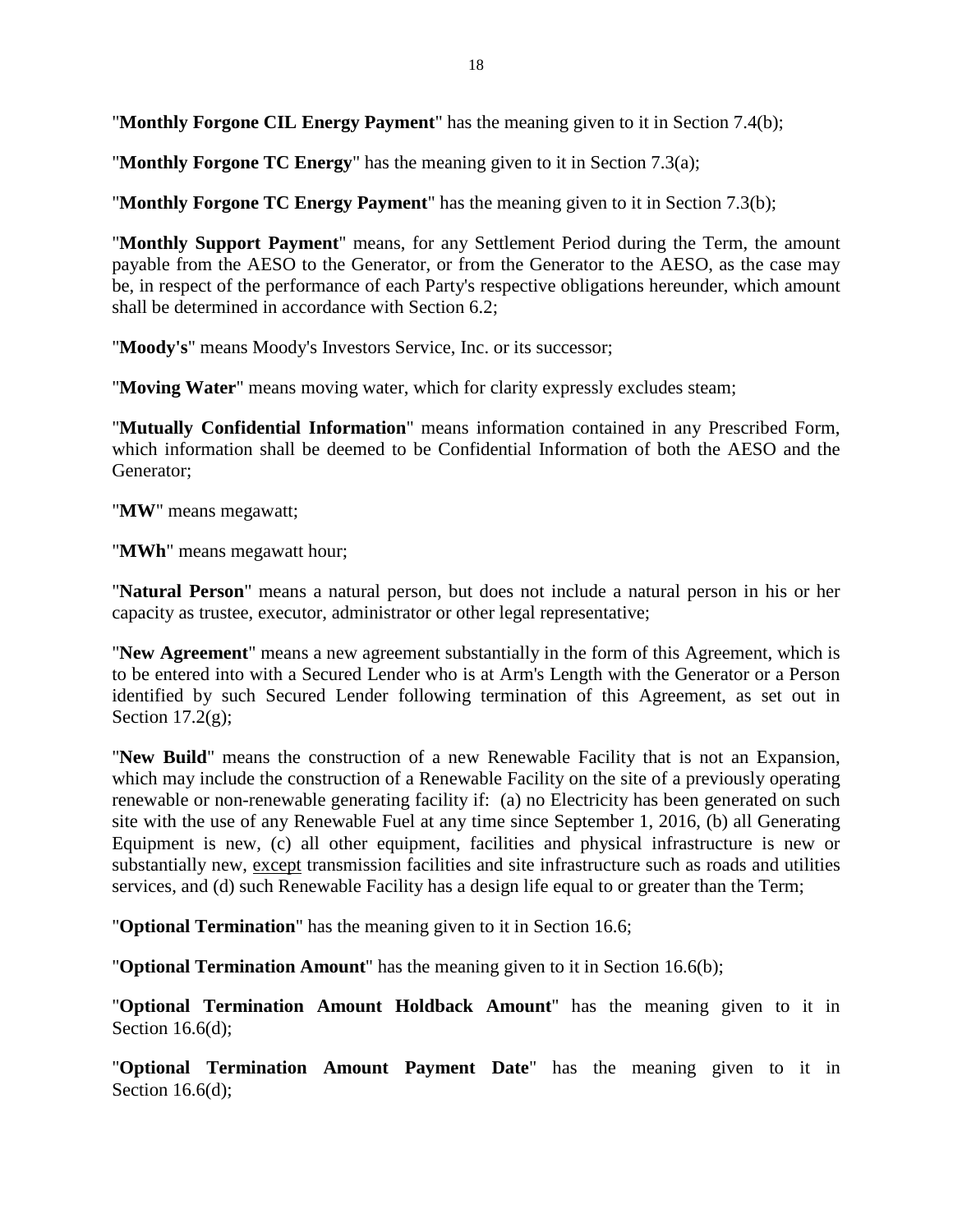"**Optional Termination Amount True Up Date**" has the meaning given to it in Section 16.6(f);

"**Optional Termination Amount True Up Payment**" has the meaning given to it in Section 16.6(f);

"**Optional Termination Amount True Up Payment Date**" has the meaning given to it in Section 16.6(f);

"**Optional Termination Invoice Date**" has the meaning given to it in Section 16.6(l);

"**Other Generators**" means all of the other Generators that have a REP Round 1 Contract, a "renewable electricity support agreement" (as such term is defined in the Act) or any other REP contracts with the AESO which are similar in nature to this Agreement;

"**Owner**" means "*owner*" was defined in the EUA;

"**Party**" means either AESO or Generator, as the context may require, and "**Parties**" means both AESO and Generator;

"**Permit and Licence (Power Plant)**" means a permit and licence to construct and operate the Facility which is issued pursuant to Section 11 of the *Hydro and Electric Energy Act* (Alberta);

"**Permit and Licence (Transmission)**" means the permit and licence to construct and operate the Connection Facilities which is required pursuant to Sections 14 and 15 of the *Hydro and Electric Energy Act* (Alberta);

"**Person**" means and includes any Natural Person, corporation, limited partnership, general partnership, joint venture, association, company, limited liability company, trust, bank, or other organization of any kind, whether or not a legal entity, and any Governmental Authority;

"**Personal Information**" means information defined as "*personal information*" in the *Personal Information Protection Act* (Alberta);

"**Point of Supply**" means the "point of supply", as such term is defined in the ISO Glossary, for the Facility, and for any Facility, which is connected to a Distribution Facility;

"**Pool Price**" has the meaning given the term "pool price" in the ISO Glossary;

"**Pool Price Event**" has the meaning given to it in Section 6.11(a);

"**Potential Capability**" means, at any time, the generation level, expressed in MWs, that the Facility would have been operating at in the absence of any Transmission Constraint Directive or Change in Law Constraint, which:

(a) in the case of any Wind Facility, is based on the real time meteorological conditions at each available wind turbine generator at the Facility and is equal to the "potential real power capability" reported by the Generator to the System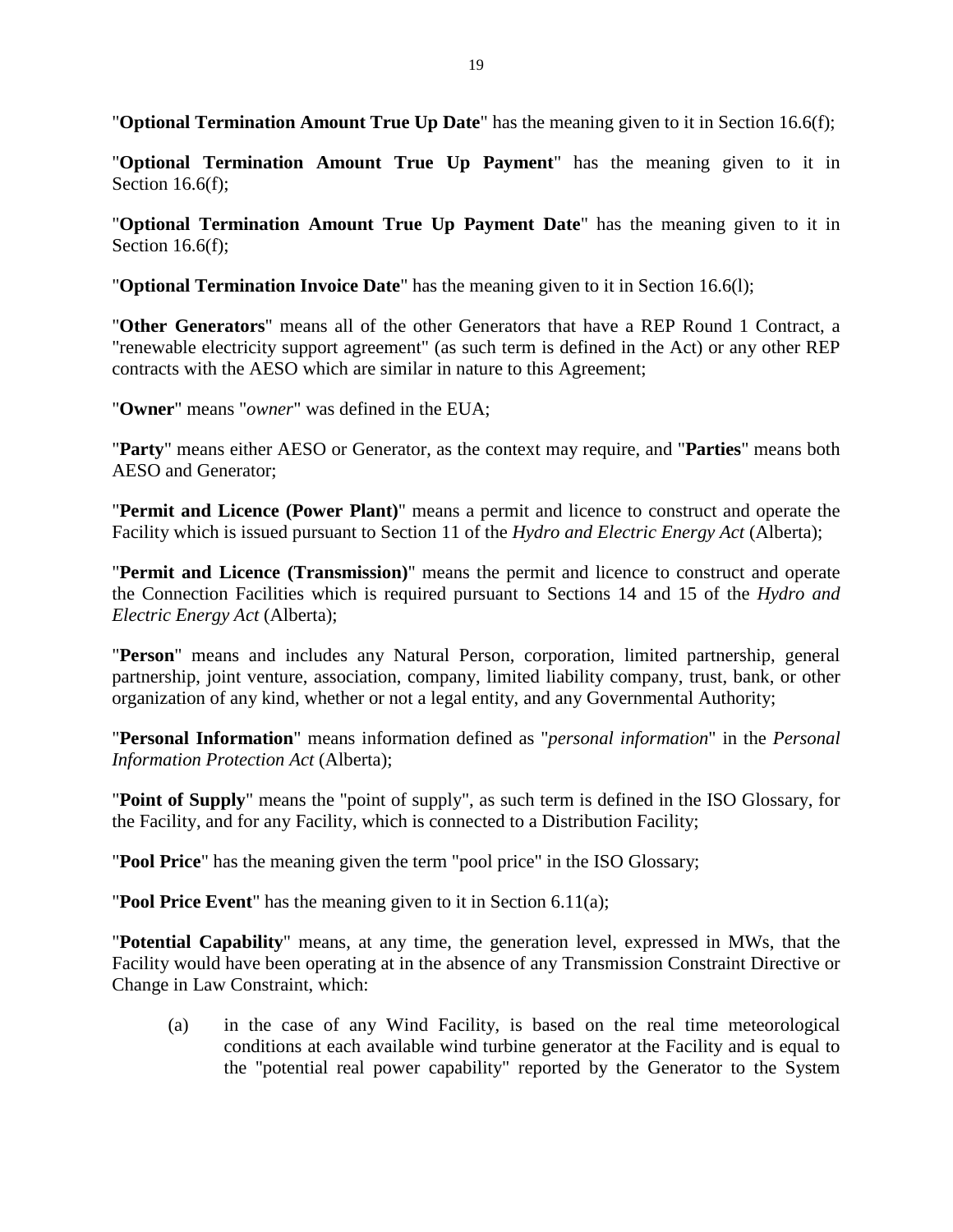Controller at such time pursuant to ISO Rule 502.8 (SCADA Technical and Operating Requirements);

- (b) in the case of any Solar Facility, is based on the real time solar irradiance and other weather conditions at the Facility and is equal to the "potential real power capability" reported by the Generator to the System Controller at such time pursuant to ISO Rule 502.8 (SCADA Technical and Operating Requirements); and *[Note to Draft: Solar Facilities will be required to report Potential Capability pursuant to the Proposed ISO Rules in respect of ISO Rule 502.8.]*
- (c) in the case of any Biomass Facility, Geothermal Facility, or Hydro Facility, is equal to the Available Capability reported by the Generator to the System Controller at such time pursuant to ISO Rules;

provided that: (i) "Potential Capability" shall not in any event exceed Contract Capacity, and (ii) for purposes of calculating "Potential Energy", shall be deemed to be zero (0) for any period during which such generation level is not available to the System Controller in accordance with (a), (b), or (c) above;

"**Potential Energy**" means, for any Settlement Interval, the amount of Renewable Electricity expressed in MWhs, which the Facility would have generated during such Settlement Interval in the absence of any Transmission Constraint Directive or Change in Law Constraint, calculated based on the time-weighted average of the Potential Capability data for such Settlement Interval;

"**Potential Energy (Adjusted)**" means, for any Settlement Interval, the Potential Energy for such Settlement Interval multiplied by the Potential Energy Factor for such Settlement Interval;

"**Potential Energy Factor**" means, for any Settlement Interval, the lesser of 1.0 and the quotient of the Metered Energy for the Prior Settlement Interval divided by the Potential Energy for the Prior Settlement Interval; provided that if any Potential Capability data is missing or otherwise unavailable for such Prior Settlement Period, then notwithstanding the proviso in the definition of "Potential Capability", the AESO may extrapolate such data for purposes of calculating the Potential Energy for such Prior Settlement Interval, or may instead calculate the "Potential Energy Factor" by: (a) using Metered Energy and Potential Energy data for an earlier Prior Settlement Interval; or (b) by using such other methodology as the AESO may reasonably determine;

"**Power Pool**" means "power pool" as defined in the EUA;

"**Power Pool Statements**" has the meaning given to in in Section 6.4(a);

"**Pre-Construction Development Costs**" means those reasonable costs incurred during the Term for the development of the Facility, which costs:

(a) shall exclude: (i) the costs of Generating Equipment; (ii) that portion of any costs charged by a Person who does not deal at Arm's Length with the Generator that is in excess of the costs that would have been charged had such Person been at Arm's Length with the Generator; and (iii) profits, less any grants received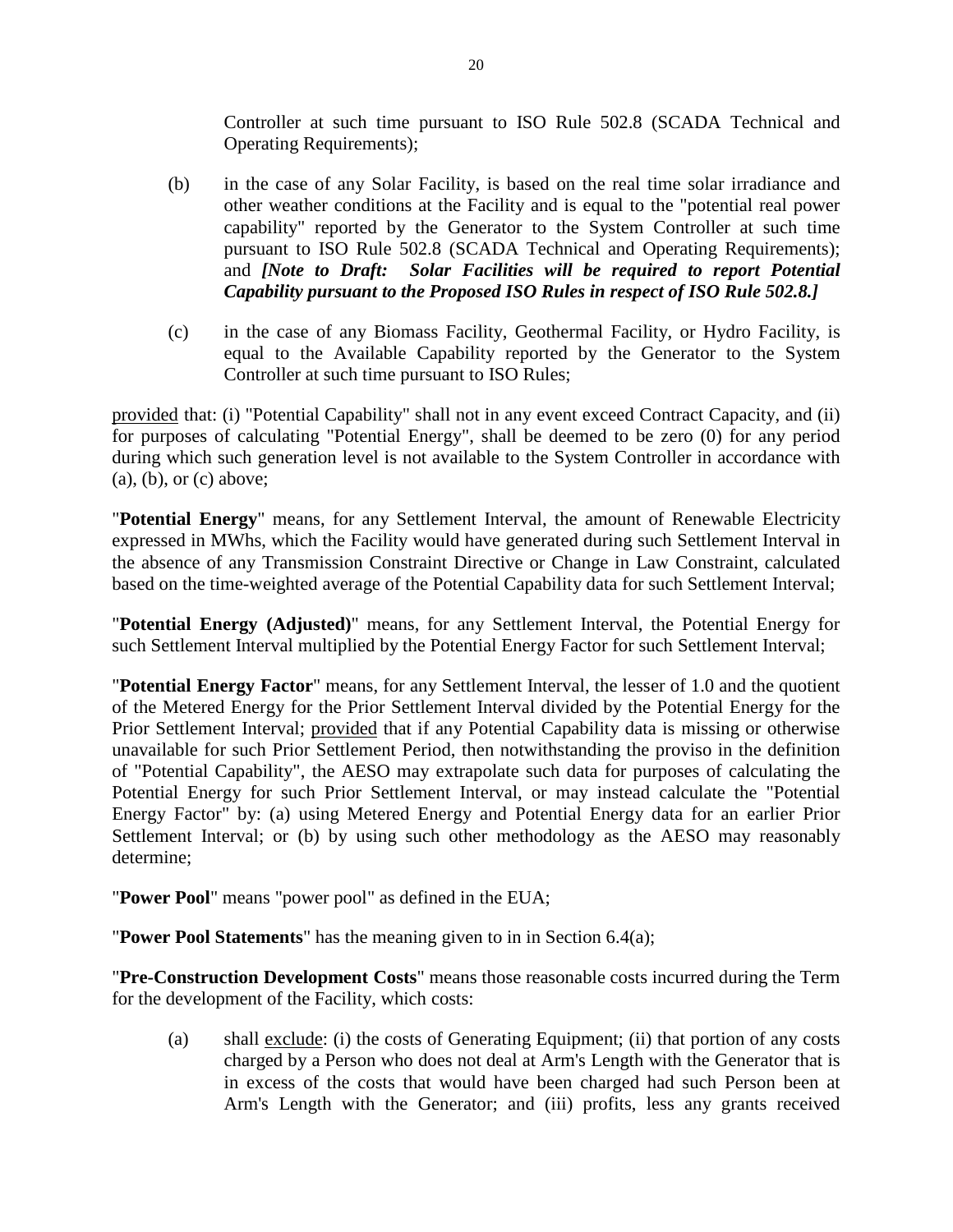pursuant to any government or AESO programs that the Generator is not obligated to repay; and

(b) may include reasonable costs incurred for or in respect of: feasibility studies; obtaining Site Control; obtaining a Permit and Licence (Power Plant); development of business and financial plans; negotiation of contracts relating to equipment procurement, construction and financing; reasonable non-refundable deposits on Generating Equipment, transformers or other equipment used to transform or transmit Electricity; Connection Costs; resource assessments; obtaining permits and approvals necessary to commence construction; arranging for the Senior Debt, the Junior Debt, and the negotiation of Lending Agreements; and any reasonable overhead expenses allocated to the foregoing;

"**Pre-Construction Liability Limit**" means eight million dollars (\$8,000,000), which represents the maximum amount of Pre-Construction Development Costs for which the AESO will indemnify the Generator pursuant to Section 16.6(j) of the Agreement in the event of any Optional Termination by the AESO;

"**Pre-Support Period**" means, if the Commercial Operation Date occurs after the Earliest Support Payment Date, that period commencing on the Earliest Support Payment Date and ending at 24:00 hours on the day before the Commercial Operation Date;

"**Prescribed Form**" means in relation to any form referenced herein, the latest version of such form which is published on the AESO Website, as such form may be amended or replaced by the AESO from time to time and without notice to the Generator;

"**Prime Rate**" means the annual rate of interest from time to time declared by the Bank of Montreal (or its successor, in the event of a merger or amalgamation) as its "prime rate" for Canadian dollar commercial loans in Canada;

"**Prior Settlement Interval**" means, for any Settlement Interval, the last Settlement Interval prior to such Settlement Interval: (a) in respect of which there was Metered Energy in excess of zero (0); and (b) during which no RAS, Generation Limit, or other directive issued by the System Operator which places a limit on the level at which the Facility is permitted to Generate, was in effect;

"**Professional Engineer**" means a "professional engineer" as defined in the *Engineering and Geoscience Professions Act* (Alberta);

"**Project**" means the Generator's project to design, build, finance, own (or lease), operate and maintain the Facility, as further described in Schedule 1;

"**Proposal**" means the proposal submission made by the Generator in response to the REP Round 1 RFP in respect of the Project which was selected by the AESO; including all clarifications in respect of such Proposal provided by the Generator in writing as requested by or on behalf of, and accepted by, the AESO from time to time in accordance with the REP Round 1 RFP prior to the Contract Date;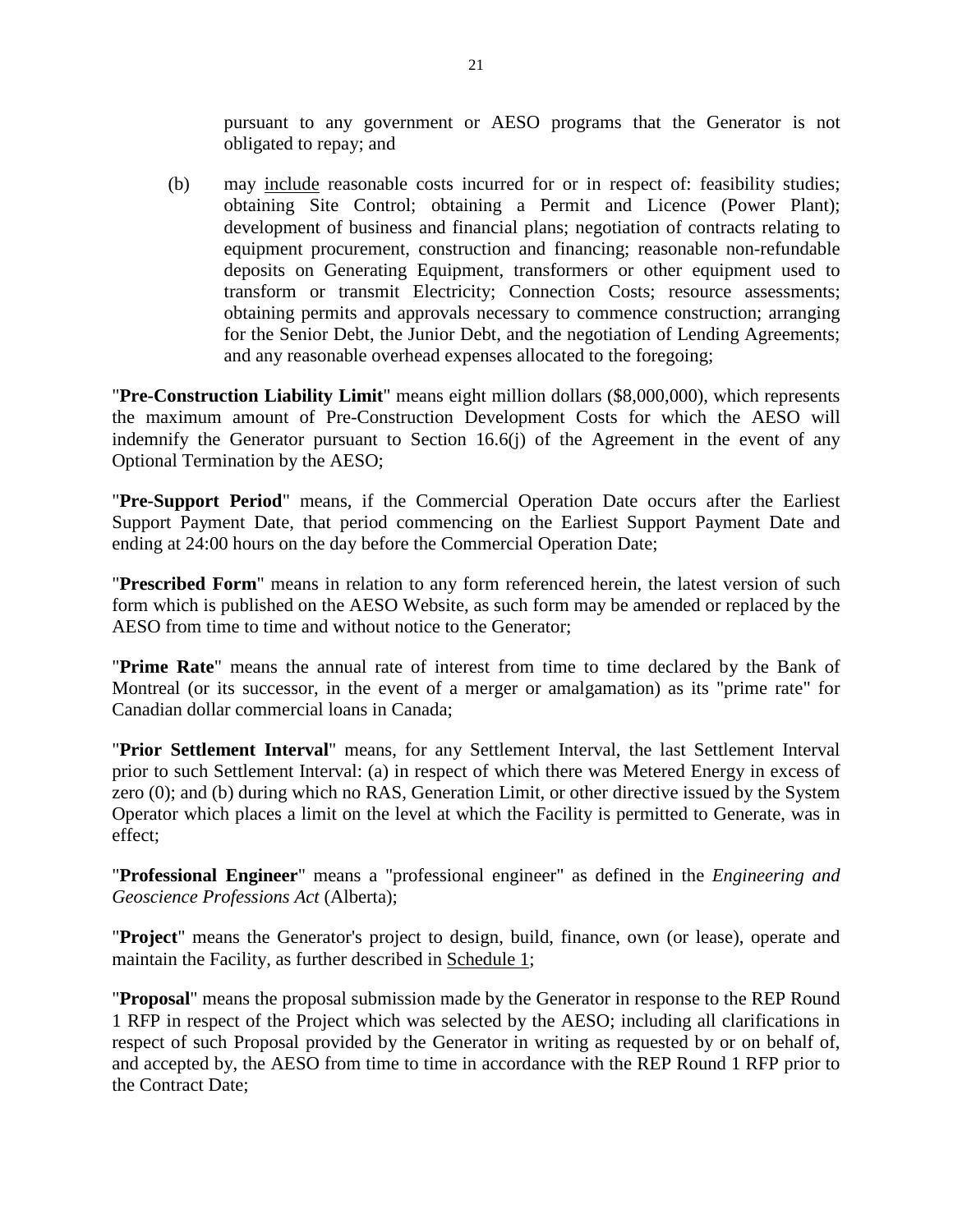"**Proposal Date**" means the date on which the Proposal was received by the AESO pursuant to the REP Round 1 RFP;

"**Proposed ISO Rules**" means any of the following proposed new and amended ISO Rules:

- (a) proposed amended Section 202.5, *Supply Surplus*;
- (b) proposed amended Section 202.6, *Adequacy of Supply*;
- (c) proposed amended Section 304.3, *Wind and Solar Power Ramp Up Management*;
- (d) proposed new Section 304.9, *Wind and Solar Aggregated Generating Facility Forecasting*;
- (e) proposed amended Section 502.1, *Aggregated Generating Facilities Technical Requirements*;
- (f) proposed amended Section 502.3, *Interconnected Electric System Protection Requirements*;
- (g) proposed amended Section 502.8, *SCADA Technical and Operating Requirements*; and
- (h) proposed new section 502.16, *Aggregated Generating Facilities Operating Requirements*.

"**PV**" means a photovoltaic solar system;

"**Quarterly Progress Reports**" has the meaning given to it in Section 4.3(a)(i);

"**RAS**" means any "remedial action scheme" (as such term is defined in the ISO Glossary);

"**Receiving Party**", means, with respect to Confidential Information, the Party receiving Confidential Information and may be the AESO or the Generator, as applicable; provided, however, that where such Confidential Information is Mutually Confidential Information, both the AESO and the Generator shall be deemed to be the Receiving Party;

"**Related Party**" means AESO Related Party or Generator Related Party, as the context requires, and "**Related Parties**" shall have a corresponding meaning;

"**Related Products**" means all Capacity Products, all Ancillary Services, and any other products or services that, whether or not existing on or before the Contract Date: (a) may be provided by the Facility from time to time and (b) may be traded or sold in the Alberta markets (including the Power Pool and the Alberta Watt Exchange) or other markets, or otherwise sold, and (c) which shall be deemed to include products and services for which no market may exist; excluding Renewable Attributes;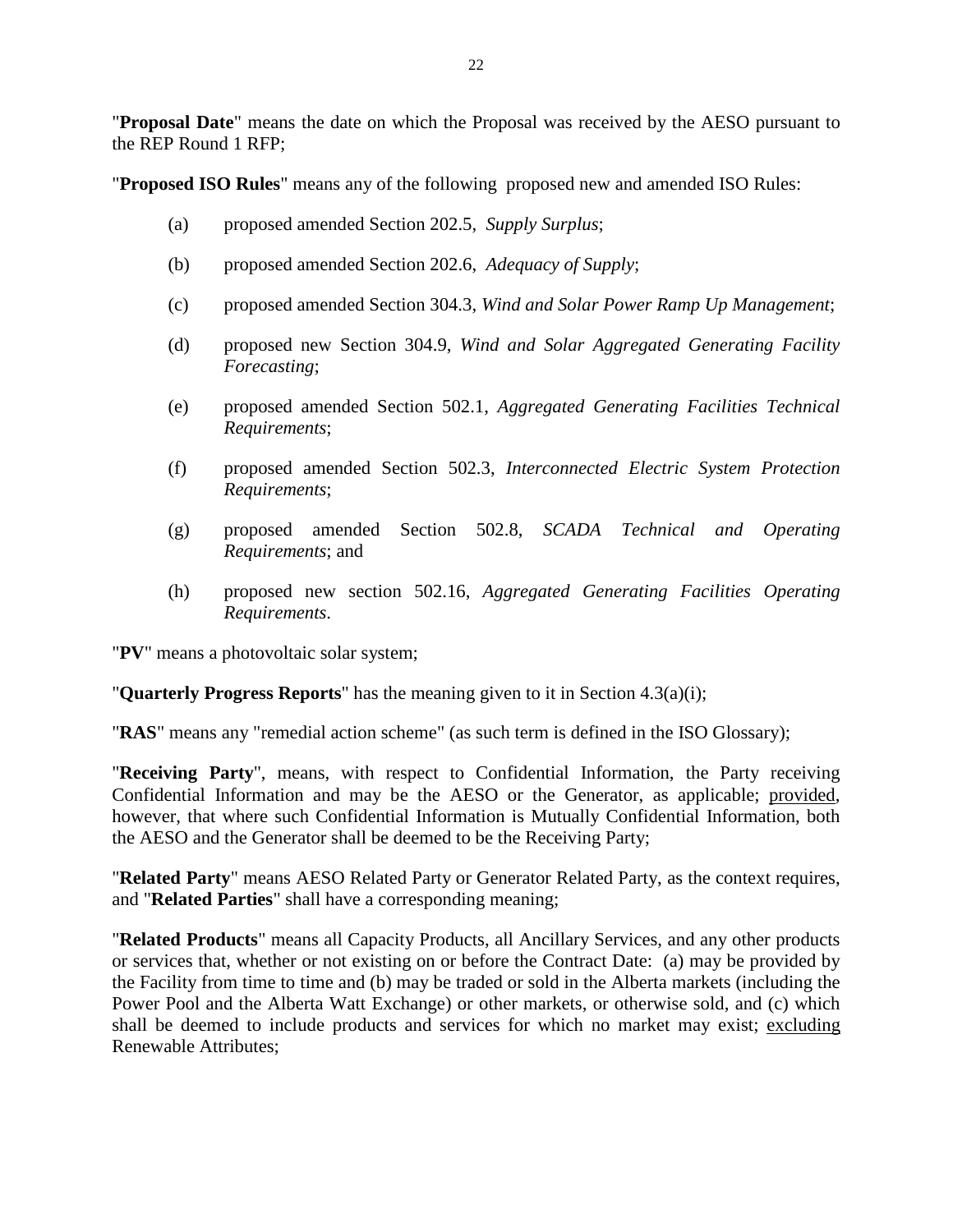"**Renewable Attributes**" means those attributes, whether existing as at the Contract Date or coming into existence in the future, associated with the Facility having decreased environmental impacts due to or through the generation of Renewable Electricity, and includes:

- (a) rights to any fungible or non-fungible attributes, whether arising from the Facility itself, from the interaction of the Facility with the AIES or because of applicable legislation or voluntary programs established by Governmental Authorities or agencies thereof;
- (b) any and all rights relating to the nature of the energy source as may be defined and awarded through applicable legislation or voluntary programs, including ownership rights to any emission reduction credits or entitlements resulting from interaction of the Facility with the AIES or as specified by applicable legislation or voluntary programs, and the right to quantify and register such credits with competent authorities; and
- (c) all revenues, entitlements, benefits, and other proceeds arising from or related to the foregoing,

but which excludes,

(d) any tax or other benefit under the Government of Canada's Canadian Renewable and Conservation Expenses (CRCE) or successor program which may be available in connection with a Facility;

"**Renewable Electricity**" means "renewable electricity" as defined in the Act;

"**Renewable Facility**" means a facility which generates Renewable Electricity only from one or more Renewable Fuels (except in the case of any Biomass Facility) and delivers that Renewable Electricity to the AIES through a revenue class meter, used exclusively by such facility, all in accordance with Applicable Law;

"**Renewable Fuel**" means Moving Water, wind, heat from the earth, sunlight, or Sustainable Biomass;

"**REP**" means any "renewable electricity program" established by the AESO and approved by the Minister pursuant to the Act;

"**REP Round 1**" means the first REP, entitled "*Renewable Electricity Program – Round 1*", pursuant to which the AESO intends to promote the development of up to 400 MW of Renewable Electricity generating capacity in Alberta by providing support payments to generators in exchange for Renewable Attributes;

"**REP Round 1 Contract**" means a contract entered into by the AESO pursuant to the REP Round 1 RFQ and REP Round 1 RFP;

"**REP Round 1 RFP**" means the "*Request for Proposals for Renewable Electricity Program – Round 1*" issued by the AESO as of *[insert date]* with respect to REP Round 1, including all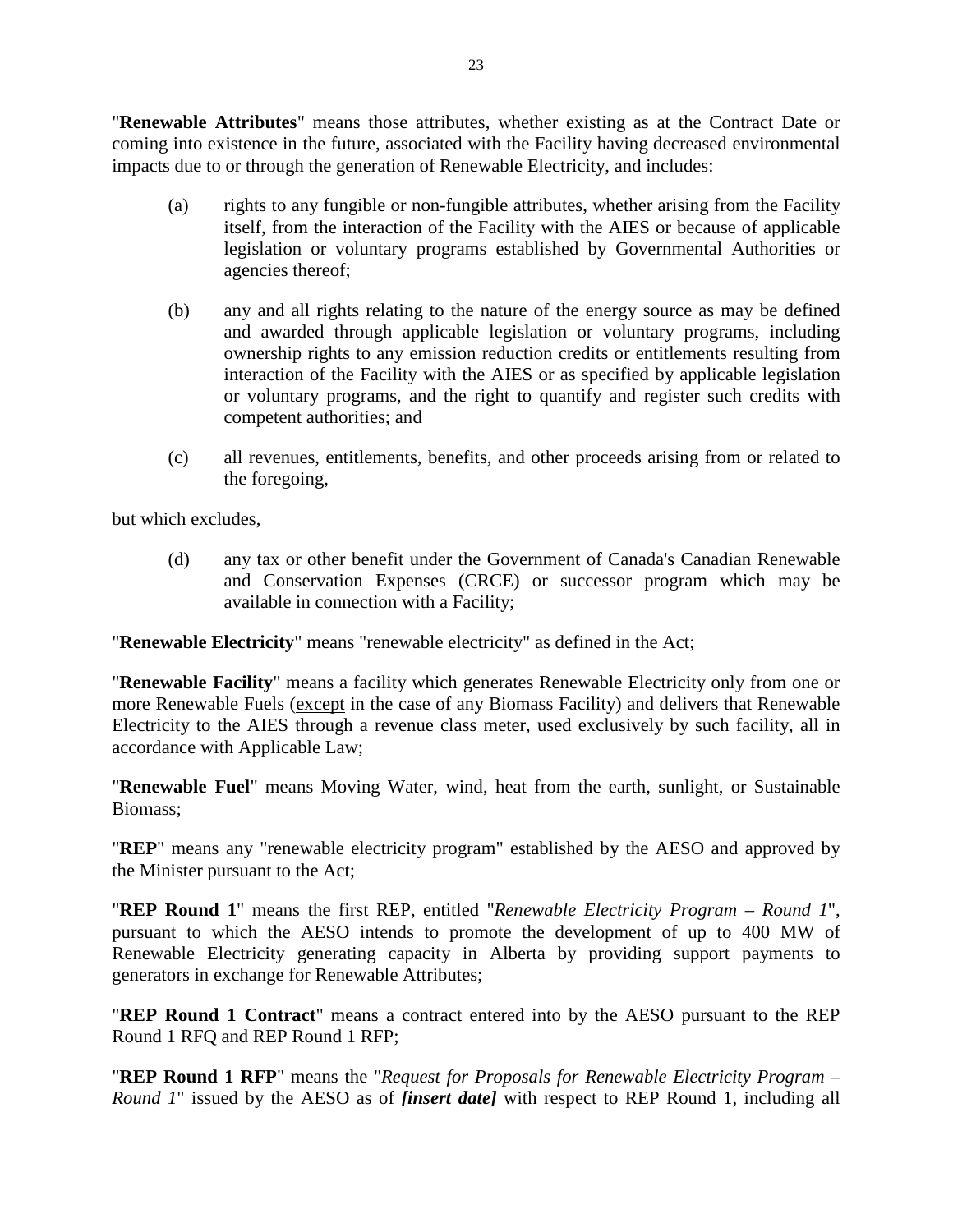addenda provided in writing by or on behalf of the AESO from time to time prior to the date of this Agreement;

"**REP Round 1 RFQ**" means the "Request for Qualifications for "*Renewable Electricity Program – Round 1*" issued by the AESO as of *[insert date]* with respect to REP Round 1, including all addenda provided in writing by or on behalf of the AESO from time to time prior to  $\lceil \bullet \rceil;$ 

"**Replacement Price**" has the meaning given to it in Section 6.11(a);

"**Replacement Provision**" has the meaning given to it in Section 1.11(c);

"**Reportable Events**" means the following:

- (a) obtaining environmental and project and site approvals and permitting for the Project;
- (b) completion of the Connection Proposal, including receipt of approvals from the AESO or DFO, as the case may be;
- (c) execution of an engineering, procurement and construction contract or engineering, procurement and construction management contract in respect of the Project (or other similar contract in respect of the Project);
- (d) Financial Close in respect of the Project;
- (e) ordering of major equipment for the Project;
- (f) delivery of major equipment for the Project;
- (g) status of construction of the Project;
- (h) completion of construction of the Project;
- (i) status of construction of the Connection Facilities;
- (j) connection of the Project to the Transmission Facility or Distribution Facility, as applicable; and
- (k) Commercial Operation;

"**RESA Settlement Date**" has the meaning given to it in Section 6.4(a);

"**RESA Statement**" has the meaning given to it in Section 6.4(a);

"**S&P**" means Standard and Poor's;

"**Secured Lender**" means a lender under a Secured Lender's Security Agreement;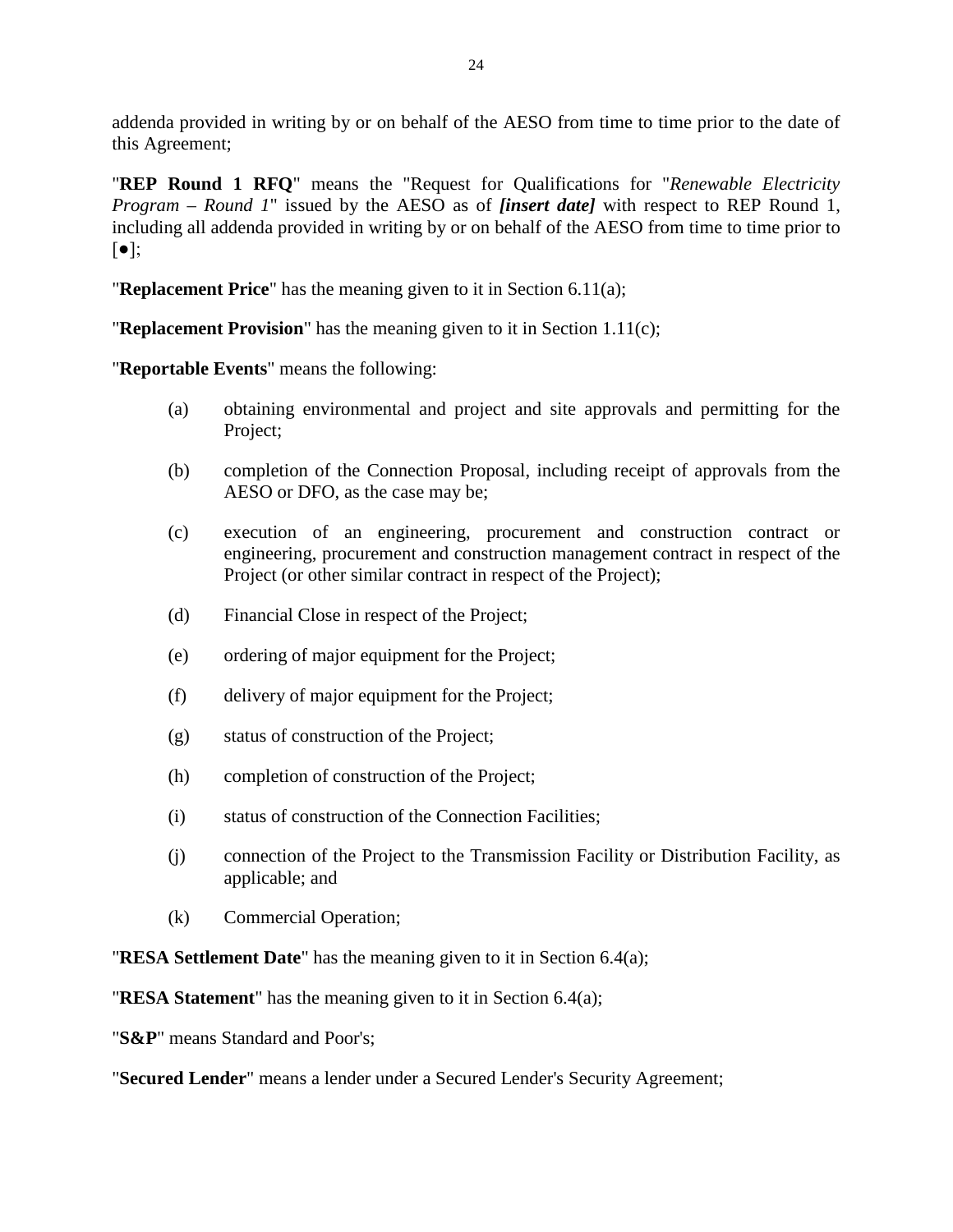"**Secured Lender's Security Agreement**" means an agreement or instrument, including a deed of trust or similar instrument securing bonds or debentures, containing a charge, mortgage, pledge, security interest, assignment, sublease, deed of trust or similar instrument with respect to all or any part of the Generator's Interest granted by the Generator that is security for any indebtedness, liability or obligation of the Generator, together with any amendment, change, supplement, restatement, extension, renewal or modification thereof but in no event shall include any such agreement or instrument under which a Sponsor(s) is a Lender;

"**Senior Conference**" has the meaning given to it in Section 19.1;

"**Senior Debt**" means, at any time, senior indebtedness funded under the Lending Agreements by the Senior Lenders which is used or provided for use directly and exclusively for purposes of financing the Project;

"**Senior Debt Amount**" means, at any time, the then outstanding principal amount of the Senior Debt, together with all interest accrued thereon and unpaid at that time, provided that at any time where any portion of the interest payable to the Senior Lenders is subject to one or more Hedging Agreements, accrued interest in respect of such portion of the interest payable to the Senior Lenders shall be calculated based on the fixed rate payable by the Generator or its Affiliate under such Hedging Agreements without regard to whether such fixed rate is payable directly to a Senior Lender or to the Hedge Providers under the Hedging Agreements and all references to interest payable to the Senior Lenders under this Agreement shall be construed accordingly; and for greater certainty, the Senior Debt Amount excludes the Senior Debt Makewhole;

"**Senior Debt Makewhole**" means, at any time, any amount (other than the Senior Debt Amount) then due and payable to the Senior Lenders under the Lending Agreements, including any "make whole" payments, or Hedging Agreement (or interest rate) termination or breakage payments (less any applicable termination or breakage benefits) and all other fees, costs and expenses reasonably and properly incurred which the Generator or its Affiliate is obligated to pay to the Senior Lenders pursuant to the Lending Agreements, but excluding any prepayment premiums, bonuses or penalties;

"**Senior Lenders**" means the lenders and Hedge Providers (and any administrative agent, collateral agent, trustee or person in a similar capacity for such lenders or Hedge Providers) named or otherwise identified as the senior lenders or Hedge Providers in the Lending Agreements and excludes any Affiliate of Generator or any Sponsor and other Persons not at Arm's Length to Generator or any Sponsor;

"**Settlement Interval**" means a "settlement interval" as defined in the ISO Glossary;

"**Settlement Period**" means a "settlement period" as defined in the ISO Glossary;

"**Site**" means the lands and/or other physical location on, over, in, under or in respect of which the Facility is, or is to be, situated as such location is identified in Schedule 1;

"**Site Control**" has the meaning given such term in the REP Round 1 RFQ;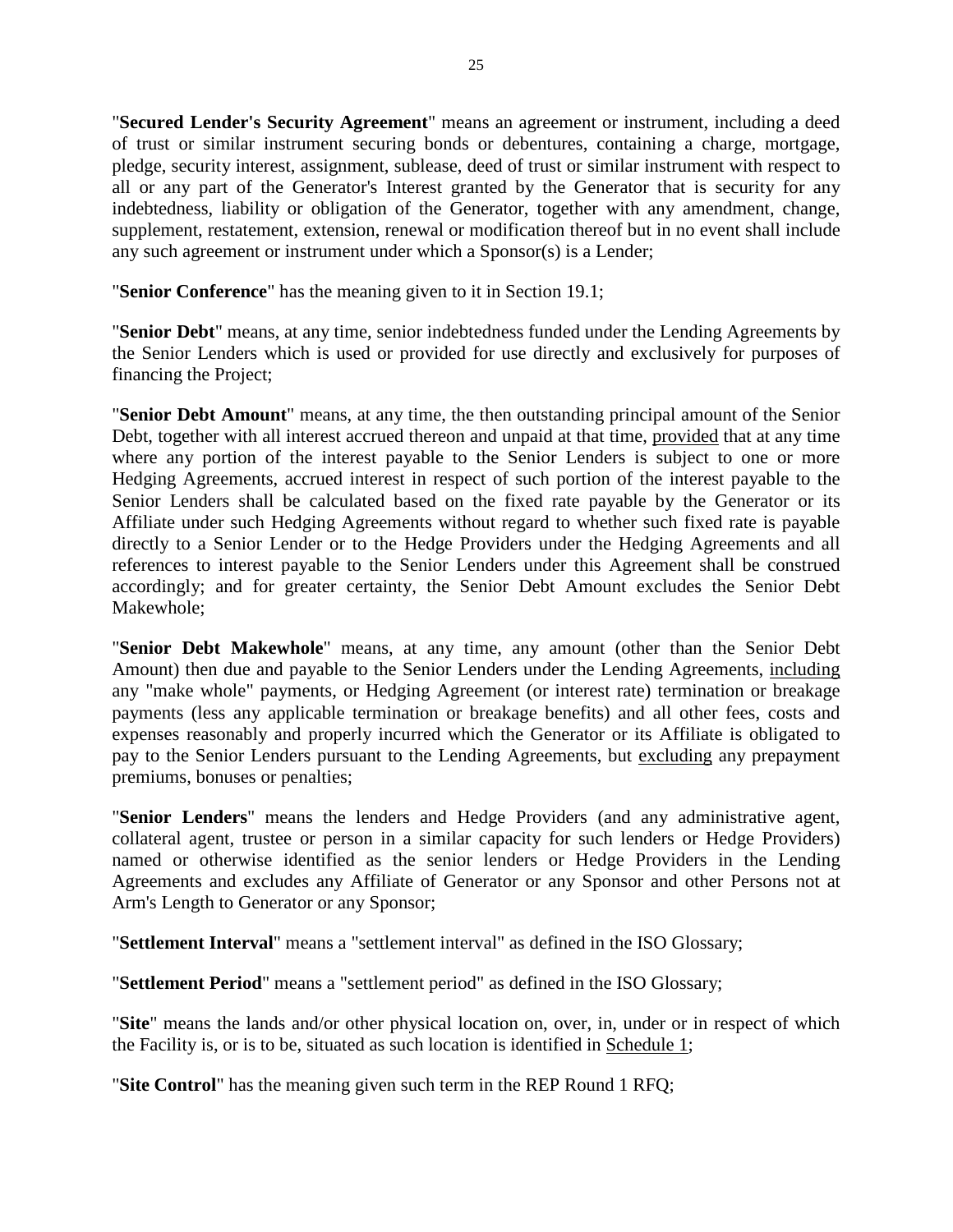"**Solar Facility**" means a Facility that generates Renewable Electricity from sunlight using a photovoltaic solar system;

"**Special Purpose Vehicle**" means a Person other than a Natural Person whose special or sole purpose is the direct ownership of a Renewable Facility and who was created for the purpose of entering into this Agreement;

"**Sponsor**" means a direct or indirect owner, beneficially or of record, of any shares or units of ownership interest in a Generator;

"**Stop Work Notice**" means a direction from the AESO to the Generator to refrain from commencing, or allowing any third party to commence, and to cease, or cause any third party to cease, the development, construction and operation of the Project or any part thereof;

"**Strike Price**" means the price which the Generator requires for each MWh of Renewable Electricity which is Delivered during the Term, expressed in dollars per MWh, which price is specified in Schedule 1 and is subject to adjustment pursuant to Sections 6.3, and 12.1(d)(iii)(B) and  $(C)$ :

"**Subcontractor**" means a third party that has been retained by the Generator, or another Subcontractor, through a written contract to provide goods or services that are directly related to the development or construction of the Project, and for clarity includes the contractors engaged to engineer, procure and construct the Facility;

"**Subcontractor Losses**" means any amount reasonably and properly payable by the Generator to a Subcontractor under the terms of the relevant subcontract as a direct result of an Optional Termination (including any reasonable commercial breakage fee), provided that such amount shall be reduced to the extent that the Generator or any Subcontractor fails to take commercially reasonable steps to mitigate such amount; and provided further that no account shall be taken of any liabilities and obligations of the Generator to any Subcontractor arising out of:

- (a) any loss of overhead or profit of such Subcontractor relating to any period after, or costs incurred after, the Termination Date (save to the extent the same are properly included in any reasonable commercial breakage fee);
- (b) agreements or arrangements entered into by the Generator or any Subcontractor to the extent that such agreements or arrangements were not specifically entered into in connection with those parties' obligations in relation to the Project; or
- (c) agreements or arrangements entered into by the Generator or any Subcontractor other than in the ordinary course of business and on commercial Arm's Length terms, except to the extent of any amounts that would have arisen if such agreements or arrangements had been entered into in the ordinary course of business and on commercial Arm's Length terms;

"**Substation**" means a facility where voltage is reduced from a higher value to a lower value (e.g. 240 kV to 138 kV) or increased from a lower value to a higher value (e.g. 138 kV to 240 kV), or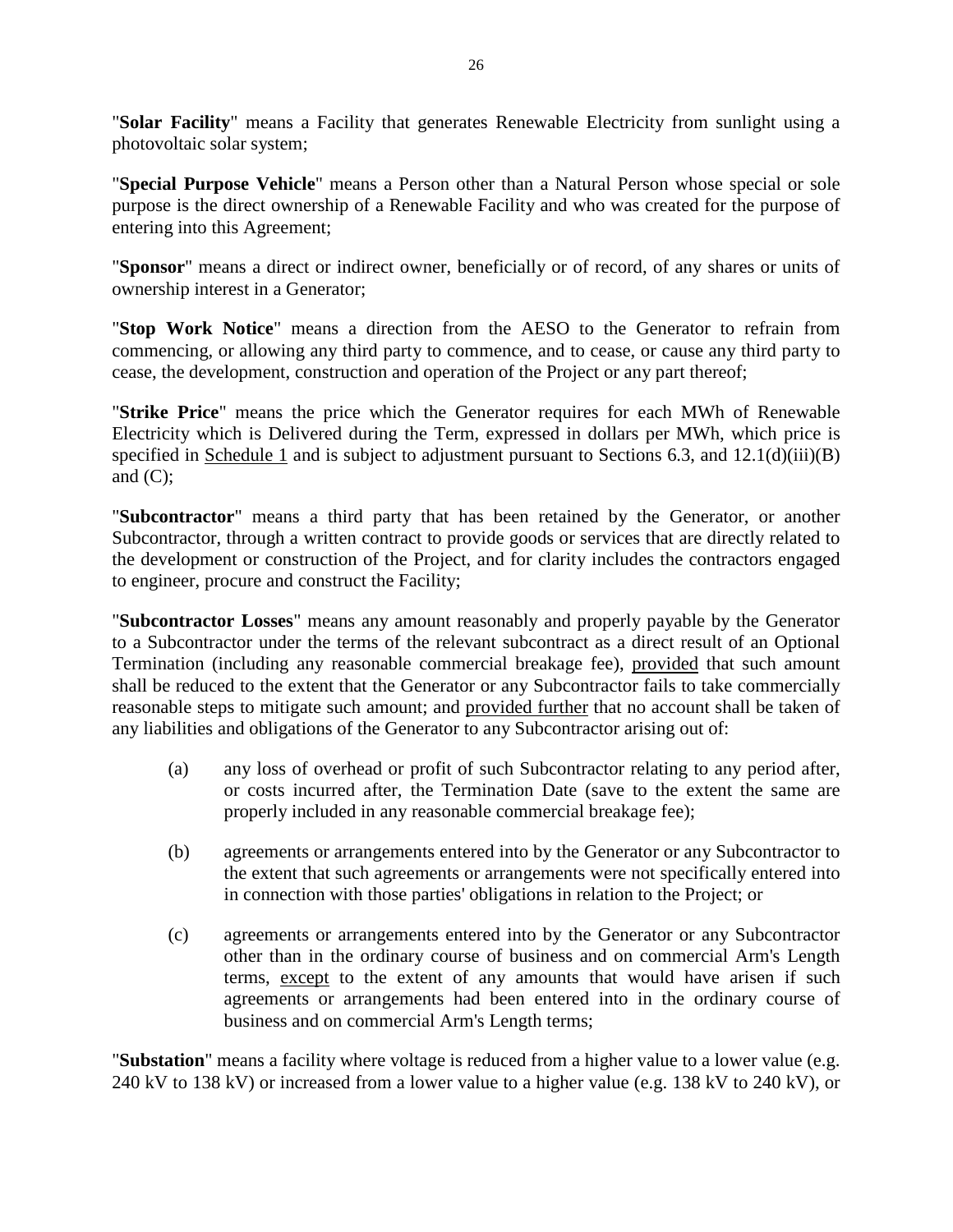a facility which contains switching devices; and in either case includes any structures, equipment or other things associated therewith;

"**Support Period**" means that period of time commencing at 00:00 hours on the Commercial Operation Date, and ending at 24:00 hours on the day before the twentieth (20th) anniversary of the date that is the earlier of: (i) Target COD and (ii) the Commercial Operation Date;

"**Sustainable Biomass**" has the meaning given to it in Schedule 5;

"**System Operator**" means the AESO, acting pursuant to its authority to make, administer and enforce the ISO Rules;

"**Target COD**" means December 1, 2019, which is the target date for attaining Commercial Operation, which date shall not be subject to adjustment except pursuant to Sections 11.1(g) and  $12.1(b)$ ;

"**Taxes**" means all income, capital, *ad valorem*, property, occupation, severance, production, governmental charges, utility, gross production, gross receipts, GST, sales, stamp, use, excise, levies, countervailing, anti-dumping and special import measures, imposts, duties including customs' duties, fees, withholdings, assessments, premiums, deductions, taxes based on profits, net income or net worth and any other taxes or charges whatsoever, whether directly or indirectly imposed, assessed, levied or collected by any Governmental Authority, together with interest thereon and penalties with respect thereto;

"**Term**" has the meaning given to it in Section 15.1(b);

"**Termination Date**" means the date on which this Agreement terminates as a result of an early termination of this Agreement in accordance with this Agreement;

"**TFO**" means the Owner of a Transmission Facility;

"**TFO Tariff**" means, with respect to any TFO, the tariff approved by the Commission pursuant to the EUA in relation to such TFO's Transmission Facility;

"**Transmission Connection Proposal**" means the "connection proposal", prepared by the Generator and provided to the AESO in accordance with Section 4 (System Access Service Requests) of the ISO Tariff, for connecting the Facility to the AIES, including all facility design documents, technical studies, land and environmental impact assessments, and other documents, reports, studies or assessments which may be required;

"**Transmission Constraint Directive**" means any directive issued by the System Operator in accordance with the ISO Rules for the purpose of mitigating a transmission constraint on the AIES which sets a Generation Limit for the Facility which continues to apply until a new directive is received which removes such limit;

"**Transmission Facility**" has the meaning given the term "transmission facility" in the EUA;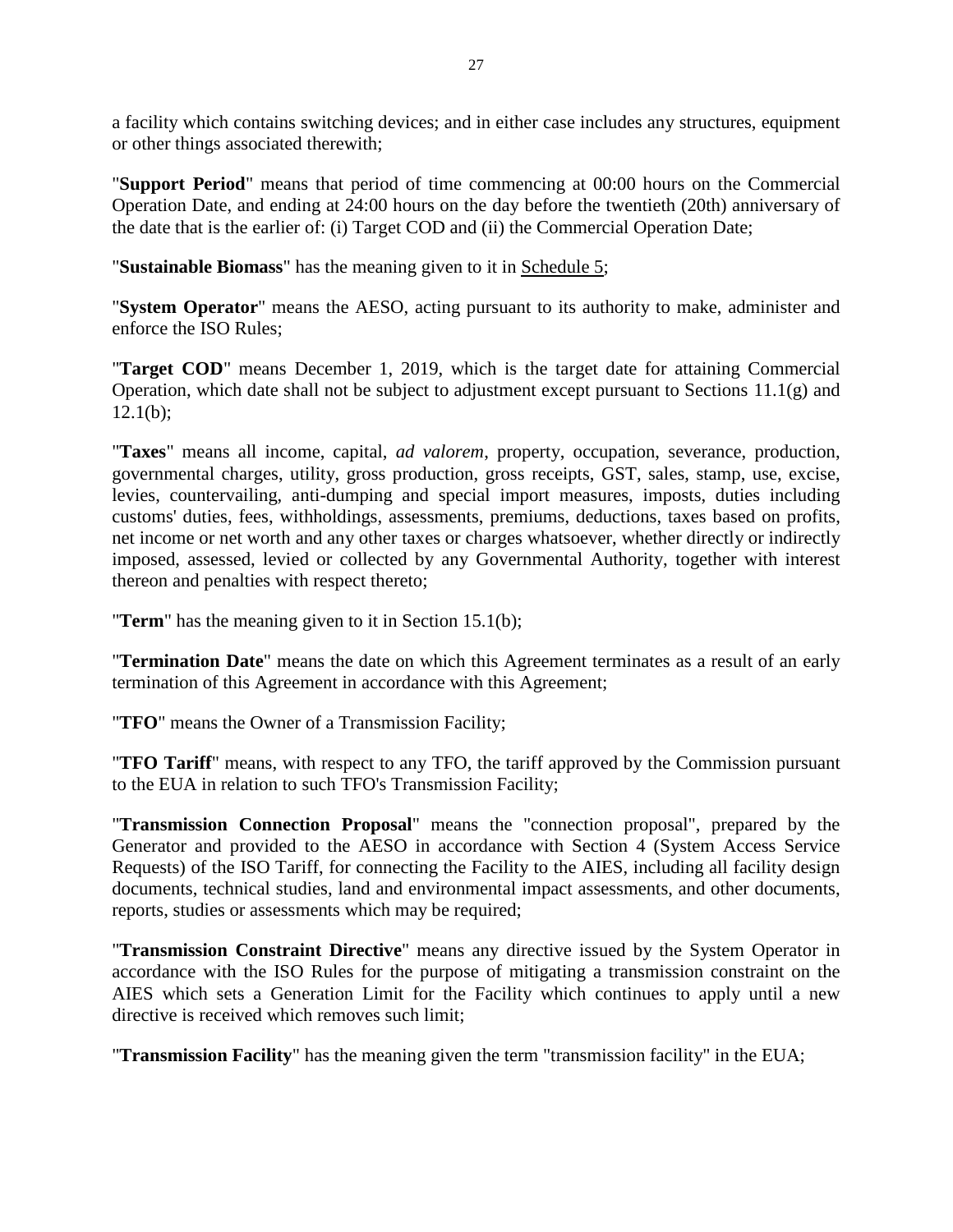"**Waterpower Rights**" means, with respect to a Hydro Facility, any lease or licence from any Governmental Authority with respect to the use of Moving Water to generate Renewable Electricity; and

"**Wind Facility**" means a Facility which generates Renewable Electricity from wind.

## <span id="page-32-0"></span>**1.2 Interpretation of Agreement**

In this Agreement, unless otherwise expressly stated:

- (a) references to "herein", "hereto", "hereby", "hereunder", "hereof", and similar expressions are references to this Agreement and not to any particular section, sub-section, or schedule;
- (b) references to "including" means including without limitation, and "includes" or other derivatives thereof shall have corresponding meanings;
- (c) references to an "Article" "Section", "sub-section" or "clause" are to the correspondingly numbered provisions of this Agreement;
- (d) references to "Schedules" are to the correspondingly numbered Schedules listed in Section 1.4;
- (e) words importing the singular shall include the plural and vice versa, words importing gender shall include the masculine, feminine and neuter genders, all as may be applicable in the context;
- (f) words and phrases which are not defined herein but which have a generally accepted meaning in the custom and usage of the power generation or engineering and construction industries as at the date hereof shall be given such generally accepted meaning;
- (g) the use of headings is for convenience of reference only and shall not affect the construction or interpretation hereof;
- (h) any reference to any agreement, document, instrument, published data, or published information, including this Agreement, is a reference to it as varied, amended, modified, supplemented or replaced from time to time; and
- (i) any reference to any Applicable Law is a reference to it as re-enacted, varied, amended, modified, supplemented or replaced from time to time.

## <span id="page-32-1"></span>**1.3 No Contra Proferentum Rule**

No provision in this Agreement shall be interpreted for or against any Party because that Party or its legal counsel drafted such provision, and the *contra proferentum* rule of construction shall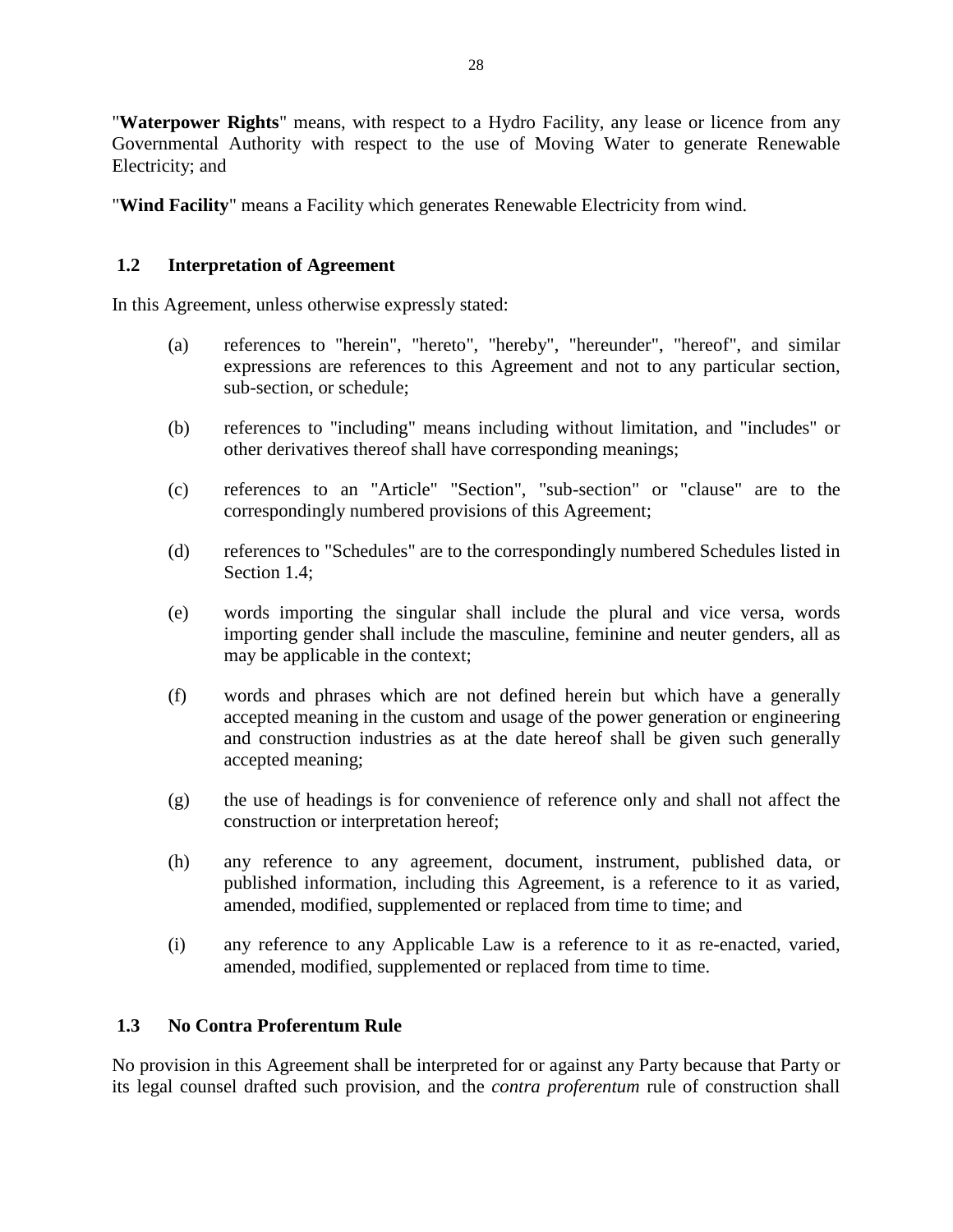have no application to the construction of, interpretation of, or adjudication respecting, this Agreement.

### <span id="page-33-0"></span>**1.4 Schedules**

The following Schedules delivered with this Agreement at the time of execution of this Agreement are for every purpose to be considered as part of this Agreement (and provisions of the Schedules are to be considered as provisions of this Agreement):

|            | Schedule 1 Description of the Project                          |
|------------|----------------------------------------------------------------|
| Schedule 2 | Form of Irrevocable and Unconditional Standby Letter of Credit |
| Schedule 3 | <b>Fixed and Floating Charge Debenture</b>                     |
| Schedule 4 | Secured Lender Consent and Acknowledgement Agreement           |
| Schedule 5 | <b>Biomass Sustainability Requirements</b>                     |
| Schedule 6 | Arbitration Provisions Applicable to Sections 1.11 and 6.11    |

## <span id="page-33-1"></span>**1.5 Order of Precedence and Obligations at Law**

In the case of any conflict, ambiguity or inconsistency between or among any of the provisions in this Agreement, the following principles will apply:

- (a) the provisions of any subsequent amendments in writing to this Agreement signed by the Parties will govern and take precedence only over those specific provisions of this Agreement expressly amended or superseded thereby; and
- (b) in the case of any conflict, ambiguity or inconsistency between the provisions in the main body of this Agreement and the provisions of any Schedule, the provisions in the main body of this Agreement will prevail, unless otherwise expressly provided in the main body of this Agreement or in such Schedule;

In addition, nothing in this Agreement modifies, alters, reduces or affects Generator's obligations, liabilities or accountability under Applicable Laws (including, for emphasis, the Authoritative Documents). In the case of any conflict, ambiguity or inconsistency between or among any of the provisions of this Agreement and the provisions of any Applicable Law (including, for emphasis, the Authoritative Documents), the more restrictive provisions will prevail.

### <span id="page-33-2"></span>**1.6 Entire Agreement**

This Agreement is the entire agreement between the AESO and Generator regarding the subject matter of this Agreement, and supersedes any previous agreements, discussions and understandings. There are no agreements, representations (including any representations that may be implied by statute or common law), warranties, terms, conditions or commitments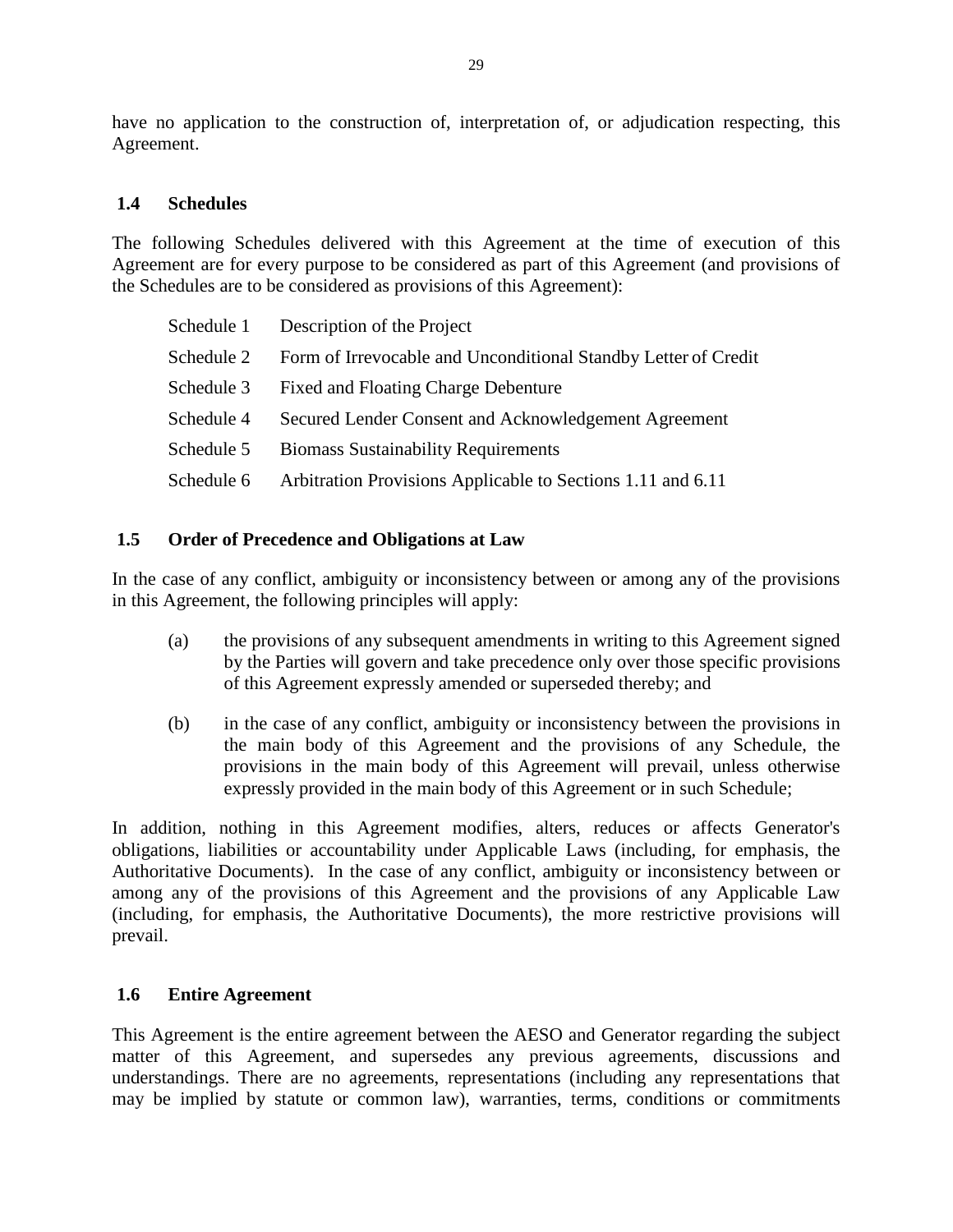regarding the subject matter of this Agreement except as specifically expressed in this Agreement. No reliance is placed on any warranty, representation, opinion, advice or assertion of fact made by a Party to this Agreement, or its Related Parties, to the other Party to this Agreement or its Related Parties, except to the extent that the same has been reduced to writing and included as a term of this Agreement.

## <span id="page-34-0"></span>**1.7 Currency**

In this Agreement, all references to dollar amounts are in Canadian dollars.

## <span id="page-34-1"></span>**1.8 No Agency, Joint Venture, Partnership, Lease or Loan**

This Agreement is not intended to and does not:

- (a) constitute either Party as the agent of the other for any purpose, or otherwise create any relationship of agency;
- (b) constitute or create any joint venture;
- (c) constitute or create any partnership;
- (d) constitute the relationship of landlord and tenant;
- (e) constitute the relationship of lender and borrower; or
- (f) create a fiduciary relationship;

and neither Party shall allege or assert for any purpose that this Agreement constitutes or creates a relationship of agency, joint venture, partnership, landlord and tenant, or lender and borrower.

### <span id="page-34-2"></span>**1.9 Generator's Knowledge**

Where any provision of this Agreement refers to the knowledge of or matters known to Generator, then knowledge on the part of any Person having direct involvement in the preparation of the Proposal or management personnel of Generator or any Sponsor, shall be deemed to be knowledge of Generator, even if Generator had not yet been incorporated or created.

### <span id="page-34-3"></span>**1.10 Time Periods**

Unless otherwise specified, time periods within or following which any payment is to be made or act is to be done, shall be calculated by excluding the day on which the period commences and including the day on which the period ends and by extending the period to the next Business Day following if the last day of the period is not a Business Day.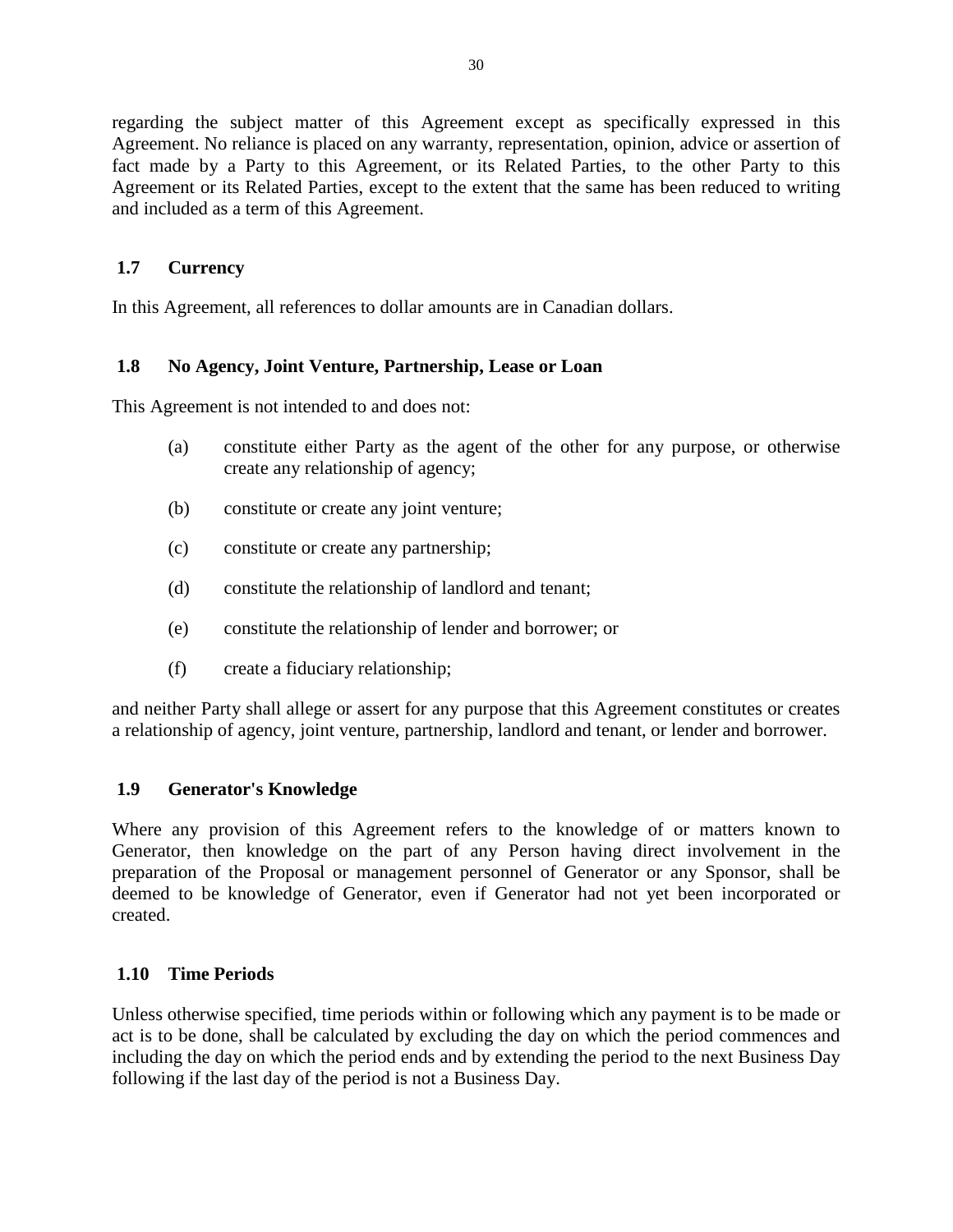### <span id="page-35-0"></span>**1.11 Invalidity or Unenforceability of Provisions or Indices**

If any provision of this Agreement is invalid or unenforceable, or in the event that any index or price quotation referred to in this Agreement ceases to be published, or if the basis therefor is changed materially, then:

- (a) if a provision is considered to be invalid or unenforceable, then the Party considering such provision to be invalid or unenforceable may propose, by notice in writing to the other Party, a Replacement Provision and the AESO and the Generator and, at the AESO's discretion, those Other Generators that are required by the AESO to participate, shall engage in good faith negotiations to replace such provision with a valid and enforceable provision, the economic effect of which substantially reflects that of the invalid or unenforceable provision which it replaces;
- (b) if any index or price quotation referred to in this Agreement ceases to be published, or if the basis therefor is changed materially, then the AESO and the Generator and, at the AESO's discretion, all of those Other Generators that are required by the AESO to participate, shall engage in good faith negotiations to substitute an available replacement index or price quotation that most nearly, of those then publicly available, approximates the intent and purpose of the index or price quotation that has so ceased or changed and this Agreement shall be amended as necessary to accommodate such replacement index or price quotation;
- (c) if a Party does not believe that a provision is invalid or unenforceable, or that the basis for an index or price quotation has changed materially, or ceases to be published, or if the negotiations set out in Section 1.11(a) or Section 1.11(b) are not successful, or if the Parties are unable to agree on all such issues and any amendments required to this Agreement (each a "**Replacement Provision**") within thirty (30) days after either the giving of the notice under Section 1.11(a) or the occurrence of the event in Section 1.11(b), then the Replacement Provision(s) shall be determined by mandatory and binding arbitration from which there shall be no appeal, with such arbitration to be conducted in accordance with the procedures set out in Schedule 6; however, if the Generator fails to participate in such arbitration, the Generator acknowledges that it waives its right to participate in such arbitration, which shall nevertheless proceed, and the Generator shall be bound by the award of the Joint Arbitration Panel and the subsequent amendments to this Agreement made by the AESO to implement such award of the Joint Arbitration Panel set out in Section 1.11(d)(iii); and
- (d) The terms of this Agreement shall be amended either:
	- (i) by the agreement of the Parties, where no award of the Joint Arbitration Panel has been made pursuant to Section 1.11(c);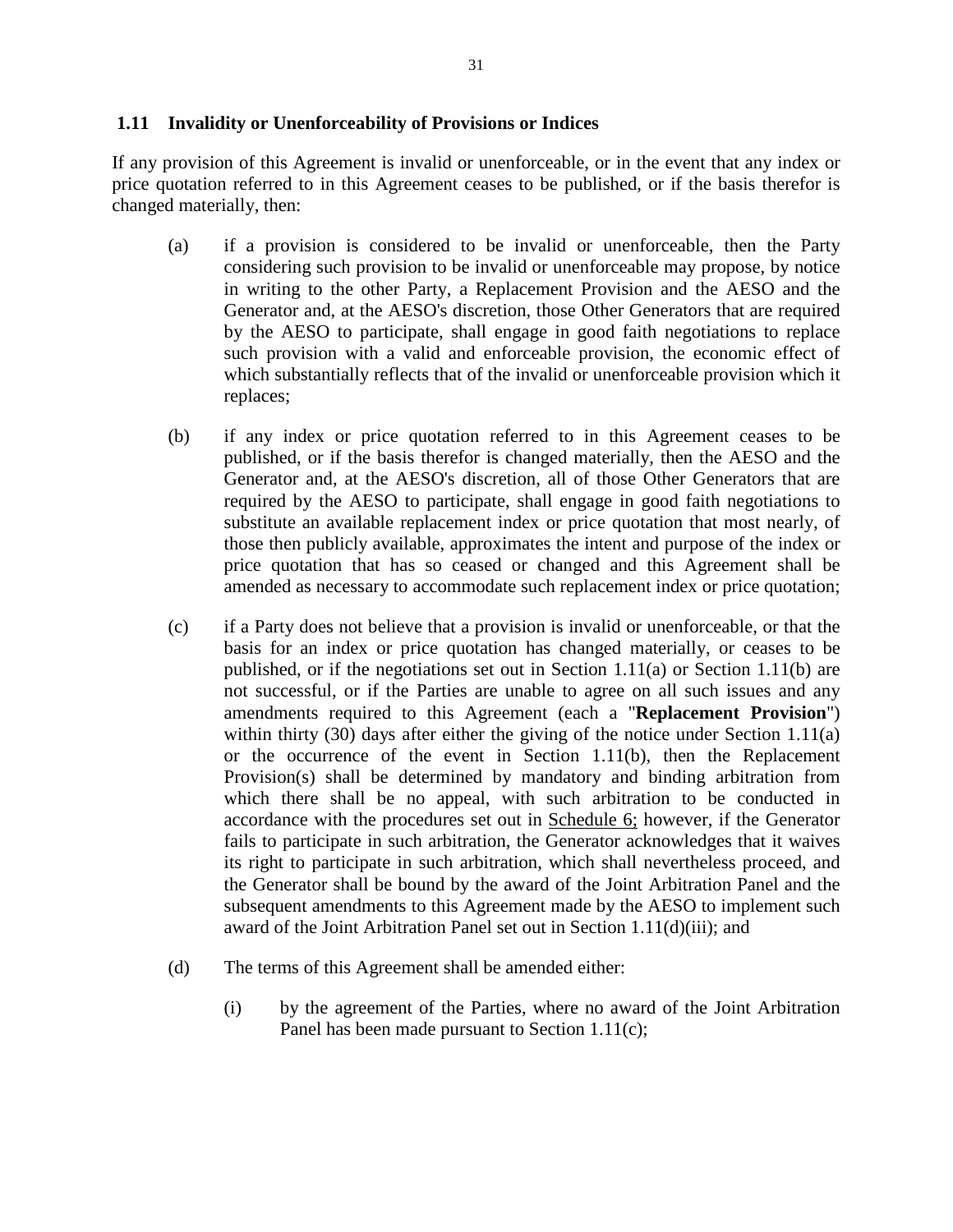- (ii) by the agreement of the Parties made pursuant to and in implementation of an award of the Joint Arbitration Panel made pursuant to Section 1.11(c); or
- (iii) by an amendment prepared by the AESO made pursuant to and to implement an award of the Joint Arbitration Panel made pursuant to Section 1.11(c), where the Generator failed to participate in such arbitration, with such agreement or amendment, as applicable, having effect as of the date of such invalidity or unenforceability or from and after the date that the relevant index or quotation ceased to be published or the basis therefor is changed materially, as the case may be.
- (e) This Section 1.11 shall not apply to the circumstances addressed in Section 6.11 and Article 12.

### **1.12 Waiver, Amendment**

No amendment of this Agreement is effective unless made in writing and signed by a duly authorized representative of each of the AESO and Generator. No waiver of any provision of this Agreement is effective unless made in writing, and any such waiver has effect only in respect of the particular provision or circumstance stated in the waiver. No representation by either of the Parties with respect to the performance of any obligation under this Agreement is capable of giving rise to an estoppel unless the representation is made in writing.

### **1.13 Governing Law**

This Agreement shall be governed by the laws in force in Alberta, including the federal laws of Canada applicable therein. Alberta Courts shall have exclusive jurisdiction over all matters arising in relation to this Agreement, and each Party accepts the jurisdiction of Alberta Courts.

### **ARTICLE 2 DEVELOPMENT OF THE FACILITY**

### **2.1 Design and Construction of the Facility**

(a) The Generator shall design and build the Facility using Good Electric Industry Practice and meet all relevant requirements of the Authoritative Documents, the Connection Agreement, this Agreement, the Permit and Licence (Power Plant), any other Governmental Approvals, and all Applicable Laws, and subject to Section 16.6, the Generator shall be responsible for all costs, expenses, liabilities and other obligations associated therewith. The Generator shall ensure that the Facility is designed and built to operate in accordance with the requirements of this Agreement.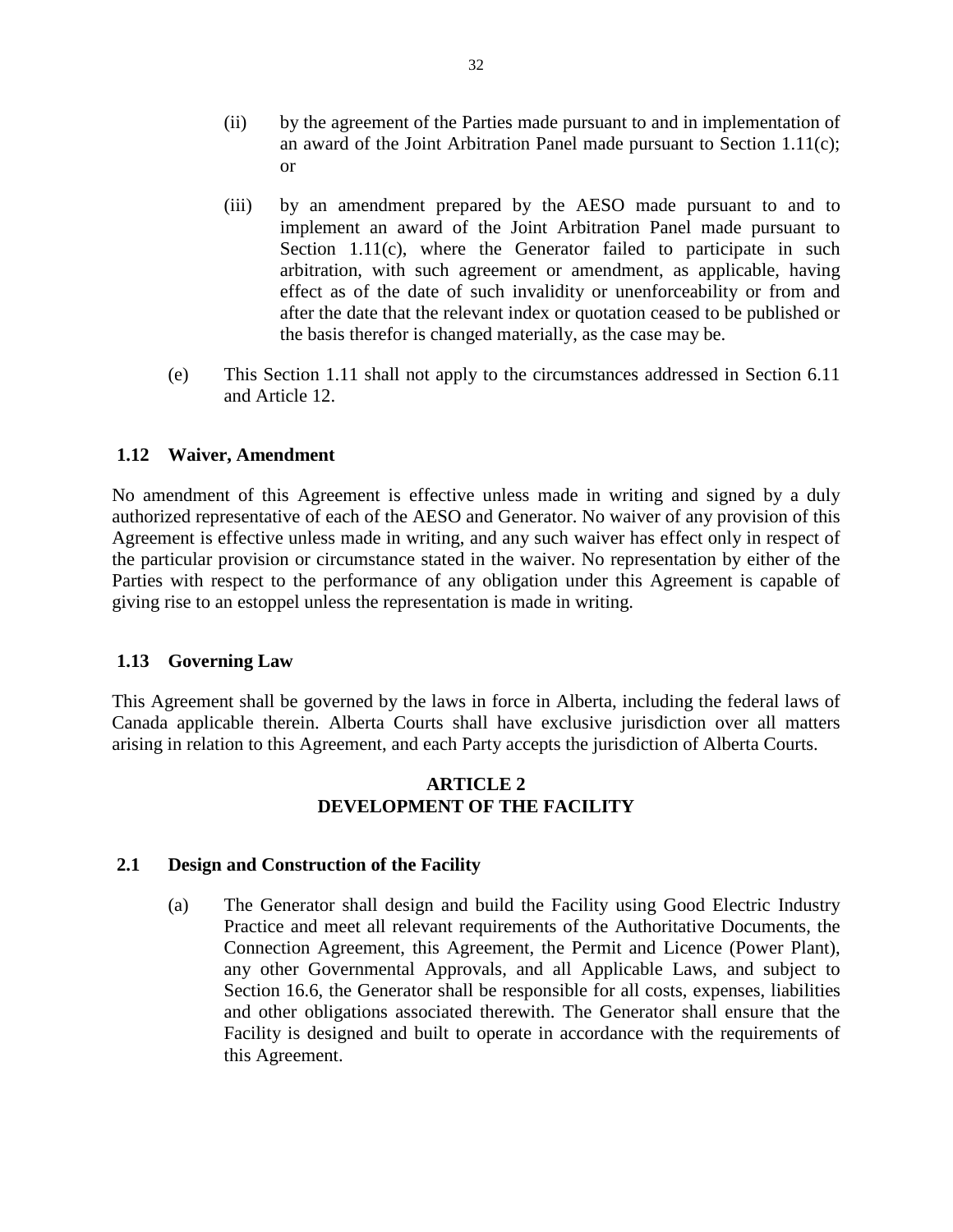- (b) The Generator shall at no time during the Term modify, vary or amend in any material respect any of the location, features or specifications of the Project or the Facility: (i) as set out in Schedule 1, or (ii) in any manner which could reasonably be expected to result in a material increase in the capacity factor which the Facility is able to achieve (in either case a "**Facility Amendment**"), without first notifying the AESO in writing and obtaining the AESO's consent in writing. Such consent may be withheld by the AESO in its sole and absolute discretion.
- (c) Notwithstanding Section 2.1(b), and prior to the Generator procuring and delivering its IE Certificate pursuant to Section 2.6(a)(iii), the Generator may make a one-time election to reduce the Contract Capacity by giving notice to the AESO, provided that the lower Contract Capacity is: (i) no less than eighty percent (80%) of the original Contract Capacity (for clarity, as set out on the original, non-amended Schedule 1 as of the Contract Date), and (ii) greater than or equal to five (5) MW. If the Generator provides a notice which conforms with such restrictions, the Contract Capacity shall, upon receipt by the AESO, be reduced to the amount set forth in such notice, and the actual, nameplate capacity of the Facility being developed shall not in any event exceed such reduced amount. The AESO shall have no obligation to consent to a request to alter the Contract Capacity other than as set out in this Section 2.1(c). Subject to Section 6.2, any such reduction in Contract Capacity shall only affect the amount of Completion and Performance Security that is required to be provided to the AESO after the date of the request for such reduction and, for clarity, shall not result in any change to the Strike Price.

### **2.2 Additional Development and Construction Covenants**

- (a) The Generator shall ensure that the Facility will: (i) be located in the Province of Alberta; (ii) be located at the Site; (iii) affect supply on the AIES or on a Distribution Facility, as applicable; and (iv) otherwise be built in accordance with the features and specifications as outlined in Schedule 1 unless the AESO has approved a Facility Amendment (or unless the Generator has elected to reduce the Contract Capacity in accordance with Section 2.1(c)).
- (b) The Generator shall use commercially reasonable efforts to achieve the following key milestones in the development of the Project (each, a "**Key Development Milestone**") in a timely manner such that it will be able to attain Commercial Operation of the Facility by Target COD:
	- (i) obtain an Approved Connection Proposal;
	- (ii) execute the Connection Agreement, if any, which is required under Applicable Law;
	- (iii) obtain the Permit and Licence (Power Plant) and any other Governmental Approvals applicable to the Project which are necessary for the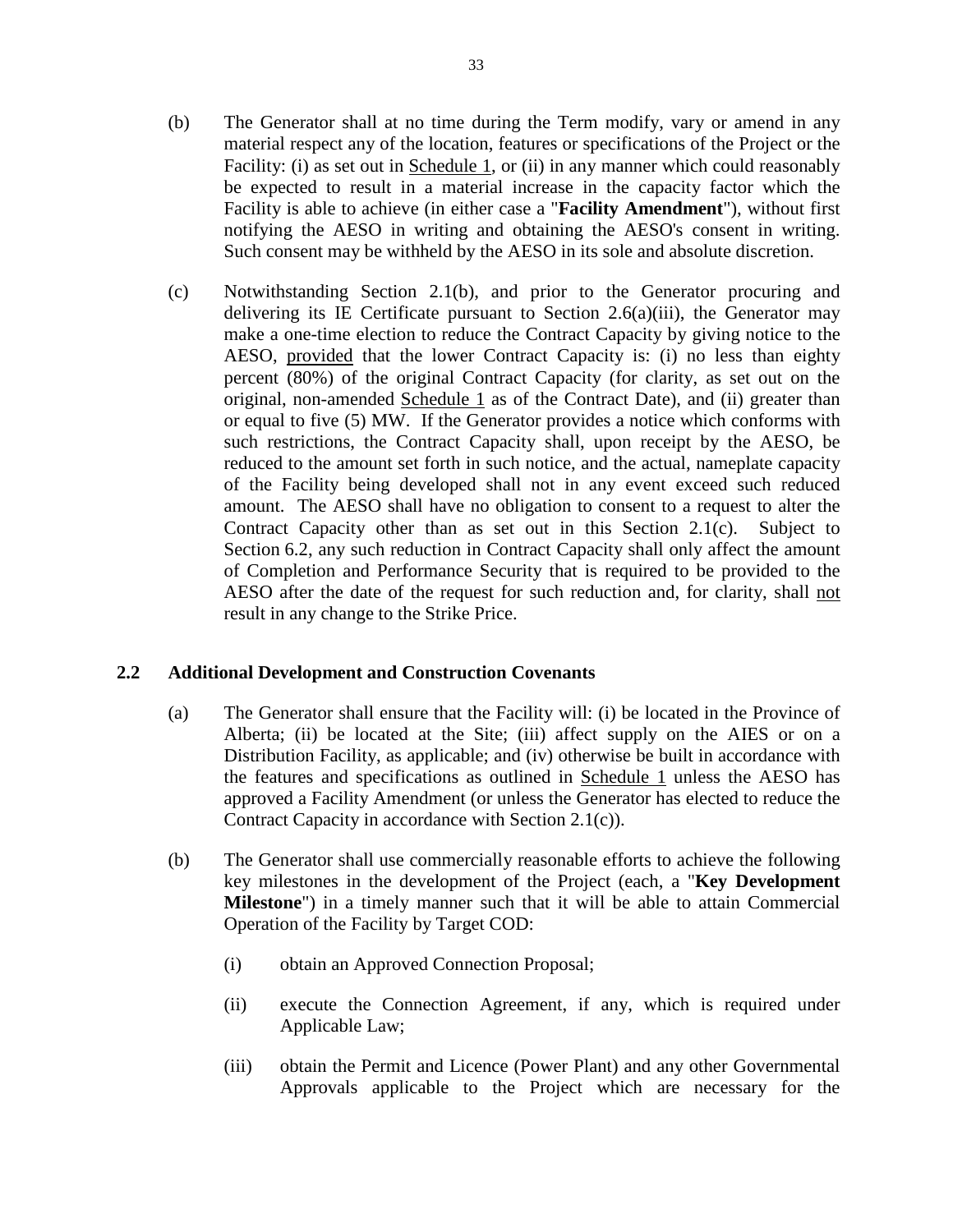construction of the Facility to commence (including any required environmental assessments, permits, licences and approvals);

- (iv) secure financing sufficient to complete development, construction and commissioning of the Facility;
- (v) procure or enter into arrangements for long-lead equipment and materials which are necessary for the construction of the Facility;
- (vi) commence construction activities at the Site;
- (vii) in the case of any Biomass Facility, has agreed to FMS Procedures with the AESO; and
- (viii) execute and deliver the AESO Security Documents.
- (c) The Generator shall provide the AESO with evidence in the Prescribed Form of completion of each of the Key Development Milestones by the Commencement of Construction Longstop Date which shall include: (i) for the milestones in Sections  $2.2(b)(i)$ , (ii), and (iii), reasonable documentation; (ii) for the milestone in Sections  $2.2(b)(iv)$ ,  $(v)$ , and  $(vi)$  a statutory declaration from an officer of the Generator confirming that such milestones have been met, along with a copy of the Financial Model; and (iii) for the milestone in Section 2(b)(viii) a copy of such executed security documents.
- (d) The AESO shall notify the Generator in writing within thirty (30) Business Days of the AESO's receipt of all of the documentation required by Section 2.2(c) as to whether such documentation is acceptable to the AESO, acting reasonably. If the AESO determines that such documentation is acceptable, the AESO will confirm in writing that all of the Key Development Milestones have been met as of the date the AESO received such acceptable documentation, and the Generator will be deemed to have achieved commencement of construction of the Facility ("**Commencement of Construction**") on such date. If the AESO determines that such documentation is not acceptable, the AESO shall provide the Generator with reasonable particulars in respect of any deficiencies in the achievement of any of the Key Development Milestones, in which case the Generator's obligations set forth in Sections 2.2(b) and (c) shall continue to apply *mutatis mutandis*.
- (e) The Generator shall advise the AESO of:
	- (i) any notice of Appeal in respect of the Permit and Licence (Power Plant), the Permit and Licence (Transmission), or any other Governmental Approval, within ten (10) Business Days after learning that such a notice has been filed; and
	- (ii) the outcome of any such Appeal within ten (10) Business Days after receiving a decision.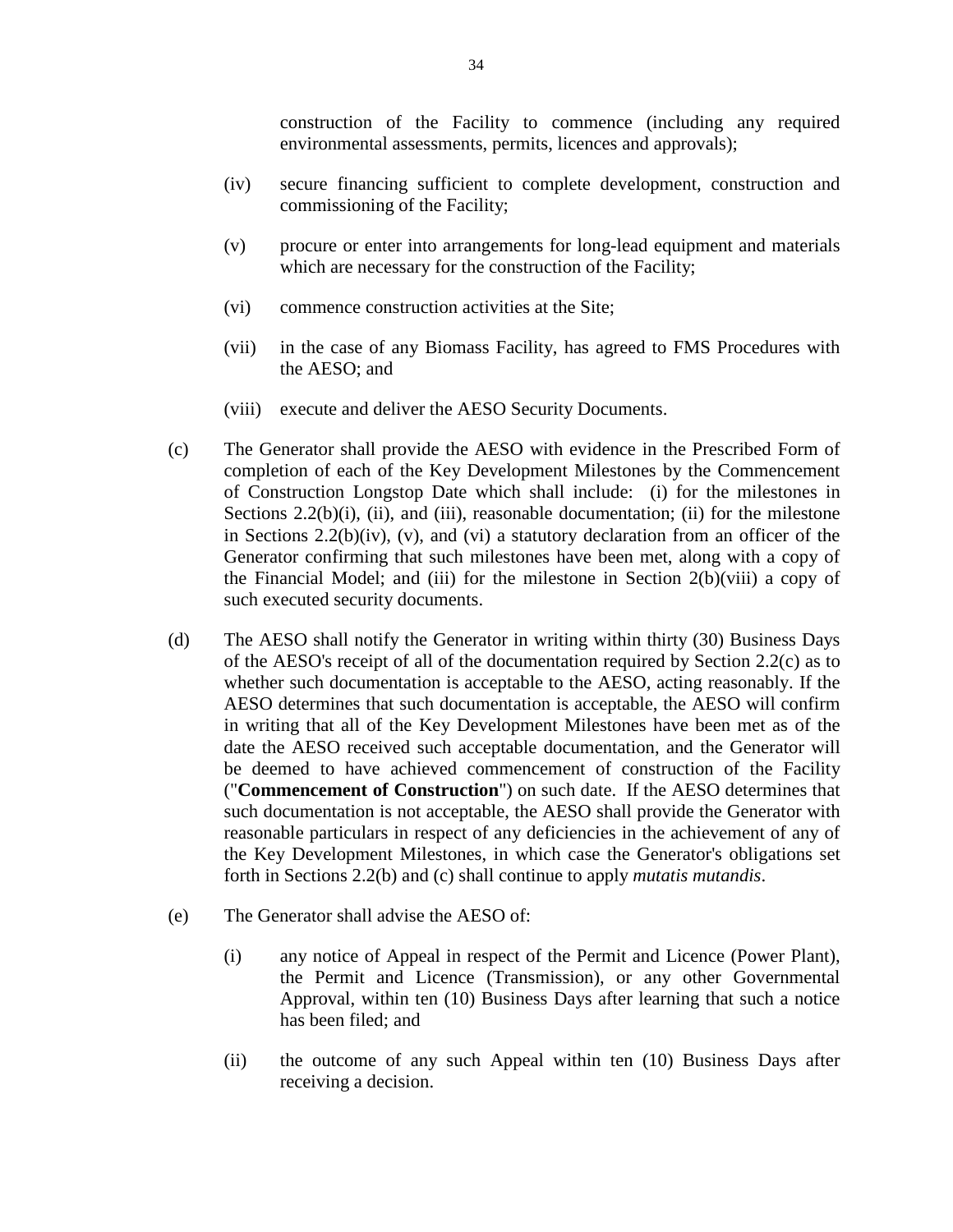## **2.3 Connection Requirements**

- (a) The Generator shall arrange, at its sole expense, for all Facility connection requirements in accordance with Applicable Law to permit the Delivery of Renewable Electricity to the Connection Point.
- (b) All Connection Costs shall be for the account of the Generator and, as applicable, the TFO and/or DFO with which the Generator has arranged connection of the Facility pursuant to the Connection Agreement, any Construction Commitment Agreement, the DFO Tariff, and the TFO Tariff, as applicable. Notwithstanding the foregoing, the Generator shall notify the AESO from time to time during the Term of any amounts which become refundable or payable, or are refunded or paid, to it under the Construction Commitment Agreement, and Generator shall assign or pay, as the case may be, all such amounts to the AESO.
- (c) The Generator shall provide, at its expense, all power system components on the Generator's side of the Connection Point, including all transformation, switching and auxiliary equipment, such as synchronizing and protection and control equipment required, pursuant to Applicable Law and any requirements deemed necessary by the System Operator, the TFO or the DFO, as applicable from time to time, to protect the safety and security of the AIES, the Transmission Facility, the Distribution Facility and each of their customers, each as the case may be.
- (d) The Generator agrees to install protective equipment to protect its own personnel, property, and equipment from variations in frequency and voltage or from temporary delivery of other than three-phase power, whether caused by the Facility, the AIES, the Transmission Facility or the Distribution Facility.

# **2.4 Metering**

The Generator covenants and agrees to provide, at its expense, separate revenue quality meters and ancillary metering and monitoring equipment as required by the Authoritative Documents; and shall ensure that the Generating Equipment at the Facility is metered separate and apart from any and all other generating equipment or facilities which are not part of the Facility.

# **2.5 Target COD**

- (a) The Generator shall use commercially reasonable efforts to attain Commercial Operation of the Facility by Target COD.
- (b) The Generator acknowledges and agrees that if Commercial Operation has not been attained by Target COD, the Support Period shall not in any event be extended.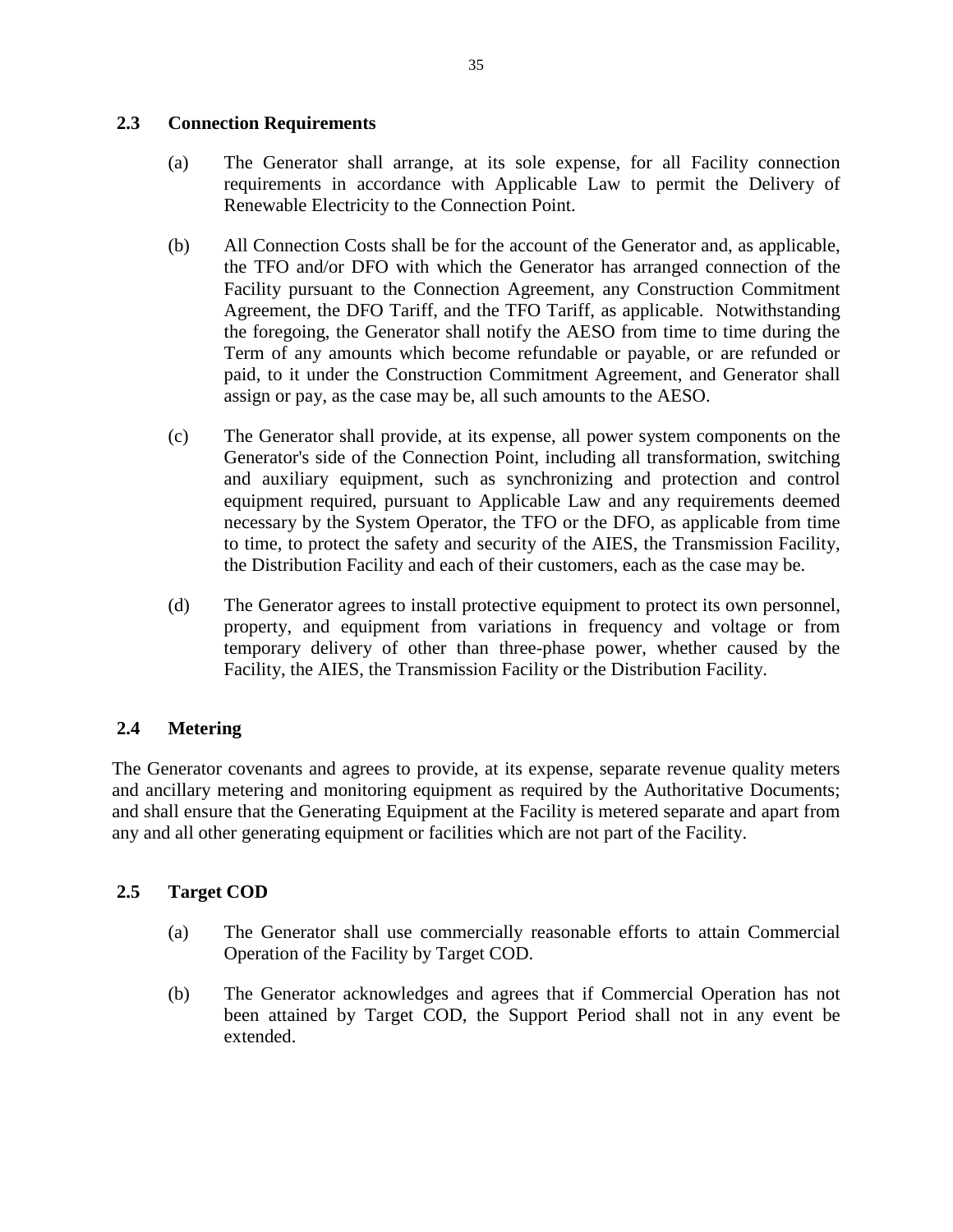### **2.6 Requirements for Commercial Operation**

- (a) The Generator will be deemed to have achieved commercial operation in respect of the Facility ("**Commercial Operation**") at the point in time when, as subsequently confirmed by the AESO in a written notice to the Generator as described in Section 2.6(c) and subject to the provisos set forth below:
	- (i) the Generator has received a "Non-Zero Dollar Offer Letter" from the AESO, which letter is issued by the AESO to a generator after the relevant facility's "energization checklist" is completed and such generator notifies the AESO that it has completed its commissioning of the Facility, with the exception of model variation testing; (which letter allows the Generator to commence Commercial Operation with the conditions that it will submit the required model variation testing and remedy any outstanding deficiencies by specified dates);
	- (ii) the AESO has received from the Generator copies of all Governmental Approvals issued by the applicable Governmental Authorities which are required to construct, operate and maintain the Facility;
	- (iii) the AESO has received an IE Certificate in the Prescribed Form directly from the Independent Engineer, which confirms that:
		- (A) the Facility and the Connection Facilities have been completed in all material respects, excepting punch list items that do not materially and adversely affect the ability of the Facility to operate in accordance with this Agreement, Good Electric Industry Practice, and all Applicable Laws;
		- (B) the installed, nameplate capacity of the Facility is equal to the Contract Capacity; and
		- (C) the Facility has been constructed, connected, commissioned and synchronized to the AIES or a Distribution Facility, as applicable, such that the Available Capacity is not less than ninety percent (90%) of the Contract Capacity; and
	- (iv) the AESO has received a certificate addressed to it from the Generator in the Prescribed Form with respect to the Commercial Operation of the Facility, together with such supporting documentation required to be provided to the AESO, as referenced in such form.

provided that Commercial Operation shall not in any event occur prior to the Earliest Support Payment Date; and provided further that, in the case of any Facility which is an Expansion, the Generator shall only be deemed to have achieved Commercial Operation at such point in time if the Existing Renewable Facility is still commercially operational (as defined in the definition of "Existing Renewable Facility") at such time.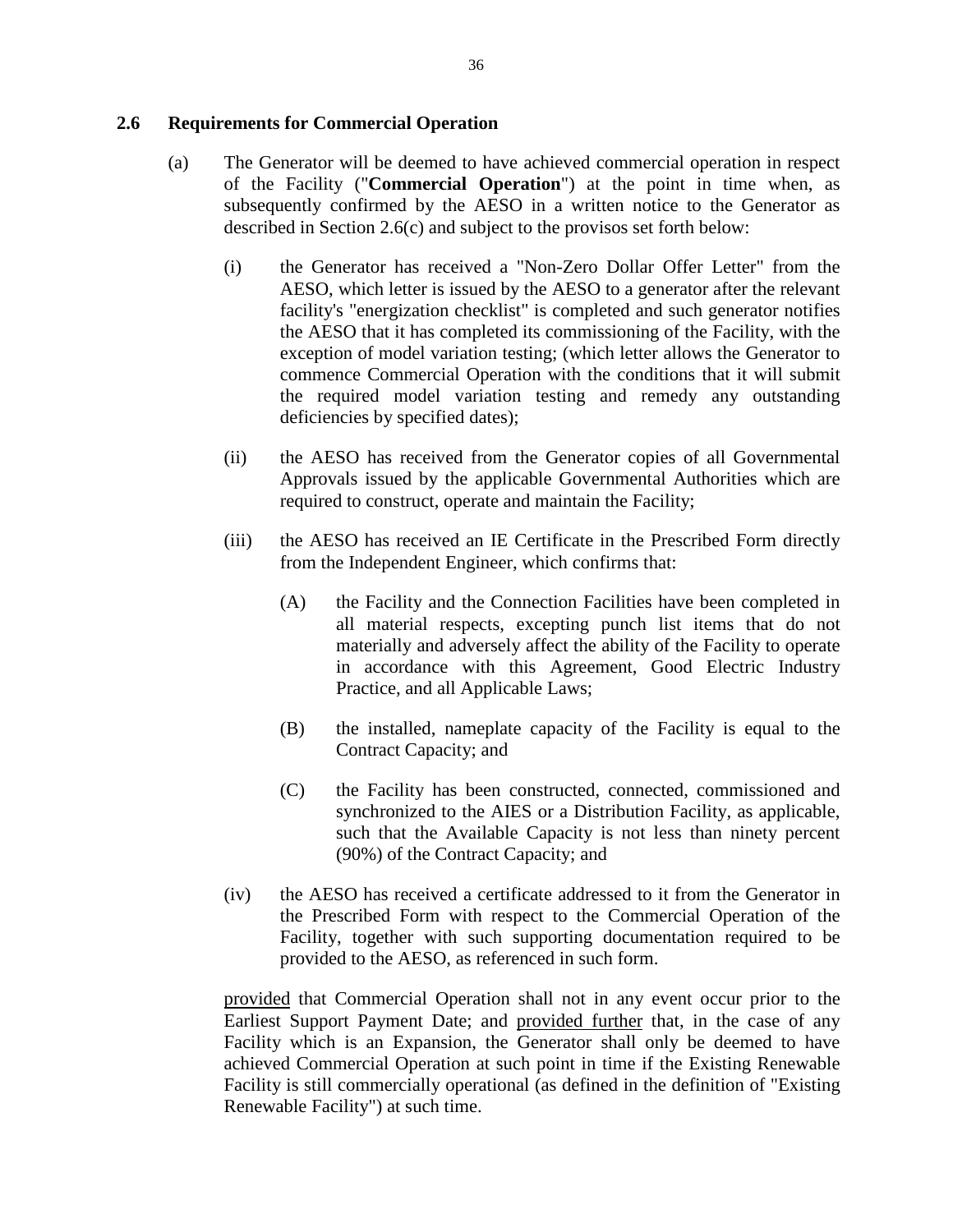(c) The AESO shall notify the Generator in writing within twenty (20) Business Days following receipt of all of the documentation required by Section 2.6(a) as to whether such documentation is acceptable to the AESO, acting reasonably. If the AESO determines that such documentation is not acceptable, the AESO shall provide to the Generator reasonable particulars in respect of any deficiencies in the achievement of Commercial Operation, in which case the Generator's obligations set forth in Sections 2.5(a), and the provisions of this Section 2.6, shall continue to apply *mutatis mutandis*.

# **2.7 Generation Prior to Commercial Operation**

If any Electricity is generated by the Facility and Delivered prior to the Commercial Operation Date, the Generator shall:

- (a) with respect to any such Electricity which is generated and Delivered prior to the Earliest Support Payment Date, be entitled to retain all Power Pool revenues; and
- (b) for any Settlement Interval in the Pre-Support Period for which the Pool Price exceeds the Strike Price, be entitled to retain all Power Pool revenues up to the Metered Energy multiplied by the Strike Price, and shall pay the AESO an amount equal to the Metered Energy multiplied by the difference between the Pool Price and the Strike Price.

# **ARTICLE 3 OPERATION OF THE FACILITY**

# **3.1 Operation Covenants**

- (a) The Generator shall own or lease the Facility during the Term.
- (b) The Generator shall operate and maintain the Facility during the Support Period such that the Available Capacity of the Facility, is maintained at not less than ninety percent (90%) of the Contract Capacity; except during periods of planned maintenance of the Facility (which do not exceed a reasonable length) and unplanned maintenance of the Facility (which shall in no event exceed thirty (30) days).
- (c) The Generator shall operate and maintain the Facility during the Support Period using Good Electric Industry Practice and meeting all applicable requirements of the Authoritative Documents, the applicable DFO Tariff, or TFO Tariff (as the case may be), the Connection Agreement, and the Permit and Licence (Power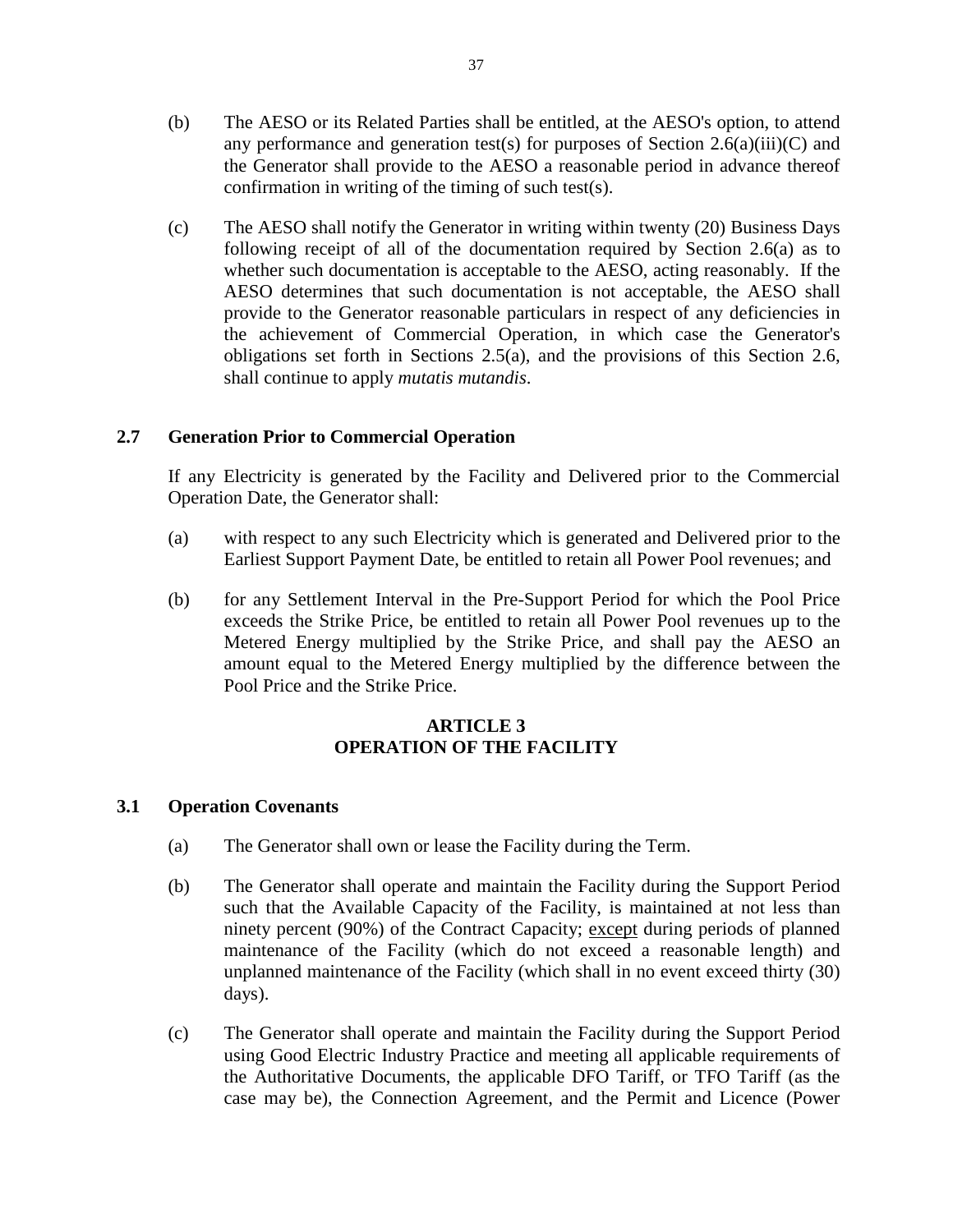Plant) and any other Governmental Approvals applicable to such Facility, and all other Applicable Laws.

- (d) The Generator shall connect the Facility exclusively to the Connection Point, and shall Deliver all Electricity through the Connection Point.
- (e) The Generator shall be solely responsible for operating and maintaining the Facility, including obtaining and maintaining in good standing all Governmental Approvals required under Applicable Law, and for all costs, expenses, liabilities and other obligations associated therewith.
- (f) The Generator covenants to provide the AESO within five (5) Business Days of its receipt, copies of all: notices of violation or pending proceedings; complaints made to any Governmental Authority; and actions, suits, proceedings, demands, judgments, directives or orders delivered or issued by any Person or Governmental Authority to or in respect of: (i) the Generator, (ii) the Facility, or (iii) the operator (if applicable) or any Person responsible for the overall operation, maintenance, repair or management of the Facility, or for any substantial component of such operation, maintenance, repair or management.
- (g) The Generator covenants and agrees that the Facility shall not utilize any source of fuel other than the Renewable Fuels identified in Schedule 1; except that any Biomass Facility may use fossil fuels for certain limited purposes as set forth in Schedule 5, and the Generator of any Biomass Facility covenants and agrees that it shall be subject to, and shall operate such Biomass Facility in accordance with Schedule 5.
- (h) The Generator agrees to use Commercially Reasonable Efforts to maintain or enter into any fuel supply contracts that are necessary, if any, for the proper operation of the Facility during the Term.
- (i) The Generator shall obtain and maintain any Waterpower Rights or other resource rights that are required for the operation of the Facility throughout the Term.

### **3.2 Insurance Covenants**

(a) The Generator shall put in effect and maintain, or cause its Subcontractors, where appropriate, to maintain, with insurers licenced in Alberta, from the commencement of construction of the Facility to the Commercial Operation Date, at its own cost and expense, all the necessary and appropriate insurance required under all Applicable Law (including workers' compensation insurance coverage for all personnel of Generator and any Subcontractor of any tier) as well as those that a prudent Person in the business of developing and operating the Facility would maintain including policies for "all-risk" property insurance covering not less than the probable maximum loss of the Facility, "all-risk" equipment breakdown insurance, "wrap-up" liability insurance and "commercial general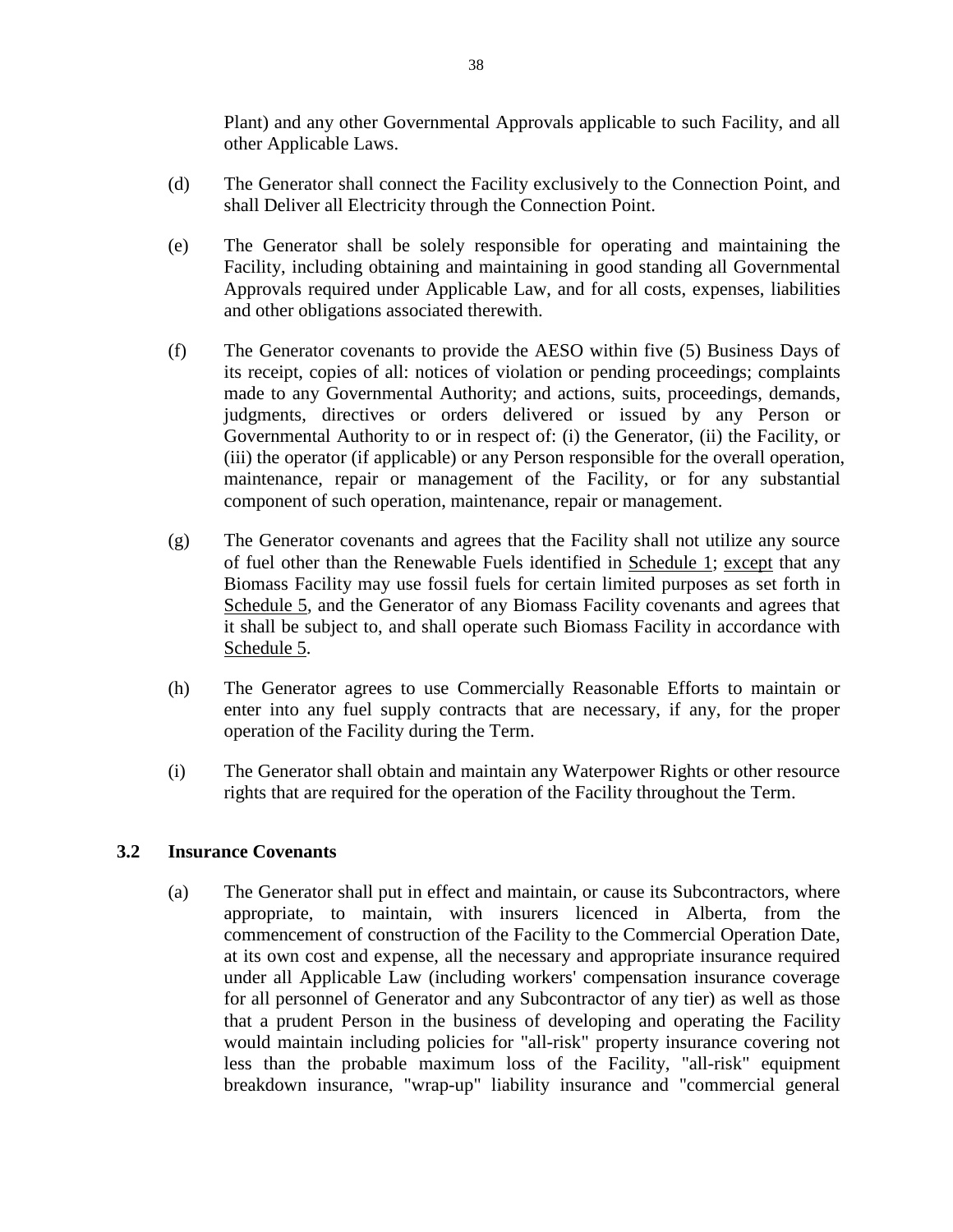liability" insurance with a rider to extend coverage to include Environmental Incidents.

- (b) The Generator shall put in effect and maintain, or cause its Subcontractors, where appropriate, to maintain, with insurers licenced in Alberta, from the Commercial Operation Date to the expiry of the Term, at its own cost and expense, all the necessary and appropriate insurance required under Applicable Law (including workers' compensation insurance coverage for all personnel of Generator and any Subcontractor tier) as well as those that a prudent Person in the business of developing and operating the Facility would maintain.
- (c) Any policies described in this Section 3.2 must (i) for any property insurance, contain a waiver of subrogation in favour of the Indemnitees; and (ii) for any liability insurance, include the Indemnitees as additional insureds with respect to liability arising in the course of performance of the obligations under, or otherwise in connection with, this Agreement, in which case the policy shall be non-contributing and primary with respect to coverage in favour of the Indemnitees. The limit for liability policies described in this Section 3.2 shall be for an amount appropriate for the size and scope of the Facility.
- (d) The Generator shall provide the AESO with a certified true copy of the insurance policies required in this Section 3.2 which confirms the relevant coverage, including endorsements on or before the commencement of the construction of the Facility, and renewals or replacements on or before the expiry of any such insurance.

## **ARTICLE 4 ADDITIONAL COVENANTS OF GENERATOR**

# **4.1 Compliance with Applicable Laws**

- (a) The AESO and the Generator shall each comply, in all material respects, with all Applicable Laws required to perform or comply with their respective obligations under this Agreement.
- (b) The AESO and the Generator shall each furnish, in a timely manner, information to Governmental Authorities. Generator shall obtain and maintain in good standing the Permit and Licence (Power Plant) and any Governmental Approval required to perform or comply with their respective obligations under this Agreement.

### **4.2 Meter and Other Data**

The Generator agrees to provide to the AESO for the purposes of this Agreement (which, for greater clarity, is in addition to any obligations to provide access under the ISO Rules) access to the meter(s) at the Facility to accommodate remote interrogation of the metered data on a daily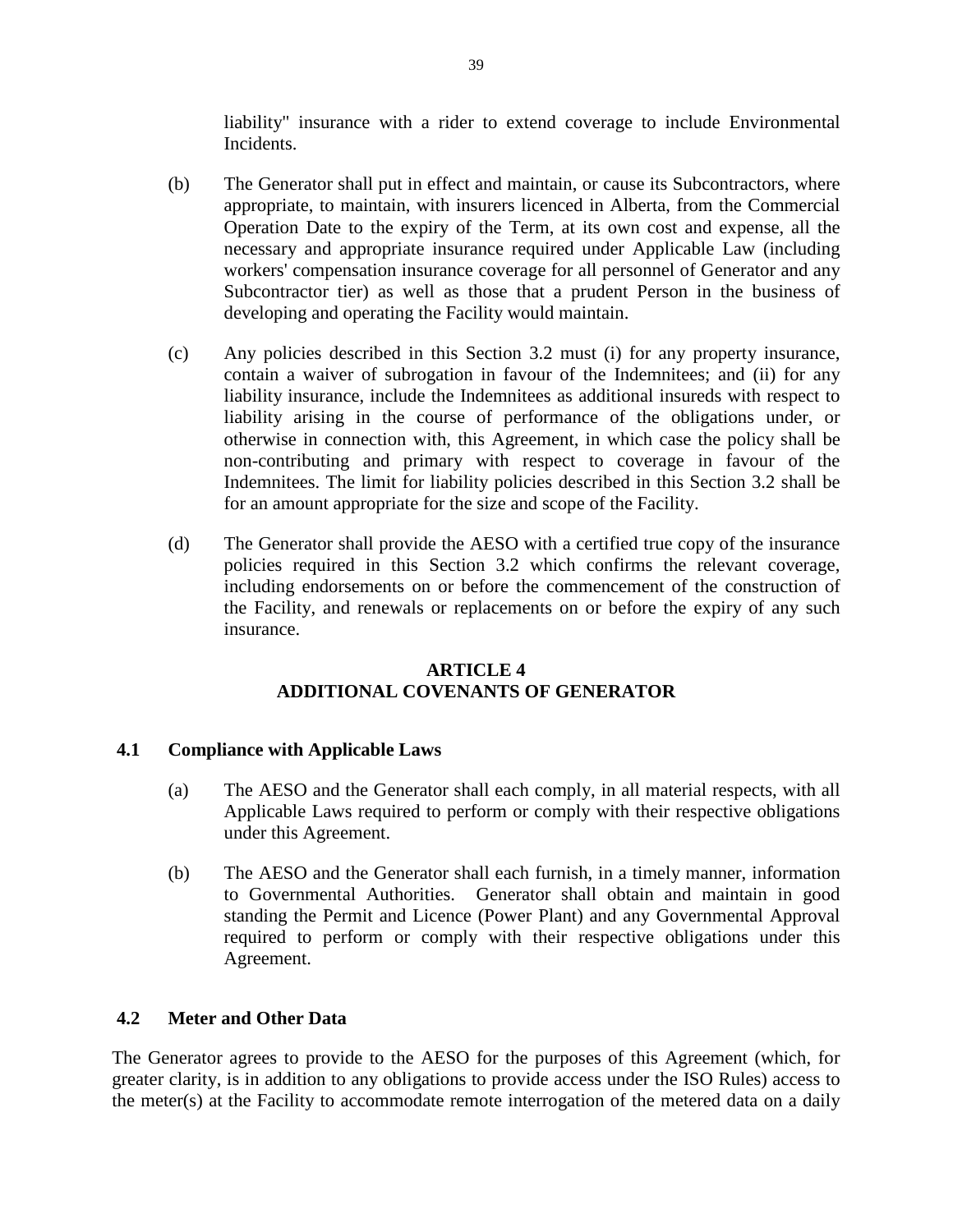basis at all times. The Generator shall notify the AESO of any errors and omissions in any such data or information on a timely basis so as to permit the AESO, within a reasonable time, to correct such errors and omissions pursuant to the ISO Rules and this Agreement. Upon a Party becoming aware of any errors or omissions in any such data or information, such Party shall notify the other Party, and if applicable, the System Operator in accordance with the ISO Rules, on a timely basis.

## **4.3 Reporting Requirements**

- (a) By the tenth (10th) Business Day of each calendar quarter following the date of this Agreement and continuing until the Commercial Operation Date, the Generator shall provide the AESO with:
	- (i) Quarterly progress reports substantially in the form of the applicable Prescribed Form describing: the status of efforts made by the Generator to meet the Target COD; the progress of the design and construction work; the status of Governmental Approvals relating to the Project; and the progress of all applicable Reportable Events (the "**Quarterly Progress Reports**"). At the AESO's request, the Generator shall provide an opportunity for the AESO to meet with appropriate personnel of the Generator to discuss and assess the contents of the Quarterly Progress Reports. The Generator acknowledges that photographs of the Project, Facility or construction work may be posted or printed by the AESO on its website or in publications; and
	- (ii) a report as soon as it becomes aware: (A) of any material adverse change in respect of the credit quality or financial position of any Designated Equity Provider (as such term is defined in REP Round RFQ) since the date of the last financial statements delivered prior to the execution of this Agreement; or (B) the occurrence of any events, or the existence of any facts or circumstances, which would materially impact Generator's ability to perform any of its obligations under this Agreement;
- (b) In addition to the Quarterly Progress Reports which the Generator is required to provide pursuant to Section 4.3(a), the Generator shall, throughout the Term of this Agreement, provide the AESO with:
	- (i) notice of any incident, event or concern that could have a Material Adverse Effect on the Generator or a material adverse effect on the Project, promptly and, in any event, within ten (10) Business Days following the later of:
		- (A) the Generator becoming aware of any such incident, event or concern occurring or arising; and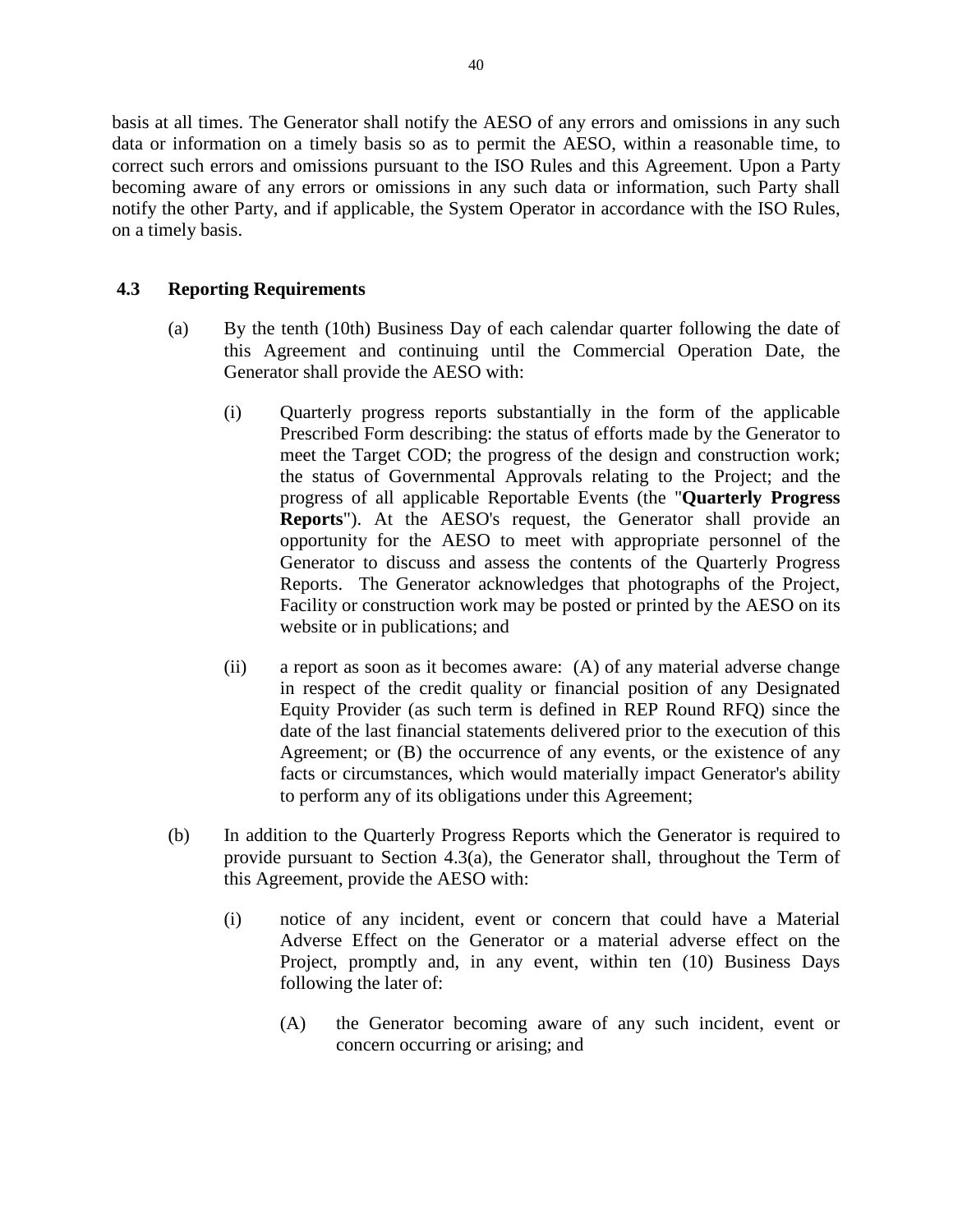- (B) the Generator becoming aware of the materiality of same, with such timing in each case based upon the Generator having acted in accordance with Good Electric Industry Practice;
- (ii) any other reports which the AESO, acting reasonably, may from time to time request regarding the performance of Generator's obligations under this Agreement; and
- (iii) a response delivered in a timely manner to any reasonable inquiry made by the AESO in relation to any aspect of the Project or this Agreement.
- (c) The Generator shall, within one hundred eighty (180) days of Commercial Operation, provide the AESO with a break-down of all costs it has incurred in respect of the Project utilizing the North American Product Classification System (NAPCS) at the level of detail required by the AESO.

### **4.4 Limited Business**

Generator covenants and agrees:

- (a) not to undertake any business other than the business of developing, financing, building, owning, operating and maintaining the Facility; and
- (b) other than as required in respect of its business (as described in (a) above), not to incur indebtedness, including indebtedness on behalf of, or to guarantee the obligations of, any other Person.

# **ARTICLE 5 RENEWABLE ATTRIBUTES AND RELATED PRODUCTS**

### **5.1 Renewable Attributes**

- (a) The Generator hereby transfers and assigns to, or to the extent transfer or assignment is not permitted, holds in trust for, the AESO which shall thereafter retain, all rights, title, and interest in all Renewable Attributes generated by or associated with the Facility during the Term of this Agreement.
- (b) The Generator shall from time to time, upon written direction of the AESO, take all such actions and do all such things necessary to effect the transfer and assignment to, or holding in trust for, the AESO, all rights, title, and interest in all Renewable Attributes as set out in Section 5.1(a).
- (c) The Generator shall from time to time, upon written direction of the AESO, take all such actions and do all such things necessary to certify, obtain, qualify, and register with the relevant authorities or agencies Renewable Attributes (including for certainty, "renewable energy certificates" or similar certificates or instruments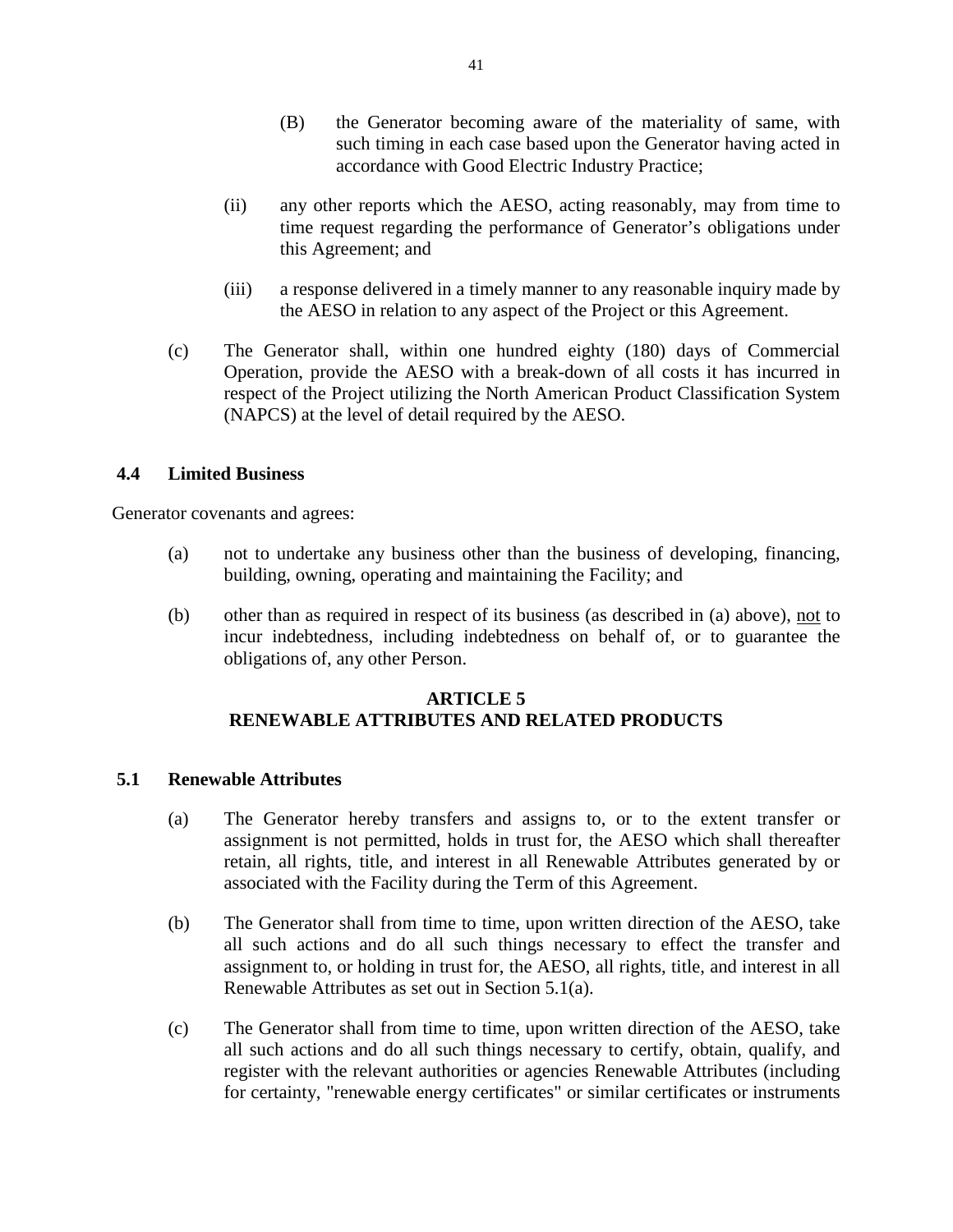issued by the Western Renewable Energy Generation Information System) that are created and allocated or credited with respect to the Facility pursuant to Applicable Law or other requirements from time to time for the purposes of transferring such Renewable Attributes (and the associated certificate or instrument) to the AESO in accordance with Section 5.1(a). The Generator shall be entitled to reimbursement of the cost of complying with a direction under this Section 5.1(c), provided that the AESO, acting reasonably, approved such cost in writing prior to the cost being incurred by the Generator.

## **5.2 Electricity and Related Products**

- (a) All Electricity generated at or by the Facility shall belong to the Generator.
- (b) Generator shall exchange all Electricity generated at or by the Facility through the Power Pool for the Pool Price, and covenants not to sell, supply or deliver any such Electricity to any third party pursuant to a "net settlement instruction" (as set forth in the ISO Glossary) or any other bilateral agreement for the physical delivery of Electricity.
- (c) The Generator covenants not to sell, supply or deliver any Related Products.

# **ARTICLE 6 PAYMENTS AND SETTLEMENT**

### **6.1 AESO Fees**

- (a) For each Settlement Interval during the Cost Recovery Period, the Generator shall pay the AESO a fixed fee of seventy-five cents (\$0.75) (the "**Implementation Fee**") for each MWh of Metered Energy, provided that if the Metered Energy for such Settlement Interval exceeds the Contract Capacity multiplied by one Settlement Interval, then the Contract Capacity multiplied by one Settlement Interval shall be used instead of the Metered Energy for such Settlement Interval for purposes of the calculation set out in this Section 6.1(a).
- (b) For each Settlement Interval during the Support Period, the Generator shall pay the AESO a fixed fee of thirty cents (\$0.30) (the "**Administration Fee**") for each MWh of Metered Energy, provided that if the Metered Energy for such Settlement Interval exceeds the Contract Capacity multiplied by one Settlement Interval, then the Contract Capacity multiplied by one Settlement Interval shall be used instead of the Metered Energy for such Settlement Interval for purposes of the calculation set out in this Section 6.1(b).
- (c) For each Settlement Period during the Cost Recovery Period, the Generator shall pay the AESO the Implementation Fee for each MWh of Monthly TC Forgone Energy and Monthly CIL Forgone Energy in respect of such Settlement Period.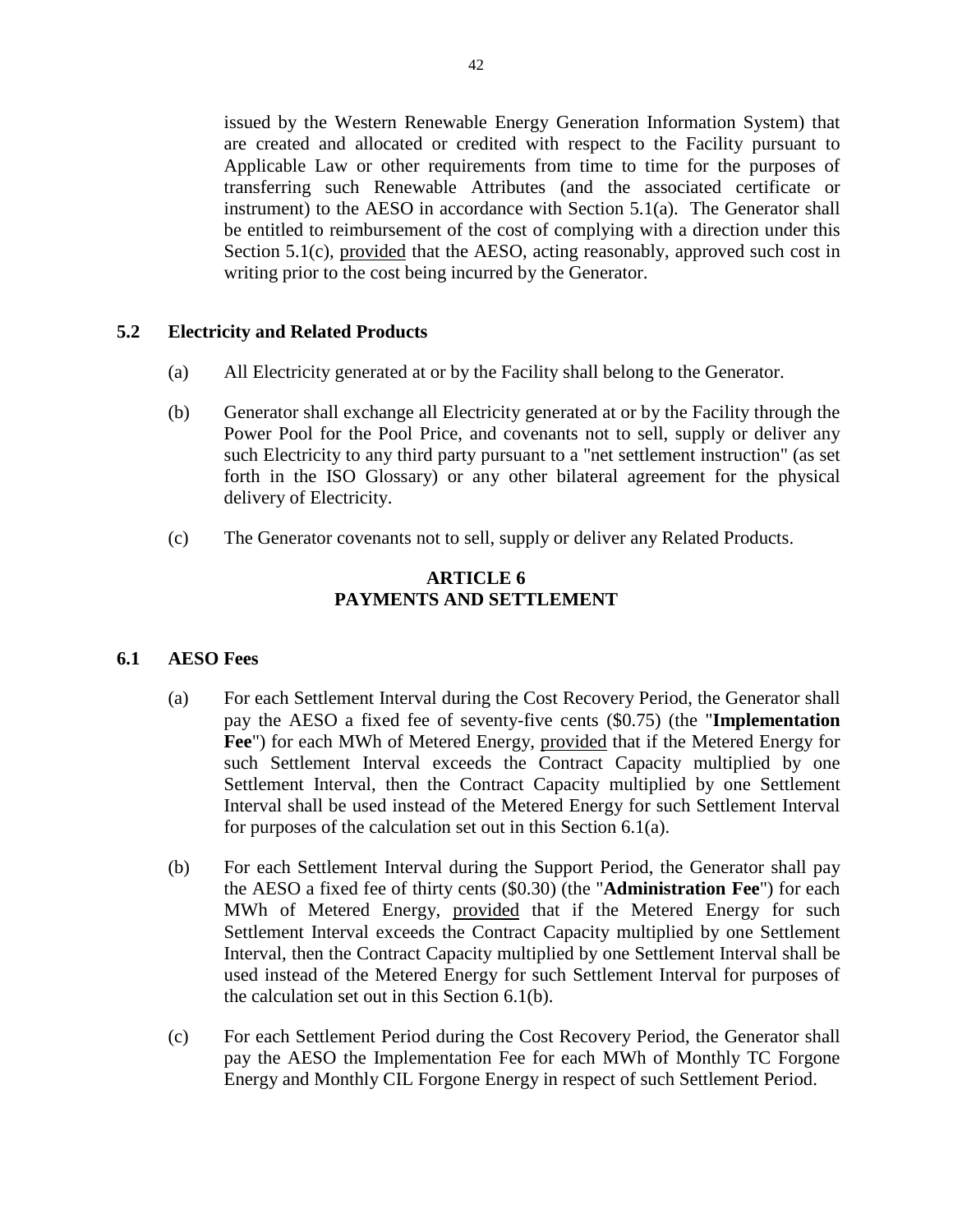(d) For each Settlement Period during the Support Period, the Generator shall pay the AESO the Administration Fee for each MWh of Monthly TC Forgone Energy and Monthly CIL Forgone Energy in respect of such Settlement Period.

## **6.2 Monthly Support Payments**

- (a) The Parties shall, in consideration of the performance of each other's respective obligations hereunder, including the AESO's obligation to promote the development of the Project by making support payments as contemplated hereunder, and the Generator's obligation to develop, finance, build, own, operate and maintain the Project and to transfer the Renewable Attributes to the AESO, calculate a Difference Payment for each Settlement Interval and a Monthly Support Payment for each Settlement Period, all in accordance with sub-sections 6.2(b) and (c).
- (b) For each Settlement Interval in a Settlement Period during the Support Period, the Difference Payment shall be an amount equal to:
	- (i) the Metered Energy multiplied by the Strike Price applicable during the corresponding calendar year;

minus

(ii) the Metered Energy multiplied by the Pool Price for such Settlement Interval;

provided that, if in any Settlement Interval the Metered Energy exceeds the Contract Capacity multiplied by one Settlement Interval, then the Contract Capacity multiplied by one Settlement Interval shall be used instead of the Metered Energy for purposes of the calculation set out in this Section 6.2(b).

- (c) The Monthly Support Payment for each Settlement Period during the Support Period shall be an amount equal to the sum of the Difference Payments in respect of each Settlement Interval in such Settlement Period.
- (d) Where the Monthly Support Payment in respect of a Settlement Period is a positive number, such amount shall be owed by the AESO to the Generator. Where such Monthly Support Payment is a negative number, the absolute value of such amount shall be owed by the Generator to the AESO.
- (e) Monthly Support Payments calculated in accordance with this Section 6.2 shall, for any Biomass Facility, be subject to adjustment in accordance with Section 3 of Schedule 5.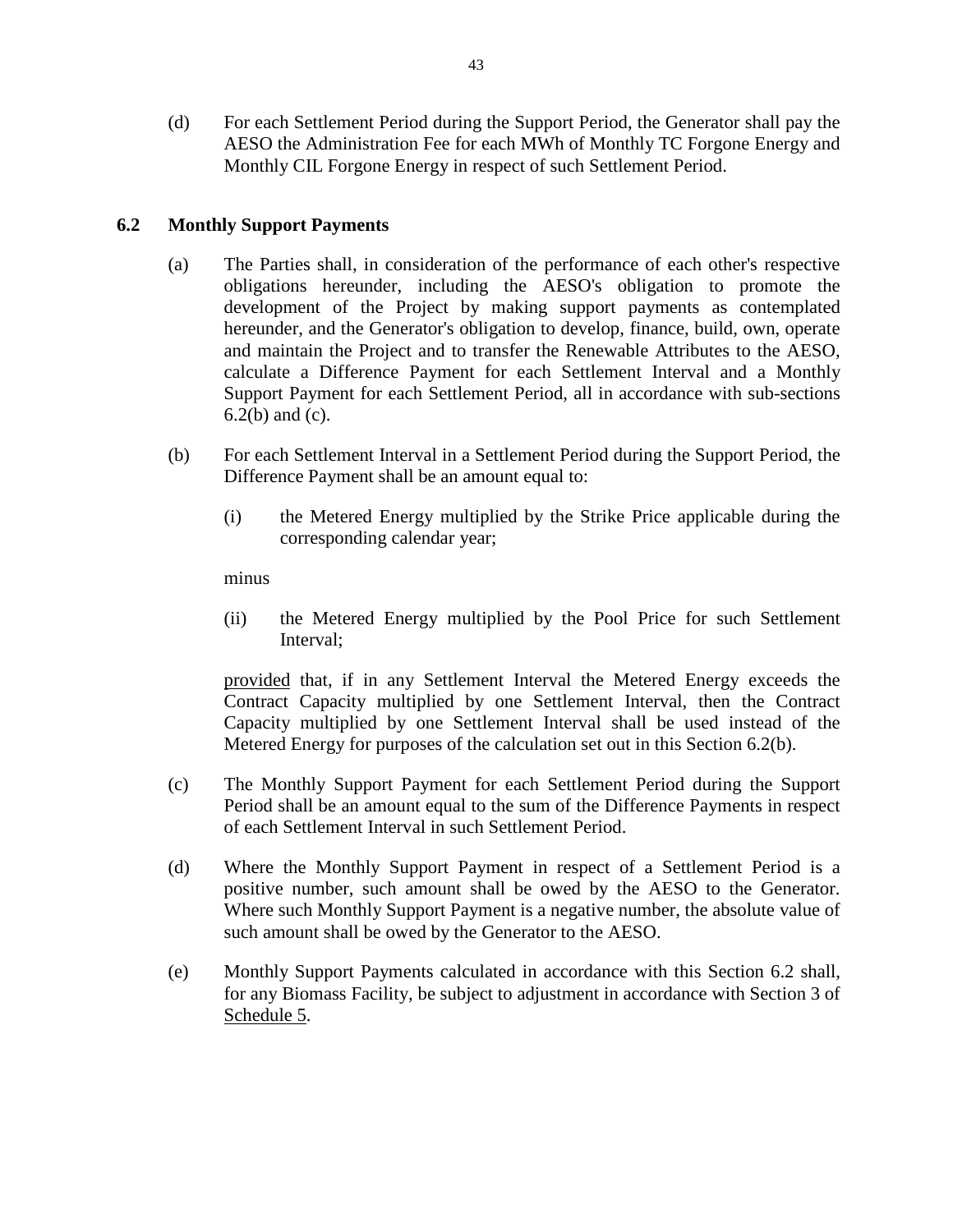# **6.3 Indexed Strike Price**

Commencing on January 1 of the calendar year following Commercial Operation, the Strike Price in any year "y" shall be adjusted to account for increases or decreases in CPI in accordance with the following calculation:

| $SP_y = 0.8 \times SP_{Bid} + 0.2 \times (SP_{Bid} \times \frac{CP_{ly}}{CP_{Local}})$ |                                                                                                                                                                                                                                                                                                                                                                                                                                                          |  |
|----------------------------------------------------------------------------------------|----------------------------------------------------------------------------------------------------------------------------------------------------------------------------------------------------------------------------------------------------------------------------------------------------------------------------------------------------------------------------------------------------------------------------------------------------------|--|
| where:                                                                                 |                                                                                                                                                                                                                                                                                                                                                                                                                                                          |  |
| SP <sub>v</sub>                                                                        | is the Strike Price applicable in calendar year "y" during the Support Period;                                                                                                                                                                                                                                                                                                                                                                           |  |
| SP <sub>Bid</sub>                                                                      | is the Strike Price specified in Schedule 1, prior to any adjustment for<br>increases or decreases in CPI;                                                                                                                                                                                                                                                                                                                                               |  |
| $CPI_{COD}$                                                                            | is:<br>for a Facility in respect of which the Commercial Operation Date falls<br>(a)<br>between January 1 and June 30 (inclusive) in a calendar year, the CPI<br>applicable to the month of December in the immediately preceding<br>calendar year; and<br>for a Facility in respect of which the Commercial Operation Date falls<br>(b)<br>on or after July 1 in a calendar year, the CPI applicable to the month of<br>December in such calendar year; |  |
| $\text{CPI}_\text{v}$                                                                  | the CPI for the month of December immediately preceding the<br>1S<br>commencement of calendar year "y";                                                                                                                                                                                                                                                                                                                                                  |  |

# **6.4 RESA Statements**

(a) For each Settlement Period during the Support Period, the AESO shall prepare and deliver to the Generator both preliminary and final settlement statements in respect of such Settlement Period (each a "**RESA Statement**"). Such RESA Statements shall be provided to Generator at the same time that the AESO makes preliminary and final power pool statements available to the Generator pursuant to the ISO Rules with respect to its exchange of Electricity generated at or by the Facility through the Power Pool (the "**Power Pool Statements**"). Any amount owing by one Party to the other under the final RESA Statement shall be due and payable on the same date as the power pool settlement date under the ISO Rules (the "**RESA Settlement Date**"). As of the date hereof, the preliminary and final power pool statements are issued and made available by the AESO on the fifth  $(5<sup>th</sup>)$  and fifteenth  $(15<sup>th</sup>)$  Business Day, respectively, following the end of a Settlement Period, and the power pool settlement date is the twentieth  $(20<sup>th</sup>)$ Business Day following the end of a Settlement Period.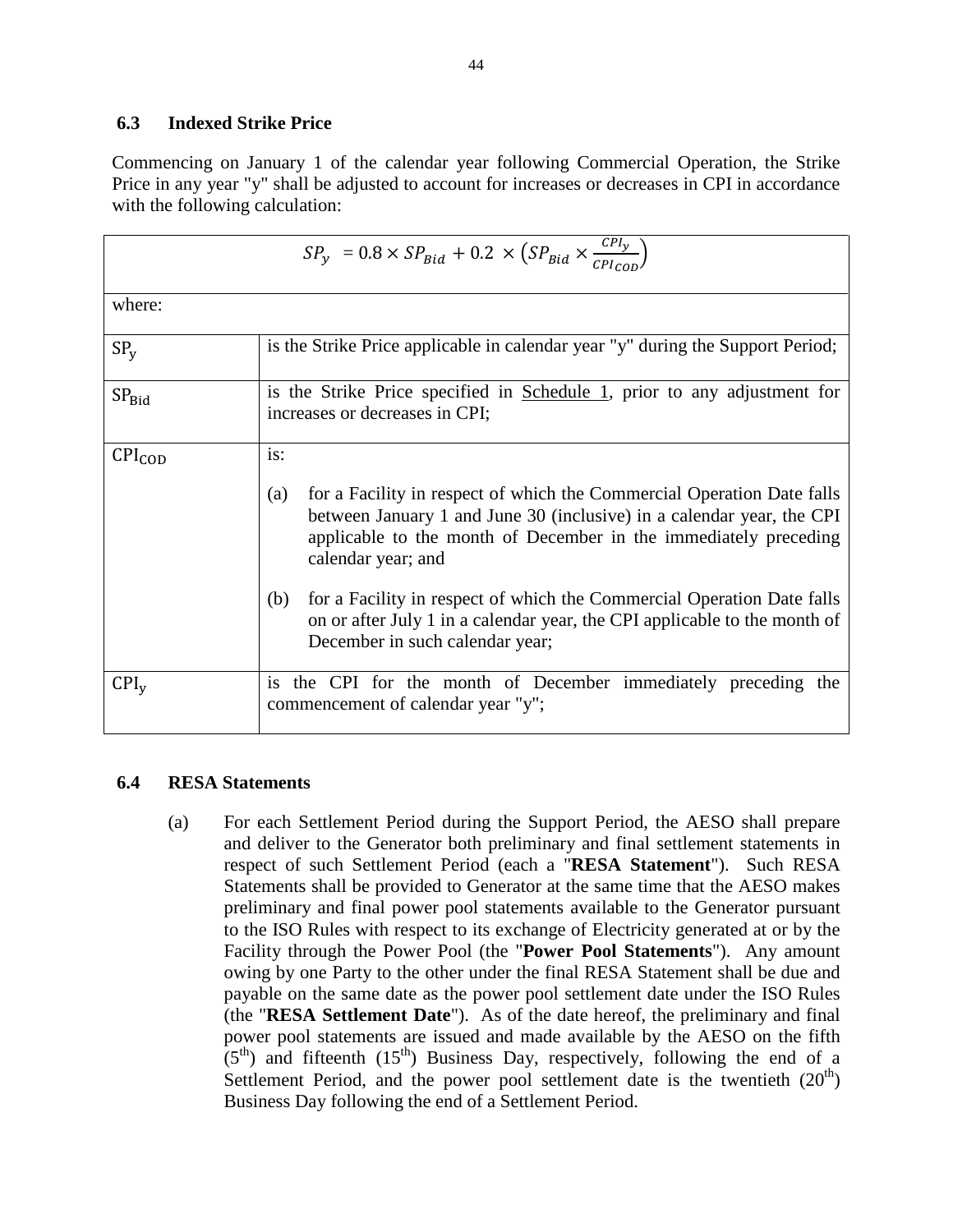- (b) Each RESA Statement for a Settlement Period shall set forth the amount of, and basis for:
	- (i) any fees payable to the AESO pursuant to Section 6.1 in respect of such Settlement Period;
	- (ii) the Monthly Support Payment to be paid by the AESO to the Generator, or by the Generator to the AESO, as the case may be, in respect of such Settlement Period;
	- (iii) the Monthly Forgone TC Energy Payment, if any, to be paid by the AESO to the Generator in respect of the immediately preceding Settlement Period;
	- (iv) the Monthly Forgone CIL Energy Payment, if any, to be paid by the AESO to the Generator in respect of the immediately preceding Settlement Period;
	- (v) any adjustments to the Metered Energy in respect of prior Settlement Periods and the corresponding adjustments to the above-referenced fees and payments;
	- (vi) any other payments owing under this Agreement by either Party to the other;
	- (vii) any applicable GST;
	- (viii) the total amount owing by the AESO to the Generator, or by the Generator to the AESO, as the case may be (in either case, the "**Monthly RESA Payment**"); and
	- $(ix)$  the amount of any deductions made pursuant to Section 6.5(a).

Each RESA Statement may be delivered or made available by the AESO to the Generator by e-mail or other electronic means, and shall include the reference number assigned to this Agreement by the AESO and such supporting information as may be determined by the AESO, acting reasonably.

#### **6.5 Payments and Set-off Against Power Pool Settlement**

(a) The Party owing the Monthly RESA Payment for any Settlement Period shall remit to the other Party full payment in respect of the final RESA Statement on the RESA Settlement Date; provided that where the Generator owes the Monthly RESA Payment to the AESO, the Generator hereby acknowledges and agrees that the AESO may, and authorizes and directs the AESO to, deduct any such Monthly RESA Payment owing to the AESO from any amount (set forth in the final Power Pool Statement) which is payable by the AESO to the Generator pursuant to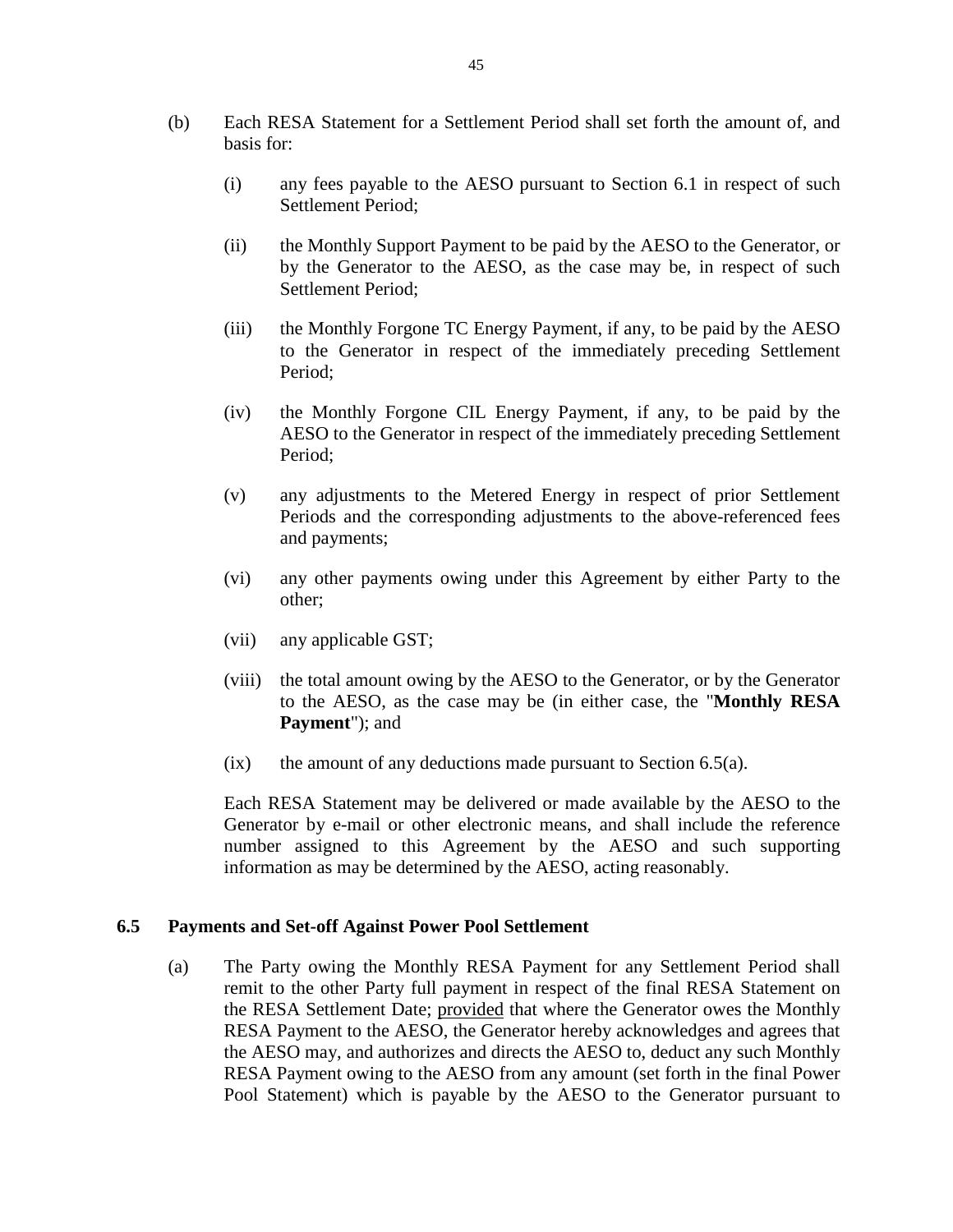Section 103.4 (Power Pool Financial Settlement) of the ISO Rules with respect to such Settlement Period.

(b) Any and all payments required to be made by the AESO to the Generator under any provision of this Agreement shall be made by wire transfer to the same account designated by the Generator to the AESO from time to time for purposes of Power Pool financial settlement. Any payments required to be made by the Generator to the AESO under any provision of this Agreement which are not deducted from amounts payable by the AESO to the Generator in accordance with Section 6.5(a) shall be made by wire transfer to the account designated by the AESO from time to time pursuant to Section 6.10.

## **6.6 Disputed RESA Statements**

- (a) If the Generator disputes a final RESA Statement or any portion thereof, the Party owing any amount set forth in such RESA Statement shall, notwithstanding such dispute, pay the entire amount set forth therein to the other Party (and where the Generator owes the Monthly RESA Payment to the AESO, the AESO shall deduct the entire amount set forth in the final RESA Statement from any amounts payable by the AESO to the Generator in respect of Power Pool financial settlement in accordance with Section 6.5(a) above). The Generator shall provide notice to the AESO setting out the portions of the final RESA Statement that are in dispute with a brief explanation of the dispute. If it is subsequently determined or agreed that an adjustment to such RESA Statement is appropriate, such adjustments will be accounted for as prior period adjustments in the RESA Statements which AESO subsequently issues or makes available to Generator for the Settlement Period during which such determination or agreement was made.
- (b) If a final RESA Statement dispute has not been resolved between the Parties within ten (10) Business Days after receipt of notice of such dispute by the AESO, the dispute may be submitted by either Party to a Senior Conference pursuant to the terms of Section 19.1.
- (c) Notwithstanding anything else set forth in this Article 6, Generator acknowledges and agrees that: (i) any and all adjustments or disputes with respect to the amount of Metered Energy set forth in any Power Pool Statement may only be resolved in accordance with the relevant adjustment provision or dispute resolution processes, as the case may be, set forth in the ISO Rules; and (ii) if the amount of Metered Energy set forth in any Power Pool Statement is adjusted as a result of any such provisions or dispute resolution processes, corresponding adjustments will be made to all payments hereunder which are calculated on the basis of such Metered Energy.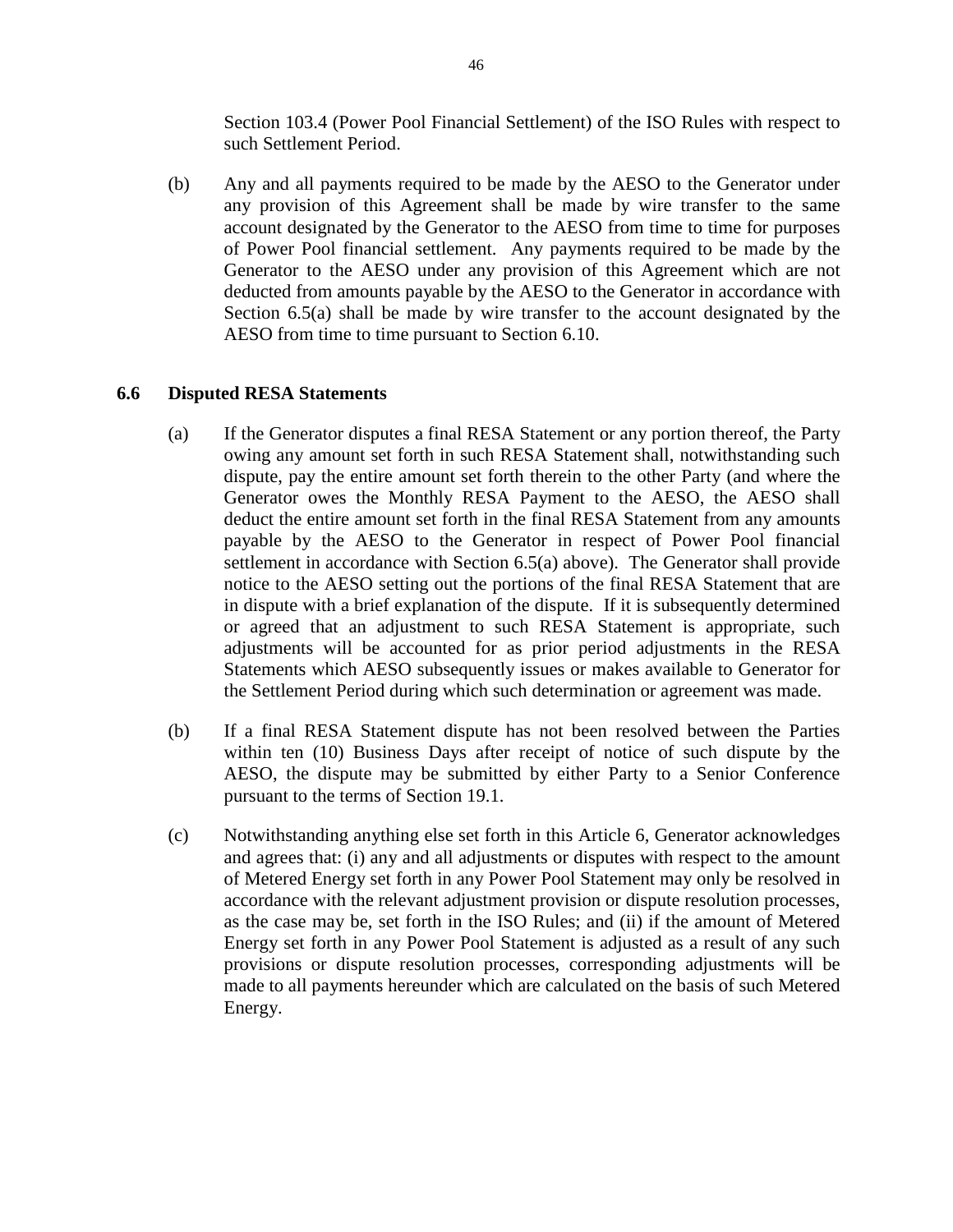### **6.7 Adjustment to Final RESA Statements**

- (a) Each final RESA Statement shall, except as set forth in Sections 6.6(c) and 6.7(b), be subject to adjustment for errors in arithmetic, computation, or other errors, raised by a Party during the period of six (6) months following the end of the calendar year in which such RESA Statement was issued. If no complaints are raised within such time period, or if any complaints raised in such time period have been resolved, such RESA Statement shall be final and subject to no further adjustment after the expiration of such period.
- (b) Notwithstanding the foregoing, the determination of any information by AESO acting pursuant to the ISO Rules shall be final and binding on the Parties in accordance with the ISO Rules, and without limiting the generality of the foregoing, if a final RESA Statement contains an error in the data or information issued by the AESO which the AESO has corrected pursuant to the ISO Rules, then the six (6) months limit set forth in Section 6.7(a) shall not apply to the correction of such error or the AESO's ability to readjust such RESA Statement.
- (c) Any adjustment to a RESA Statement made pursuant to this Section 6.7 shall be made in the next subsequent RESA Statement.

### **6.8 Funding from Governmental Authorities**

The Generator shall provide written notice to the AESO of the commencement of any application process it makes relating to any program, funding or incentives that may be provided by any Governmental Authority in relation to the Facility, and shall thereafter provide the AESO with copies of all correspondence and related materials respecting such application. Where such program, funding or incentives constitute an Incentive Program, the Generator shall within thirty (30) days of receipt of any payment pursuant to such Incentive Program, pay to AESO fifty percent (50%) of the amount of such payment, failing which AESO may set off any such payment due to AESO against any amount payable by AESO to Generator. Except as provided under this Agreement, the Generator may not seek or obtain other funding or incentives in respect of the Facility that are provided or offered by the Government of Alberta with respect to Renewable Electricity generation or the reduction of emissions.

#### **6.9 Interest**

The Party owing the Monthly RESA Payment shall pay interest on any late payment to the other Party, at the Prime Rate, calculated daily, from the RESA Settlement Date to the date of payment, unless such late payment was due to the fault of the other Party.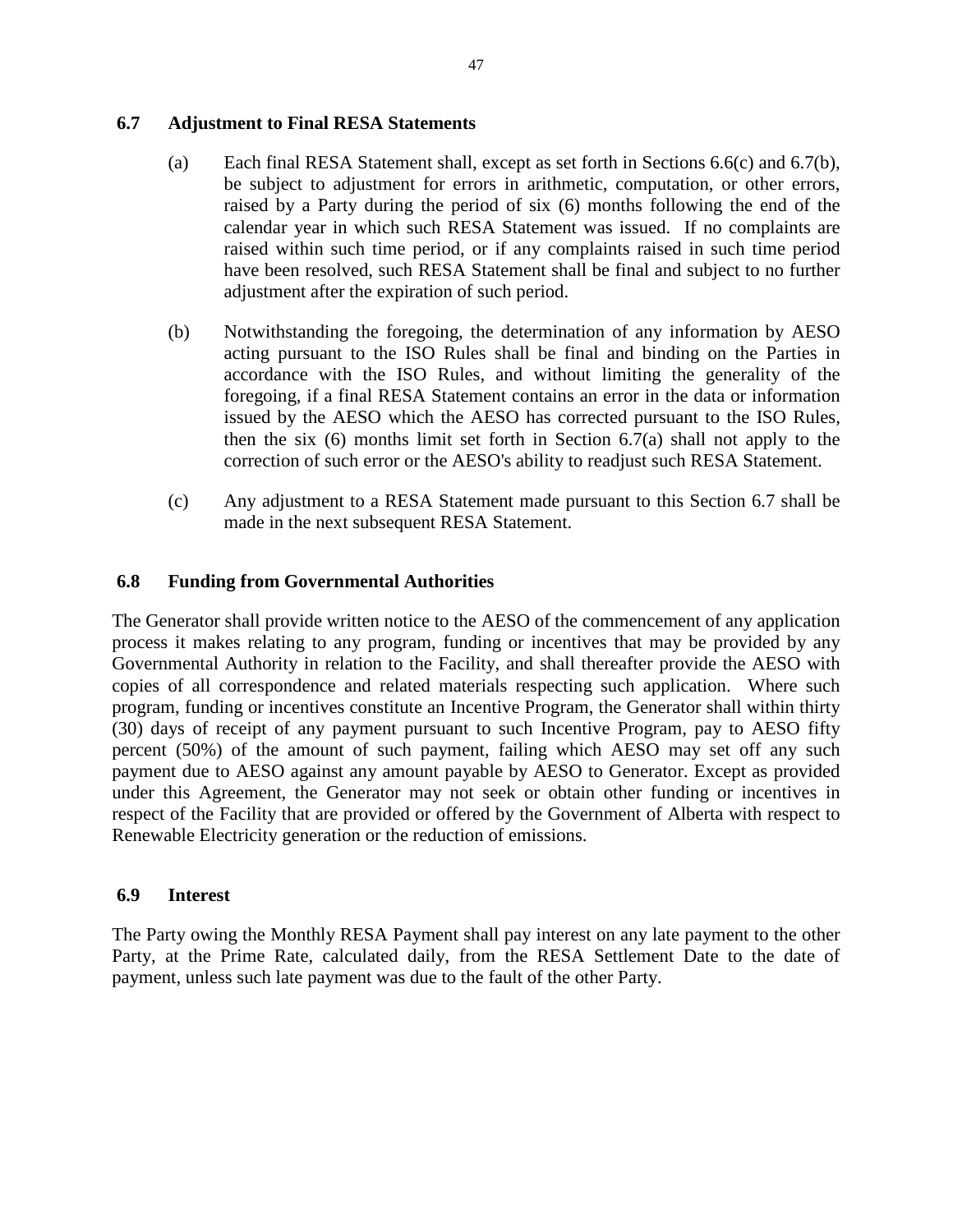#### **6.10 Payment Account Information**

#### **Accounts for payments to AESO:**

| Bank:<br>Bank address:                                            |  |
|-------------------------------------------------------------------|--|
| <b>Account Name:</b><br>Account Number:<br><b>Transit Number:</b> |  |

**AESO's GST Registration Number:** 88691 4357 RT0001

The Generator acknowledges that the account information of the AESO above constitutes AESO's Confidential Information and is subject to the obligations of the Generator as set out in Article 18. The AESO may change its account information from time to time by written notice to the Generator in accordance with Section 18.1.

#### **6.11 Pool Price**

- (a) In the event that: (i) the Pool Price ceases to be published by the AESO or is otherwise unavailable; or (ii) the Pool Price no longer represents a reasonable indication of the price actually paid by the market in Alberta for Electricity Delivered by the Facility (each of the foregoing, a "**Pool Price Event**"), the Pool Price shall be replaced by a substitute price, agreed upon by the Parties or determined pursuant to arbitration in accordance with Section 6.11(b), that most closely represents the price actually paid by the market in Alberta for Electricity Delivered by the Facility (the "**Replacement Price**").
- (b) If the AESO has determined (or if it has been determined in accordance with provisions of Article 19) that a Pool Price Event is likely to occur within the succeeding twelve (12) calendar months, the AESO shall propose a Replacement Price to the Generator and, at the AESO's discretion, to all of the Other Generators who are required by the AESO to participate. If the Parties are unable to agree on the AESO's proposal or that of the Generator or any of the Other Generators, as the case may be, within thirty (30) days after the Pool Price Event occurs, then the Replacement Price shall be determined by mandatory and binding arbitration, from which there shall be no appeal, with such arbitration to be conducted in accordance with the procedures set out in Schedule 6. If, the Generator fails to participate in such arbitration, the Generator acknowledges and agrees that such arbitration, may nevertheless proceed with the AESO and the Other Generators, and the Generator shall be bound by the award of the Joint Arbitration Panel.
- (c) Any Replacement Price agreed upon by the Parties or determined pursuant to arbitration shall be deemed to be in effect (and the Agreement shall be deemed to be amended by the agreement of the Parties or the decision of the Joint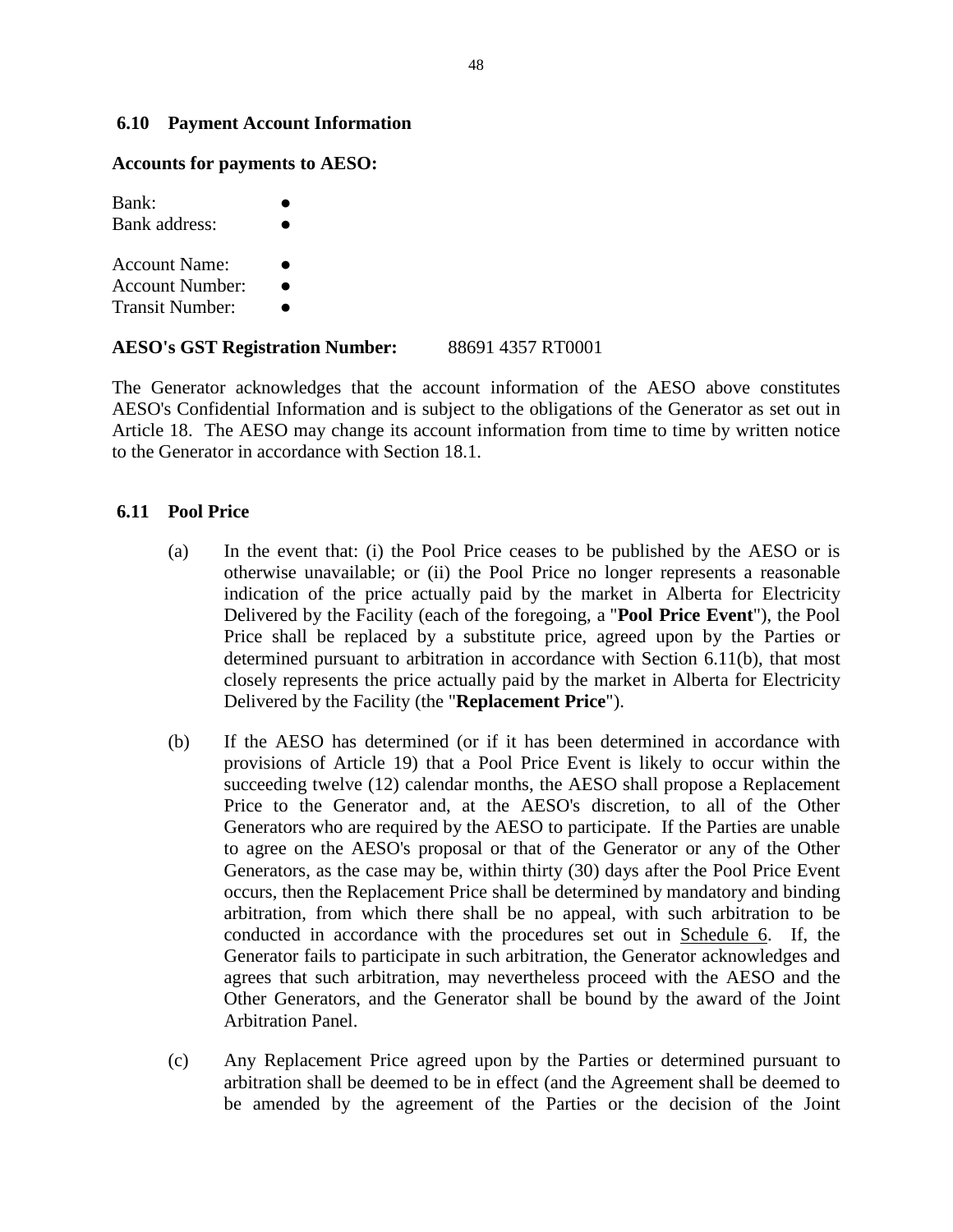Arbitration Panel, as the case may be) from and after the date the Pool Price Event occurred.

(d) If the Pool Price Event occurs before a Replacement Price is agreed upon or determined, the Monthly Support Payments shall be calculated using the Replacement Price proposed by the AESO pursuant to Section 6.11(b), provided that all such payments shall be subject to recalculation and readjustment as a result of any agreement of the Parties or award of the Joint Arbitration Panel, and any such adjustment shall, as provided in Section 6.7(c), be accounted for in the next subsequent RESA Statement, along with interest at the Prime Rate, calculated daily, from and including the time such payments were due to the date of the payment thereof.

## **ARTICLE 7 CURTAILMENT AND FORGONE ENERGY**

## **7.1 Responsibility for Forgone Energy**

- (a) The amount of Renewable Electricity which the Facility is able to generate and Deliver may be reduced from time to time during the Support Period due to transmission constraints. The Generator shall bear the risk of any resulting Forgone TC Energy in an amount equal to two hundred (200) hours multiplied by the Contract Capacity on an annual basis (the "**Annual Forgone TC Energy Threshold**") and shall not be entitled to any payment from the AESO with respect thereto. The AESO shall, however, pay the Generator, in accordance with Section 7.3, for any Forgone TC Energy in any calendar year which is in excess of the Annual Forgone TC Energy Threshold. The Annual Forgone TC Energy Threshold shall, for the calendar year during which Commercial Operation occurs, be equal to the product of: (i) such threshold multiplied by (ii) the number of days from and after the Commercial Operation Date to the end of such calendar year divided by 365 days.
- (b) The amount of Renewable Electricity which the Facility is able to generate and Deliver may also be reduced from time to time during the Support Period due to Designated Changes in Law. The AESO shall pay the Generator, in accordance with Section 7.4, for any resulting Forgone CIL Energy.

### **7.2 Forgone Energy Calculation**

(a) For each Settlement Period during the Support Period, the AESO will calculate the Forgone Energy for any Forgone Energy Settlement Interval which occurs during such Settlement Period in accordance with Section 7.2(b). Notwithstanding the foregoing sentence, if any Forgone Energy Settlement Interval relates to a Change in Law Constraint, the AESO shall only include such Settlement Interval in its Forgone Energy calculations if and to the extent that the Generator has delivered a notice and proposal to AESO in respect of the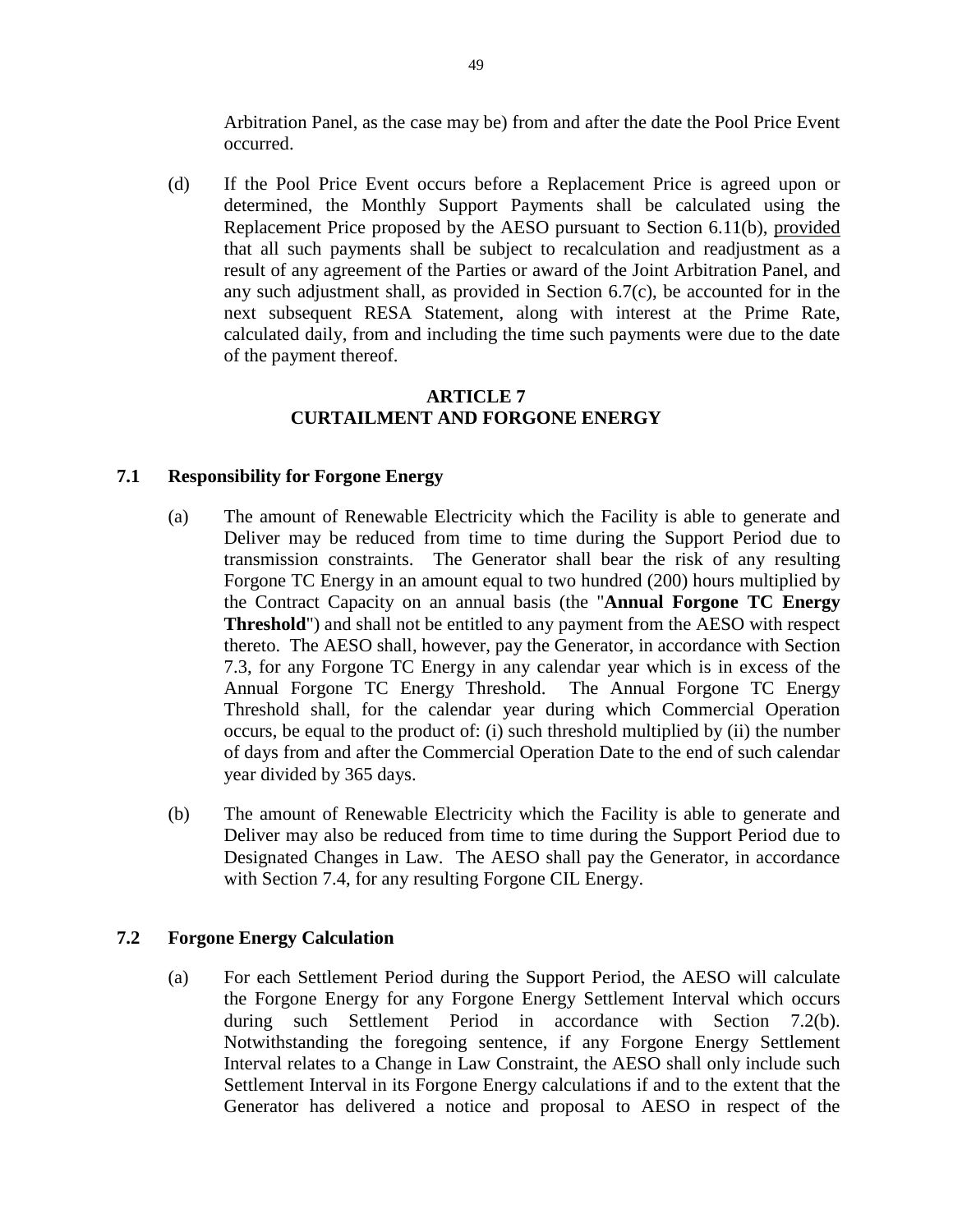applicable Designated Change in Law pursuant to Section 12.2(f) which has been accepted by the AESO pursuant to Section  $12.2(g)$  or in respect of which there has been a final determination in accordance with the dispute resolution procedures set forth in Article 19, and has provided the AESO with the relevant Generation Limit information and supporting documentation.

- (b) For any Forgone Energy Settlement Interval in respect of which there is:
	- (i) a Transmission Constraint Directive, the amount of Forgone TC Energy for such Settlement Interval shall, subject to Section 7.2(b)(iii), be equal to the Potential Energy (Adjusted) for such Settlement Interval less the greater of: (A) the Metered Energy for such Settlement Interval; and (B) the Generation Limit Energy for such Settlement Interval;
	- (ii) a Change in Law Constraint, the amount of Forgone CIL Energy for such Settlement Interval shall, subject to Section 7.2(b)(iii) and unless the Parties have otherwise agreed to deal with such Forgone CIL Energy in an alternative manner pursuant to Section  $12.2(g)$ , be equal to the Potential Energy (Adjusted) for such Settlement Interval less the greater of: (A) the Metered Energy for such Settlement Interval; and (B) the Generation Limit Energy for such Settlement Interval ; and
	- (iii) both a Transmission Constraint Directive and a Change in Law Constraint, the total amount of Forgone Energy for such Settlement Interval shall equal to the Potential Energy (Adjusted) for such Settlement Interval less the greater of: (A) the Metered Energy for such Settlement Interval; and (B) the Generation Limit Energy for such Settlement Interval; and the AESO, acting reasonably, shall determine how much of such Forgone Energy is Forgone TC Energy and Forgone CIL Energy, respectively, based on the Generation Limits established pursuant to the Transmission Constraint Directive and the Change in Law Constraint, as the case may be.

# **7.3 Forgone TC Energy Payment**

- (a) For each Settlement Period during the Support Period, the amount of Forgone TC Energy, if any, for which the AESO shall pay the Generator in respect of such Settlement Period (the "**Monthly TC Forgone Energy**") shall be equal to:
	- (i) if such Settlement Period is for the calendar month of January, an amount equal to the greater of: (A) the difference between the Annual Forgone TC Energy (to the end of January) and the Annual Forgone TC Energy Threshold; and (B) 0 MWh; and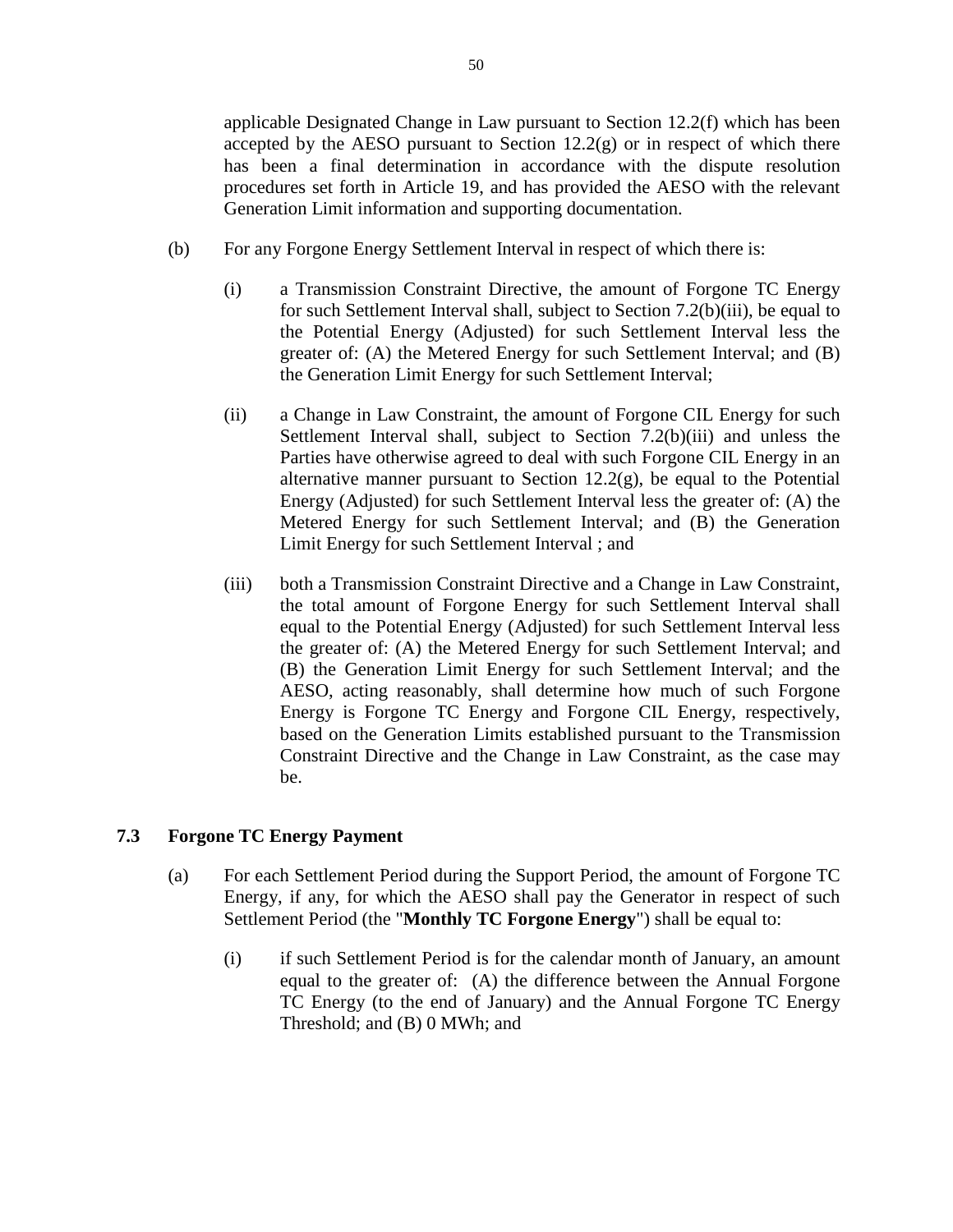- (ii) if such Settlement Period is for a calendar month other than January:
	- (A) if the Annual Forgone TC Energy<sub>m</sub> is greater than the Annual Forgone TC Energy Threshold, and the Annual Forgone TC Energy<sub>m-1</sub> is less than the Annual Forgone TC Energy Threshold, an amount equal to the:

Annual Forgone TC Energy<sub>m</sub> - Annual Forgone TC Energy Threshold;

or

(B) if the Annual Forgone TC Energy<sub>m-1</sub> is greater than or equal to the Annual Forgone TC Energy Threshold, an amount equal to the:

> Annual Forgone TC Energy<sub>m</sub> - the Annual Forgone TC  $Energy_{m-1};$

or

- $(C)$  0 MWh.
- (b) For each Settlement Period during the Support Period, the AESO shall pay the Generator an amount equal to the Monthly Forgone TC Energy multiplied by the Strike Price (the "**Monthly Forgone TC Energy Payment**").

### **7.4 Forgone CIL Energy Payment**

- (a) The AESO shall pay the Generator the Strike Price for all Forgone CIL Energy; provided that no payments will be made in respect of Forgone CIL Energy resulting from a Designated Change in Law unless and to the extent that the value of the Forgone CIL Energy related to such Designated Change in Law, calculated at the Strike Price, exceeds fifty thousand dollars (\$50,000).
- (b) Subject to Section 7.4(a), for each Settlement Period during the Support Period, the AESO shall pay the Generator an amount equal to the aggregate Forgone CIL Energy for such Settlement Period multiplied by the Strike Price (the "**Monthly Forgone CIL Energy Payment**").

# **7.5 Forgone Energy Restrictions**

Notwithstanding anything else set forth herein, the Forgone Energy calculated hereunder shall not in any event include generation which is not generated and Delivered as a result of: facility outages or derates; transmission or connection outages which result in the Facility not being synchronized with the AIES; or the application of the supply surplus rules set forth in ISO Rule 202.5, the wind power management ramp up rules set forth in ISO Rule 304.3, or any RAS.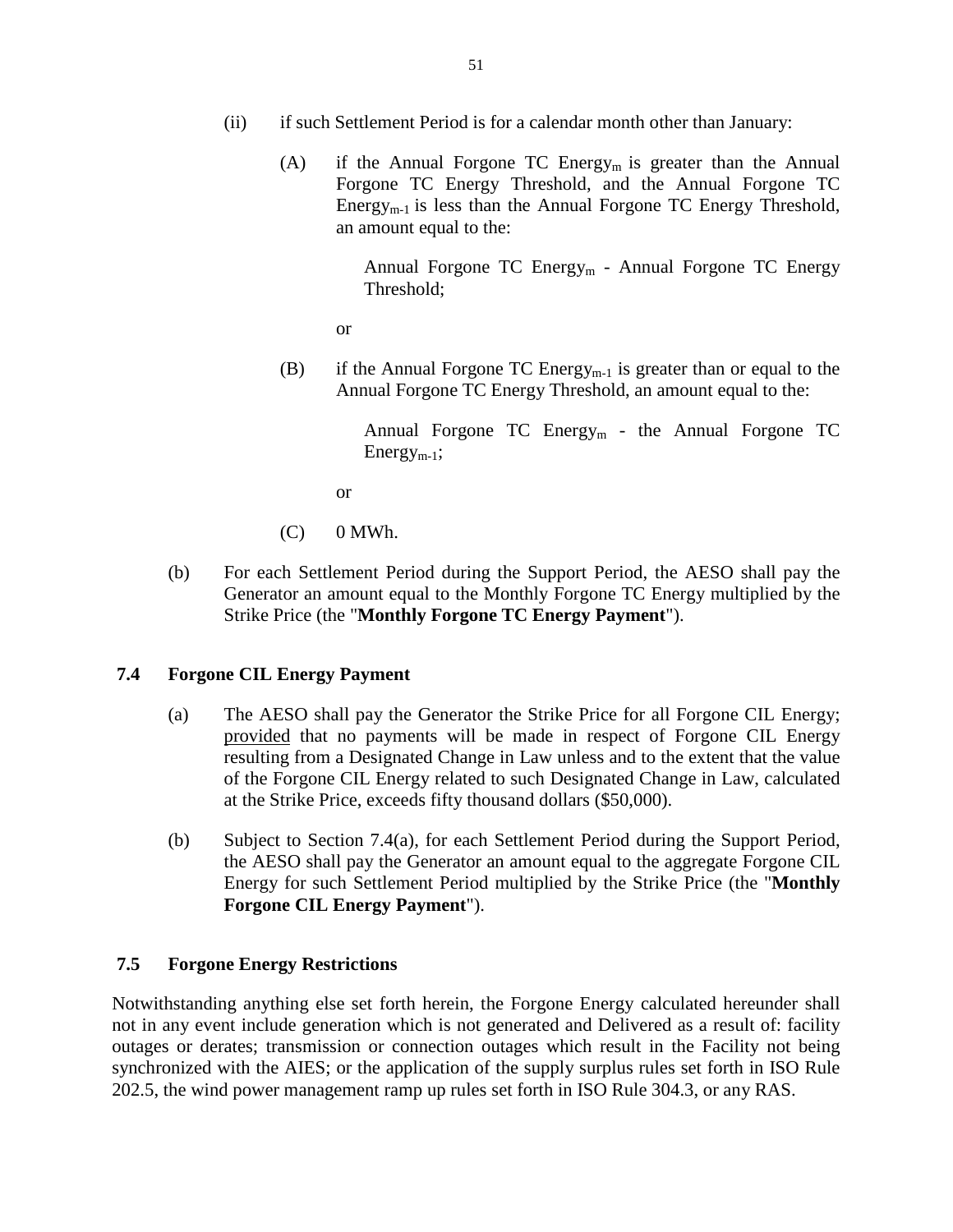### **7.6 Potential Capability Calculations**

The Generator acknowledges and agrees that the basis on which it calculates and reports Potential Capability to the AESO shall be consistent during Forgone Energy Settlement Intervals and non-Forgone Energy Settlement Intervals.

## **ARTICLE 8 TAXES**

### **8.1 Generator's Responsibility for Taxes**

The Generator is liable for and shall pay, or cause to be paid, or reimburse the AESO if the AESO has paid, all Taxes applicable to the Renewable Attributes transferred hereunder and in respect of which a credit, rebate, or refund has not and may not be obtained by the AESO. In the event that the AESO is required to remit such Taxes and the AESO is not entitled to a credit, rebate, or refund in respect of such payment of Taxes, the amount thereof shall be deducted from any sums becoming due to the Generator hereunder.

#### **8.2 Responsibility for GST**

- (a) The AESO is liable for and shall pay, or cause to be paid, or reimburse the Generator if the Generator has paid, any GST applicable to or associated with the transfer or assignment of Renewable Attributes from the Generator to the AESO. The Strike Price does not include any GST in respect of the Renewable Attributes transferred to the AESO hereunder. If any GST is payable in connection with the transfer of such Renewable Attributes hereunder, such GST shall be paid as specified hereunder.
- (b) The Monthly Support Payments contemplated by Article 6 are exclusive of any applicable GST. To the extent GST is exigible on the Monthly Support Payment, the party receiving the Monthly Support Payment shall be entitled to collect GST on such Monthly Support Payment and the party paying the Monthly Support Payment shall pay such GST. Any GST so collected shall be remitted to the Receiver General for Canada in accordance with the *Excise Tax Act* (Canada). Any applicable GST shall be set forth in the RESA Statement prepared by the AESO.

### **8.3 Non-residency**

(a) If the Generator is a non-resident of Canada, for purposes of the ITA or is a partnership that is not a Canadian partnership as defined in the ITA, then payments under this Agreement by the AESO shall be reduced by the amount of any applicable withholding or other similar Taxes and the AESO shall remit such withholding or other similar Taxes to the applicable taxing authorities. The AESO shall, within sixty (60) days after remitting such Taxes, notify the Generator in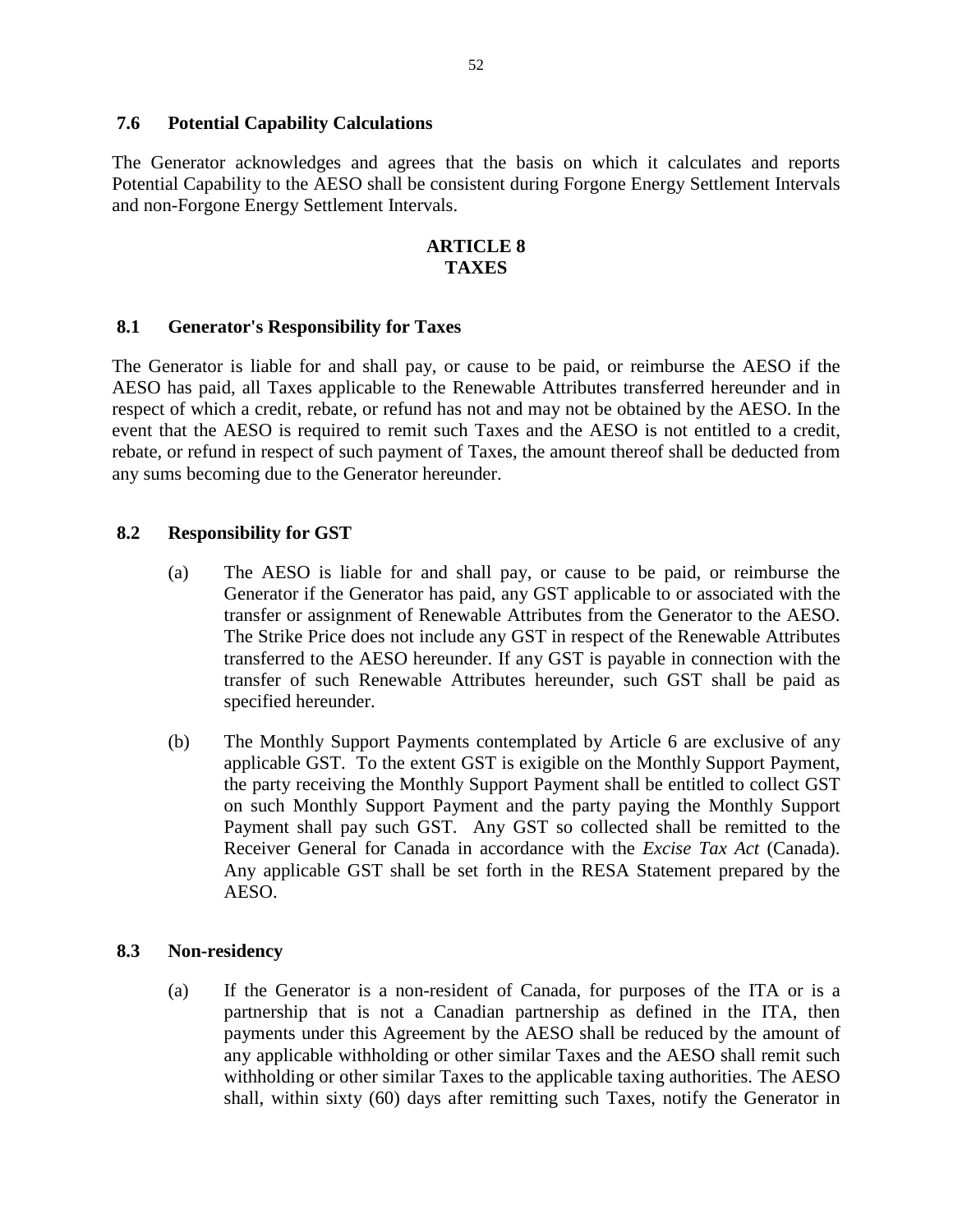writing, providing reasonable detail of such payment so that the Generator may claim any applicable rebates, refunds or credits from the applicable taxing authorities. If, after the AESO has paid such amounts, the AESO receives a refund, rebate or credit on account of such Taxes, then the AESO shall promptly remit such refund, rebate or credit amount to the Generator.

(b) If the Generator is or becomes a non-resident of Canada, for purposes of the ITA or ceases to be a Canadian partnership as defined in the ITA, the Generator shall notify the AESO forthwith of such status and shall provide the AESO with all such information reasonably required by the AESO to comply with any withholding tax or other tax obligations to which the AESO is or may become subject as a result of thereof.

#### **8.4 GST Adjustments**

Notwithstanding any other provision of this Agreement, in the event that, as a result of a breach, modification or termination of this Agreement at any time, an amount is to be paid or forfeited (otherwise than as consideration for a supply under this Agreement) by a Party, or a debt or other obligation is to be reduced or extinguished without payment by the Party on account of the debt or obligation and section 182 of the *Excise Tax Act* (Canada), or any applicable provincial legislation applies to the amount to be paid, forfeited, reduced or extinguished, as the case may be, the amount shall be increased by an amount equal to the product of the aggregate of the GST percentage rate plus the amount of any applicable provincial rate multiplied by the amount otherwise payable and the payor shall pay the increased amount.

### **ARTICLE 9 RECORDS, AUDIT AND INSPECTION**

#### **9.1 Records and Audit**

Following the execution and delivery of this Agreement, and at any time up to two (2) years following expiry of the Term, the AESO may, upon reasonable notice to Generator, audit matters relating to Generator's compliance with this Agreement or payments by or to the AESO within the seven (7) year period prior to the date of such notice. Generator shall, during any such seven (7) year period: (i) maintain in an appropriate form, full accounting and other records in respect of performance by it of its obligations under this Agreement, as well as all books and records necessary to support and verify the information contained in, or with respect to, each RESA Statement, Monthly Support Payment or other payment by or to the AESO; and (ii) keep those records available to be audited, copied or inspected by the AESO and its authorized representatives at all reasonable times upon reasonable notice; in either case for the purpose of determining Generator's compliance with this Agreement, verifying any RESA Statement, Monthly Support Payment, FMS Information or other payment by or to the AESO, or auditing any invoice or written demand for payment rendered hereunder. Generator shall, within twenty (20) Business Days of receiving notice from the AESO of an error or discrepancy with respect to the amount of any such RESA Statement, Monthly Support Payment, FMS Information, other payment, invoice or written demand, either pay the AESO the amount claimed in such notice, or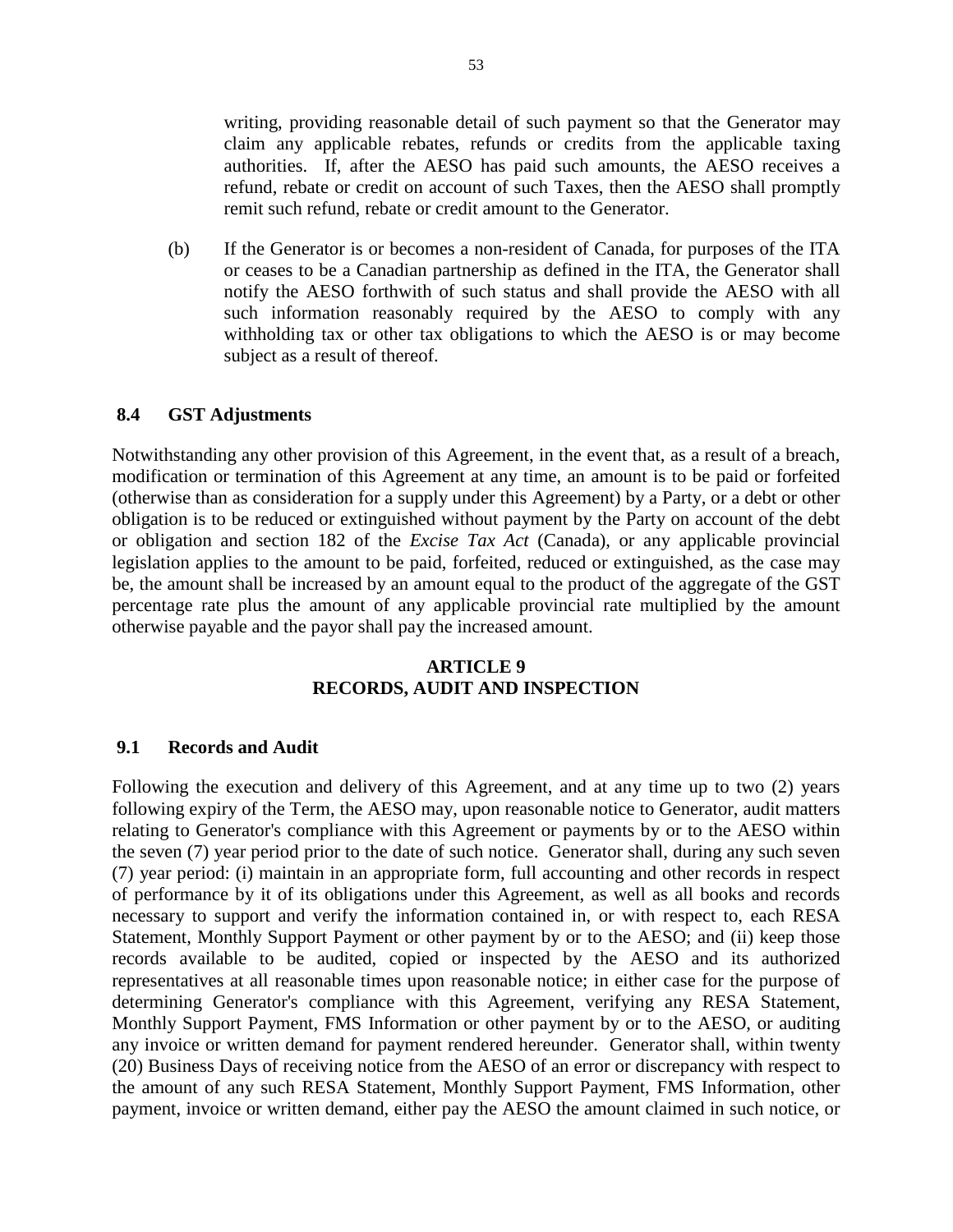dispute the amount of such claim in good faith and in writing to the AESO, which dispute shall be resolved in accordance with the provisions of Article 19. Failure of Generator to respond to any such notice of an error or discrepancy in the foregoing manner within such twenty (20) Business Day period shall be deemed to be an acceptance by Generator of the amount claimed in such notice, and the amount claimed shall immediately be due and payable from Generator to the AESO.

# **9.2 Inspection**

- (a) The AESO and its Representatives shall, at all times upon two (2) Business Days' prior notice, at any time after the Contract Date, have access to the Facility and every part thereof, and all relevant records during regular business hours and the Generator shall, and shall cause all personnel operating and managing the Facility, to furnish the AESO with all reasonable assistance in inspecting the Facility (including the right to be provided with copies of any and all written records and downloads of any and all electronic records as reasonably required) for the purpose of ascertaining compliance with this Agreement; provided that such access and assistance shall be carried out in accordance with and subject to the reasonable safety and security requirements of the Generator and all personnel operating and managing the Facility, as applicable, and shall not interfere with the operation of the Facility. The Generator shall ensure that any confidentiality agreements or arrangements between it and any third party (including any Subcontractor or other supplier of goods or services to the Generator) shall not have the effect of preventing, impairing or delaying any disclosure or access to or by the AESO or any of its representatives as contemplated in this Section 9.2.
- (b) For purposes of any such inspection referenced in Section 9.2(a), the AESO may at all reasonable times perform any measurement, test or investigation it deems necessary to determine compliance with this Agreement. Generator shall obtain from all Subcontractors, third parties or manufacturers any permission or consent which is necessary to enable the AESO's representatives to perform such measurement, test or investigation. Generator shall provide reasonable cooperation (but without obligation to incur material expense) to facilitate any such measurements, tests or other investigations. The AESO shall conduct all such measurements, tests and investigations in a manner that will not materially disturb, interfere with or disrupt the Project or the construction or operation of the Facility.
- (c) The inspection of the Facility by or on behalf of the AESO shall not relieve the Generator of any of its obligations to comply with the terms of this Agreement. No Generator Event of Default will be waived or be deemed to have been waived by any inspection by or on behalf of the AESO. In no event will any inspection by the AESO hereunder be a representation that there has been or will be compliance with this Agreement and Applicable Laws.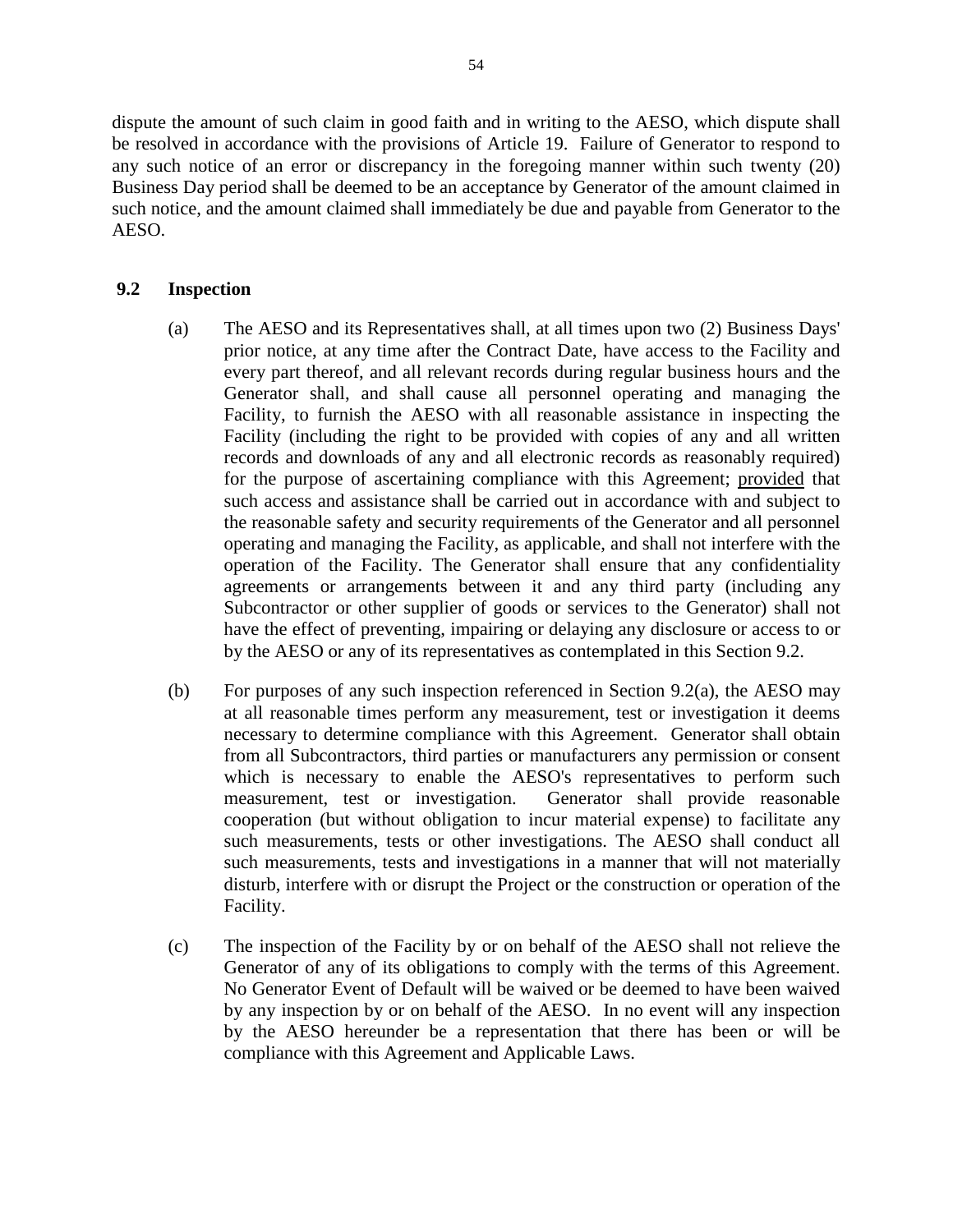#### **9.3 No Waiver**

Failure by the AESO to inspect the Facility or any part thereof under Section 9.2, or to exercise its audit rights under Section 9.1, shall not constitute a waiver of any of the rights of the AESO hereunder. An inspection or audit not followed by a notice of a Generator Event of Default shall not constitute or be deemed to constitute a waiver of any Generator Event of Default, nor shall it constitute or be deemed to constitute an acknowledgement that there has been or will be compliance by the Generator with this Agreement.

#### **ARTICLE 10 SECURITY REQUIREMENTS**

### **10.1 Completion and Performance Security**

- (a) From the Contract Date to the Commercial Operation Date, the Generator must post and maintain with the AESO security for the performance of the Generator's obligations under this Agreement in an amount equal to fifty thousand dollars (\$50,000) per MW of Contract Capacity (the "**Completion and Performance Security**").
- (b) After the Commercial Operation Date, the AESO shall return any Completion and Performance Security that has been provided by the Generator within twenty (20) Business Days following receipt of a written request from the Generator, net of any amounts owing by the Generator to the AESO.
- (c) Notwithstanding any other provision of this Agreement, no delay, including a delay resulting from an event of Force Majeure, shall extend the date by which any component of the Completion and Performance Security is required to be provided by the Generator or returned or refunded (as applicable) by the AESO.
- (d) The obligation of the Generator to post and maintain Completion and Performance Security as required by Section 10.1(a) must be satisfied in accordance with this Section 10.1(d) by the Generator providing such security in the form of an irrevocable and unconditional standby letter of credit in substantially the form set out in Schedule 2 and issued by a financial institution listed in either Schedule I or II of the Bank Act, or any other financial institution having a minimum credit rating of: (i) A- with S&P, (ii) A3 with Moody's, (iii) A low with DBRS, or (iv) A with Fitch IBCA.
- (e) The Generator shall ensure that, at all times, the aggregate value of all Completion and Performance Security provided to the AESO is at least equal to the required amount of Completion and Performance Security and that the Completion and Performance Security is current, valid, enforceable and in an acceptable form, including:
	- (i) following realization by the AESO of any amount of Completion and Performance Security, by increasing the amount of Completion and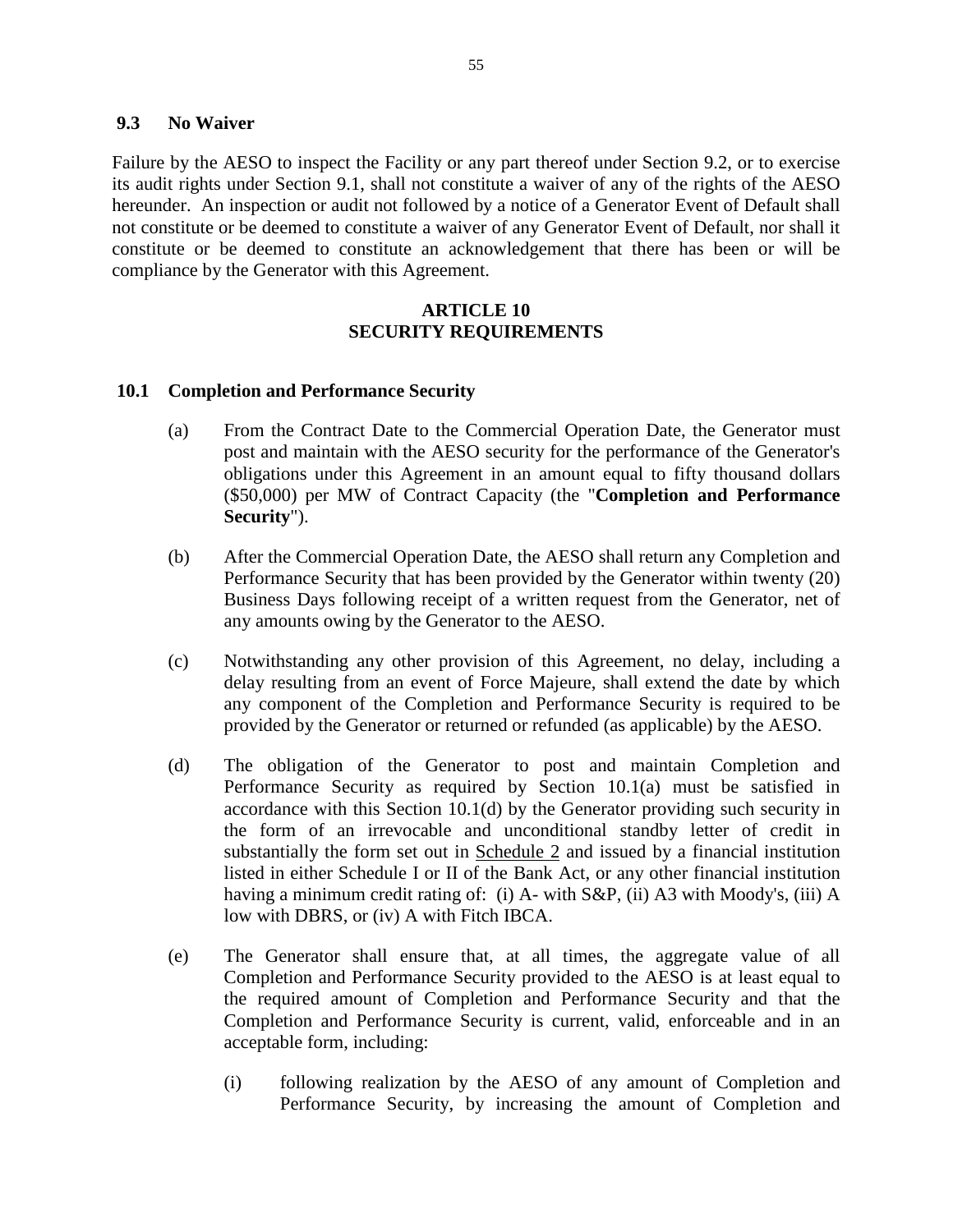Performance Security, in an amount equal to that realized by the AESO; and

- (ii) by forthwith providing replacement security for any letter of credit: (A) where the provider thereof has given notice that it does not wish to extend the letter of credit for an additional term, (B) which expires, terminates or fails, or ceases to be in full force and effect for the purposes hereof, (C) which is disaffirmed, disclaimed, dishonoured, repudiated or rejected in whole or in part by the provider thereof, or  $(D)$  the validity of which is challenged by the provider thereof.
- (f) All costs associated with the requirement to provide and maintain Completion and Performance Security shall be borne by the Generator.
- (g) The Generator shall, from time to time for so long as the Generator is obligated to post and maintain Completion and Performance Security as required by Section 10.1(a), replace or renew any letter of credit at least sixty (60) days prior to the expiration or termination, for any reason of such Completion and Performance Security.
- (h) If existing Completion and Performance Security is replaced with new Completion and Performance Security, the AESO shall return the existing Completion and Performance Security held by the AESO for cancellation, within fifteen (15) Business Days of the AESO's receipt of such new Completion and Performance Security. A Generator may from time to time consolidate any separate amounts of Completion and Performance Security held by the AESO by providing to the AESO replacement Completion and Performance Security in the cumulative amount of Completion and Performance Security outstanding, in which case the AESO shall return the existing Completion and Performance Security in accordance with this Section 10.1(h).
- (i) Any interest earned by the AESO on any Completion and Performance Security provided to the AESO shall be for the account of the AESO and the Generator shall not have any right to such interest.

### **10.2 Obligation to Provide AESO Security**

(a) Promptly after any request from the AESO, and in any event prior to Financial Close and thereafter upon the Generator acquiring additional Assets, the Generator agrees to grant, or cause its Sponsors to grant security over the Assets of the Generator to secure the performance of the Generator's obligations hereunder. The Generator shall grant such security to the AESO by executing and delivering to the AESO (or arranging for the execution and delivery to the AESO) the AESO Security Documents, together with such resolutions, officer's certificates, solicitor's opinions and other documentation which the AESO may reasonably require in connection therewith, which resolutions, officer's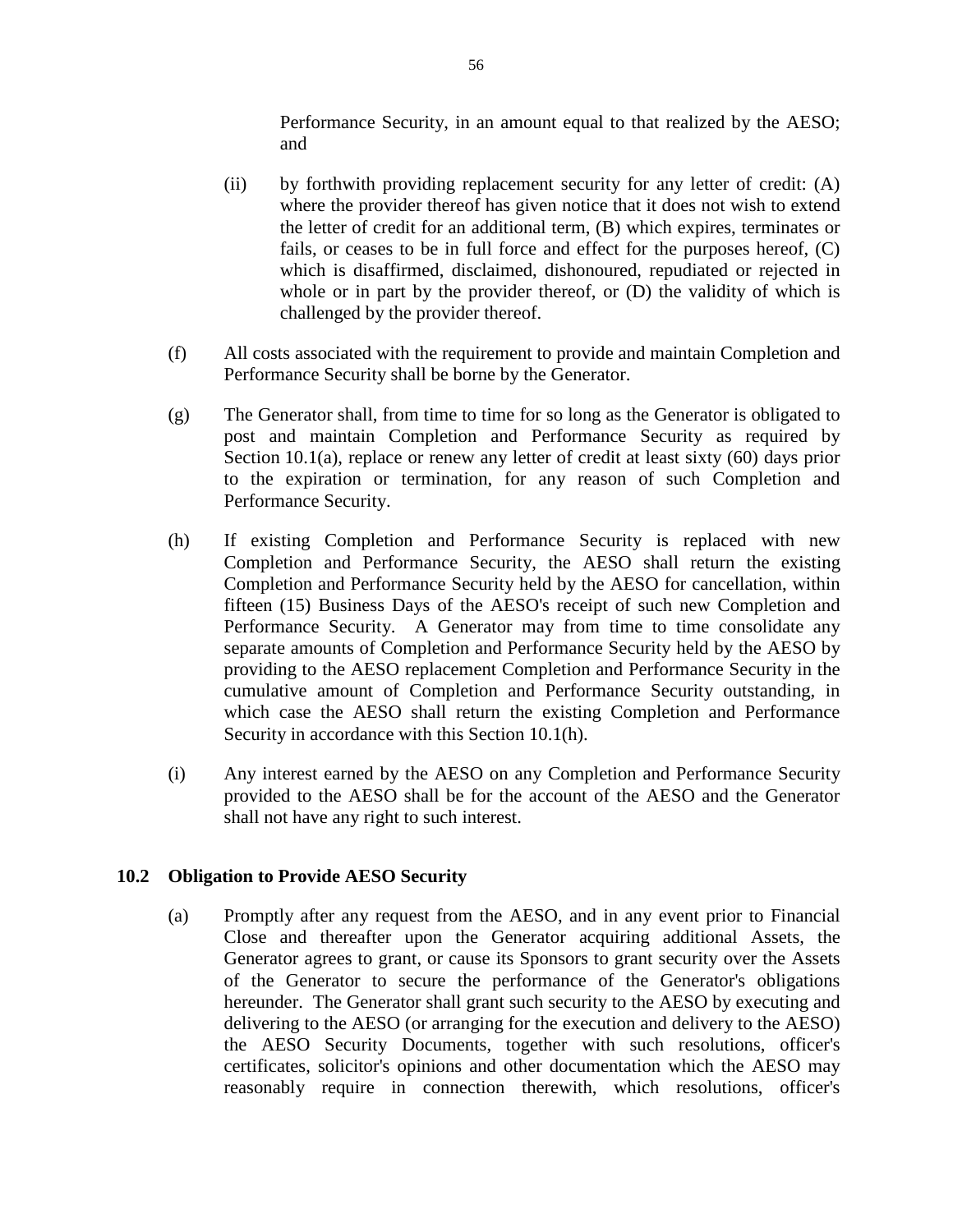certificates, solicitor's opinions and other documentation shall be in a form satisfactory to the AESO acting reasonably.

(b) Such AESO Security Documents shall, following execution and delivery to the AESO, be maintained for the duration of the Term of this Agreement.

## **10.3 Conditions Precedent to AESO's Monthly Support Payment Obligations**

Notwithstanding anything to the contrary contained herein, AESO's obligations to make Monthly Support Payments to the Generator hereunder shall be subject to the Generator's satisfaction of and ongoing compliance with the following conditions precedent:

- (a) the Generator shall exclusively hold all right, title and interest in and to the Assets, free and clear of all encumbrances or security interests other than encumbrances permitted pursuant to the Secured Lender's Security Agreements and the AESO Security Documents;
- (b) the Generator and the Sponsors, as applicable, shall have executed and delivered to the AESO the AESO Security Documents;
- (c) the Generator shall not have alienated or disposed of its interest in the Assets except in accordance with the procedures and conditions set forth in the AESO Security Documents; and
- (d) the Generator shall at all times during the Term be in compliance with the AESO Security Documents.

### **ARTICLE 11 FORCE MAJEURE**

### **11.1 Effect of Invoking Force Majeure**

- (a) If, by reason of Force Majeure:
	- (i) the Generator is wholly or substantially prevented from operating or maintaining the Facility in accordance with any of its obligations set forth in Section 3.1; or
	- (ii) either Party is wholly or partially prevented from commencing or continuing performance of, or from complying with, any of its other obligations (other than payment obligations) hereunder, including the Generator being unable to achieve Commercial Operation by the Target COD;

then the Party so affected by Force Majeure shall be excused and relieved from performing or complying with such obligations (other than payment obligations)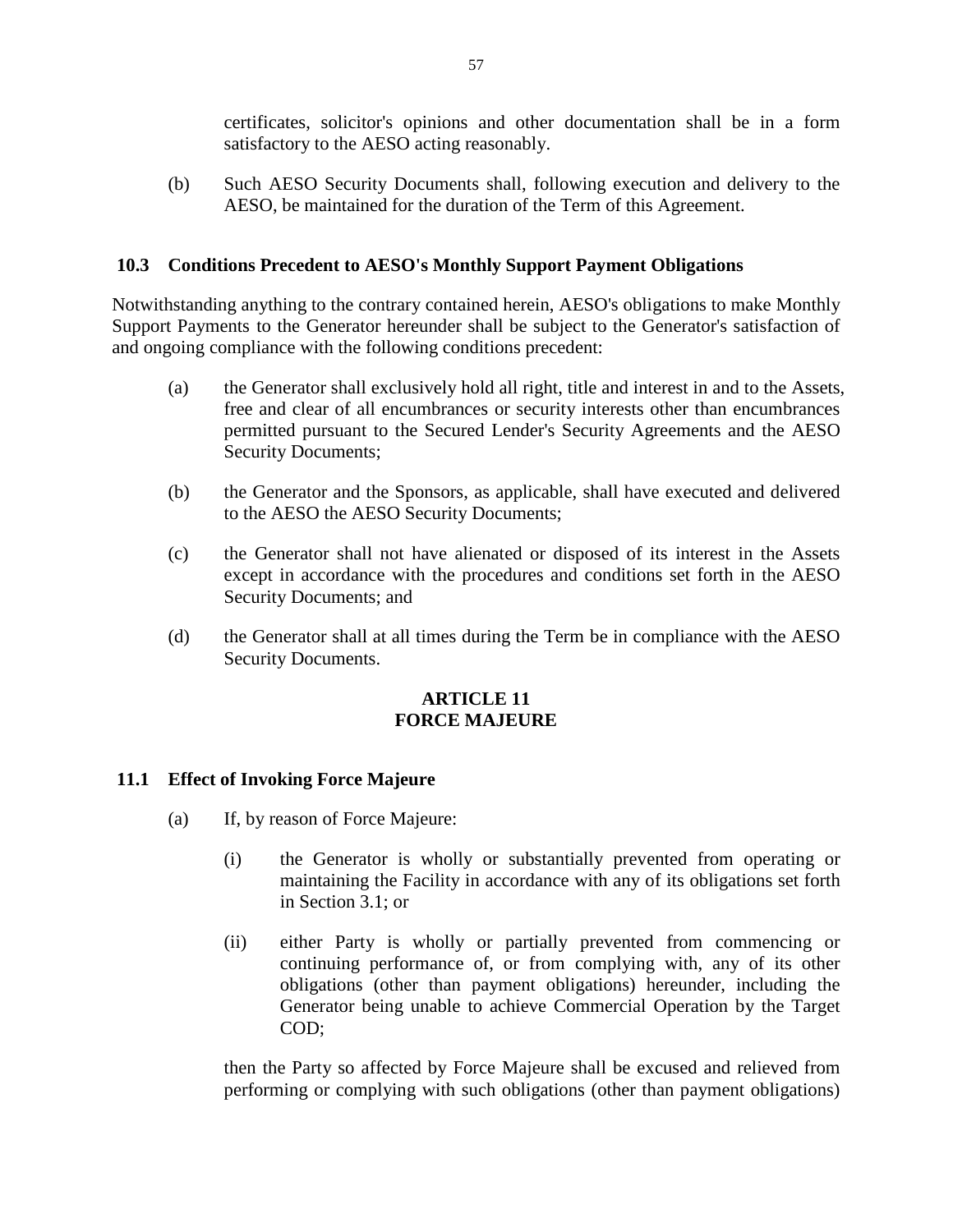and shall not be liable for any liabilities, damages, losses (including Indemnifiable Losses in the case of any Force Majeure affecting or invoked by the Generator), payments, costs, expenses to, or incurred by, the other Party in respect of or relating to such Force Majeure and such Party's failure to so perform or comply during the continuance and to the extent of the inability so caused from and after the invocation of Force Majeure.

- (b) A Party shall be deemed to have invoked Force Majeure with effect from the commencement of the event or circumstances constituting Force Majeure when that Party gives to the other Party prompt written notice in substantially the Prescribed Form, provided that such notice shall in all events be given within twenty (20) Business Days of the later of (i) the commencement of the event or circumstances constituting Force Majeure, or (ii) the date that the Party invoking Force Majeure knew or ought to have known that the event or circumstances constituting Force Majeure could have a material adverse effect on the development or operation of the Facility. If the effect of the Force Majeure and full particulars of the cause thereof cannot be reasonably determined within such twenty (20) Business Day period, the Party invoking Force Majeure shall be allowed a further ten (10) Business Days (or such longer period as the Parties may agree in writing) to provide such full particulars in substantially the Prescribed Form to the other Party. The Party invoking Force Majeure shall in all cases have the burden of proof to establish both the existence and the effect of the event of Force Majeure.
- (c) The Party invoking Force Majeure shall use Commercially Reasonable Efforts to remedy the situation and remove, so far as possible and with reasonable dispatch, the Force Majeure, but settlement of strikes, lockouts and other labour disturbances shall be wholly within the discretion of the Party involved. Upon the request of the AESO, the Generator shall: (i) provide to the AESO information and documentation confirming to the satisfaction of the AESO, acting reasonably, that such Commercially Reasonable Efforts were used, and (ii) represent and warrant that such information and documentation are true, complete and accurate in all material respects and that no material information is omitted that would make such information or documentation misleading or inaccurate.
- (d) The Party invoking Force Majeure shall provide the other Party with any new information or other documentation that is receives or becomes aware of from time to time with respect to the event of Force Majeure (including any information or documentation that renders previously provided information materially inaccurate or misleading). In particular, the Party invoking Force Majeure shall give prompt written notice to the other Party as soon as the event of Force Majeure has ceased or terminated, and of the time when performance of its affected obligations can be resumed.
- (e) A Party may make multiple but not duplicative claims in respect of the occurrence of an event of Force Majeure, and both Parties may make claims in respect of the same event of Force Majeure.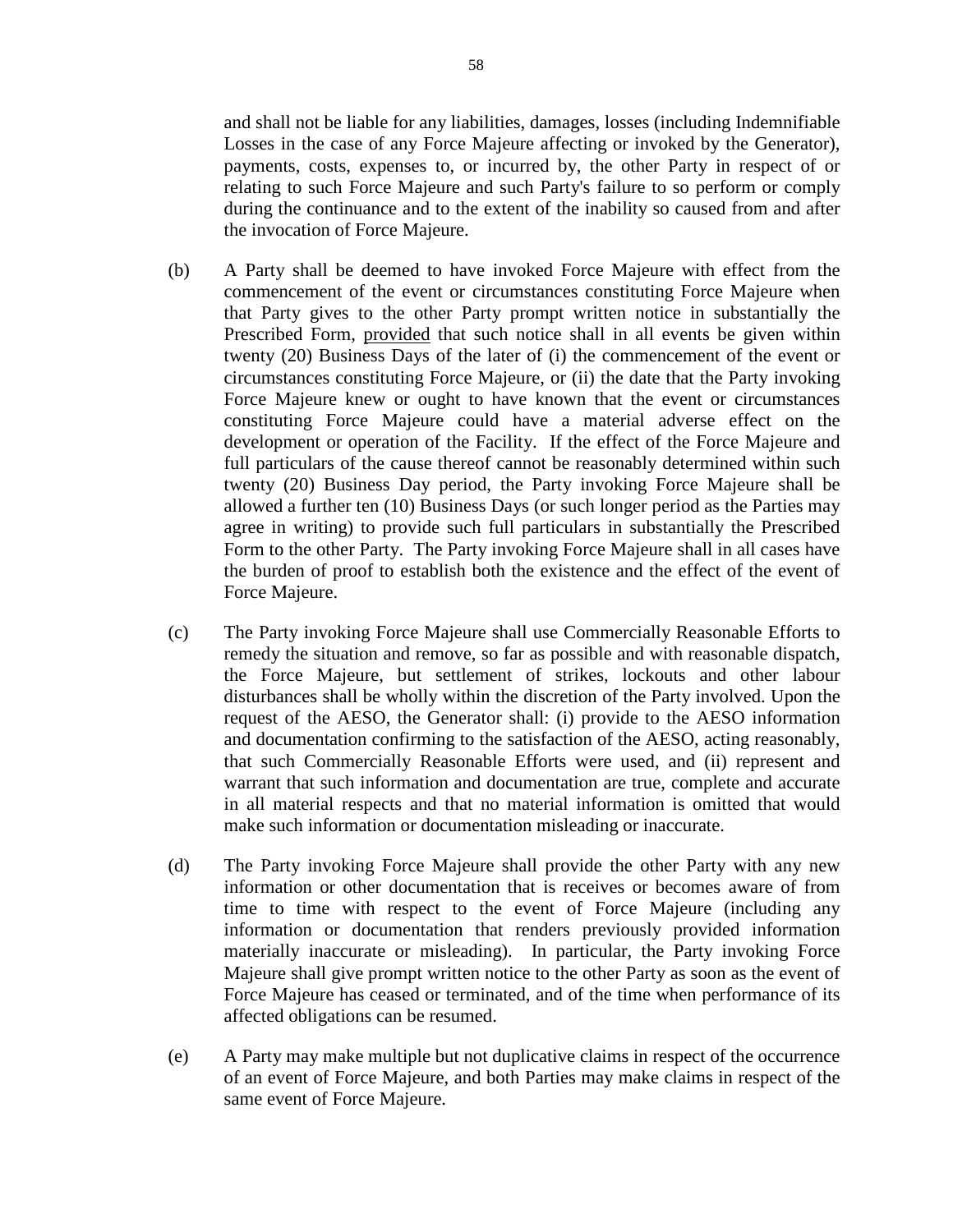- (f) Nothing in this Section 11.1 shall relieve a Party of its obligations to make payments of any amounts that were due and owing before the occurrence of the Force Majeure or that otherwise may become due and payable during any period of Force Majeure.
- (g) If an event of Force Majeure causes the Generator to: (i) delay achieving or completing any of the Key Development Milestones, or (ii) to not achieve Commercial Operation by Target COD, then each of the Commencement of Construction Longstop Date, Target COD, and the COD Longstop Date shall be extended for such reasonable period of delay directly resulting from such Force Majeure event. After the Commercial Operation Date, an event of Force Majeure shall not extend the Term.
- (h) Where a Generator has invoked Force Majeure as provided in Section 11.1(b) and where such period or periods of Force Majeure (as determined with respect to each such period from the date the Force Majeure was deemed to be invoked under Section 11.1(b) until the termination of the event or circumstances constituting Force Majeure as provided in Section  $11.1(d)$  were in effect (whether prior to or during the Support Period) for not less than:
	- (i) eighteen (18) months in the case of a single Force Majeure; or
	- (ii) an aggregate of twenty-four (24) months in the case of more than one such period;

then notwithstanding anything in this Agreement to the contrary, either Party may terminate this Agreement upon notice to the other Party and without any costs or payments of any kind to either Party, and all Completion and Performance Security shall be returned or refunded (as applicable) to the Generator forthwith or in the case of security in the form of a letter of credit, returned for cancellation.

# **11.2 Exclusions**

A Party shall not be entitled to invoke Force Majeure under this Article 11, nor shall it be relieved of its obligations hereunder in any of the following circumstances:

- (a) if and to the extent the Party seeking to invoke Force Majeure or its Affiliate has caused the applicable event of Force Majeure by its fault or negligence, or in connection with its breach of, or failure to comply with, this Agreement or any Applicable Law;
- (b) if and to the extent the Party is seeking to invoke Force Majeure as a result of the failure of performance of any other third party that is or was a direct or indirect vendor, materials supplier, service provider or other supplier, or customer, to or of such Party, unless such failure of performance of such third party was itself caused by an event that would be considered an event of Force Majeure under this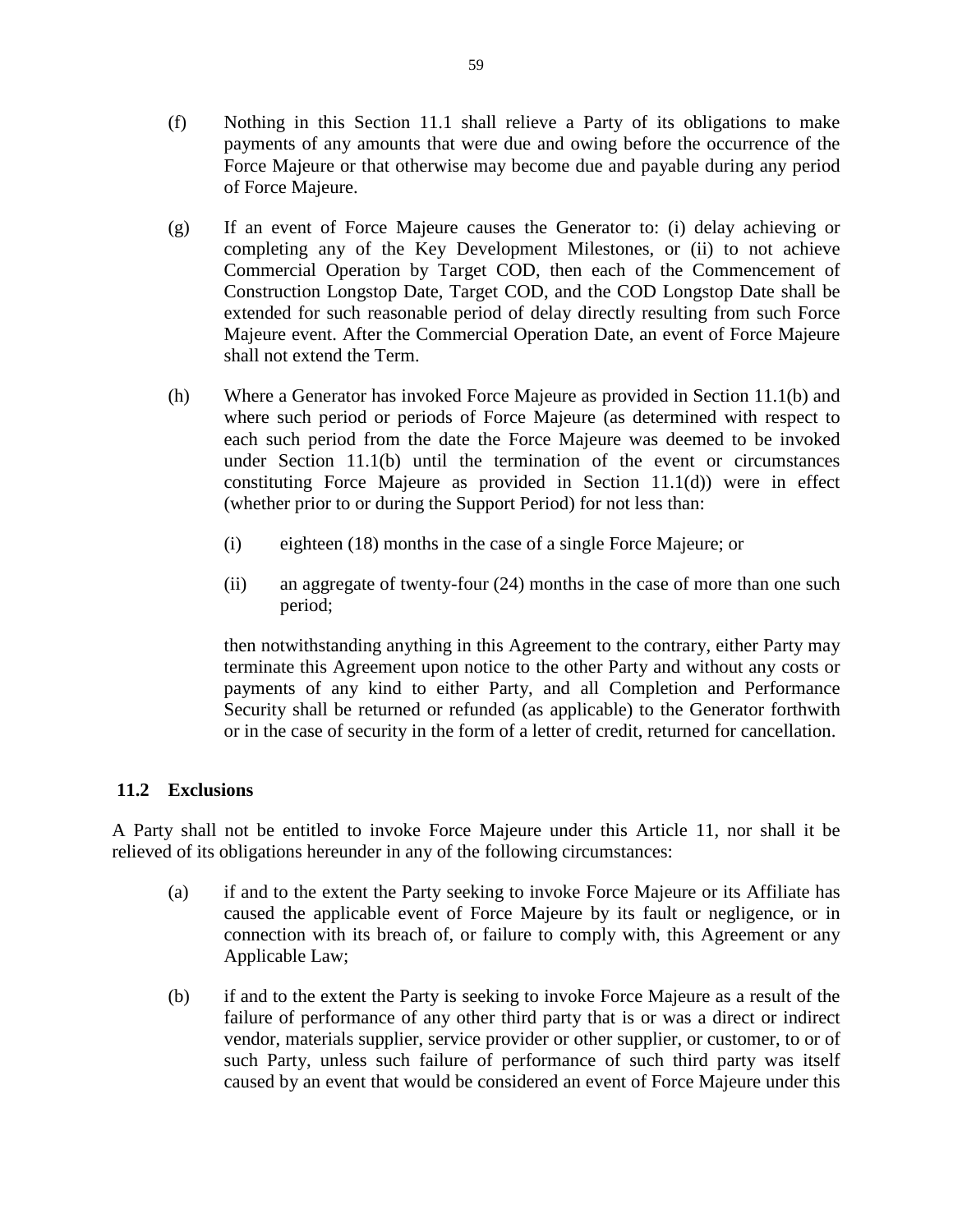Agreement, in which case the provisions of this Article 11 shall apply to such event *mutatis mutandis*;

- (c) if and to the extent the Party is seeking to invoke Force Majeure because it is unable to procure or maintain any fuel supply to be utilized by the Facility;
- (d) if the Force Majeure was caused by a lack of funds or other financial cause including the inability of the Generator to secure financing;
- (e) if the Party invoking Force Majeure fails to comply with the notice provisions in Section 11.1(b) or Section 11.1(d);
- (f) if any proceeding is brought before any Court or the Commission by a third party seeking to repeal, cancel, revoke or terminate the Permit and Licence (Power Plant) or any other Governmental Approval issued in connection with the Project (an "**Appeal**"), unless such proceeding does not relate to any wrongful or negligent act on the part of the Generator or Generator Related Party, and the Generator is ordered by the Court or the Commission to cease construction of the Facility for the duration of the proceeding; or
- (g) if and to the extent the Generator is seeking to invoke Force Majeure because of its inability to obtain any consent, amendment or other approval of the AESO pursuant to the terms of this Agreement.

# **11.3 Definition of Force Majeure**

For the purposes of this Agreement, the term "**Force Majeure**" means any act, event, cause or condition that prevents a Party from performing its obligations (other than payment obligations) hereunder, but only if and to the extent such event or circumstance could not reasonably have been anticipated as at the Contract Date and is beyond the affected Party's reasonable control and was not caused, directly or indirectly, by the fault or negligence of the Party seeking to have its performance obligation excused thereby, and shall include:

- (a) acts of God, including extreme wind, ice, lightning or other storms, earthquakes, tornadoes, hurricanes, cyclones, landslides, drought, floods and washouts;
- (b) fires or explosions;
- (c) local, regional or national states of emergency;
- (d) strikes and other labour disputes (other than legal strikes or labour disputes by employees of (i) such Party, or (ii) a third party contractor of such Party, unless, in either such case, such strikes or other labour disputes are the result or part of a general industry strike or labour dispute);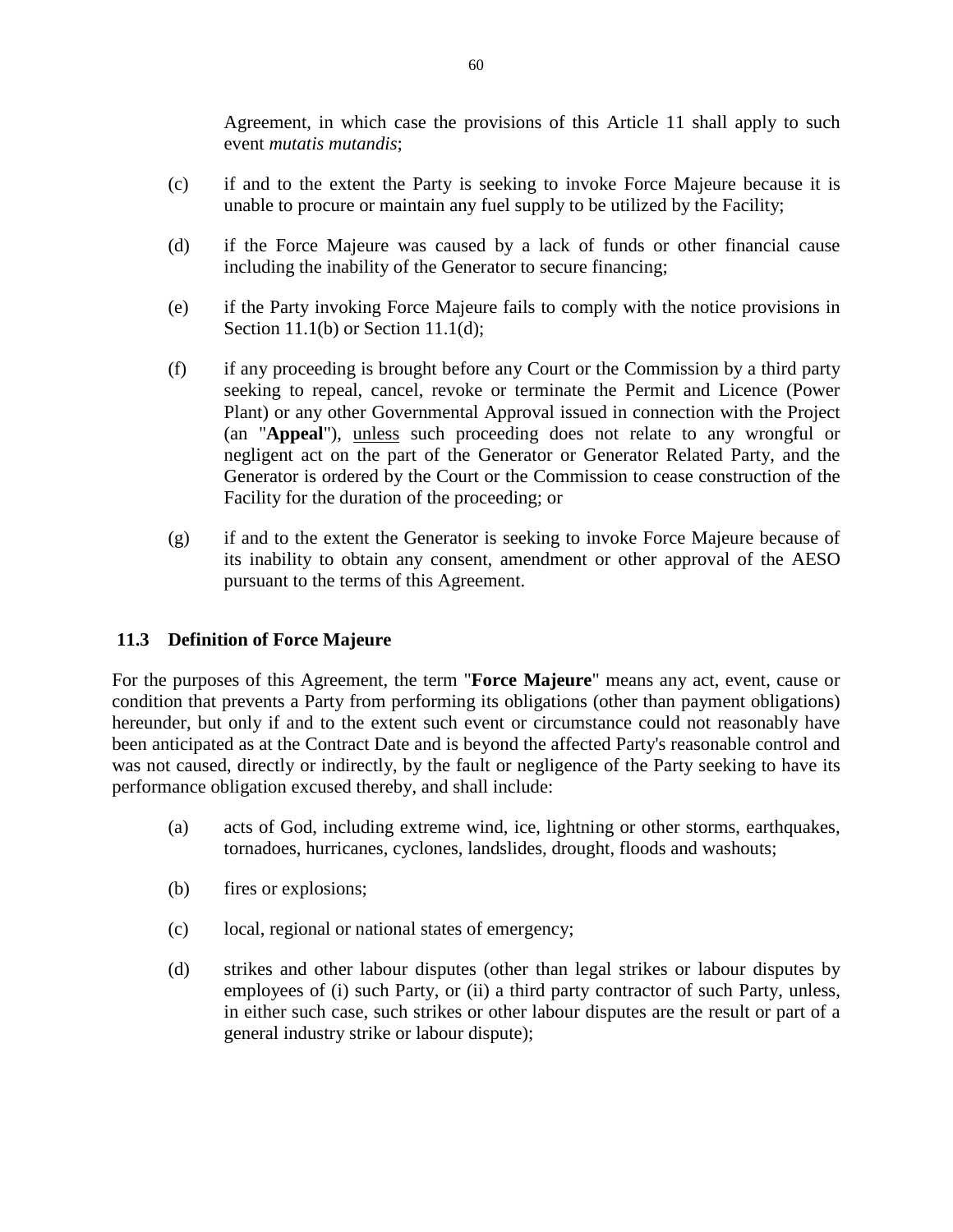- (e) delays or disruptions (including those arising from events of Force Majeure referred to in this Section 11.3) in the construction of any Connection Facilities that are required for the Facility to Deliver Electricity;
- (f) civil disobedience or disturbances, war (whether declared or not), acts of sabotage, blockades, insurrections, terrorism, revolution, riots or epidemics;
- (g) subject to Section 11.2(a), an order, judgment, legislation, ruling or direction by Governmental Authorities restraining a Party, provided that the affected Party has not applied for or assisted in the application for and has used Commercially Reasonable Efforts to oppose said order, judgment, legislation, ruling or direction;
- (h) an inability to obtain any permit, certificate, Approved Connection Proposal, licence or approval of any Governmental Authority, TFO or DFO required to perform or comply with any obligation under this Agreement (except where due to the failure to meet a requirement which was reasonably foreseeable), unless caused by the action or inaction of the Party invoking Force Majeure; and
- (i) an inability to secure the renewal or amendment of, any permit, certificate, licence or approval of any Governmental Authority, TFO or DFO required to perform or comply with any obligation under this Agreement, unless caused by the action or inaction of the Party invoking Force Majeure.

# **ARTICLE 12 CHANGE IN LAW**

# **12.1 Designated Change in Law**

If a Designated Change in Law occurs during the Term, then notwithstanding any other provision of this Agreement other than in this Section 12.1:

- (a) to the extent that and for so long as the Generator is prevented by such Designated Change in Law from performing any of its obligations under this Agreement, it is relieved from any liability or consequence hereunder arising from its inability to perform or delay in performing that obligation; provided that Generator undertakes its mitigation obligations in respect of such Designated Change in Law pursuant to Section 12.1(c);
- (b) if such Designated Change in Law wholly or substantially prevents Generator from commencing or continuing performance of any Critical Path Item in respect of the Project when required for an uninterrupted period of at least ten (10) days, then each of the Commencement of Construction Longstop Date, Target COD, and the COD Longstop Date shall, provided that such Designated Change in Law occurred prior to such date, be extended by the number of days that such Designated Change in Law is reasonably determined to have wholly or substantially prevented Generator from proceeding with such Critical Path Item;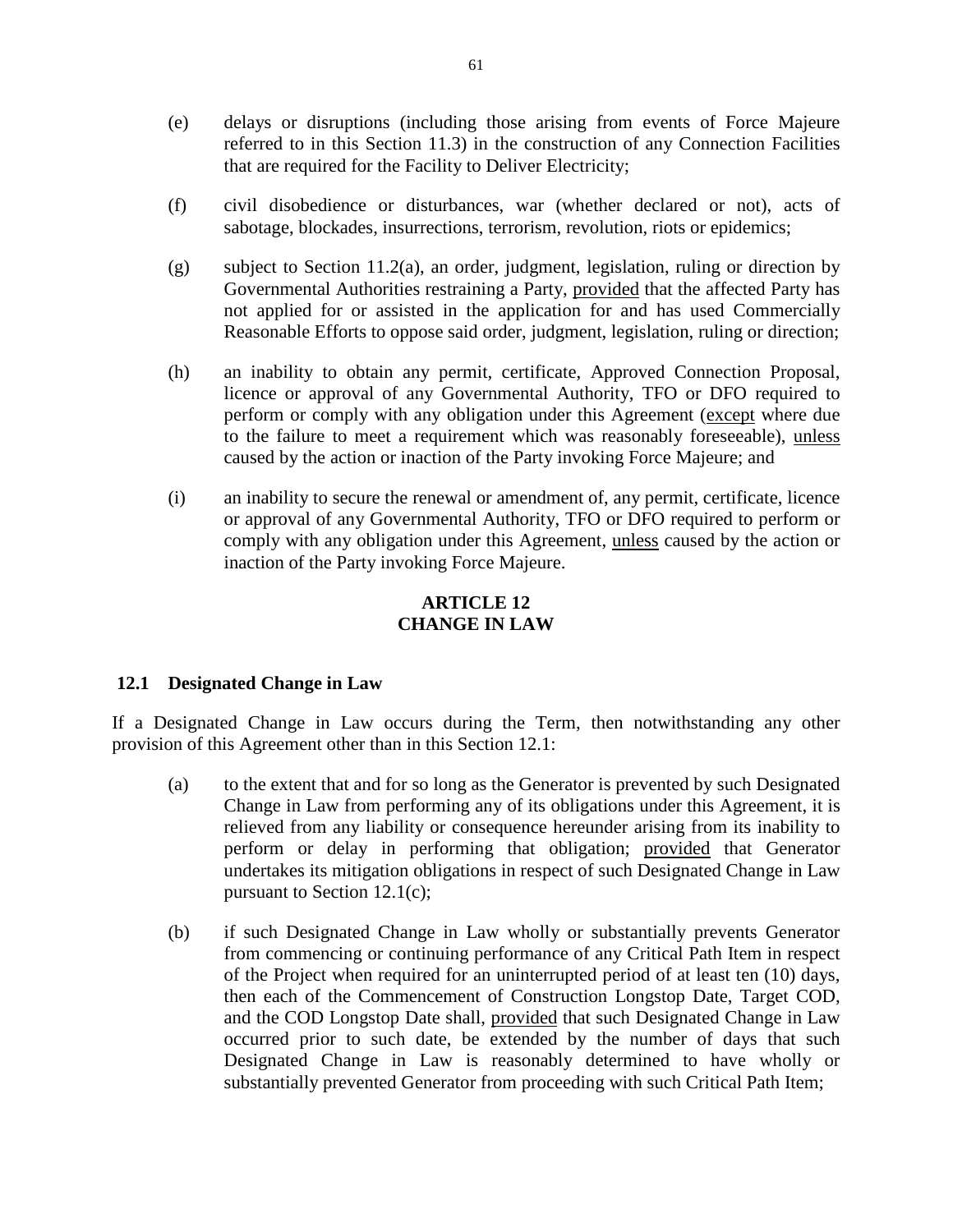- (c) Generator shall use all reasonable efforts and take all reasonable steps to mitigate the effect and consequences of any Designated Change in Law which prevents its performance to the fullest extent, and as soon as is reasonably possible, all in consultation with the AESO pursuant to Section 12.2 below;
- (d) if such Designated Change in Law results in a net change in the costs Generator would reasonably be expected to incur in respect of the development, construction or operation of the Facility during the Term or in a Change in Law Constraint, then notwithstanding any other provision hereunder:
	- (i) Generator shall use all reasonable efforts and take all reasonable steps to:
		- (A) in the case of a Designated Change in Law which affects Generator's costs, minimize any increase or maximize any decrease, as the case may be, to the fullest reasonable extent, in such costs; and
		- (B) in the case of a Designated Change in Law which result in a Change in Law Constraint, minimize the effects of such Change in Law Constraint;

all in consultation with the AESO pursuant to Section 12.2;

- (ii) provided the applicable threshold (if any) in paragraph (iii) below or Section 7.4(a) is satisfied, payments under this Agreement shall be made or adjusted as necessary to keep the Generator in the same financial position in respect of this Agreement, after giving effect to such Designated Change in Law, as it would have been in had such Designated Change in Law not occurred, and such payments shall be determined, calculated and payable in accordance with paragraph (iii) below and Section 12.2;
- (iii) in the case of:
	- (A) a Designated Change in Law which results in a net increase in Generator's reasonable capital costs which is determined to be at least fifty thousand dollars (\$50,000), the AESO shall, without duplication, pay the Generator the amount of such reasonable costs as a lump sum payment; provided that: (1) Generator undertakes its obligations in respect of such Designated Change in Law pursuant to Sections  $12.1(c)$  and  $12.1(d)(i)$ ; (2) such increased costs are not otherwise adjusted or provided for hereunder; (3) recovery of such increased costs is not specifically disallowed hereunder; (4) such increased costs shall exclude any claim by Generator for loss of profits, economic loss, or indirect or consequential losses; and (5) Generator provides appropriate documentation to the AESO establishing the amount of such increased costs;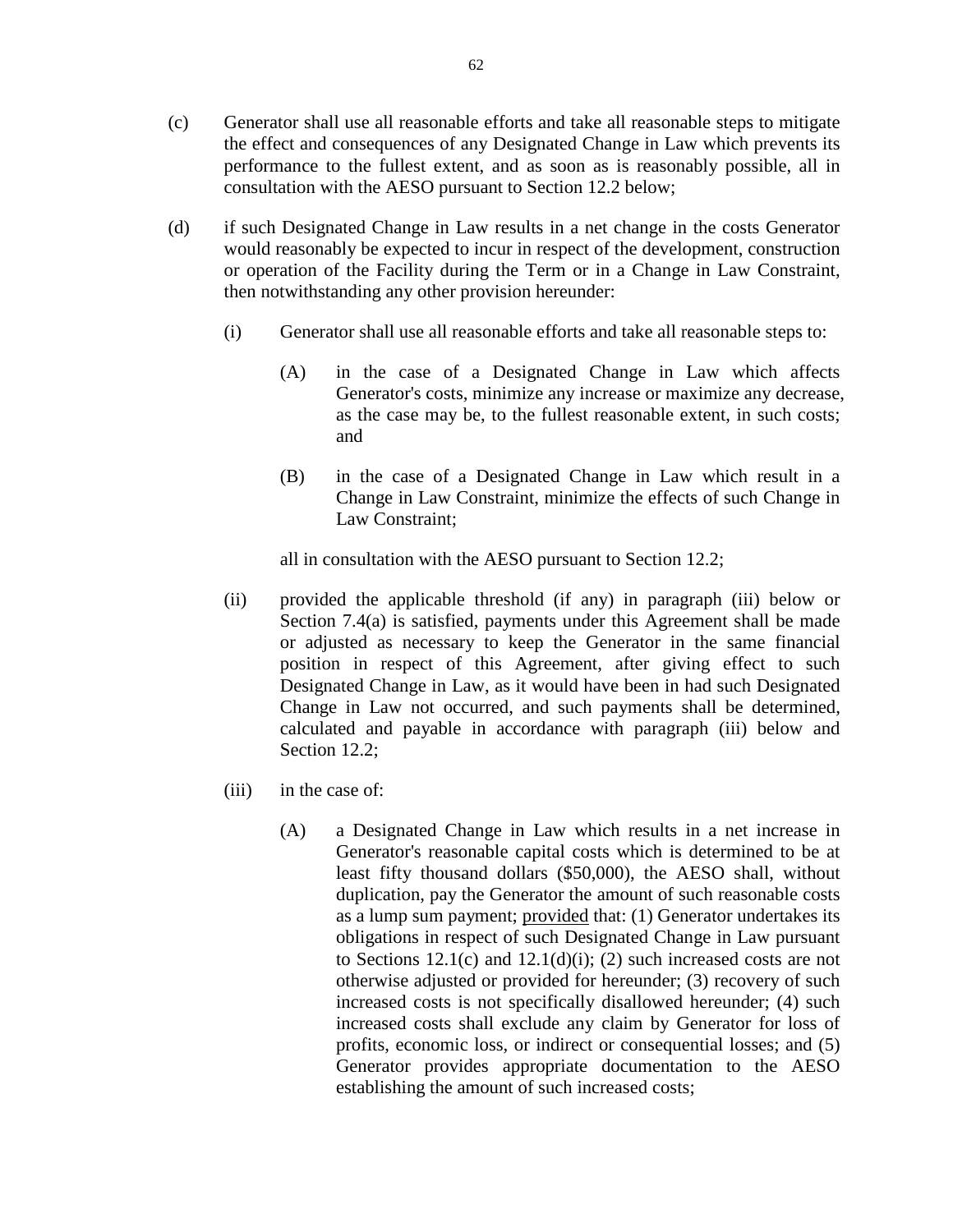- (B) a Designated Change in Law which results in a net increase in Generator's reasonable operating costs which is determined to be at least fifty thousand dollars (\$50,000), the AESO shall, without duplication, increase the Strike Price to reasonably account for such increased costs; provided that: (1) Generator undertakes its obligations in respect of such Designated Change in Law pursuant to Sections 12.1(c) and 12.1(d)(i); (2) such increased costs are not otherwise adjusted or provided for hereunder; (3) recovery of such increased costs is not specifically disallowed hereunder; (4) such increased costs shall exclude any claim by Generator for loss of profits, economic loss, or indirect or consequential losses; and (5) Generator provides appropriate documentation to the AESO establishing the amount of such increased costs;
- (C) a Designated Change in Law which results in a net decrease in Generator's costs, the AESO shall, without duplication, reduce the Strike Price on account of any decreased costs, which adjustments shall be calculated on the basis that: (1) Generator undertakes its obligations in respect of such Designated Change in Law pursuant to Sections  $12.1(c)$  and  $12.1(d)(i)$ ; (2) such decreased costs are not otherwise adjusted or provided for hereunder; and (3) Generator provides appropriate documentation to the AESO establishing the amount of such decreased costs; and
- (D) a Designated Change in Law which results in a Change in Law Constraint, the AESO shall, on a monthly basis and in accordance with and subject to the provisions of Section 7.4, pay the Generator for the Forgone CIL Energy that the Generator establishes, to the reasonable satisfaction of the AESO, resulted from such Change in Law Constraint; provided that: (1) Generator undertakes its obligations in respect of such Designated Change in Law pursuant to Sections  $12.1(c)$  and  $12.1(d)(i)$ ; (2) such Forgone CIL Energy is not otherwise provided for or accounted for hereunder; (3) recovery in respect of such Forgone CIL Energy is not specifically disallowed hereunder; and (4) Generator provides appropriate documentation to the AESO establishing the Change in Law Constraint Limit; and provided further that if the effects of such Change in Law Constraint can be mitigated, remedied or reduced by a capital improvement to the Facility, the AESO shall have the option (but not the obligation) to provide written notice to the Generator requiring it make such capital improvement to the Facility, in which case, the reasonable costs of such capital improvement shall be for the account of AESO.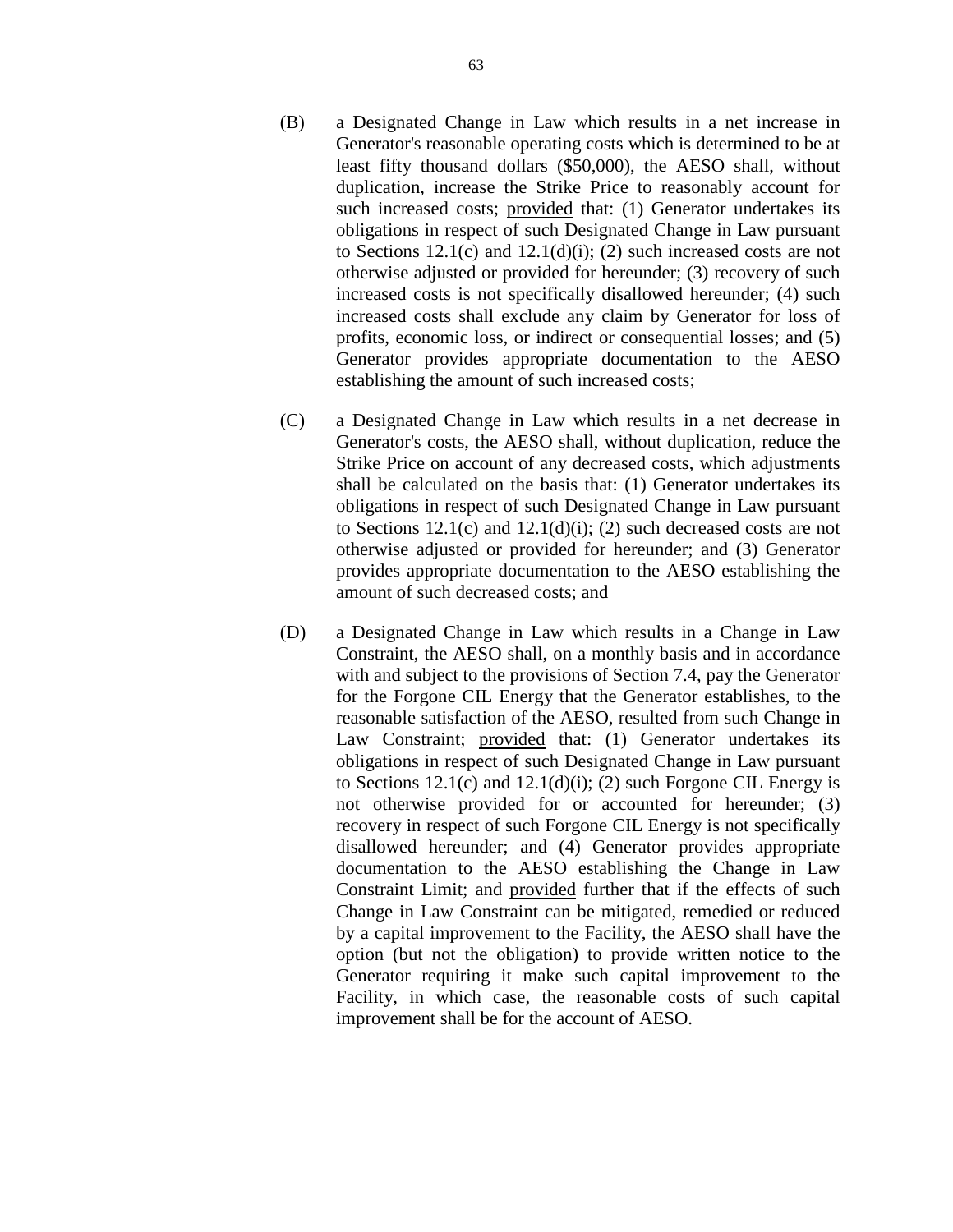#### **12.2 Procedure on Designated Change in Law**

- (a) Generator may, within twenty (20) Business Days following the date of a Designated Change in Law which it concludes may or is likely to result in the circumstances described Sections 12.1(a), (b) or (d), give the AESO notice of the occurrence of such Designated Change in Law, which notice shall contain: (i) reasonably detailed information and supporting documentation in respect of such Designated Change in Law, (ii) reasonable details of the anticipated effect of such Designated Change in Law upon performance of its obligations hereunder, the expected increase or decrease in the reasonable costs incurred by it or the expected Forgone Energy that will result from such Designated Change in Law, as the case may be; and (iii) the mitigation steps which it anticipates undertaking in respect of such event pursuant to its obligations in Sections 12.1(c) and 12.1(d)(i) provided that if Generator fails to provide notice to the AESO of any Designated Change in Law in accordance with this Section 12.2(a), Generator shall be disqualified from and shall not be entitled to any of the relief, extensions or payments described in Section 12.1. Provided further that the Generator must provide, within the period specified in this Section  $12.2(a)$ , such a notice to the AESO in respect of any Designated Change in Law which the Generator concludes may or is likely to result in the circumstances described in Section  $12.1(d)(iii)(C)$ . The Generator shall also provide such a notice to the AESO in respect of any Designated Change in Law designated by the AESO in a written notice to the Generator.
- (b) The Generator shall have the burden of proof to establish the existence and the effect of the Designated Change in Law pursuant to this Section 12.2.
- (c) After giving notice pursuant to Section 12.2(a), Generator shall provide the AESO with any new information or other documentation that it receives or becomes aware of from time to time in respect of such Designated Change in Law (including any information or documentation that renders previously provided information or documentation materially inaccurate or misleading). In particular, if a Designated Change in Law has prevented it from wholly or substantially performing any of its obligations under this Agreement, Generator will notify the AESO as soon as performance of its affected obligations can be resumed.
- (d) Generator and the AESO may make multiple but not duplicative claims in respect of a Designated Change in Law.
- (e) Following Generator's delivery of a Designated Change in Law notice pursuant to Section 12.2(a), the Parties shall, on an ongoing basis, consult with each other relative to Generator's monitoring, remedying, mitigating or otherwise addressing of the effect and consequences of the Designated Change in Law. Generator shall, for such purposes, provide AESO with reasonable access on a timely basis to all documentation, reports, Persons, the Site, or other sites or other assets which in any way relate to, or are affected by or involved with, such Designated Change in Law.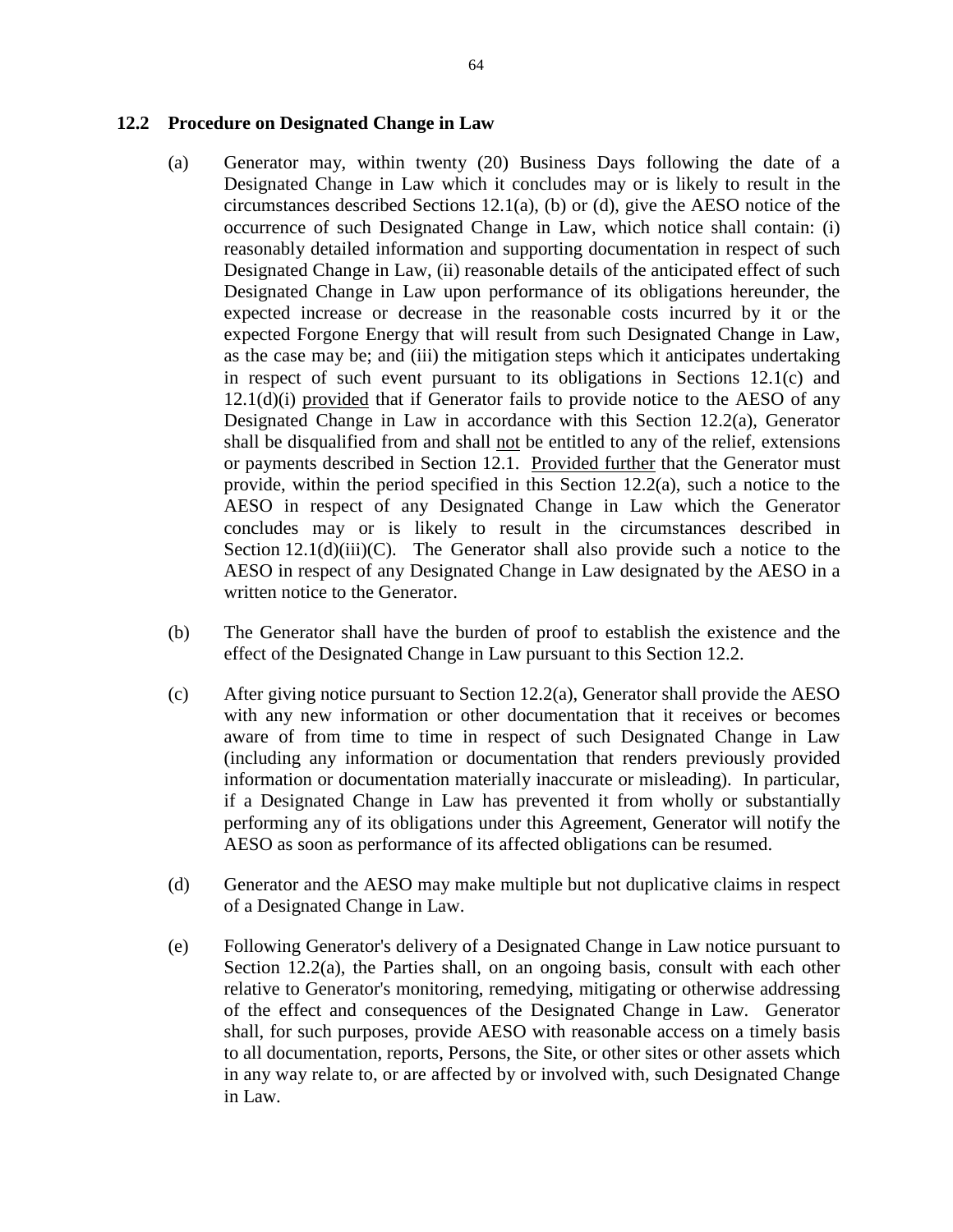- (f) Within thirty (30) Business Days following Generator's delivery of a Designated Change in Law notice pursuant to Section 12.2(a), Generator shall deliver a notice and proposal to the AESO which describes how it has met or is meeting its mitigation obligations pursuant to Sections  $12.1(c)$  and  $12.1(d)(i)$  in respect of such Designated Change in Law and which sets forth its proposal with respect to the extent and nature of any relief it is entitled to and the determination of net changes in costs, if any, pursuant to Section 12.1 based on the information it has in relation to such Designated Change in Law. If applicable, such notice shall also provide Generator's determination on the nature and extent of any Designated Change in Law Constraint resulting from such Designated Change in Law as well Generator's reasonable estimate of the Forgone Energy which is expected to result from such Change in Law Constraint, recognizing that the onus shall be on the Generator to establish the existence of any Change in Law Constraints, Change in Law Constraint Limits and Forgone Energy Periods that result from the Designated Change in Law. A revised notice and proposal hereunder may be provided within twenty (20) Business Days following Generator receiving any additional information in relation to such Designated Change in Law which was not previously available and which has a material effect on the original proposal.
- (g) Whether such Designated Change in Law does or does not result in or is or is not expected to result in, a net change in the reasonable costs incurred by Generator in performing its obligations in respect of the Project pursuant to this Agreement or in any Change in Law Constraint, the AESO, acting reasonably and within twenty (20) Business Days of receiving the notice and proposal referenced in Section 12.2(f), shall provide Generator with notice of its acceptance or rejection of same, with reasonably detailed information with respect to the rationale for any rejection. If such notice and proposal is accepted, Generator shall be entitled to relief of its obligations to the extent claimed therein, the net change in reasonable costs set forth therein and payments for Forgone Energy (as set out in Section  $12.1(d)(iii)(D)$  in respect of any Change in Law Constraint set forth therein (calculated either in accordance with Section 7.2(b)(ii) or in accordance with any alternative methodology set forth in such notice and proposal and agreed to by the AESO). If, however, such notice and proposal is rejected:
	- (i) Generator may deliver an alternate notice and proposal pursuant to Section 12.2(f), which provision shall apply *mutatis mutandis*;
	- (ii) AESO may propose amendments to such notice and proposal; and
	- (iii) either Party may (regardless of whether Generator delivers an alternate notice and proposal as contemplated in sub-section (i) above) refer any dispute between the Parties in respect of such notice and proposal for resolution in accordance with the dispute resolution procedures set forth in Article 19, including any dispute as to:
		- (A) the occurrence of any Designated Change in Law;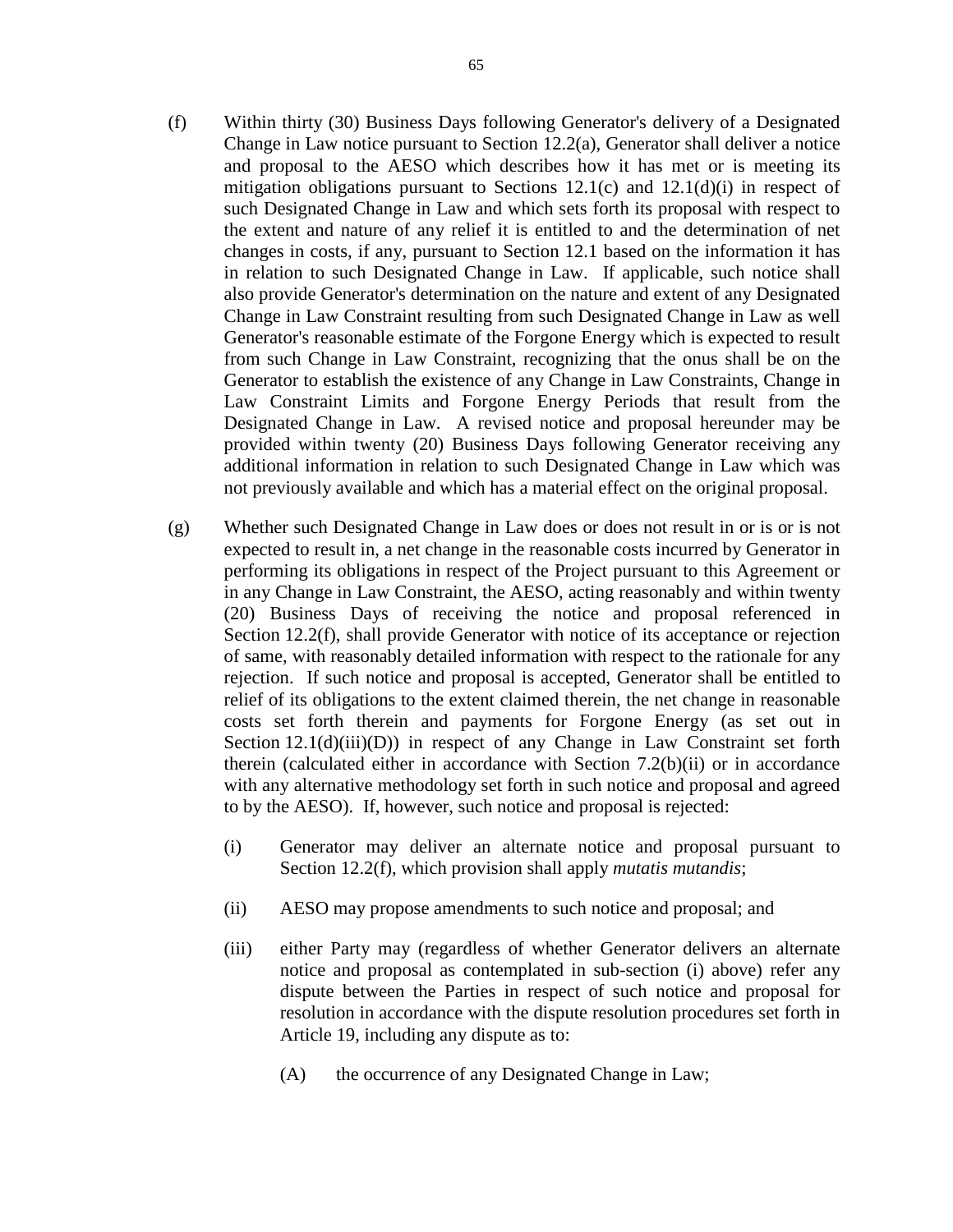- (B) whether Generator has complied with (or is complying with) its mitigation obligations pursuant to Sections  $12.1(c)$  and  $12.1(d)(i)$ and the effect thereof;
- (C) the extent and nature of the relief Generator is entitled to pursuant to Section 12.1;
- (D) whether the Designated Change in Law results or is expected to result in a net change in the reasonable costs incurred by Generator in performing its obligations pursuant to this Agreement; and
- (E) whether the Designated Change in Law results in a Change in Law Constraint.

### **ARTICLE 13 REPRESENTATIONS AND WARRANTIES**

### **13.1 Representations of the Generator**

## *[Note to Draft: Update (a) and (b) following selection of Generator to reflect proper corporate entity.]*

The Generator represents to the AESO as follows, and acknowledges that the AESO is relying on such representations in entering into this Agreement:

- (a) the Generator is a  $\lceil \bullet \rceil$  and Generator is duly formed and validly existing under the laws of the jurisdiction of its formation or incorporation; and if Generator is a limited partnership, Generator's general partner is duly organized, validly existing, in good standing, and registered and otherwise lawfully authorized to do business under the laws of Alberta; and if Generator is a partnership, Generator's partners are duly organized, validly existing, in good standing, and registered and otherwise lawfully authorized to do business under the laws of Alberta;
- (b) the Generator is registered or otherwise qualified to carry on business in the Province of Alberta and has the requisite power to enter into this Agreement and to perform its obligations hereunder and is a Special Purpose Vehicle that has not carried on business other than directly in relation to, in anticipation of, and for the purposes of this Agreement; and if Generator is a limited partnership, Generator's general partner has the capacity, power and authority as the general partner of Generator to enter into this Agreement for and on behalf of Generator and to perform its obligations hereunder; and if Generator is a partnership, Generator's partner executing this Agreement has the capacity, power and authority as a partner of Generator to enter into this Agreement for and on behalf of Generator and to perform its obligations hereunder;
- (c) this Agreement has been duly authorized, executed, and delivered by the Generator and is a valid and binding obligation of the Generator enforceable in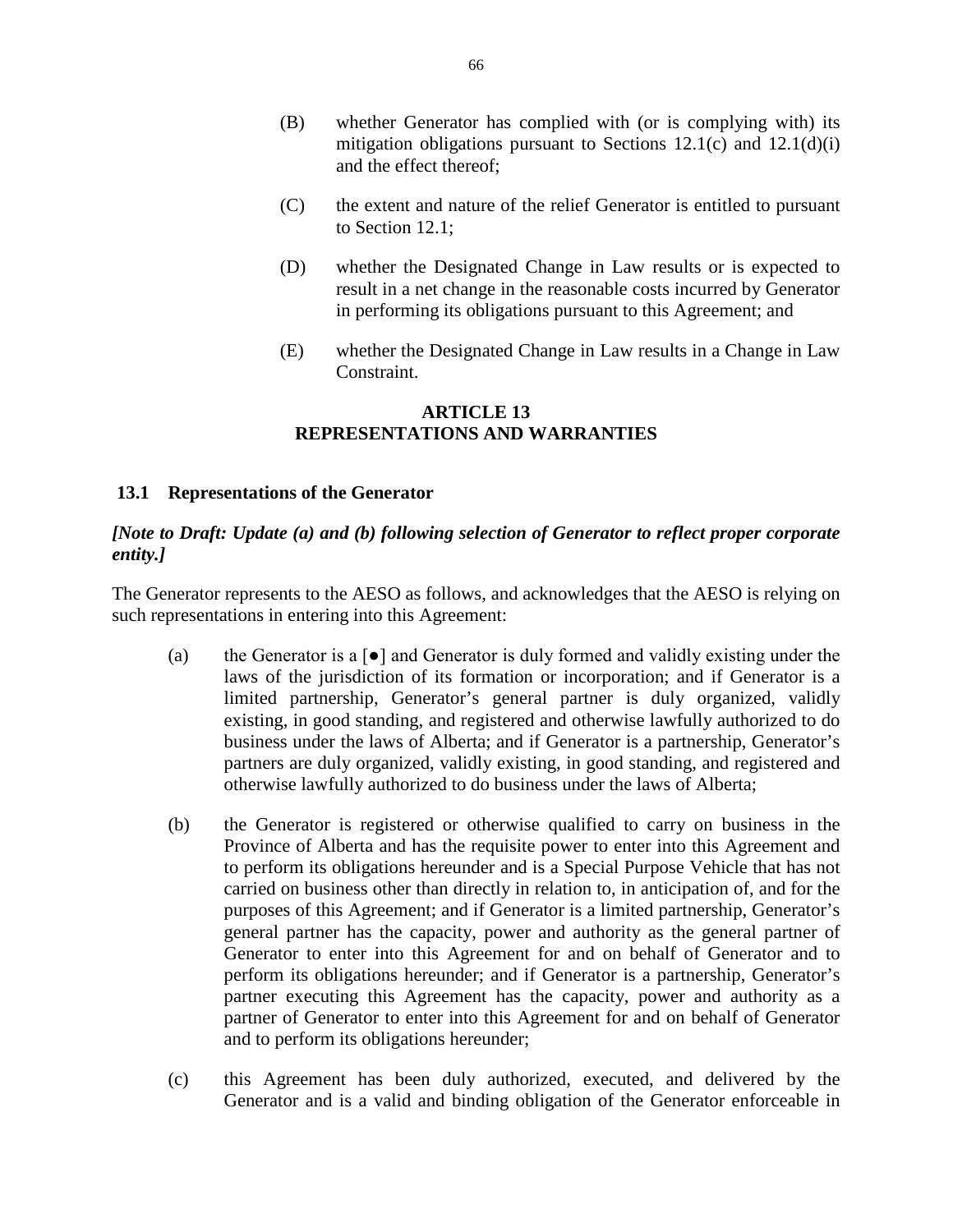accordance with its terms except as such enforcement may be limited by bankruptcy, insolvency and other laws affecting the rights of creditors generally and except that equitable remedies may only be granted in the discretion of a Court;

- (d) the execution and delivery of this Agreement by or on behalf of the Generator, and the consummation of the transactions contemplated by this Agreement will not result in the breach or violation of any of the provisions of, or constitute a default under, or conflict with or cause the termination, cancellation or acceleration of any material obligation of the Generator under:
	- (i) any contract or obligation to which the Generator is a party or by which it or its assets may be bound, except for such defaults or conflicts as to which requisite waivers or consents have been obtained;
	- (ii) the articles, by-laws or other constating documents, or resolutions of the directors or shareholders of the Generator;
	- (iii) any judgment, decree, order or award of any Governmental Authority or arbitrator;
	- (iv) any licence, permit, approval, consent or authorization held by the Generator; or
	- (v) any Applicable Law;
- (e) there are no bankruptcy, insolvency, reorganization, receivership, seizure, realization, arrangement or other similar proceedings pending against or being contemplated by the Generator, to the knowledge of the Generator, threatened against the Generator;
- (f) there are no actions, suits, proceedings, judgments, rulings or orders by or before any Governmental Authority or arbitrator, or, to the knowledge of the Generator, threatened against the Generator, that could have a Material Adverse Effect on the Generator;
- (g) all statements, specifications, data, confirmations, representations and information that have been set out in the Proposal and supporting evidence and documentation are complete and accurate in all material respects and are hereby restated and reaffirmed by the Generator as representations made to the AESO hereunder and there is no material information omitted from the Proposal or supporting evidence or documentation which would make the information in the Proposal or supporting evidence or documentation misleading or inaccurate;
- (h) the Generator has, to the best of its knowledge after due investigation and inquiry, either in the Proposal or in formal communications with the AESO under the REP Round 1 RFQ or REP Round 1 RFP, made plain and true disclosure to the AESO of all facts and circumstances regarding the Generator, its intended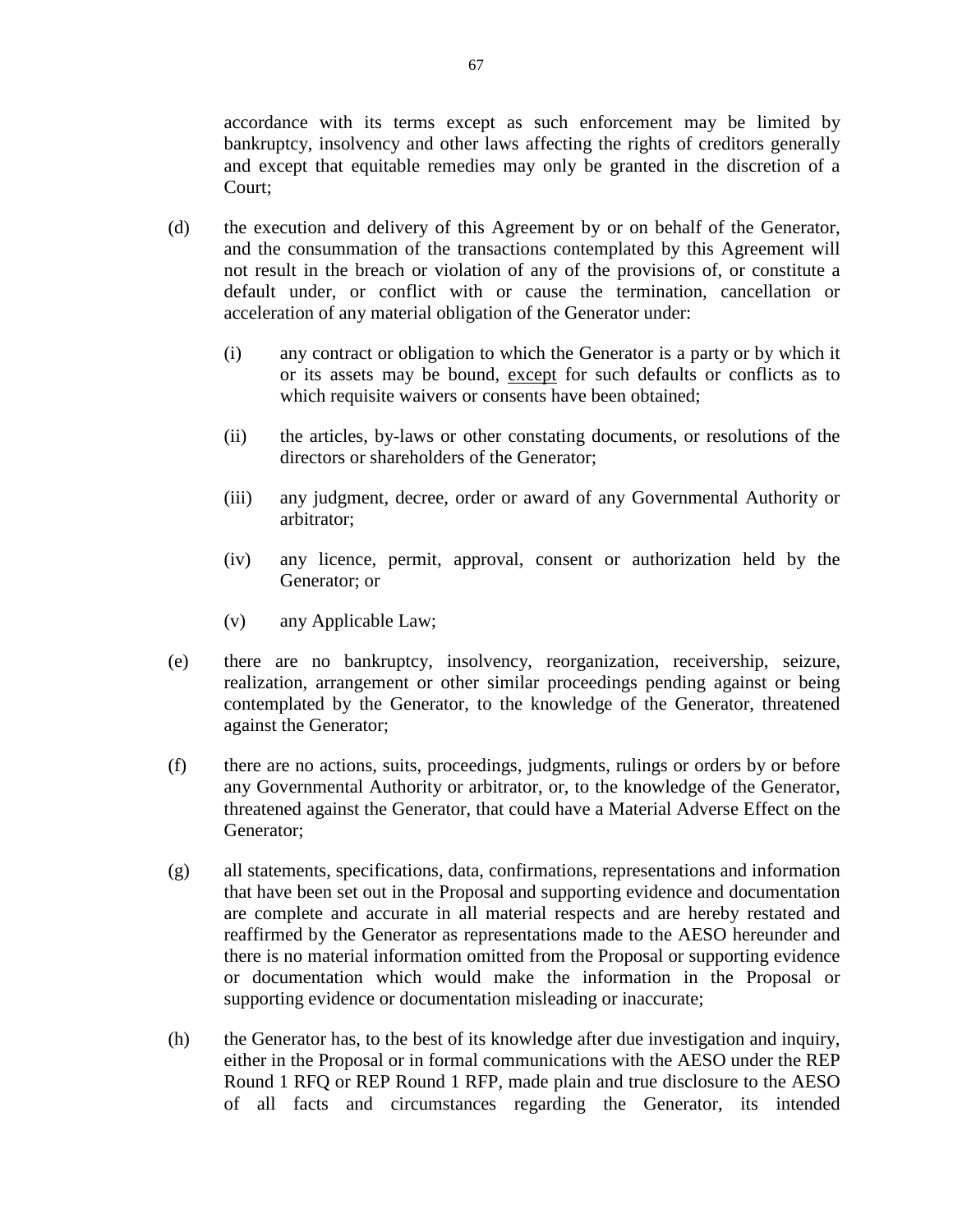Subcontractors, and the financing of the Project that might reasonably be material to the willingness of the AESO to enter into this Agreement with the Generator having regard to the information requested by the AESO in the REP Round 1 RFQ or REP Round 1 RFP;

- (i) all requirements for the Generator to make any filing, declaration or registration with, give any notice to or obtain any licence, permit, certificate, registration, authorization, consent or approval of, any Governmental Authority as a condition to entering into this Agreement have been satisfied;
- (j) the Generator has no reason to believe, acting reasonably, that Commercial Operation may not be achieved by the Target COD;
- (k) the Generator is in compliance with all Applicable Laws, other than acts of noncompliance which, individually or in the aggregate, would not have a Material Adverse Effect on the Generator or the Project;
- (l) unless the Generator has otherwise notified the AESO pursuant to Section 8.3(b), the Generator is not a non-resident of Canada for the purposes of the ITA;
- (m) the Generator and the Facility comply with the Eligibility Criteria;
- (n) the Generator:
	- (i) has made all due inquiry into the requirements for obtaining the Permit and Licence (Power Plant) and any other applicable Governmental Approvals, including any applicable environmental approvals or registrations; and
	- (ii) is aware, acknowledges and agrees that it shall only be entitled to Force Majeure relief in respect of failure to fulfill any such requirements that were reasonably unforeseeable;
- (o) the Generator has not, in respect of the Facility, received any funding, incentive or other support payments under any environmental program;
- (p) in respect of the REP Round 1 RFQ process and REP Round 1 RFP process, the Generator has not had an unfair advantage or engaged in conduct, directly or indirectly, that may have given it an unfair advantage, including but not limited to (i) having or having access to information that is confidential to the AESO or the Government of Alberta and not available to other participants in such processes; (ii) communicating with any Person with a view to influencing preferred treatment; or (iii) engaging in conduct that compromises or could be seen to compromise the integrity of the open and competitive REP Round 1 RFQ process or REP Round 1 RFP process or which could render such processes noncompetitive or unfair;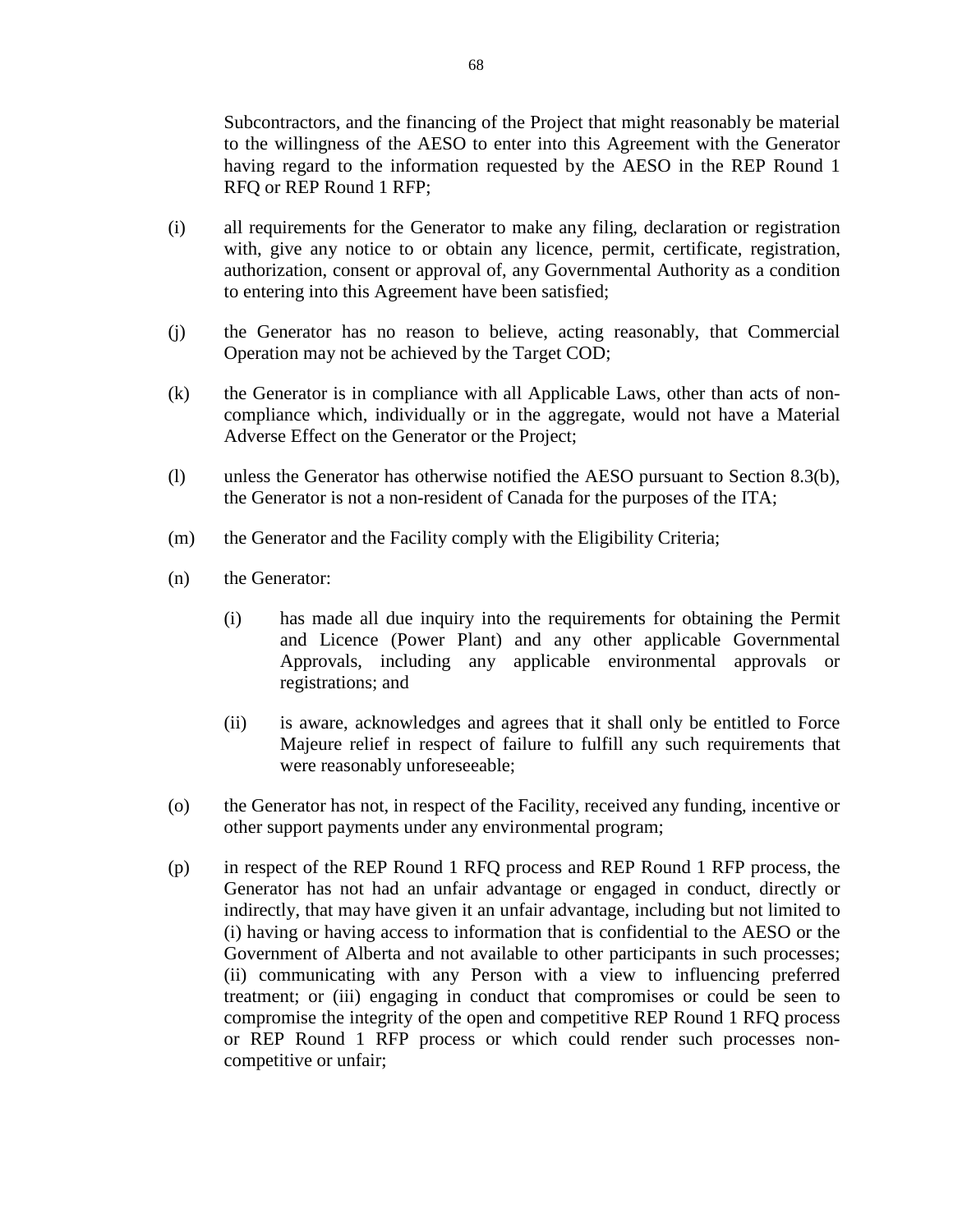- (q) all direct and indirect equity interests in Generator at the time of execution and delivery of this Agreement have been disclosed to the AESO;
- (r) the Generator is relying only on its own investigation and due diligence in relation to the risks assumed by it under the provisions of this Agreement, and is not relying on any information received from or representation made by the AESO, with the exception only of the AESO's representations in Section 13.2;
- (s) in the last five (5) years, neither Generator nor any Generator Related Party has, directly or indirectly:
	- (i) made, or offered or promised to make, any payment;
	- (ii) lent or given money or anything of value, or offered or promised to lend or give money or anything of value; or
	- (iii) authorized any such actions, offers or promises;

to the AESO, any AESO Related Party, or any other Person, for the use or benefit of such party as consideration for any act or omission of such party or for influencing the decision of such party, in either case with respect to the performance of its duties relating to the evaluation of the Proposal, the selection of Generator or the Project, or otherwise in violation of Applicable Law; and

(t) throughout the term of this Agreement, neither Generator nor any Generator Related Party shall undertake, do or make any of the actions, offers, promises or authorizations of the type referenced in sub-section (s) above and Generator and all Generator Related Parties shall comply with Generator's anti-corruption policy, or the anti-corruption policy of a Sponsor that is applicable to Generator.

In addition, the Generator shall, upon delivery of each of the Quarterly Progress Reports required to be provided to the AESO pursuant to Section 4.3(a), represent in writing that each of the foregoing statements set out in Section 13.1(a) to (m), inclusive, and Sections 13.1(o), (p), (s) and (t), continues to be true or, if any such statements are no longer true, then the Generator shall provide to the AESO a qualified representation with respect to such statement. Such qualified representation provided by the Generator to the AESO shall be subject, however, to the rights of the AESO in Section 16.1(e) to require the Generator to cure or remove any such qualification with respect to such statement.

# **13.2 Representations of the AESO**

The AESO represents to the Generator as follows, and acknowledges that the Generator is relying on such representations in entering into this Agreement:

(a) the AESO is a statutory corporation under the EUA, and is validly existing, and otherwise lawfully authorized to do business under the laws of Alberta and has all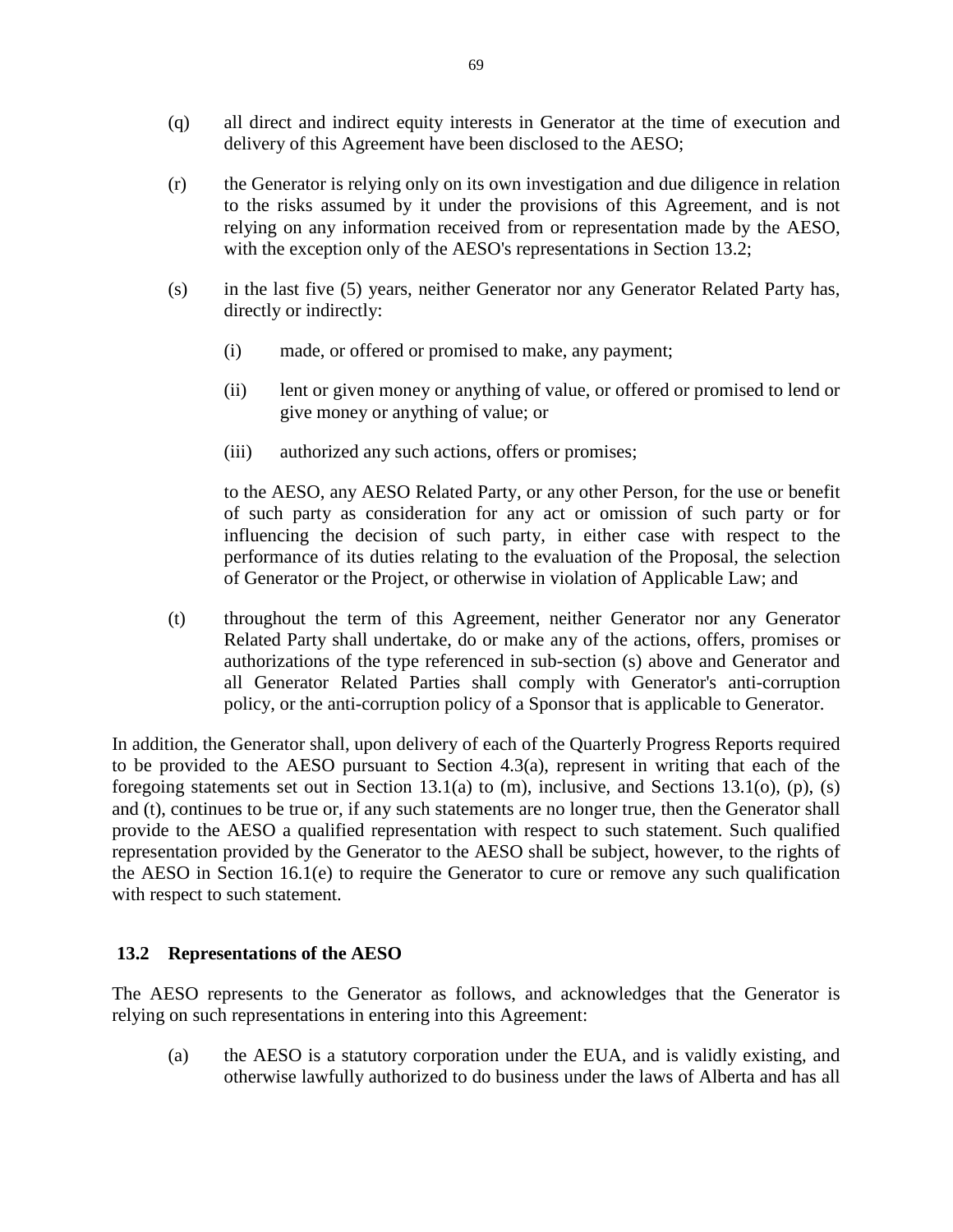requisite capacity, power and authority to enter into and perform its obligations under this Agreement; and

(b) this Agreement has been duly authorized on behalf of the AESO, and upon execution and delivery constitutes a legal, valid and binding obligation of the AESO.

# **ARTICLE 14 LIABILITY AND INDEMNIFICATION**

# **14.1 Exclusion of Consequential Damages**

Notwithstanding anything contained herein to the contrary, neither Party will be liable under this Agreement or under any cause of action relating to the subject matter of this Agreement for any special, indirect, incidental, punitive, exemplary or consequential damages, including loss of profits (save and except as provided in Sections 5.1(c), 6.11 and 12.1(d) and Article 7), loss of use of any property or claims of customers or contractors of the Parties for any such damages.

## **14.2 Liquidated Damages**

Nothing in this Article 14 shall reduce a Party's claim for liquidated damages pursuant to Section 16.2. The Generator acknowledges and agrees that it would be extremely difficult and impracticable to determine precisely the amount of actual damages that would be suffered by the AESO and the Government of Alberta as result of a failure by the Generator to meet its obligations under this Agreement. The Generator further acknowledges and agrees that the liquidated damages set forth in this Agreement are a fair and reasonable approximation of the amount of actual damages that would be suffered by the AESO and the Government of Alberta as a result of a failure by the Generator to meet its obligations under this Agreement, and does not constitute a penalty.

# **14.3 AESO Indemnification**

The Generator shall indemnify, defend and hold the AESO, the Government of Alberta, the members of the Government of Alberta's Executive Council and their respective Affiliates, and each of the foregoing Persons' respective officers, directors, members, employees, shareholders, consultants, advisors, contractors (and their employees and Subcontractors), agents and representatives (collectively, the "**Indemnitees**") harmless from and against any and all Claims, losses, damages, liabilities, penalties, obligations, payments, costs and expenses and accrued interest thereon (including the costs and expenses of, and accrued interest on, any and all actions, suits, proceedings for personal injury (including death) or property damage, assessments, judgments, settlements and compromises relating thereto and reasonable lawyers' fees and reasonable disbursements in connection therewith) (each, an "**Indemnifiable Loss**"), asserted against or suffered by the Indemnitees relating to, in connection with, resulting from, or arising out of: (a) any occurrence or event relating to the Facility, except to the extent that any injury or damage is attributable to the negligence or wilful misconduct of the Indemnitees or the failure of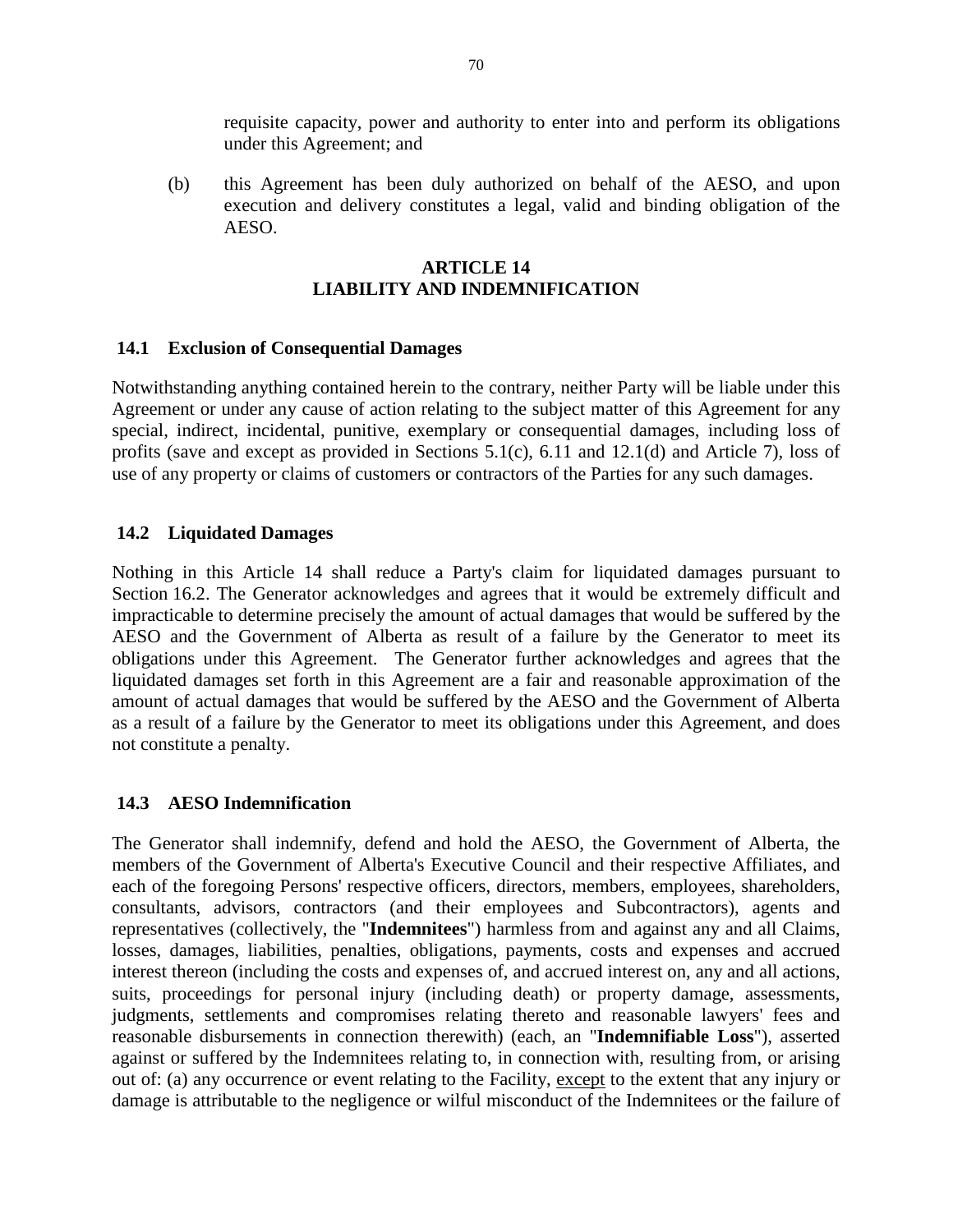the Indemnitees to comply with Applicable Law; (b) any breach by the Generator of any representations, warranties and covenants contained in this Agreement, except to the extent that any injury or damage is attributable to the negligence or wilful misconduct of the Indemnitees, and (c) a discharge of any contaminant into the natural environment, at or related to, the Facility and any fines or orders of any kind that may be levied or made in connection therewith pursuant to Applicable Law, except to the degree that such discharge shall have been due to the negligence or wilful misconduct of the Indemnitees. For greater certainty, in the event of contributory negligence or other fault of the Indemnitees, then such Indemnitees shall not be indemnified hereunder in the proportion that the Indemnitees' negligence or other fault contributed to any Indemnifiable Loss.

#### **14.4 Defence of Claims**

- (a) Promptly after receipt by the Indemnitees of any Claim or notice of the commencement of any action, administrative or legal proceeding, or investigation as to which the indemnity provided for in Section 14.3 may apply, the AESO shall notify the Generator in writing of such fact. The Generator shall assume the defence thereof with counsel designated by the Generator and satisfactory to the affected Indemnitees, acting reasonably; provided, however, that if the defendants in any such action include both the Indemnitees and the Generator and the Indemnitees shall have reasonably concluded that there may be legal defences available to them which are different from or additional to, or inconsistent with, those available to the Generator, the Indemnitees shall have the right to select separate counsel satisfactory to the Generator acting reasonably (at no additional cost to the Indemnitees) to participate in the defence of such action on behalf of the Indemnitees. The Generator shall promptly confirm that it is assuming the defence of the Indemnitees by providing written notice to the Indemnitees. Such notice shall be provided no later than five (5) Business Days prior to the deadline for responding to any Claim relating to any Indemnifiable Loss.
- (b) Should any of the Indemnitees be entitled to indemnification under Section 14.3 as a result of a Claim by a third-party, and the Generator fails to assume the defence of such Claim (which failure shall be assumed if the Generator fails to provide the notice prescribed by Section 14.4(a)), the Indemnitees shall, at the expense of the Generator, contest (or, with the prior written consent of the Generator, settle) such Claim, provided that no such contest need be made and settlement or full payment of any such Claim may be made without consent of the Generator (with the Generator remaining obligated to indemnify the Indemnitees under Section 14.3), if, in the written opinion of an independent third-party counsel chosen by the Contract Representatives, such Claim is meritorious. If the Generator is obligated to indemnify any Indemnitees under Section 14.3, the amount owing to the Indemnitees will be the amount of such Indemnitees' actual out-of-pocket loss net of any insurance proceeds received or other recovery.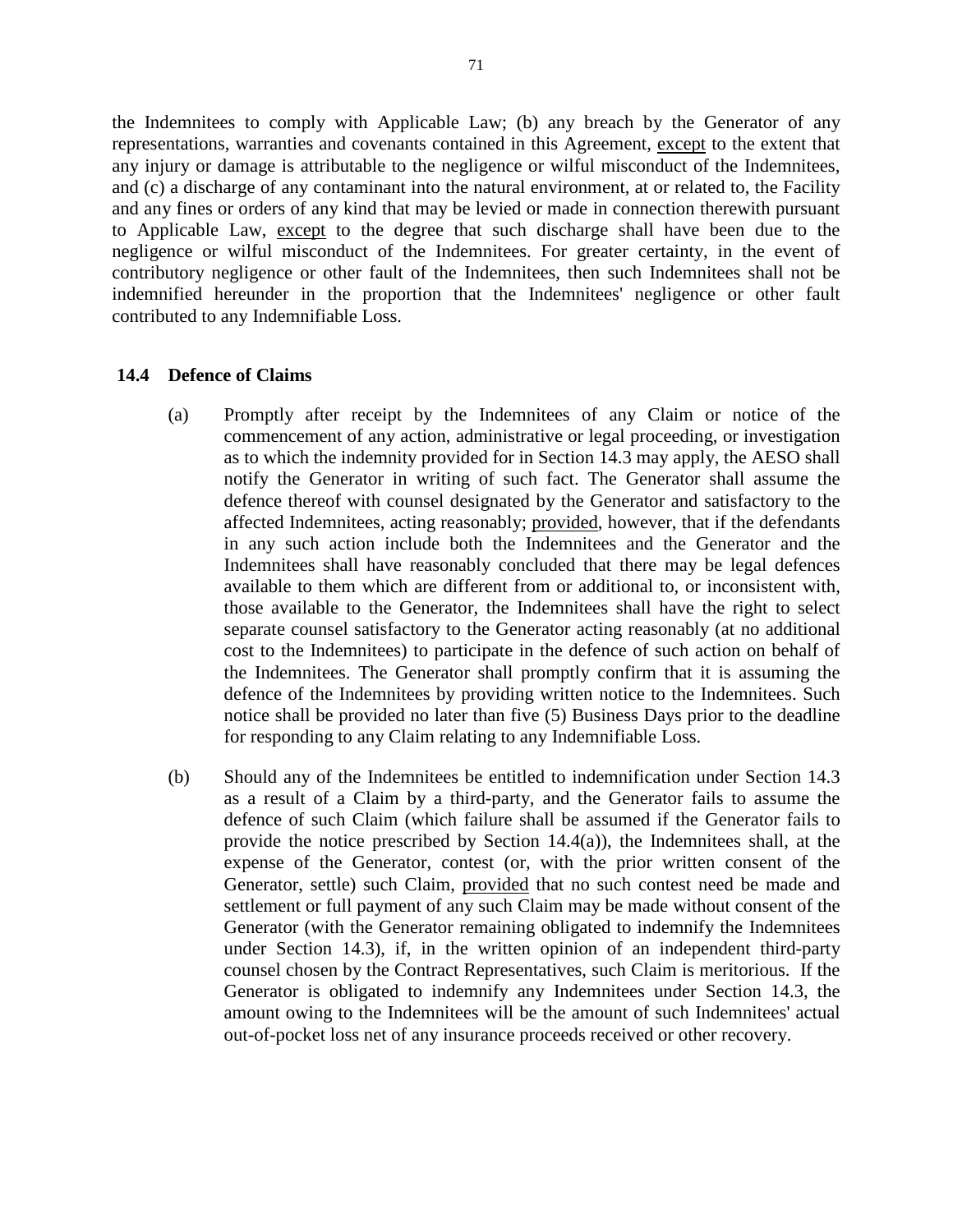## **ARTICLE 15 TERM**

#### **15.1 Term**

- (a) This Agreement shall become effective upon the Contract Date.
- (b) The term of this Agreement (the "**Term**") means that period of time which commences upon execution of this Agreement and continues until the end of the Support Period, subject to any early termination in accordance with the provisions hereof.

### **ARTICLE 16 TERMINATION AND DEFAULT**

## **16.1 Events of Default by the Generator**

Each of the following will constitute an event of default by the Generator (each, a "**Generator Event of Default**"):

- (a) the Generator fails to make any payment when due (except to the extent that such amount is disputed in good faith through the dispute resolution procedure set out in Article 19) and/or maintain the Completion and Performance Security as required under this Agreement, if such failure is not remedied within fifteen (15) Business Days after written notice of such failure from the AESO;
- (b) the Generator fails to comply with any Stop Work Notice, if such failure is not remedied within three (3) Business Days after written notice of such failure from the AESO;
- (c) The Generator fails to perform or is in default of any material covenant or obligation set forth in this Agreement (except to the extent constituting a separate Generator Event of Default) if such failure is not remedied within fifteen (15) Business Days after written notice of such failure from the AESO; provided that such cure period shall be extended by a further fifteen (15) Business Days if the Generator is diligently remedying such failure and such failure is capable of being cured during such extended cure period;
- (d) the Generator fails or ceases to hold a valid Governmental Approval where such failure or cessation results in, or could be reasonably expected to result in, a Material Adverse Effect on the Generator or a material adverse effect on the Facility and is not remedied within thirty (30) Business Days after receipt by the Generator of written notice of such failure or cessation from the AESO; provided that such cure period shall be extended by a further thirty (30) Business Days if the Generator is diligently remedying such failure or cessation and such failure or cessation is capable of being corrected during such extended cure period;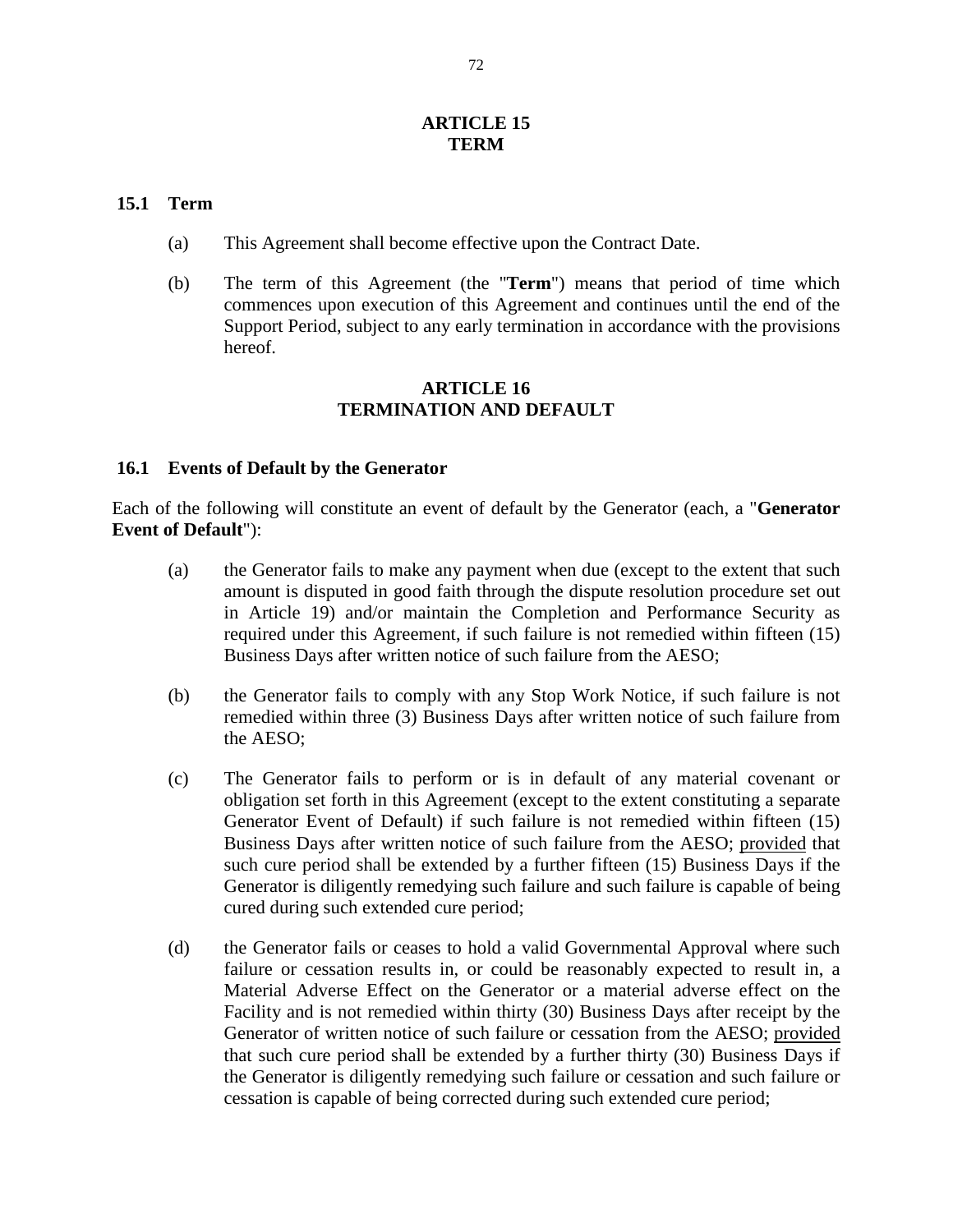- (e) any representation made by the Generator in this Agreement, excepting only the representations made in Sections  $13.1(n)$ ,  $13.1(p)$ ,  $13.1(s)$  and  $13.1(t)$ , is not true or correct in any material respect when made and is not made true or correct in all material respects within thirty (30) Business Days after receipt by the Generator of written notice of such fact from the AESO; provided that such cure period shall be extended by a further thirty (30) Business Days if the Generator, in the reasonable opinion of the AESO, is diligently correcting such breach and such breach is capable of being corrected during such extended cure period;
- (f) an effective resolution is passed or documents are filed in an office of public record in respect of, or a judgment or order is issued by a Court ordering, the dissolution, termination of existence, liquidation or winding up of the Generator, unless such filed documents are immediately revoked or otherwise rendered inapplicable, or unless there has been a permitted and valid assignment of this Agreement by the Generator under this Agreement to a Person which is not dissolving, terminating its existence, liquidating or winding up and such Person has assumed all of the Generator's obligations under this Agreement;
- (g) the Generator amalgamates with, or merges with or into, or transfers the Facility or all or substantially all of its assets to, another Person unless, at the time of such amalgamation, merger or transfer, there has been a permitted and valid assignment hereof by the Generator under this Agreement to the resulting, surviving or transferee Person and such Person has assumed all of the Generator's obligations under this Agreement;
- (h) a receiver, manager, receiver-manager, liquidator, monitor or trustee in bankruptcy of the Generator or of any of the Generator's property is appointed by a Governmental Authority or pursuant to the terms of a debenture or a similar instrument, and such receiver, manager, receiver-manager, liquidator, monitor or trustee in bankruptcy is not discharged or such appointment is not revoked or withdrawn within thirty (30) Business Days of the appointment; by decree, judgment or order of a Governmental Authority, the Generator is adjudicated bankrupt or insolvent, and such decree, judgment or order continues undischarged and unstayed for a period of thirty (30) Business Days after the entry thereof; or if any material part of the property of Generator is seized, attached, or sequestered, and such seizure, attachment, or sequestering is not successfully contested by Generator within thirty (30) Business Days; or a petition, proceeding or filing is made against the Generator seeking to have the Generator declared bankrupt or insolvent, or seeking adjustment or composition of any of its debts pursuant to the provisions of any Insolvency Legislation, and such petition, proceeding or filing is not dismissed or withdrawn within thirty (30) Business Days;
- (i) the Generator makes an assignment for the benefit of its creditors generally under any Insolvency Legislation, or consents to the appointment of a receiver, manager, receiver-manager, monitor, trustee in bankruptcy, or liquidator for all or part of its property, or files a petition or proposal to declare bankruptcy or to reorganize pursuant to the provisions of any Insolvency Legislation;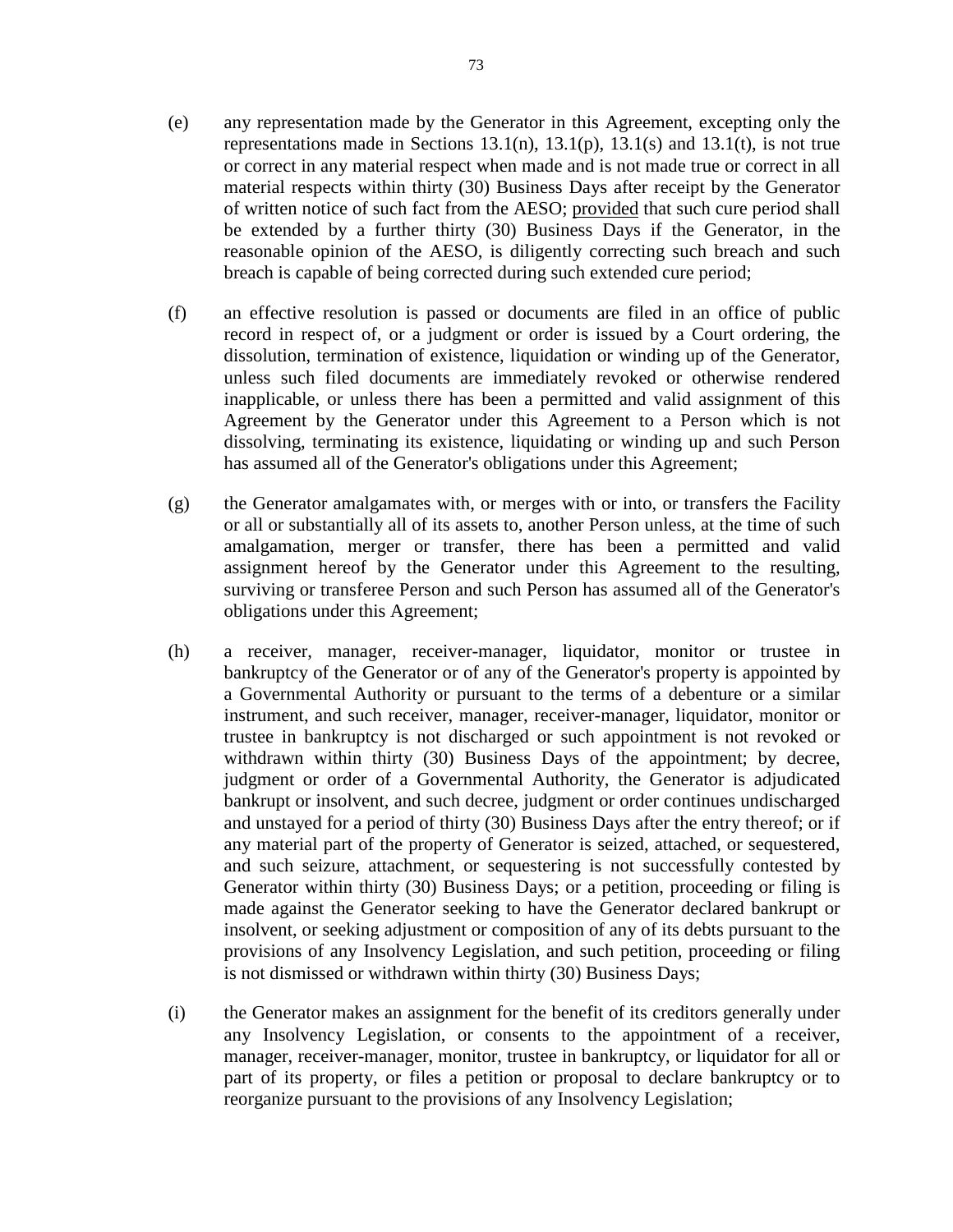- (j) the Generator fails to own or lease the Facility during the Term;
- (k) the actual, installed, nameplate capacity of the Facility, as confirmed by the Independent Engineer, exceeds the Contract Capacity;
- (l) the Generator has permitted, undertaken, contracted for, or otherwise made a Facility Amendment that has not first been consented to by the AESO pursuant to this Agreement;
- (m) the Generator fails to achieve Commencement of Construction on or before the Commencement of Construction Longstop Date;
- (n) the Generator fails to achieve Commercial Operation on or before the COD Longstop Date;
- (o) the representation in Section  $13.1(p)$  is not true and correct in all material respects;
- (p) if at any time the conduct of Generator or any Generator Related Party in relation to the Proposal, Generator's obligations under this Agreement, or otherwise in relation to the Project results in any criminal conviction, in the representation in Section 13.1(s) being untrue or incorrect in any material respect, or in any breach of the representation, warranty or obligation set forth in Section 13.1(t);
- (q) the Generator undergoes a change of Control in violation of Section 20.2;
- (r) the Generator assigns this Agreement or any rights, interests or obligations under this Agreement in violation of Section 20.1; and
- (s) the Generator carries on any business in violation of Section 4.4(a) or incurs indebtedness in violation of Section 4.4(b) and does not cease to carry on such business or remedy such violation within two (2) Business Days of receiving notice to do so from the AESO.

# **16.2 Remedies of the AESO**

(a) If any Generator Event of Default (other than a Generator Event of Default relating to the Generator referred to in Section 16.1(f), Section 16.1(h), and Section 16.1(i)) occurs and is continuing, the AESO may elect to terminate this Agreement by providing written notice of termination to the Generator upon or within a reasonable time of the AESO becoming aware of the occurrence of such Generator Event of Default.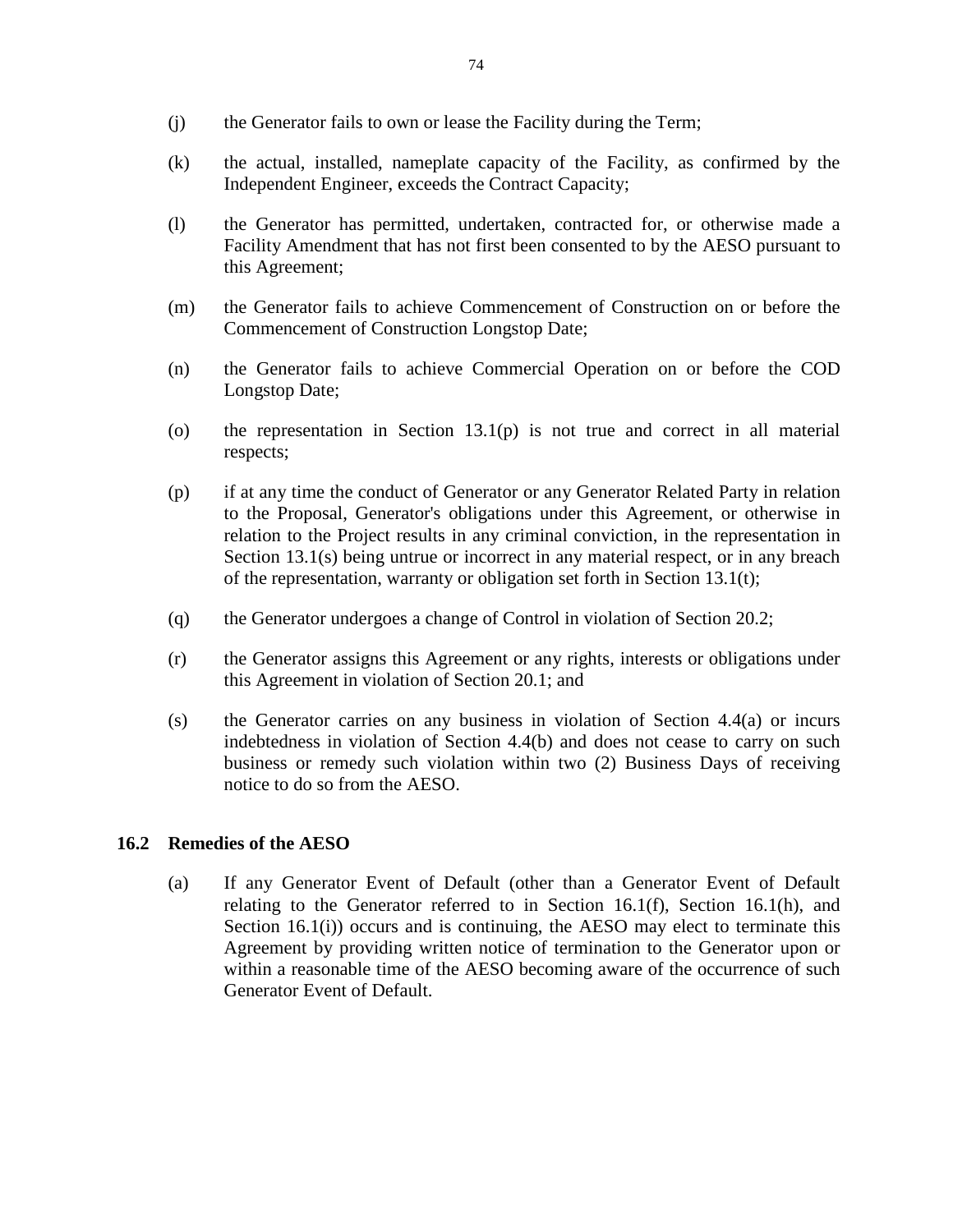- (b) If a Generator Event of Default occurs and is continuing, the AESO may, in addition to the remedy set out in Section 16.2(a):
	- (i) set off any payments due to the Generator against any amounts payable by the Generator to the AESO including, at the AESO's option, the amount of any Completion and Performance Security to be provided to the AESO pursuant to Section 10.1;
	- (ii) draw on all or part of the Completion and Performance Security with respect to any amount payable by the Generator to the AESO, and if the remedy in Section 16.2(a) has not been exercised, require the Generator to replace such drawn security with new security; and
	- (iii) implement or avail itself of any remedy available to it under the AESO Security Documents.
- (c) Notwithstanding Section 16.2(a) and Section 16.2(b), upon the occurrence of a Generator Event of Default relating to the Generator referred to in Section 16.1(f), Section 16.1(h), or Section 16.1(i), this Agreement shall automatically terminate without notice, act or formality, effective immediately before the occurrence of such Generator Event of Default, in which case, for certainty, the Secured Lender shall have the rights available to it under Section 17.2(g).
- (d) If the AESO terminates this Agreement pursuant to Section 16.2(a) or this Agreement is terminated pursuant to Section 16.2(c),
	- (i) if the Termination Date precedes the Commercial Operation Date, the AESO may, in its sole and absolute discretion, require the Generator to pay to the AESO, as liquidated damages and not as a penalty, a sum equal to the dollar amount of all Completion and Performance Security required to be provided by the Generator as of the Termination Date pursuant to Section 10.1, and the AESO shall be entitled to draw upon any portion of such Completion and Performance Security which is held by it, and pursue a Claim for damages with respect to any portion of such Completion and Performance Security that the Generator was required to (but did not) provide to the AESO as of the Termination Date pursuant to Section 10.1; and in such circumstances, notwithstanding Section 16.5, the AESO's remedies against the Generator in respect of the termination of the Agreement shall be limited to the amount of liquidated damages payable by the Generator pursuant to this Section 16.2(d)(i); and
	- (ii) if the Termination Date is on or after the Commercial Operation Date, the AESO shall be entitled to exercise all remedies available to it, at law or in equity, and a Market Termination Payment shall become payable from one Party to another, all as contemplated under Section 16.5.
- (e) Termination shall not relieve the Generator or the AESO of their respective responsibilities relating to the Delivered Electricity, Renewable Attributes, or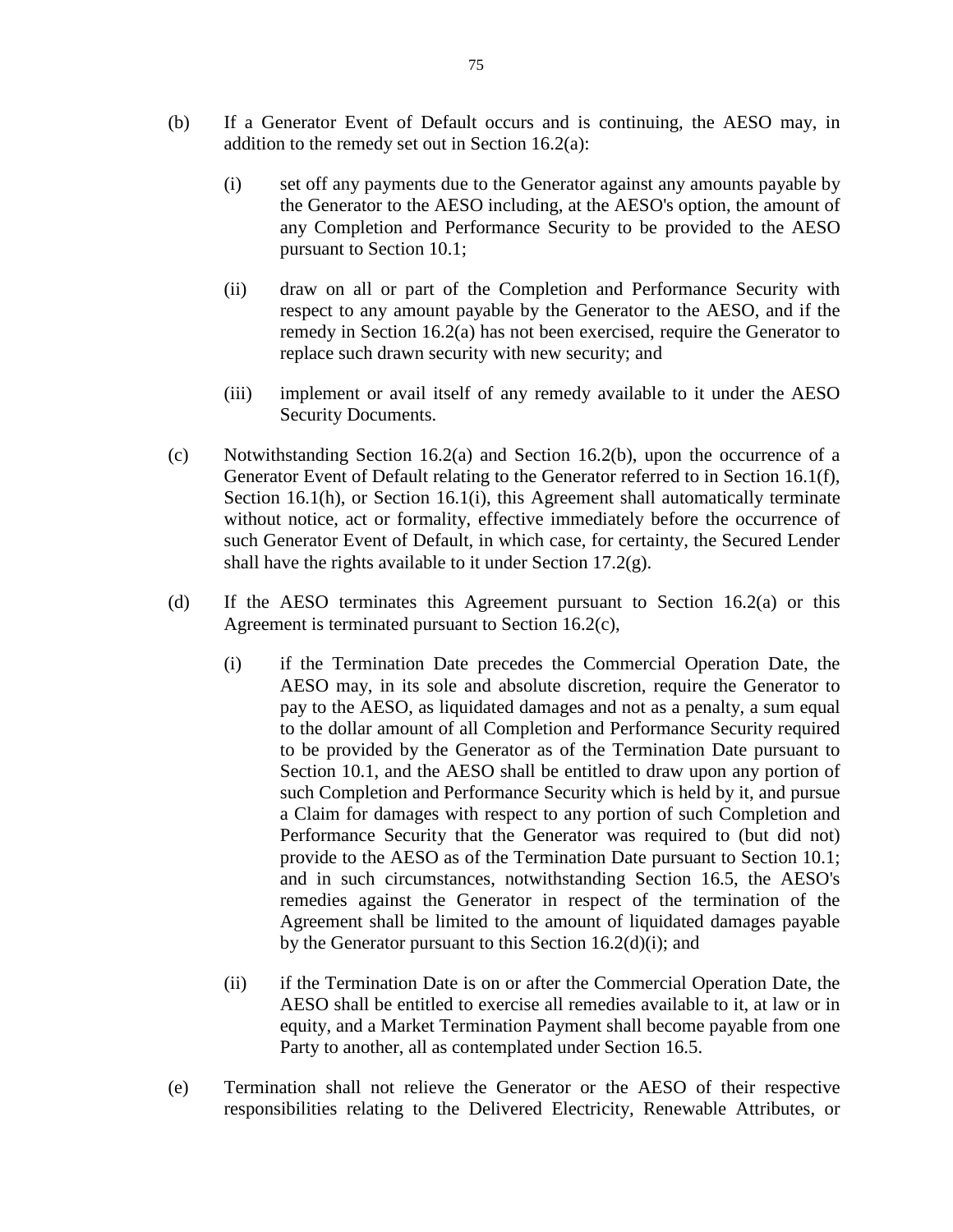amounts payable under this Agreement, up to and including the Termination Date. The AESO shall be responsible only for the payment of amounts accruing under this Agreement up to and including the Termination Date. In addition to its other rights of set off available to it pursuant to this Agreement and at law, the AESO may hold back payment or set off its obligation to make such payment against any payments owed to it if the Generator fails to comply with its obligations on termination.

# **16.3 Events of Default by the AESO**

Each of the following will constitute an event of default by the AESO (each an "**AESO Event of Default**"):

- (a) the AESO fails to make any payment under this Agreement when due (except to the extent that such amount is disputed in good faith through the dispute resolution procedure set out in Article 19), if such failure is not remedied within fifteen (15) Business Days after written notice of such failure from the Generator.
- (b) The AESO assigns this Agreement (other than an assignment made pursuant to Section  $20.1(g)$ ) without first obtaining the consent of the Generator, if such consent is required pursuant to this Agreement.

## **16.4 Termination by the Generator**

- (a) If any AESO Event of Default occurs and is continuing, then the Generator may elect to terminate this Agreement by providing written notice of termination to the AESO upon or within a reasonable time of the Generator becoming aware of the occurrence of the AESO Event of Default, and may set off any payments due to the AESO against any amounts payable by the AESO to the Generator. Where the Generator has so terminated this Agreement, the AESO shall return any Completion and Performance Security it holds within twenty (20) Business Days following receipt of a written request from the Generator.
- (b) If the Generator terminates this Agreement pursuant to Section  $16.4(a)$ :
	- (i) At any time prior to the Commercial Operation Date, such termination shall be deemed to be an Optional Termination, and the provisions of Section 16.6 shall apply, *mutatis mutandis*; and
	- (ii) at any time, on or after the Commercial Operation Date, the Generator shall be entitled to exercise all remedies available to it at law or in equity, and a Market Termination Payment shall become payable from one Party to the other, all as contemplated under Section 16.5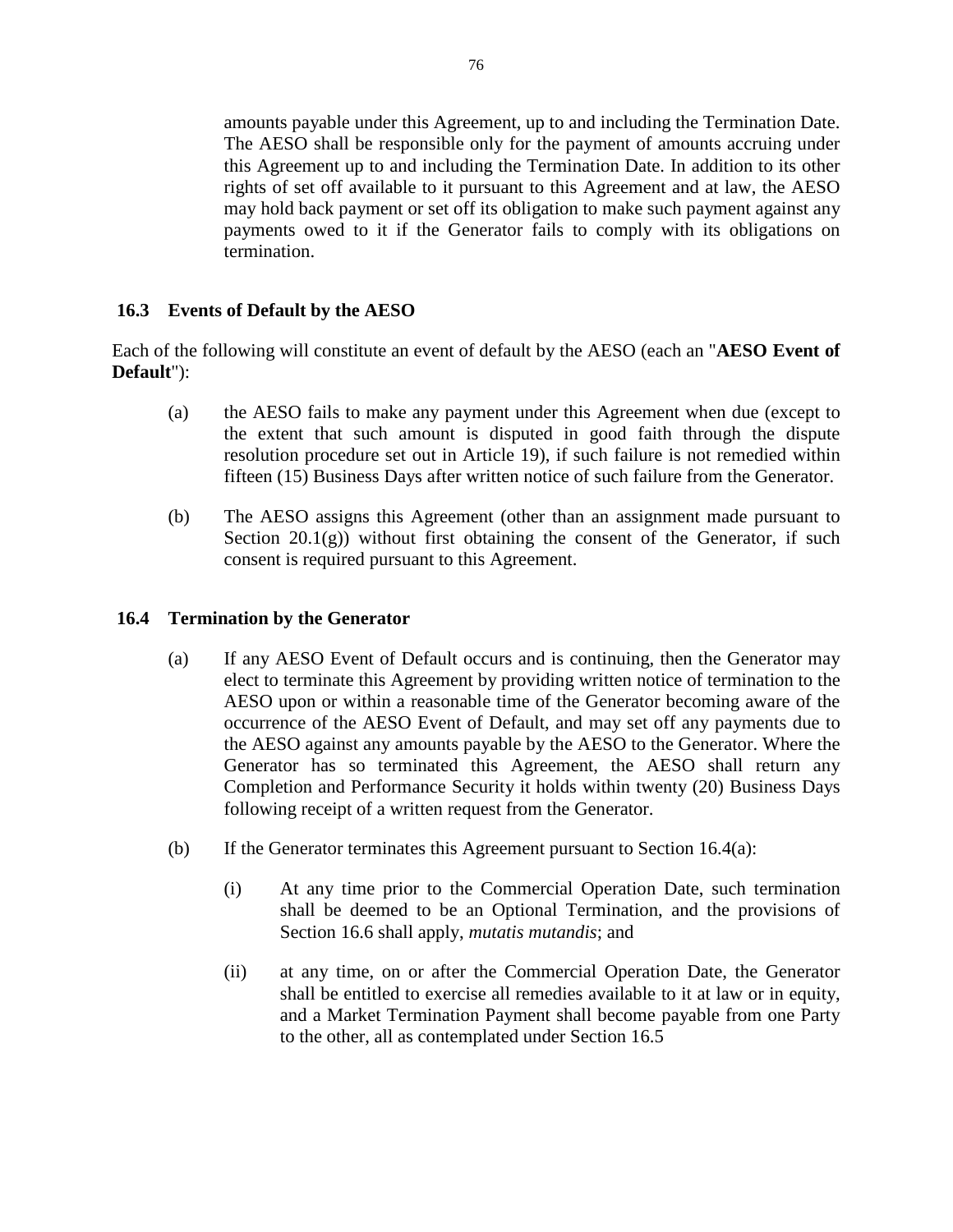## **16.5 Remedies for Termination Non-Exclusive**

- (a) The termination of this Agreement by either Party and the payment of all amounts then due and owing to the other Party as expressly provided in this Agreement shall not limit, waive or extinguish in any way the recourse of either Party to any other remedies available to it in relation to such termination at law, in equity or otherwise, nor shall such termination affect any rights that the Indemnitees may have pursuant to any indemnity given under this Agreement.
- (b) The Market Termination Payment referenced in Section 16.2(d)(ii) and 16.4(b)(ii), and definitions required with respect thereto, are set forth below:
	- (i) "**Remaining Quantity**" means that amount of Renewable Attributes that the Parties would have exchanged during the Remaining Support Period (assuming that termination hereunder had not occurred), which amount shall be deemed to be equal to the average quantity of Metered Energy for each pre-termination Settlement Period during the Support Period multiplied by the number of Settlement Periods in the Remaining Support Period (assuming that termination hereunder had not occurred).
	- (ii) "**Market Value**" means, with respect to the Transaction, the net present value (applying the **[insert discount rate]**) of the product of: (A) the Remaining Quantity multiplied by (B) the Market Price for a similar transaction taking into consideration the nature of the obligations and the Remaining Support Period (assuming that termination hereunder had not occurred), and assuming that such similar transaction is settled based on the exchange of Electricity through the Power Pool for the Pool Price.
	- (iii) "**Market Price**" means, with respect to the Transaction, an amount established for a replacement transaction, as determined in the reasonable discretion of the Non-Defaulting Party, which shall determine the Market Price by considering any or all of the following:
		- (A) quotations (either firm or indicative) for replacement contracts or transactions supplied by one or more third parties that may take into account the credit worthiness of the Non-Defaulting Party at the time the quotation is provided and the terms of any relevant documentation, including credit support documentation, between the Non-Defaulting Party and the third party providing the quotation;
		- (B) information consisting of relevant market data in respect of the Power Pool and the Pool Price supplied by one or more third parties, including, without limitation, relevant prices, correlations, or other relevant market data in respect of the Power Pool; or
		- (C) information of the types described in subsection (A) or subsection (B) above from internal sources if such information is of the type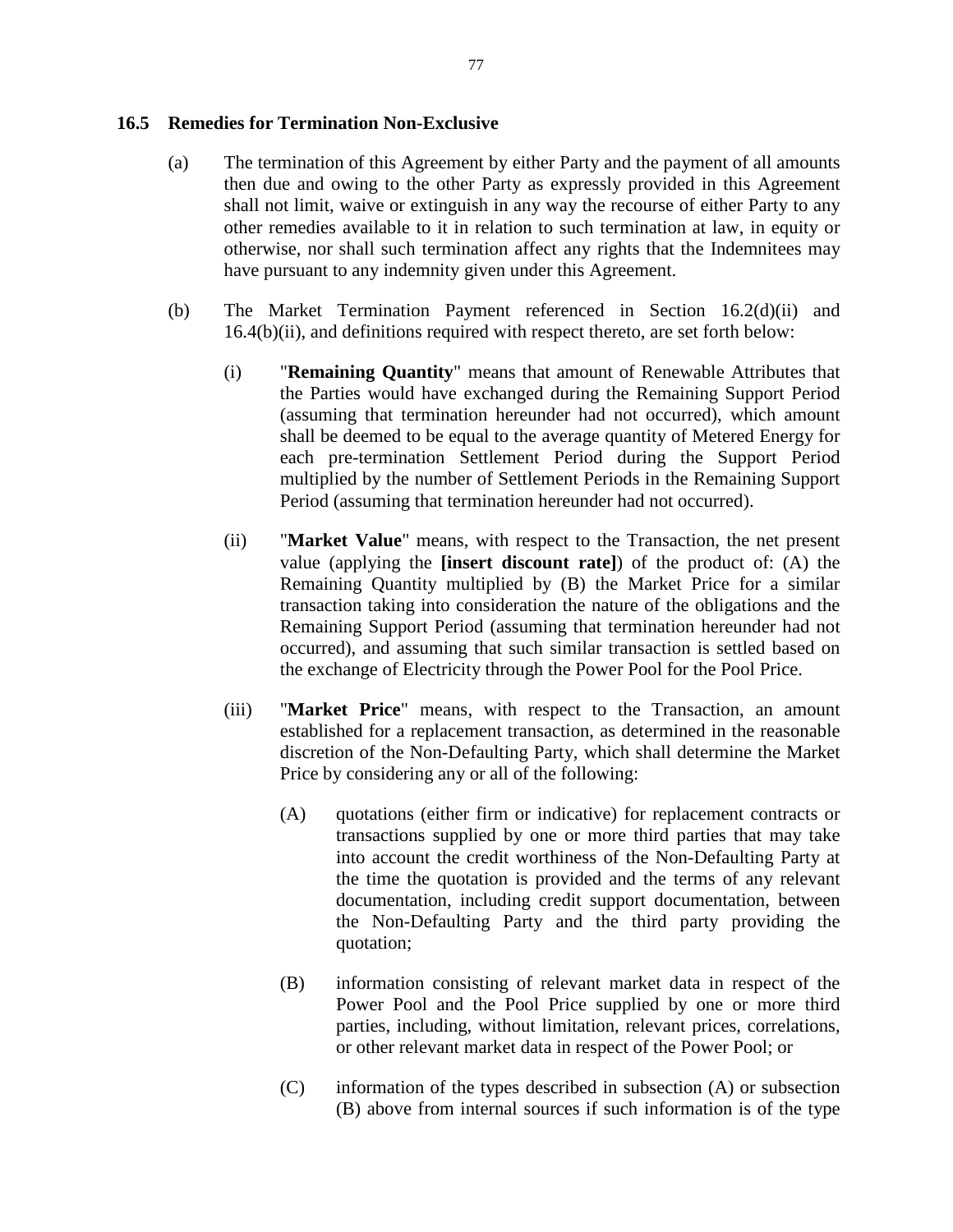used by the Non-Defaulting Party in the regular course of its business.

The Non-Defaulting Party will consider the quotations referenced in subsection (A) above or the relevant market data referenced in subsection (B) above, unless the Non-Defaulting Party reasonably believes in good faith that such quotations or relevant market data are not readily available or would not produce a commercially reasonable result. The Non-Defaulting Party shall not be required to enter into a replacement transaction in order to determine the Market Price.

- (iv) "**Contract Value**" means, with respect to the Transaction, the net present value (applying the **[insert discount rate]** ) of the product of: (A) the Remaining Quantity multiplied by (B) the Strike Price.
- (v) "**Market Termination Payment**" means the difference between the Market Value of the Transaction and the Contract Value of the Transaction as of the Termination Date. If the Market Value is greater than the Contract Value, then the Generator shall owe the AESO a Market Termination Payment in respect of such amount. If, however, the Market Value is less than the Contract Value, then the AESO shall owe the Generator a Market Termination Payment which is in equal to the absolute value of such amount.
- (vi) "**Non-Defaulting Party**" means the AESO, in the case of any termination of this Agreement pursuant to Section 16.2(a) or Section 16.2(c), or the Generator, in the case of any termination of this Agreement pursuant to Section 16.4(a).
- (vii) "**Remaining Support Period**" means the period commencing on the date of termination of this Agreement and ending upon the end of the Support Period.
- (viii) "**Transaction**" means the exchange of the Remaining Quantity of Renewable Attributes over the Remaining Support Period (assuming that termination hereunder had not occurred) on the terms set forth in this Agreement.

#### **16.6 Optional Termination**

(a) Notwithstanding any other provision of this Agreement, at any time prior to the Commercial Operation Date and in the absolute and unfettered discretion of the AESO and for any reason whatsoever or for no reason at all, and at the convenience of the AESO, the AESO may elect to terminate this Agreement (an "**Optional Termination**") by providing thirty (30) days' written notice to the Generator. In the event of notice being given by the AESO in accordance with this Section 16.6(a), the AESO shall be entitled, in its sole and absolute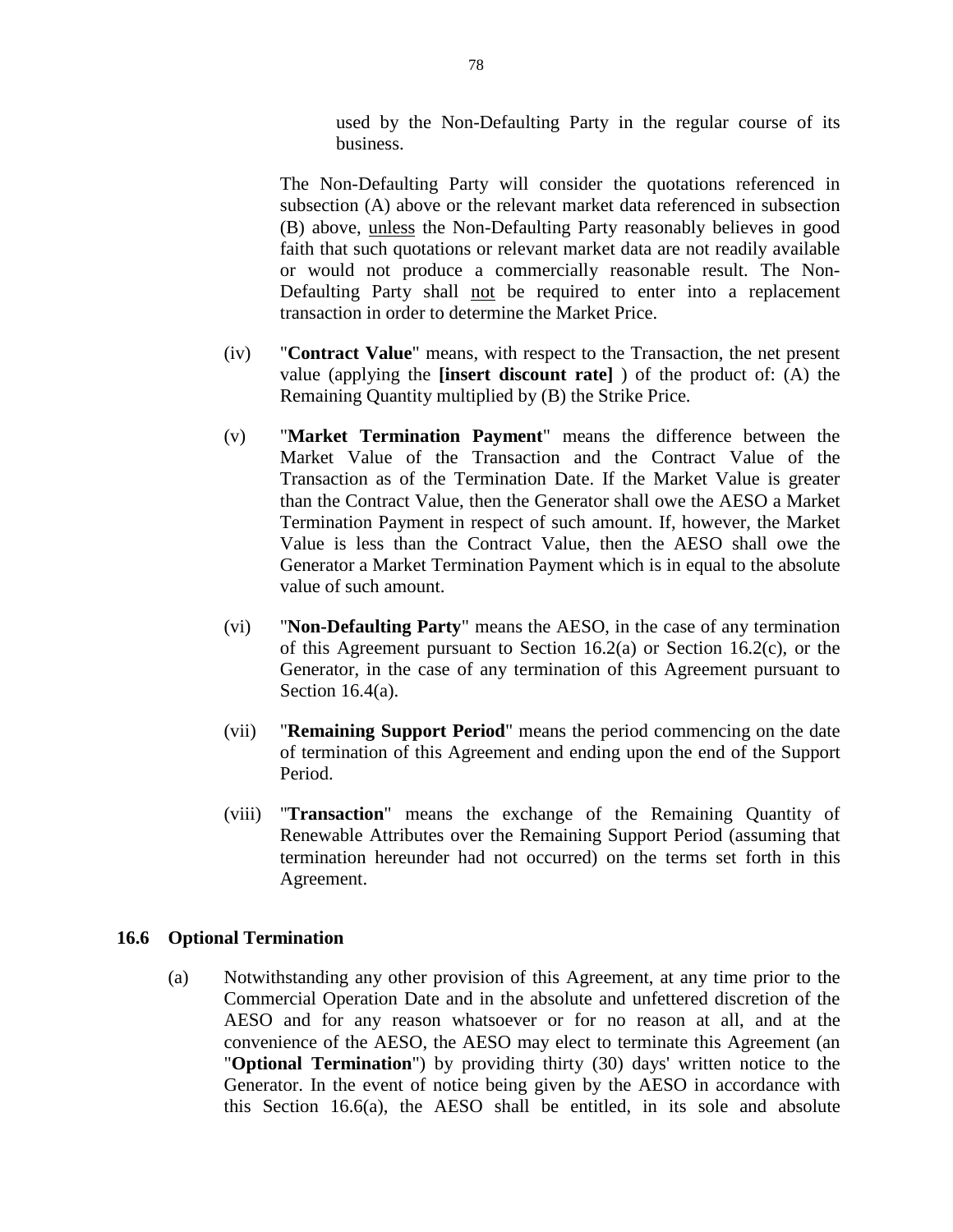discretion, at any time before the expiration of such notice, to issue a Stop Work Notice whereupon the Generator shall forthwith permanently refrain from commencing and shall cease development, construction and operation of the Project. A Stop Work Notice may further require the Decommissioning of the Project or Facility and Site.

- (b) If an Optional Termination occurs after Commencement of Construction, the AESO shall (subject to and in accordance with this Section 16.6) pay to the Generator the Optional Termination Amount. Subject to Section 16.6(c), the "**Optional Termination Amount**" shall be an amount equal to the aggregate of:
	- (i) any amounts accruing due and payable by the AESO to the Generator under this Agreement up to and including the Termination Date which have not yet been paid;
	- (ii) the Senior Debt Amount and the Senior Debt Makewhole as at the Termination Date;
	- (iii) the Junior Debt Amount and the Junior Debt Makewhole as at the Termination Date;
	- (iv) the Employee Termination Payments, Subcontractor Losses and Landowner Losses, each as at the Termination Date;
	- (v) the Equity Capital invested in the Project as at the Termination Date (to the extent that such Equity Capital has been applied by the Generator for the purposes of the Project), together with an amount which, if paid on the Termination Date and taken together with all dividends and other Distributions paid on or made in respect of the Equity Capital on or before the Termination Date and taking account of the actual timing of all such investments and payments (but excluding all amounts paid or payable, whether for costs, overhead, profit or otherwise, after the Termination Date), gives a nominal after-tax internal average annual rate of return to the Termination Date equal to the Equity IRR on such amount of Equity Capital;
	- (vi) subject to Section 16.6(e), all Decommissioning Costs; and
	- (vii) any reasonable costs properly incurred by Generator to wind up its operations solely in connection with the Project;

LESS the aggregate of the following, to the extent it is a positive amount, without double counting:

(viii) to the extent that any of the following amounts relate to the Project or to the carrying out by the Generator of its obligations under this Agreement, all credit balances in any bank accounts held by or on behalf of the Generator on the Termination Date and the value of any insurance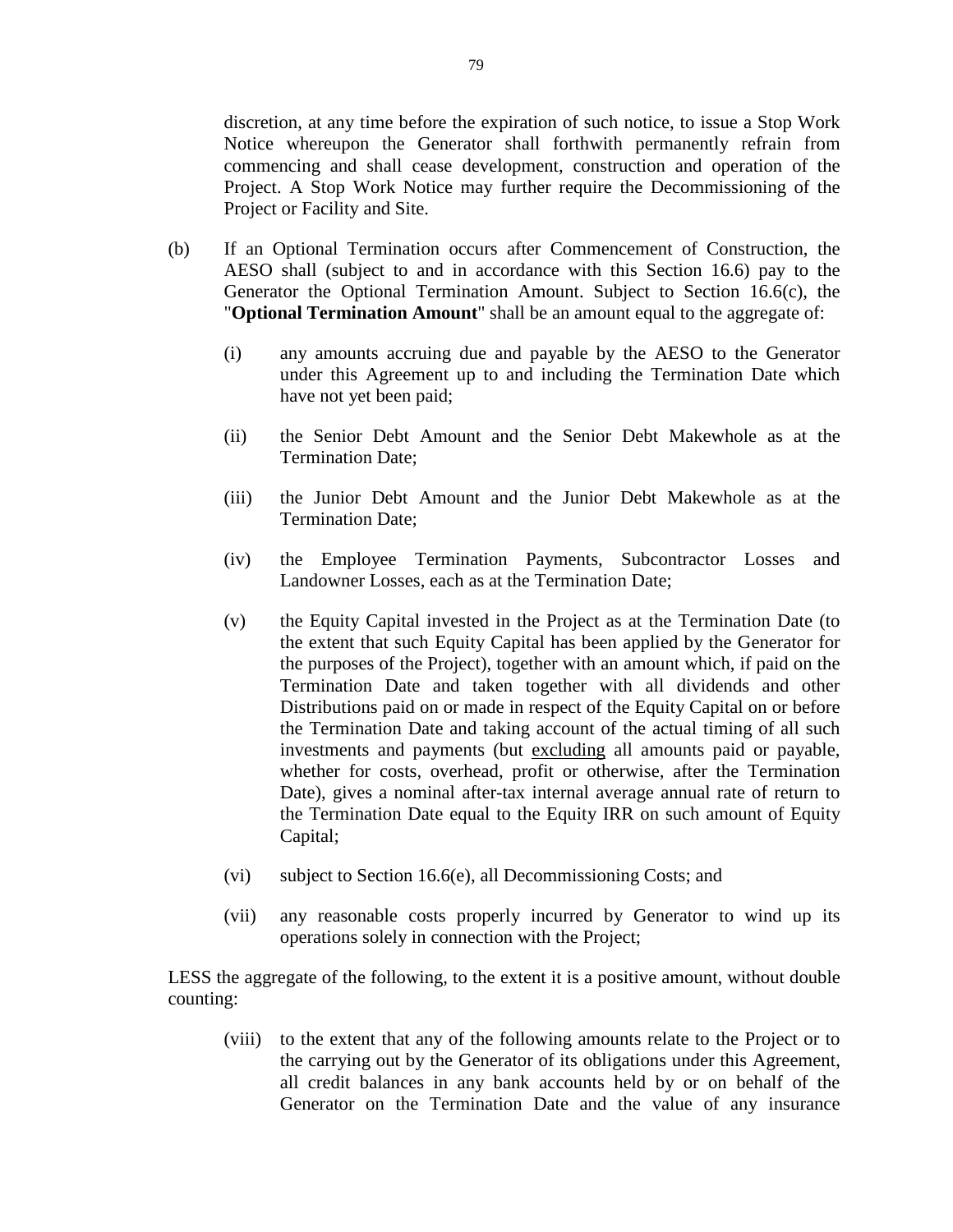proceeds due on the Termination Date to the Generator or to which the Generator would have been entitled had insurance been maintained in accordance with the requirements of this Agreement (except where such insurance proceeds are to be applied in reinstatement, restoration or replacement or, in the case of third-party legal liability, in satisfaction of the claim, demand, proceeding or liability) and any sums due and payable to the Generator from third parties as at the Termination Date other than sums wholly unrelated to the Project but excluding any claims under any subcontracts or claims against other third parties which have not been determined or have been determined but not yet paid, provided that, in such case, the Generator shall assign any such rights and claims under the applicable subcontracts or claims against other third parties (other than claims against third parties that are wholly unrelated to the Project and this Agreement) to the AESO and, at no additional cost to the Generator, provide the AESO with reasonable assistance in prosecuting such claims;

- (ix) the Fair Market Value as at the Termination Date of any other rights and assets of the Generator in respect of the Project or used principally for the purposes of carrying out its obligations under this Agreement less liabilities of the Generator properly incurred in relation to the Project or in carrying out its obligations under this Agreement as at the Termination Date, provided that no account shall be taken of any liabilities and obligations of the Generator arising out of:
	- (A) agreements or arrangements entered into by the Generator to the extent that such agreements or arrangements were not entered into in connection with the Generator's obligations in relation to the Project or in carrying out its obligations under this Agreement; or
	- (B) agreements or arrangements entered into by the Generator other than in the ordinary course of business and on commercial Arm's Length terms, save to the extent that liabilities and obligations would have arisen if such agreements or arrangements had been entered into in the ordinary course of business and on commercial Arm's Length terms; and
- (x) amounts which the AESO is entitled to set off pursuant to Section 21.5 or otherwise pursuant to the AESO's rights of set off under this Agreement,

provided that the Optional Termination Amount shall, notwithstanding any other provision of this Agreement, never be less than the aggregate of the Senior Debt Amount, the Senior Debt Makewhole, the Junior Debt Amount and the Junior Debt Makewhole.

(c) The Optional Termination Amount and other amounts payable to Generator under this Section 16.6 shall be calculated without duplication or double counting of amounts. The Generator shall have a duty to take reasonable steps to mitigate any losses, liabilities, costs, expenses and damages incurred as a result of the Optional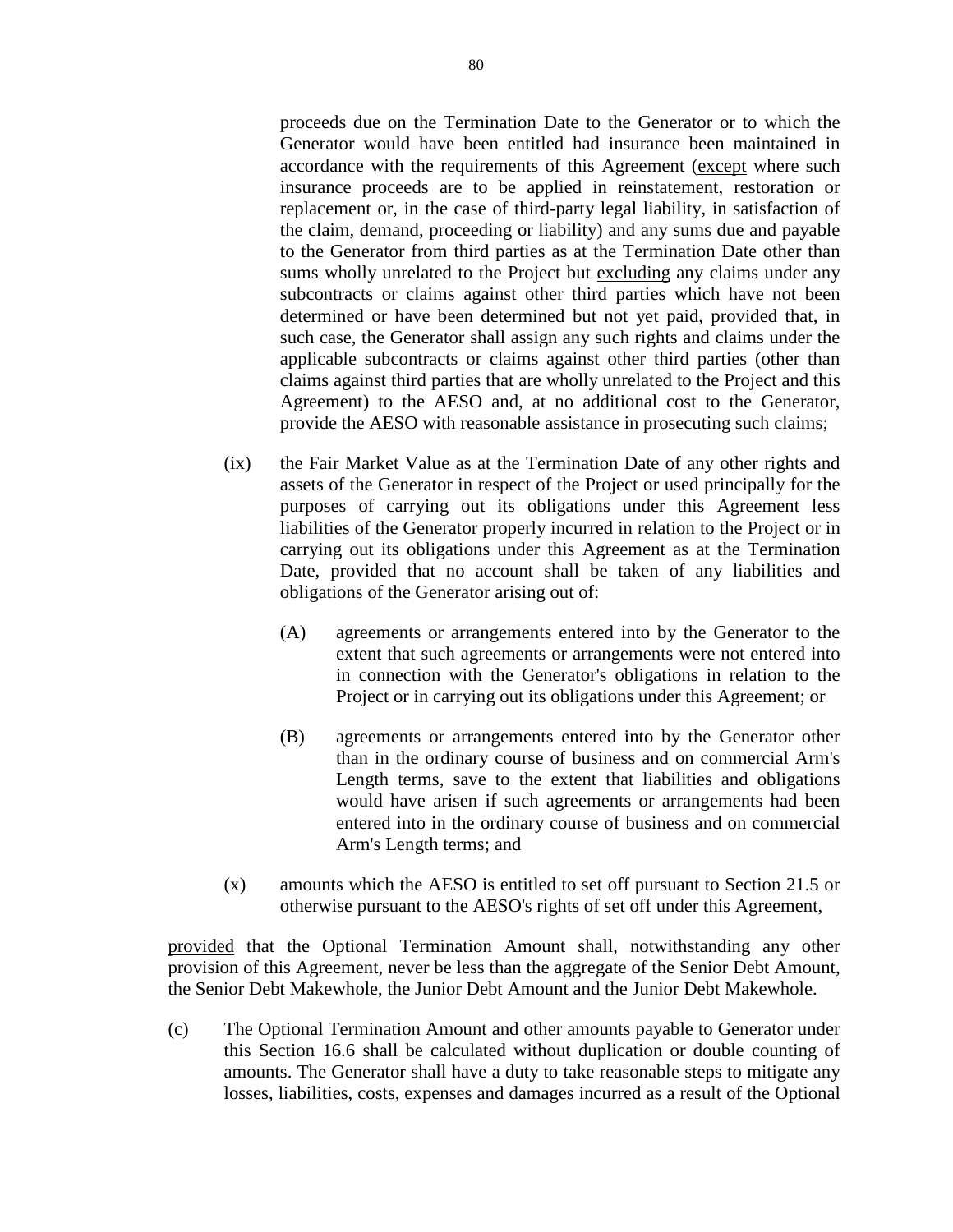Termination or payment of the Optional Termination Amount, and the Optional Termination Amount and other amounts payable to Generator under this Section 16.6 will not include compensation or payment for amounts which are attributable to a failure by the Generator to take such reasonable steps to mitigate. The duty to take reasonable steps to mitigate shall include a requirement that the Senior Debt Makewhole and Junior Debt Makewhole amounts payable if an Optional Termination occurs shall be calculated or determined on terms no more onerous to the Generator or its Affiliate than would apply if any other event of default or termination event occurs under the applicable Lending Agreement(s). Subject only to the preceding sentence, the duty to take reasonable steps to mitigate shall not otherwise cause the Optional Termination Amount to be less than the aggregate of the Senior Debt Amount, Senior Debt Makewhole, Junior Debt Amount and Junior Debt Makewhole or limit the obligations of the AESO under this Agreement to pay these sums as provided for in this Agreement.

- (d) As soon as practicable and in any event within thirty (30) days after the Termination Date the Generator shall give to the AESO an invoice for the Optional Termination Amount and sufficient supporting evidence, reasonably satisfactory to the AESO, justifying the amount of the Optional Termination Amount claimed by the Generator including a detailed breakdown of each of the individual amounts or items comprising such sum and demonstrating to the satisfaction of the AESO, acting reasonably, that all such amounts and items pertain directly to, or were incurred directly in connection with, the Project. Subject to Section  $16.6(g)$ , the AESO shall pay to the Generator within sixty  $(60)$ days of the Optional Termination Invoice Date (the "**Optional Termination Amount Payment Date**").
	- (i) on account of the Optional Termination Amount, an amount equal to the greater of
		- (A) 90% of the Optional Termination Amount; and
		- (B) the aggregate of the Senior Debt Amount, the Senior Debt Makewhole, the Junior Debt Amount and Junior Debt Makewhole;
	- (ii) to the extent substantiated and verified to the satisfaction of the AESO, acting reasonably,
		- (A) any amounts on account of interest, fees, costs and expenses provided for in the definitions of Senior Debt Amount, Senior Debt Makewhole, Junior Debt Amount and Junior Debt Makewhole accrued or incurred during the period from (but excluding) the Termination Date to (and including) the Optional Termination Amount Payment Date; and
		- (B) interest at a rate per annum equal to the Equity IRR on the portion, if any, of the Optional Termination Amount which exceeds the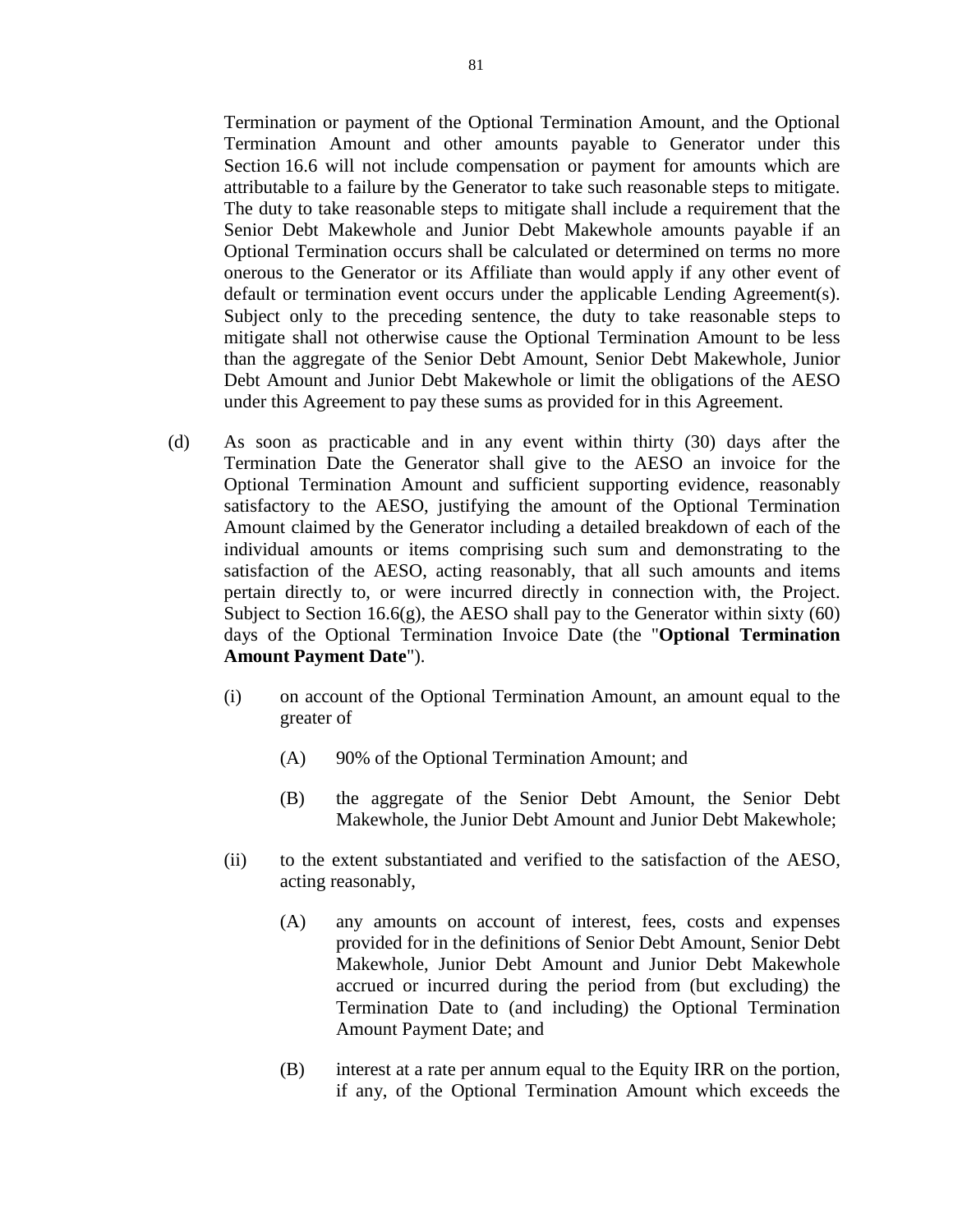aggregate of the Senior Debt Amount, the Senior Debt Makewhole, the Junior Debt Amount and Junior Debt Makewhole to the extent attributable to the Equity Capital and Equity IRR amounts included in the calculation of the Optional Termination Amount pursuant to Section  $16.6(b)(v)$ , from (but excluding) the Termination Date to (and including) the Optional Termination Amount Payment Date; and

(iii) interest at the Prime Rate on the balance, if any, of the Optional Termination Amount from (but excluding) the Termination Date to (and including) the Optional Termination Amount Payment Date.

If any undisputed element of the Optional Termination Amount payable on the Optional Termination Amount Payment Date (or any such element which is disputed by the AESO but subsequently determined pursuant to Section 16.6(g) to be properly payable as part of the Optional Termination Amount payable on the Optional Termination Amount Payment Date) is not paid by the Optional Termination Amount Payment Date, the AESO shall pay to the Generator additional sums referenced in Sections  $16.6(d)(ii)$  and (iii) applicable to such disputed or undisputed element which accrue or are incurred (or which would have accrued or been incurred had it not been paid from another source) during the period from (but excluding) the Optional Termination Amount Payment Date to (and including) the actual date on which such element is paid. Payment of the remaining balance of the Optional Termination Amount (the "**Optional Termination Amount Holdback Amount**"), if any, shall be subject to and made in accordance with Section 16.6(f). Interest shall accrue at a rate per annum equal to the Equity IRR on the Optional Termination Amount Holdback Amount from (but excluding) the Optional Termination Amount Payment Date to (and including) the Optional Termination Amount True Up Payment Date to the extent that the Optional Termination Amount Holdback is determined to be payable to the Generator pursuant to Section 16.6(f). Whether or not any Optional Termination Amount is payable by the AESO to the Generator, the AESO shall return any Completion and Performance Security held by the AESO to the Generator within twenty (20) Business Days following receipt of a written request therefor made by the Generator following the Termination Date, net of any amounts owing by the Generator to the AESO.

- (e) The inclusion of amounts for Decommissioning Costs in Section 16.6(b)(vi) or Section  $16.6(f)(v)$  in the calculation or recalculation of Optional Termination Amount shall be conditional upon delivery prior to the Termination Date or Optional Termination Amount True-Up Date, as applicable, of a certificate of an Independent Engineer in the Prescribed Form acceptable to the AESO and confirming that Decommissioning is complete.
- (f) No later than thirty (30) days following the date that is eighteen (18) months after the Optional Termination Amount Payment Date (eighteen (18) months after the Optional Termination Amount Payment Date being, the "**Optional Termination**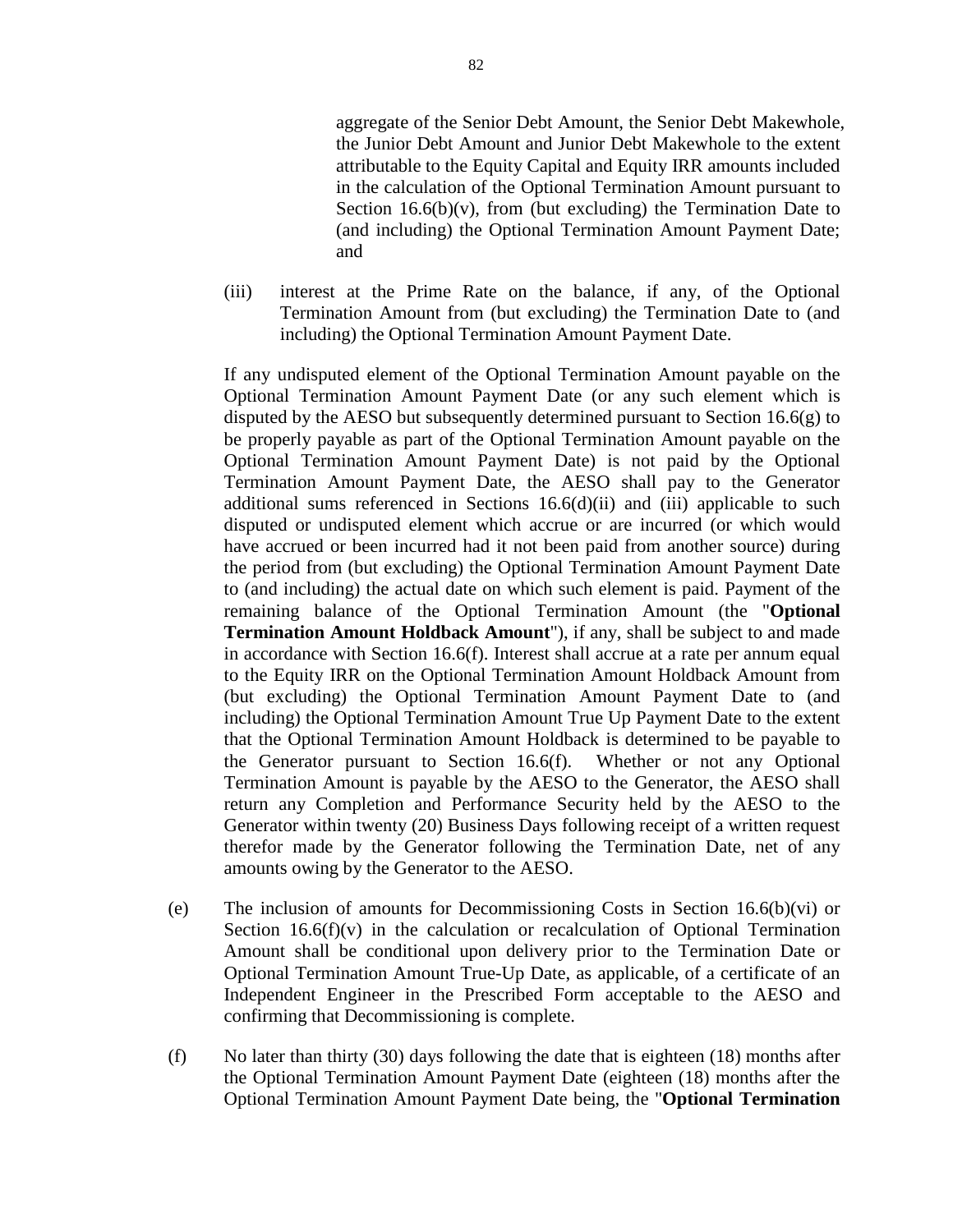**Amount True Up Date**"), the Generator shall provide verification and sufficient supporting evidence, reasonably satisfactory to the AESO, confirming the following:

- (i) amounts paid for Decommissioning Costs determined as at the Optional Termination Amount True Up Date;
- (ii) any reasonable costs properly incurred by Generator to wind up its operations solely in connection with the Project determined as at the Optional Termination Amount True Up Date; and
- (iii) any Equity Capital invested in the Project after the Termination Date up to the Optional Termination Amount True Up Date required for payment of Decommissioning Costs;

including a detailed breakdown of such amounts and demonstrating to the satisfaction of the AESO, acting reasonably, that such amounts were validly and properly incurred and have been paid. Subject to Section 16.6(g), the Optional Termination Amount will be recalculated on the same basis as determined following the Termination Date (including following resolution of any dispute pursuant to Section  $16.6(g)$ ) except that:

- (iv) the Equity Capital amount referred in clause (iii) of this subsection (f) together with interest at a rate per annum equal to the Equity IRR on such Equity Capital from (but excluding) the date invested to (and including) the Optional Termination Amount True Up Payment Date shall be included in the calculation in Section  $16.6(b)(v)$ ;
- (v) subject to Section 16.6(e), the Decommissioning Cost amount referred to in clause (i) of this subsection (f) shall be included in Section  $16.6(b)(vi)$ ; and
- (vi) any reasonable costs properly incurred by Generator to wind up its operations solely in connection with the Project referred to in clause (ii) of this subsection (f) shall be included in the calculation of Section 16.6(b)(vii).

Following such recalculation of the Optional Termination Amount, there shall be a true up of sums payable under this Section 16.6, including payments of the Optional Termination Amount Holdback Amount and accrued interest thereon, and the net sum owing or payable by the AESO or Generator to the Generator or AESO, as applicable (the "**Optional Termination Amount True Up Payment**") shall, subject to Section 16.6(g) and any set offs provided for in Section 21.5, be paid within sixty (60) days following the date the AESO confirms acceptance of the information and supporting evidence referenced above (the "**Optional Termination Amount True Up Payment Date**"). If any undisputed element of the Optional Termination Amount True Up Payment or any such element which is disputed but subsequently determined pursuant to Section 16.6(g) to be properly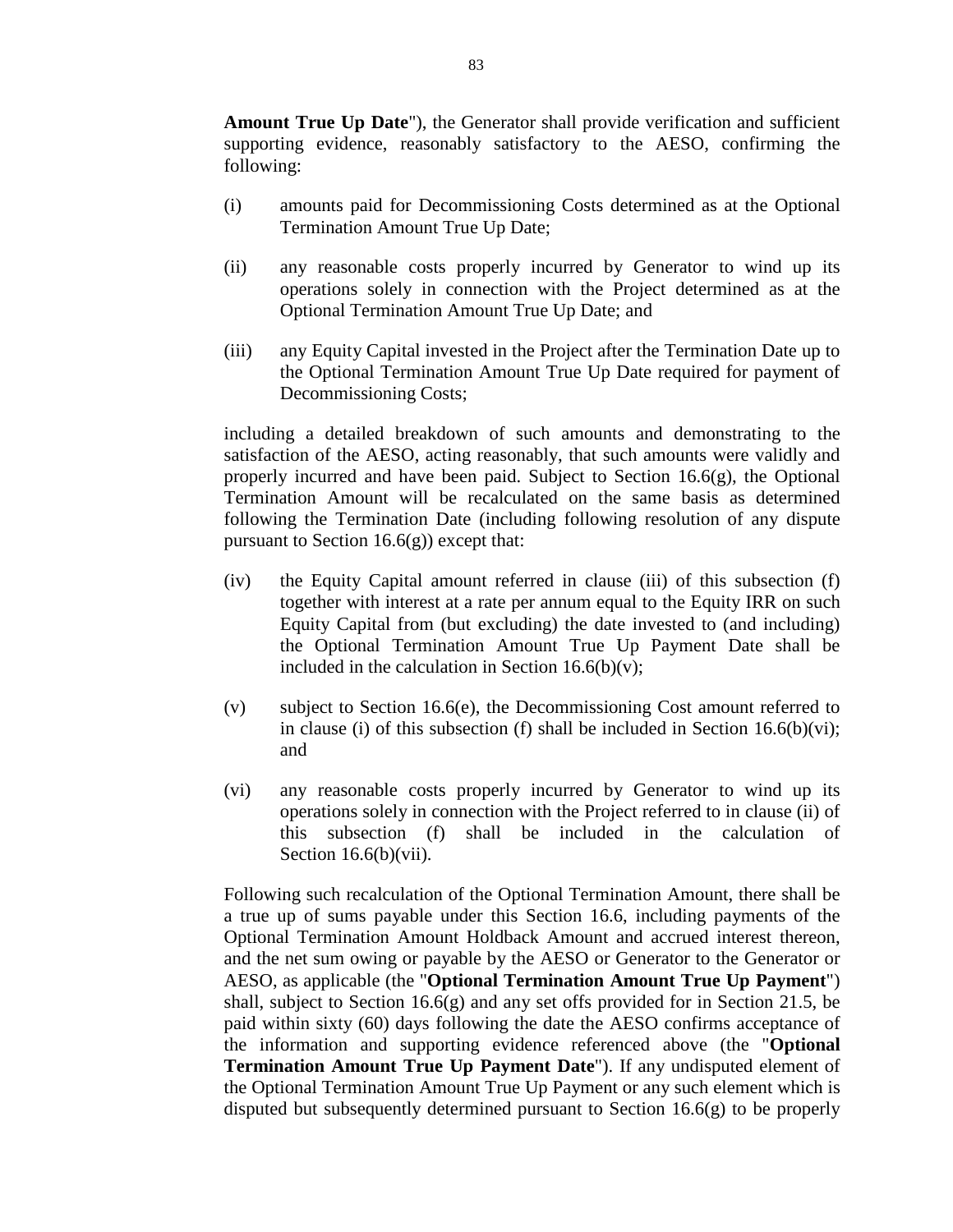payable as part of the Optional Termination Amount True Up Payment, the AESO or Generator, as applicable, shall pay interest on such element at the Prime Rate from (but excluding the Optional Termination Amount True Up Payment Date) to (and including) the actual date on which the element is paid. Except as provided in this Section 16.6(f), the AESO shall not be required to make any payments in respect of Decommissioning Costs following the Optional Termination Amount True Up Date.

- (g) Any dispute with respect to the calculation or determination of the Optional Termination Amount (including, without limitation, the validity or amount of the sum claimed or of any items which the Generator claims should be included in such sum) and any other amount payable to Generator under this Section 16.6 shall be determined in accordance with the procedures set out in Section 19.1 and Section 19.3. For greater certainty, if the Parties cannot reach a settlement following the Senior Conference, the dispute will proceed to mandatory and binding arbitration pursuant to Section 19.3;
- (h) Except as otherwise provided in Section 16.6(i), any Optional Termination Amount and other sums paid pursuant to this Section 16.6, or any amount paid by the AESO pursuant to Section 16.6(j), shall be in full and final settlement of any claims, demands and proceedings of the Generator and the AESO (including, without limitation, any claims, demands or proceedings with respect to any anticipated profits arising from the operation of the Facility after the Termination Date), and each shall be released from all liability to the other in relation to any breaches or other events leading to such termination of this Agreement, and the circumstances leading to such breach or termination, and the Generator and the AESO shall be precluded from exercising all other rights and remedies in respect of any such breach or termination whether in contract, tort, restitution, statute, at common law or otherwise.
- (i) Section 16.6(h) shall be without prejudice to:
	- (i) any liability of either Party to the other, including under the indemnities contained in this Agreement, that arose prior to the Termination Date (but not from the Optional Termination itself or the events leading to such Optional Termination) to the extent such liability has not already been set off pursuant to Section 21.5 (or otherwise pursuant to the AESO's rights of set off under the Agreement) or taken into account in determining or agreeing upon the Optional Termination Amount or other sums payable under this Section 16.6; or
	- (ii) any liabilities arising under or in respect of any breach by either Party of their obligations under Section 21.3 of this Agreement, or the Sections referred to therein, which did not lead to such Optional Termination and which arise or continue after the Termination Date.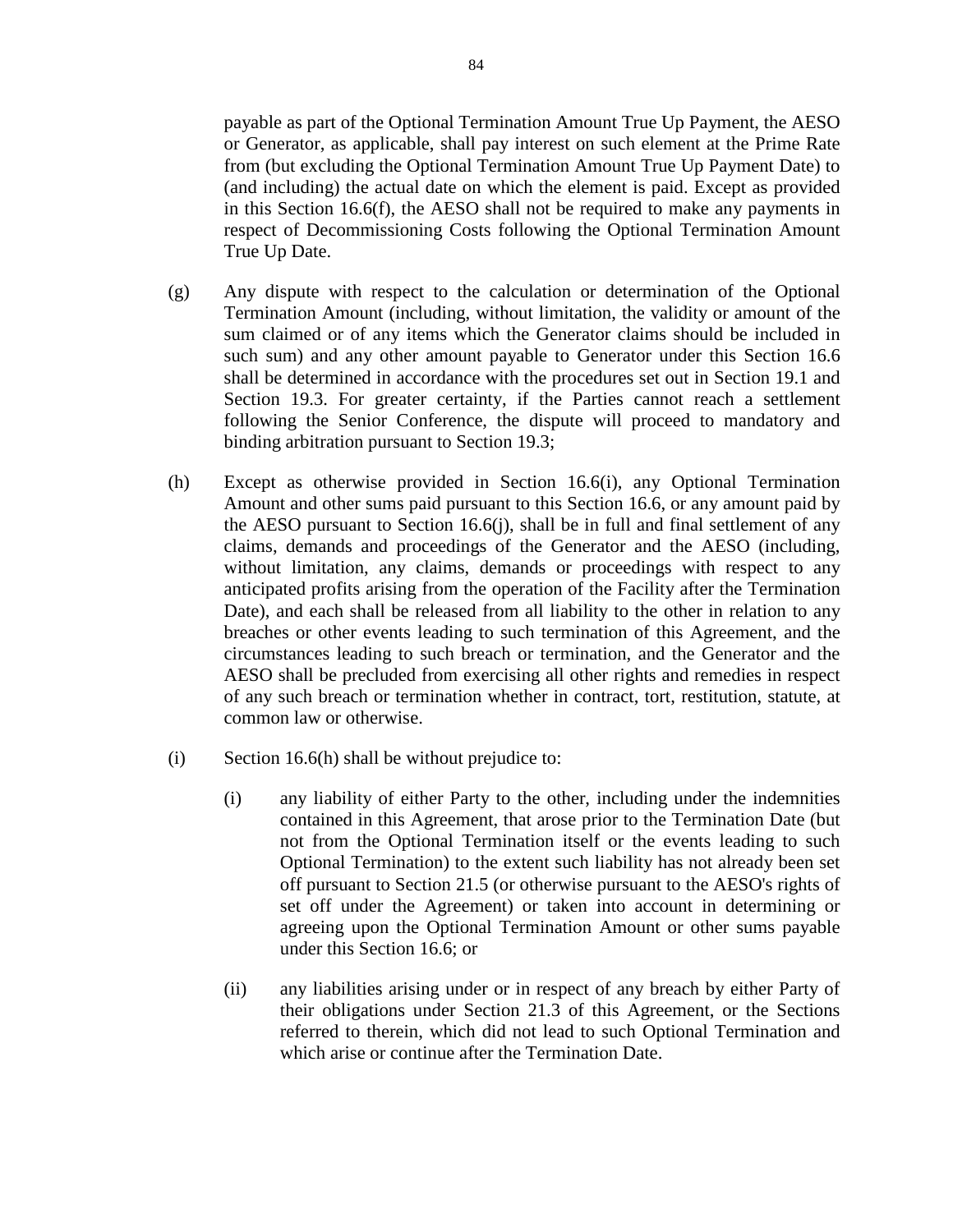- (j) If an Optional Termination occurs prior to Commencement of Construction, the Generator shall provide to the AESO a written statement documenting the Pre-Construction Development Costs incurred prior to the Termination Date. The AESO shall thereafter pay to the Generator as the sole and exclusive remedy for terminating this Agreement in accordance with this Section 16.6(j), an amount equal to the Pre-Construction Development Costs set out in such statement (less the fair market value of any Assets wholly or partially purchased or obtained with such Pre-Construction Development Costs; provided that such fair market value shall not in any event exceed the amount included in the Pre-Construction Development Costs in respect of such Assets), as confirmed by the AESO, acting reasonably, and in any case the amount shall not exceed the Pre Construction Liability Limit. For greater certainty, the Generator acknowledges that any costs it may incur in excess of the Pre-Construction Liability Limit prior to the date the AESO notifies the Generator in writing that all Key Development Milestones for the Project have been met pursuant to Section 2.2(d) are the exclusive responsibility of the Generator and shall not be included in any such payment.
- (k) Notwithstanding anything to the contrary in this Section 16.6, the AESO may, in accordance with Article 9, request additional information or documentation relating to any Optional Termination, the Optional Termination Amount, or the Optional Termination Amount True Up Payment. Where the Generator fails to provide such information or documentation to the satisfaction of the AESO, acting reasonably, the AESO may impose such assumptions as the AESO deems appropriate in the circumstances.
- (l) "**Optional Termination Invoice Date**" means the date that is the later of:
	- (i) the date on which the AESO receives an invoice from the Generator for the Optional Termination Amount pursuant to Section 16.6(d); and
	- (ii) the date on which the AESO receives reasonably satisfactory supporting evidence as required pursuant to Section 16.6(d).

# **ARTICLE 17 LENDER'S RIGHTS**

# **17.1 Lender Security**

The Generator shall not, at any time, enter into a Lending Agreement which has a Sponsor as a counterparty thereto and which but for the participation of the Sponsor would be a Secured Lender's Security Agreement. Notwithstanding Section 20.1, the Generator, from time to time on or after the date of this Agreement shall have the right, at its cost, to enter into a Secured Lender's Security Agreement. For greater certainty, in the case of a deed of trust or similar instrument securing bonds or debentures where the trustee holds security on behalf of, or for the benefit of, other Lenders, only the trustee shall be entitled to exercise the rights and remedies under the Secured Lender's Security Agreement as the Secured Lender on behalf of the Lenders.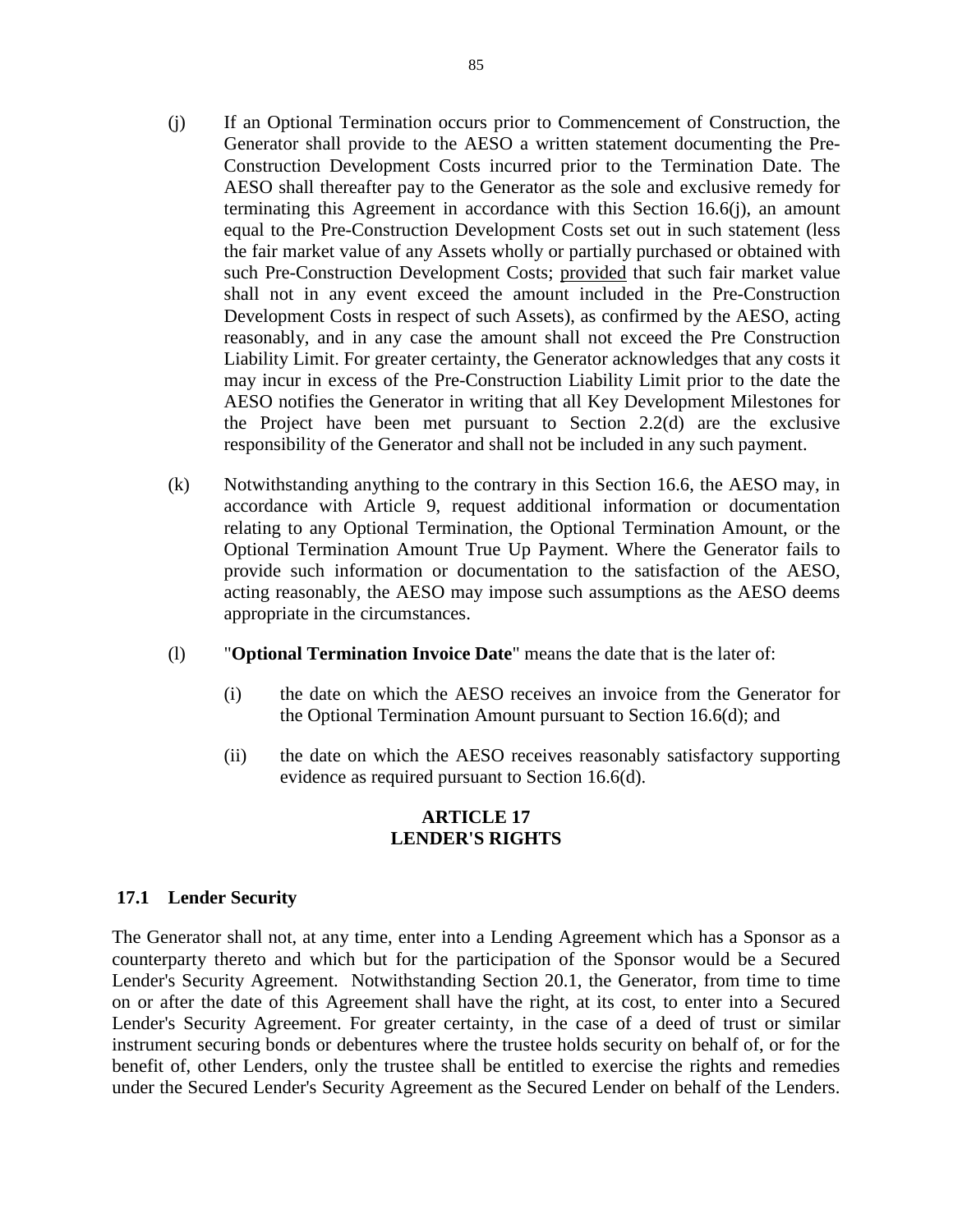A Secured Lender's Security Agreement shall be based upon and subject to the following conditions:

- (a) A Secured Lender's Security Agreement may be made for any amounts and upon any terms (including terms of the loans, interest rates, payment terms and prepayment privileges or restrictions) as desired by the Generator, except as otherwise provided in this Agreement and the Lender Consent.
- (b) A Secured Lender's Security Agreement may not secure any indebtedness, liability or obligation of the Generator that is not related to the Facility or cover any real or personal property of the Generator not related to the Facility. For greater certainty, a Secured Lender's Security Agreement may cover shares or partnership interests in the capital of the Generator.
- (c) The AESO shall have no liability whatsoever for payment of the principal sum secured by any Secured Lender's Security Agreement, or any interest accrued thereon or any other sum secured thereby or accruing thereunder; and the Secured Lender shall not be entitled to seek any damages against the AESO for any or all of the same.
- (d) No Secured Lender's Security Agreement shall be recognized by the AESO nor have status as such hereunder in the enforcement of the AESO's rights and remedies provided in this Agreement or by Applicable Law, unless and until: (i) a copy of the original thereof and the registration details, if applicable, together with written notice of the address of the Secured Lender to which notices may be sent have been delivered to the AESO by the Generator or the Secured Lender, and (ii) such Secured Lender has entered into the Lender Consent as set forth in Section 17.3; and in the event of an assignment of such Secured Lender's Security Agreement, such assignment shall not be recognized by the AESO nor shall the assignee thereunder have the status of a Secured Lender hereunder unless and until: (iii) a copy thereof and the registration details, if applicable, together with written notice of the address of the assignee thereof to which notices may be sent, have been delivered to the AESO by the Generator or the Secured Lender, and (iv) such assignee has entered into the Lender Consent as set forth in Section 17.3. For certainty, each Secured Lender who has entered into the Lender Consent and has complied with this Section 17.1(d) is referred to as an "**AESO Recognized Lender**".
- (e) If the Generator is in default under or pursuant to the Secured Lender's Security Agreement and the Secured Lender intends to exercise any rights afforded to the Secured Lender under this Agreement, then the Secured Lender shall give written notice of such default to the AESO at least ten (10) Business Days prior to exercising any such rights.
- (f) Any Secured Lender's Security Agreement permitted hereunder may secure two (2) or more separate debts, liabilities or obligations in favour of two (2) or more separate Secured Lenders, provided that such Secured Lender's Security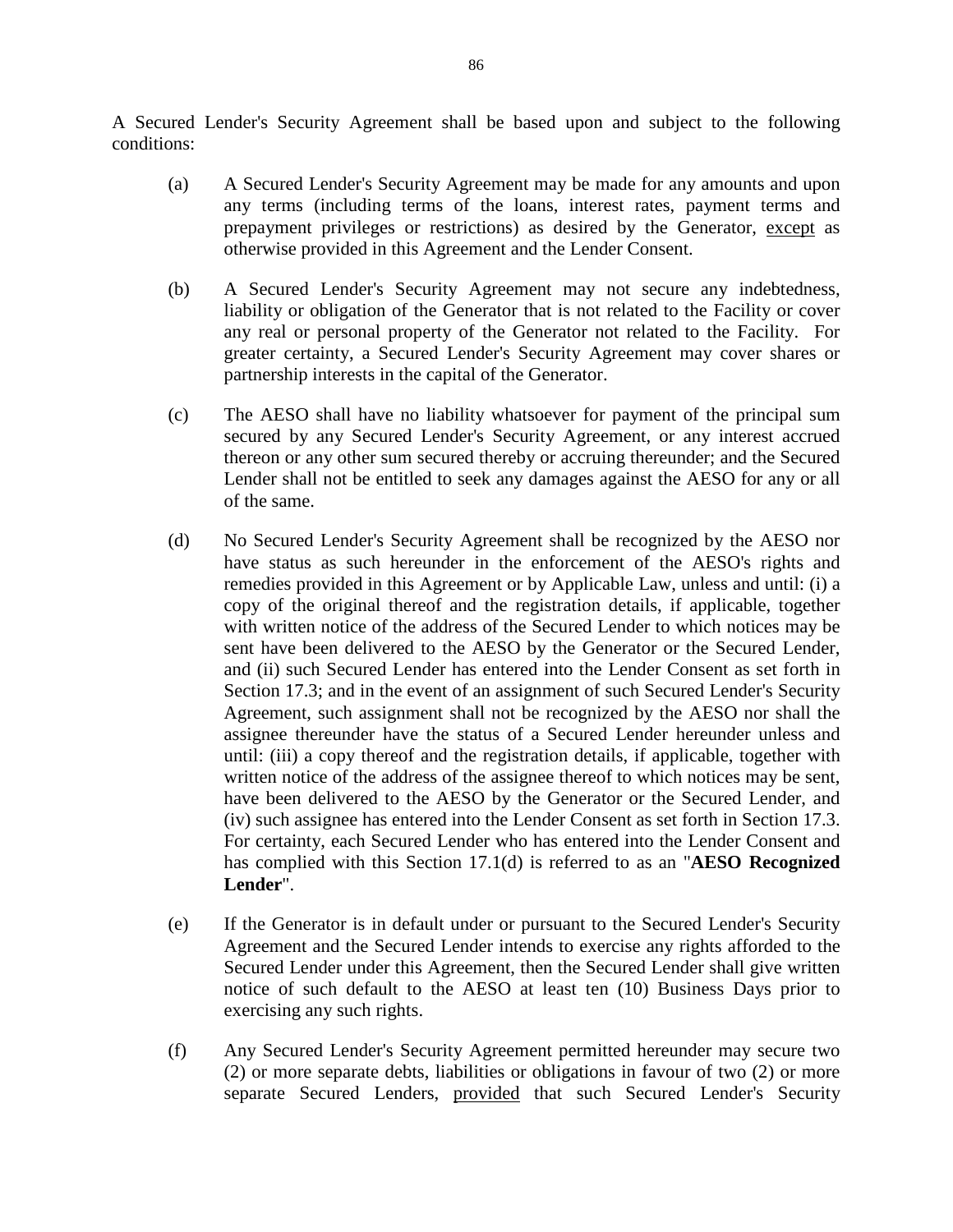Agreement complies with the provisions of this Article 17 and the Lender Consent.

- (g) Any number of permitted Secured Lender's Security Agreements may be outstanding at any one time, provided that each such Secured Lender's Security Agreement complies with the provisions of this Article 17 and the Lender Consent.
- (h) All rights acquired by a Secured Lender under any Secured Lender's Security Agreement shall be subject to all of the provisions of this Agreement and the Lender Consent, including the restrictions on assignment contained herein. While any Secured Lender's Security Agreement is outstanding, the AESO and the Generator shall not amend or supplement this Agreement or agree to a termination of this Agreement without the consent of the Secured Lender, which consent shall not be unreasonably withheld, conditioned, or delayed. Prior to any such amendment, supplement or termination, the Generator shall provide to the AESO such Secured Lender's consent in writing. A Secured Lender must respond within a reasonable period of time to any request to amend or supplement this Agreement.
- (i) Despite any enforcement of any Secured Lender's Security Agreement, the Generator shall remain liable to the AESO for the payment of all sums owing to the AESO under this Agreement and for the performance of all of the Generator's obligations under this Agreement.

# **17.2 Rights and Obligations of Secured Lenders**

While any Secured Lender's Security Agreement remains outstanding, the following provisions shall apply:

- (a) No Generator Event of Default (other than those referred to in Section 16.2(c)) shall be grounds for the termination by the AESO of this Agreement until:
	- (i) any notice required to be given under Section 16.1 and Section 16.2(a) has been given to the Generator and to each AESO Recognized Lender; and
	- (ii) the cure period set out in Section 17.2(b) has expired without a cure having been completed and without each AESO Recognized Lender having taken the actions therein contemplated.
- (b) In the event the AESO has given any notice contemplated under Section 16.1, each AESO Recognized Lender shall, within the applicable cure period (including any extensions), if any, have the right (but not the obligation) to cure the default, and the AESO shall accept such performance by such AESO Recognized Lender as if the same had been performed by the Generator.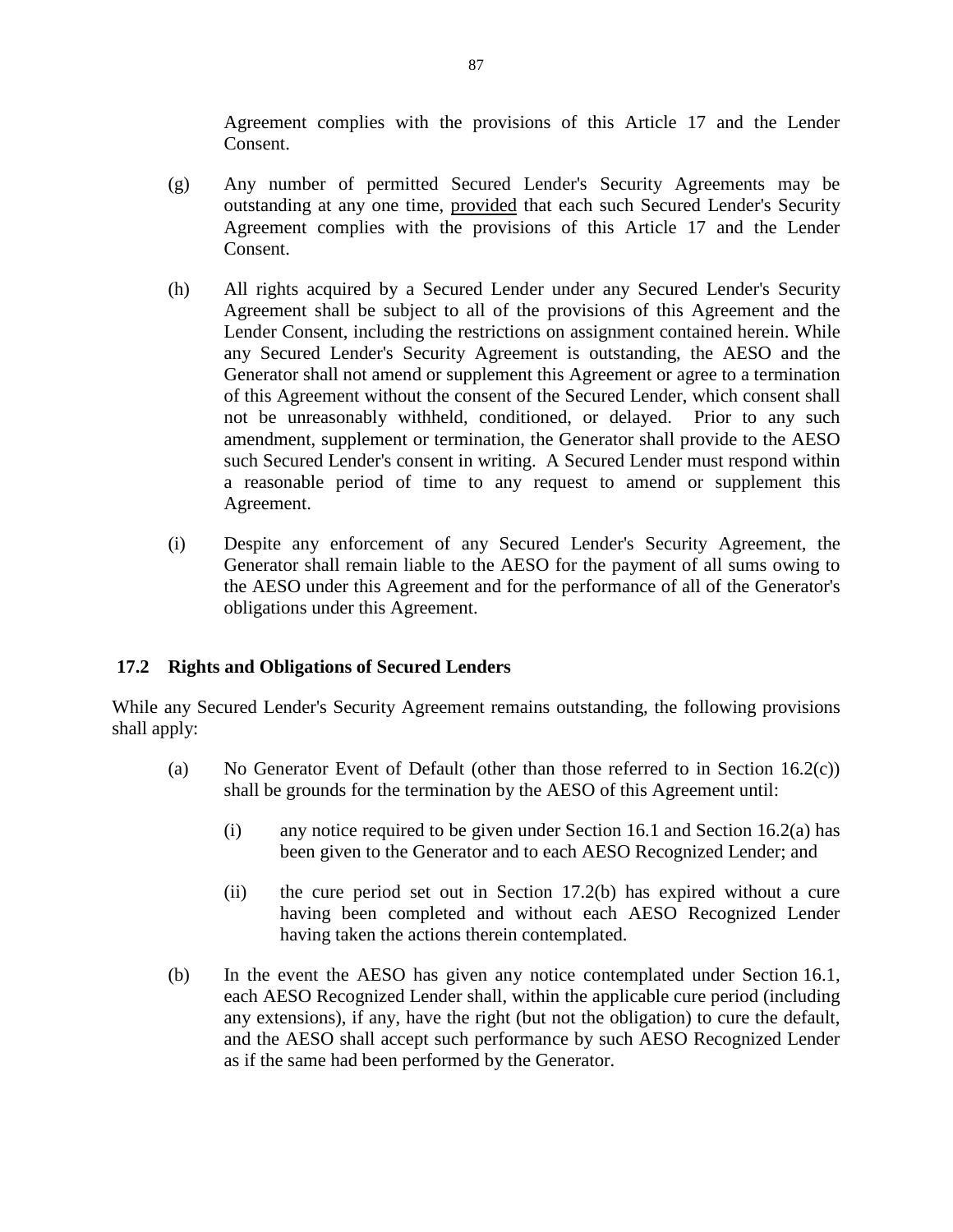- (c) Any payment to be made or action to be taken by an AESO Recognized Lender hereunder as a prerequisite to keeping this Agreement in effect shall be deemed properly to have been made or taken by such AESO Recognized Lender if such payment is made or action is taken by a nominee or agent of the AESO Recognized Lender or a receiver or receiver and manager appointed by or on the application of such AESO Recognized Lender.
- (d) An AESO Recognized Lender shall be entitled to the Generator's rights and benefits contained in this Agreement and shall become liable for the Generator's obligations solely as provided in this Section 17.2. An AESO Recognized Lender may, subject to the provisions of this Agreement and the Lender Consent, enforce any Secured Lender's Security Agreement and acquire the Generator's Interest in any lawful way and, without limitation, an AESO Recognized Lender or its nominee or agent or a receiver or receiver and manager appointed by or on the application of such AESO Recognized Lender, may take possession of and manage the Facility and, upon foreclosure, or without foreclosure upon exercise of any contractual or statutory power of sale under such Secured Lender's Security Agreement, may sell or assign the Generator's Interest with the consent of the AESO as required under Section 17.2(f).
- (e) Until an AESO Recognized Lender (i) forecloses or has otherwise taken ownership of the Generator's Interest or (ii) has taken possession or control of the Generator's Interest, whether directly or by an agent as a mortgagee in possession, or a receiver or a receiver and manager has taken possession or control of the Generator's Interest by reference to the Secured Lender's Security Agreement, such AESO Recognized Lender shall not be liable for any of the Generator's obligations or be entitled to any of the Generator's rights and benefits contained in this Agreement except by way of security. If such AESO Recognized Lender itself or by a nominee or agent, or a receiver or receiver and manager appointed by or on the application of the AESO Recognized Lender, is the owner or is in control or possession of the Generator's Interest, then such Person as is the owner or is in control or possession of the Generator's Interest shall be bound by all of the Generator's obligations. Once such AESO Recognized Lender or such other Person goes out of possession or control of the Generator's Interest or transfers the Generator's Interest in accordance with this Agreement to another Person who is at Arm's Length with such AESO Recognized Lender, the AESO Recognized Lender shall cease to be liable for any of the Generator's obligations and shall cease to be entitled to any of the Generator's rights and benefits contained in this Agreement, except if the Secured Lender's Security Agreement remains outstanding, by way of security.
- (f) Despite anything else contained in this Agreement, the AESO Recognized Secured Lender agrees that it shall not transfer, sell or dispose of the Generator's Interest or any other interest in the Facility or shares or partnership interests in the capital of the Generator to any Person unless such transferee or purchaser takes the Generator's Interest or other applicable interest subject to the Generator's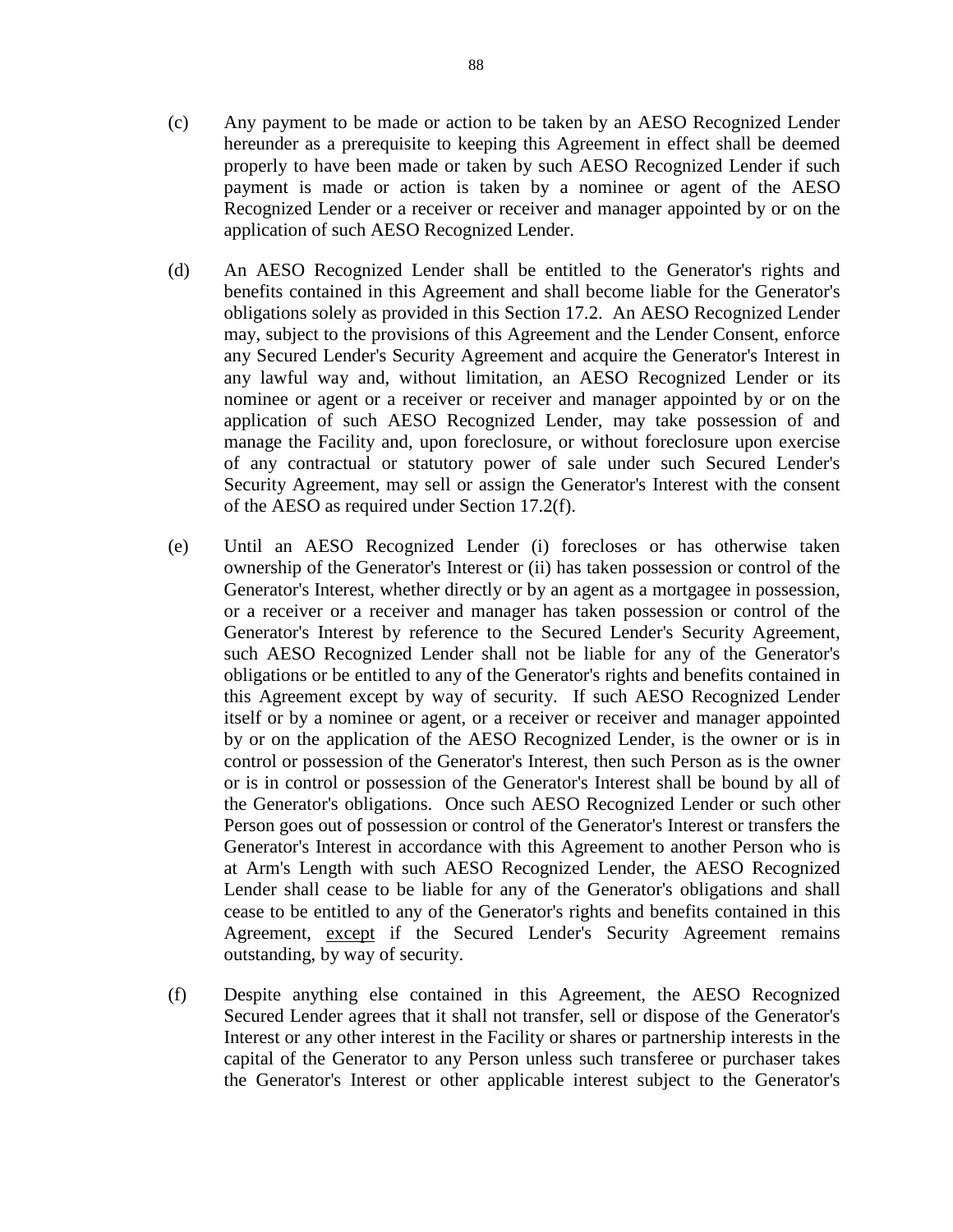obligations pursuant to this Agreement and the Lender Consent. No transfer shall be effective unless the AESO:

- (i) acting reasonably, if such transferee is at Arm's Length with the Secured Lender; or
- (ii) acting in its sole and subjective discretion, if such transferee is not at Arm's Length with the Secured Lender,

has, in the case of a transfer, sale or disposal of the Generator's Interest or any other interest in the Facility, approved of the transferee or purchaser and the transferee or purchaser has entered into an agreement with the AESO in form and substance satisfactory to the AESO, acting reasonably, wherein the transferee or purchaser agrees to assume and to perform the obligations of the Generator in respect of the Generator's Interest or the other applicable interest, whether arising before or after the transfer, sale or disposition and including the posting of the Completion and Performance Security, if required, under Section 10.1 and the granting of the AESO Security, if required, under Section 10.2, and in the case of a transfer, sale or disposal of shares or partnership interests in the capital of the Generator, such a transfer, sale or disposal shall, other than in the circumstances described in Section 17.2(g), be subject to Section 20.2.

- (g) In the event of the termination of this Agreement prior to the end of the Support Period due to a Generator Event of Default, the AESO shall, within twenty (20) Business Days after the date of such termination, deliver to each AESO Recognized Lender that is at Arm's Length with the Generator, a statement of all sums then known to the AESO that would at that time be due under this Agreement but for the termination and a notice to each such AESO Recognized Lender stating that the AESO is willing to enter into a New Agreement (the "**AESO Statement**"). Subject to the provisions of this Article 17, each such AESO Recognized Lender or its transferee approved by the AESO pursuant to Section 17.2(f) shall thereupon have the option to obtain from the AESO a New Agreement in accordance with the following terms:
	- (i) Upon receipt of the written request of an AESO Recognized Lender within thirty (30) days after the date on which it received the AESO Statement, the AESO shall enter into a New Agreement.
	- (ii) Such New Agreement shall be effective as of the Termination Date and shall be for the remainder of the Support Period at the time this Agreement was terminated and otherwise upon the terms contained in this Agreement. The AESO's obligation to enter into a New Agreement is conditional upon such AESO Recognized Lender: (A) paying all sums that would, at the time of the execution and delivery thereof, be due under this Agreement but for such termination; (B) otherwise fully curing any defaults under this Agreement existing immediately prior to termination of this Agreement that are capable of being cured; and (C) paying all reasonable costs and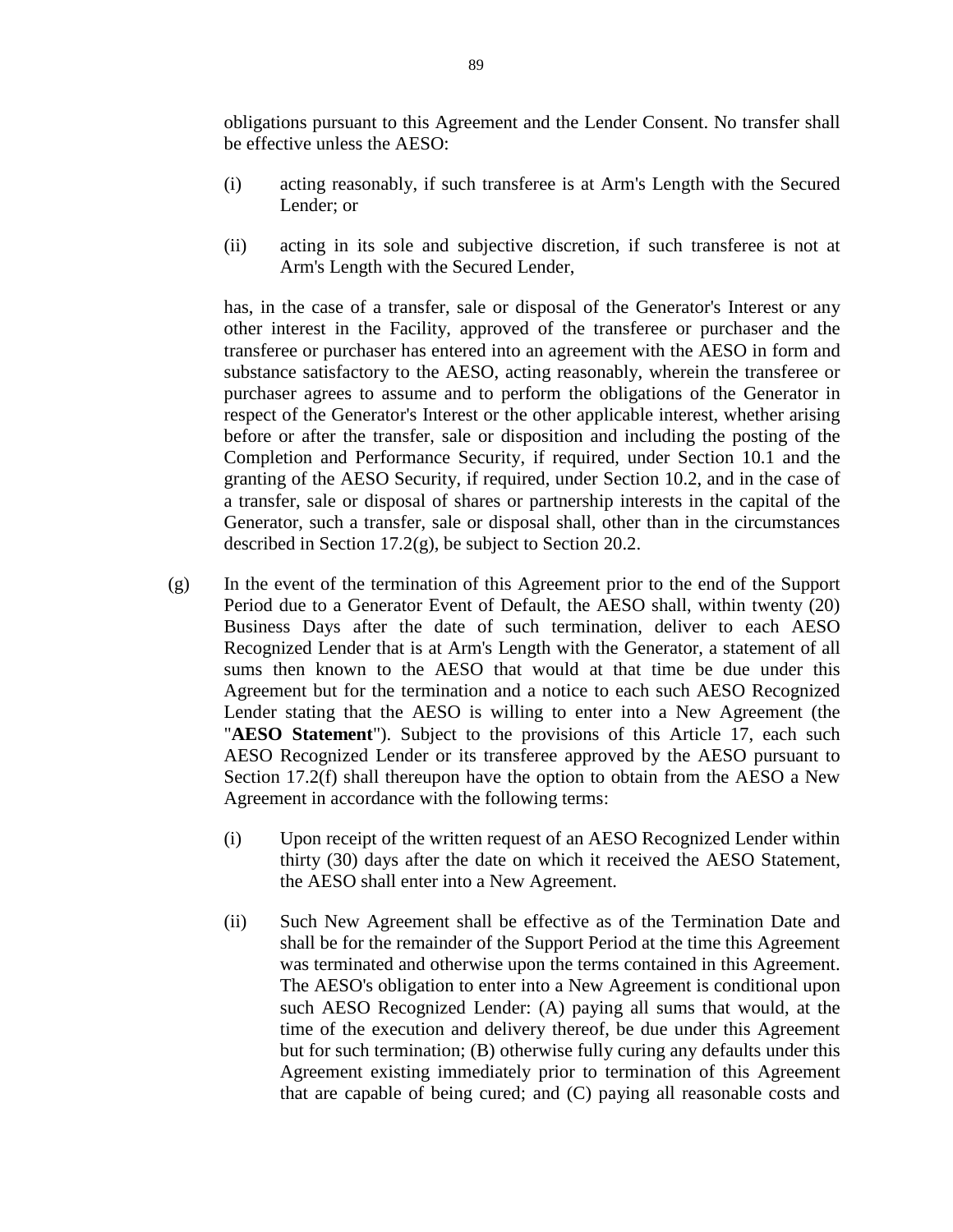expenses, including legal fees so as to provide a full indemnity (and not only substantial indemnity), incurred by the AESO in connection with such default and termination, and the preparation, execution and delivery of such New Agreement and related agreements and documents, provided, however, that with respect to any default that could not be cured by such AESO Recognized Lender until it obtains possession, such AESO Recognized Lender shall have the applicable cure period commencing on the date that it obtains possession to cure such default.

When the Secured Lender has appointed an agent, a receiver or a receiver and manager or has obtained a court-appointed receiver or receiver and manager for the purpose of enforcing such AESO Recognized Lender's security, that Person may exercise any of such AESO Recognized Lender's rights under this Section  $17.2(g)$ .

(h) Despite anything to the contrary contained in this Agreement, the provisions of this Article 17 shall enure only to the benefit of the holders of a Secured Lender's Security Agreement. If the holders of more than one such Secured Lender's Security Agreement who are at Arm's Length with the Generator make written requests to the AESO in accordance with this Section 17.2 to obtain a New Agreement or otherwise to exercise any rights in this Article 17 or pursuant to the Lender's Consent applicable to it, then the AESO shall accept the request of the AESO Recognized Lender whose Secured Lender's Security Agreement had priority immediately prior to the termination of this Agreement over the Secured Lender's Security Agreements of the other AESO Recognized Lenders making such requests and thereupon the written request of each other AESO Recognized Lender shall be deemed to be void. In the event of any dispute or disagreement as to the respective priorities of any such Secured Lender's Security Agreement, the AESO may rely upon the opinion as to such priorities of any law firm qualified to practice law in the Province of Alberta retained by the AESO in its unqualified subjective discretion or may apply to a court of competent jurisdiction for a declaration as to such priorities, which opinion or declaration shall be conclusively binding upon all parties concerned.

# **17.3 Cooperation**

The AESO and the Generator shall enter into an agreement with any Secured Lender in the form of the Secured Lender Consent and Acknowledgement Agreement attached hereto as Schedule 4, in all material respects, for the purpose of implementing the Secured Lender's Security Agreement protection provisions contained in this Agreement. A Secured Lender will have no rights under this Agreement unless and until it enters into the such an agreement with the AESO and the Generator for the purpose of implementing the Secured Lender's Security Agreement protection provisions contained in this Agreement. The AESO, acting reasonably, shall consider any request jointly made by the Generator and a Secured Lender or proposed Secured Lender to facilitate a provision of a Secured Lender's Security Agreement or proposed Secured Lender's Security Agreement that may require an amendment to this Agreement, provided that the rights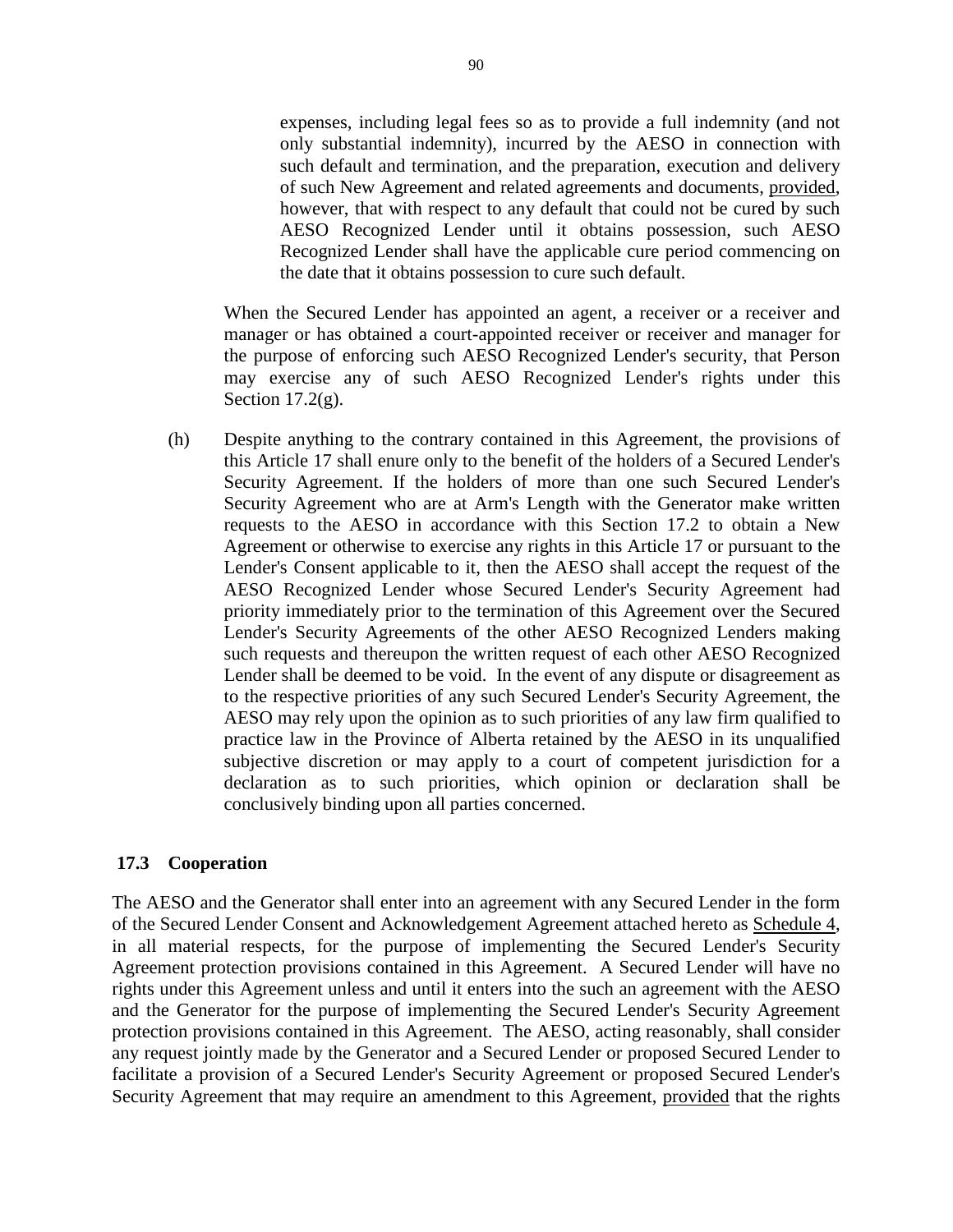of the AESO are not adversely affected thereby, the obligations of the Generator to the AESO are not altered thereby and the consent of any other Secured Lender to such amendment has been obtained by the Generator or the Secured Lender making the request for the amendment.

# **ARTICLE 18 COMMUNICATIONS AND CONFIDENTIALITY**

#### **18.1 Notices**

- (a) Any notice, consent, approval or other communication under any provision of this Agreement must be in writing to be effective, and is effective when delivered by any means, including fax transmission or e-mail, to the following respective addresses:
	- (i) if to the AESO:

Alberta Electric System Operator 2500 Calgary Place 330 - 5th Avenue SW Calgary, AB T2P 0L4 Attention: [●]

Facsimile: (403) 539-2949 E-mail:  $\lceil \bullet \rceil$ 

with a copy to:

Alberta Electric System Operator 2500 Calgary Place 330 - 5th Avenue SW Calgary, AB T2P 0L4 Attention: General Counsel Facsimile: (403) 539-2949

- E-mail: General.Counsel@aeso.ca
- (ii) if to the Generator:

# **[Insert Generator name and address]**

| Attention: | $\lceil \bullet \rceil$ |
|------------|-------------------------|
| Facsimile: | ●                       |
| E-mail:    | $\lceil \bullet \rceil$ |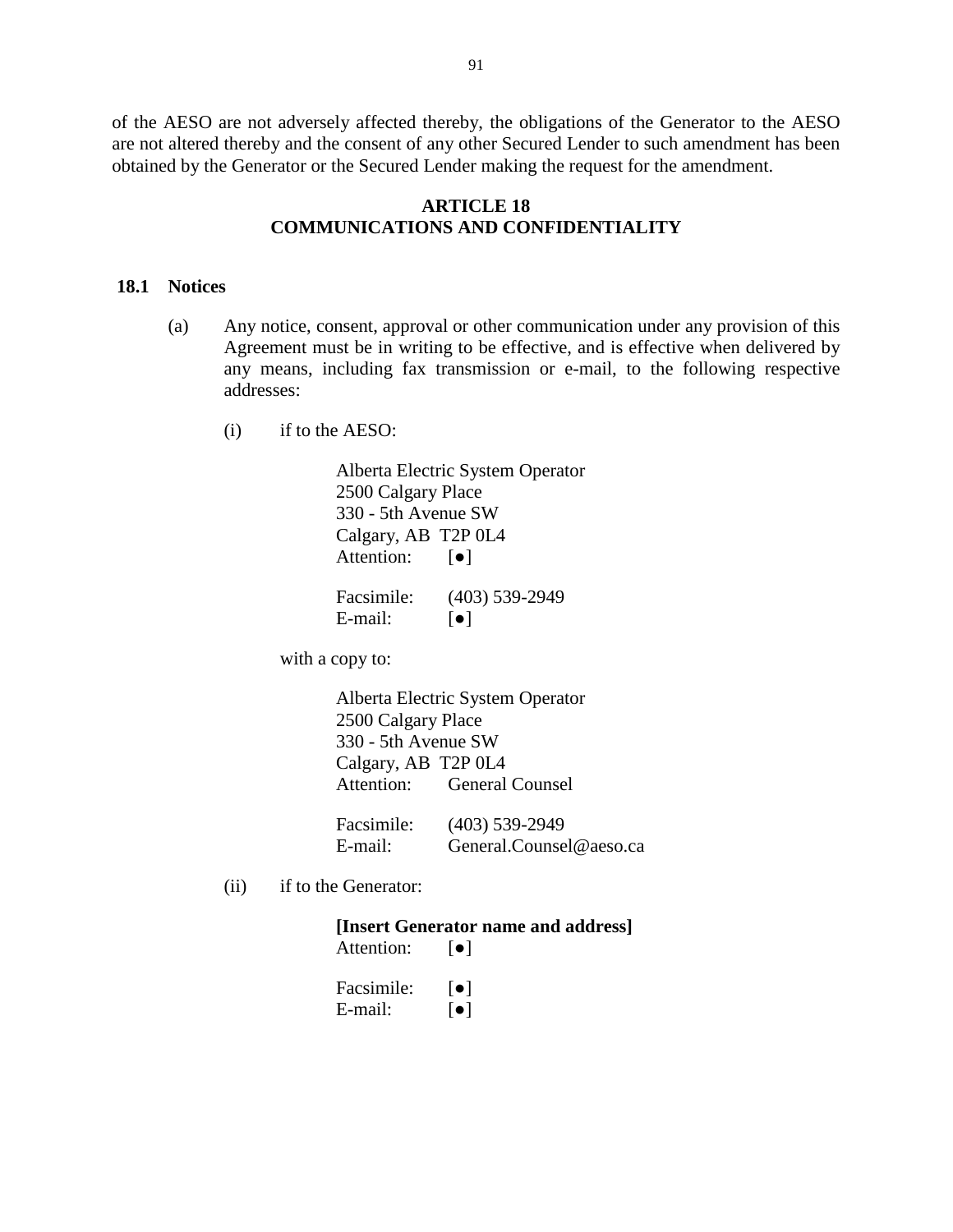with a copy to:

**[Insert 2nd Generator name and address]** Attention: [●] Facsimile:  $\lceil \bullet \rceil$ E-mail:  $\lceil \bullet \rceil$ 

Either Party may change its address information by giving notice to the other in the above manner.

- (b) For purposes of this Agreement:
	- (i) a notice delivered by hand to the address of a Party as set out above shall be deemed to be received the date it was delivered, if delivered on a Business Day, or on the next Business Day, if delivered on a day which is not a Business Day;
	- (ii) a notices which is sent by mail is deemed to be received by the Party to whom the notice is addressed on the fifth (5th) day after the date of mailing; and
	- (iii) a notice sent by fax transmission or e-mail which is transmitted prior to 4:00 p.m. on a Business Day, shall be deemed to have been received by that Party on that day, or on the next Business Day, if delivered after 4:00 p.m. or on a day which is not a Business Day; provided that the sender of the notice is able to produce the transmission report or a printout of a transmission log generated by the sender's fax machine (or other transmission device) or internet service provider showing successful uninterrupted fax transmission of all pages of the relevant notice or successful e-mail transmission of the relevant notice to the fax number or e-mail address, as the case may be, of the addressee.
- (c) Any notices of an Event of Default or termination of this Agreement shall only be given by hand or courier delivery.
- (d) No notice delivered pursuant to this Agreement shall be deemed to be notice for any other purpose, including any obligation to provide notice to the System Operator pursuant to the ISO Rules.

#### **18.2 Public Announcements**

Generator shall not make, and shall not cause or permit any Person not at arm's length with Generator to make, any public announcement relating to this Agreement except as approved in advance by the AESO, acting reasonably.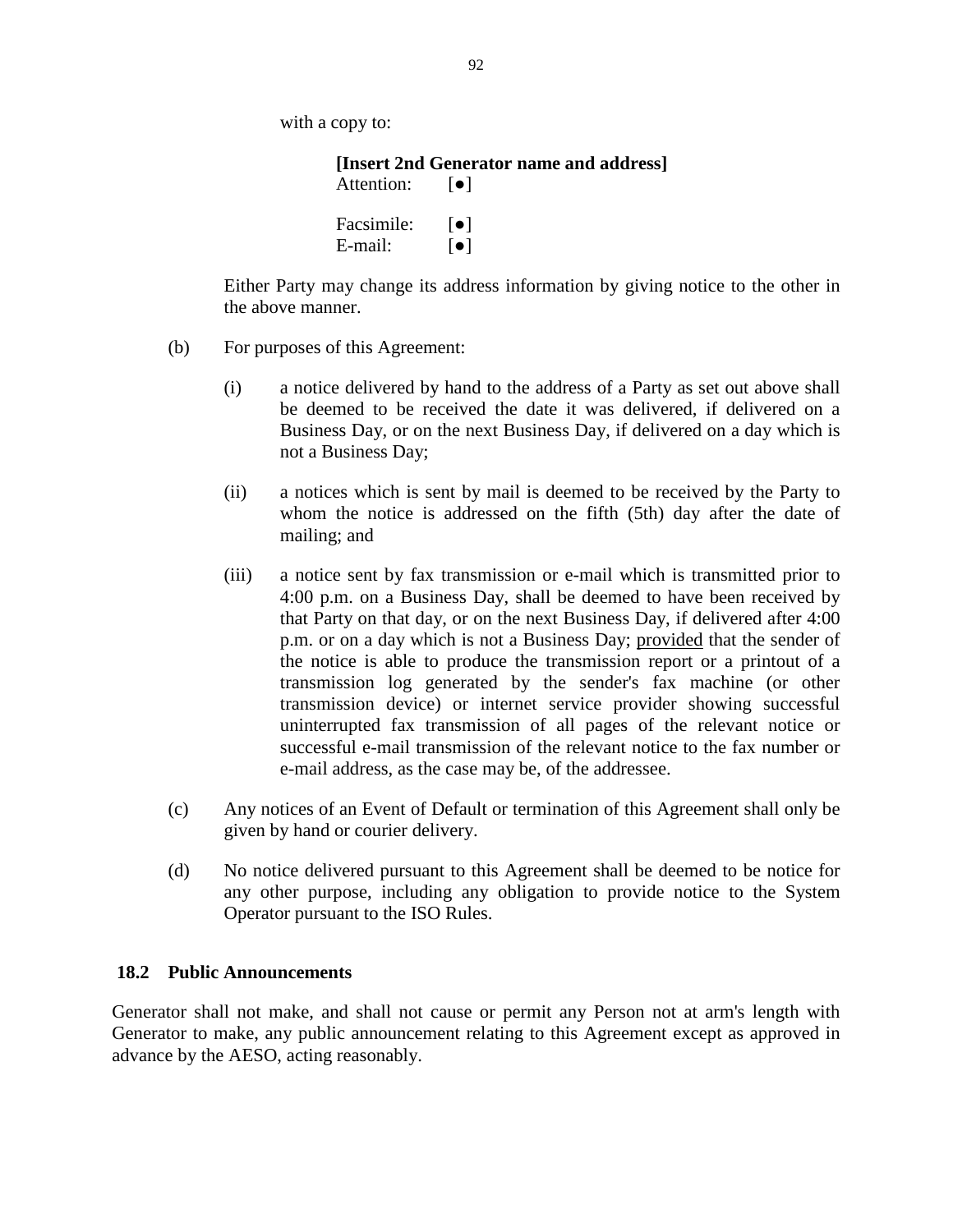The Party receiving Confidential Information shall maintain (and shall ensure that its officers, employees, consultants, advisors and contractors maintain) the confidentiality of such Confidential Information, and neither Party shall disclose Confidential Information delivered by the other except as follows:

- (a) The Receiving Party may disclose Confidential Information to its Related Parties who need to know Confidential Information for the purpose of assisting the Receiving Party in complying with its obligations or exercising its rights under this Agreement and in the case where the AESO is the Receiving Party, for the purpose of administration of a contract under the REP. On each copy made by the Receiving Party, the Receiving Party must reproduce all notices which appear on the original. The Receiving Party shall inform its Related Parties of the confidentiality of Confidential Information and shall be responsible for any breach of this Article 18 by any of its Related Parties.
- (b) If the Receiving Party or any of its Related Parties are requested or required (by oral question, interrogatories, requests for information or documents, court order, civil investigative demand, or similar process) to disclose any Confidential Information in connection with litigation or any regulatory proceeding or investigation, or pursuant to any Applicable Laws, the Receiving Party shall promptly notify the Disclosing Party. Unless the Disclosing Party obtains a protective order, the Receiving Party and its Related Parties may disclose such portion of the Confidential Information to the party seeking disclosure as is required by Applicable Laws in accordance with Section 18.4.
- (c) Where the Generator is the Receiving Party, the Generator may disclose Confidential Information to any Secured Lender, prospective lender, investor (if not an Affiliate of the Generator), or prospective investor, and in each case its advisors, to the extent necessary, for securing investment in or financing for the Facility, provided that any such Secured Lender, prospective lender, investor (if not an Affiliate of the Generator), or prospective investor has been informed of the Generator's confidentiality obligations hereunder and such Secured Lender, prospective lender, investor (if not an Affiliate of the Generator), or prospective investor has completed and executed a confidentiality undertaking (the "**Confidentiality Undertaking**") in the Prescribed Form, covenanting in favour of the AESO to hold such Confidential Information confidential on terms substantially similar to this Article 18.
- (d) As otherwise required by Applicable Law or where the disclosure is consented to by the other.
- (e) Notwithstanding the foregoing, the Generator consents to the disclosure: (i) of its name and contact particulars and any other information listed in Schedule 1, on the AESO's website or otherwise, (ii) of the Site, Contract Capacity, Renewable Fuel(s) and location of the Connection Facilities on the AESO's website or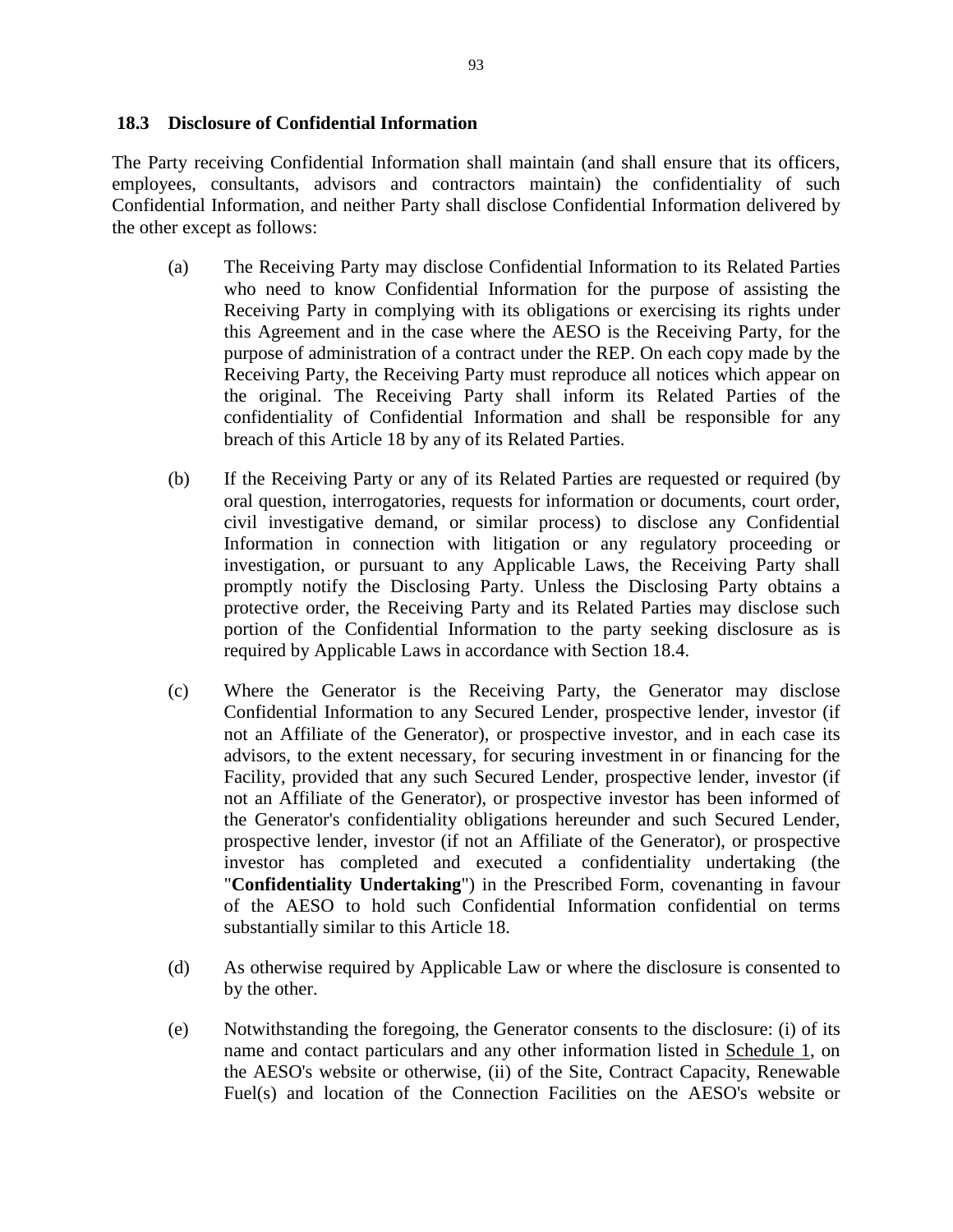otherwise, (iii) of its address for service and the name of its Contract Representative to all Other Generators; (iv) on a confidential basis, of any information received by the AESO in respect of this Agreement for such internal purposes as the AESO may reasonably determine from time to time to the AESO Related Parties; and (v) of aggregated data relating to the Project or this Agreement.

(f) For greater clarity, the Generator hereby irrevocably authorizes and consents to any AESO Related Party releasing, disclosing, providing, delivering and otherwise making available to another AESO Related Party, a copy of this Agreement and any and all such information relating to the connections, proposed connections, meters, meter data, testing data pertaining to commercial operation, billing data of the Generator or the Facility as the AESO or its agents may advise is required in connection with this Agreement or the administration of a contract issued under the REP.

# **18.4 Notice Preceding Compelled Disclosure**

If the Receiving Party or any of its Representatives are requested or required to disclose any Confidential Information, the Receiving Party shall promptly notify the Party which disclosed the Confidential Information (the "**Disclosing Party**") of such request or requirement so that the Disclosing Party may seek an appropriate protective order or waive compliance with this Agreement. If, in the absence of a protective order or the receipt of a waiver hereunder, the Receiving Party or its Related Parties are compelled to disclose the Confidential Information, the Receiving Party and its Related Parties may disclose only such of the Confidential Information to the Party compelling disclosure as is required by law and only to such Person or Persons to which the Receiving Party is legally compelled to disclose and, in connection with such compelled disclosure, the Receiving Party and its Related Parties shall provide notice to each such recipient (in co-operation with legal counsel for the Disclosing Party) that such Confidential Information is confidential and subject to non-disclosure on terms and conditions equal to those contained in this Agreement and, if possible, shall obtain each recipient's written agreement to receive and use such Confidential Information subject to those terms and conditions.

#### **18.5 Return of Information**

Upon written request by the Disclosing Party, Confidential Information provided by the Disclosing Party in printed paper format or electronic format will be returned to the Disclosing Party and Confidential Information transmitted by the Disclosing Party in electronic format will be deleted from the emails and directories of the Receiving Party's and its Related Parties' computers; provided, however, any Confidential Information: (a) found in drafts, notes, studies and other documents prepared by or for the Receiving Party or its Related Parties, (b) found in electronic format as part of the Receiving Party's off-site or on-site data storage/archival process system or (c) which is Mutually Confidential Information, will be held by the Receiving Party and kept subject to the terms of this Agreement or destroyed at the Receiving Party's option. Notwithstanding the foregoing, a Receiving Party shall be entitled to make at its own expense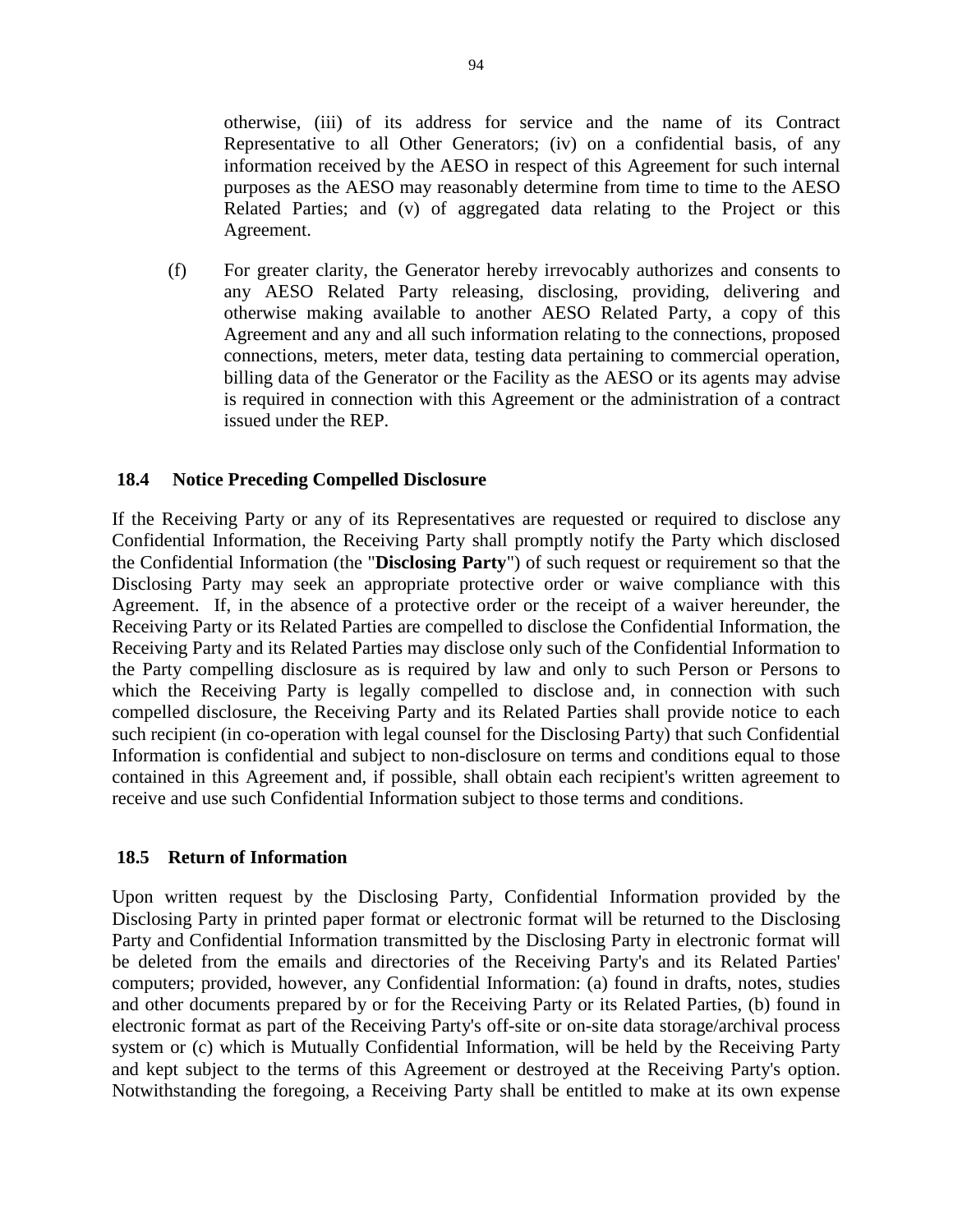and retain one copy of any Confidential Information materials it receives for the limited purpose of discharging any obligation it may have under Applicable Law, and shall keep such retained copy subject to the terms of this Article 18.

# **18.6 Injunctive and Other Relief**

The Receiving Party acknowledges that breach of any provisions of this Article 18 may cause irreparable harm to the Disclosing Party or to any third-party to whom the Disclosing Party owes a duty of confidence, and that the injury to the Disclosing Party or to any third party may be difficult to calculate and inadequately compensable in damages. The Receiving Party agrees that the Disclosing Party is entitled to obtain injunctive relief (without proving any damage sustained by it or by any third party) or any other remedy against any actual or potential breach of the provisions of this Article 18.

# **18.7 Collection, Use and Disclosure of Personal Information**

- (a) Generator warrants and represents to the AESO that it has obtained or will obtain as the case may be, the prior consent of each and every individual whose Personal Information it has disclosed or will disclose to the AESO, in accordance with the *Personal Information Protection Act* (Alberta) and with all other Applicable Laws pertaining to the protection of Personal Information, including the *Personal Information Protection and Electronic Documents Act* (Canada), whether such disclosure is set forth in the this Agreement or in the Proposal, or has occurred or will occur during the performance of any of its obligations hereunder during the Term.
- (b) Generator acknowledges and agrees that: (i) all Personal Information disclosed to the AESO (whether before or after the date hereof) may be used by the AESO and disclosed to and used by the AESO and its Related Parties for the following purposes: (A) to permit the AESO to evaluate the Proposal, and to evaluate the educational and professional qualifications and experience of Generator's personnel; (B) to allow the AESO to review and audit Generator's performance in respect of its obligations hereunder; and (C) as otherwise required for the performance of the AESO's obligations or the exercise of the AESO's rights under this Agreement; and (ii) the consents obtained under Section 18.7(a) shall reflect the foregoing purposes. The AESO shall protect Personal Information by taking reasonable security precautions against such risks as unauthorized access, collection, use, disclosure or disposal.
- (c) Generator shall comply with the *Personal Information Protection Act* (Alberta) and with all other Applicable Laws pertaining to the protection of Personal Information, including the *Personal Information Protection and Electronic Documents Act* (Canada), with respect to all Personal Information it collects, uses or discloses pursuant to its obligations hereunder or otherwise in relation to this Agreement, including all Personal Information provided to it by the AESO or any AESO Related Party. Generator shall not transfer any Personal Information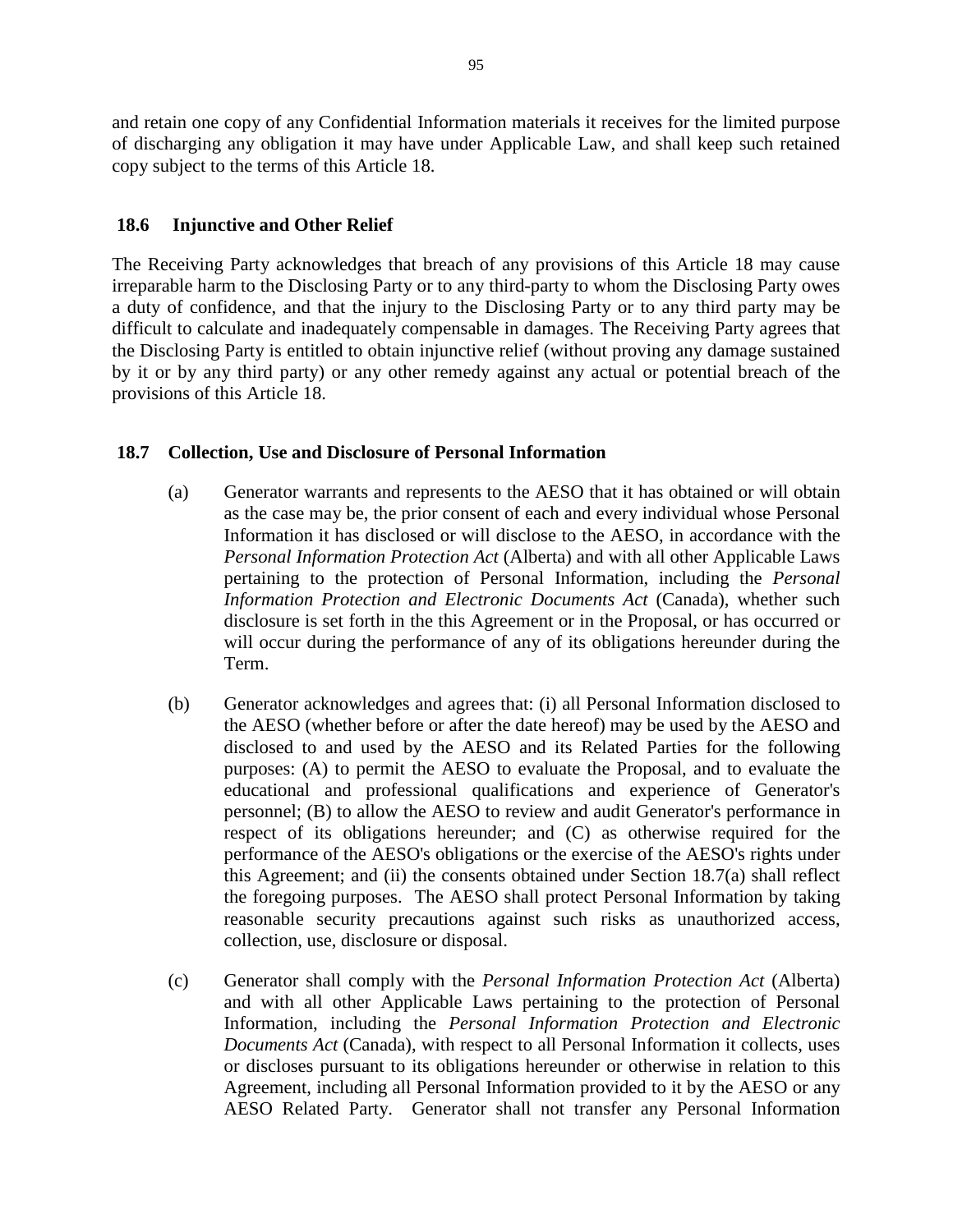provided to it by the AESO or any of AESO Related Party to any other Person without the written consent of the AESO. Generator shall notify its employees, Subcontractors and agents of the legal provisions, duties and obligations of the foregoing laws and of this Section 18.7 and shall instruct them to act accordingly.

#### **18.8 Contract Administration Representatives**

The Generator and the AESO shall, by notice substantially in the Prescribed Form, each appoint, from time to time, a representative (a "**Contract Representative**") who shall be duly authorized to act on behalf of the Party that has made the appointment, and with whom the other Party may consult at all reasonable times, and whose communications (including all instructions, notices, requests, approvals, consents, and decisions), provided the same are in writing signed by the respective Contract Representative, shall be binding on the appointing Party as to all matters pertaining to this Agreement. The Contract Representative shall not have the power or authority to amend this Agreement solely by virtue of his or her position as Contract Representative, and shall continue to be the representative of the Party which appointed it until replaced pursuant to a subsequent notice under this Section 18.8.

#### **18.9 FOIP**

For the purposes of this Section 18.9, "personal information" has the same definition as that which is found in FOIP. The Generator acknowledges that FOIP applies to information obtained, related, generated, collected or provided for the AESO under this Agreement and agrees to adhere to FOIP. The Generator shall not collect, use or disclose any personal information under this Agreement except that which is reasonably required to fulfil its obligations under this Agreement, or as otherwise authorized by the AESO. The Generator shall protect the personal information it collects under this Agreement and shall make reasonable security arrangements against such risks as unauthorized access, collection, use, disclosure or destruction. Upon request, the Generator shall provide to the AESO, within seven (7) days, any records that are requested under the access provisions of FOIP that are in the custody or under the control of the Generator. Should the Generator receive an access request under FOIP, the Generator shall not respond to it, but shall immediately forward the access request to the AESO for further handling. The Generator shall ensure that its employees, agents, and subcontractors comply with this Section 18.9.

## **ARTICLE 19 DISPUTE RESOLUTION**

#### **19.1 Informal Dispute Resolution**

If either Party considers that any dispute (other than a dispute contemplated in Section 1.11 or Section 6.11) has arisen under or in connection with this Agreement that the Parties cannot resolve (a "**Dispute**"), then such Party may deliver a notice to the other Party describing the nature and the particulars of such Dispute. Within ten (10) Business Days following delivery of such notice to the other Party, a senior executive of the Generator shall meet with an executive of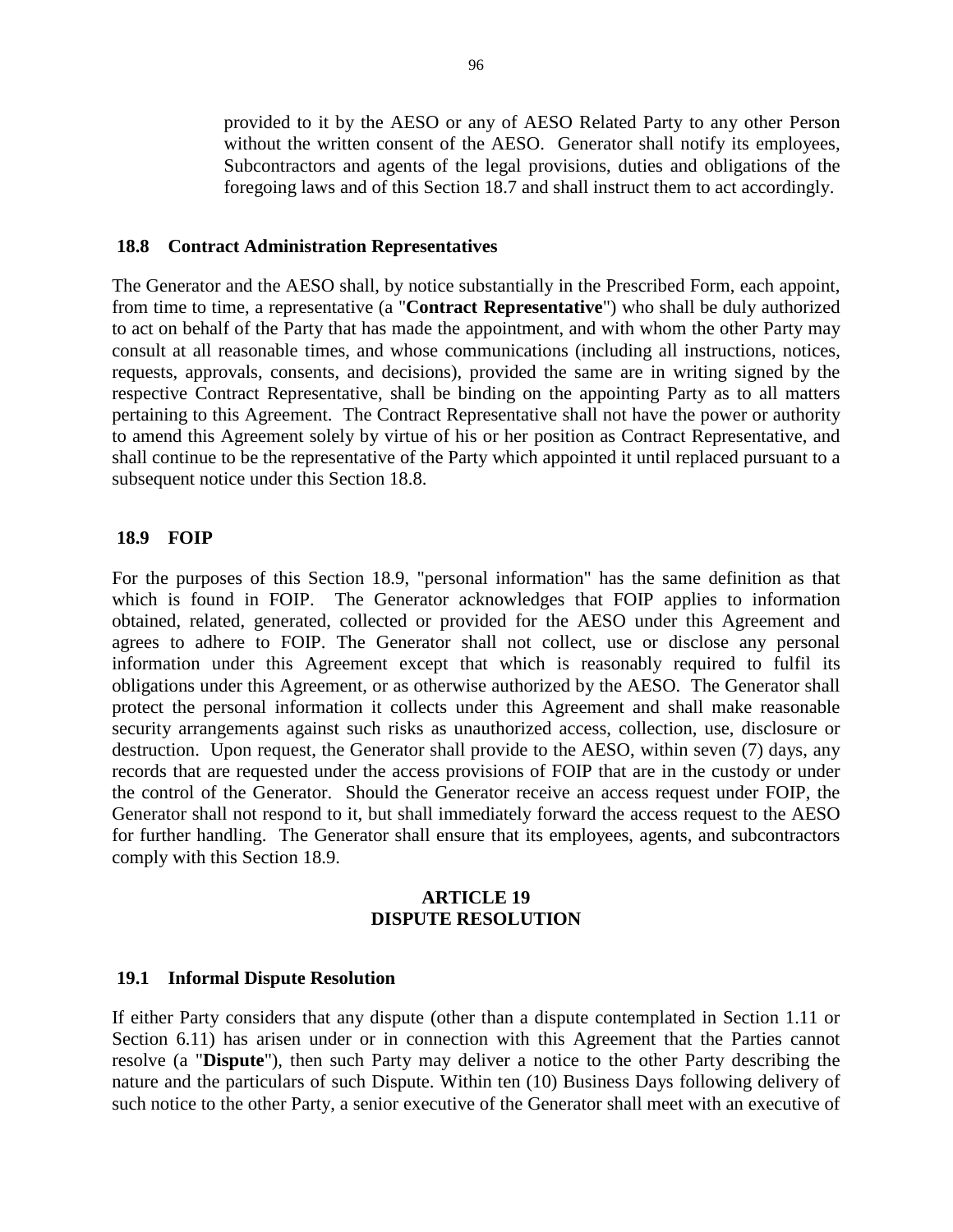the AESO, either in person or by telephone (the "**Senior Conference**"), to attempt to resolve the Dispute. Each Party shall be prepared to propose a solution to the Dispute. If, following the Senior Conference, the dispute is not resolved, then the Parties shall resolve such Dispute in accordance with the remaining provisions of this Article 19.

# **19.2 Litigation**

At any time following ten (10) Business Days after referral of the Dispute to a Senior Conference or such longer time as agreed to by the Parties pursuant to Section 19.1, either Party may, within the limitation periods set out in the *Limitations Act* (Alberta) and any successor or replacement legislation, commence litigation with respect to any Dispute not settled by a Senior Conference pursuant to Section 19.1.

# **19.3 Arbitration**

Notwithstanding Section 19.2, any Dispute between the Parties of a technical or valuation matter that is not resolved in accordance with Section 19.1, or in the case of any Dispute between the Parties that is not resolved in accordance with Section 19.1 and is required to be referred to arbitration pursuant to the terms of this Agreement (excluding Sections 1.11 and 6.11), shall not be resolved through litigation pursuant to Section 19.2 and either Party may, by notice to the other Party, submit such Dispute to binding arbitration, in accordance with the rules set out in Section 19.4.

# **19.4 Arbitration Rules**

- (a) A Dispute referred to arbitration pursuant to Section 19.3 shall be subject to binding arbitration (the "**Arbitration**") by a panel of three (3) arbitrators (the "**Arbitrators**") and otherwise in accordance with the *Arbitration Act* (Alberta).
- (b) The "National Arbitration Rules" of the ADR Institute of Canada, Inc. will apply to the Arbitration, as modified by this Section 19.4.
- (c) Each Party shall appoint its own Arbitrator within ten (10) days after the delivery of the notice referenced above in Section 19.3 or such longer period as may be agreed to by the Parties. If either Party fails to appoint an Arbitrator within such ten (10) day period, then upon application by the Party that has appointed an Arbitrator, the second Arbitrator shall be appointed by the ADR Institute of Canada. The two Arbitrators thus appointed shall appoint a third Arbitrator within ten (10) days of the appointment of the second Arbitrator. If the two Arbitrators shall fail to appoint the third Arbitrator within such ten (10) day period, then upon application by either Party, the third Arbitrator shall be appointed by the ADR Institute of Canada. The Parties will use their best efforts to appoint Arbitrators who are qualified by a profession or occupation to decide the matter in Dispute and have at least ten (10) years' related experience. The seat of the Arbitration shall be Calgary, Alberta.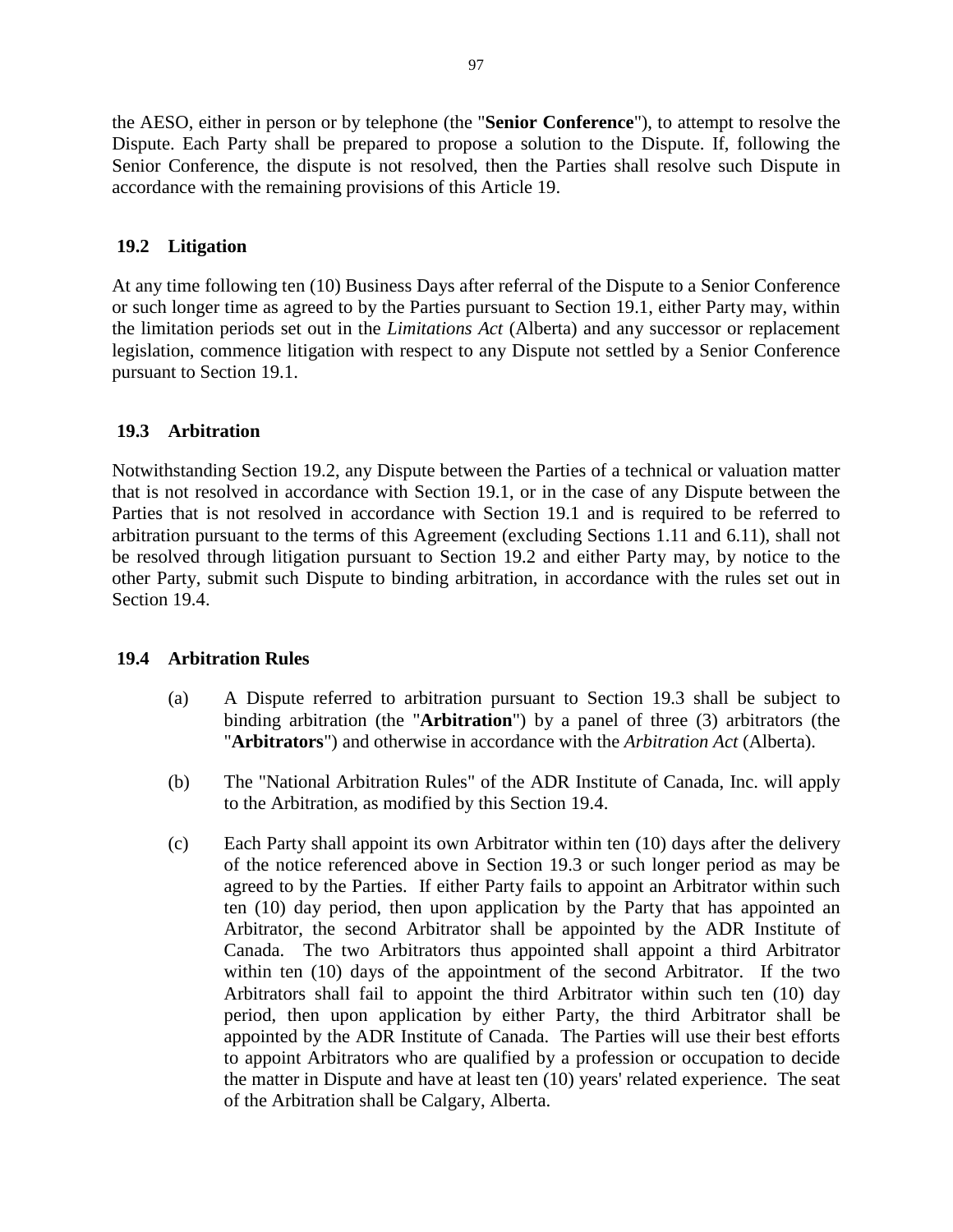- (d) Meetings and hearings of the Arbitrators will take place in Calgary. Subject to the foregoing, the Arbitrators may fix the date, time and place of meetings and hearings in the Arbitration and will give all Parties adequate notice of same. Subject to any adjournments which the Arbitrators allow, the final hearing will be continued on successive business days until it is concluded. All meetings and hearings will be in private unless the Parties agree otherwise and both Parties are entitled to be represented at any meetings or hearings by legal counsel. Either Party may examine and re-examine all its own witnesses at the Arbitration and may cross-examine all of the other Party's witnesses.
- (e) The Arbitrators will make and deliver their binding decision in writing not later than fifteen (15) Business Days after the conclusion of the final hearing and will set out reasons for the decision; provided that such period may, upon the recommendation of the Arbitrators, be extended to up to sixty (60) days after the conclusion of the final hearing if the Arbitrators are of the opinion that the fifteen (15) Business Day period is too short given the nature of the dispute. Such reasons for decision shall not be confidential and shall not be deemed to be "Confidential Information" for purposes of this Agreement. Costs will be awarded in accordance with the *Arbitration Act* (Alberta) unless the Parties have previously agreed on the basis for the apportionment of costs.
- (f) The decision of the Arbitrators is binding on the Parties. The decision of the Arbitrators may be appealed solely on the grounds that the conduct of the Arbitrators, or the decision itself, violated the provisions of the *Arbitration Act* (Alberta) or solely on a question of law as provided for in the *Arbitration Act* (Alberta).

# **19.5 Performance and Payments**

All performance required hereunder by the Parties and payment therefor under this Agreement shall continue during the dispute resolution proceedings contemplated by this Article 19, provided that in the case of any such proceedings pertaining to amounts payable under this Agreement, any payments or reimbursements required as a result of such proceedings shall be payable as of a date to be determined in such proceedings, and interest shall be paid, from such date until the date of payment, by the Party required to make any such payment or reimbursement on the amount thereof at the Prime Rate.

# **ARTICLE 20 ASSIGNMENT AND CHANGE OF CONTROL**

# **20.1 Assignment**

(a) Prior to the Commercial Operation Date neither this Agreement nor any of the rights, interests or obligations under this Agreement may be assigned by the Generator without the consent of the AESO, which consent may be withheld in the AESO's sole discretion.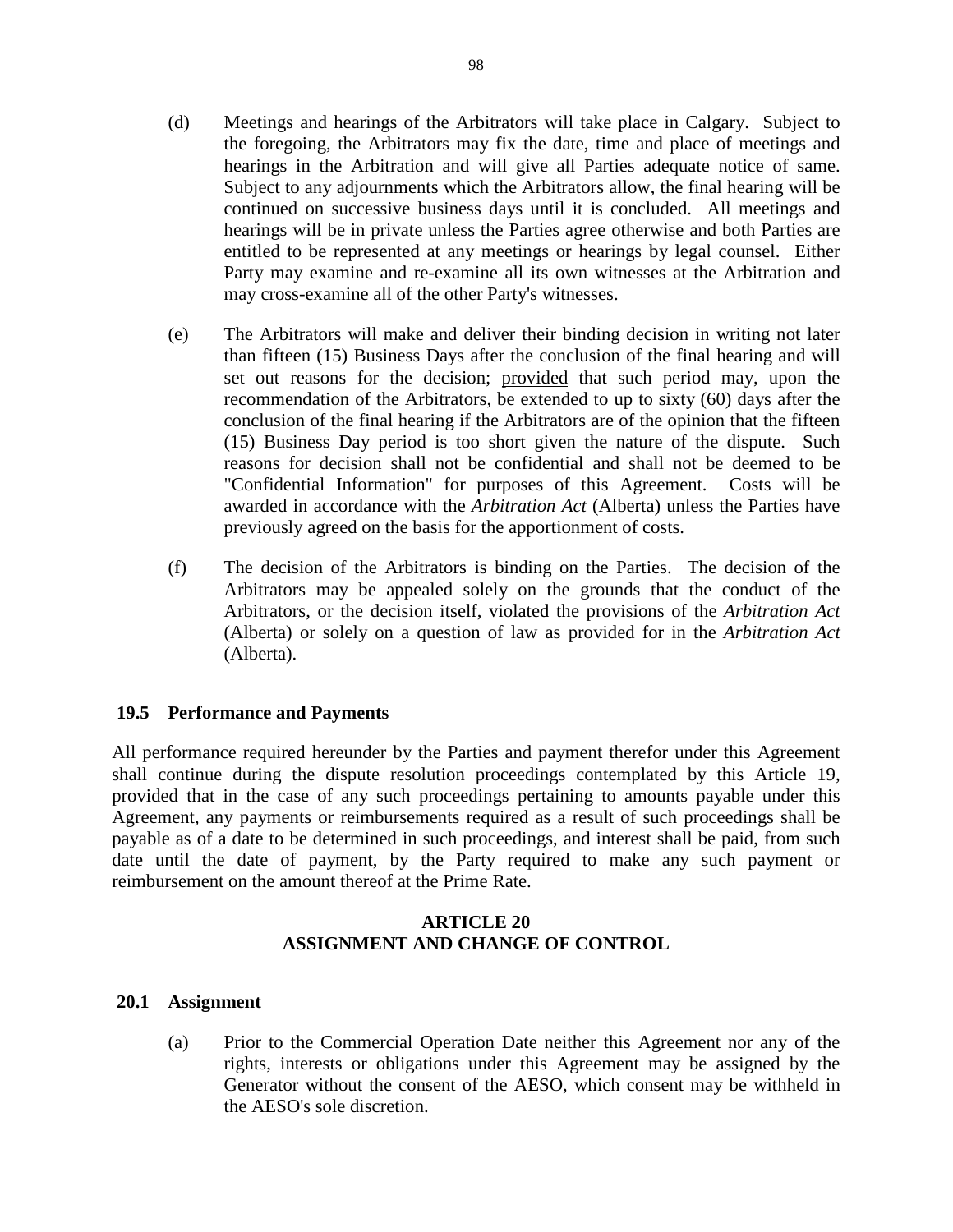- (b) Following the Commercial Operation Date, this Agreement along with all of the rights, interests or obligations under this Agreement may be assigned by either Party, with the prior written consent of the other Party, which consent shall not be unreasonably withheld, except as set out in Section 20.1(c) below and as provided in Article 17.
- (c) For the purposes of Section 20.1(b), it shall not be unreasonable for the AESO to withhold its consent if the proposed assignment would (i) cause a Generator to breach the obligation to own or lease the Facility as set out in Section 3.1(a); (ii) have or is likely to have, as determined by the AESO acting reasonably, a Material Adverse Effect on the Generator's ability to perform its obligations under this Agreement; or (iii) have an adverse effect, as determined by the AESO acting reasonably, on the security the Guarantor is required to grant to the AESO pursuant to Section 10.2.
- (d) Notwithstanding Sections 20.1(a) and (b), the Generator may, subject to compliance with Applicable Laws and provided that there is not a Generator Event of Default that has not been remedied, assign this Agreement without the consent of the AESO to an Affiliate of Generator acquiring the Facility; provided, however, that no such assignment by the Generator or any of its successors or permitted assigns hereunder shall be valid or effective unless and until such Affiliate agrees with the AESO in writing to assume all of the Generator's obligations under this Agreement and be bound by the terms of this Agreement, and the arrangement and obligations of the Generator set forth in Article 10 have been met and satisfied by such Affiliate in accordance with the terms of Article 10.
- (e) If the Generator assigns this Agreement to a non-resident of Canada for purposes of the ITA or a partnership that is not a Canadian partnership as defined in the ITA, and the AESO incurs any additional Taxes, at any time thereafter, solely as the result of such assignment, then payments under this Agreement by the AESO shall be reduced by the amount of such additional Taxes and the AESO shall remit such additional Taxes to the applicable taxing authorities. The AESO shall within sixty (60) days after remitting such Taxes, notify the assignee in writing, providing reasonable detail of such payment so that the assignee may claim any applicable rebates, refunds or credits from the applicable taxing authorities. If after the AESO has paid such amounts, the AESO receives a refund, rebate or credit on account of such Taxes, then the AESO shall promptly remit such refund, rebate or credit amount to the assignee.
- (f) If a valid assignment of this Agreement is made by the Generator in accordance with Section 20.1, the AESO acknowledges and agrees that, upon such assignment and assumption and notice thereof by the assignor to the AESO, the assignor shall be relieved of all of its duties, obligations and liabilities hereunder.
- (g) The AESO shall have the right to assign this Agreement from time to time and all benefits and obligations hereunder for the balance of the Term without the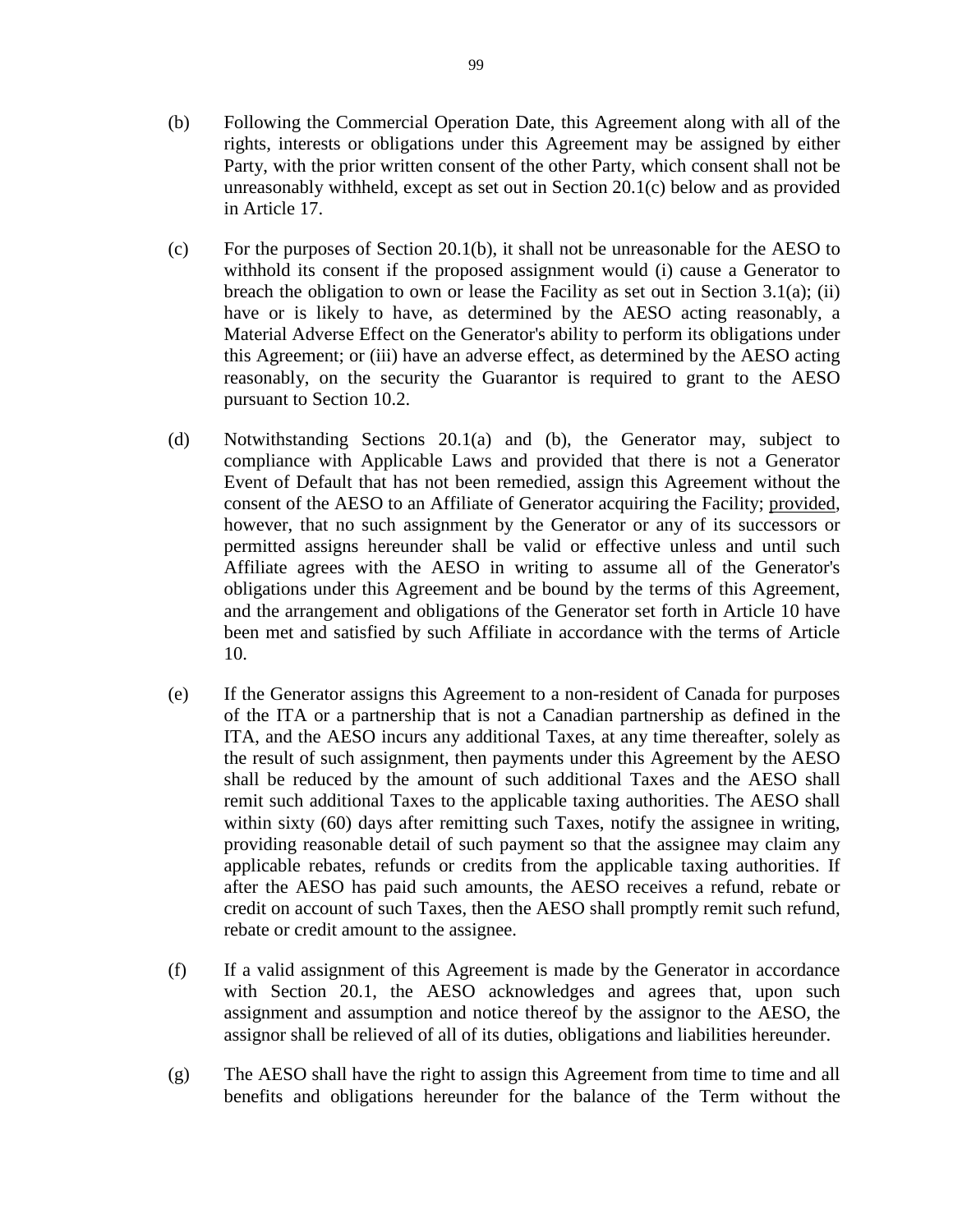consent of the Generator to an assignee which shall assume the obligations and liability of the AESO under this Agreement and be novated into this Agreement in the place and stead of the AESO (except for the AESO's obligation in Section  $20.1(g)(iii)$  which will remain in force), provided that the assignee agrees in writing to assume and be bound by the terms and conditions of this Agreement, and further agrees not to make any material amendments to or terminate this Agreement after such assignment without the prior written consent of the AESO, whereupon:

- $(i)$  the representation set forth in Section 13.2(a) shall apply to the assignee with all necessary amendments to reflect the form and the manner in which the assignee was established;
- (ii) all of the representations set forth in Section 13.2 shall be deemed to be made by the assignee to the Generator at the time of such assignment and assumption; and
- (iii) the AESO shall be relieved of all obligations and liability arising pursuant to this Agreement; notwithstanding the foregoing, the AESO shall remain liable to the Generator for remedying any payment defaults under Section 16.3(a) and shall remain liable for any obligations and liabilities of the assignee arising from any AESO Event of Default, provided that any notice required to be given under Section 16.3 and Section 16.4 is given on the same day to the assignee and to the AESO. The time periods in Section 16.3 shall not begin to run until both the assignee and the AESO have been so notified.
- (h) The AESO shall have the right to assign this Agreement and all benefits and obligations hereunder from time to time throughout the Term for a period less than the balance of the Term without the consent of the Generator to an assignee which shall assume the obligations of the AESO under this Agreement and be novated into this Agreement in the place and stead of the AESO (except for the AESO's obligations in Section 20.1(h)(iii) which will remain in force), provided that the assignee agrees in writing to assume and be bound by the terms and conditions of this Agreement and further agrees not to make any material amendments to or terminate this Agreement during such assignment period without the prior written consent of the AESO, whereupon:
	- $(i)$  the representation set forth in Section 13.2(a) shall apply to the assignee with all necessary amendments to reflect the form and the manner in which the assignee was established;
	- (ii) all of the representations set forth in Section 13.2 shall be deemed to be made by the assignee to the Generator at the time of such assignment and assumption;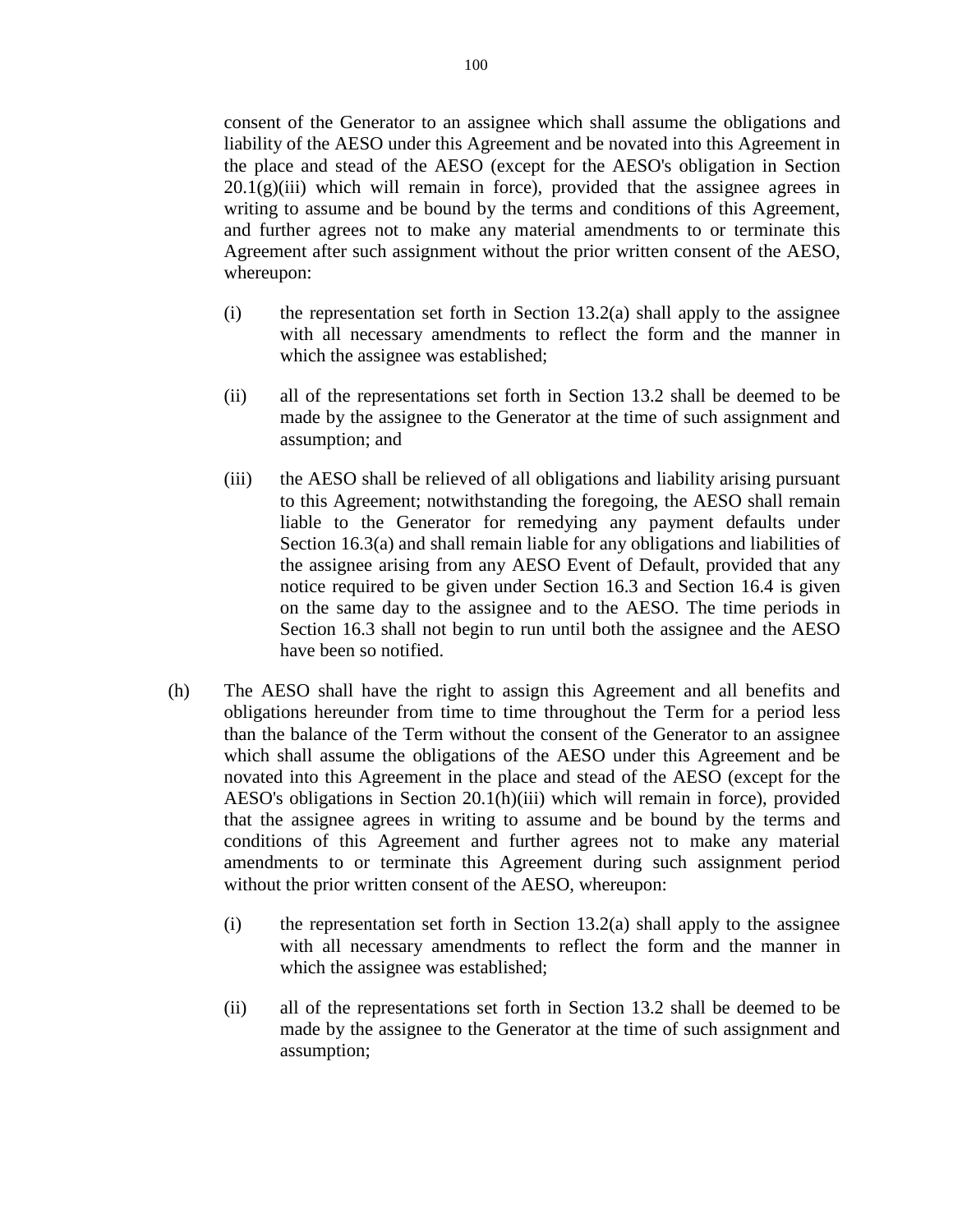- (iii) the AESO shall be relieved of all obligations and liability arising pursuant to this Agreement; notwithstanding the foregoing, the AESO shall remain liable to the Generator for remedying any payment defaults under Section 16.3(a) and shall remain liable to the Generator for any obligations and liabilities of the assignee arising from any AESO Event of Default, provided that any notice required to be given under Section 16.3 and Section 16.4 is given on the same day to the assignee and to the AESO. The time periods in Section 16.3 shall not begin to run until both the assignee and the AESO have been so notified; and
- (iv) upon the expiry of the assignment period:
	- (A) this Agreement, without requiring the execution of any assignment, consent or other documentation of any nature, shall automatically revert and be assigned back to the AESO;
	- (B) the assignee shall remain responsible to the Generator for all obligations and liabilities incurred or accrued by the assignee during the assignment period; and
	- (C) the AESO, as AESO pursuant to the automatic assignment back to it, shall be deemed to be in good standing under this Agreement, provided that such good standing shall not relieve the AESO from any obligation to the Generator pursuant to Section 20.1(h)(iii) that arose prior to the expiry of the assignment period.

# **20.2 Change of Control**

- (a) Other than in accordance with Section 20.2(b), no change of Control of the Generator shall be permitted prior to Commercial Operation, except with the prior written consent of the AESO, which consent may be withheld in the AESO's sole and absolute discretion. Following Commercial Operation, a change of Control of the Generator shall be permitted providing that the Generator, within ten (10) Business Days following such change of Control having effect, provides the AESO with notice of such change of Control and such additional information as the AESO may reasonably require regarding the names of the Persons who Control or otherwise indirectly or directly have an ownership interest in the Generator following such change of Control.
- (b) Provided there is not a Generator Event of Default that has not been remedied, a change of Control of the Generator prior to Commercial Operation under one or more of the following circumstances is permitted without the consent of the AESO, namely:
	- (i) each Person Controlling the Generator following such change of Control is an Affiliate of one or more of the Persons Controlling the Generator prior to such change of Control; and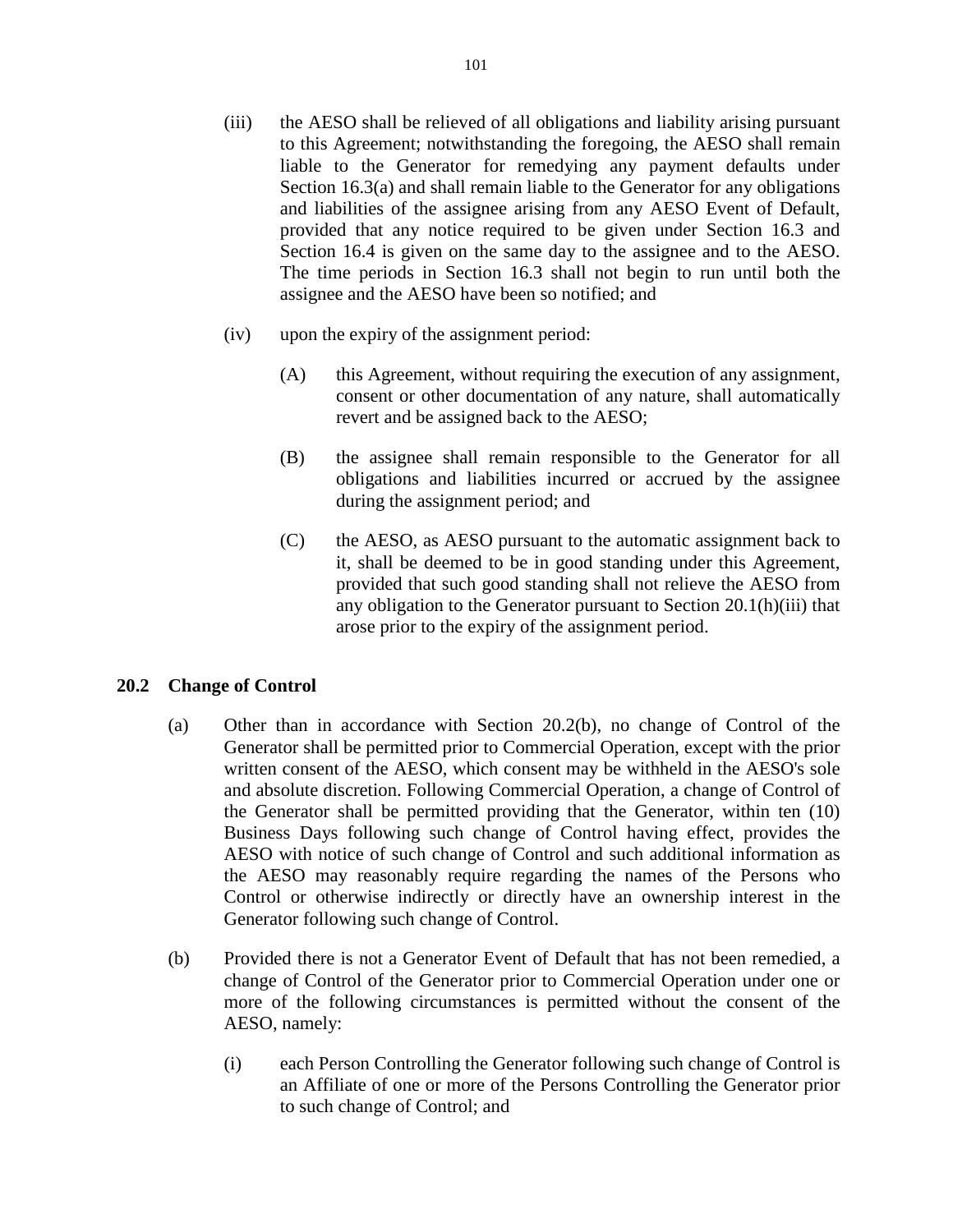- (ii) the Economic Interest of the Person(s) that Control the Generator as of the date hereof is not less than twenty-five percent (25%) following such change of Control;
- (c) The Generator, shall, within ten (10) Business Days following any change of Control having effect, provide the AESO with notice of such change of Control and such additional information as the AESO may reasonably require regarding the names of the Persons who Control or other indirectly or directly have an ownership interest in the Generator, following such change of Control.
- (d) For the purposes of Section 20.2(a) and Section 20.2(b), a change of Control shall include a change from no Person having Control of the Generator to any Person having Control of the Generator, as well as change from any Person having Control of the Generator to no Person having Control of the Generator.

### **ARTICLE 21 MISCELLANEOUS**

# **21.1 Business Relationship**

Each Party shall be solely liable for the payment of all wages, Taxes and other costs related to the employment by such Party of Persons who perform this Agreement, including all federal, provincial and local income, social insurance, health, payroll and employment taxes and statutorily-mandated workers' compensation coverage. None of the Persons employed by either Party shall be considered employees of the other Party for any purpose.

#### **21.2 Binding Agreement**

Except as otherwise set out in this Agreement, this Agreement shall not confer upon any other Person, except the Parties and their respective successors and permitted assigns, any rights, interests, obligations or remedies under this Agreement. This Agreement and all of the provisions of this Agreement shall be binding upon and shall enure to the benefit of the Parties and their respective successors and permitted assigns.

#### **21.3 Survival**

The provisions of Section 1.1, Section 3.1(e), Section 5.1, Article 6, Article 8, Section 9.1, Article 14, Section 16.2, Section 16.4, Section 16.5, Section 16.6, Section 17.2(g), Article 18, Article 19, Section 20.1(e) and Section 20.1(h) shall survive the expiration of the Term or earlier termination of this Agreement. The expiration of the Term or a termination of this Agreement shall not affect or prejudice any rights or obligations that have accrued or arisen under this Agreement prior to the time of expiration or termination and such rights and obligations shall survive the expiration of the Term or the termination of this Agreement for a period of time equal to the applicable statute of limitations.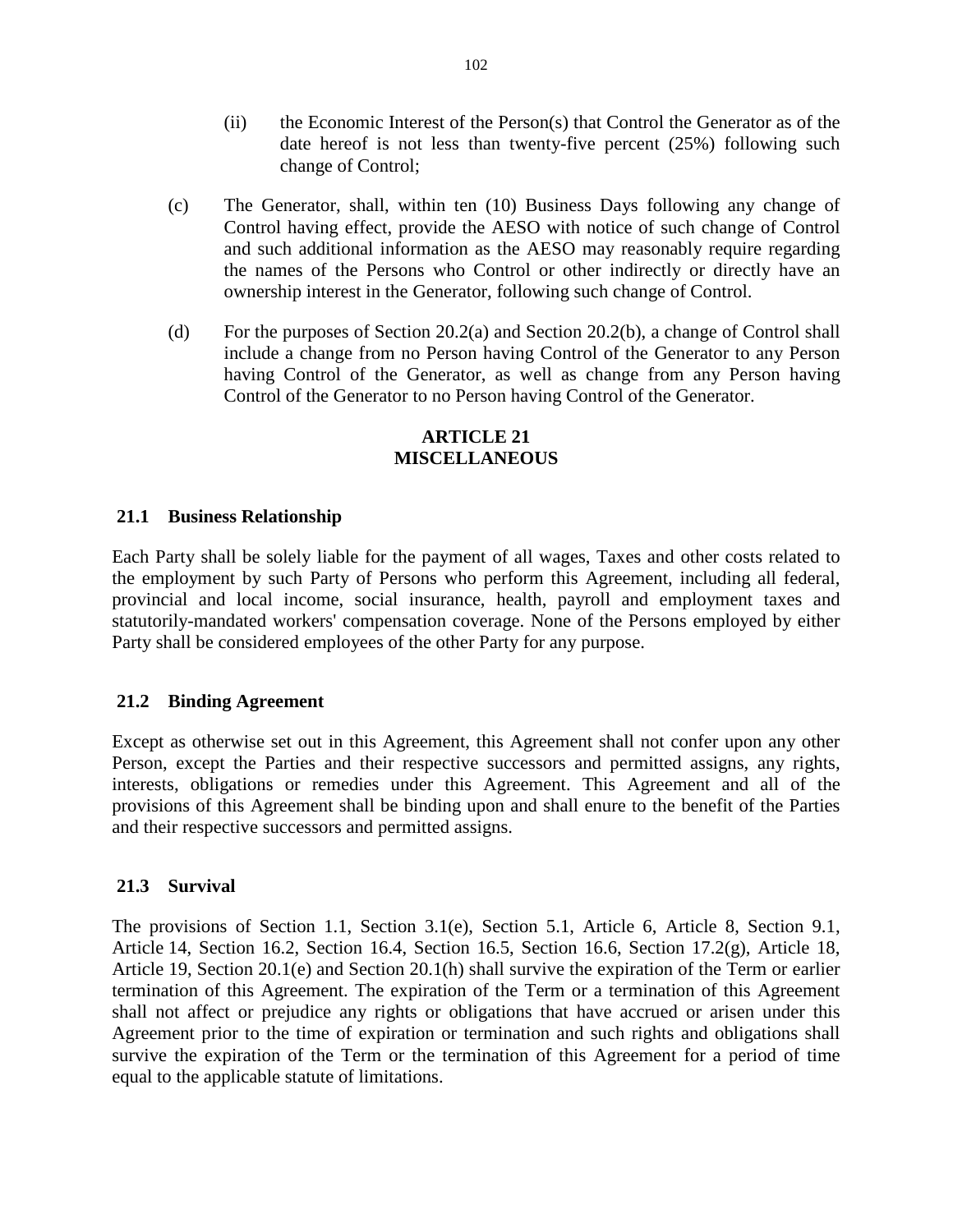# **21.4 Counterparts**

This Agreement may be executed in two or more counterparts, and all such counterparts shall together constitute one and the same Agreement. It shall not be necessary in making proof of the contents of this Agreement to produce or account for more than one such counterpart. Any Party may deliver an executed copy of this Agreement by electronic mail but such Party shall, within ten (10) Business Days of such delivery by electronic mail, promptly deliver to the other Party an originally executed copy of this Agreement.

# **21.5 Additional Rights of Set-Off**

- (a) In addition to its other rights of set-off under this Agreement or otherwise arising in law or equity, the AESO may set-off any amounts owing by the Generator to the AESO in connection with this Agreement against any monies owed by the AESO to the Generator in connection with this Agreement.
- (b) In addition to its other rights of set-off under this Agreement or otherwise arising in law or equity, the Generator may set-off any amounts owing by the AESO to the Generator in connection with this Agreement against any monies owed by the Generator to the AESO in connection with this Agreement.

# **21.6 Rights and Remedies Not Limited to Contract**

Unless expressly provided in this Agreement, the express rights and remedies of the AESO or the Generator set out in this Agreement are in addition to and shall not limit any other rights and remedies available to the AESO or the Generator, respectively, at law or in equity.

# **21.7 Time of Essence**

Time is of the essence in the performance of the Parties' respective obligations under this Agreement.

# **21.8 Further Assurances**

Each of the Parties shall, from time to time on written request of the other Party, do all such further acts and execute and deliver or cause to be done, executed or delivered all such further acts, deeds, documents, assurances and things as may be required, acting reasonably, in order to fully perform and to more effectively implement and carry out the terms of this Agreement. The Parties agree to promptly execute and deliver any documentation required by any Governmental Authority in connection with any termination of this Agreement.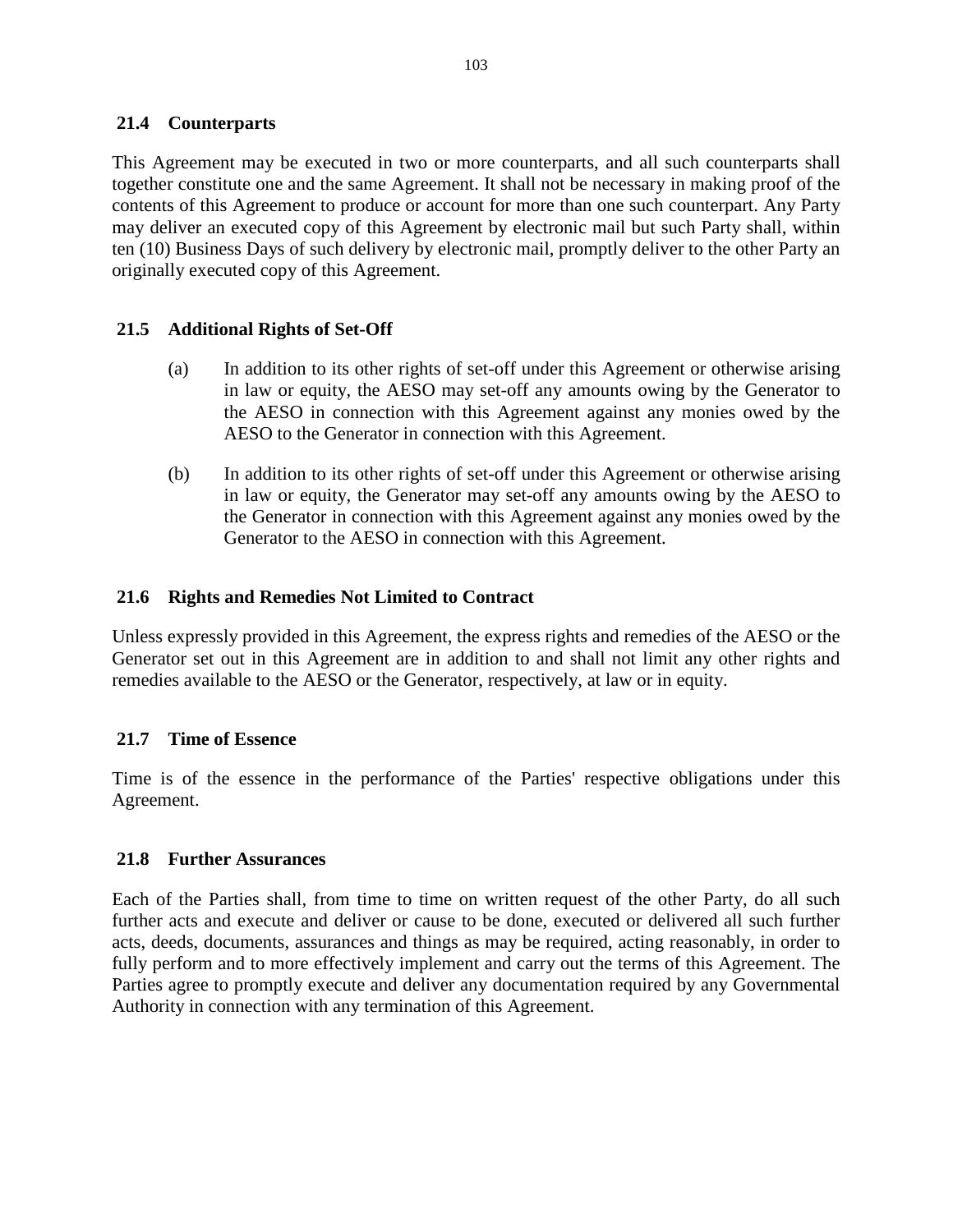**IN WITNESS OF WHICH,** and intending to be legally bound, the Parties have executed this Agreement by the undersigned duly authorized representatives as of the date first stated above.

## **INDEPENDENT SYSTEM OPERATOR operating as the Alberta Electric System Operator**

By:

Name: Title:

I have authority to bind the corporation.

*NOTE: If the Generator is a Corporation, use the following signature block and delete the nonapplicable signature blocks.*

**[Insert name of GENERATOR]**

By:

Name: Title:

I have authority to bind the corporation.

*NOTE: If the Generator is a Limited Partnership, use the following signature block and delete the non- applicable signature blocks.*

> *[***Insert name of** *Generator], by its general partner [GENERAL PARTNER]*

By:

Name: Title:

I have authority to bind the corporation.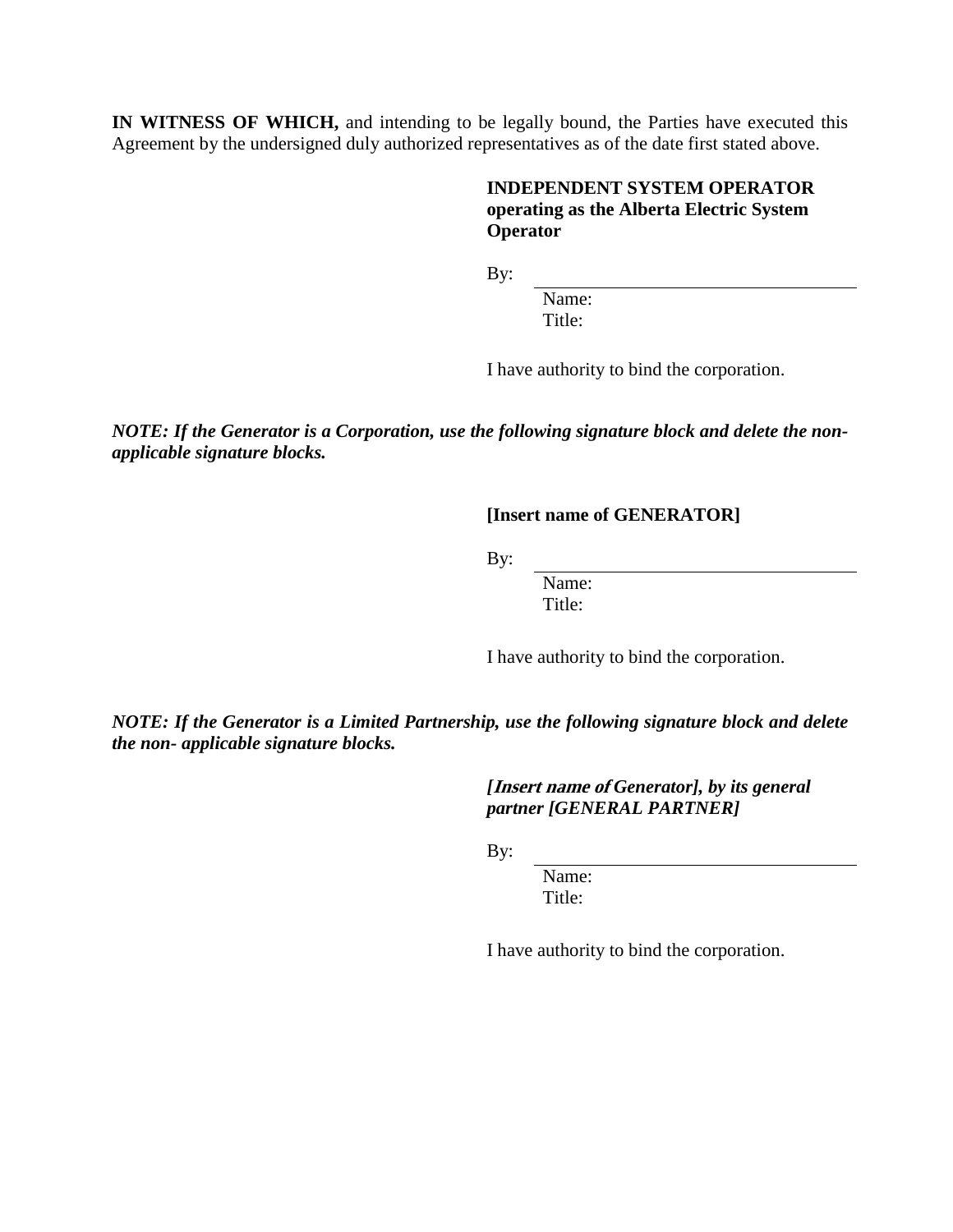*NOTE: If the Generator is a Partnership, use the following signature block and delete the nonapplicable signature blocks. Include sufficient and applicable signature lines for all partners required to sign the contract on behalf of the Partnership.*

# **[Insert name of GENERATOR], by its partner [PARTNER]**

By:

Name: Title:

I have authority to bind the corporation.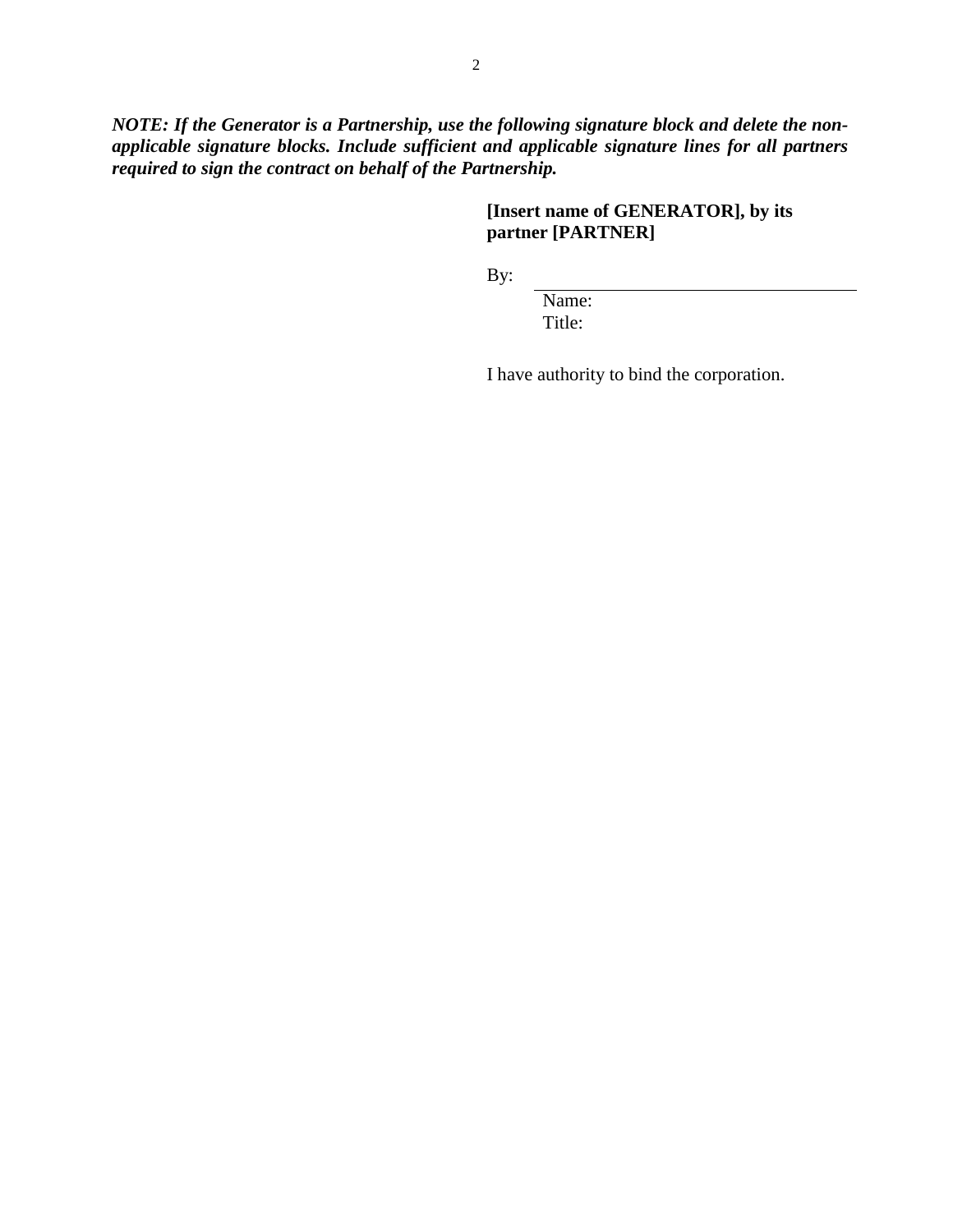# **SCHEDULE 1 PROJECT INFORMATION**

#### **1. GENERAL**

#### **1.1 Capitalized Terms and Section References**

Capitalized terms used in this Schedule shall, unless expressly defined herein, have the meaning given such terms in Section 1.1 of the Renewable Electricity Support Agreement between the AESO and the Generator to which this Schedule is attached (the "**RESA**"). Unless otherwise provided, references herein to Section numbers are references to Sections of this Schedule.

#### **1.2 Agreement References**

This Schedule is referenced in Sections 1.1, 1.4, 2.1(b), 2.1(c), 2.2(a), 3.1(g), 6.3, and 18.4(e) of the RESA.

## **2. GENERATOR AND PROJECT INFORMATION**

#### **2.1 Generator Information & Address**

| <b>Generator's Address:</b>     | Fax:                                                          |  |
|---------------------------------|---------------------------------------------------------------|--|
|                                 | Phone:                                                        |  |
|                                 | Email:                                                        |  |
| <b>Contract Representative:</b> |                                                               |  |
|                                 | Not a Non-Resident of Canada<br>$\Box$ Non-Resident of Canada |  |
| 2.2 Material Information        |                                                               |  |
| <b>Contract Capacity:</b>       | <b>MW</b>                                                     |  |
| <b>Strike Price:</b>            | \$/MWh                                                        |  |
| <b>Renewable Fuel:</b>          |                                                               |  |
|                                 | Sunlight<br><b>Sustainable Biomass:</b>                       |  |
|                                 | Sch 1-1                                                       |  |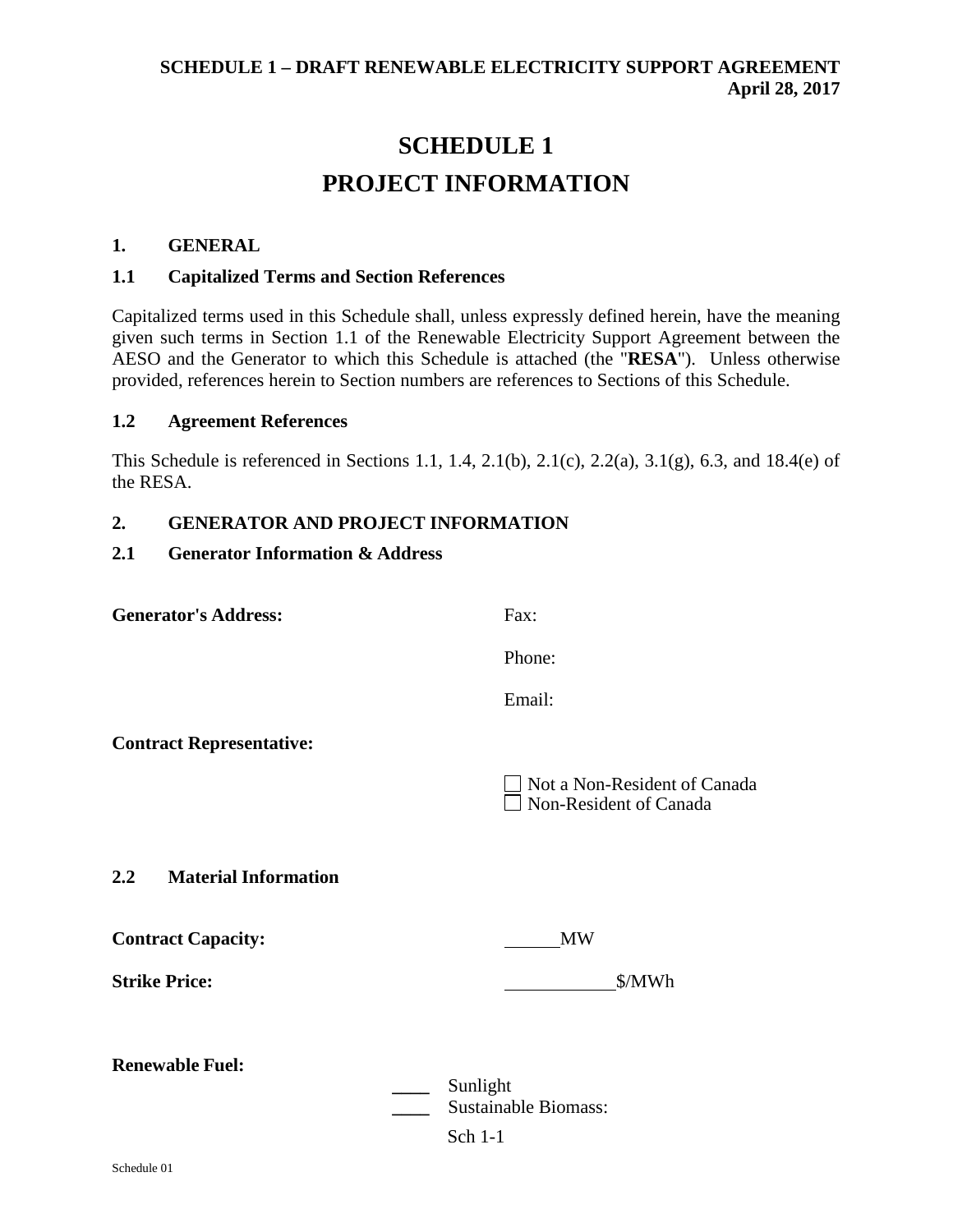**\_\_\_\_** Advanced Fuels **\_\_\_\_** Biogas **\_\_\_\_** Solid Biomass **\_\_\_\_** Solid Landfill Waste **\_\_\_\_** Wind **\_\_\_\_** Moving Water **Heat from the Earth** 

**Project:**

**\_\_\_\_** New Build **\_\_\_\_** Expansion

# **Name of Project:**

**Proposed Location of Connection on Existing AIES:** *[Insert name of proposed sub-station, transmission line or distribution line.]*

**Connection Point:** *[Insert from Approved Connection Proposal.]*

**If a New Build:** Description of Generating Equipment and other equipment and facilities which are necessary to generate and deliver Electricity in respect of the Contract Capacity.

*[Insert details]*

**If an Expansion:** Description of additional Generating Equipment that is the subject of an Expansion, along with a description of equipment and Facilities of the Existing Renewable Facility which are necessary to generate and deliver Electricity in respect of the Contract Capacity

*[insert details]*

**Site**

Municipal Address:

Legal Description: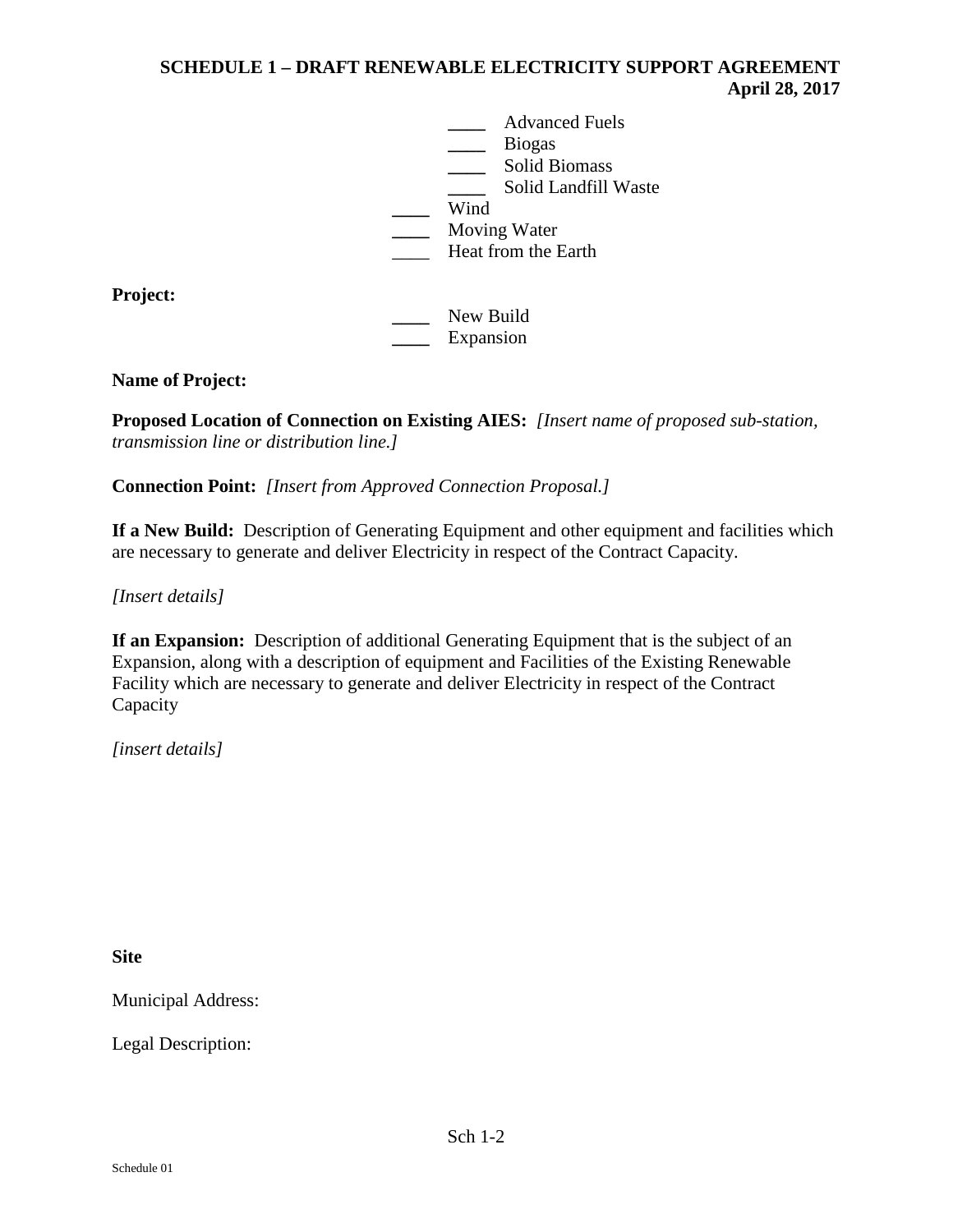# **SCHEDULE 2 FORM OF IRREVOCABLE AND UNCONDITIONAL STANDBY LETTER OF CREDIT**

# **1. GENERAL**

# **1.1 Capitalized Terms and Section References**

Capitalized terms used in this Schedule shall, unless expressly defined herein, have the meanings given to such terms in Section 1.1 of the Renewable Electricity Support Agreement between the AESO and Generator to which this Schedule is attached (the "**RESA**"). Unless otherwise provided, references herein to Section numbers are references to Sections of this Schedule.

# **1.2 Agreement References**

This Schedule and the Irrevocable and Unconditional Standby Letter of Credit are referenced in Sections 1.4, and 10.1(d) of the RESA.

# **2. IRREVOCABLE AND UNCONDITIONAL STANDBY LETTER OF CREDIT**

The prescribed form of the irrevocable and unconditional standby letter of credit contemplated by Section 10.1(d) of the RESA is attached hereto as Appendix 1.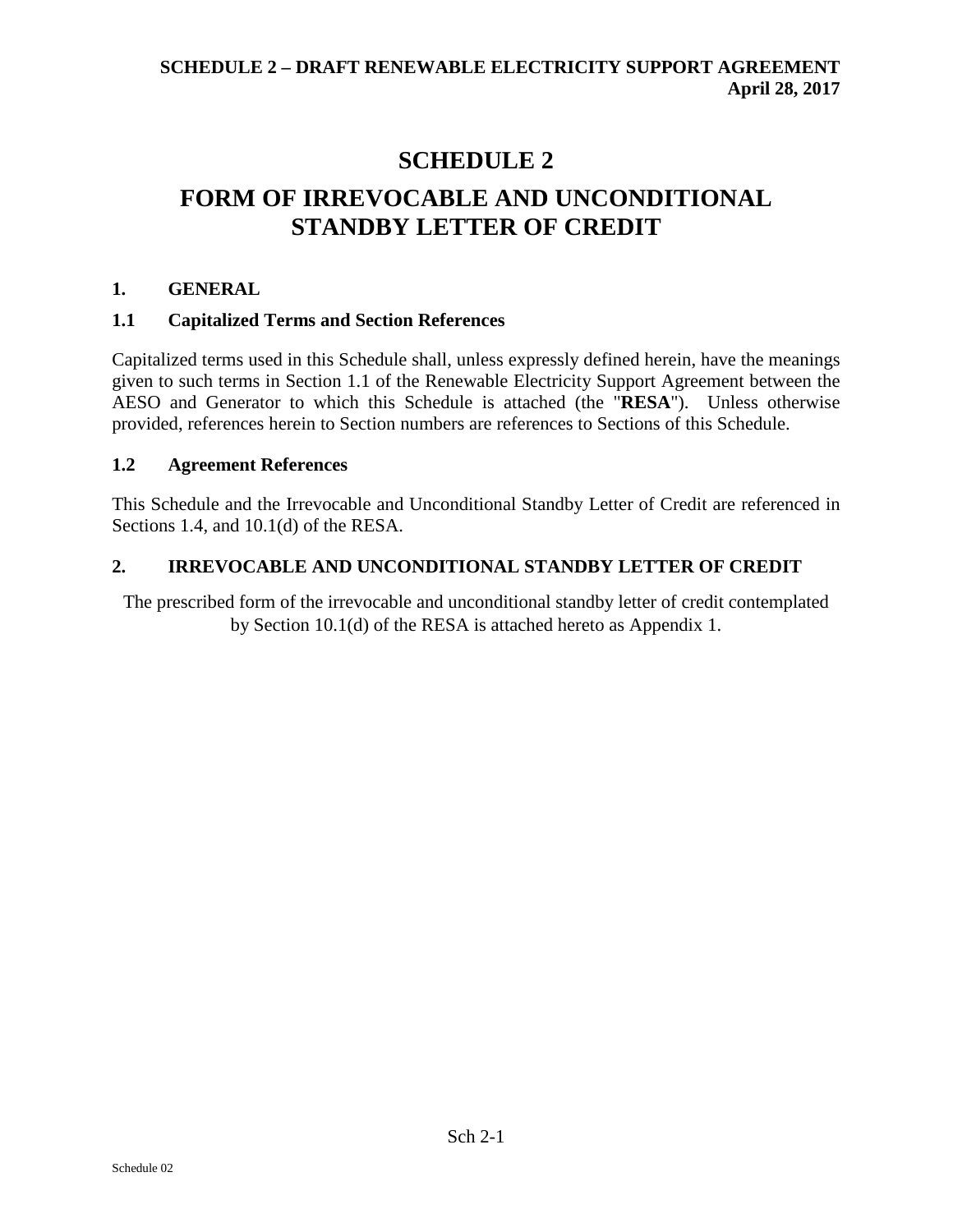# **Appendix 1**

# **FORM OF IRREVOCABLE AND UNCONDITIONAL STANDBY LETTER OF CREDIT**

# **Letter of Credit Reference No.**

**Beneficiary:** Independent System Operator 2500, 330 - 5 Avenue S.W. Calgary, AB T<sub>2</sub>P 0L<sub>4</sub> Attention: Vice President Finance **Applicant: [Insert Corporation's full legal name, address and contact person]**

**Amount:** CAD\$**[Insert Amount] Date of Expiry: [Insert Date]**

At the request of **[Insert Applicant's Name]** (the "**Applicant**"), we, **[Insert Name of Issuing Canadian Bank]** (the "**Bank**") hereby issue in favour of Independent System Operator (the "**Beneficiary**") our irrevocable standby Letter of Credit No. **[Insert Reference Number]**, effective **[Insert Effective Date]**, in the amount of CAD\$**[Insert Amount]**.

This Letter of Credit is issued in connection with the Renewable Electricity Support Agreement dated **[Insert Date of Agreement]** between the Applicant and the Beneficiary.

This Letter of Credit shall remain in effect until **[Insert Expiry Date]** (the "**Expiry Date**") or any future Expiry Date in accordance with the terms of this Letter of Credit.

A payment under this Letter of Credit shall be made payable to the Independent System Operator forthwith upon the Beneficiary presenting to the Bank on or before the Expiry Date, or any future Expiry Date, demand, in writing, for payment in the amount set out in a certificate signed by the Beneficiary, stating that such amount is payable by the Applicant to the Independent System Operator. Presentation of such certificate shall be made at **[Insert Bank Branch in Canada]** (a) by physical delivery of such certificate to such branch, or (b) by facsimile transmission of such certificate to such branch at facsimile number **[Insert Facsimile Number]**  with immediate oral confirmation by the Beneficiary (such presentation to be effective upon such oral confirmation) followed by physical delivery of such certificate by overnight courier.

Upon receipt by the Bank on or before the Expiry Date, or any future Expiry Date, of your demand and certificate as aforesaid, the Bank shall pay to the Independent System Operator the amount stated in such certificate without inquiring whether you have a right to such amount as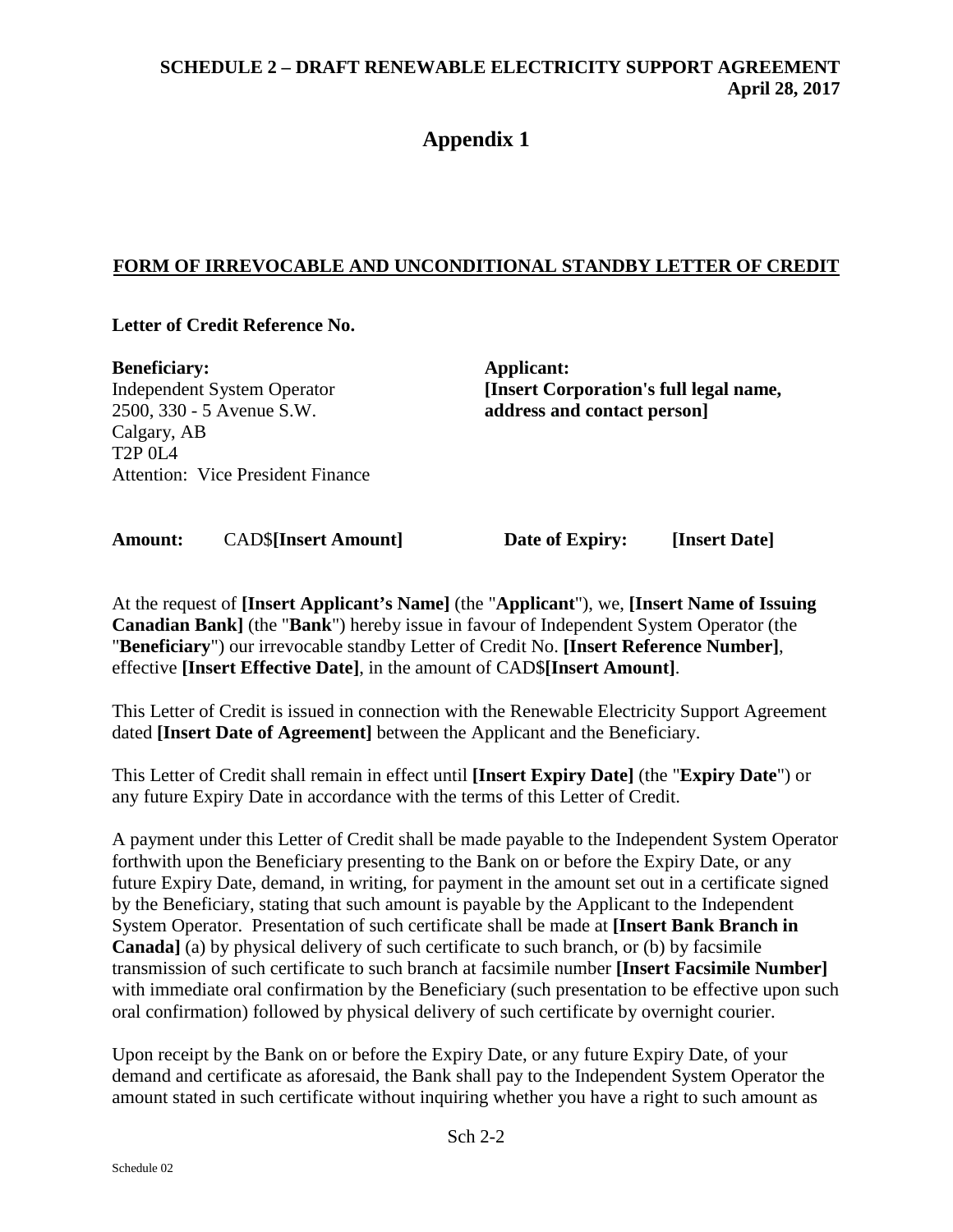between yourself and the Applicant, provided that such amount does not exceed the amount of this Letter of Credit.

Partial and multiple drawings are permitted.

This Letter of Credit shall be deemed automatically extended, with no consents or notices required and no amendments, for additional periods of one (1) year from its Expiry Date or from any future Expiry Date, unless the Bank notifies the Beneficiary in writing sixty (60) days prior to any such Expiry Date that it is not extending the term in which case this Letter of Credit will expire on such Expiry Date.

Except as otherwise expressly stated, this Letter of Credit is subject to the International Standby Practices 1998 (ISP 98).

# **[Issuing Canadian Bank]**

By:

\_\_\_\_\_\_\_\_\_\_\_\_\_\_\_\_\_\_\_\_\_\_\_\_\_\_\_\_\_\_\_\_\_\_\_\_\_\_ \_\_\_\_\_\_\_\_\_\_\_\_\_\_\_\_\_\_\_\_\_\_\_\_\_\_\_\_\_\_\_\_\_\_\_ Name: Name: Title: The Title: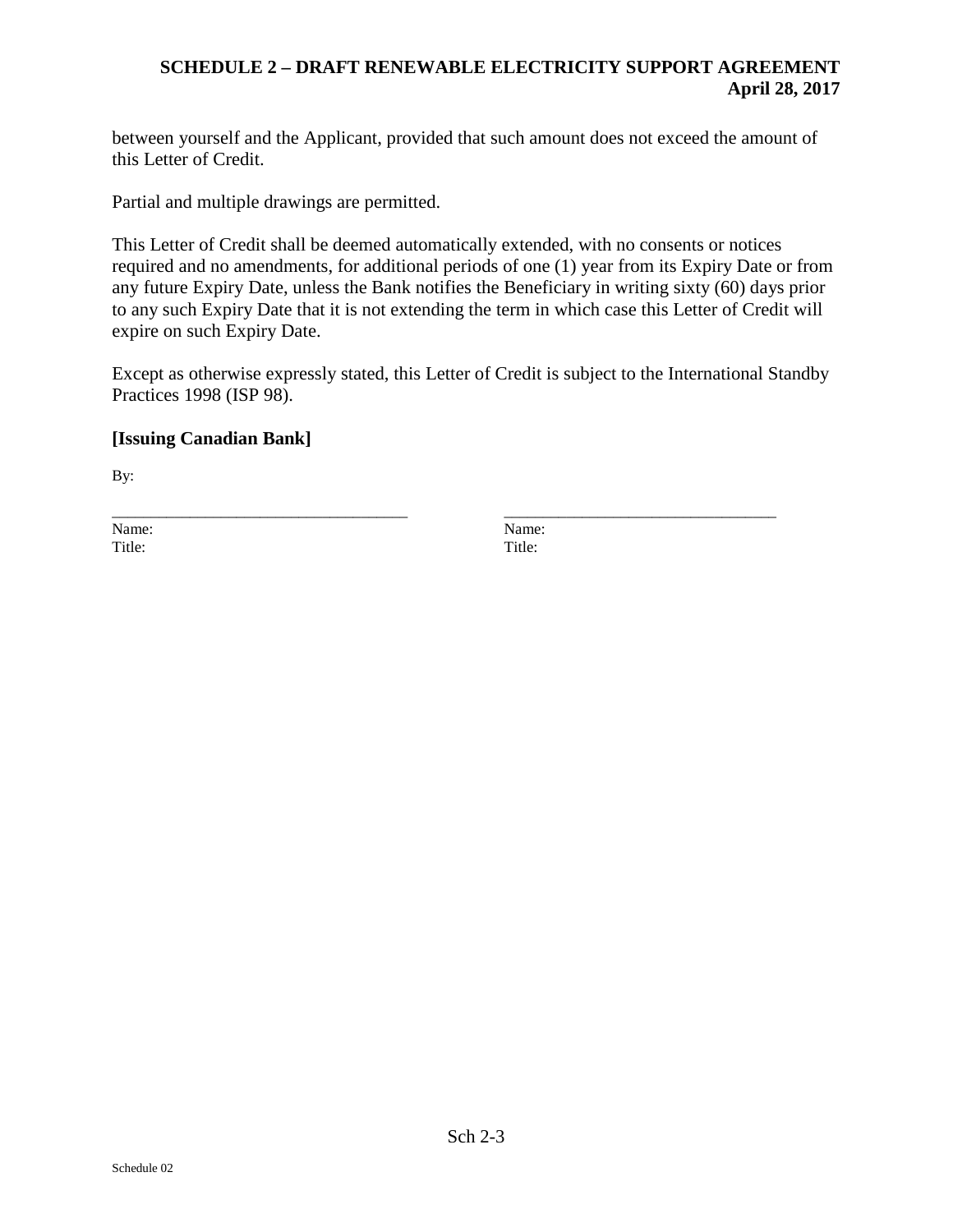# **SCHEDULE 3**

# **FIXED AND FLOATING CHARGE DEBENTURE**

# **1. GENERAL**

# **1.1 Capitalized Terms and Section References**

Capitalized terms used in this Schedule shall, unless expressly defined herein, have the meanings given to such terms in Section 1.1 of the Renewable Electricity Support Agreement between the AESO and Generator to which this Schedule is attached (the "**RESA**"). Unless otherwise provided, references herein to Section numbers are references to Sections of this Schedule.

# **1.2 Agreement References**

This Schedule and the Fixed and Floating Charge Debenture are referenced in Sections 1.1, 1.4 and 10.2 of the RESA.

# **2. FIXED AND FLOATING CHARGE DEBENTURE**

The prescribed form of the Fixed and Floating Charge Debenture contemplated by Sections 1.1 and 10.2(a) of the RESA is attached hereto as Appendix 1.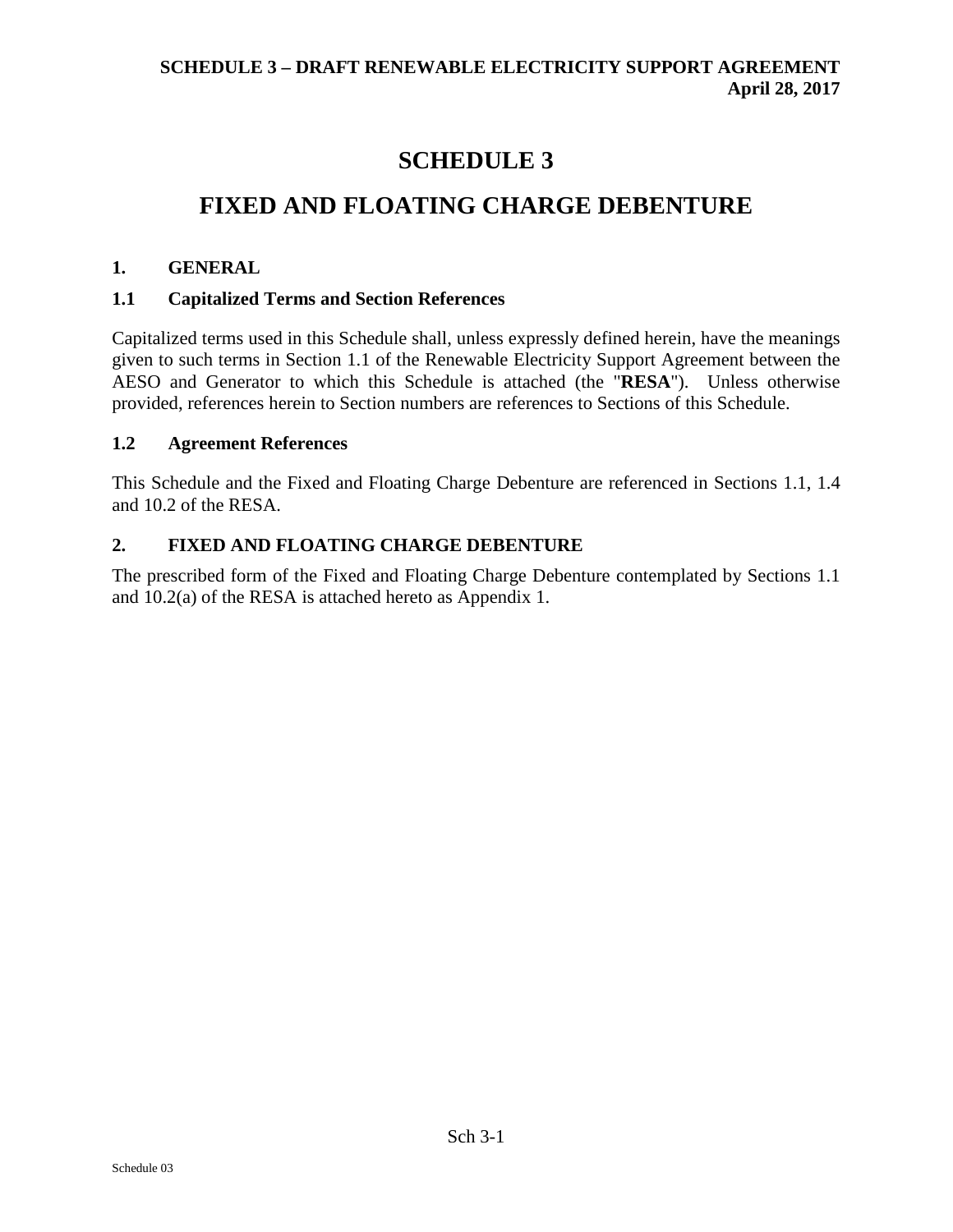# **Appendix 1**

# **FIXED AND FLOATING CHARGE DEMAND DEBENTURE ([Insert Generator's Name])**

| Principal Sum: | \$● Canadian Dollars |                       |
|----------------|----------------------|-----------------------|
| Interest Rate: | 20% per annum        | (the "Interest Rate") |
| Date:          | lo i                 |                       |

## **ARTICLE 1 - PROMISE TO PAY**

#### **Promise to Pay**

1.1 For value received, the undersigned (the "**Debtor**") hereby acknowledges itself indebted and promises to pay ON DEMAND to or to the order of Independent System Operator, operating as the Alberta Electric System Operator (the "**Secured Party**"), the principal sum herein stipulated on presentation and surrender of this debenture at the Secured Party's offices at 2500 Calgary Place,  $330 - 5$ <sup>th</sup> Avenue SW, Calgary, AB T2P 0L4, or at such other place as the Secured Party may designate by notice in writing to the Debtor, and to pay interest thereon from the date hereof at the rate per annum herein stipulated in like money at the same place monthly on the last day of each month; and, if the Debtor should at any time make default in the payment of any principal or interest to pay interest on the amount in default both before and after demand, default and judgment at the same rate in lawful money of Canada at the same place.

The Secured Party is the person entitled to receive the principal of and interest on this debenture and all other amounts payable hereunder.

#### **ARTICLE 2 - CHARGE**

#### **Charge**

2.1 As security for the due payment of all money payable hereunder and all other Obligations, the Debtor hereby:

- (a) grants, assigns, mortgages and charges, as and by way of a fixed and specific mortgage, assignment and charge to and in favour of the Secured Party and its successors and assigns:
	- (i) all of the fee simple right, title, interest and estate of the Debtor (both present and future) in and to the lands and premises described in Exhibit A attached hereto and every structure, building, improvement and fixture which now or hereafter may be erected by or on behalf of the Debtor on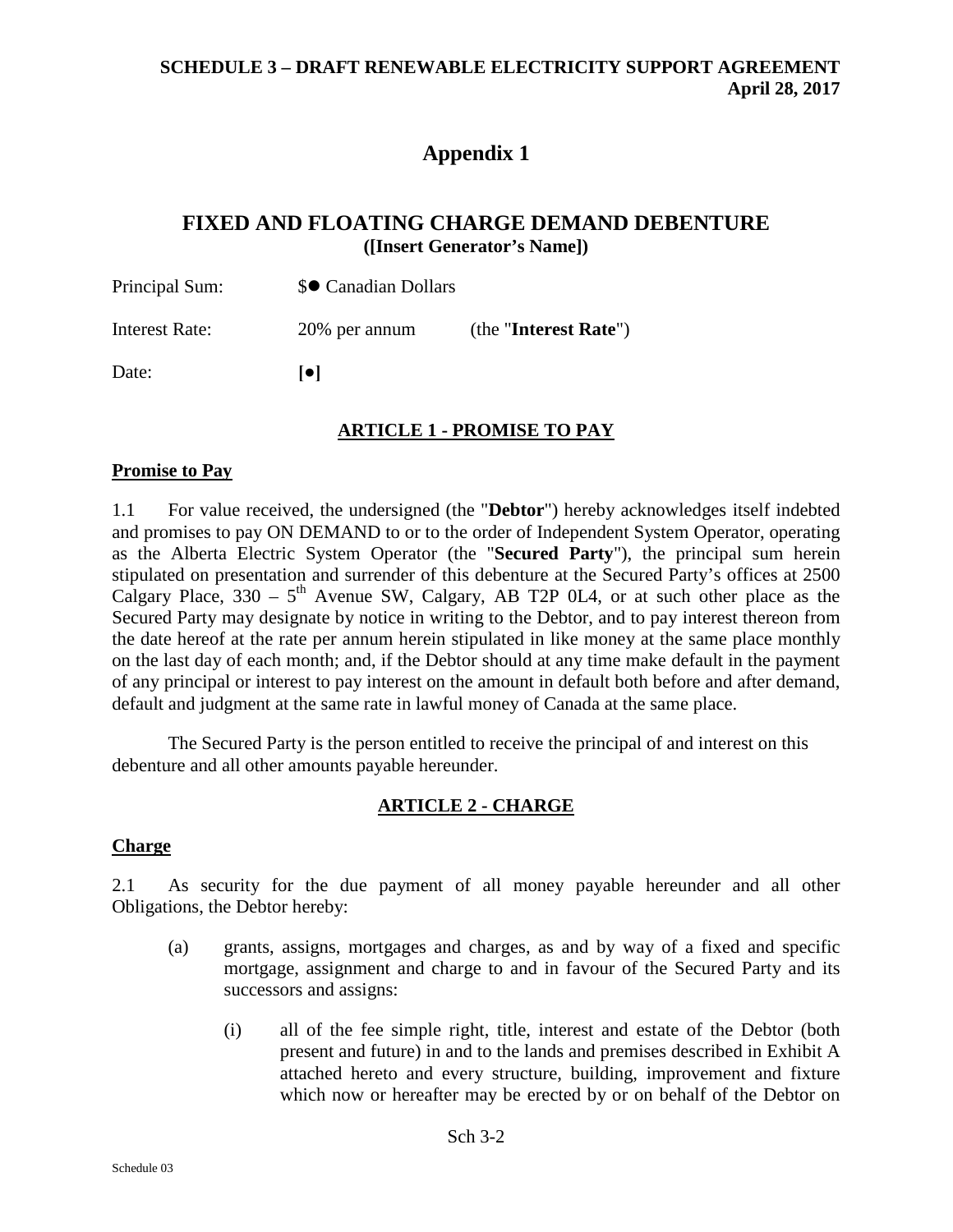such lands and all interests in any of the foregoing and all proceeds thereof;

- (ii) all of the right, title, interest and estate of the Debtor (both present and future), as grantee, under the utility rights of way described in Exhibit B attached hereto (the "**Utility Rights of Way**"), including, without limitation, the right, title, interest and estate under the Utility Rights of Way in and to each and every building, structure, improvement and fixture which now or hereafter may be erected by or on behalf of the Debtor on the lands subject to the Utility Rights of Way (the "**URW Improvements**") and all interests in any of the foregoing and all proceeds thereof; and
- (iii) all of the right, title, interest and estate of the Debtor (both present and future), as the owner of a leasehold estate as tenant, under the leases described in Exhibit C attached hereto (the "**Leases**"), including, without limitation, the right, title, interest and estate under the Leases in and to each and every building, structure, improvement and fixture which now or hereafter may be erected by or on behalf of the Debtor on the lands subject to the Leases (the "**Leasehold Improvements**") and all interests in any of the foregoing and all proceeds thereof;
- <span id="page-117-0"></span>(b) charges, as and by way of a first priority security interest and a first floating charge to and in favour of the Secured Party and its successors and assigns, for the benefit of the Secured Party and its successors and permitted assigns, all of the undertaking, property and assets of the Debtor, both present and future, of every nature and kind and wherever situate including, without limitation, all of its present and future personal and real property, goodwill, trade-marks, inventions, processes, patents and patent rights, materials, supplies, inventories, motor vehicles, trucks, trailers, machinery, implements, equipment and apparatus of every kind, furniture, rent, revenues, income, money, rights, powers, privileges, franchises, benefits, amenities, contracts, agreements, leases of real and personal property, licenses, permits, book debts, accounts receivable, negotiable and nonnegotiable instruments, judgments, securities, choses in action, unpaid capital, the Renewable Electricity Support Agreement, all engineering, procurement or construction contracts and similar agreements, all Governmental Approvals, the Permit and Licence (Power Plant), all interests in land under option agreements and all other property and things of value of every kind and nature, tangible and intangible, legal or equitable, which the Debtor now has, may be possessed of, entitled to, or acquire, by way of amalgamation or otherwise, now or hereafter and any and all proceeds of any of the foregoing, except only such property and assets as are validly and effectively subject to any fixed and specific mortgages, assignments and charges created hereunder.

In this debenture, the mortgages, assignments and charges created and provided for are collectively called the "**Charge**" and the subject matter of the Charge is called the "**Charged**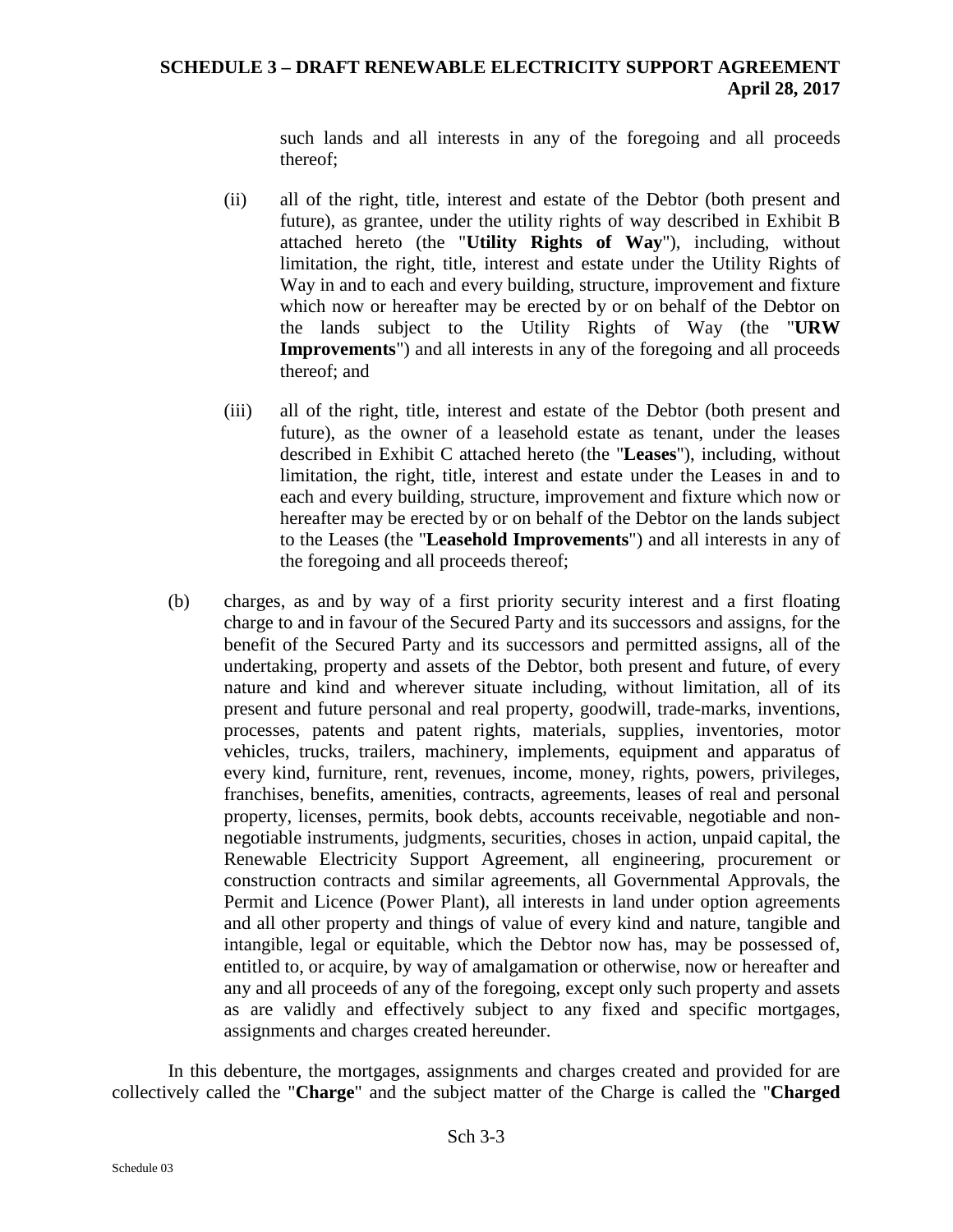**Premises**". "**Renewable Electricity Support Agreement**" means the renewable electricity support agreement dated **[●]** between the Debtor and the Secured Party, as amended, modified, supplemented or restated from time to time. "**Obligations**" means the payment and performance of all present and future obligations, liabilities, indebtedness (absolute or contingent, matured or otherwise) of the Debtor to the Secured Party under, pursuant to, or relating to this debenture, the Renewable Electricity Support Agreement or any other agreement entered into in connection therewith or pursuant thereto, in each case whether the same are from time to time reduced and thereafter increased or entirely extinguished and thereafter incurred again. Unless otherwise defined herein all initially capitalized words used in this debenture shall have the meaning ascribed thereto in the Renewable Electricity Support Agreement.

## **Dealings in the Ordinary Course**

2.2 Subject to Section [3.1](#page-119-0) hereof and to the Renewable Electricity Support Agreement, until the Charge becomes enforceable, the Debtor may dispose of or deal with the property and assets subjected to the floating charge and security interest created under Section [2.1\(b\)](#page-117-0) hereof in the ordinary course of business and for the purpose of carrying on the same, so that purchasers thereof or parties dealing with the Debtor take title thereto free and clear of such charge and security interest.

# **Last Day**

2.3 The Charge shall not extend, include or apply to the last day of the term of any lease or agreement to lease but upon the enforcement of the Charge the Debtor shall stand possessed of such last day in trust for the Secured Party to assign the same to any person acquiring such term in the course of enforcement of the Charge.

# **Exception for Certain Contractual Rights**

2.4 The Charge does not and shall not extend to, and the Charged Premises shall not include, any agreement, right, franchise, licence or permit (the "**Contractual Rights**") to which the Debtor is a party or of which the Debtor has the benefit, to the extent that the creation of the Charge herein would constitute a breach of the terms of or permit any person to terminate the Contractual Rights, but the Debtor shall hold its interest therein in trust for the Secured Party and shall assign such Contractual Rights to the Secured Party forthwith upon obtaining the consent of all other parties thereto. The Debtor agrees that it shall, upon the request of the Secured Party, use all commercially reasonable efforts to obtain any consent required to permit any Contractual Rights to be subjected to the Charge herein.

# **Crystallization Against Real Property**

2.5 In respect of real property (and interests therein) subject to the floating charge created by Section [2.1\(b\),](#page-117-0) such floating charge shall become a fixed charge against such property and interests upon the earlier of (a) the Charge becoming enforceable in accordance with Section [4.1](#page-119-1) and the Secured Party giving written notice to the Debtor that the indebtedness secured thereby is forthwith due and payable and that all or any part of the floating charge has become a fixed charge on the real property and interests therein charged thereby, and (b) the occurrence of any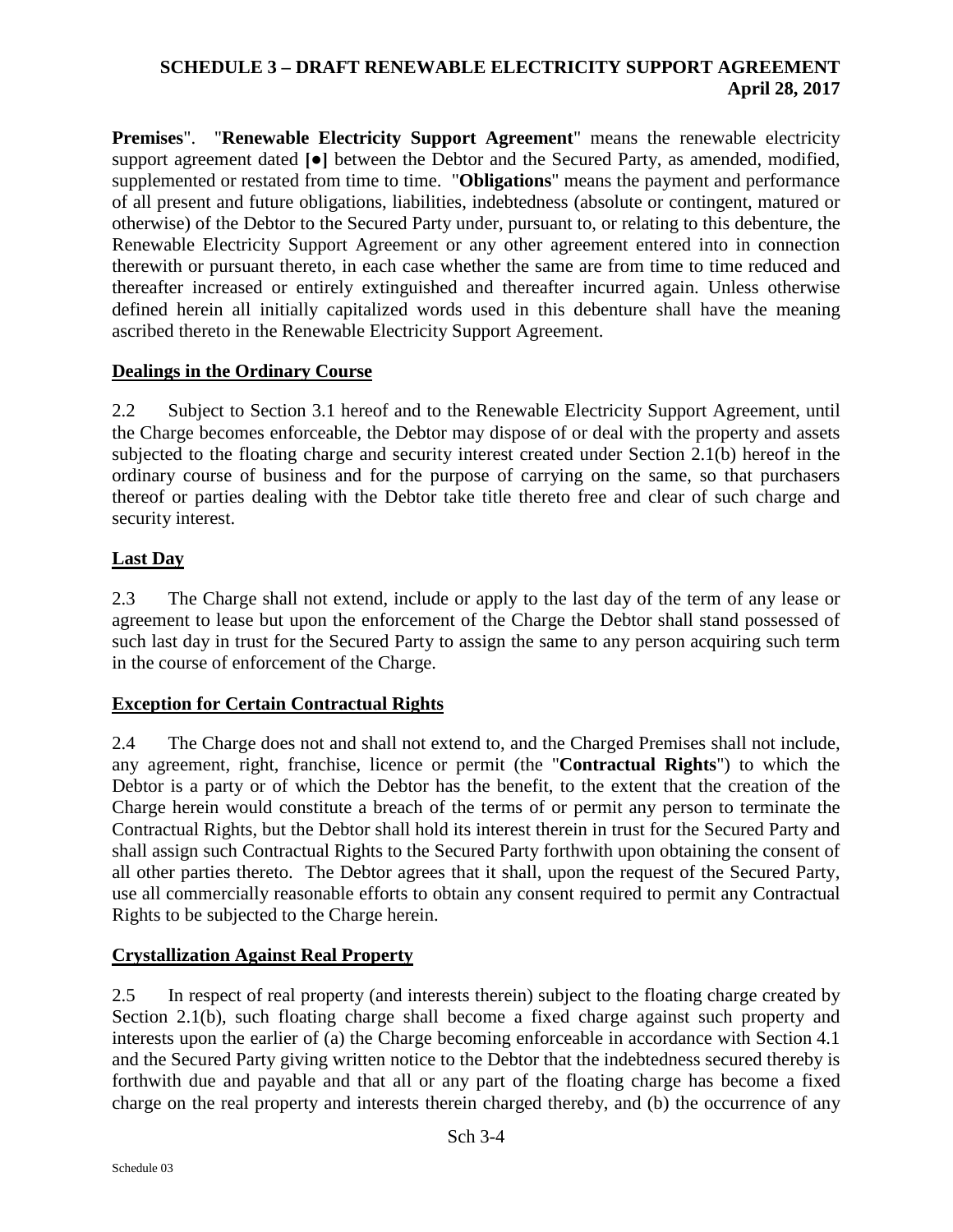other event which by operation of law would result in the floating charge becoming a fixed charge on the real property and interests therein of the Debtor charged thereby.

# **ARTICLE 3 - NEGATIVE PLEDGE**

#### **Negative Pledge**

<span id="page-119-0"></span>3.1 Except as in accordance with the Renewable Electricity Support Agreement, including, without limitation, Article 17 thereof, the Debtor shall not create, assume, have outstanding or permit to exist, except in favour of the Secured Party, any mortgage, charge, pledge, lien, assignment by way of security, security interest or other encumbrance on any part of the Charged Premises.

## **ARTICLE 4 - DEFAULT AND REMEDIES**

## **Default**

<span id="page-119-1"></span>4.1 If the Debtor defaults in the payment of principal, interest or any other amount payable hereunder or in the due performance of the terms and conditions of Section [3.1](#page-119-0) hereof or upon the occurrence of a Generator Event of Default the Charge shall immediately become enforceable.

## **Remedies**

4.2 (1) Whenever the Charge has become enforceable, the Secured Party may realize upon the Charged Premises and shall have the rights and remedies set forth in sub-sections (a) through (p) below, which rights and remedies may be exercised from time to time separately or in combination and are in addition to and not in substitution for any other rights or remedies the Secured Party may have.

- (a) The Secured Party may by appointment in writing appoint a receiver or receiver and manager (each herein referred to as the "**Receiver**") of the Charged Premises and may remove or replace such Receiver from time to time or may institute proceedings in any court of competent jurisdiction for the appointment of a Receiver of the Charged Premises or any part thereof; and the term "**Secured Party**" when used in this Section 4.2 shall include any Receiver so appointed and the agents, officers and employees of such Receiver.
- (b) The Receiver may exercise any remedies in connection therewith in accordance with the provisions of Section 16.2 of the Renewable Electricity Support Agreement.
- (c) The Secured Party may take possession of the Charged Premises and require the Debtor to make the Charged Premises available to the Secured Party.
- (d) The Secured Party may take such steps as it considers desirable to maintain, preserve or protect the Charged Premises.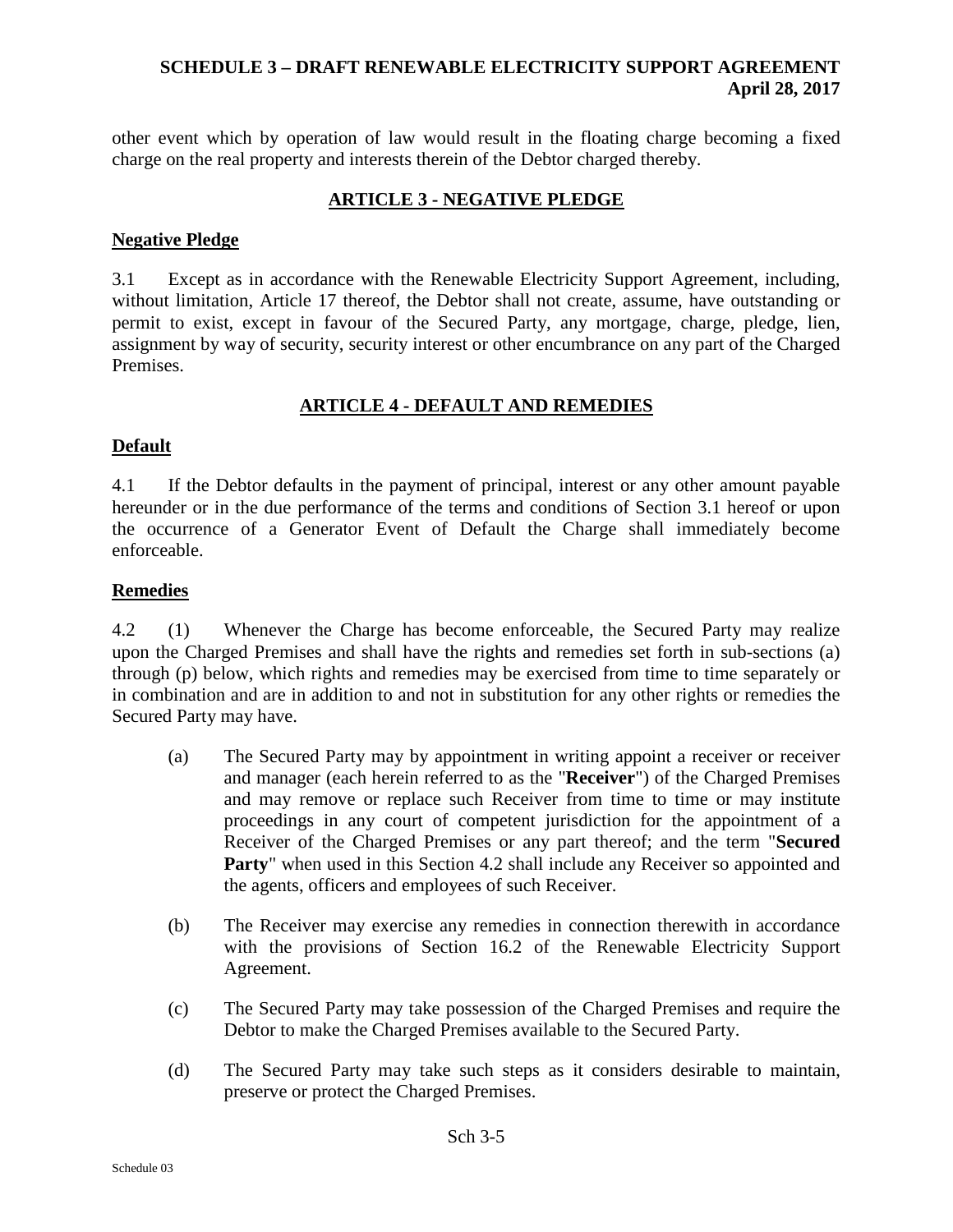- (e) The Secured Party may carry on or concur in the carrying on of all or any part of the business of the Debtor relating to the Charged Premises.
- (f) The Secured Party may enforce any rights of the Debtor in respect of the Charged Premises by any manner permitted by law.
- (g) The Secured Party may, on giving the minimum notice, if any, according to applicable law, enter on and lease the Charged Premises and the Secured Party may collect the rents and profits and lease as aforesaid without entering into possession of the Charged Premises.
- (h) The Secured Party shall be entitled forthwith to take such proceedings to obtain repayment of the moneys and interest payable to the Secured Party hereunder and to realize on its security under this debenture by foreclosing the same or by whatever other action it may by law be entitled to do. The Secured Party shall be entitled, without notice (except such as may be required by law and which notice may run concurrent with the notice period required pursuant to the *Land Titles Act* in respect of notice of intention to file a certificate in respect of the power of attorney) to sell and dispose of the Charged Premises (by public auction and/or private contract) with or without entering into possession of the same; and all remedies competent may be resorted to; and all the rights, powers and privileges granted to or conferred upon the Secured Party under and by virtue of any statute or by this debenture may be exercised; and no want of notice or publication or any other defect, impropriety or irregularity shall invalidate any sale made or purporting to be made of the Charged Premises hereunder, and the Secured Party may sell, transfer and convey any part of the Charged Premises on such terms of credit, or part cash and part credit, secured by contract or agreement for sale or mortgage, or otherwise, as shall in the opinion of the Secured Party be most advantageous, and for such price as can reasonably be obtained therefor; and in the event of a sale on credit, or part cash and part credit, whether by way of contract for sale or by conveyance or transfer and mortgage, the Secured Party is not to be accountable for or charged with any moneys until the same shall be actually received in cash; and sales may be made from time to time of any portion or portions of the Charged Premises to satisfy the payment of any amount owing by the Debtor to the Secured Party in such order as the Secured Party may see fit; and the Secured Party may make stipulations as to the title or evidences or commencement of title or otherwise as the Secured Party shall deem proper; and the Secured Party may rescind or vary any contract for sale of the Charged Premises and any resale thereof; and on any sale or release, the Secured Party shall not be answerable for loss occasioned thereby; and for any of such purposes the Secured Party may make and execute all agreements and assurances that the Secured Party shall deem advisable or necessary; and in case any sale held by the Secured Party under and by virtue of the laws of the Province of Alberta under the power of sale herein contained should prove abortive the Secured Party may take foreclosure proceedings in respect of the Charged Premises in accordance with the provisions of the laws of the Province of Alberta in that behalf; and in the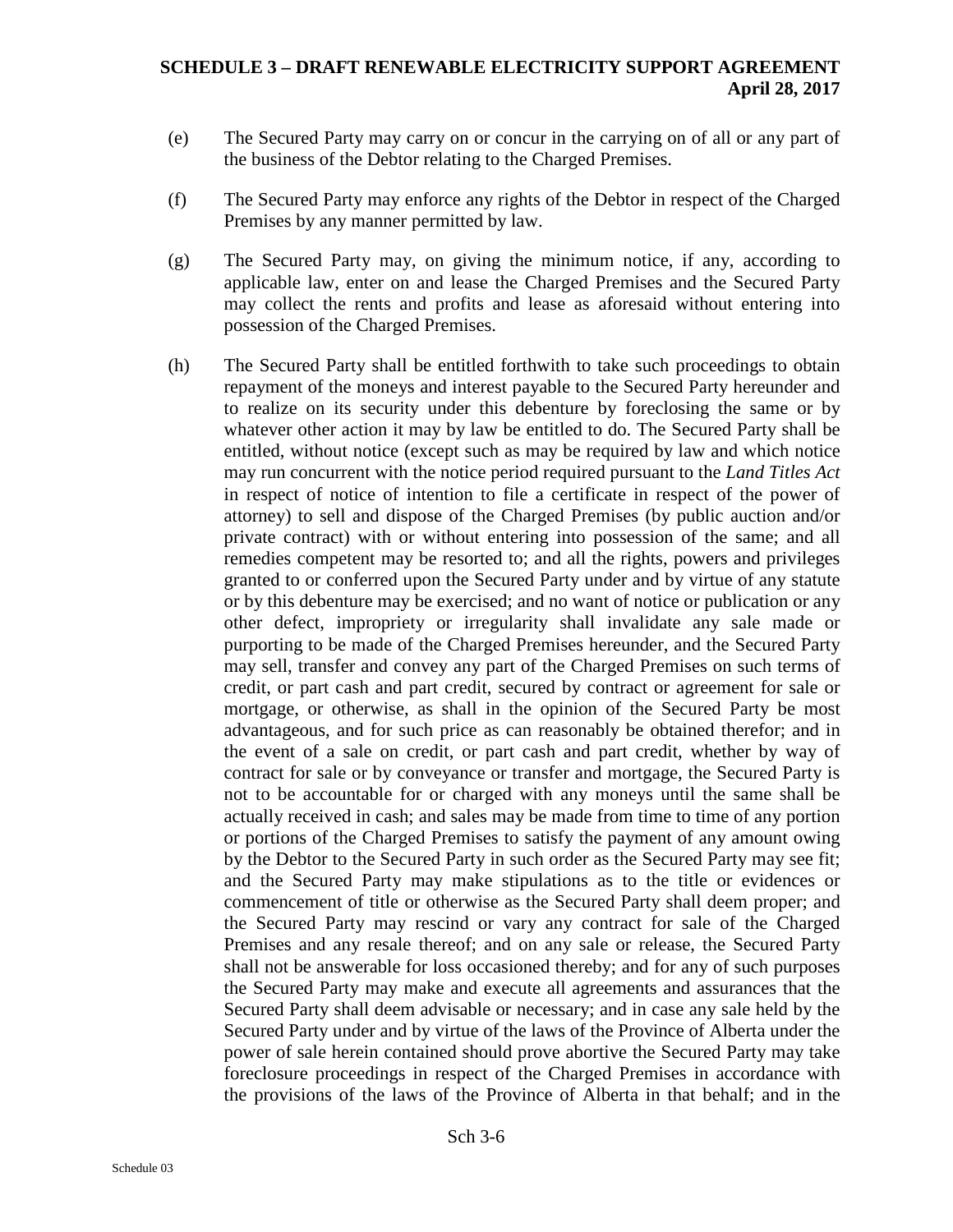event of any deficiency on account of the moneys secured by this debenture remaining due to the Secured Party after realizing all the Charged Premises, then the Debtor will pay to the Secured Party on demand the amount of such deficiency with interest at the Interest Rate both before and after judgment; and the proceeds of any sale hereunder shall be applied as above provided for in payment of moneys payable under this debenture and costs incurred by the Secured Party on a solicitor and his own client basis, and the balance, if any, shall be paid to the Debtor; (any notice required to be given may be delivered to either the Charged Premises, the Debtor's residence or place of business, or the last known address of the Debtor).

- (i) The Secured Party may use the services of any real estate or other agent in connection with any sale, lease or disposition (including any agent affiliated with the Secured Party). Any purchaser or lessee from the Secured Party or a Receiver will not be required to see to the validity, legality, regularity or propriety of such sale, lease or disposition, or that a default has happened on account of which the sale, lease or disposition is being made. Each purchaser or lessee will receive good title to or a valid lease of that part of the Charged Premises sold or leased. The Debtor will not make any claims concerning the validity, legality, regularity or propriety of the sale, lease or disposition against the purchaser or lessee or their successors in title.
- (j) The Secured Party may accept the Charged Premises in satisfaction or partial satisfaction of the Charge upon notice to the Debtor of its intention to do so in the manner required by law.
- (k) The Secured Party may borrow money on the security of the Charged Premises for the purpose of the carrying on of the business of the Debtor or for the maintenance, preservation, protection or realization of the Charged Premises in priority to the Charge.
- (l) The Secured Party may perform any obligation or covenant under the Renewable Electricity Support Agreement or any other agreement entered into in connection therewith, and the entire costs thereof are a charge on the Charged Premises and shall be added to the amounts due hereunder and shall be secured by the Charge.
- (m) The Secured Party may exercise any other right or remedy permitted by law or equity, including, without limitation, all rights and remedies of a secured party under the *Personal Property Security Act* (Alberta) or any similar personal property legislation of any jurisdiction in which any of the Charged Premises is located or which, by operation of law, governs or is deemed to govern the Charged Premises
- (n) The Secured Party may send or employ an inspector or agent to inspect and report upon the value, state and condition of the Charged Premises, and a solicitor to examine and report upon the title to the same.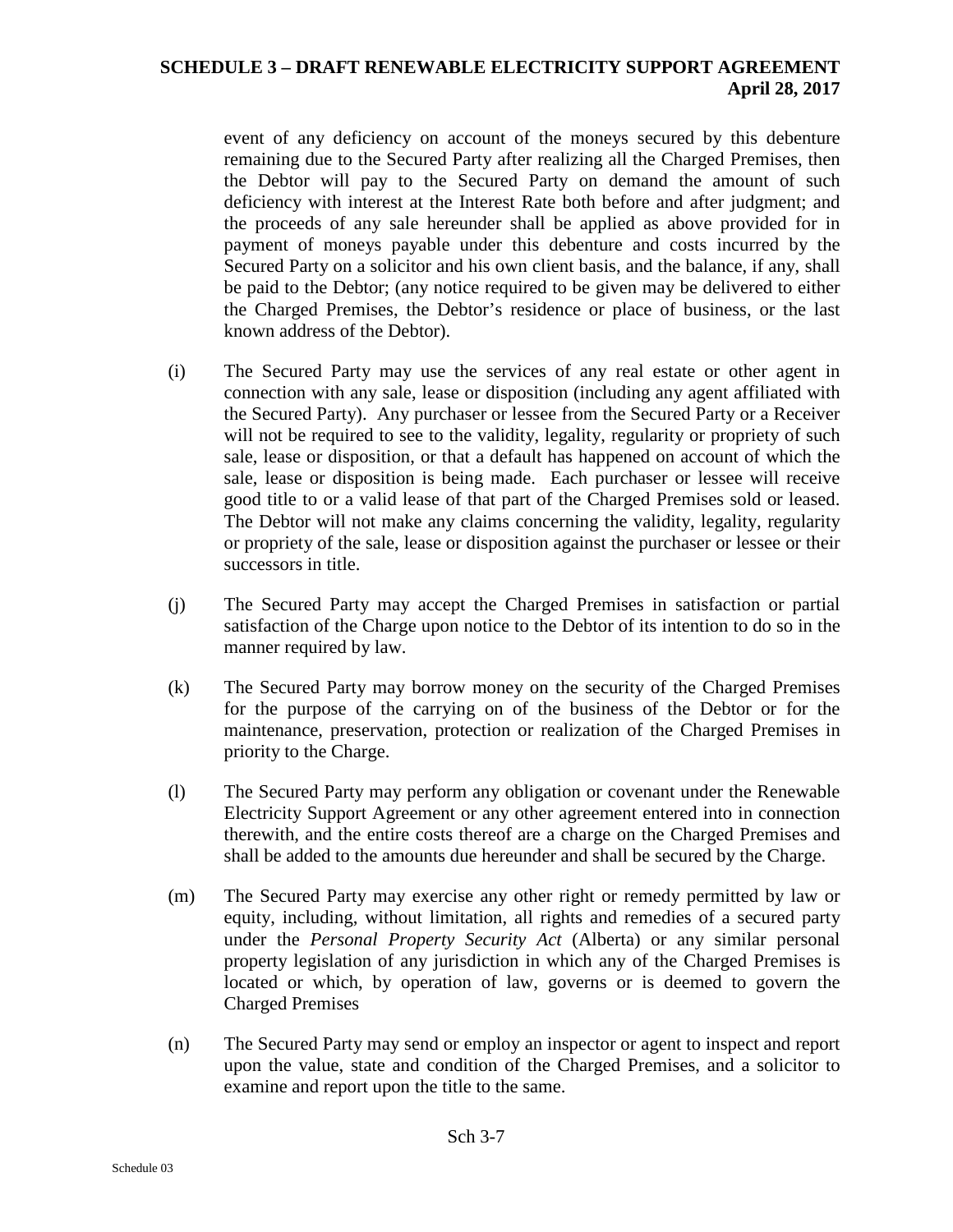- (o) The Secured Party may exercise any rights or remedies in accordance with the provisions of the Renewable Electricity Support Agreement.
- (p) It shall and may be lawful for and the Debtor does hereby grant full power, right and license to the Secured Party to enter, seize and distrain upon the Charged Premises, or any part thereof, and by distress warrant to recover by way of rent reserved as in the case of demise of the Charged Premises or any part thereof, as much of the mortgage moneys as shall from time to time be or remain in arrears and unpaid, together with costs, charges and expenses attending such levy or distress, as in like cases of distress for rent. As part of the consideration for any advance or creation of the Obligations the Debtor agrees to waive, and hereby waives, on the exercise of any such right of distress all rights to exemptions from seizure and distress under any statute of the Province of Alberta.
- (2) The Debtor further agrees with the Secured Party that:
- (a) the Secured Party shall not be liable or responsible for any failure to seize, collect, realize, sell or obtain payment of the Charged Premises and shall not be bound to institute proceedings or to take other steps for the purpose of seizing, collecting, realizing or obtaining possession or payment of the Charged Premises or for the purpose of preserving any rights of the Secured Party, the Debtor or any other person, firm or corporation in respect of the Charged Premises;
- (b) the Secured Party may grant extensions of time, take, abstain from taking and perfecting and give up securities, accept compositions, grant releases and discharges, release any part of the Charged Premises and otherwise deal with the Debtor, debtors of the Debtor, sureties and others and with the Charged Premises and other securities as the Secured Party may see fit without prejudice to the liability of the Debtor to the Secured Party or the Secured Party's rights hereunder;
- (c) to facilitate the realization of the Charged Premises, the Secured Party may enter upon, occupy and use all or any of the premises, buildings and plant comprising the Charged Premises and use all or any of the equipment and other personal property of the Debtor for such time as the Secured Party requires to facilitate such realization, free of charge (as between the Debtor and the Secured Party), and the Secured Party shall not be liable to the Debtor for any neglect in so doing (other than gross negligence or wilful misconduct on the part thereof) or in respect of any rent, charges or depreciation in connection with such actions;
- (d) the Secured Party may charge on its own behalf and pay to others all reasonable amounts for expenses incurred and for services rendered in connection with the exercise of the rights and remedies of the Secured Party hereunder, including, without limiting the generality of the foregoing, reasonable legal, Receiver and accounting fees and expenses, and in every such case the amounts so paid together with all costs, charges and expenses incurred in connection therewith shall be added to the amounts due hereunder and shall be secured by the Charge;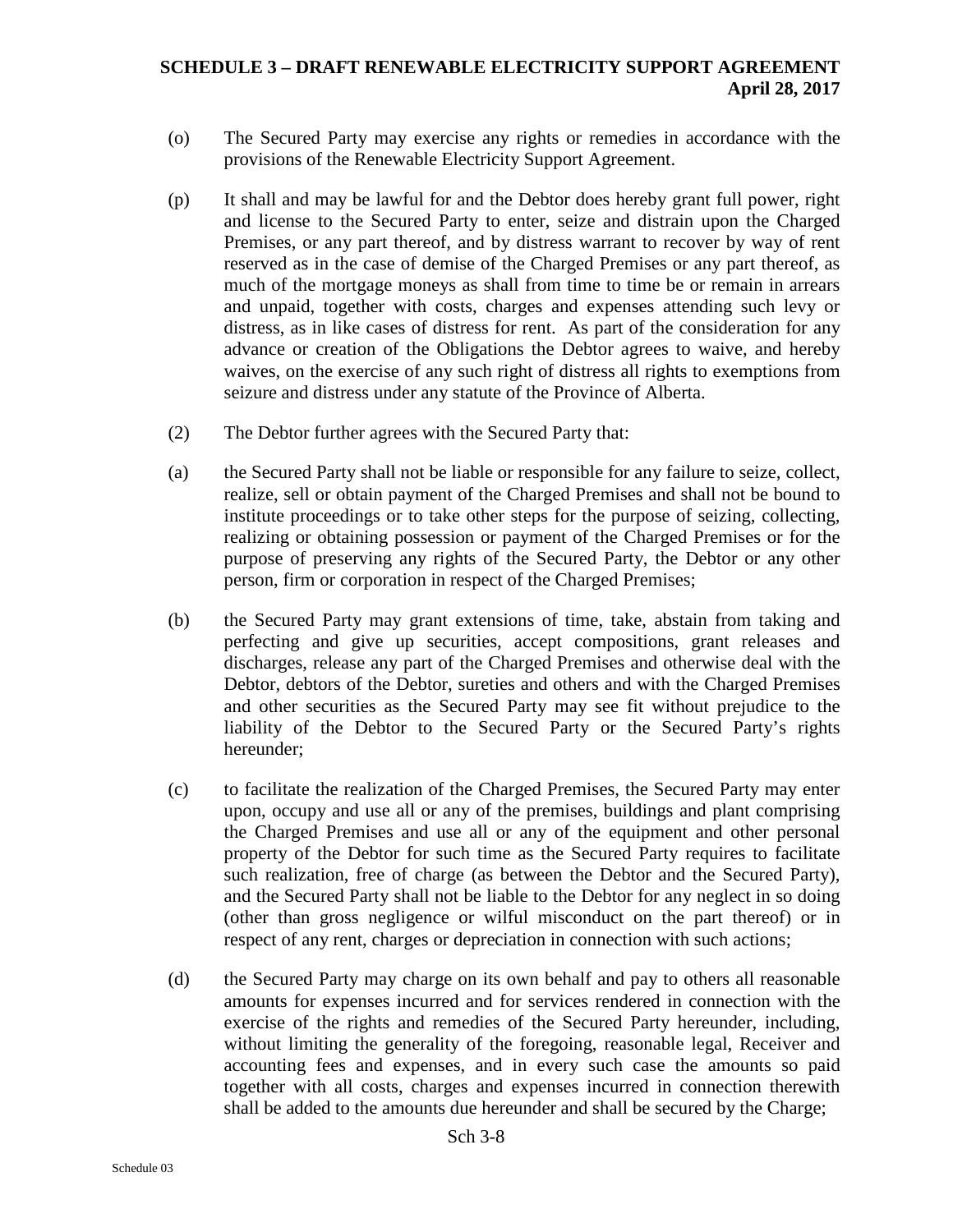- (e) the Secured Party may discharge any claim, lien, mortgage, charge, security interest, encumbrance or any rights of others that may exist or be threatened against the Charged Premises, and in every such case the amounts so paid together with costs, charges and expenses incurred in connection therewith shall be added to the amounts due hereunder and shall be secured by the Charge; and
- (f) any proceeds of realization of the Charged Premises may be applied by the Secured Party in accordance with Section 4.2(1)(h) of this debenture; if there is any surplus remaining, it may be paid to any person having a claim thereto in priority to the Debtor of whom the Secured Party has knowledge and may be applied or retained as reserves against potential claims that the Secured Party or the Receiver in good faith believes should be maintained and the balance remaining, if any, shall (subject to applicable law) be paid to the Debtor.

(3) Any Receiver shall be entitled to exercise all rights and powers of the Secured Party hereunder. To the extent permitted by law, any Receiver shall for all purposes be deemed to be the agent of the Debtor and not of the Secured Party and the Debtor shall be solely responsible for the Receiver's acts or defaults and remuneration.

(4) The Debtor hereby irrevocably appoints the Secured Party attorney on its behalf to sell, transfer, lease, mortgage, otherwise dispose of or encumber the Charged Premises or any part thereof, or to execute all instruments, and do all acts, matters and things that may be necessary for carrying out the powers hereby given and for the recovery of all rents and sums of money that may become or are now due or owing to the Debtor in respect of the Charged Premises and for the enforcement of all contracts, covenants or conditions binding on any lessee or occupier of the Charged Premises or on any person in respect of it and this appointment shall take effect if the Charge has become enforceable. This appointment includes, but is not limited to, the Secured Party acting as attorney for recovering all rents and sums of money that may become or are due or owing to the Secured Party in respect of the Charged Premises and for enforcing all agreements binding on any lessee or occupier of the Charged Premises or on any other person in respect of it and for taking and maintaining possession of the Charged Premises and for executing all instruments, deeds and documents pertaining thereto and for doing all acts, matters and things that may be necessary for carrying out the powers hereby given.

(5) The Secured Party as attorney in fact shall not be responsible for ensuring no waste, trespass or entry, and shall not be liable for such occurrences.

# **ARTICLE 5 - GENERAL**

# **Expenses**

5.1 The Debtor shall pay to the Secured Party forthwith on demand all reasonable costs, charges and expenses, including all reasonable legal fees, incurred by the Secured Party in connection with the recovery or enforcement of payment of any moneys owing hereunder whether by realization or otherwise. All such sums, together with interest thereon at the rate set forth in this debenture, shall be added to the amount payable hereunder and shall be secured by the Charge.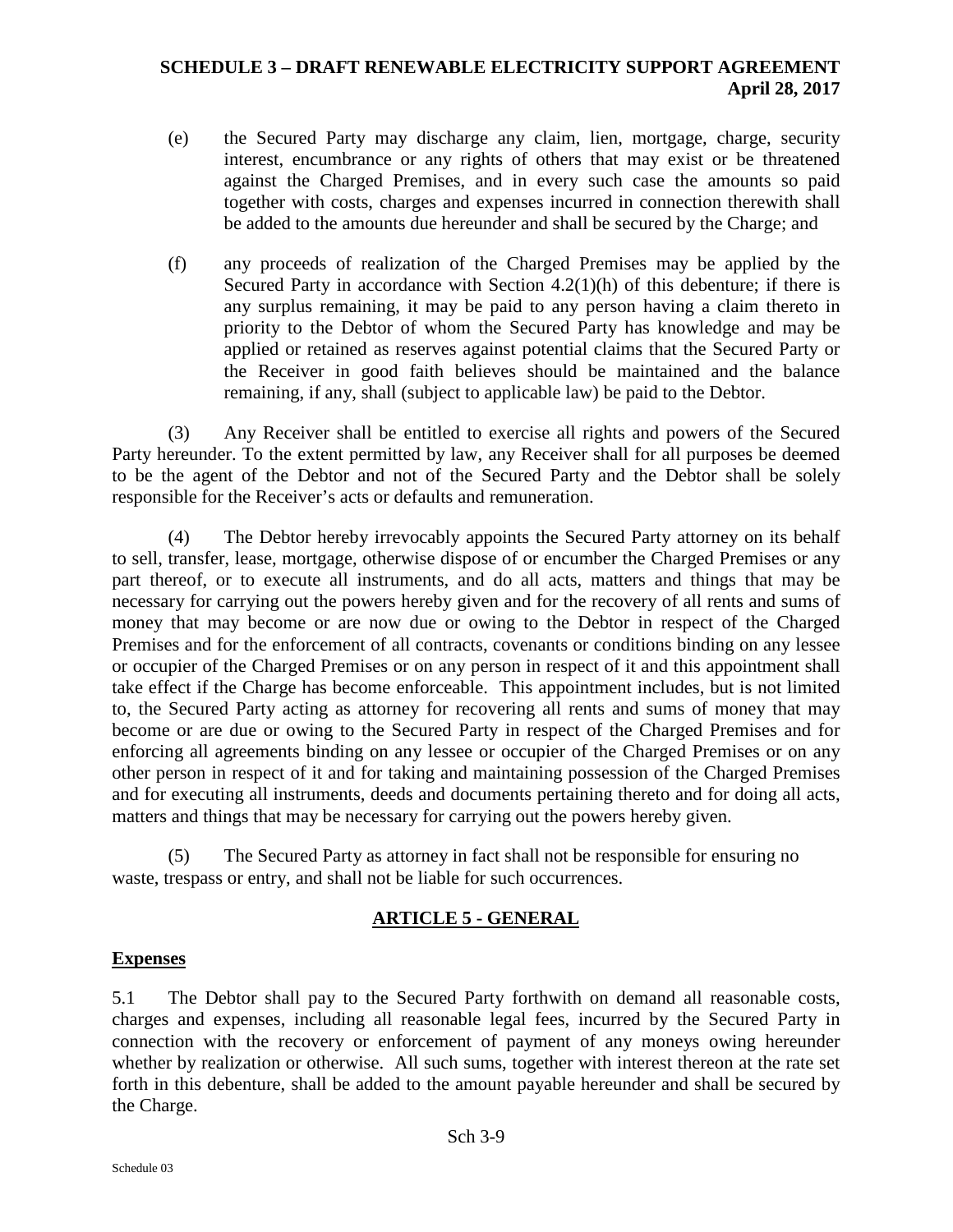## **Pledge of Debenture**

5.2 This debenture may be pledged by the Debtor as security for its indebtedness and liabilities. While this debenture is so pledged, no payment by the Debtor of the whole or any part of any indebtedness secured by this debenture shall reduce the amount owing under this debenture unless specifically appropriated to and noted on this debenture by the Secured Party at the time of payment.

#### **Not Negotiable**

5.3 This debenture is not a negotiable instrument and the rights created hereunder which are exercisable by any holder hereof other than the Secured Party are no greater than the rights of the Secured Party, and any holder hereof is subject to the same obligations, duties, liabilities and defences as the Secured Party would have been subject to.

#### **No Waiver, Remedies**

5.4 No failure on the part of the Secured Party to exercise, and no delay in exercising, any right hereunder shall operate as a waiver thereof, nor shall any single or partial exercise of any right hereunder preclude any other or further exercise thereof or the exercise of any other right. The remedies herein provided are cumulative and not exclusive of any remedies provided by law.

#### **Notices**

5.5 Any demand, notice or communication to be made or given hereunder shall be in writing and may be made or given by personal delivery, by transmittal, by facsimile transmission or other electronic means of communication addressed to the Debtor as follows:

#### **[Insert Generator name and address]**

| Facsimile No.: | $\lceil \bullet \rceil$ |
|----------------|-------------------------|
| Attention:     | $\lceil \bullet \rceil$ |

or to such other address or electronic communication number as the Debtor may from time to time notify the Secured Party in writing. Any demand, notice or communication made or given by personal delivery or by facsimile transmission or other electronic means of communication shall be conclusively deemed to have been made or given on the day of actual delivery or transmittal thereof.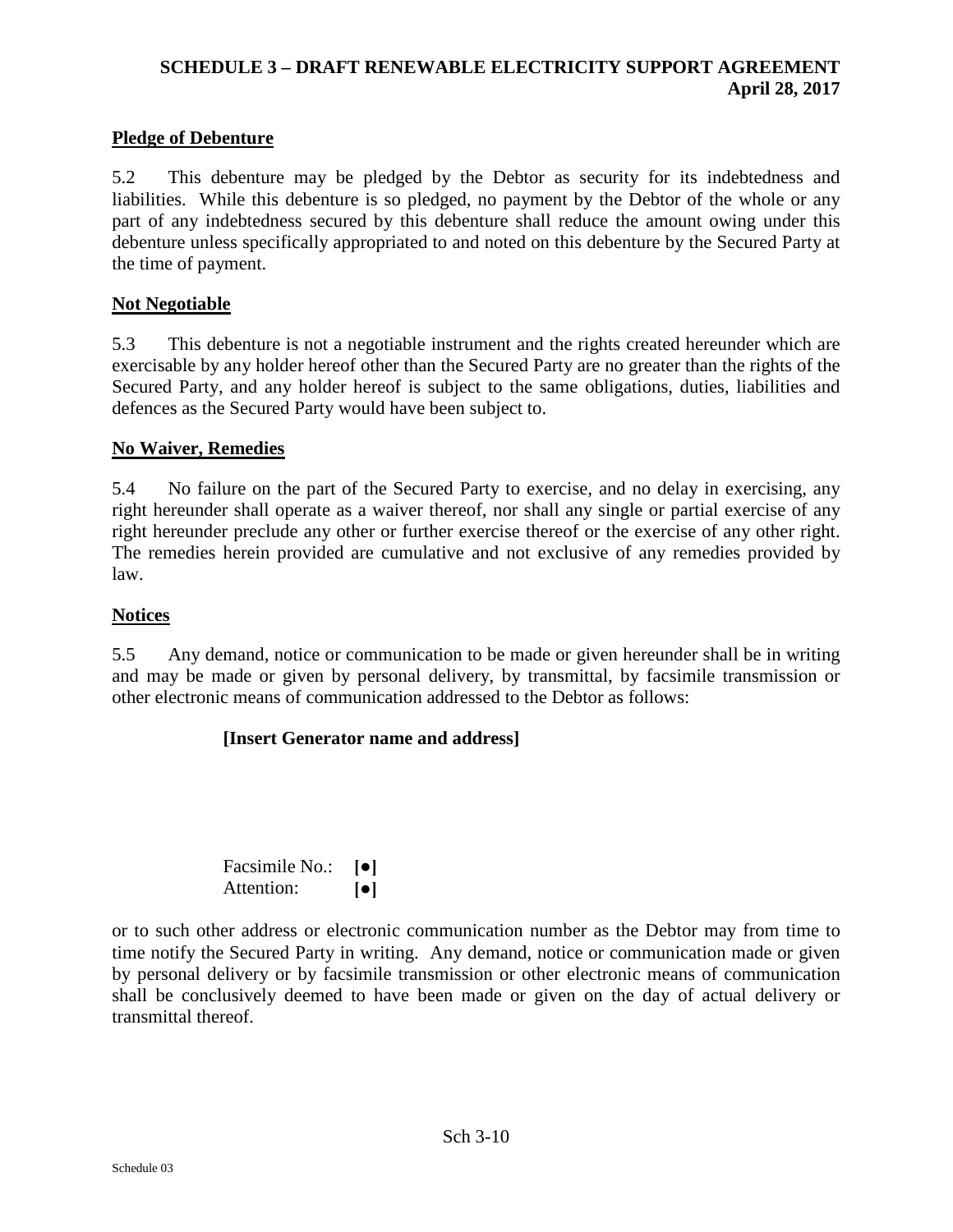# **Additional Security**

5.6 This debenture and the Charge shall be and shall be deemed to have been given in addition to and not in place of any other security now or hereafter held or acquired by the Secured Party.

#### **Headings; References to Debenture**

5.7 The division of this debenture into Articles and Sections and the insertion of headings are for convenience of reference only and shall not affect the construction or interpretation of this debenture. The terms "this debenture", "hereof", "hereunder" and similar expressions refer to this debenture and not to any particular Article, Section or other portion hereof and include any agreement supplemental hereto. Unless something in the subject matter or context is inconsistent therewith, reference herein to "Articles" and "Sections" are to Articles and Sections of this debenture.

#### **Number; Gender; Persons**

5.8 In this debenture words importing the singular number only shall include the plural and vice versa, words importing any gender shall include all genders and words importing persons shall include individuals, partnerships, associations, trusts, unincorporated organizations and corporations.

## **Governing Law**

5.9 This debenture shall be governed by and construed in accordance with the laws of the Province of Alberta and the federal laws of Canada applicable therein.

# **Attornment**

5.10 The Debtor hereby attorns and submits to the non-exclusive jurisdiction of the courts of the Province of Alberta. For the purpose of all legal proceedings, this debenture shall be deemed to have been performed in the Province of Alberta and the courts of the Province of Alberta shall have jurisdiction to entertain any action arising under this debenture. Notwithstanding the foregoing, nothing herein shall be construed nor operate to limit the right of the Debtor or the Secured Party to commence any action relating hereto in any other jurisdiction, nor to limit the right of the courts of any other jurisdiction to take jurisdiction over any action or matter relating hereto.

#### **Benefit of the Debenture**

5.11 This debenture shall be binding upon the successors and permitted assigns of the Debtor (including, without limitation, any corporation resulting from an amalgamation with the Debtor) except that the Debtor may not assign its obligations under this debenture without the prior written consent of the Secured Party. This debenture shall benefit the successors and assigns of the Secured Party.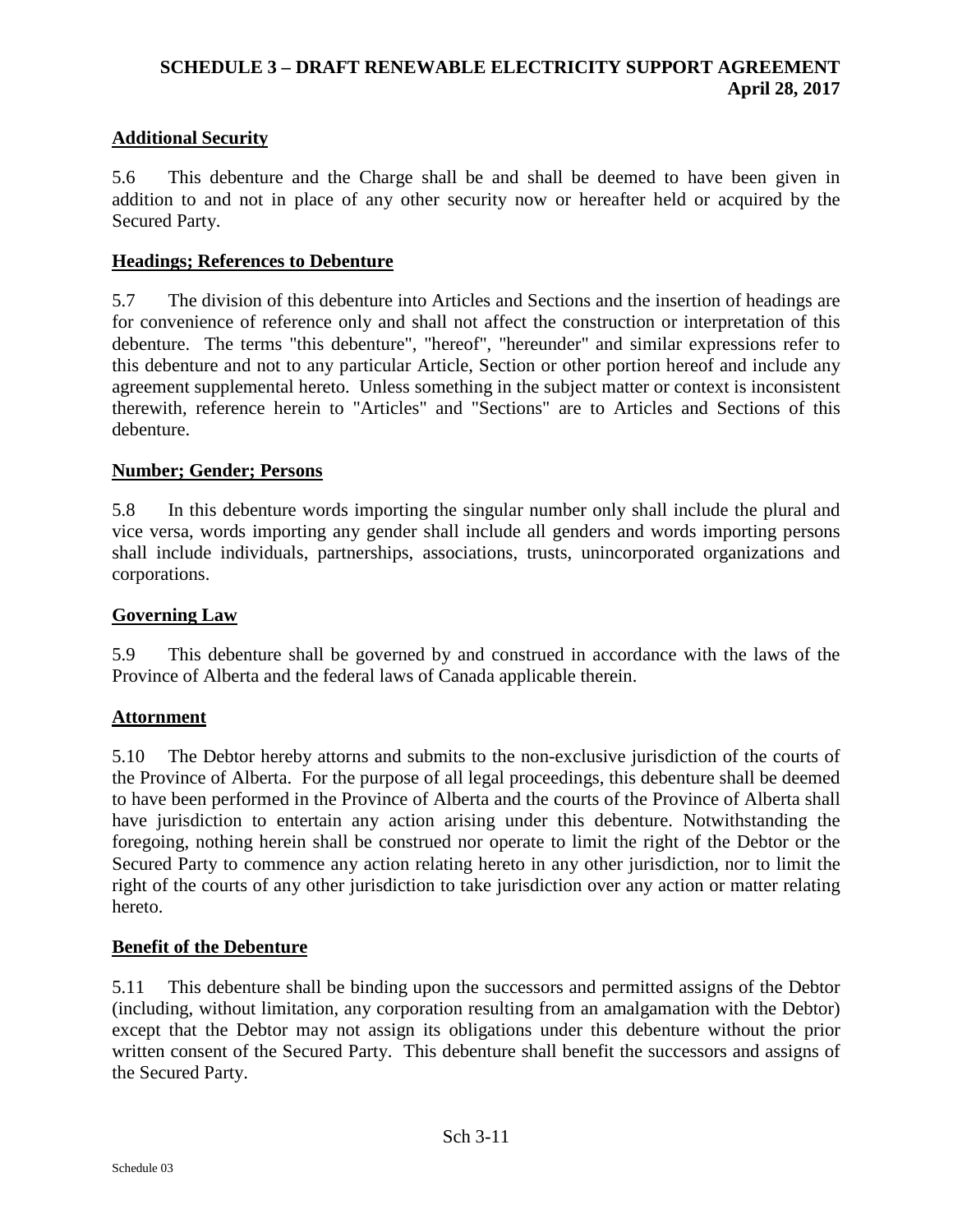# **Time of the Essence**

5.12 Time shall be of the essence with regard to this debenture.

## **Discharge**

5.13 The Debtor shall not be discharged from the Charge, this debenture or any of its obligations hereunder except by a release or discharge in writing signed by the Secured Party upon the expiry of the Term or the earlier termination of the Renewable Electricity Support Agreement.

## **Waiver of Financing Statement, Etc.**

5.14 The Debtor hereby waives the right to receive from the Secured Party a copy of any financing statement, financing change statement or other statement or document filed or registered at any time in respect of this debenture or any verification statement or other statement or document issued by any registry that confirms or evidences registration of or relates to this debenture.

## **No Merger**

5.15 No item or part of this debenture shall be merged or be deemed to have been merged in or by any documents, instruments or acknowledgements delivered in connection with this debenture, the Renewable Electricity Support Agreement, or any simple contract debt or any judgment, and any realization of or steps taken under or pursuant to any security, instrument or agreement shall be independent of and not create a merger with any other right available to the Secured Party under any security, instruments or agreements held by it or at law or in equity. No obligation of the Debtor hereunder shall merge in any judgment relating to any such obligation.

#### **Obligations; Interest Rate**

5.16 Notwithstanding the form and terms of this debenture, (a) the Secured Party shall not claim or realize an amount under or in respect of Debenture in excess of the aggregate Obligations, from time to time, of the Debtor to the Secured Party, and (b) notwithstanding the interest rate per annum stated hereunder, payment to the Secured Party of the relevant interest, fees and other amounts owing under the Renewable Electricity Support Agreement for any period in respect of the Obligations at the current rate at which the Obligations bear interest for such period pursuant to the Renewable Electricity Support Agreement shall be deemed to be payment in satisfaction of the interest payment for the same period under the debenture.

#### **Paramountcy**

5.17 The provisions of the this debenture, in particular, but without limitation, Sections 2.2 and 3.1 hereof, are subject to the provisions of the Renewable Electricity Support Agreement relating to the subject matter thereof. If there are any express conflicts or inconsistencies between the terms of the Renewable Electricity Support Agreement and this debenture, then the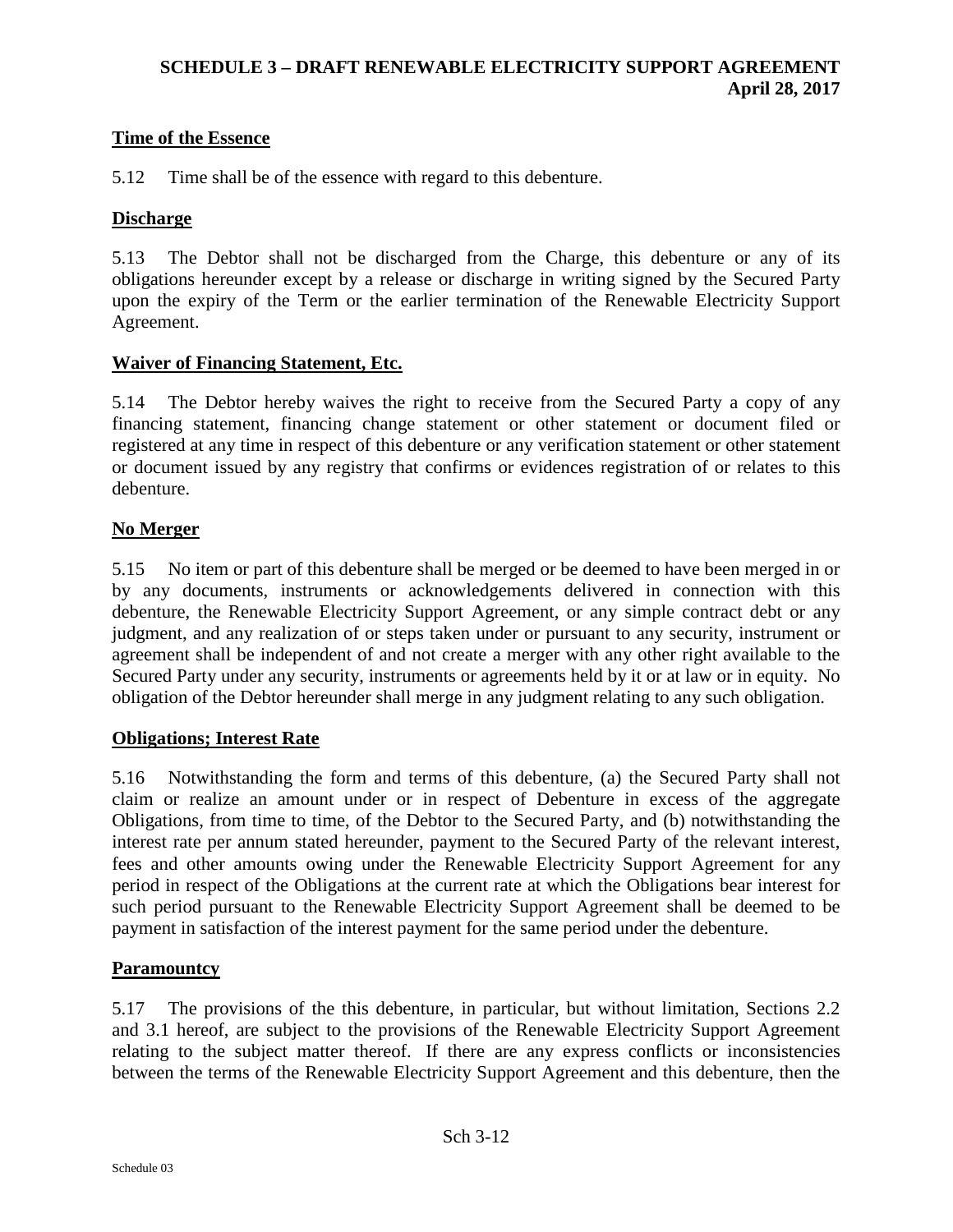terms of the Renewable Electricity Support Agreement shall govern in all respects to the extent necessary to eliminate such express conflicts or inconsistencies.

*[Remainder of Page Intentionally Left Blank]*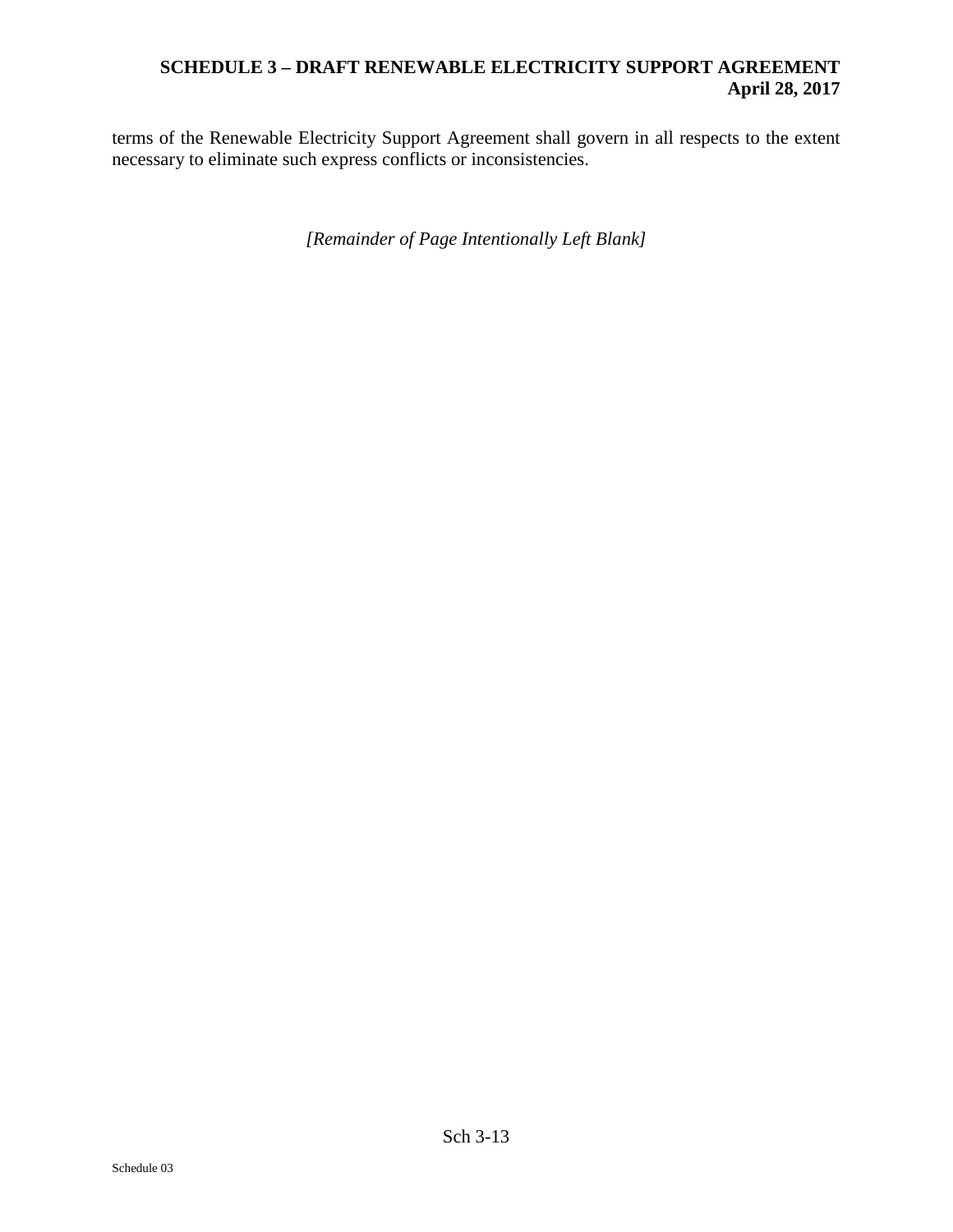**IN WITNESS WHEREOF** the Debtor has executed this debenture.

# **[Insert Generator's Name]**

Per:

Name: Title: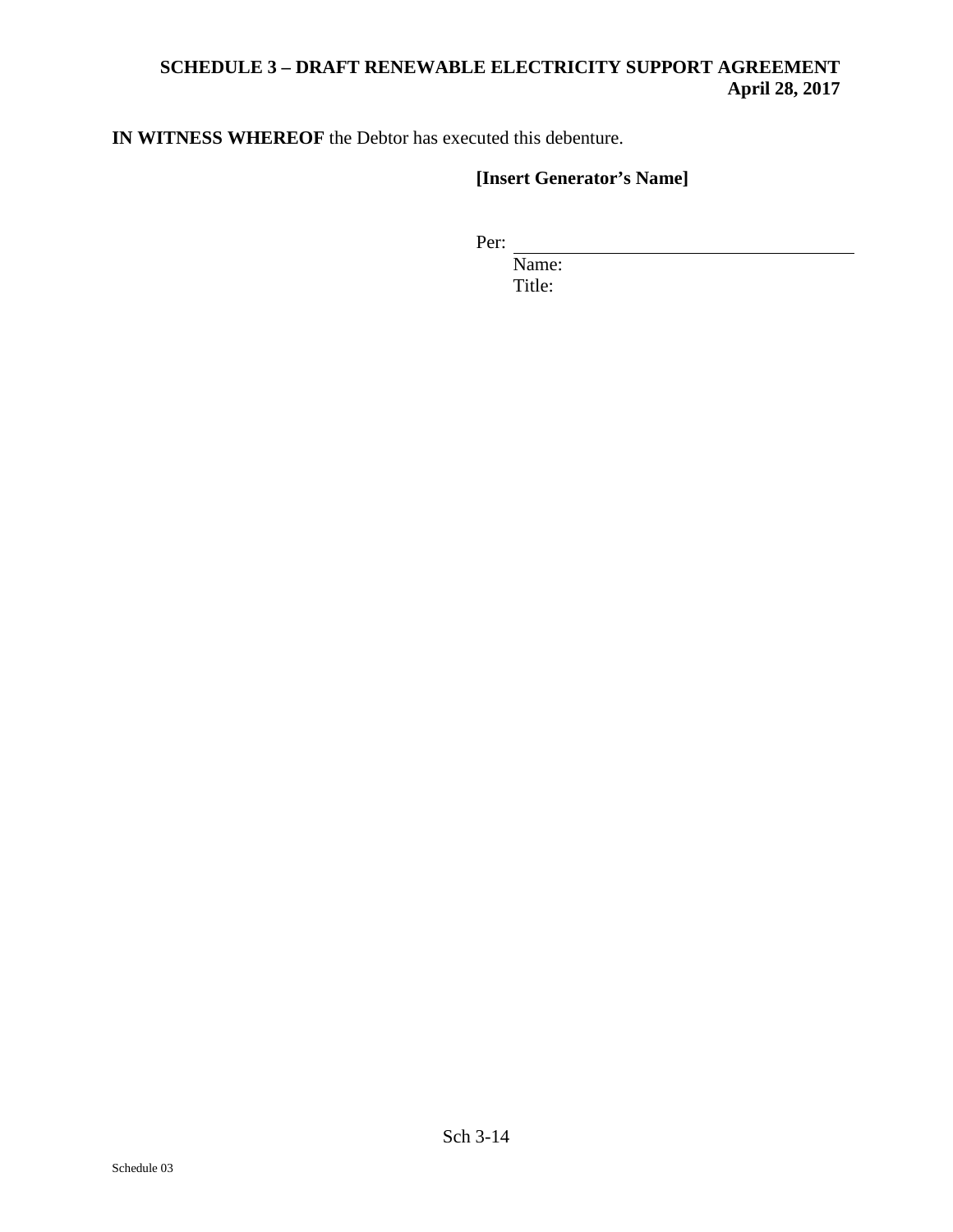# **EXHIBIT A**

**Fee Simple Lands**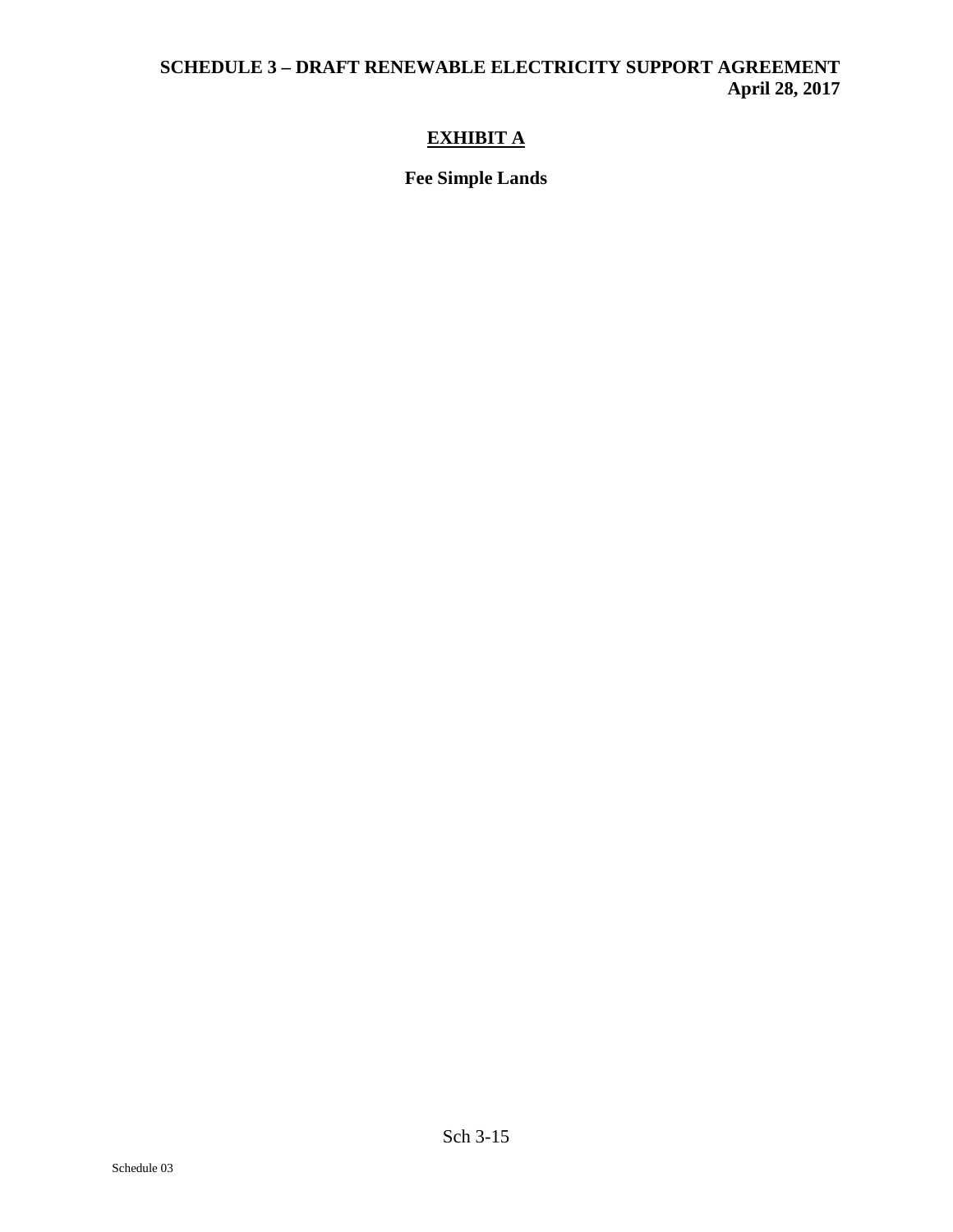# **EXHIBIT B**

**Utility Rights of Way**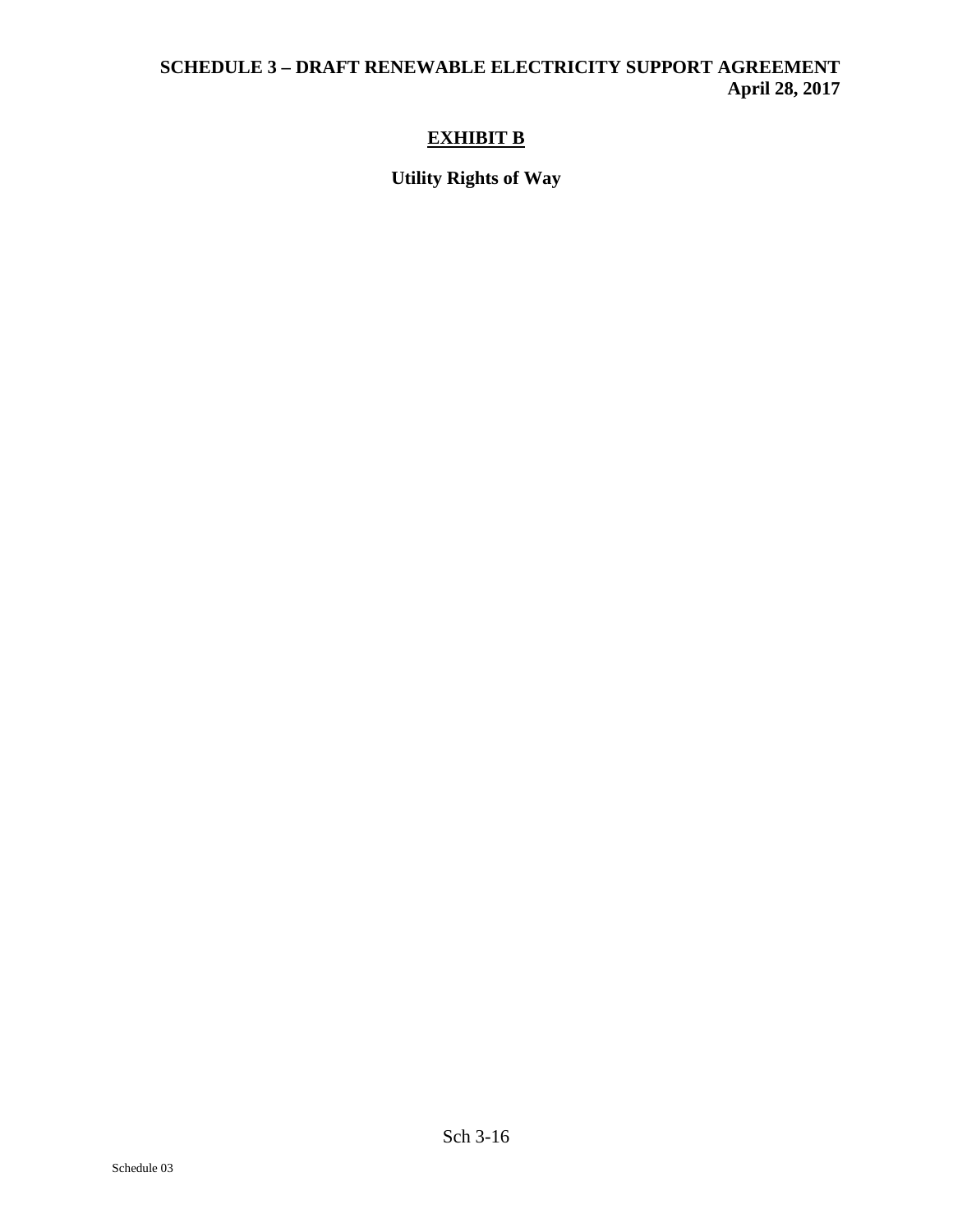# **EXHIBIT C**

**Leasehold Lands**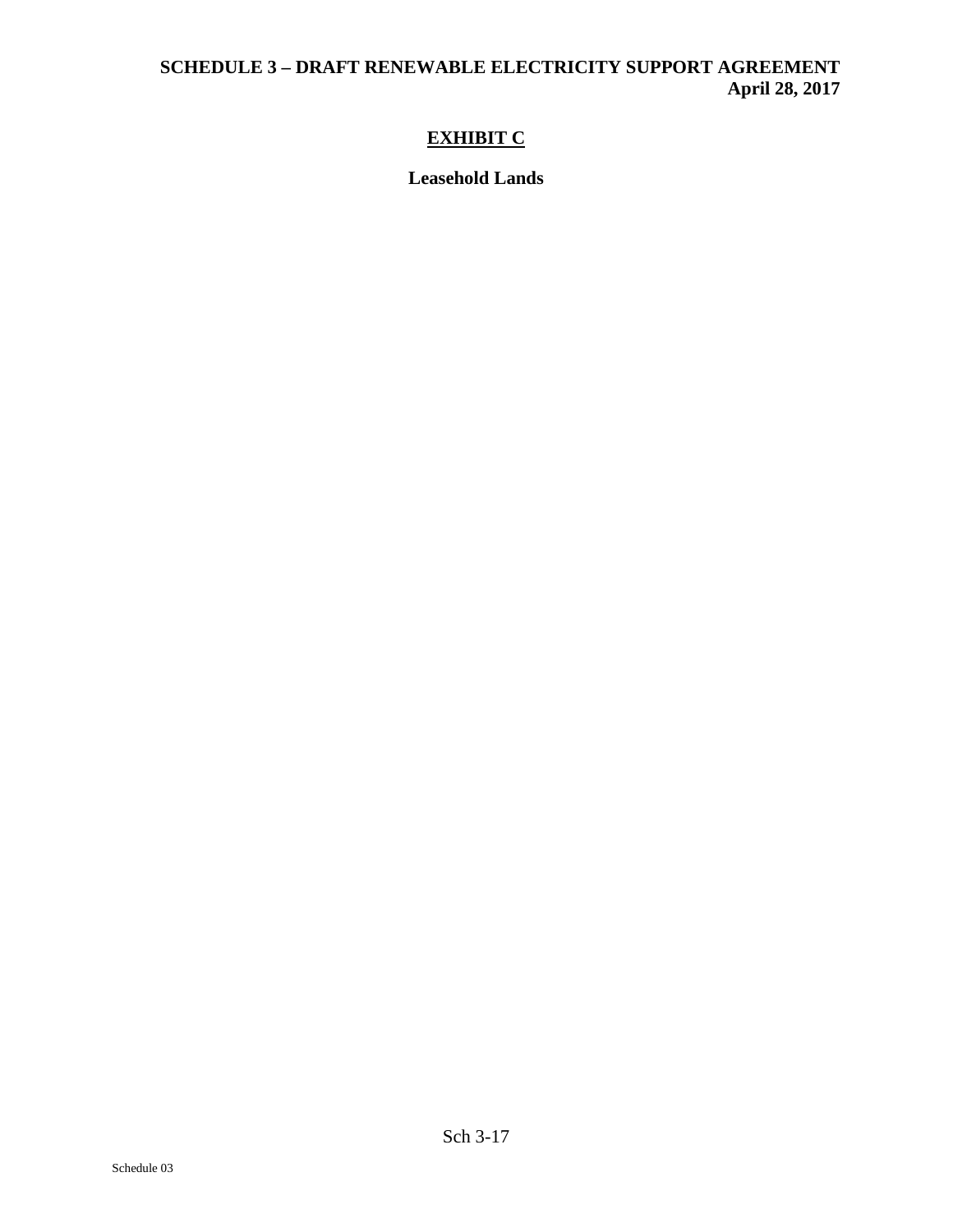# **SCHEDULE 4 SECURED LENDER CONSENT AND ACKNOWLEDGEMENT AGREEMENT**

# **1. GENERAL**

# **1.1 Capitalized Terms and Section References**

Capitalized terms used in this Schedule, unless expressly defined herein, have the meanings given to such terms in Section 1.1 of the Renewable Electricity Support Agreement between the AESO and Generator to which this Schedule is attached (the "**RESA**"). Unless otherwise provided, references herein to Article numbers and Section numbers are references to Articles and Sections of Appendix 1 to this Schedule.

# **1.2 Agreement References**

This Schedule and the Lender Consent is referenced in Sections 1.1 and 1.4 and Article 17 of the RESA.

# **2. SECURED LENDER CONSENT AND ACKNOWLEDGMENT AGREEMENT**

The prescribed form of the Secured Lender Consent and Acknowledgment Agreement, contemplated by Section 17.3 of the RESA, is attached hereto as Appendix 2.

# **3. TRUSTEE FOR OR REPRESENTATIVE OF AESO RECOGNIZED LENDERS**

Where, as contemplated by Section 17.1 of the RESA, the Lender under the Secured Lender's Security Agreement is a collective of Lenders represented by a trustee, the form prescribed by this Schedule 4 in Appendix 1 hereto shall be adapted as necessary to reflect such representative capacity but such adaptation shall include only modifications as to form and shall not introduce substantive changes in the rights or remedies available to or exercisable on behalf of such Lenders or the rights and remedies exercisable by the AESO.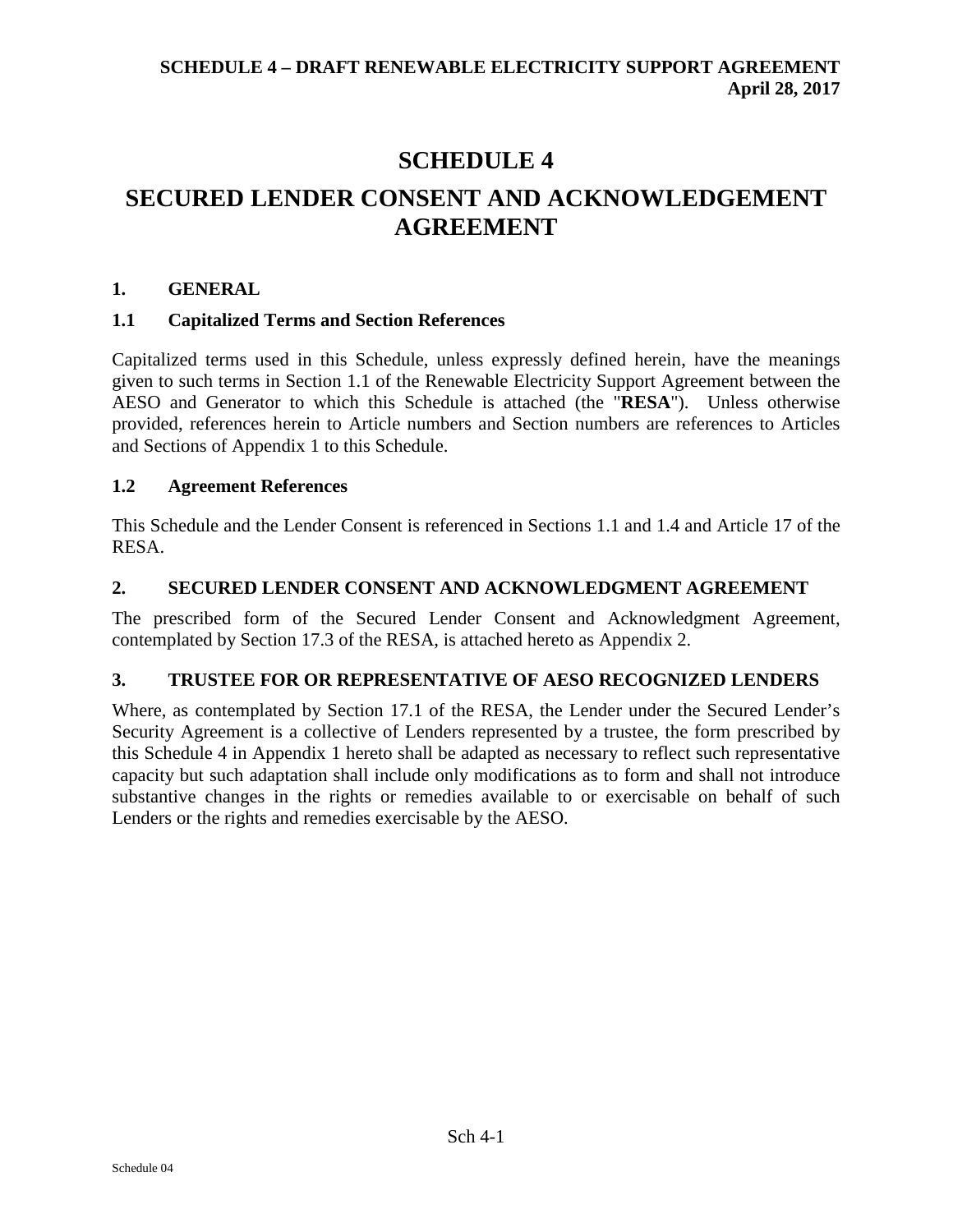# **Appendix 1**

# **SECURED LENDER CONSENT AND ACKNOWLEDGEMENT AGREEMENT**

THIS AGREEMENT made as of this day of \_\_\_\_\_\_\_\_, 20\_\_\_\_\_,

## BETWEEN:

 $[•]$ . *[insert name of the Generator and jurisdiction of organization]*

(the **Generator**)

- and -

 $\lceil \bullet \rceil$ , *[insert name of Secured Lender and jurisdiction of organization]*

(the **Secured Lender**)

- and -

# **INDEPENDENT SYSTEM OPERATOR (operating as the Alberta Electric System Operator),**

a statutory corporation formed under the laws of the Province of Alberta

#### (the **AESO**)

# **RECITALS:**

- (A) The Generator and the AESO entered into and are parties to a Renewable Electricity Support Agreement dated as of  $[\bullet]$ , contract identification  $\# [\bullet]$  (as amended, supplemented, restated or replaced from time to time in accordance with its terms and this agreement, the "**RESA"**) to formalize their contractual arrangements pursuant to which the Generator will develop, finance, build, own, operate, and maintain the Project, sell Renewable Electricity into the Power Pool, and transfer and assign all Renewable Attributes from the Project to the AESO;
- (B) The Generator has granted security against the Facility and the Assets to the AESO as security for its present and future indebtedness, liabilities and obligations under the RESA pursuant to the Fixed and Floating Charge Debenture (the "**AESO Secured Debt"**);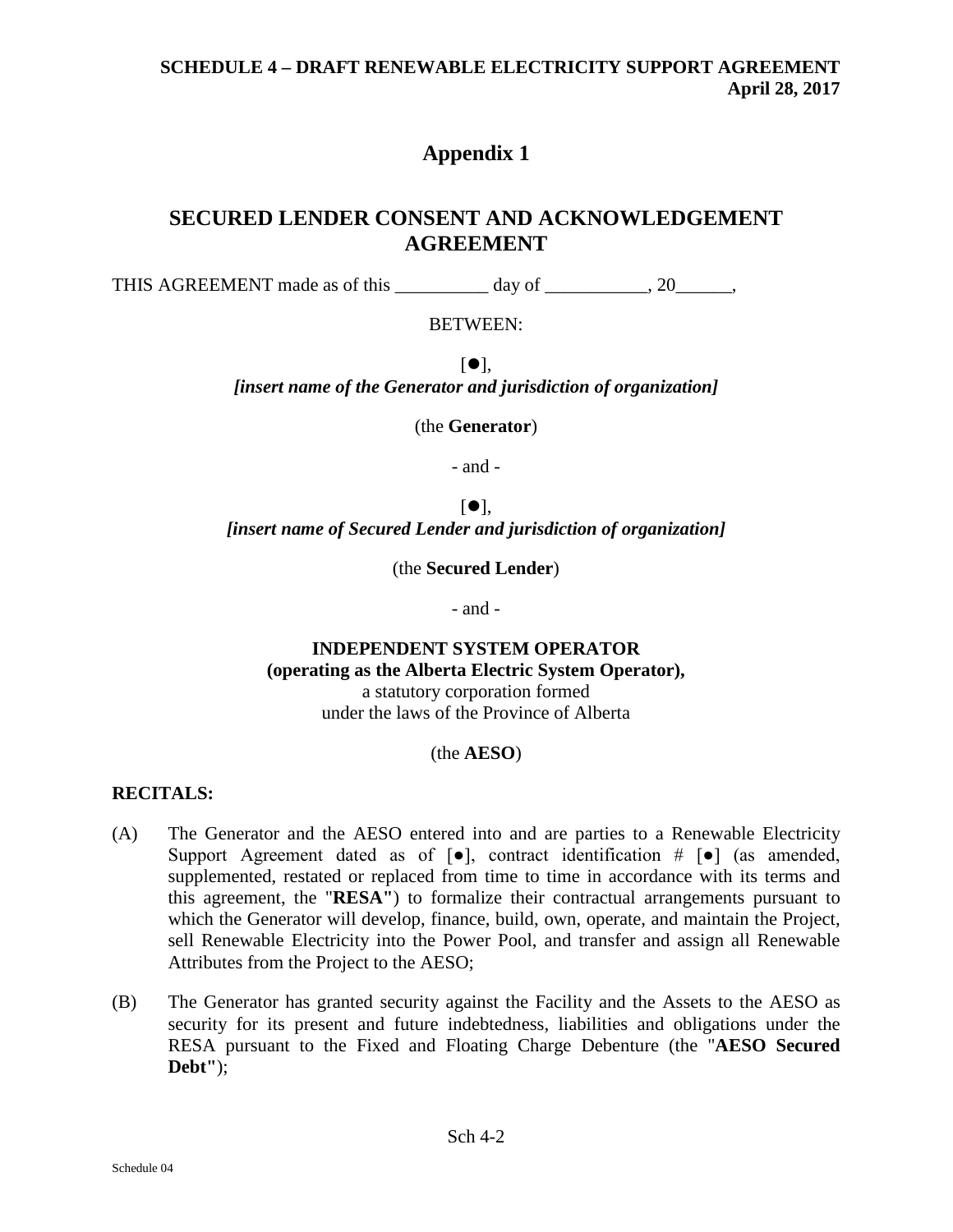- (C) The Generator has entered into Lending Agreements with the Secured Lender which are identified in Schedule "A" (the "**Lending Agreements**"), and has granted security against some or all of the Facility, Assets and Equity Capital in favour of the Secured Lender pursuant to the Secured Lender's Security Agreement identified in Schedule "A" (as amended, supplemented, restated or replaced from time to time, the **"Security Agreement"**), as security for its present and future indebtedness, liabilities and obligations under and in respect of the Lending Agreement (the "**Lender Secured Debt**");
- (D) The Generator has agreed and the Secured Lender acknowledges that the Lender Secured Debt secured by the Security Agreement is only for the purposes of financing the Generator's development, construction, ownership, operation and maintenance of the Facility and any refinancing of any such debt, and for no other purpose.

THEREFORE, the parties agree as follows:

#### **ARTICLE 1 DEFINED TERMS**

#### **1.1 Definitions**

In addition to defined terms and expressions otherwise set out in this agreement, the following terms and expressions used in this agreement, mean as follows:

- (a) "**AESO Recovery Amount**" has the meaning ascribed to it in Section [3.3\(a\);](#page-137-0)
- (b) "**AESO Secured Debt**" has the meaning ascribed to it in the recitals hereto;
- (c) "**AESO Security**" has the meaning ascribed to in in Section [3.1\(b\)](#page-136-0)
- (d) "**BIA**" means the *Bankruptcy and Insolvency Act* (Canada), as it may be amended from time to time;
- (e) "**CCAA**" means the *Companies' Creditors Arrangement Act* (Canada), as it may be amended from time to time;
- (f) "**Default Notice**" has the meaning ascribed to it in Section 7.1;
- (g) "**Generator's Instructions**" has the meaning ascribed to it in Section 7.1;
- (h) "**Lender Secured Debt**" has the meaning ascribed to it in the recitals hereto;
- (i) "**Lender Security**" has the meaning ascribed to it in Section [3.2\(b\).](#page-136-1)
- (j) "**Lender's Instructions**" has the meaning ascribed to it in Section 7.1;
- (k) "**PPSA**" means the *Personal Property Security Act* (Alberta), as it may be amended from time to time: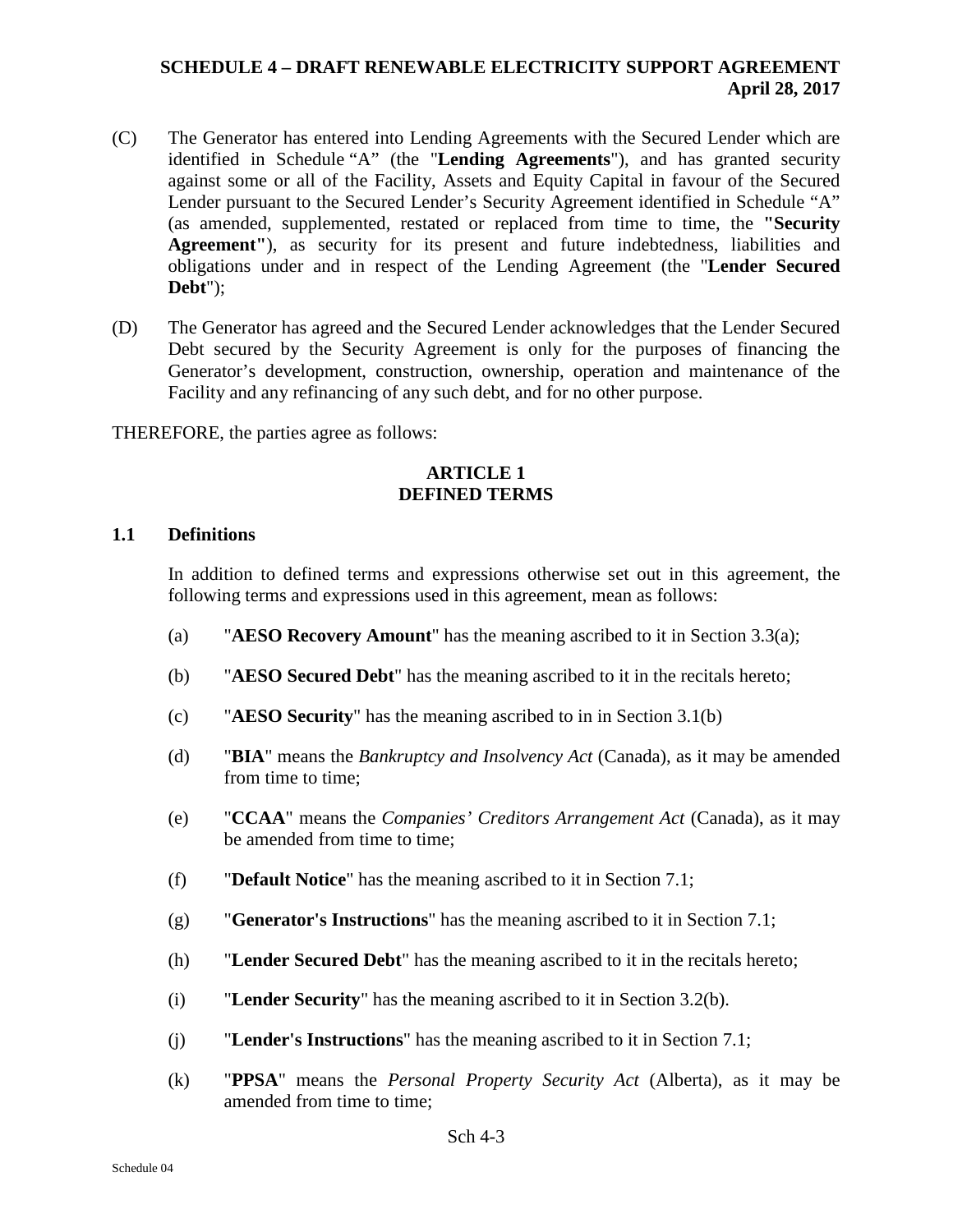- (l) "**RESA**" has the meaning ascribed to it in the recitals.
- (m) "**Secured Parties**" means AESO and the Secured Lender, and Secured Party means any one of them.
- (n) "**Security**" means the AESO Security and the Lender Security.
- (o) "**Security Agreement**" has the meaning ascribed to it in the recitals hereto;
- **1.2** Unless otherwise provided in this agreement or the context otherwise requires, all capitalized terms which are not defined in this agreement have the respective meanings given to them in the RESA, and "including" shall mean "including without limitation.

# **ARTICLE 2 ACKNOWLEDGEMENT AND CONFIRMATION**

#### **2.1 General Acknowledgements**

The AESO, the Secured Lender and the Generator each acknowledge and confirm that:

- (a) the Generator has delivered to the AESO copies of the Security Agreement; and
- (b) the Security Agreement is acknowledged to be a Secured Lender's Security Agreement to which the provisions of Section 17 of the RESA apply.

#### <span id="page-135-0"></span>**2.2 Secured Lender Acknowledgements**

The Secured Lender acknowledges, confirms and agrees that:

- (a) it has read and understands the requirements and restrictions and provisions and agrees to be bound by and comply with all such requirements, restrictions and provisions pertaining to the Secured Lender's Security Agreement and the Secured Lender in Section 17 of the RESA;
- (b) it has complied with Section 17.1 of the RESA in entering into financing and security documents with the Generator, including the Security Agreement, in respect of the Facility and the RESA;
- (c) the AESO's recognition of the Secured Lender's rights under this agreement does not extend to security for indebtedness or liability other than indebtedness or liability relating to the Facility, nor does it extend to security over assets unrelated thereto, and the Secured Lender is only entitled to the protections of this agreement to the extent that the indebtedness being enforced and giving rise to the exercise of security is indebtedness relating only to the financing of the Facility; and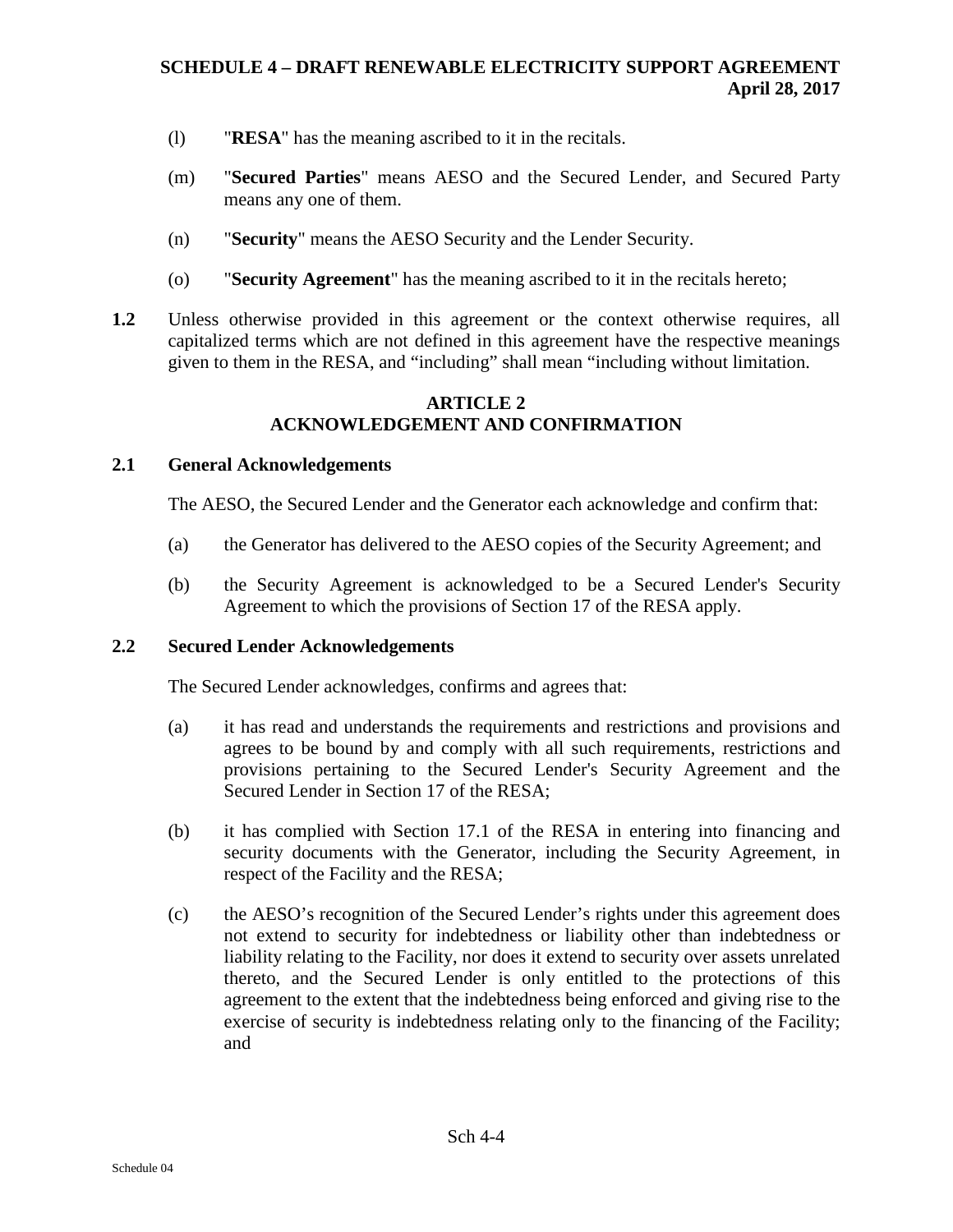(d) it shall not exercise its rights under the Security Agreement to acquire or dispose of the Facility except in respect of liability or indebtedness of the Generator relating to the Facility.

Notwithstanding any other provision of this agreement, no security agreement other than the Security Agreement shall be entitled to the benefit of the provisions of Section 17 of the RESA, unless and until the AESO has received a copy thereof (as provided for in Section 17.1(d) of the RESA) and each of the parties has acknowledged such additional security agreement by fully executing an amendment to Schedule "A" to include such additional security agreement. It is a condition precedent to the acknowledgement and confirmation provided in this Section [2.2](#page-135-0) that the representations and warranties contained in Article 5 and Article 6 hereof are true and accurate.

## **ARTICLE 3 CONSENT TO SECURITY AND PRIORITY**

# **3.1 Consent to AESO Security**

The Secured Lender acknowledges and consents to:

- (a) any Monthly RESA Payments and all applicable interest and fees owing by the Generator to AESO as provided for under the RESA; and
- (b) the granting by the Generator of the security interests pursuant to the Fixed and Floating Change Debenture (the "**AESO Security**").

# **3.2 Consent to Lender Security**

The AESO acknowledges and consents to:

- <span id="page-136-0"></span>(a) the borrowings under the Lending Agreements; and
- <span id="page-136-1"></span>(b) the granting by the Generator of the security interests pursuant to the Security Agreement (the "**Lender Security**").

# **3.3 Priority**

Notwithstanding the dates of execution and delivery of the AESO Security or the Lender Security, the dates of filing or perfecting thereof, the giving of notice in respect thereof, the nature of the security interests granted therein, the date of default by the Generator under the RESA or the Lending Agreements, or the AESO Security or the Lender Security, the time of crystallization thereof, the dates of any advances or the institution of any proceedings thereunder, any priority granted by any principle of law or any statute, including, without limitation, the PPSA, the BIA, the CCAA and any similar or other statutes in Alberta or any other jurisdiction, but subject in all events to the terms and conditions of this agreement: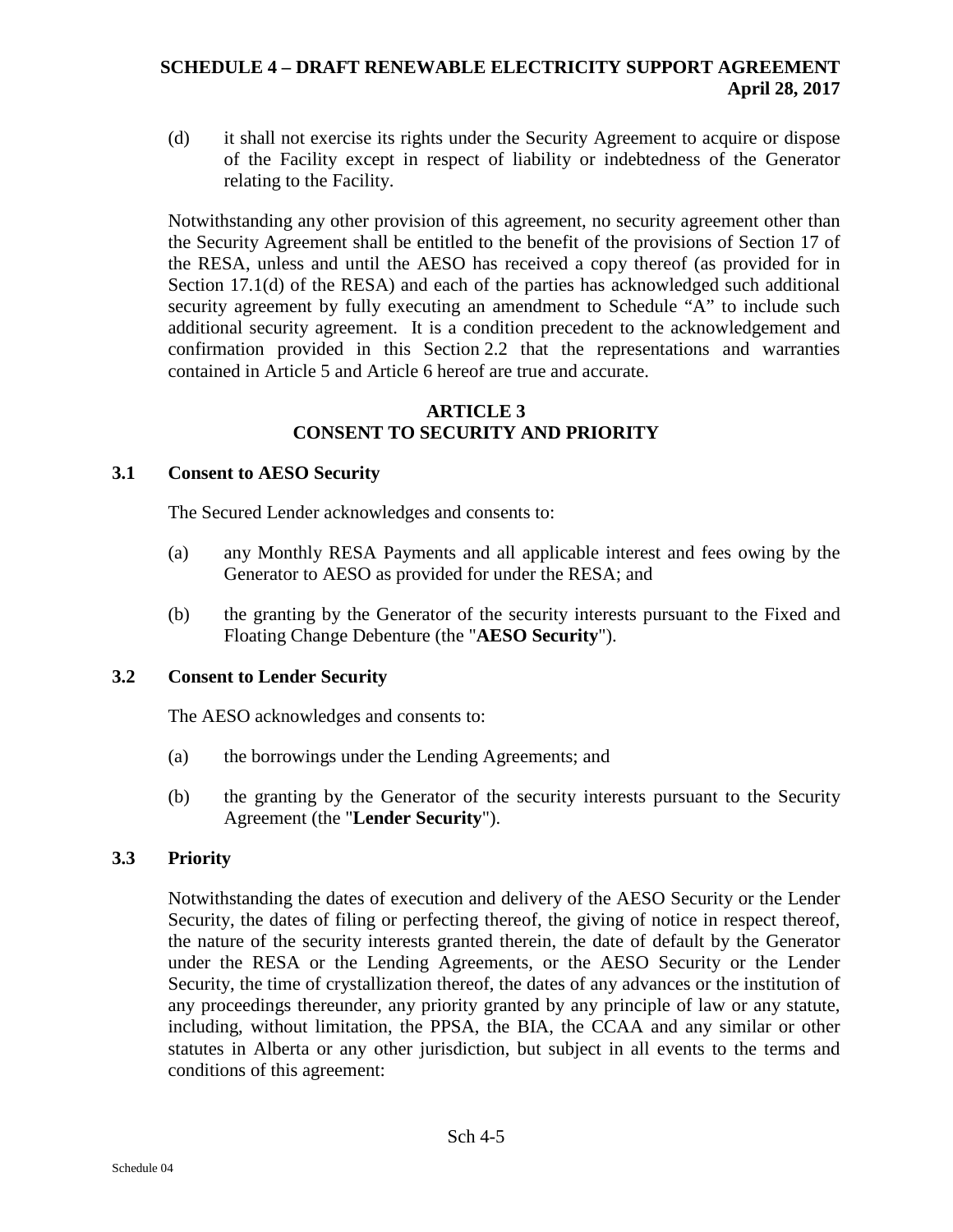- <span id="page-137-0"></span>(a) the AESO Security shall rank senior to the Lender Security to the extent it charges any Monthly RESA Payments (and all applicable interest and fees) owing by the Generator to the AESO prior to any effective Termination Date (the "**AESO Recovery Amount**"); and
- (b) except as expressly set out in Section 3.3(a), the AESO Security is hereby subordinated to the Lender Security for all purposes and in all events to the extent of prior, indefeasible payment and satisfaction in full of the Lender Secured Debt.

## **3.4 Application of Proceeds**

Any and all proceeds of realization from or relating to the enforcement of any of the AESO Security or the Lender Security shall be applied in the following order:

- (a) first, to the payment of costs, charges, expenses and liabilities incurred in connection with the enforcement of the AESO Security;
- (b) second, to the AESO for payment and satisfaction in full of the AESO Recovery Amount;
- (c) third, to the payment of costs, expenses, charges, expenses and liabilities incurred in connection with the enforcement of the Lender Security;
- (d) fourth, to the payment and satisfaction in full of the Lender Secured Debt; and
- (e) fifth, to the Generator or such other Persons as may be entitled thereto under Applicable Law.

#### **3.5 Continuing Agreement**

The rights and priorities as set out in this Agreement and the postponements and subordinations provided for herein shall apply in all events and circumstances, notwithstanding any other priorities which may become available to the Secured Lender or to AESO for any reason whatsoever including, without limitation:

- (a) the time, sequence or order of creating, granting, executing, delivering, registering or failing to register any security document or security notice, caveat, financing statement or other similar document under the AESO Security or the Lender Security;
- (b) the date of any advance of funds made by a Secured Party;
- (c) the time or order of giving any notice or the making of any demand under the RESA or the Lending Agreements or the attachment, perfection or crystallization of any security interest constituted by the AESO Security or the Lender Security;
- (d) the date of appointment of any receiver or receiver-manager of the Generator, or the exercise of any other collection, enforcement or realization rights or remedies,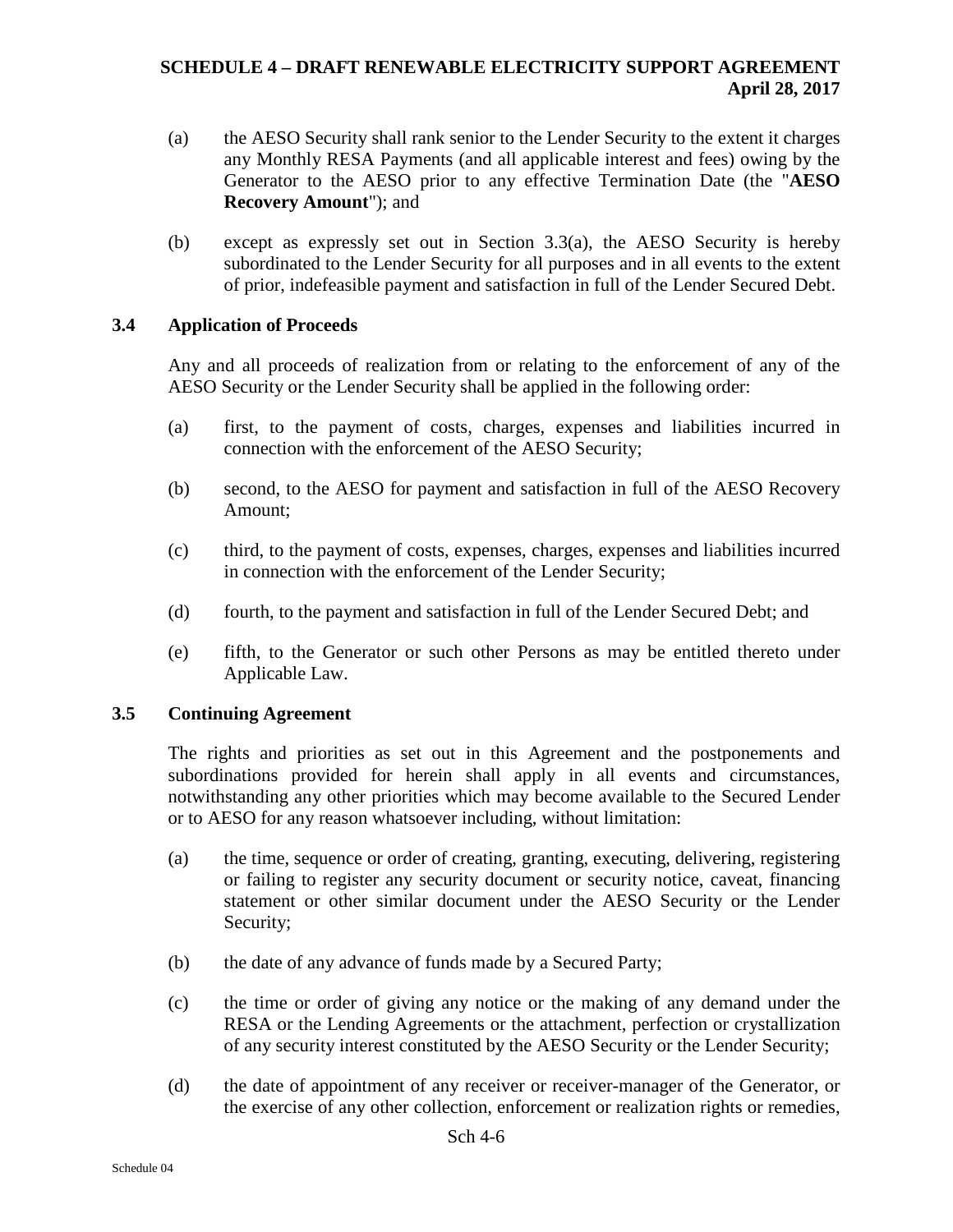or the taking of any collection, enforcement or realization proceedings pursuant to the AESO Security or the Lender Security;

- (e) the date of obtaining any judgment or the order of any bankruptcy court or any court administering bankruptcy, insolvency or similar proceedings as to any money or property of the Generator or any Affiliate of the Generator;
- (f) the giving or the failure to give any notice, or the order of giving any notice, to the Generator or any Affiliate of the Generator, or any other Person including, without limitation, any Person indebted to the Generator or any Affiliate of the Generator;
- (g) the failure to exercise any power or remedy reserved to either Secured Party under the RESA or AESO Security or any Lending Agreement or Lender Security or to insist upon a strict compliance with any of the terms thereof;
- (h) any other factor of legal relevance including any priority granted to any Secured Party by any applicable principle of law or equity; or
- (i) any amendments or other actions permitted hereunder.

## **3.6 Financing Statements**

Upon the request of a Secured Party, the other Secured Party shall file financing change statements at all applicable personal property registries, and in any other registry or office, in order to reflect the priorities set out in Section 3.3 hereof.

## **ARTICLE 4 PAYMENTS TO BE HELD IN TRUST; SET-OFF**

#### <span id="page-138-0"></span>**4.1 Consent to Set-Off**

The Secured Lender agrees and consents to the discharging of the Generator's Monthly Payment obligations owing to the AESO by way of set-off pursuant to Section 6.5(a) of the RESA. The Secured Lender further agrees and consents to such set-off applicable to all amounts owing for the period following the issuance of any default notice by the Secured Lender up to and including the Termination Date.

#### **4.2 Payments to be Held in Trust**

Subject to Section [4.1](#page-138-0) above, AESO agrees that if any money or proceeds or any payment or distribution of any property, assets or effects of the Generator is received by it in contravention or in a manner which is inconsistent with the provisions set forth herein, then the AESO shall receive and hold same in trust for the benefit of the Secured Lender on behalf of the Secured Lender and shall forthwith pay and transfer such money, proceeds, property, assets and effects to the Secured Lender.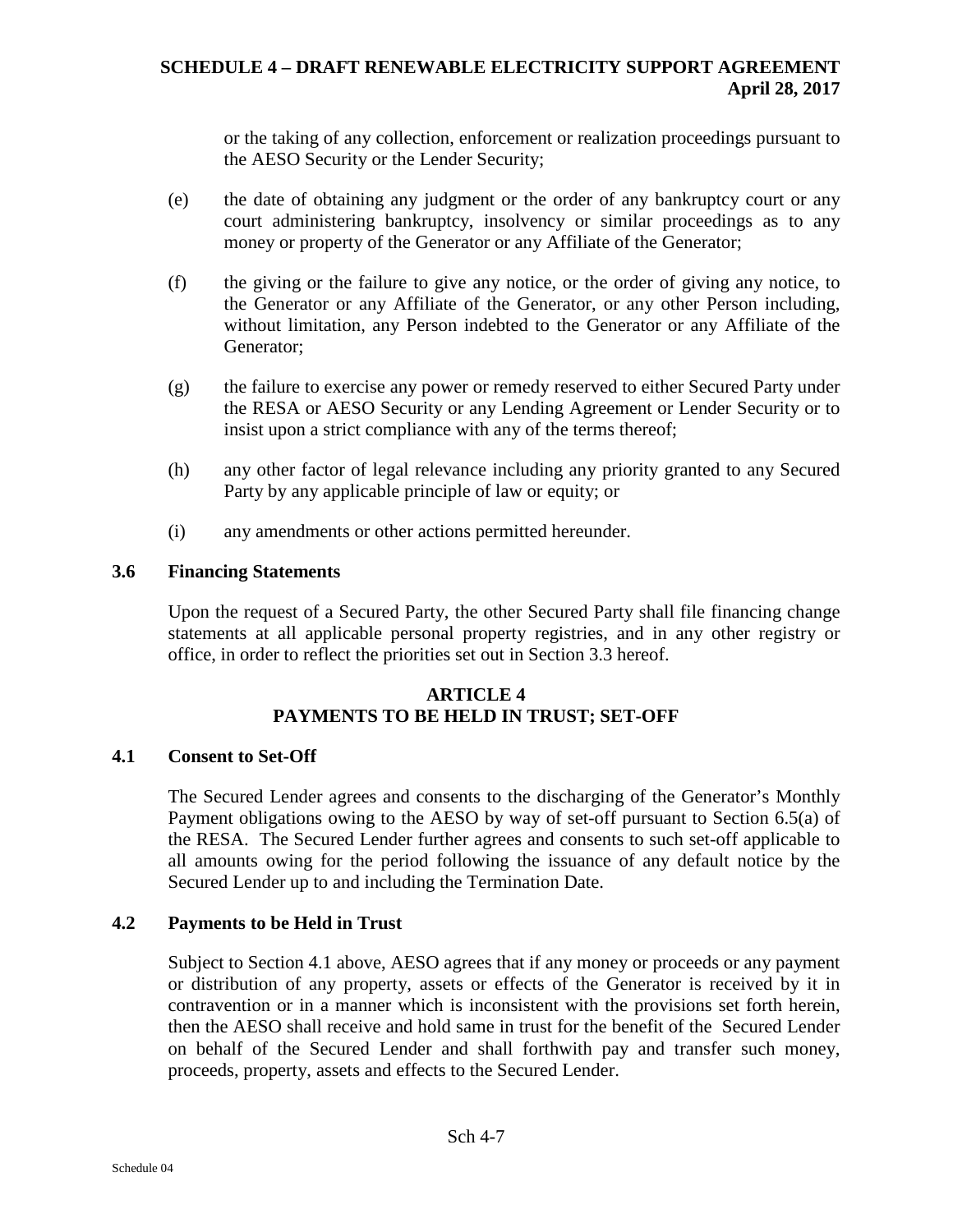The Secured Lender agrees that if any money or proceeds or any payment or distribution of any property, assets or effects of the Generator is received by it in contravention or in a manner which is inconsistent with the provisions set forth herein, then the Secured Lender shall receive and hold same in trust for the benefit of AESO and shall forthwith pay and transfer such money, proceeds, property, assets and effects to AESO.

# **ARTICLE 5 COVENANTS OF THE SECURED LENDER**

#### **5.1 Secured Lender Covenants**

The Secured Lender acknowledges, covenants and agrees with the AESO (and in the case of (b), (c), (d), (f), (h), (j), (l) and (n) below, covenants, agrees, represents and warrants to the AESO) as follows:

- (a) Should the Secured Lender enforce the Lender Security with respect to the RESA and otherwise, it will comply with the terms, conditions and obligations applicable to secured lenders under Section 17 of the RESA and hereunder as they relate to the Secured Lender's security interests in the RESA during such enforcement.
- (b) That it is in compliance, as at the date hereof, and will continue to comply with Section 17.2(f) of the RESA.
- (c) The Secured Lender is at Arm's Length from the Generator.
- (d) The Security Agreement constitutes all of the security granted by the Generator in favour of the Secured Lender as at the date first written above.
- (e) That the AESO shall have no liability whatsoever for payment of the principal sum secured by the Security Agreement, or any interest accrued thereon or any other sum secured thereby or accruing thereunder; and the Secured Lender shall not be entitled to seek any damages against the AESO for any or all of the same.
- (f) All of the security registrations made pursuant to the PPSA in respect of the Security Agreement as of the date hereof are set out in Schedule "A".
- (g) If the Generator is in default under or pursuant to the Security Agreement or Lending Agreements and the Secured Lender intends to exercise any rights afforded to it with respect to the RESA, the Security Agreement or Lending Agreements, then the Secured Lender will give notice of such default to the AESO at least 10 Business Days prior to exercising any such rights under the RESA, such Security Agreement or the Lending Agreements.
- (h) The Secured Lender has duly authorized, executed and delivered this agreement and holds the security granted pursuant to the Security Agreement on behalf of all parties having any right, title or interest in the Security Agreement.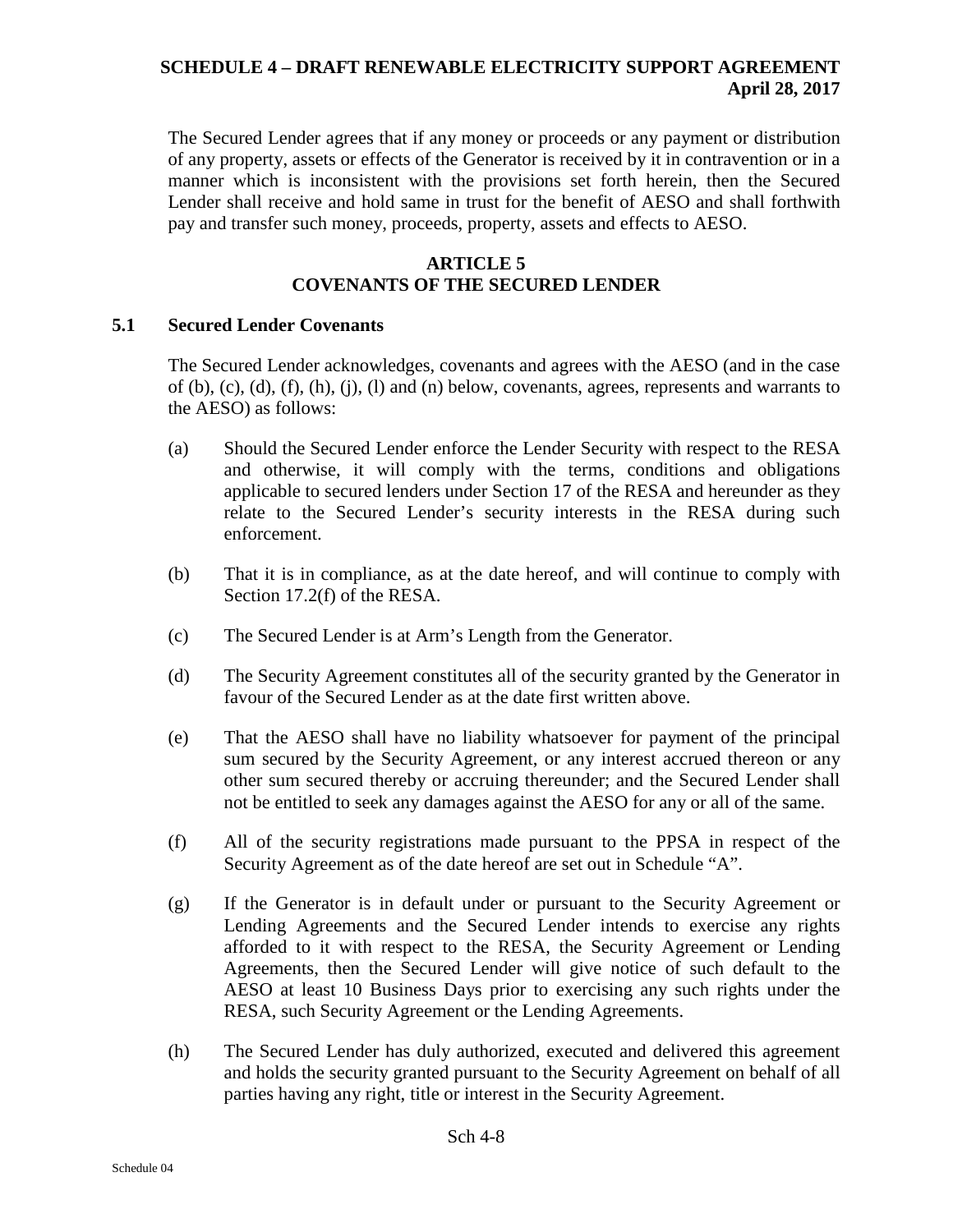- (i) Only the Secured Lender will be entitled to exercise the rights and remedies under the Security Agreement and the RESA as Secured Lender, except that in accordance with Section 17.2(d) of the RESA, when the Secured Lender has appointed an agent, a receiver or a receiver and manager, or has obtained a courtappointed receiver or receiver and manager for the purpose of enforcing the Lender Security, that Person may exercise any of the Secured Lender's rights under Section 17.2 of the RESA.
- (j) The address of the Secured Lender to which notices may be sent pursuant to Section 17.1(d) of the RESA is set forth in Section [8.3](#page-142-0) of this agreement.
- (k) The Secured Lender will provide the AESO with written notice of any change in address of the Secured Lender, and the Secured Lender agrees to promptly notify AESO in writing of any discharge or termination of the Security Agreement.
- (l) The recitals to this agreement are true and accurate.
- (m) The sale, assignment or other transfer of any rights in shares, partnership interests or similar rights in the capital of the Generator in respect of which the Secured Lender holds a security interest granted pursuant to the Security Agreement shall be subject to Section 17.2(f) of the RESA.
- (n) The Security Agreement has been and shall be entered into, and any security thereunder has been and shall be held and assigned, solely by way of security and not for any other purpose. The Secured Lender acknowledges that any acknowledgement, agreement or confirmation of the AESO hereunder is not and shall not be construed as a consent to any assignment of the RESA or to any change of Control of the Generator other than for the bona fide enforcement of a security interest duly granted under a Security Agreement as provided for in Section 17 of the RESA.

## **ARTICLE 6 COVENANTS OF THE GENERATOR**

- **6.1** The Generator covenants, agrees, represents and warrants to the AESO as follows:
	- (a) The Secured Lender's Security Agreement is subject to the terms and conditions applicable to a Secured Lender's Security Agreement that are contained in Section 17 of the RESA, and comply therewith.
	- (b) The Generator has provided to AESO true and complete copies of the Lending Agreements and the Security Agreement, and such Security Agreement constitutes a Secured Lender's Security Agreement and the Secured Lender constitutes a "Secured Lender" for purposes of the RESA.
	- (c) All of the security registrations made pursuant to the PPSA in respect of the Security Agreement are set out in Schedule "A".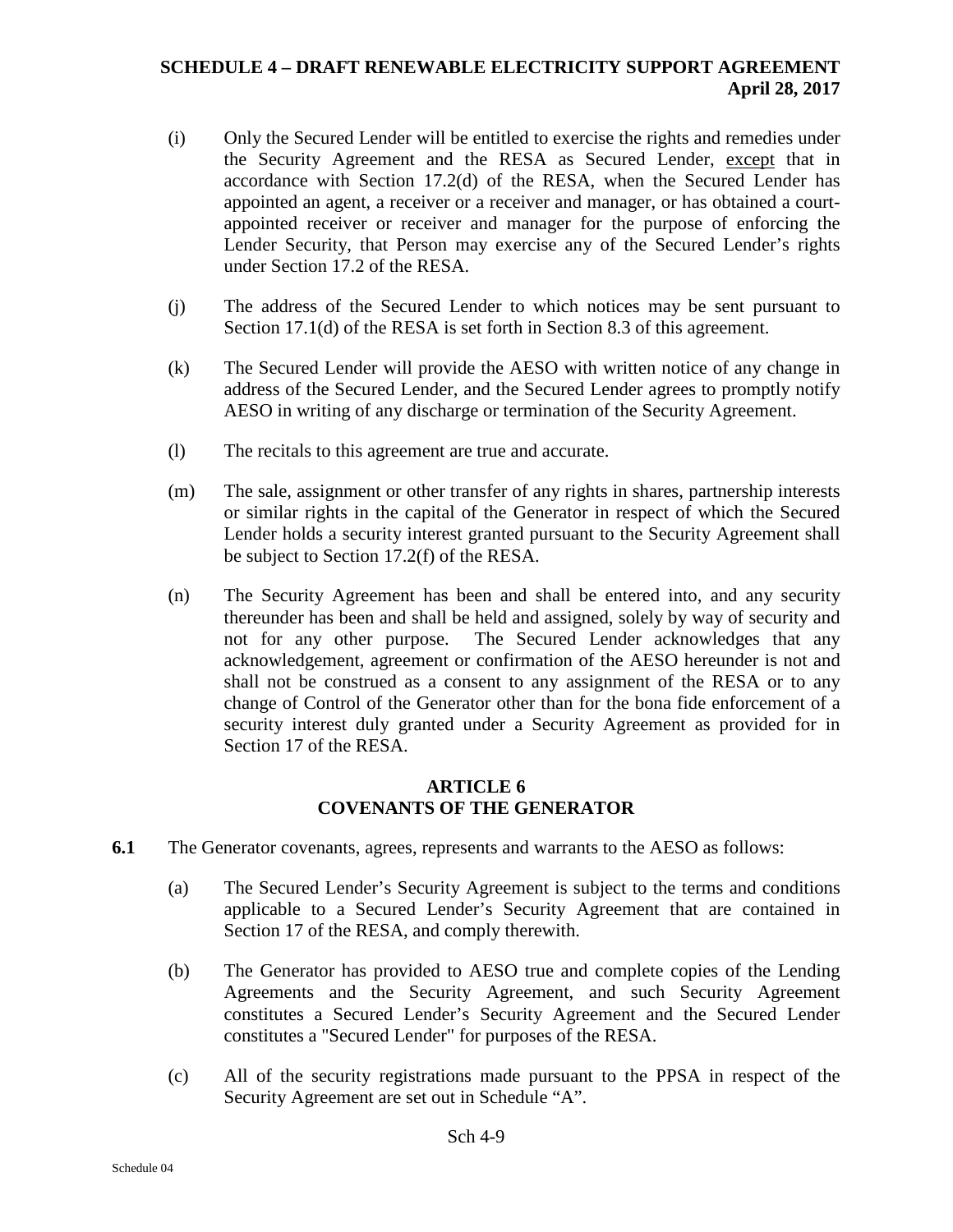- (d) The recitals to this agreement are true and accurate and the Generator agrees that all Lender Secured Debt will have been incurred only in connection with the development, construction, ownership, operation and maintenance of the Facility.
- (e) The Generator will provide the AESO with true and complete copies of any new agreements relating to, or amendments to, the Security Agreement.
- (f) The Security Agreement does not and will not secure any indebtedness, liability or obligation of the Generator that is not related to the Facility or cover any real or personal property of the Generator not related to the Facility.
- (g) As of the date hereof, there is no existing unremedied Generator Event(s) of Default.
- (h) The Security Agreement has been and shall be entered into, and any security thereunder has been and shall be held and assigned, solely by way of security and not for any other purpose. The Generator acknowledges that any acknowledgement, agreement or confirmation of the AESO hereunder is not and shall not be construed as a consent to any assignment of the RESA or to any change of Control of the Generator other than for the bona fide enforcement of a security interest duly granted under the Security Agreement.

# **ARTICLE 7 NOTICE OF DEFAULT BY SECURED LENDER**

# **7.1 Notice of Default by Secured Lender**

The parties hereto agree that the AESO shall not be bound or have any obligation to make any inquiry regarding the status of the Generator's account with the Secured Lender or regarding any breach or default under or pursuant to the Security Agreement other than the written notice (a "**Default Notice**") to be given to the AESO by the Secured Lender pursuant to Section  $17.1(e)$  of the RESA, which may be accepted by the AESO as conclusive evidence of the Generator's default under the Security Agreement. Following receipt by the AESO of a Default Notice, the AESO may at all times, subject to any transfer of such interest or entry into a New Agreement in accordance with the RESA and this Agreement, rely on the instructions (the "**Lender's Instructions**") of the Secured Lender or its nominee or agent or a receiver or receiver and manager appointed in accordance with Section 17.2(d) of the RESA until the Default Notice is withdrawn by the Secured Lender by written notice to the AESO. The AESO shall have no liability to the Generator for honouring a Default Notice or any Lender's Instructions and the Generator hereby agrees to indemnify the AESO and hold it harmless in respect of any losses or claims incurred or suffered by the AESO due to or arising out of AESO honouring any Default Notice or complying with any Lender's Instructions, and the sole remedy of the Generator in any such circumstances shall be against the Secured Lender. Prior to receipt by the AESO of a Default Notice, the AESO may at all times rely on the instructions of the Generator (the "**Generator's Instructions**"). The AESO shall have no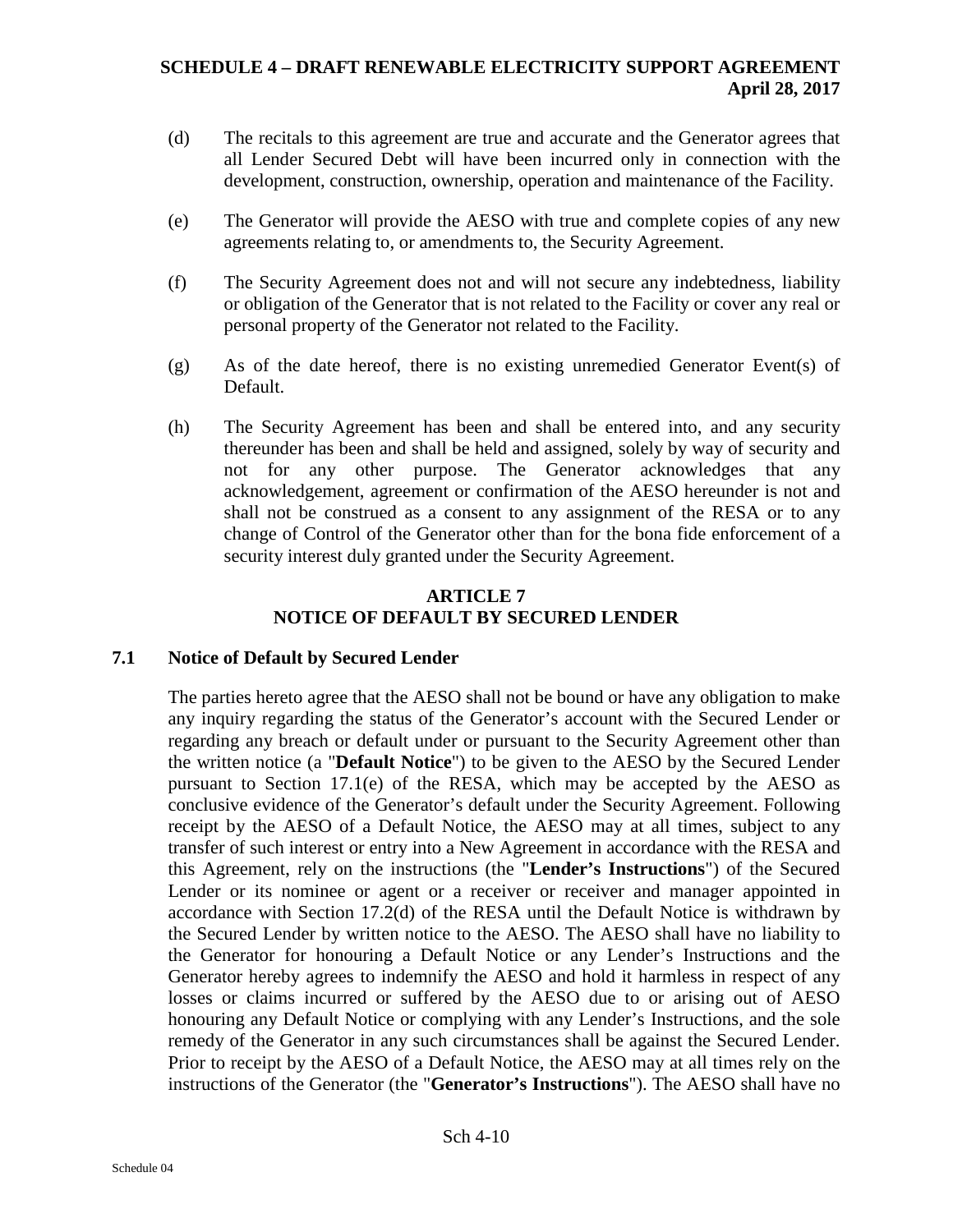liability to the Secured Lender for complying with any Generator's Instructions prior to such receipt.

## **ARTICLE 8 GENERAL**

## **8.1 No Challenge of Security**

Each of the AESO, the Generator and the Secured Lender agrees that it shall not take steps (directly or indirectly) to challenge or contest the legality, protection, enforceability, effectiveness or validity of any Security or the priority of any Security in a manner inconsistent with this Agreement.

## **8.2 Term of Agreement**

This agreement shall terminate and shall be of no further force and effect upon the earliest to occur of:

- (a) all Lender Secured Debt and AESO Secured Debt being repaid and satisfied in full; and
- (b) the termination of the RESA.

#### <span id="page-142-0"></span>**8.3 Notices**

All notices pertaining to this agreement not explicitly permitted to be in a form other than writing will be in writing and will be given by facsimile or other means of electronic transmission or by hand or courier delivery. Any notice will be addressed to the parties as follows:

If to the Generator:

[●]

| Attention: | $\lceil \bullet \rceil$ |
|------------|-------------------------|
| Facsimile: | $  \bullet  $           |
| Email:     | $\lceil \bullet \rceil$ |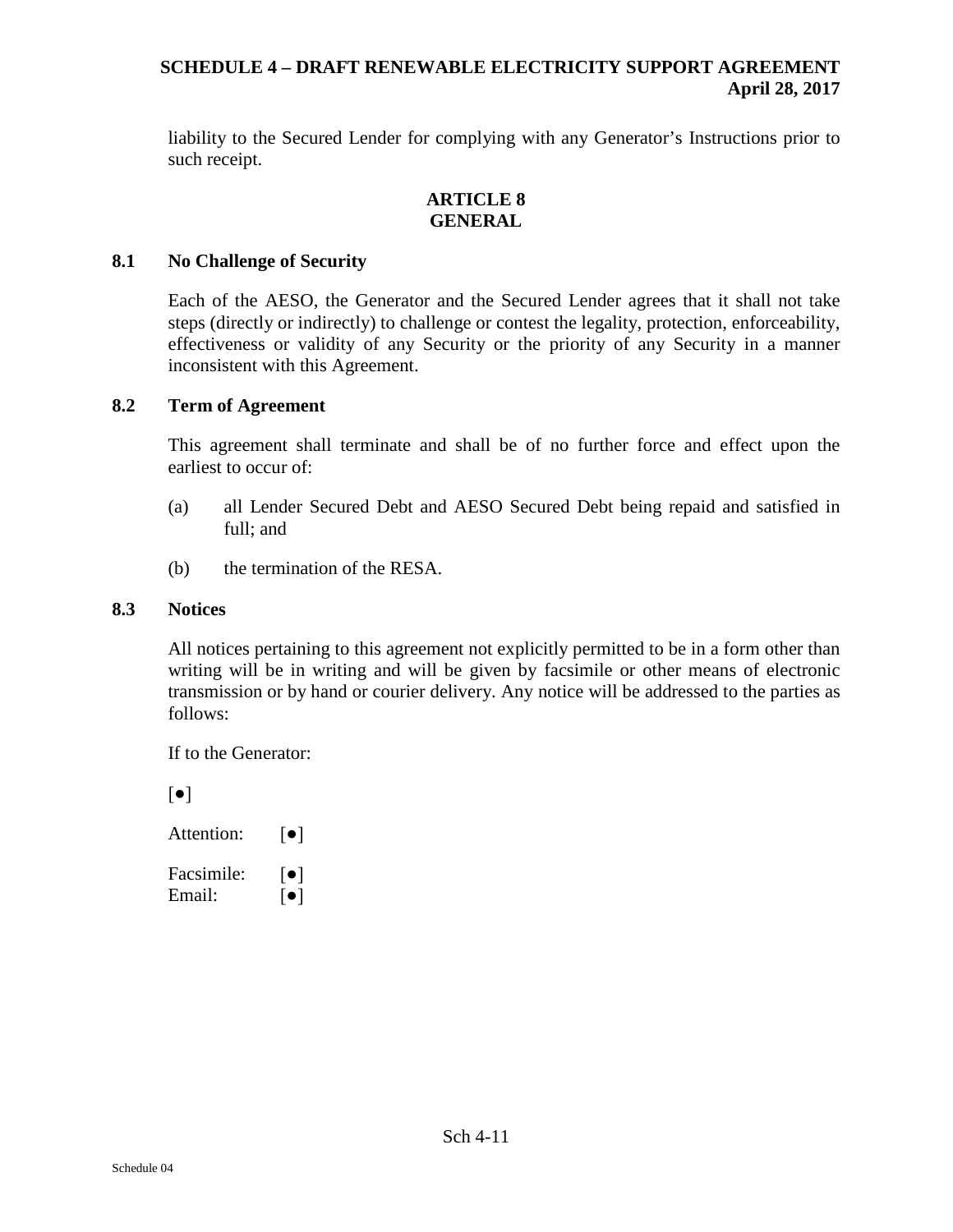```
If to the AESO:
```
Alberta Electric System Operator

2500 Calgary Place  $330 - 5$ <sup>th</sup> Avenue SW Calgary, Alberta T2P 0L4

Attention: **[●]** 

Facsimile: (403) 539-2949 Email:  $\lceil \bullet \rceil$ 

If to the Secured Lender:

[●]

Attention: **[●]** 

Facsimile:  $\lceil \bullet \rceil$ Email:  $\lceil \bullet \rceil$ 

Notice delivered or transmitted as provided above will be deemed to have been given and received on the day it is delivered or transmitted, provided that it is delivered or transmitted on a Business Day prior to 5:00 p.m. local time in the place of delivery or receipt. However, if a notice is delivered or transmitted after 5:00 p.m. local time or such day is not a Business Day, then such notice will be deemed to have been given and received on the next Business Day. Any party may, by written notice to the other parties, change its respective representative or the address to which notices are to be sent.

# **8.4 Successors and Assigns**

Subject to complying with Section 17.1(d) and Article 20 of the RESA, the benefits under this agreement accruing to each of the parties to this agreement will extend to all their respective successors and permitted assigns, only if they agree, according to their interests, to be bound by all the provisions of this agreement (it being the responsibility of each party to give notice to each other party of such assignment and to require its successors and permitted assigns to expressly acknowledge and agree in favour of each other party to be bound by this agreement). Subject to complying with Section 17.1(d) and Section 20.1 of the RESA, upon the acquisition by any such successor or permitted assign of such an interest, such successor or permitted assign will be joined, as a party benefiting and bound by this agreement, by an appropriate further agreement supplementary to this agreement in form and substance acceptable to the AESO, acting reasonably.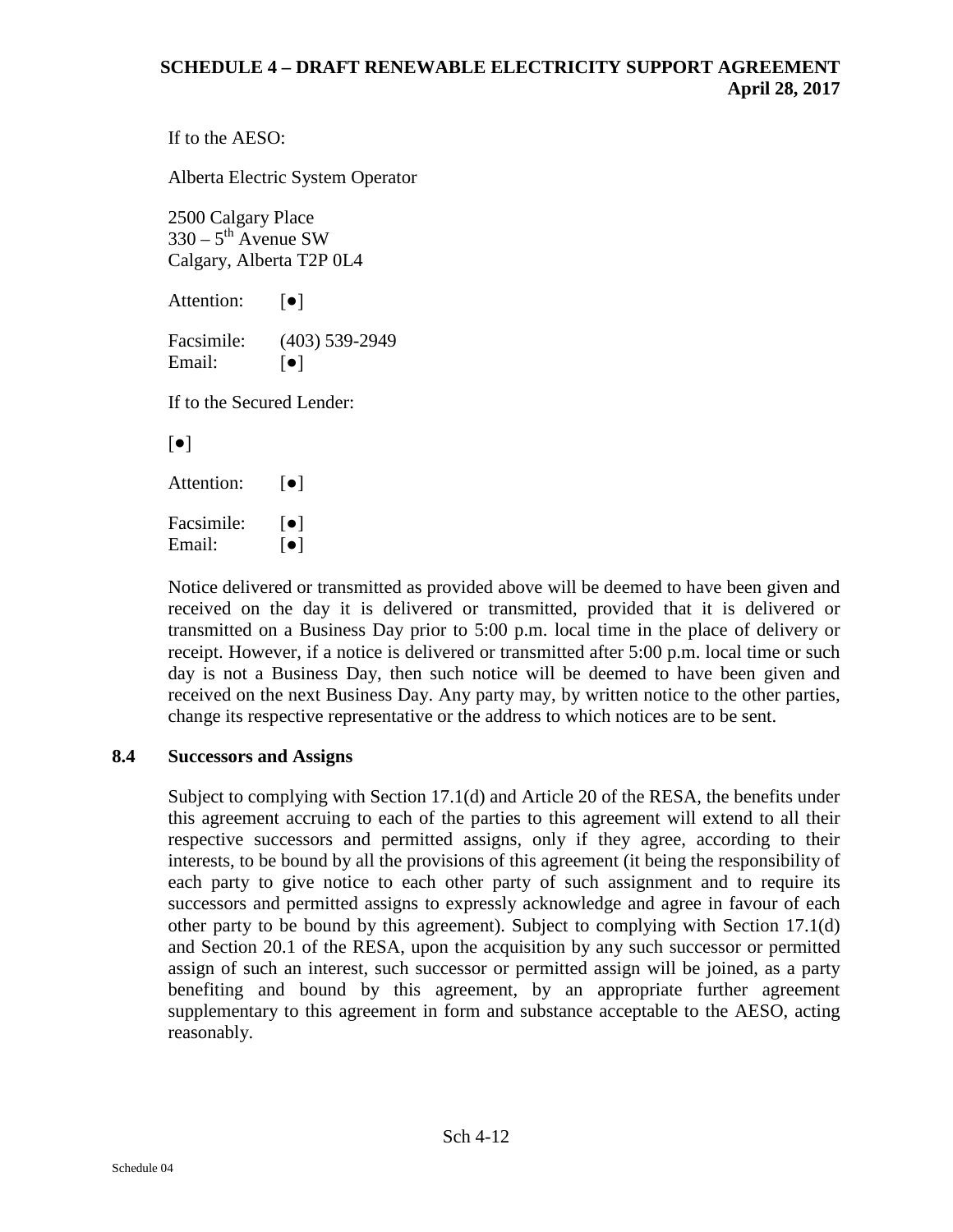#### **8.5 No Waiver**

The parties hereto confirm that the RESA remains in full force and effect in accordance with its terms, and that this agreement shall not be deemed to waive or modify in any respect any rights of the AESO under the RESA or the REP. Without limiting the forgoing, this agreement shall not constitute or be deemed to constitute:

- (a) a waiver of any Generator Event of Default or other default of the Generator;
- (b) waiver of any prohibition or restriction on, or be AESO's consent to, any assignment of the RESA or change of Control under the RESA; or
- (c) an acknowledgement that there has been or will be compliance by the Generator with the RESA, except to the extent of the acknowledgement of the rights of the Secured Lender as expressly provided herein.

The parties hereto acknowledge and agree that this agreement is being entered into pursuant to, and with respect to, the RESA only and shall not be construed as an amendment or waiver of any other agreement. This agreement, and any notice delivered pursuant to this agreement, shall not be deemed to be notice for any other purpose.

#### **8.6 Conflicting Provisions**

In the event of any conflict or inconsistency between the provisions of this Agreement and the provisions of the RESA, the provisions of the RESA, to the extent of the conflict or inconsistency, shall govern and prevail.

#### **8.7 Execution and Delivery**

This agreement may be executed by the parties hereto in counterparts and may be executed and delivered by facsimile and all such counterparts and facsimiles will together constitute one and the same agreement.

#### **8.8 Governing Law**

This agreement will be governed by and interpreted in accordance with the laws of the Province of Alberta and the federal laws of Canada applicable in the Province of Alberta.

#### *[EXECUTION PAGE IMMEDIATELY FOLLOWS]*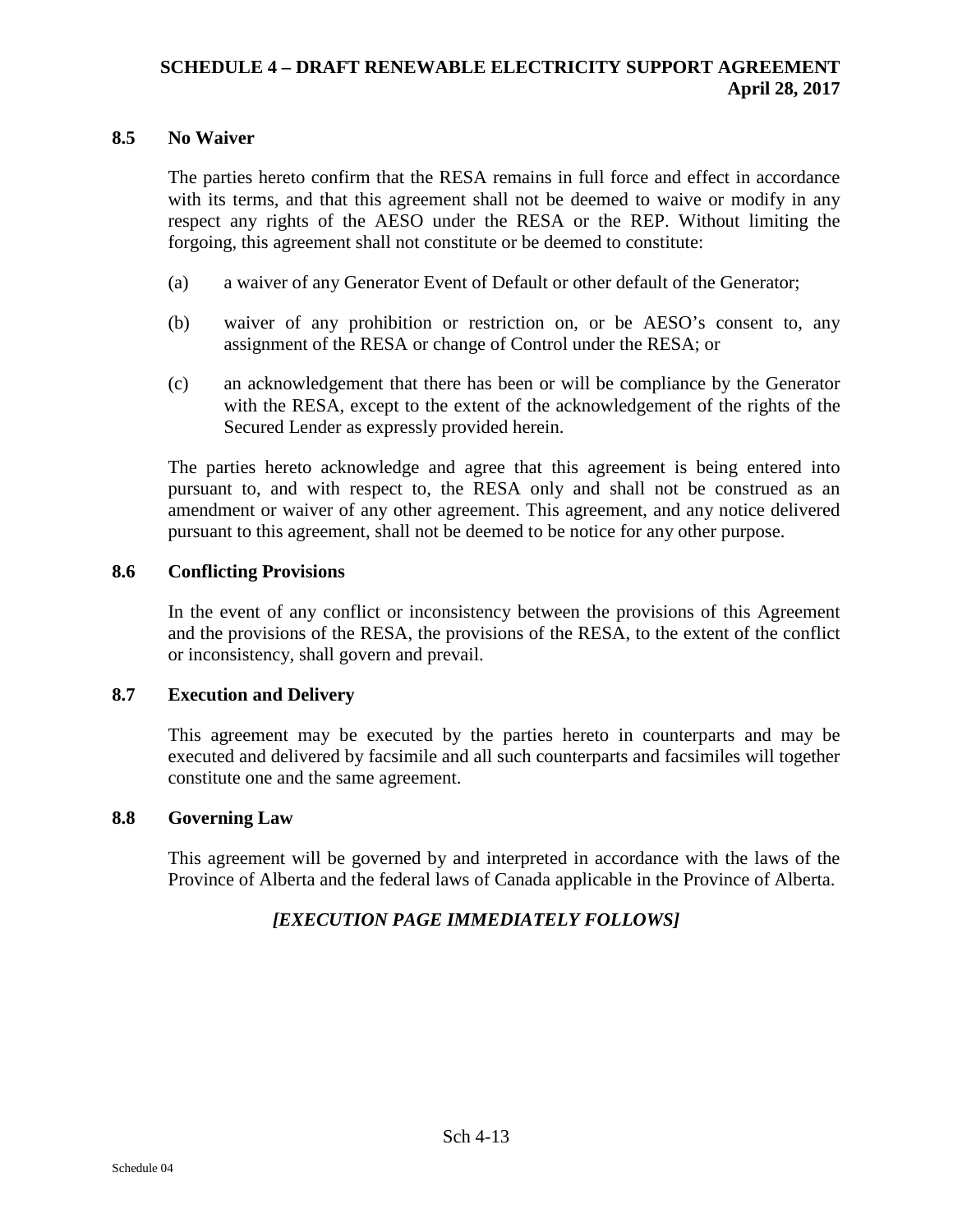IN WITNESS OF WHICH, the parties have duly executed this agreement as of the date first written above.

#### **ALBERTA ELECTRICITY SYSTEM OPERATOR**

Per:

Name: [●]

Title: [●]

## [●]**, as Secured Lender**

Per:

Name: [●] Title: [●]

Per:

Name: [●] Title: [●]

# [●]**, as Generator**

Per:

Name: [●] Title: [●]

Per:

Name: [●] Title: [●]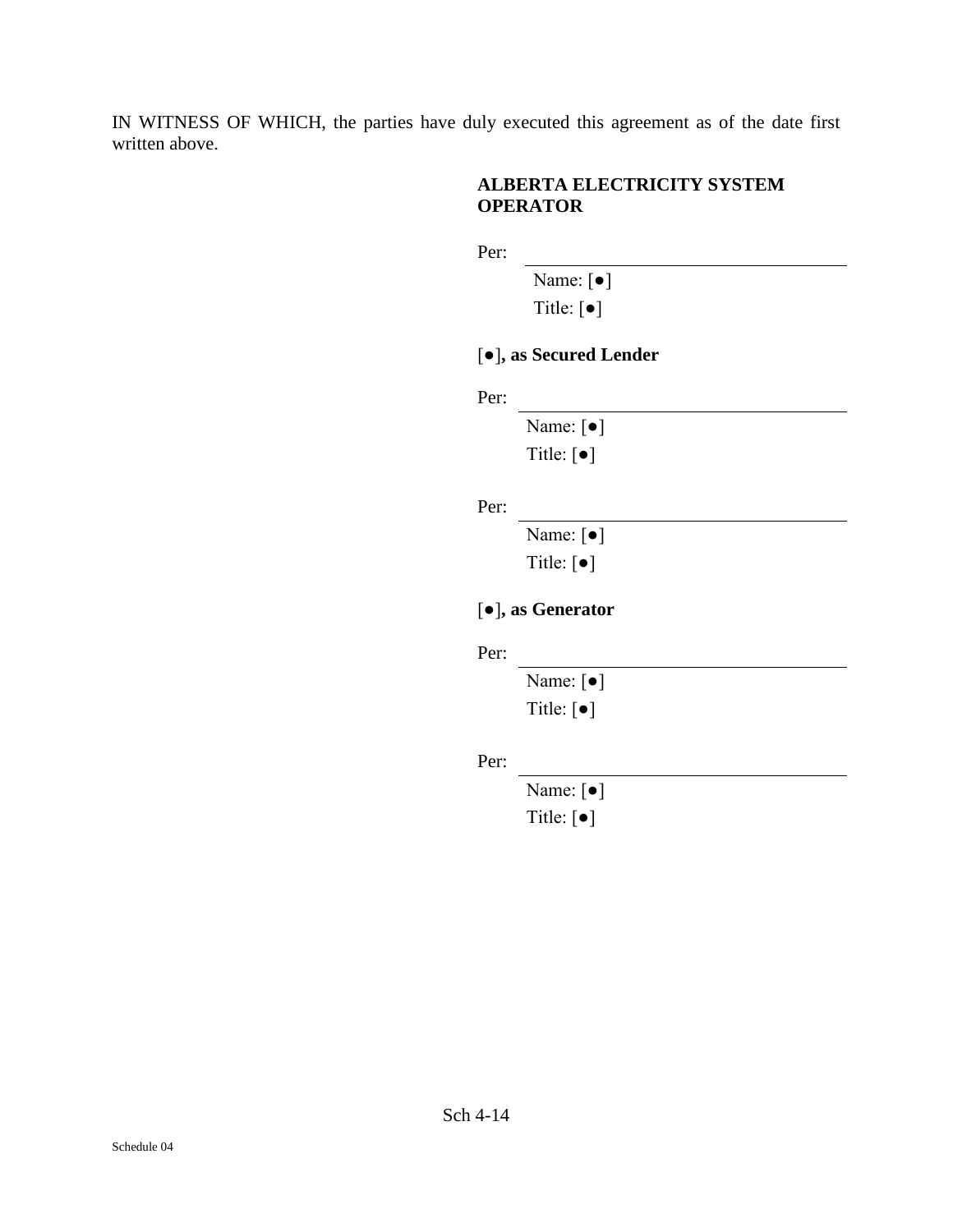## **SCHEDULE A**

# **LIST OF LENDER AGREEMENTS, SECURED LENDER SECURITY AGREEMENT AND REGISTRATION DETAILS**

The following Lending Agreements were entered into between the Generator and the Secured Lender:

- $(a) \qquad \bullet$  (date)
- (b)  $\bullet$  (date

The following Secured Lender's Security Agreement was granted by the Generator in favour of the Secured Lender:

(a)  $\lceil \bullet \rceil$  date

The following registrations were made against the Generator in favour of the Secured Lender under the *Personal Property Security Act* (Alberta):

[●]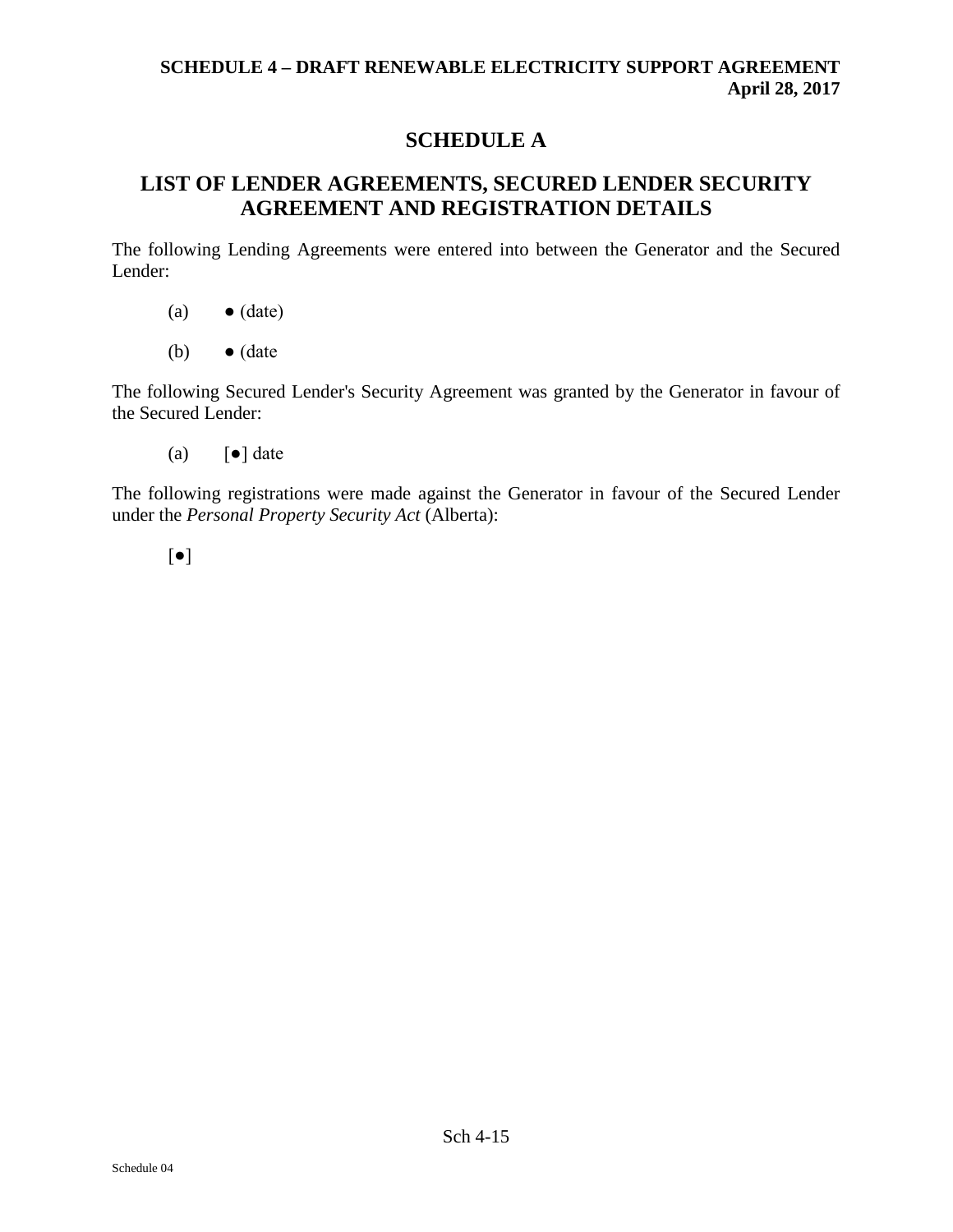# **SCHEDULE 5**

# **BIOMASS SUSTAINABILITY REQUIREMENTS**

#### **1. GENERAL**

#### **1.1 Capitalized Terms and Section References**

Capitalized terms used in this Schedule shall, unless expressly defined herein, have the meaning given such terms in Section 1.1 of the Renewable Electricity Support Agreement between the AESO and the Generator to which this Schedule is attached (the "**RESA**"). Unless otherwise provided, references herein to Section numbers are references to Sections of this Schedule.

#### **1.2 Agreement References**

This Schedule is referenced in Sections 1.1, 3.2(g) and 6.2 (e) of the RESA.

#### **1.3 Definitions**

In this Schedule, the following expressions have the following meanings:

"**Advanced Fuels**" means any liquid fuels produced directly or indirectly from the Gasification or the Pyrolysis of Biogas, Solid Biomass, and Solid Landfill Waste;

"**Biogas**" means sewage gas, landfill gas, and other gas formed from the anaerobic digestion of biomass or other organic matter other than any such gas;

"**Certified Forest Resources**" means forest resources sourced from outside of Canada which are certified to be in compliance with forest certification standards approved by the Minister from time to time, which may include standards endorsed by the PEFC;

"**Emissions Offset**" has the meaning given to such term "emissions offset" in SGER;

"**FMS Information**" has the meaning given to such term in Section 2.4(c) of this Schedule 5;

"**FMS Procedures**" means procedures for measuring and sampling the fuels used at the Facility for purposes of determining, for each Settlement Period:

- (a) the quantity of fuel used during such Settlement Period which is Sustainable Biomass, and the quantity which is not Sustainable Biomass;
- (b) the energy content of such fuels; and
- (c) the level of any contamination;

"**Gasification**" means the substoichiometric oxidation or steam reformation of a substance to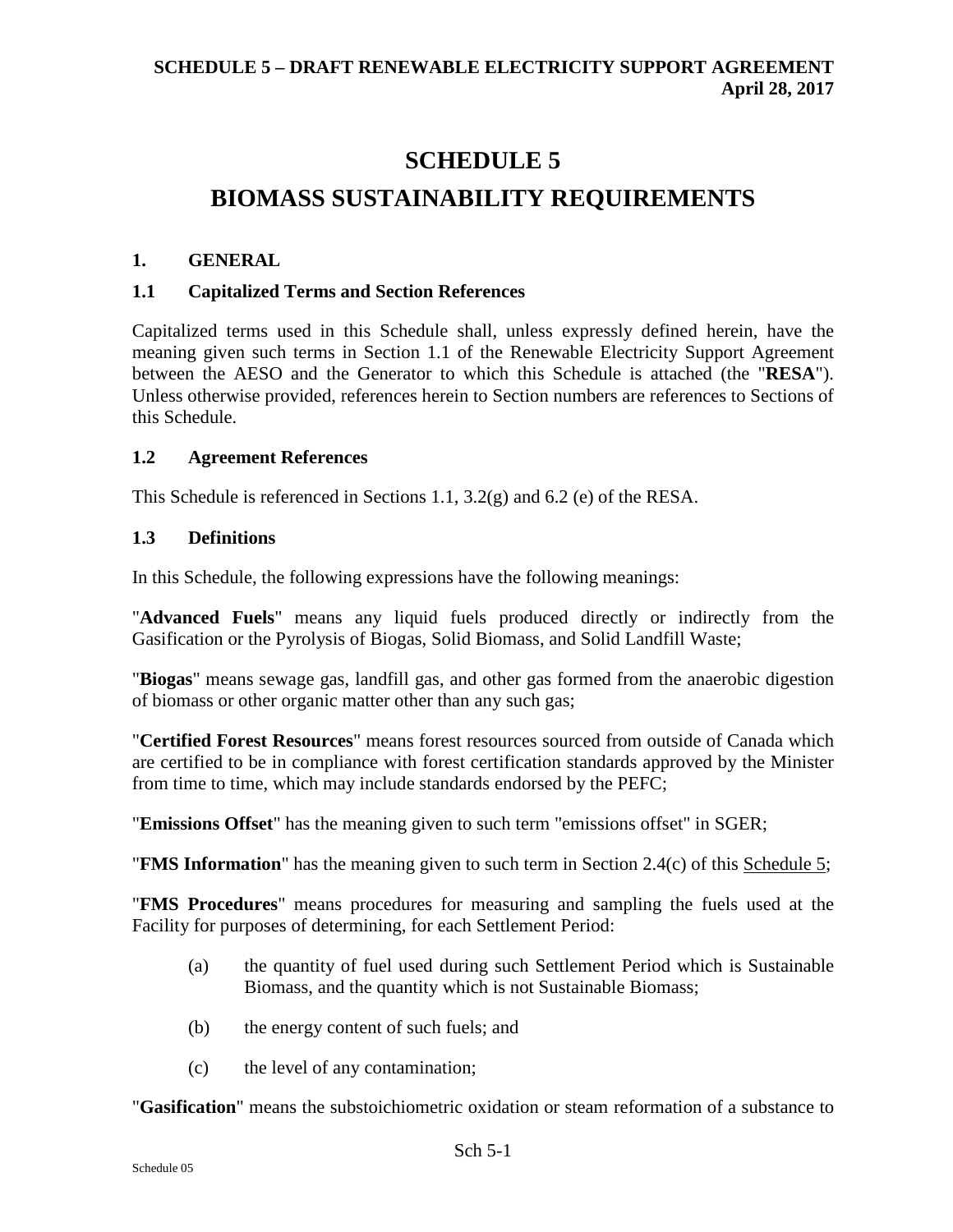produce a gaseous mixture and that mixture contains at least two of the following: (i) the oxides of carbon; (ii) methane; and (iii) hydrogen;

"**PEFC**" means the Programme for the Endorsement of Forest Certification, an international non-profit, non-governmental organization dedicated to promoting sustainable forest management through independent third-party certification;

"**Permitted Ancillary Activities**" means, with respect to the use of fossil fuels, any of the following activities:

- (a) heating the Facility's combustion system to its normal operating temperature, or the maintenance of that temperature;
- (b) the ignition of fuels of low or variable calorific value;
- (c) emissions control;
- (d) standby generation or the testing of standby generation capacity;
- (e) corrosion control;
- (f) fouling reduction; or
- (g) any other activity approved by the Minister from time to time;

"**Pyrolysis**" means the thermal degradation of a substance in the absence of any oxidising agent (other than that which forms part of the substance itself) to produce: (a) char; and (b) a gas or a liquid (or both);

"**Renewable Multiplier**" or "**RM**" has the meaning given to it in Section 3.1(a) of this Schedule 5:

"**RM Infraction**" has the meaning given to it in Section 3.1(b) of this Schedule 5;

"**SGER**" means the Specified Gas Emitters Regulation (Alberta);

"**Solid Biomass**" means naturally occurring organic matter, which specifically includes: crops grown or harvested for the purpose of being used to generate Electricity; waste from harvesting or processing agricultural products or waste from processing forestry products, including spent pulping liquor; agricultural waste (including manure); organic waste materials from a greenhouse, nursery, garden centre or flower shop; pulp and paper biosolids; waste from food processing, distribution and preparation operations; sewage biosolids (i.e. residue from a sewage treatment works following treatment of sewage and removal of effluent) and hauled sewage; waste from the operation of a sewage works; uncontaminated woodwaste (e.g. tree trunks, tree branches, leaves and brush); or Sustainable Forest Resources; provided that "Solid Biomass" shall not include: (i) peat or peat derivatives or (ii) woodwaste contaminated with chromated copper arsenate, ammoniacal copper arsenate, pentachlorophenol, creosote, or any other substance designated by the Minister from time to time;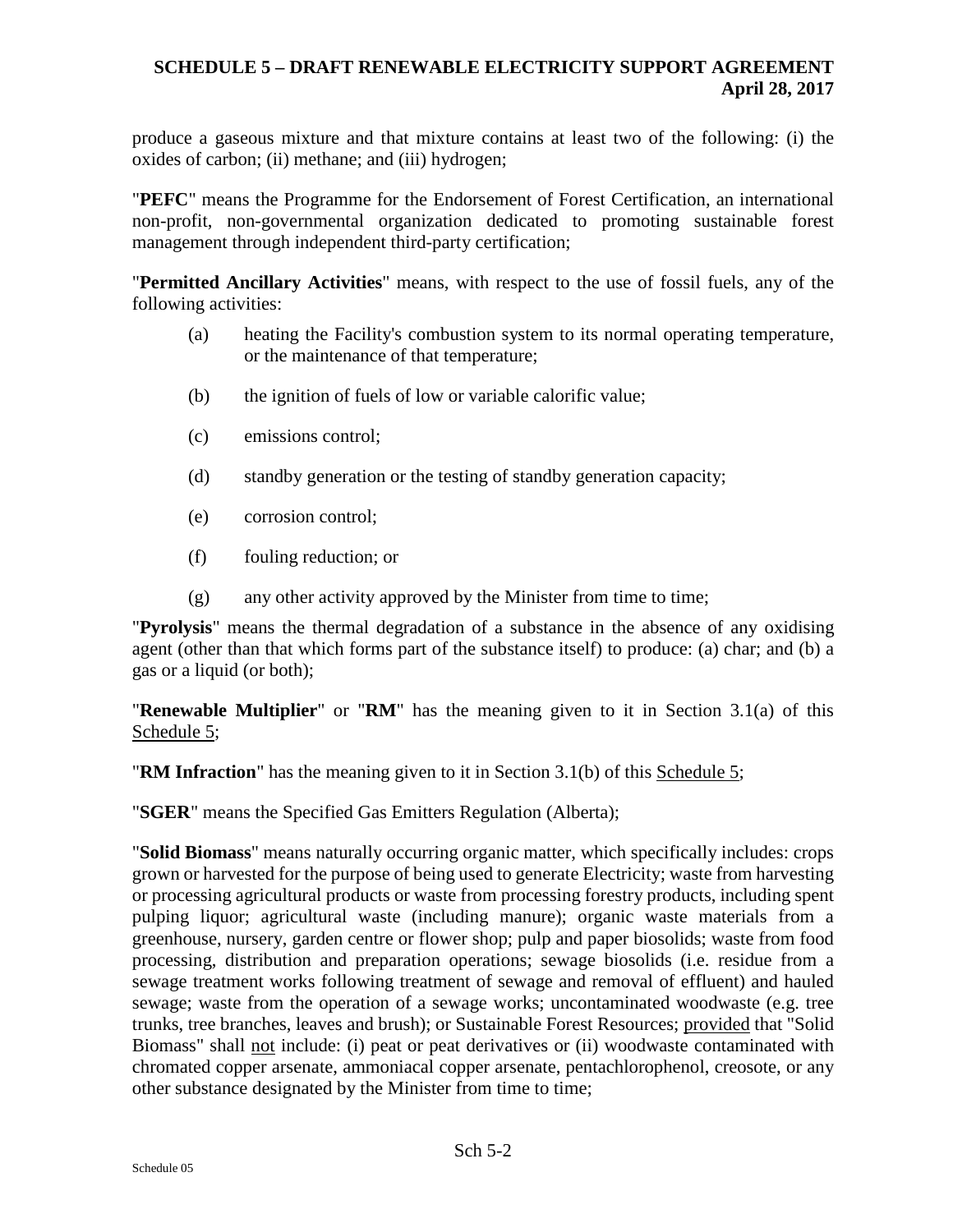"**Solid Landfill Waste**" means municipal solid waste;

"**Solid Landfill Waste Facility**" means any Biomass Facility which, uses Solid Landfill Waste or Advanced Fuels produced, directly or indirectly, from Solid Landfill Waste as its source of fuel;

"**Sustainable Biomass**" means Advanced Fuels, Biogas, Solid Biomass and Solid Landfill Waste;

"**Sustainable Forest Resources**" means forest resources which are sourced from within Canada, or which are Certified Forest Resources; and

"**Unsustainable Forest Resource**" means any forest resource sourced from outside of Canada which is not a Certified Forest Resource.

#### **2. SUSTAINABLE BIOMASS REQUIREMENTS**

#### **2.1 Biomass Facilities (except any Solid Landfill Waste Facility)**

- (a) The Generator shall operate the Biomass Facility such that:
	- (i) ninety-five percent (95%) or more of the energy content of all the fuel used at the Facility comes from Sustainable Biomass, and
	- (ii) not more than five percent (5%) of the energy content of all the fuel used at the Facility comes from fossil fuels (including any fossil fuels utilized for the purpose of Permitted Ancillary Activities) or other fuels which do not constitute Sustainable Biomass.
- (b) The Monthly Support Payment which the Generator is entitled to for any Settlement Period pursuant to Section 6.2 of the RESA will be adjusted as set forth in Section 3.1 of this Schedule 5 if the Generator fails to comply with subsection (a) above; and for greater certainty will not be adjusted if the energy content of the Sustainable Biomass used at the Facility during such Settlement Period meets or exceeds such ninety-five percent (95%) threshold.

#### **2.2 Solid Landfill Waste Facilities**

- (a) The Generator shall operate the Biomass Facility such that:
	- $(i)$  fifty percent (50%) or more of the energy content of the Solid Landfill Waste used at the Facility is organic; and
	- (ii) not more than fifty percent (50%) of the energy content of all the fuel used at the Facility, calculated by mass on a bone dry basis, comes from fossil fuels (including any fossil fuels utilized for the purpose of Permitted Ancillary Activities) or other fuels which do not constitute Sustainable Biomass.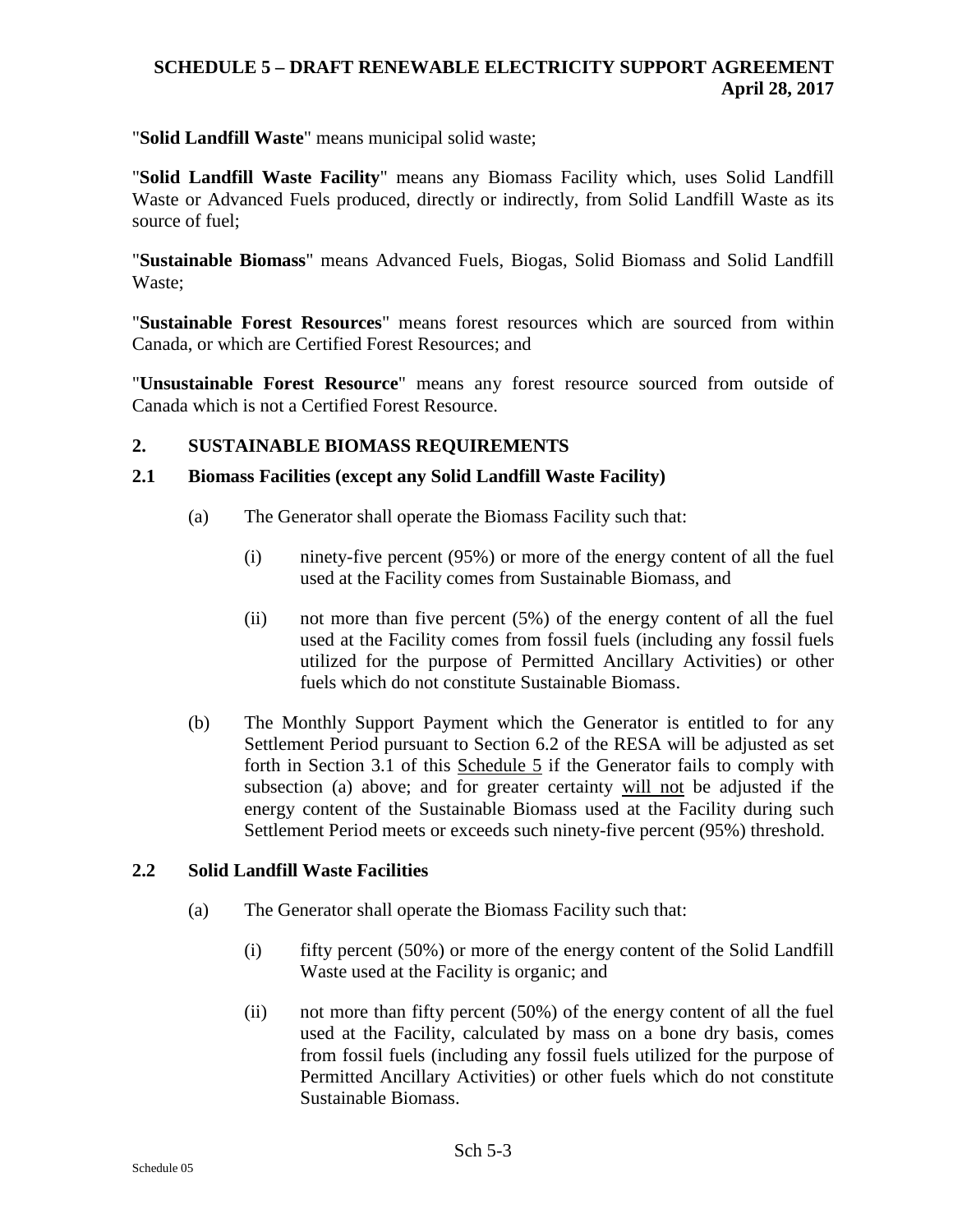- (b) The Monthly Support Payment which the Generator is entitled to for any Settlement Period pursuant to Section 6.2 of the RESA will be adjusted as set forth in Section 3.2 of this Schedule 5 both:
	- (i) if the Generator fails to comply with subsection (a) above; and
	- (ii) if the Generator complies with subsection (a) above, to reflect the proportion that the energy content of the Sustainable Biomass used at the Facility during such Settlement Period bears to the energy content of all fuels used at the Facility during such Settlement Period.

#### **2.3 General**

No fossil fuels may be used at the Facility for the express purpose of being used as a fuel; provided that fossil fuels may be used: (i) to undertake Permitted Ancillary Activities; (ii) to the extent they form part of the landfill or waste from which the fuel is produced or are present in any Solid Landfill Waste.

#### **2.4 Fuel Measurement and Sampling Procedures**

- (a) The AESO and Generator will need to agree to FMS Procedures prior to the Commencement of Construction.
- (b) FMS Procedures agreed to pursuant to subsection (a) above must be transparent and must provide for: (i) an ongoing dialogue between the AESO and the Generator; (ii) monthly reporting; (iii) annual independent auditor certifications at Generator's sole cost and expense; (iv) AESO audit rights, and (v) self-reporting by Generator of any known use of feedstock which does not constitute Sustainable Biomass.
- (c) The information to be provided to the AESO for such Settlement Period pursuant to the agreed FMS Procedures (the "**FMS Information**") shall include: the mass (on a bone dry basis) or volume of all fuels used; the gross calorific value of each type of fuel used; the percentage of fossil fuel contamination (by energy content) which is present within any Solid Biomass or Solid Landfill Waste; the Renewable Multiplier for such month, information with respect to the source of all forest resources; and certifications establishing that forest resources sourced from outside Canada are Certified Forest Resources.

#### **3. ADJUSTMENTS TO MONTHLY SUPPORT PAYMENTS**

#### **3.1 Renewable Multiplier**

(a) A "**Renewable Multiplier**" or "**RM**" will be calculated for each Settlement Period to account for situations where: (i) the Generator uses fuel at the Facility which is not Sustainable Biomass (such as contaminated woodwaste, Unsustainable Forest Resources, or fossil fuels which form part of Generator's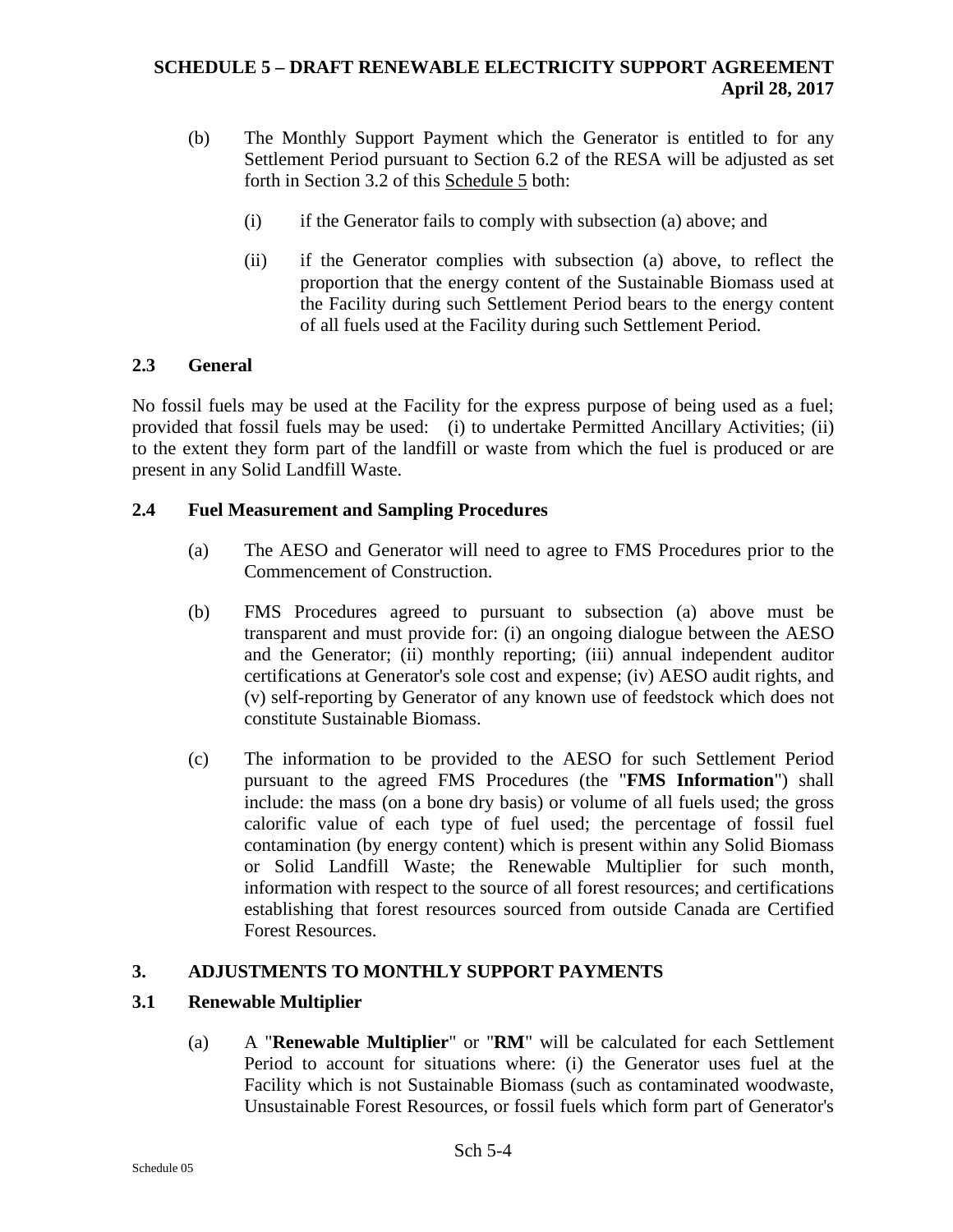feedstock); (ii) the Generator uses fossil fuels for Permitted Ancillary Activities; or (iii) the Generator fails to provide the FMS Information. The RM is the proportion that the energy content of the Sustainable Biomass used at the Facility during any Settlement Period bears to the energy content of all fuels used at the Facility during such Settlement Period, and will be used to determine the adjustments to be made to the Monthly Support Payment for such Settlement Period. The RM for any Settlement Period shall be calculated as follows:

$$
RM = \frac{A}{B}
$$

Where:

"A" is the aggregate energy content of all fuels used in the Facility's gross output of Electricity during the relevant Settlement Period, less the energy content of: (i) any fossil fuel from which those fuels are in part composed (which will be deemed to be zero for any Biogas); (ii) any fossil fuels used for Permitted Ancillary Activities, (iii) any Unsustainable Forest Resources; (iv) any other fuels which do not constitute Sustainable Biomass; and (v) any fuels for which the AESO has not received the FMS Information; and

"B" is the energy content of all fuels used in the Facility's gross output of Electricity during the relevant Settlement Period.

(b) If for any Settlement Period, the Facility does not use fossil fuels for any Permitted Ancillary Activities, and the Biomass Facility utilizes Biogas as its fuel source, then the Renewable Multiplier shall be deemed to be "1" for such Settlement Period.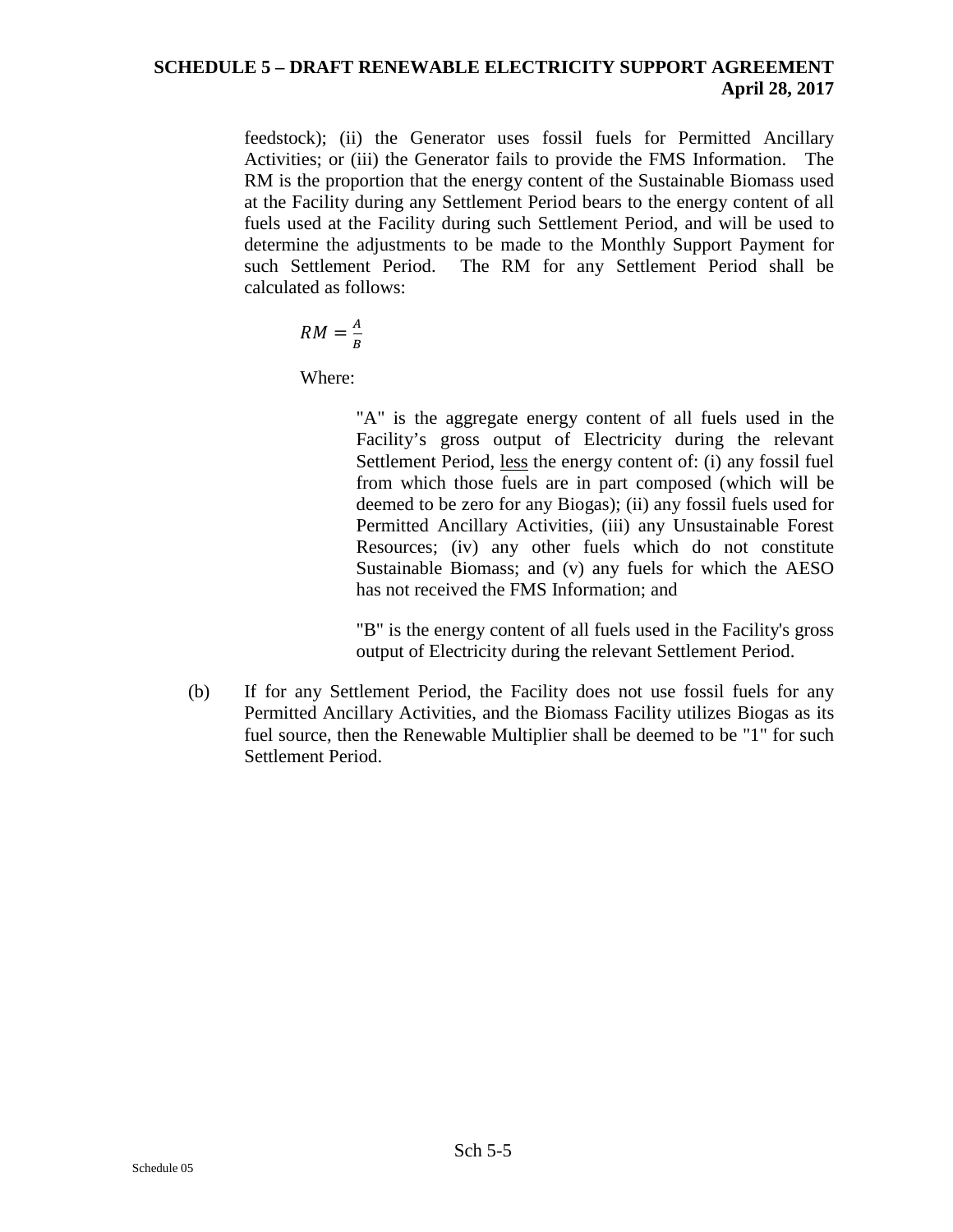#### **3.2 Biomass Facilities (except any Solid Landfill Waste Facility)**

- (a) If the RM for any Settlement Period is 0.95 or greater, the RM will be deemed to be "1" and no adjustment shall be made to the Monthly Support Payment.
- (b) If the RM for any Settlement Period is less than 0.95, (an "**RM Infraction**") then a series of progressive payment adjustments will apply, on a rolling 12 month basis, as follows:
	- (i) If it is the first RM Infraction in the prior 12 month period, the RM for such Settlement Period will be multiplied by 0.9 for purposes of calculating an adjusted RM for such Settlement Period; and the Monthly Support Payment for such Settlement Period shall be reduced by multiplying it by the adjusted RM.

**Example (first RM Infraction)**: If the RM for such Settlement Period is 0.83 and the Monthly Support Payment for such Settlement Period is \$100, the Monthly Support Payment will be reduced to \$74.70 (i.e. \$100 x 0.83 x 0.9).

(ii) If it is the second RM Infraction in the prior 12 month period, the RM for such Settlement period will be multiplied by 0.8 for purposes of calculating an adjusted RM for such Settlement Period; and the Monthly Support Payment for such Settlement Period shall be reduced by multiplying it by the adjusted RM.

**Example (second RM Infraction)**: If the RM for such Settlement Period is 0.92 and the Monthly Support Payment for such Settlement Period is \$100, the Monthly Support Payment will be reduced to \$73.60 (i.e. \$100 x 0.92 x 0.8).

(iii) If it is the third or any successive RM Infraction in the prior 12 month period, the Monthly Support Payment for such Settlement Period shall be reduced to zero dollars (\$0).

#### **3.3 Solid Landfill Waste Facilities**

(a) If the RM for any Settlement Period is 0.5 or greater, the Monthly Support Payment for such Settlement Period shall be reduced by multiplying it by the RM for such Settlement Period.

**Example**: If the RM for such Settlement Period is 0.52 and the Monthly Support Payment for such Settlement Period is \$100, the Monthly Support Payment will be reduced to \$52 (i.e \$100 x 0.52).

(b) If the RM for any Settlement Period is less than 0.50, an ("**RM Infraction**") then a series of progressive payment adjustments will apply, on a rolling 12 month basis, as follows: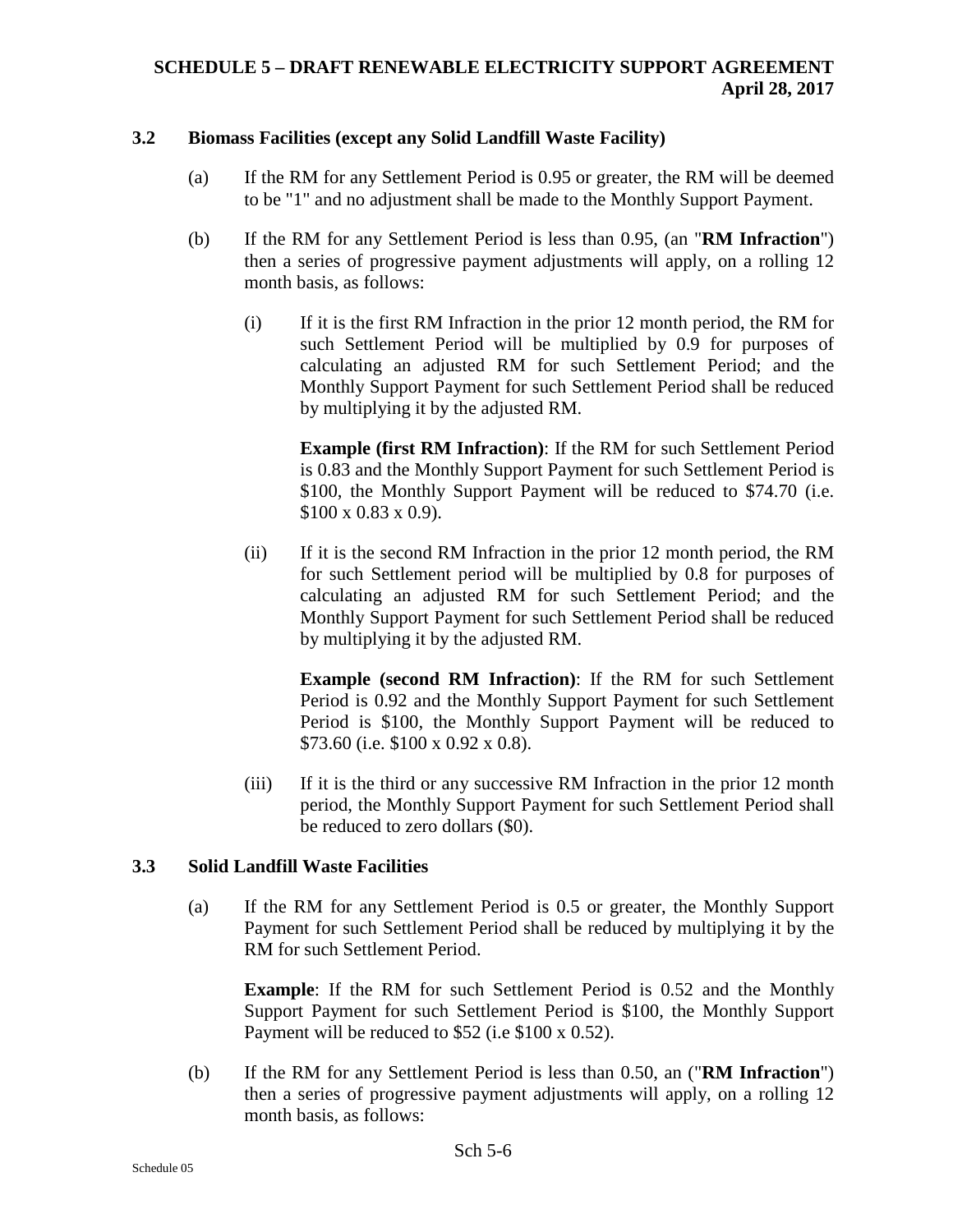(i) If it is the first RM Infraction in the prior 12 month period, the RM for such Settlement Period will be multiplied by 0.9 for purposes of calculating an adjusted RM for such Settlement Period; and the Monthly Support Payment for such Settlement Period shall be reduced by multiplying it by the adjusted RM.

**Example (first RM Infraction)**: If the RM for such Settlement Period is 0.48 and the Monthly Support Payment for such Settlement Period is \$100, the Monthly Support Payment will be reduced to \$43.20 (i.e. \$100 x 0.48 x 0.9).

(ii) If it is the second RM Infraction in the prior 12 month period, the RM for such Settlement Period will be multiplied by 0.8 for purposes of calculating an adjusted RM for such Settlement Period; and the Monthly Support Payment for such Settlement Period shall be reduced by multiplying it by the adjusted RM.

**Example (second RM Infraction)**: If the RM for such Settlement Period is 0.43 and the Monthly Support Payment for such Settlement Period is \$100, the Monthly Support Payment will be reduced to \$34.40 (i.e. \$100 x 0.43 x 0.8).

(iii) If it is the third or any successive RM Infraction in the prior 12 month period, the Monthly Support Payment for such Settlement Period shall be reduced to zero dollars (\$0).

#### **4. DELIVERY OF FMS INFORMATION AND SETTLEMENT**

- (a) For each Settlement Period during the Support Period, the Generator shall deliver the FMS information to the AESO on or prior to the fifth  $(5<sup>th</sup>)$  Business Day following the end of such Settlement Period.
- (b) The preliminary RESA Statement issued by the AESO for any Settlement Period shall be based upon the Renewable Multiplier for the previous Settlement Period. The final RESA Statement issued by the AESO to the Generator for any Settlement Period shall be based upon the Renewable Multiplier calculated for such Settlement Period (as opposed to the prior Settlement Period); provided that the information required in respect of such calculation has been delivered to the AESO. The Renewable Multiplier, and any adjustment to Monthly Support Payments, will be determined by the AESO in accordance with Section 3.1 of this Schedule 5, and shall be based upon the FMS Information provided by the Generator pursuant to subsection (a) above. For the first Settlement Period during the Support Period, the Renewable Multiplier used in the preliminary RESA Statement shall be 1.0.
- (c) The final RESA Statement may be subject to adjustment pursuant to Section 6.7(a) of the RESA. The Renewable Multiplier for any Settlement Period may be adjusted within the time period set forth therein, to reflect any errors in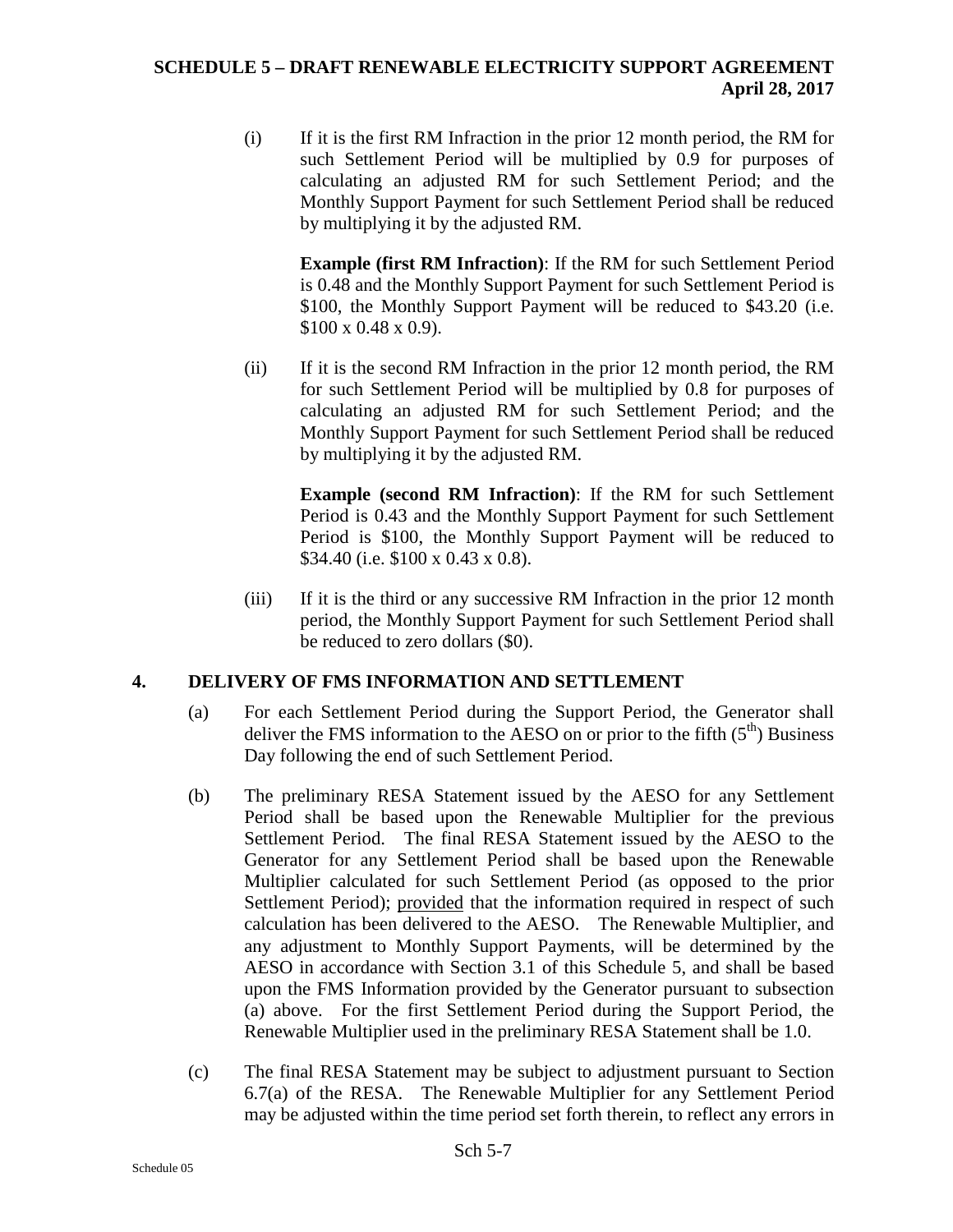the calculation of the Renewable Multiplier, and to reflect any changes in the FMS Information. For greater certainty, the Renewable Multiplier for any Settlement Period may be recalculated to reflect FMS Information which had not previously being provided to the AESO or to reflect any changes in such FMS Information. If any such adjustment results in a change to a Renewable Multiplier for a Settlement Period or results in a change as to whether or not there was an RM Infraction for such Settlement Period, adjustments shall be made in respect of such Settlement Period or any other Settlement Period as reasonably required to reflect the adjusted RM.

#### **5. STRIKE PRICE BELOW POOL PRICE**

If in any Settlement Period, the Strike Price is lower than the Pool Price in any one or more Settlement Intervals during such Settlement Period and there is an RM Infraction for such Settlement Period, then:

- (a) the AESO may, at its election, deem the Renewable Multiplier to be one (1); and
- (b) if an election is made by the AESO pursuant to subsection (a) above, the AESO may, at its election, apply such deemed Renewable Multiplier either to:
	- (i) each Settlement Interval in respect of which the Strike Price is lower than the Pool Price and use the Renewable Multiplier calculated pursuant to Section 3 above (as adjusted pursuant to Section 3.2 or 3.3, as the case may be) for all other Settlement Intervals; or
	- (ii) all of the Settlement Intervals in such Settlement Period.

#### **6. OFFSETS AND OTHER INCENTIVES.**

Notwithstanding Section 6.8 of the RESA, the Generator shall, with respect to any Biomass Facility, be entitled to seek, generate and obtain, wholly for Generator's account, Emissions Offsets generated pursuant to and in compliance with SGER or any successor legislation, except Emissions Offsets related to carbon dioxide.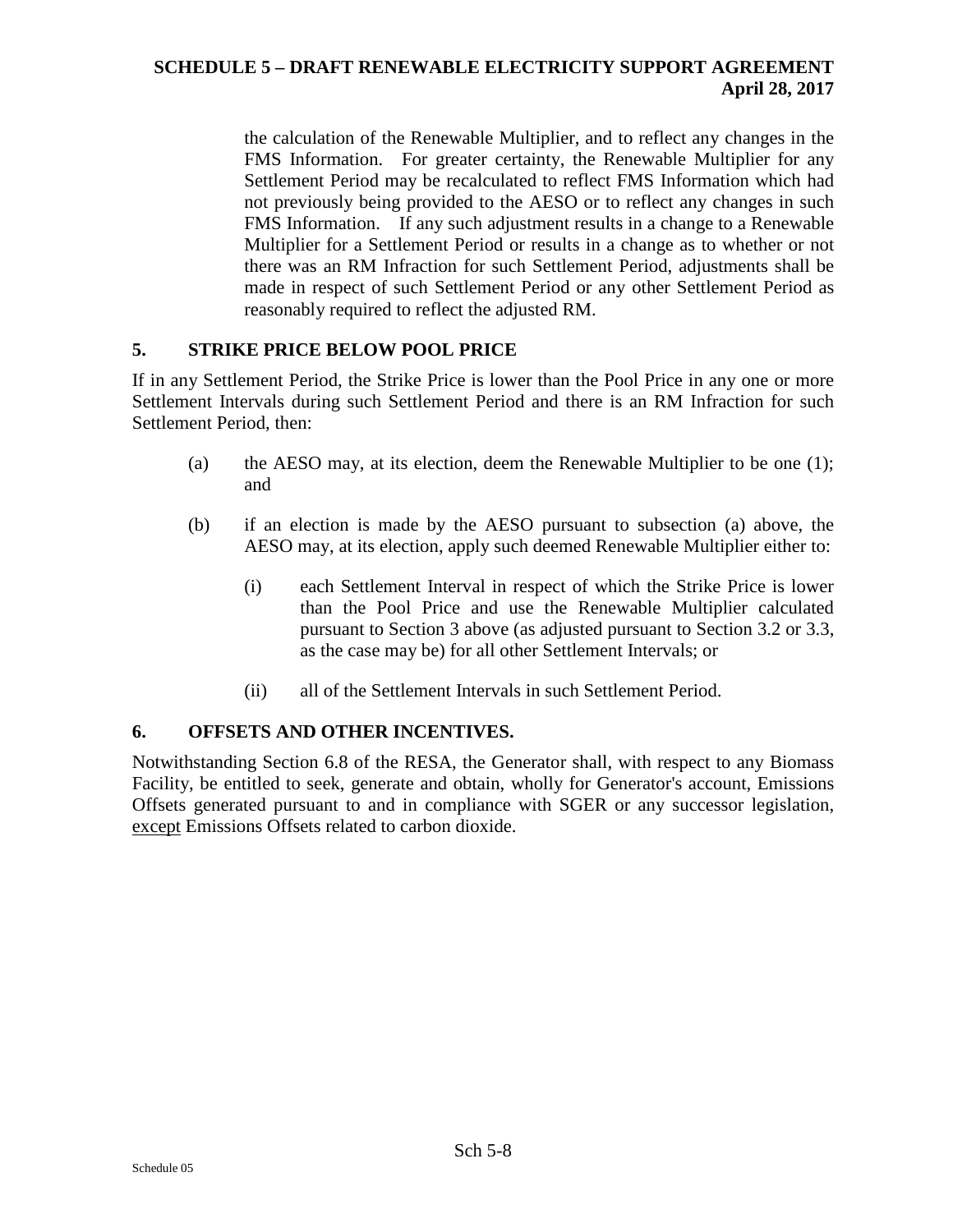# **SCHEDULE 6 ARBITRATION PROVISIONS APPLICABLE TO SECTIONS 1.11 AND 6.11**

#### **1. GENERAL**

#### **1.1 Capitalized Terms and Section References**

Capitalized terms used in this Schedule shall, unless expressly defined herein, have the meanings given to such terms in Section 1.1 of the Renewable Electricity Support Agreement between the AESO and Generator to which this Schedule is attached (the "**RESA**"). Unless otherwise provided, references herein to Section numbers are references to Sections of this Schedule.

#### **1.2 Agreement References**

This Schedule is referenced in Sections 1.4, 1.11 and 6.11 of the RESA.

#### **2. ARBITRATION PROCEDURES APPLICABLE TO SECTION 1.11 AND 6.11**

The following rules and procedures (the "**Rules**") shall govern, exclusively, any matter or matters to be arbitrated between the Parties under Section 1.11 and Section 6.11 of the RESA.

#### **2.1 Commencement of Arbitration**

- (a) If the Parties and, at the AESO's option, all Other Generators required by the AESO to participate, have been unable to reach agreement as contemplated in Section 1.11 or Section 6.11, as applicable, then the AESO shall commence arbitration by delivering a written notice ("**Request**") to the Generator and such Other Generators required by the AESO to participate (collectively the "**Disputing Generators**").
- (b) If the AESO has not already done so, the AESO shall then deliver to each Disputing Generator the names of all of the other Disputing Generators.
- (c) Within twenty (20) days of the delivery of the Request, the AESO shall deliver to the Disputing Generators a written notice nominating an arbitrator who shall be familiar with commercial law matters, is qualified by a profession or occupation to decide the matter in dispute and has no financial or personal interest in the business affairs of any of the parties.
- (d) Within twenty (20) days of the receipt of the AESO's notice nominating its arbitrator, the Disputing Generators shall by written notice to the AESO nominate an arbitrator who shall be familiar with commercial law matters, is qualified by a profession or occupation to decide the matter in dispute and has no financial or personal interest in the business affairs of any of the Parties.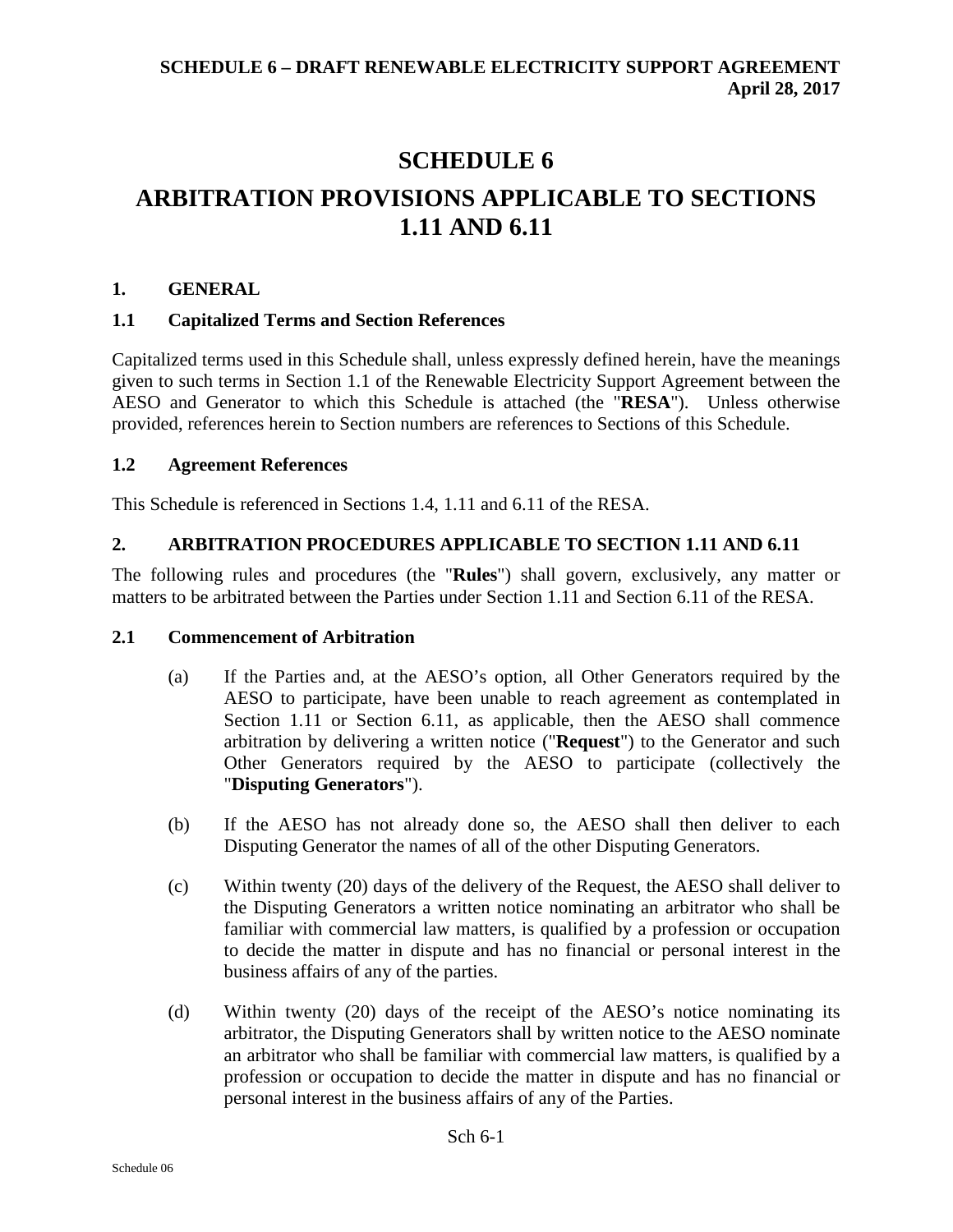(e) The two arbitrators nominated shall then select a chairperson of the arbitration panel (the "**Joint Arbitration Panel**").

#### **2.2 Application to ADR Institute**

If the Disputing Generators are unable to agree on the nomination of an arbitrator within twenty (20) days of the receipt of the AESO's notice nominating its arbitrator, then upon application of any Disputing Generator or the AESO, the second arbitrator shall be appointed by the ADR Institute of Canada. If the two arbitrators shall fail to appoint the third arbitrator within such ten (10) day period, then upon application by any Disputing Generator or the AESO, the third arbitrator shall be appointed by the ADR Institute of Canada.

#### **2.3 General**

- (a) The "National Arbitration Rules" of the ADR Institute of Canada, Inc. will apply to the Arbitration, as modified by this Schedule 6.
- (b) The Joint Arbitration Panel, once appointed, shall proceed immediately to determine the Replacement Provision or Replacement Price, as the case may be, it being the intention of the AESO and the Generator that there be, to the extent possible, one arbitration proceeding and hearing to determine the Replacement Provision or Replacement Price, as the case may be.
- (c) Unless otherwise agreed by the Parties, the Joint Arbitration Panel shall determine the conduct of the arbitral proceedings, including the exchange of statements of claim and defence, the need for documentary and oral discovery and whether to hold oral hearings with a presentation of evidence or oral argument so that the award may be made within the time period set out below. Each of the Disputing Generators shall have a right to participate in the arbitration proceeding.

#### **2.4 Consolidation**

The Parties agree that should the Joint Arbitration Panel determine that the Replacement Provision or Replacement Price, as the case may be, needs to be determined through more than one arbitration proceeding, then the Parties agree that the Joint Arbitration Panel shall determine whether the arbitration proceedings shall be consolidated, conducted simultaneously or consecutively or whether any of the arbitration proceedings should be stayed until any of the others are completed.

#### **2.5 Award**

The award of the Joint Arbitration Panel, which shall include the Replacement Provision or Replacement Price, as the case may be, shall be made within six (6) months after the appointment of the Joint Arbitration Panel, subject to any extended date to be agreed by the Parties or any reasonable delay due to unforeseen circumstances. Such award shall set out the reasons for the decision and such reasons for decision shall not be confidential and shall,